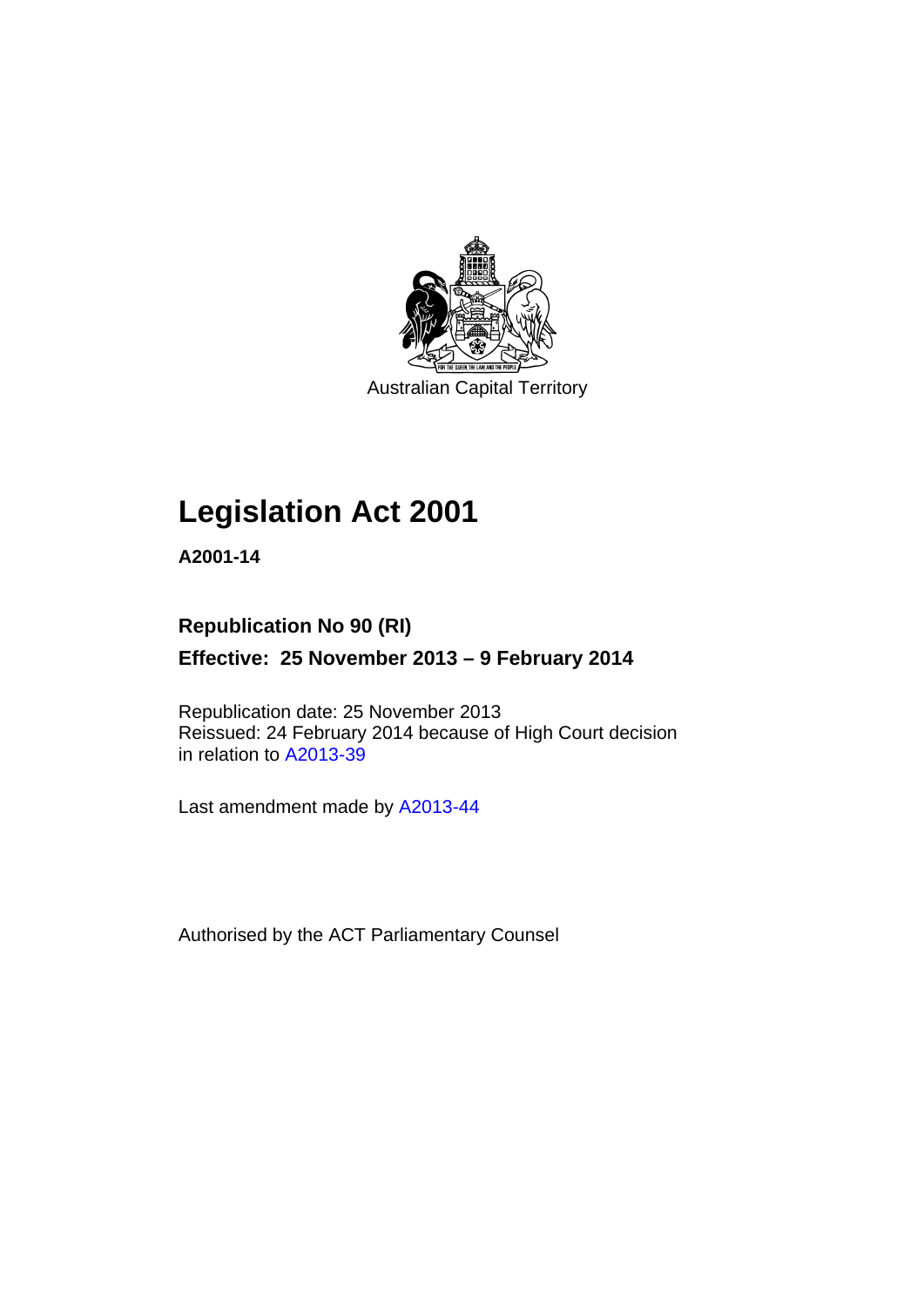### **About this republication**

#### **The republished law**

This is a republication of the *Legislation Act 2001* (including any amendment made under the *[Legislation Act 2001](http://www.legislation.act.gov.au/a/2001-14)*, part 11.3 (Editorial changes)) as in force on 25 November 2013*.* It also includes any commencement, amendment, repeal or expiry affecting this republished law to 25 November 2013.

The legislation history and amendment history of the republished law are set out in endnotes 3 and 4.

#### **Kinds of republications**

The Parliamentary Counsel's Office prepares 2 kinds of republications of ACT laws (see the ACT legislation register at [www.legislation.act.gov.au](http://www.legislation.act.gov.au/)):

- authorised republications to which the *[Legislation Act 2001](http://www.legislation.act.gov.au/a/2001-14)* applies
- unauthorised republications.

The status of this republication appears on the bottom of each page.

#### **Editorial changes**

The *[Legislation Act 2001](http://www.legislation.act.gov.au/a/2001-14)*, part 11.3 authorises the Parliamentary Counsel to make editorial amendments and other changes of a formal nature when preparing a law for republication. Editorial changes do not change the effect of the law, but have effect as if they had been made by an Act commencing on the republication date (see *[Legislation Act 2001](http://www.legislation.act.gov.au/a/2001-14)*, s 115 and s 117). The changes are made if the Parliamentary Counsel considers they are desirable to bring the law into line, or more closely into line, with current legislative drafting practice.

This republication does not include amendments made under part 11.3 (see endnote 1).

#### **Uncommenced provisions and amendments**

If a provision of the republished law has not commenced, the symbol  $\mathbf{U}$  appears immediately before the provision heading. Any uncommenced amendments that affect this republished law are accessible on the ACT legislation register [\(www.legislation.act.gov.au](http://www.legislation.act.gov.au/)). For more information, see the home page for this law on the register.

#### **Modifications**

If a provision of the republished law is affected by a current modification, the symbol  $\mathbf{M}$ appears immediately before the provision heading. The text of the modifying provision appears in the endnotes. For the legal status of modifications, see the *[Legislation Act 2001](http://www.legislation.act.gov.au/a/2001-14)*, section 95.

#### **Penalties**

At the republication date, the value of a penalty unit for an offence against this law is \$140 for an individual and \$700 for a corporation (see *[Legislation Act 2001](http://www.legislation.act.gov.au/a/2001-14)*, s 133).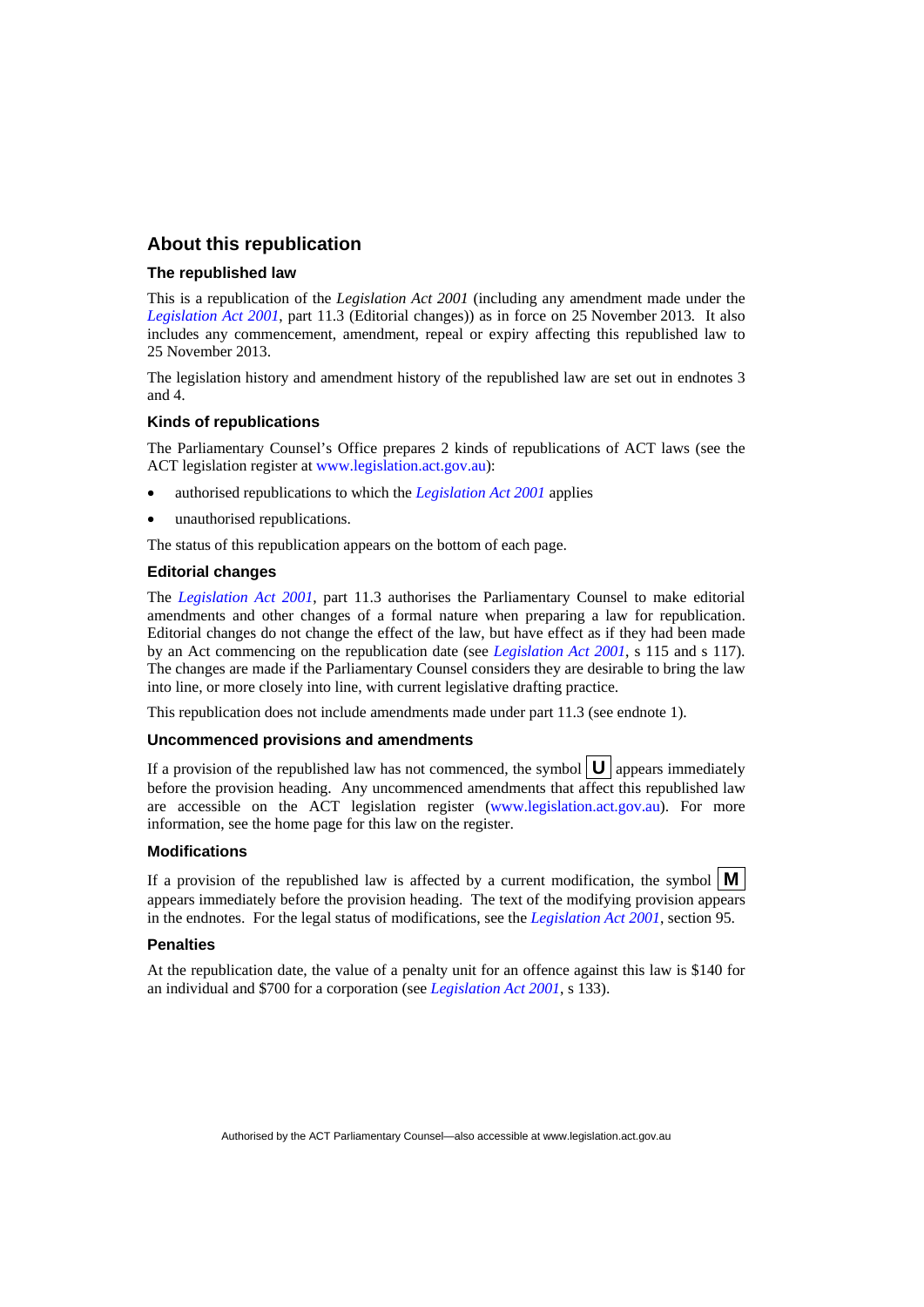

# **Legislation Act 2001**

# **Contents**

# **Chapter 1 [Preliminary](#page-17-0)**

| <b>Part 1.1</b> | General                                        |            |
|-----------------|------------------------------------------------|------------|
|                 | Name of Act                                    | 2          |
| 2               | Dictionary                                     | 2          |
| 2A              | <b>Notes</b>                                   | 2          |
| 3               | Objects                                        | 3          |
| 4               | Application of Act                             | 4          |
| 5               | Determinative and non-determinative provisions | 5          |
| 6               | Legislation Act provisions must be applied     | 5          |
| <b>Part 1.2</b> | <b>Basic concepts</b>                          |            |
| 7               | Meaning of Act generally                       | 9          |
| 8               | Meaning of subordinate law                     | 9          |
| R90 (RI)        | Legislation Act 2001                           | contents 1 |

| R90 (RI) | Legislation Act 2001         | content |
|----------|------------------------------|---------|
| 24/02/14 | Effective: 25/11/13-09/02/14 |         |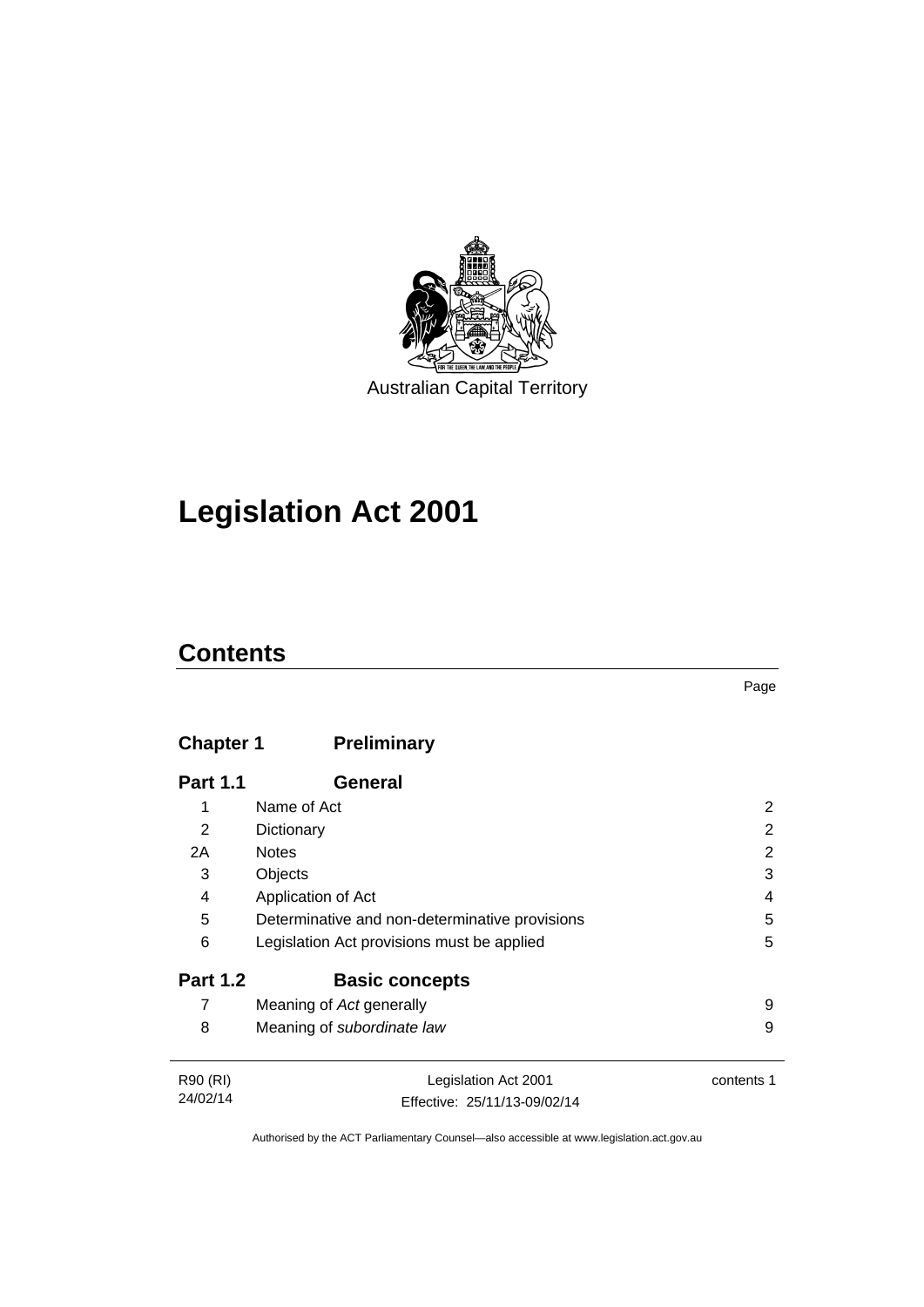| Contents         |                                                                                      |          |
|------------------|--------------------------------------------------------------------------------------|----------|
|                  |                                                                                      | Page     |
| 9                | Meaning of disallowable instrument                                                   | 9        |
| 10               | Meaning of notifiable instrument                                                     | 10       |
| 11               | Meaning of commencement notice                                                       |          |
| 12               | Meaning of legislative instrument                                                    | 10       |
| 13               | Meaning of statutory instrument                                                      | 11       |
| 14               | Meaning of <i>instrument</i>                                                         | 11       |
| 15               | Meaning of authorised republication                                                  | 11       |
| 16               | Meaning of <i>provision</i>                                                          | 12       |
| <b>Part 1.3</b>  | Sources of law in the ACT                                                            |          |
| 17               | References to Acts include references to former Cwith enactments etc                 | 14       |
|                  |                                                                                      |          |
| <b>Chapter 2</b> | <b>ACT legislation register and website</b>                                          |          |
| 18               | <b>ACT</b> legislation register                                                      | 15       |
| 19               | Contents of register                                                                 | 15       |
| 20               | Prompt registration                                                                  | 19       |
| 21               | Approved website                                                                     | 20       |
| 22               | Access to registered material at approved website                                    | 20       |
|                  |                                                                                      |          |
| <b>Chapter 3</b> | Authorised versions and evidence of laws<br>and legislative material                 |          |
|                  | Definitions-ch 3                                                                     | 21       |
| 22A<br>23        |                                                                                      | 22       |
| 24               | Authorisation of versions by parliamentary counsel<br>Authorised electronic versions | 22       |
| 25               | Authorised written versions                                                          | 23       |
| 26               | Judicial notice of certain matters                                                   | 25       |
|                  |                                                                                      |          |
| <b>Chapter 4</b> | <b>Numbering and notification of Acts</b>                                            |          |
| 27               | Numbering of Acts                                                                    | 27       |
| 28               | Notification of Acts                                                                 | 27       |
| 29               | References to enactment or passing of Acts                                           | 29       |
| 30               | References to notification of Acts                                                   | 29       |
|                  |                                                                                      |          |
| contents 2       | Legislation Act 2001                                                                 | R90 (RI) |
|                  | Effective: 25/11/13-09/02/14                                                         | 24/02/14 |

Effective: 25/11/13-09/02/14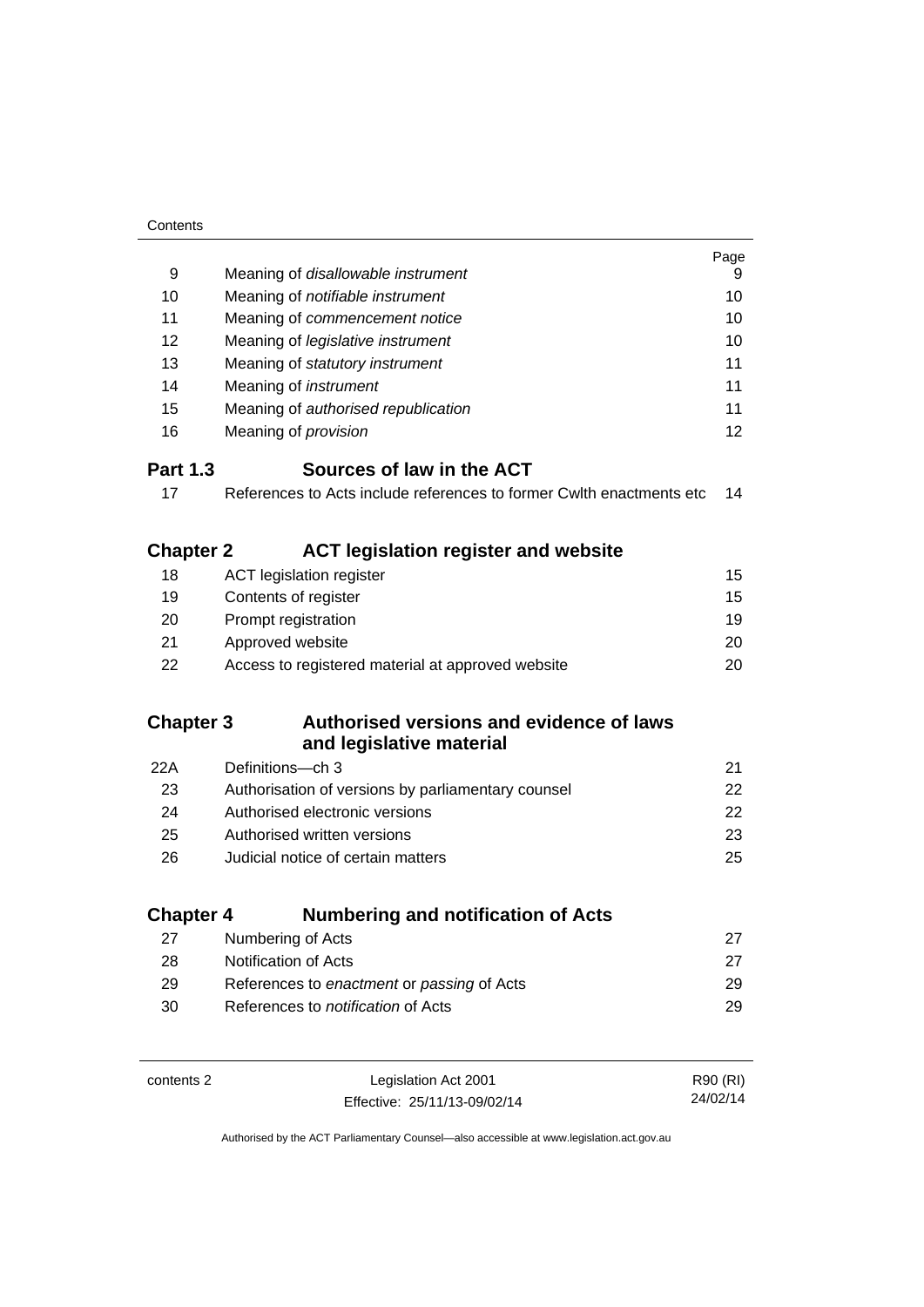| <b>Chapter 5</b> | <b>Regulatory impact statements for subordinate</b><br>laws and disallowable instruments | Page       |
|------------------|------------------------------------------------------------------------------------------|------------|
| <b>Part 5.1</b>  | <b>Preliminary</b>                                                                       |            |
| 31               | Definitions-ch 5                                                                         | 30         |
| 32               | Other publication or consultation requirements not affected                              | 31         |
| 33               | Guidelines about costs of proposed subordinate laws and disallowable<br>instruments      | 31         |
| <b>Part 5.2</b>  | <b>Requirements for regulatory impact</b><br><b>statements</b>                           |            |
| 34               | Preparation of regulatory impact statements                                              | 32         |
| 35               | Content of regulatory impact statements                                                  | 33         |
| 36               | When is preparation of regulatory impact statement unnecessary?                          | 34         |
| 37               | When must regulatory impact statement be presented?                                      | 35         |
| <b>Part 5.3</b>  | Failure to comply with requirements for<br>regulatory impact statements                  |            |
| 38               | Effect of failure to comply with pt 5.2                                                  | 36         |
| <b>Chapter 6</b> | Making, notification and numbering of<br>statutory instruments                           |            |
| <b>Part 6.1</b>  | General                                                                                  |            |
| 39               | Meaning of <i>matter</i> -ch 6                                                           | 37         |
| 40               | Presumption of validity                                                                  | 37         |
| 41               | Making of certain statutory instruments by Executive                                     | 37         |
| <b>Part 6.2</b>  | Making of statutory instruments generally                                                |            |
| 42               | Power to make statutory instruments                                                      | 39         |
| 43               | Statutory instruments to be interpreted not to exceed powers under<br>authorising law    | 40         |
| 44               | Power to make statutory instruments for Act etc                                          | 42         |
| 45               | Power to make court rules                                                                | 43         |
| 46               | Power to make instrument includes power to amend or repeal                               | 44         |
| R90 (RI)         | Legislation Act 2001                                                                     | contents 3 |

24/02/14 Legislation Act 2001 Effective: 25/11/13-09/02/14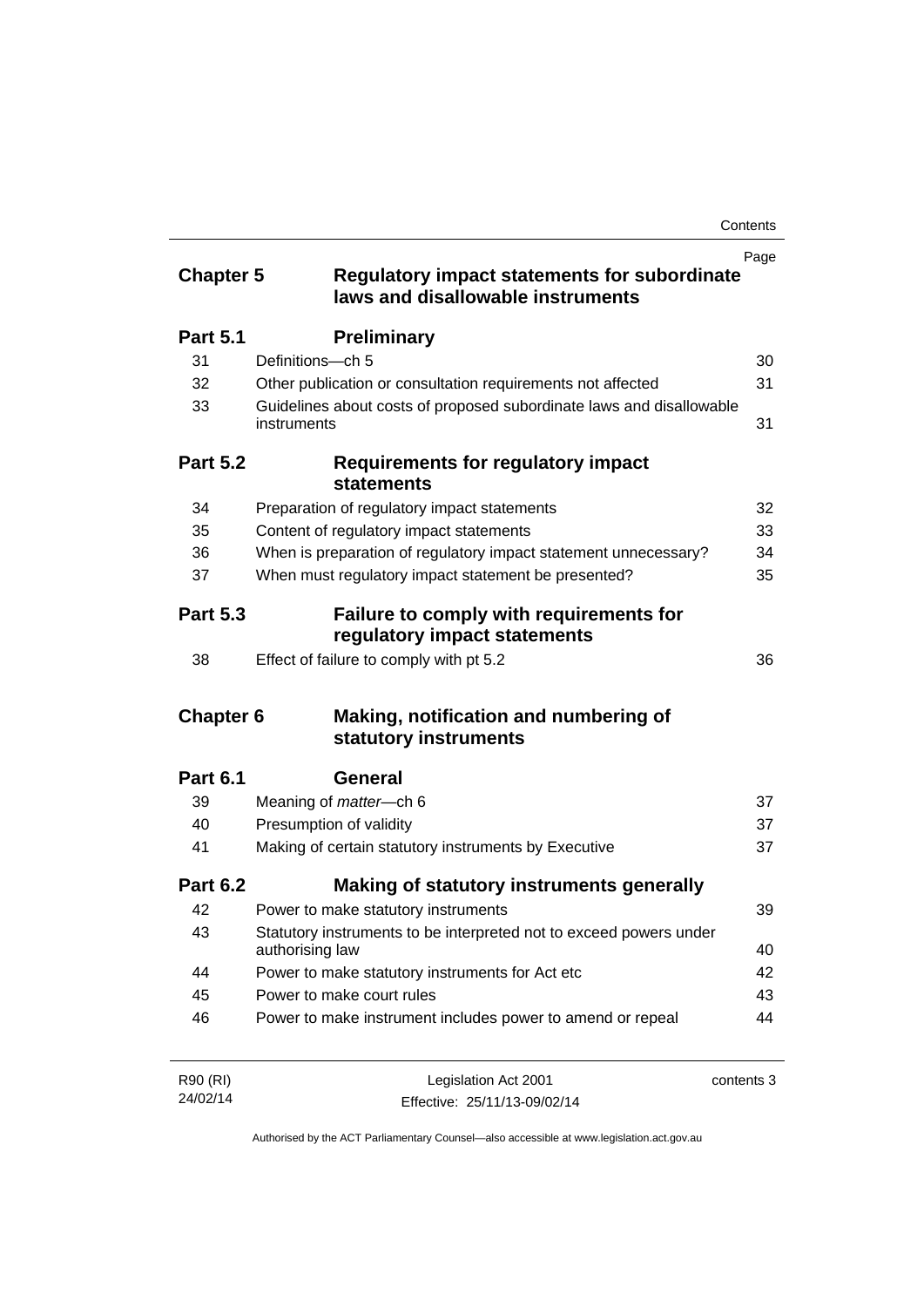|                  |                                                                                                     | Page |
|------------------|-----------------------------------------------------------------------------------------------------|------|
| 47               | Statutory instrument may make provision by applying law or<br>instrument                            | 44   |
| 48               | Power to make instrument includes power to make different provision<br>for different categories etc | 49   |
| 49               | Single instrument may exercise several powers or satisfy several<br>requirements                    | 49   |
| 50               | Relationship between authorising law and instrument dealing with<br>same matter                     | 50   |
| 51               | Instrument may make provision in relation to land by reference to map<br>etc                        | 50   |
| 52               | Instrument may authorise determination of matter etc                                                | 51   |
| 53               | Instrument may prohibit                                                                             | 52   |
| 54               | Instrument may require making of statutory declaration                                              | 52   |
| <b>Part 6.3</b>  | Making of certain statutory instruments about<br>fees                                               |      |
| 55               | Definitions-pt 6.3                                                                                  | 53   |
| 56               | Determination of fees by disallowable instrument                                                    | 53   |
| 57               | Fees payable in accordance with determination etc                                                   | 55   |
| 58               | Regulations may make provision about fees                                                           | 56   |
| <b>Part 6.4</b>  | Numbering and notification of legislative<br><b>instruments</b>                                     |      |
| 59               | Numbering                                                                                           | 59   |
| 60               | Correction etc of name of instrument                                                                | 59   |
| 60A              | Correction of name of explanatory statement etc                                                     | 61   |
| 61               | Notification of legislative instruments                                                             | 61   |
| 62               | Effect of failure to notify legislative instrument                                                  | 64   |
| 63               | References to notification of legislative instruments                                               | 65   |
| <b>Chapter 7</b> | <b>Presentation, amendment and disallowance</b><br>of subordinate laws and disallowable             |      |
|                  | instruments                                                                                         |      |
| 64               | Presentation of subordinate laws and disallowable instruments                                       | 66   |
| 65               | Disallowance by resolution of Assembly                                                              | 66   |
|                  | Legislation Act 2001                                                                                |      |

24/02/14

Effective: 25/11/13-09/02/14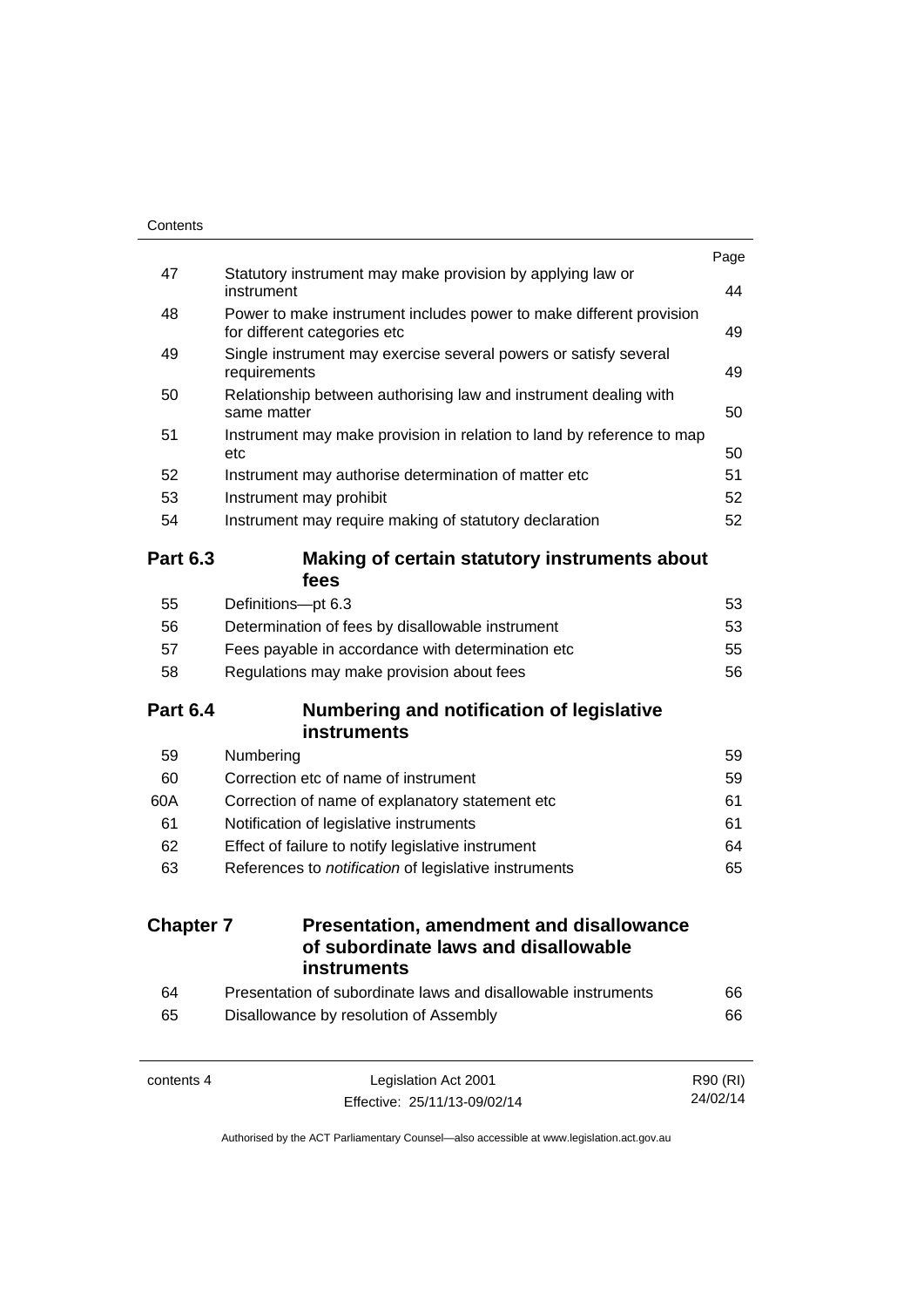|     |                                                                   | Contents |
|-----|-------------------------------------------------------------------|----------|
|     |                                                                   | Page     |
| 65A | Notification of disallowance by resolution of Assembly            | 67       |
| 66  | Revival of affected laws                                          | 69       |
| 67  | Making of instrument same in substance within 6 months after      |          |
|     | disallowance                                                      | 70       |
| 68  | Amendment by resolution of Assembly                               | 71       |
| 69  | Notification of amendments made by resolution of Assembly         | 72       |
| 70  | Making of amendment restoring effect of law within 6 months after |          |
|     | amendment                                                         | 74       |
| 71  | Effect of dissolution or expiry of Assembly on notice of motion   | 75       |

### **Chapter 8 [Commencement and exercise of powers](#page-91-0)  [before commencement](#page-91-0)**

| 72   | Meaning of law-ch 8                                      | 76 |
|------|----------------------------------------------------------|----|
| 73   | General rules about commencement                         | 76 |
| 74   | Time of commencement                                     | 78 |
| 75   | Commencement of naming and commencement provisions       | 79 |
| 75AA | Commencement of provisions identifying amended laws      | 80 |
| 75A  | Meaning of commences retrospectively                     | 81 |
| 75B  | Retrospective commencement requires clear indication     | 81 |
| 76   | Non-prejudicial provision may commence retrospectively   | 82 |
| 77   | Commencement by commencement notice                      | 83 |
| 78   | Separate commencement of amendments                      | 84 |
| 79   | Automatic commencement of postponed law                  | 85 |
| 79A  | Commencement of amendment of uncommenced law             | 86 |
| 80   | References to <i>commencement</i> of law                 | 86 |
| 81   | Exercise of powers between notification and commencement | 87 |

## **Chapter 9 [Repeal and amendment of laws](#page-105-0)**

| <b>Part 9.1</b> | General                                                  |    |
|-----------------|----------------------------------------------------------|----|
| 82              | Definitions-ch 9                                         | 90 |
| 83              | Consequences of amendment of statutory instrument by Act | 90 |
| 84              | Saving of operation of repealed and amended laws         | 90 |
| 84A             | Creation of offences and changes in penalties            | 91 |
|                 |                                                          |    |

| R90 (RI) | Legislation Act 2001         | contents 5 |
|----------|------------------------------|------------|
| 24/02/14 | Effective: 25/11/13-09/02/14 |            |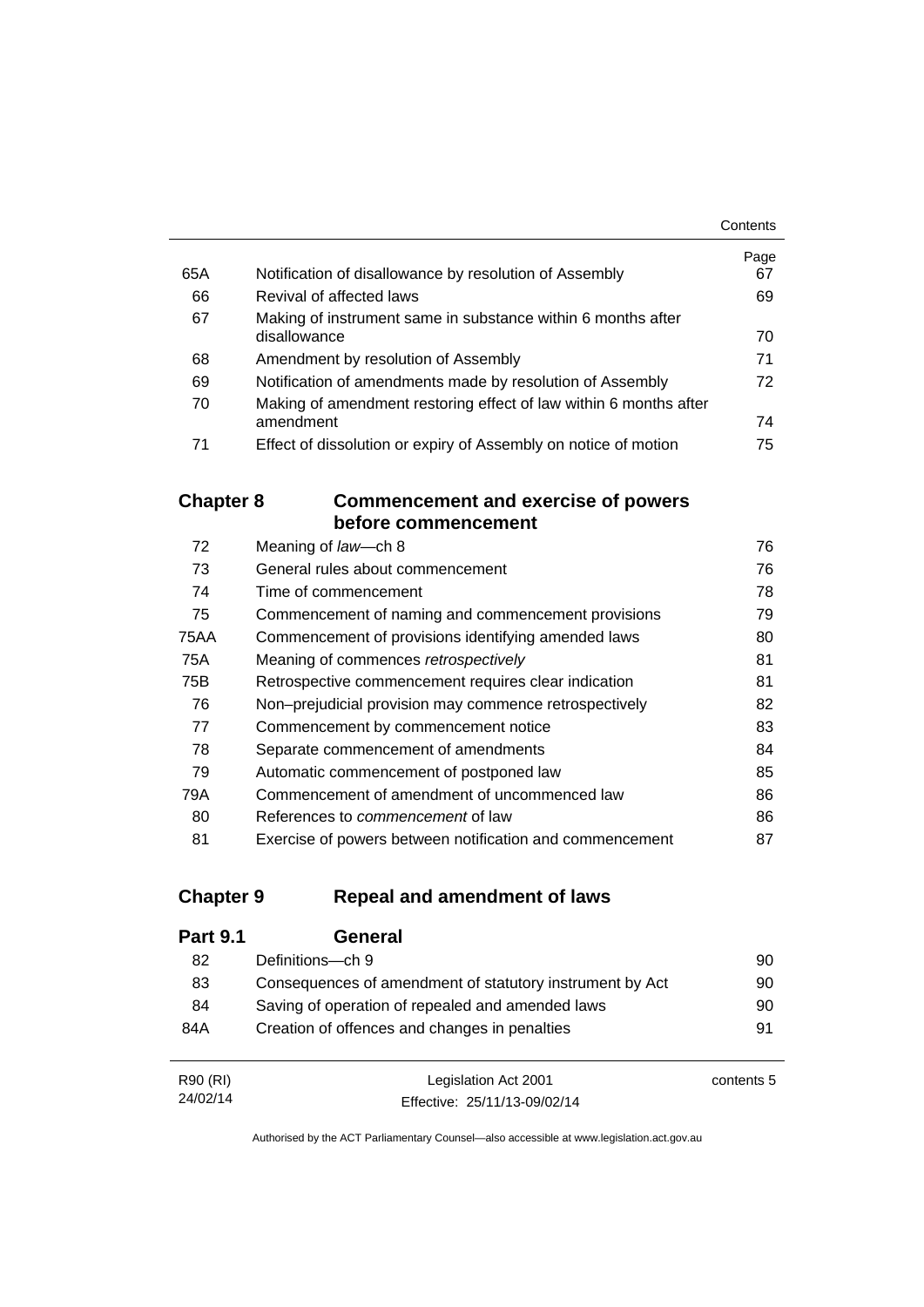| Contents |
|----------|
|----------|

|                 |                                                                                   | Page |
|-----------------|-----------------------------------------------------------------------------------|------|
| <b>Part 9.2</b> | Repeal                                                                            |      |
| 85              | When repeal takes effect                                                          | 93   |
| 86              | Repealed and amended laws not revived on repeal of repealing and<br>amending laws | 93   |
| 87              | Commencement not undone if repealed                                               | 95   |
| 88              | Repeal does not end effect of transitional laws etc                               | 95   |
| 89              | Automatic repeal of certain laws and provisions                                   | 97   |
| <b>Part 9.3</b> | <b>Amendment</b>                                                                  |      |
| 90              | Law and amending laws to be read as one                                           | 102  |
| 91              | Insertion of provisions by amending law                                           | 102  |
| 92              | Amendment to be made wherever possible                                            | 104  |
| 93              | Provisions included in another provision for amendment purposes                   | 105  |
| 94              | Continuance of appointments etc made under amended provisions                     | 106  |
| 95              | Status of modifications                                                           | 107  |

| -96 | Relocated provisions | 108 |
|-----|----------------------|-----|

# **Chapter 10 [Referring to laws](#page-124-0)**

| 97   | Definitions-ch 10                                                      | 109 |
|------|------------------------------------------------------------------------|-----|
| 98   | References to ACT law include law containing reference                 | 110 |
| 99   | References in ACT statutory instruments to the Act                     | 110 |
| 100  | Referring to particular ACT laws                                       | 110 |
| 101  | Referring to particular laws of other jurisdictions etc                | 112 |
| 102  | References to laws include references to laws as in force from time to |     |
|      | time                                                                   | 112 |
| 103  | References to repealed laws                                            | 114 |
| 104  | References to laws include references to instruments under laws        | 114 |
| 105  | Referring to provisions of laws                                        | 115 |
| 106  | References to provisions of laws are inclusive                         | 115 |
| 106A | References to paragraphs etc of laws                                   | 116 |

contents 6 Legislation Act 2001 Effective: 25/11/13-09/02/14

R90 (RI) 24/02/14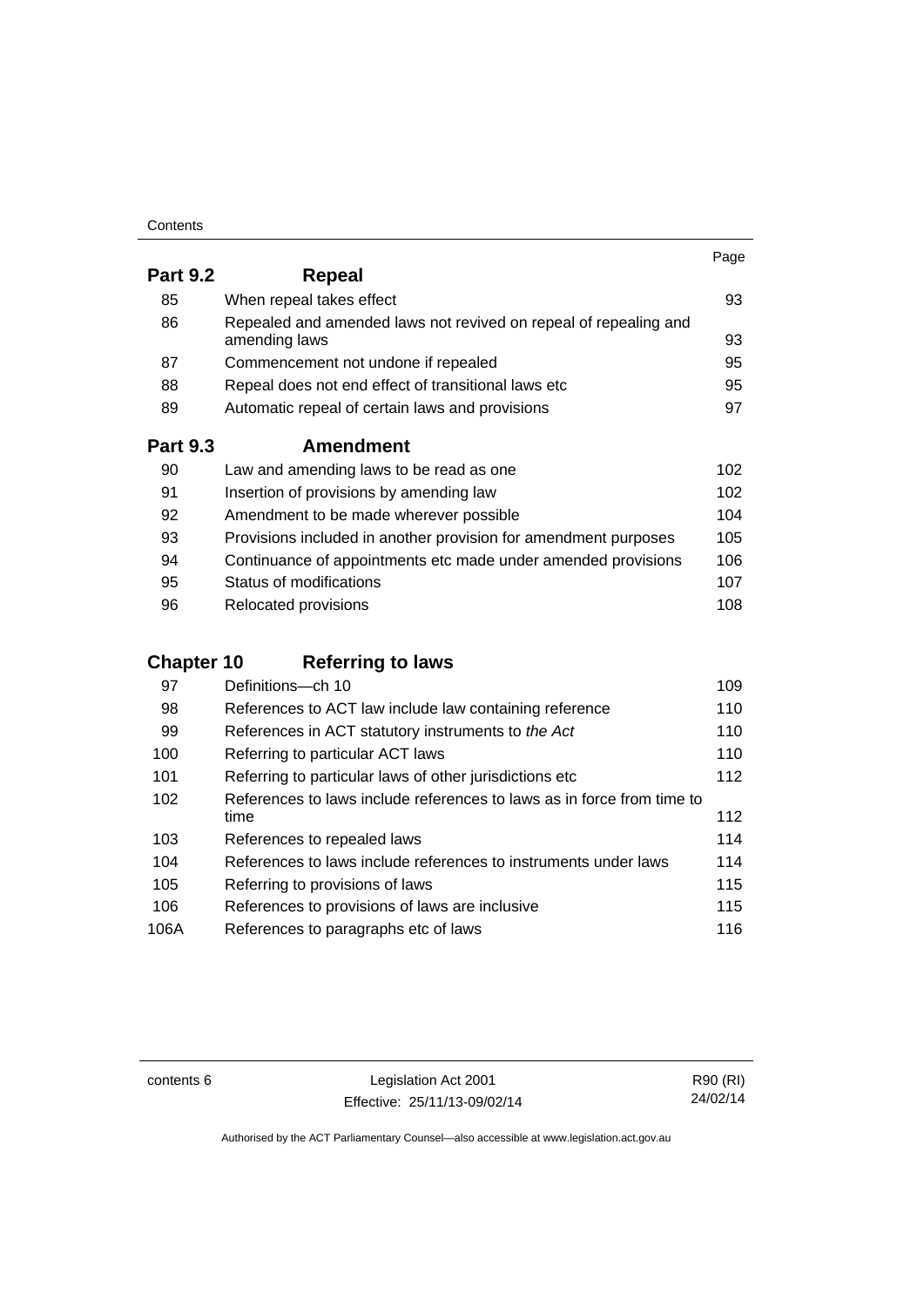| Contents |
|----------|
|----------|

| <b>Chapter 11</b> |                            | <b>Republication of Acts and statutory</b><br><b>instruments</b>   | Page |
|-------------------|----------------------------|--------------------------------------------------------------------|------|
| <b>Part 11.1</b>  |                            | General                                                            |      |
| 107               | Definitions-ch 11          |                                                                    | 117  |
| 108               |                            | Republication in register                                          | 117  |
| 109               |                            | Republications may be published with other information             | 117  |
| 110               | <b>Collections of laws</b> |                                                                    | 118  |
| <b>Part 11.2</b>  |                            | Substantive amendments made by laws                                |      |
| 111               |                            | Incorporation of amendments                                        | 119  |
| 112               |                            | Reference to amending laws                                         | 119  |
| 113               |                            | Provisions not republished or relocated                            | 119  |
| Part 11.3         |                            | <b>Editorial changes</b>                                           |      |
| 114               |                            | Authorisation for parliamentary counsel                            | 121  |
| 115               |                            | Amendments not to change effect                                    | 121  |
| 116               |                            | Ambit of editorial amendments                                      | 121  |
| 117               |                            | Legal effect of editorial changes                                  | 124  |
| 118               |                            | Reference to editorial amendments                                  | 124  |
| <b>Chapter 12</b> |                            | Scope of Acts and statutory instruments                            |      |
| 120               |                            | Act to be interpreted not to exceed legislative powers of Assembly | 125  |
| 121               |                            | <b>Binding effect of Acts</b>                                      | 125  |
| 122               |                            | Application to Territory                                           | 127  |
| <b>Chapter 13</b> |                            | <b>Structure of Acts and statutory instruments</b>                 |      |
| Part 13 1         |                            | General                                                            |      |

| . a.l. v. l | ovnom                                                    |     |
|-------------|----------------------------------------------------------|-----|
| 125         | Meaning of law—ch 13                                     | 128 |
| 126         | Material that is part of Act or statutory instrument     | 128 |
| 127         | Material that is not part of Act or statutory instrument | 129 |
|             |                                                          |     |

| R90 (RI) | Legislation Act 2001         | contents 7 |
|----------|------------------------------|------------|
| 24/02/14 | Effective: 25/11/13-09/02/14 |            |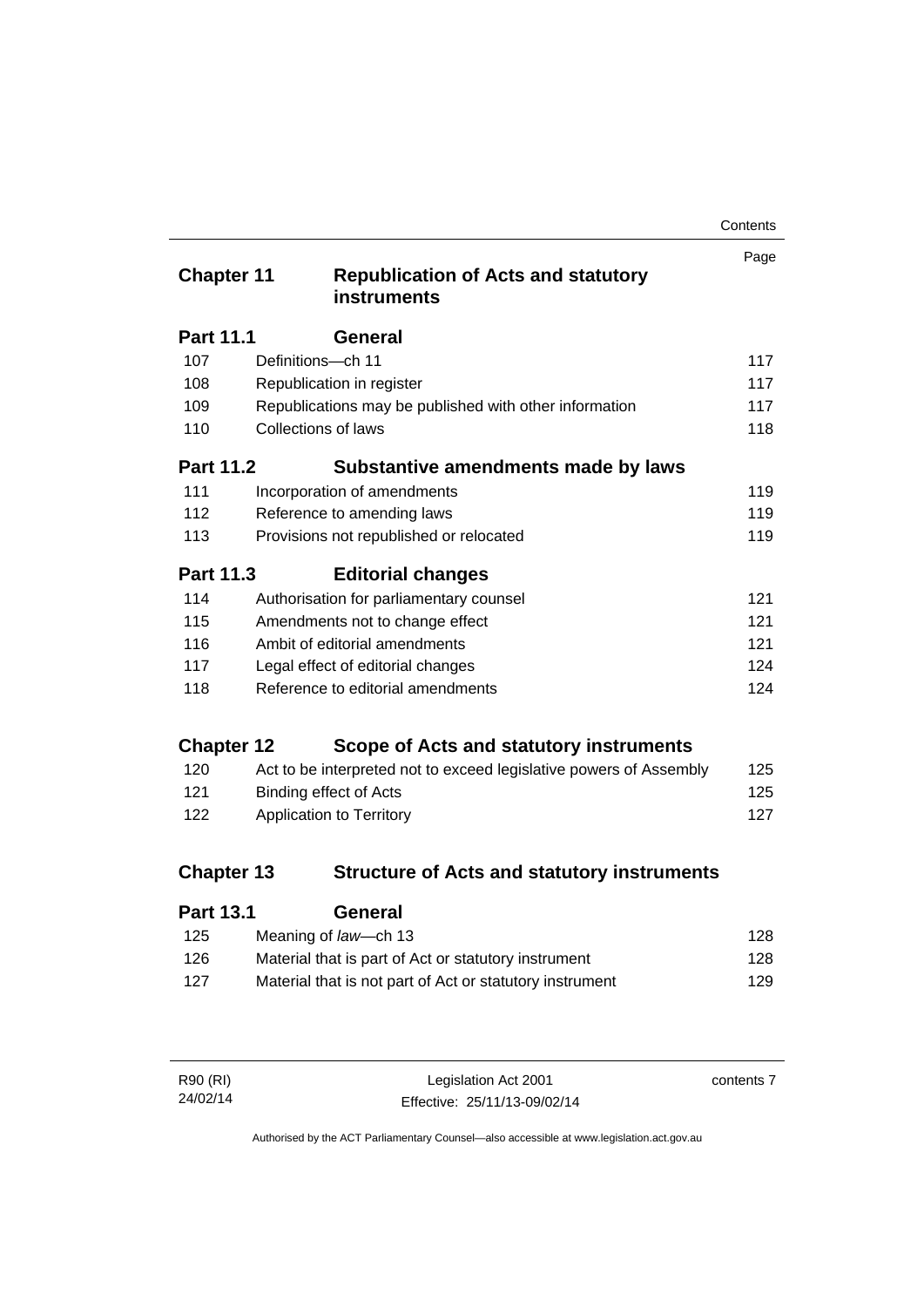| Contents |
|----------|
|----------|

|                   |                                                                        | Page     |
|-------------------|------------------------------------------------------------------------|----------|
| <b>Part 13.2</b>  | <b>Particular kinds of provisions</b>                                  |          |
| 130               | What is a definition?                                                  | 131      |
| 131               | Signpost definitions                                                   | 132      |
| 132               | Examples                                                               | 133      |
| 133               | Penalty units                                                          | 134      |
| 134               | Penalties at end of sections and subsections                           | 134      |
| 135               | Penalties not at end of sections and subsections                       | 137      |
| <b>Chapter 14</b> | Interpretation of Acts and statutory<br><b>instruments</b>             |          |
| <b>Part 14.1</b>  | <b>Purpose and scope</b>                                               |          |
| 136               | Meaning of Act-ch 14                                                   | 139      |
| 137               | Purpose and scope-ch 14                                                | 139      |
| <b>Part 14.2</b>  | Key principles of interpretation                                       |          |
| 138               | Meaning of working out the meaning of an Act-pt 14.2                   | 140      |
| 139               | Interpretation best achieving Act's purpose                            | 140      |
| 140               | Legislative context                                                    | 141      |
| 141               | Non-legislative context generally                                      | 142      |
| 142               | Non-legislative context-material that may be considered                | 143      |
| 143               | Law stating material for consideration in working out meaning          | 144      |
| <b>Chapter 15</b> | Aids to interpretation                                                 |          |
| <b>Part 15.1</b>  | <b>General</b>                                                         |          |
| 144               | Meaning of commonly-used terms                                         | 146      |
| 145               | Gender and number                                                      | 146      |
| 146               | Meaning of may and must                                                | 146      |
| 147               | Changes of drafting practice not to affect meaning                     | 147      |
| 148               | Terms used in instruments have same meanings as in authorising<br>laws | 148      |
| 149               | Age in years                                                           | 148      |
| 150               | Measurement of distance                                                | 148      |
| contents 8        | Legislation Act 2001                                                   | R90 (RI) |

24/02/14

Effective: 25/11/13-09/02/14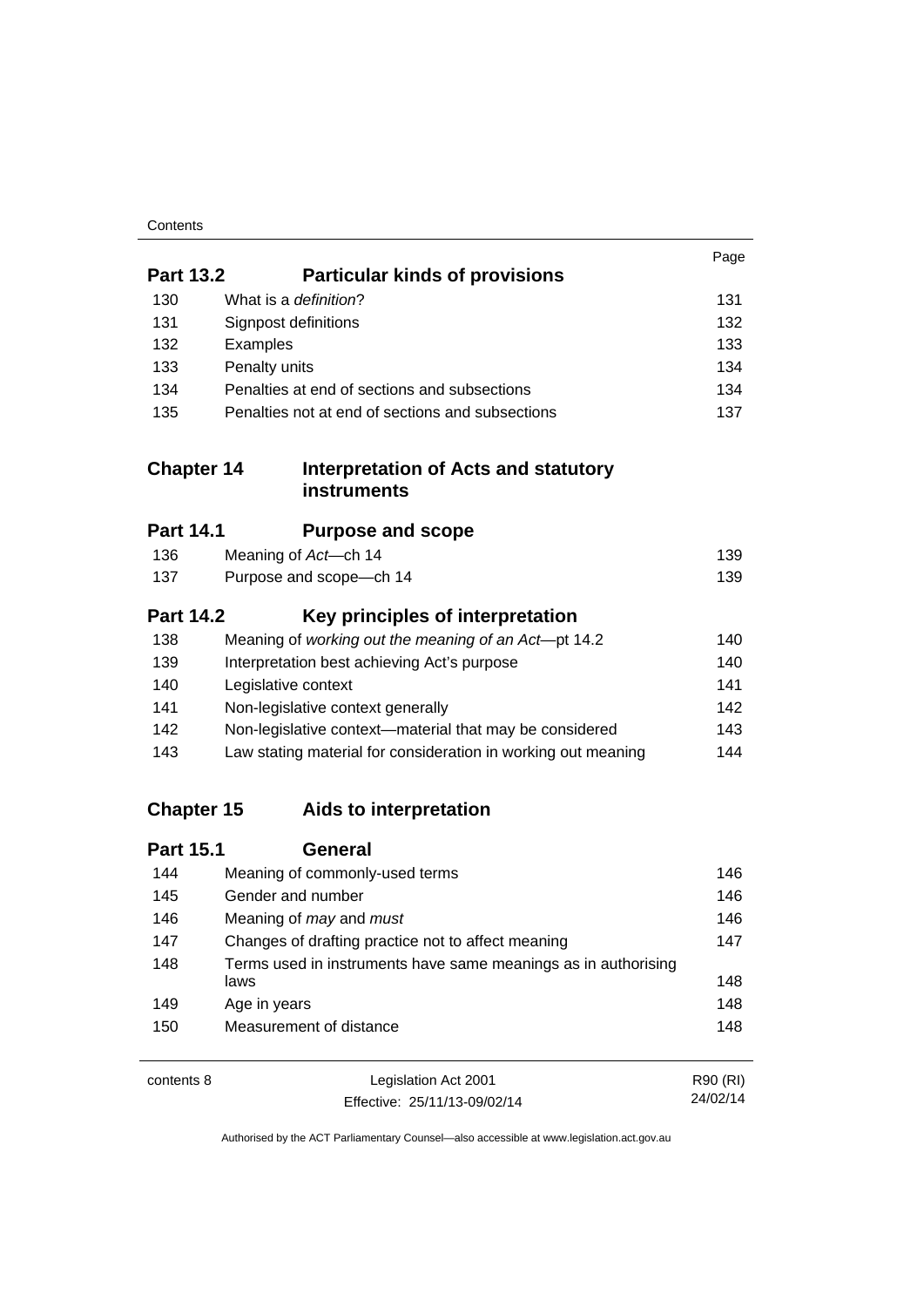|                   |                                                                                   | Contents   |
|-------------------|-----------------------------------------------------------------------------------|------------|
|                   |                                                                                   | Page       |
| 151               | Working out periods of time generally                                             | 149        |
| 151A              | Periods of time ending on non-working days                                        | 151        |
| 151B              | Doing things for which no time is fixed                                           | 152        |
| 151C              | Power to extend time                                                              | 153        |
| 152               | Continuing effect of obligations                                                  | 154        |
| <b>Part 15.2</b>  | <b>Definitions</b>                                                                |            |
| 155               | Definitions apply subject to contrary intention                                   | 155        |
| 156               | Application of definitions in dictionaries and sections                           | 155        |
| 157               | Defined terms-other parts of speech and grammatical forms                         | 157        |
| <b>Part 15.3</b>  | References to various entities and things                                         |            |
| 160               | References to people generally                                                    | 158        |
| 161               | Corporations liable to offences                                                   | 159        |
| 162               | References to a Minister or the Minister                                          | 160        |
| 163               | References to a director-general or the director-general                          | 161        |
| 164               | References to Australian Standards etc.                                           | 162        |
| 165               | References to Assembly committees that no longer exist                            | 163        |
| 168               | References to person with interest in land include personal<br>representative etc | 163        |
| 169               | References to domestic partner and domestic partnership                           | 163        |
| 169A              | References to transgender people                                                  | 164        |
| 169B              | References to intersex people                                                     | 165        |
| <b>Part 15.4</b>  | <b>Preservation of certain common law</b><br>privileges                           |            |
| 170               | Privileges against self-incrimination and exposure to civil penalty               | 166        |
| 171               | Client legal privilege                                                            | 166        |
| <b>Chapter 16</b> | <b>Courts, tribunals and other decision-makers</b>                                |            |
|                   |                                                                                   |            |
| 175               | Meaning of law-ch 16<br>Jurisdiction of courts and tribunals                      | 167        |
| 176               |                                                                                   | 167        |
| 177               | Recovery of amounts owing under laws                                              | 167        |
| 178               | Power to decide includes power to take evidence etc                               | 167        |
| 179               | Content of statements of reasons for decisions                                    | 168        |
| R90 (RI)          | Legislation Act 2001                                                              | contents 9 |
| 24/02/14          | Effective: 25/11/13-09/02/14                                                      |            |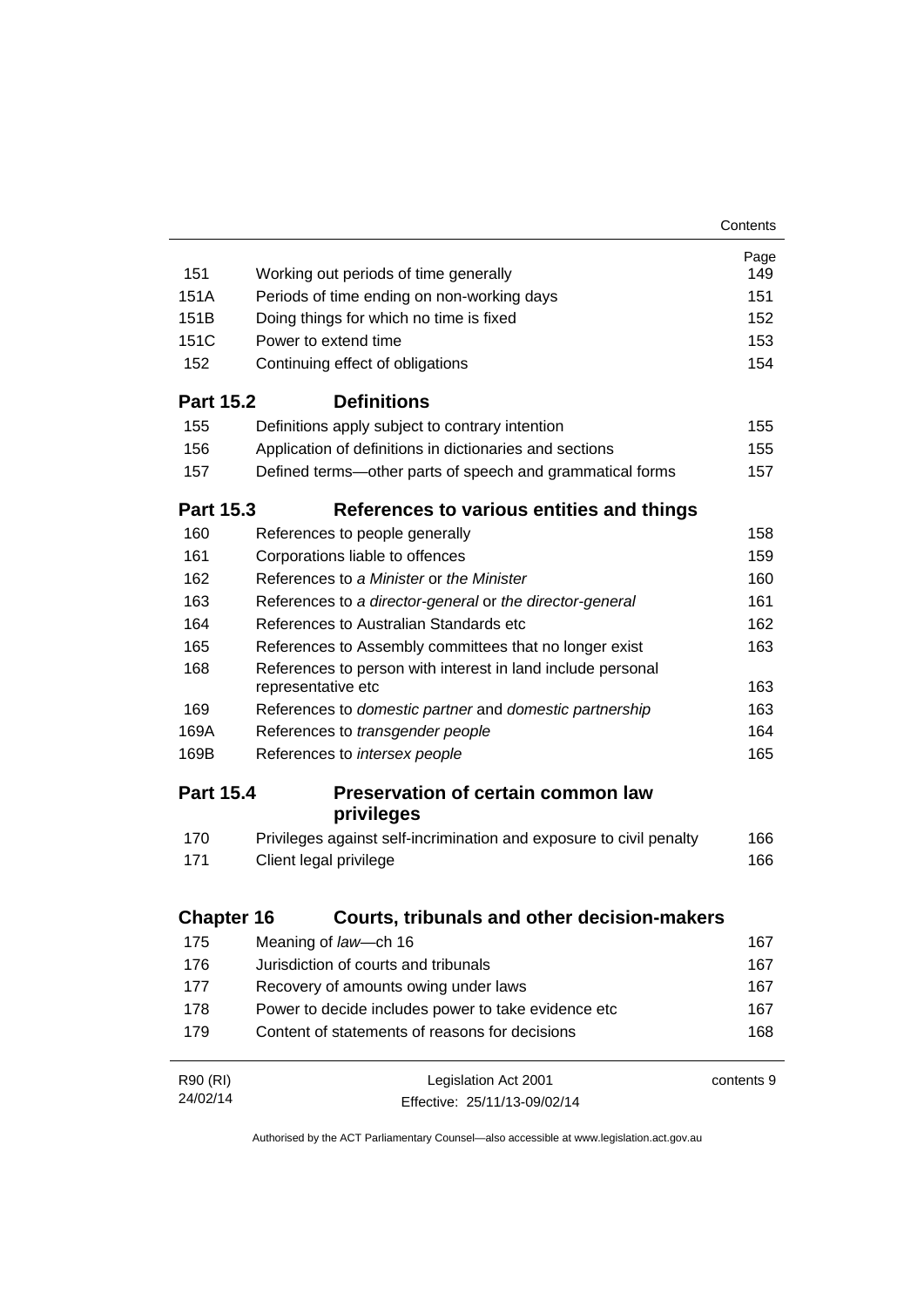#### **Contents**

| 180               | Power to make decision includes power to reverse or change            | Page<br>169 |
|-------------------|-----------------------------------------------------------------------|-------------|
| <b>Chapter 17</b> | <b>Entities and positions</b>                                         |             |
| 182               | Meaning of law-ch 17                                                  | 170         |
| 183               | Change of name of entity                                              | 170         |
| 184               | Change in constitution of entity                                      | 170         |
| 184A              | References to entity                                                  | 171         |
| 185               | References to occupant of position                                    | 171         |
| 186               | Change of name of position                                            | 172         |
| 187               | Chair and deputy chair etc                                            | 172         |
| <b>Chapter 18</b> | <b>Offences</b>                                                       |             |
| 188               | Meaning of ACT law-ch 18                                              | 173         |
| 189               | Reference to offence includes reference to related ancillary offences | 173         |
| 190               | Indictable and summary offences                                       | 174         |
| 191               | Offences against 2 or more laws                                       | 174         |
| 192               | When must prosecutions begin?                                         | 175         |
| 193               | Continuing offences                                                   | 176         |
| <b>Chapter 19</b> | <b>Administrative and machinery provisions</b>                        |             |
| <b>Part 19.1</b>  | <b>Introductory</b>                                                   |             |
| 195               | Meaning of law-ch 19                                                  | 177         |
| <b>Part 19.2</b>  | <b>Functions</b>                                                      |             |
| 196               | Provision giving function gives power to exercise function            | 178         |
| 197               | Statutory functions may be exercised from time to time                | 178         |
| 199               | <b>Functions of bodies</b>                                            | 178         |
| 200               | Functions of occupants of positions                                   |             |
| <b>Part 19.3</b>  | <b>Appointments</b>                                                   |             |
| Division 19.3.1   | Appointments-general                                                  |             |
| 205               | Application-div 19.3.1                                                | 181         |
| contents 10       | Legislation Act 2001                                                  | R90 (RI)    |
|                   | Effective: 25/11/13-09/02/14                                          | 24/02/14    |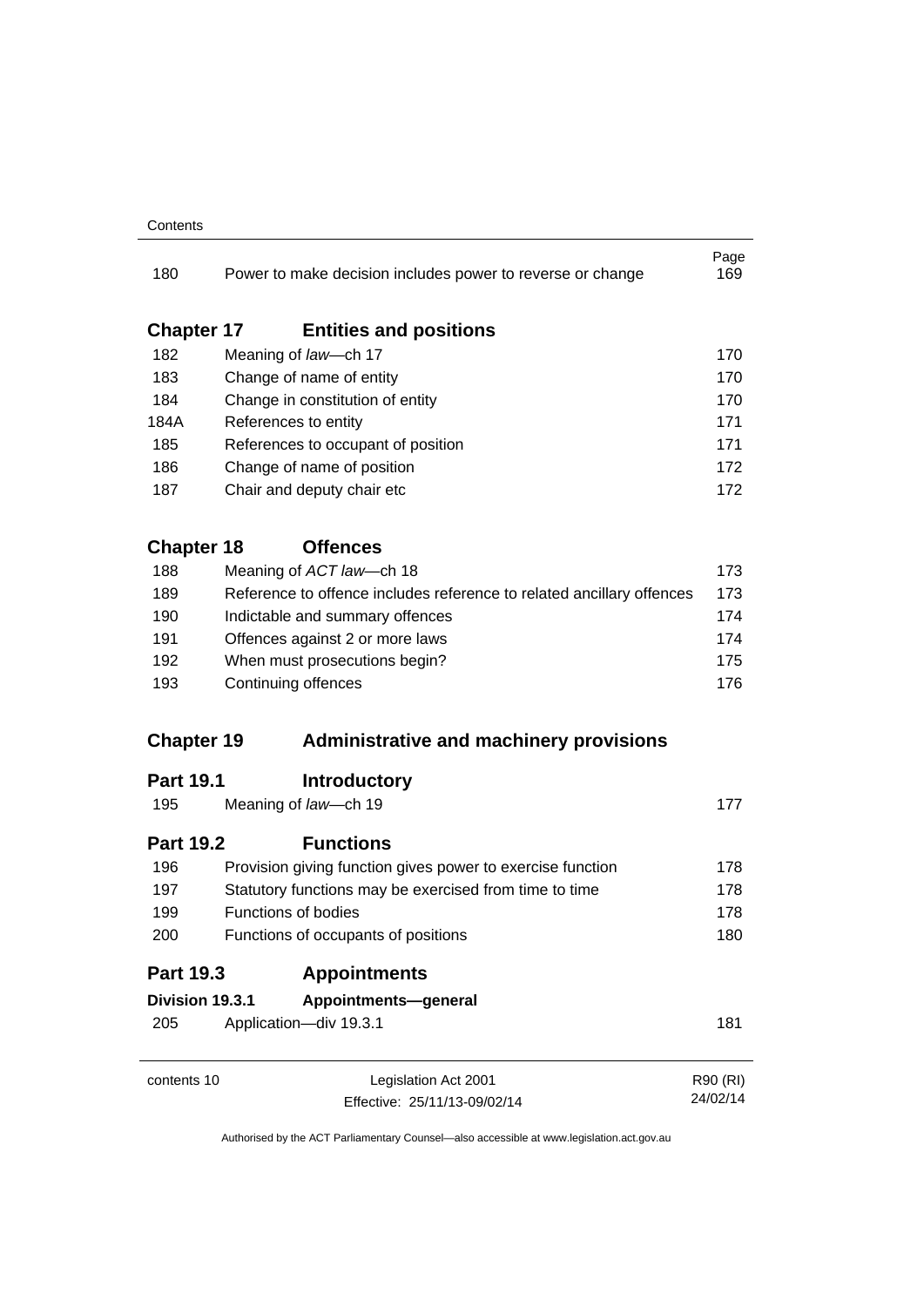|                  |                                                                               | Contents    |
|------------------|-------------------------------------------------------------------------------|-------------|
|                  |                                                                               | Page        |
| 206              | Appointments must be in writing etc                                           | 181         |
| 207              | Appointment may be by name or position                                        | 181         |
| 208              | Power of appointment includes power to suspend etc                            | 182         |
| 209              | Power of appointment includes power to make acting appointment                | 182         |
| 210              | Resignation of appointment                                                    | 184         |
| 211              | Appointment not affected by appointer changes                                 | 184         |
| 212              | Appointment not affected by defect etc                                        | 184         |
| Division 19.3.2  | <b>Acting appointments</b>                                                    |             |
| 215              | Application-div 19.3.2                                                        | 185         |
| 216              | Acting appointments must be in writing etc                                    | 185         |
| 217              | Acting appointment may be made by name or position                            | 185         |
| 218              | Instrument may provide when acting appointment has effect etc                 | 186         |
| 219              | Appointer may decide terms of acting appointment etc                          | 186         |
| 220              | Appointee may exercise functions under acting appointment etc                 | 187         |
| 221              | How long does an acting appointment operate?                                  | 187         |
| 222              | Resignation of acting appointment                                             | 188         |
| 223              | Effect of acting appointment on substantive appointment etc                   | 188         |
| 224              | Acting appointment not affected by appointer changes                          | 189         |
| 225              | Acting appointment not affected by defect etc                                 | 189         |
| Division 19.3.2A | <b>Standing acting arrangements</b>                                           |             |
| 225A             | Application-div 19.3.2A                                                       | 190         |
| 225B             | Person acting under standing acting arrangement may exercise<br>functions etc | 190         |
| Division 19.3.3  | <b>Appointments-Assembly consultation</b>                                     |             |
| 226              | Meaning of statutory position-div 19.3.3                                      | 190         |
| 227              | Application-div 19.3.3                                                        | 191         |
| 228              | Consultation with appropriate Assembly committee                              | 191         |
| 229              | Appointment is disallowable instrument                                        | 192         |
| <b>Part 19.4</b> | <b>Delegations</b>                                                            |             |
| 230              | Application-pt 19.4 generally                                                 | 193         |
| 231              | Application-pt 19.4 to subdelegations                                         | 193         |
| 232              | Delegation must be in writing etc                                             | 193         |
| 233              | Delegation may be made by name or position                                    | 194         |
| R90 (RI)         | Legislation Act 2001                                                          | contents 11 |

Effective: 25/11/13-09/02/14

24/02/14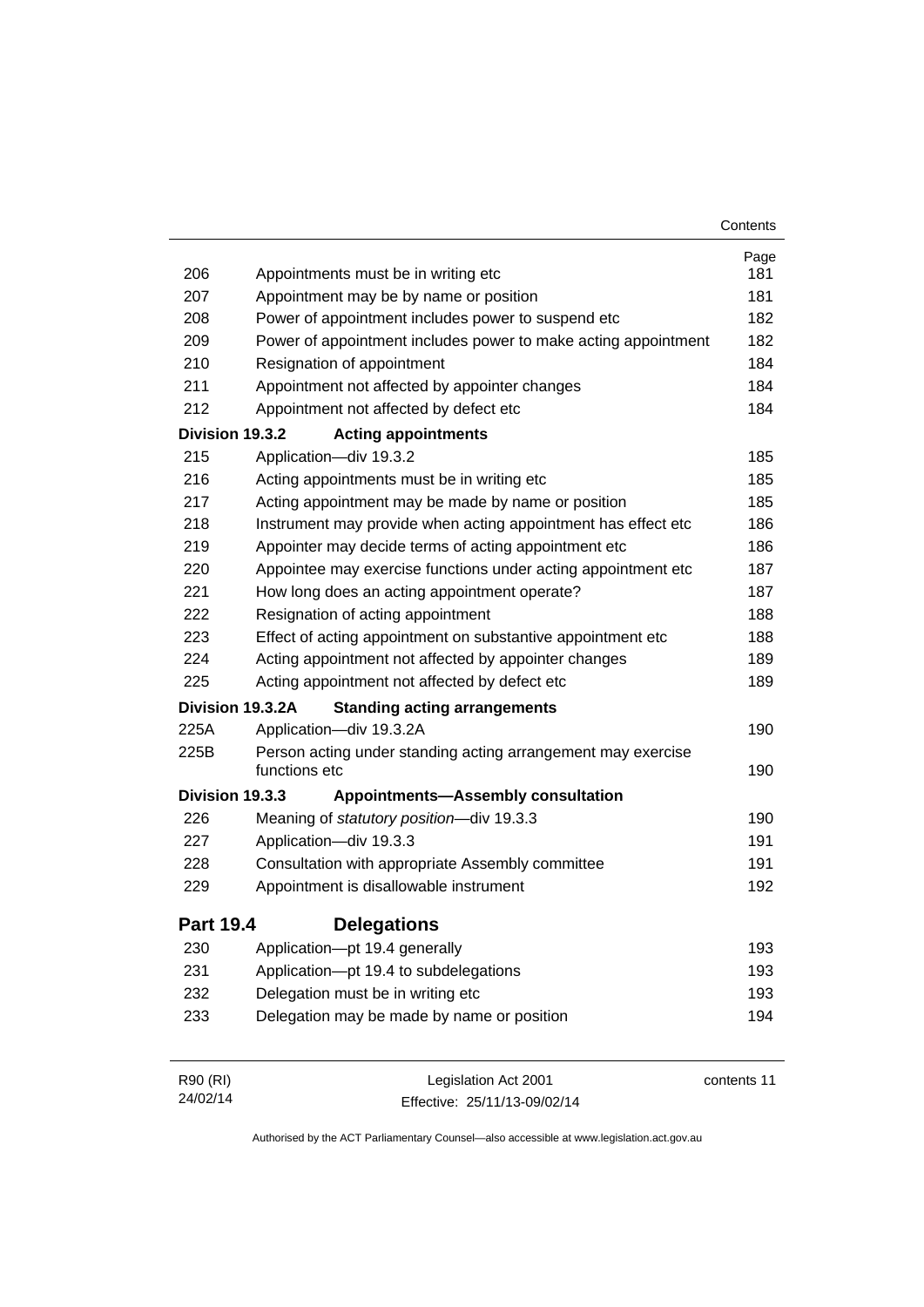| Contents          |       |                                                                                  |            |
|-------------------|-------|----------------------------------------------------------------------------------|------------|
|                   |       |                                                                                  | Page       |
| 234               |       | Instrument may provide when delegation has effect etc                            | 194        |
| 235               |       | Delegation may be made to 2 or more delegates                                    | 194        |
| 236               |       | Power to delegate may not be delegated                                           | 195        |
| 237               |       | Delegation may be amended or revoked                                             | 195        |
| 238               |       | Appointer responsible for delegated function                                     | 196        |
| 239               |       | Exercise of delegation by delegate                                               | 196        |
| 240               |       | Appointer may exercise delegated function                                        | 196        |
| 241               |       | Delegation not affected by appointer changes                                     | 197        |
| 242               |       | Delegation not affected by defect etc                                            | 197        |
| <b>Part 19.5</b>  |       | <b>Service of documents</b>                                                      |            |
| 245               |       | Application-pt 19.5                                                              | 198        |
| 246               |       | Definitions-pt 19.5                                                              | 198        |
| 247               |       | Service of documents on individuals                                              | 200        |
| 248               |       | Service of documents on corporations                                             | 200        |
| 249               |       | Service of documents on agencies                                                 | 201        |
| 250               |       | When document taken to be served                                                 | 201        |
| 251               |       | Other laws not affected etc                                                      | 203        |
| 252               |       | Powers of courts and tribunals not affected                                      | 203        |
| <b>Part 19.6</b>  |       | <b>Functions of Executive and Ministers</b>                                      |            |
| 253               |       | Exercise of functions of Executive                                               | 204        |
| 254               |       | Administration of matters not allocated                                          | 204        |
| 254A              |       | Delegation by Minister                                                           | 205        |
| <b>Part 19.7</b>  |       | <b>Other matters</b>                                                             |            |
| 255               | Forms |                                                                                  | 206        |
| 256               |       | Production of records kept in computers etc                                      | 208        |
| <b>Chapter 20</b> |       | <b>Miscellaneous</b>                                                             |            |
|                   |       |                                                                                  |            |
| 300<br>301        |       | Delegation by parliamentary counsel<br>References to Administration Act 1989 etc | 209<br>209 |
|                   |       |                                                                                  |            |
| 302               |       | Regulation-making power                                                          | 209        |
|                   |       |                                                                                  |            |
|                   |       |                                                                                  |            |

J.

| contents 12 | Legislation Act 2001         | R90 (RI) |
|-------------|------------------------------|----------|
|             | Effective: 25/11/13-09/02/14 | 24/02/14 |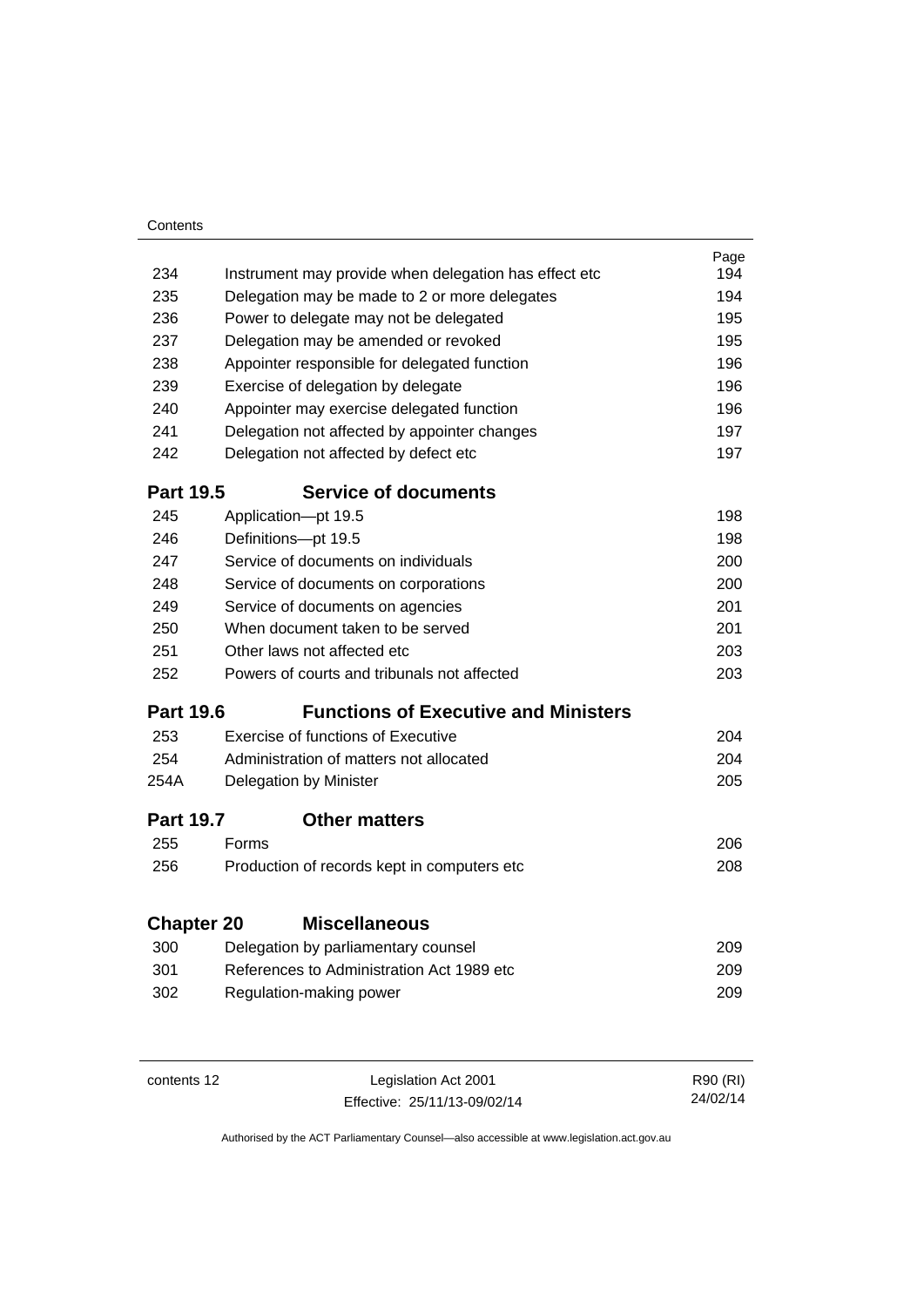|                   |                                                                      | Contents    |
|-------------------|----------------------------------------------------------------------|-------------|
| Schedule 1        | Acts included in sources of law in the ACT                           | Page<br>210 |
| <b>Part 1.1</b>   | Former NSW and UK Acts in force before<br>establishment of Territory | 210         |
| <b>Part 1.2</b>   | Former NSW Acts applied after establishment of<br><b>Territory</b>   | 211         |
| <b>Dictionary</b> |                                                                      | 212         |
| Part 1            | <b>Meaning of commonly-used terms</b>                                | 212         |
| Part 2            | <b>Terms for Legislation Act 2001 only</b>                           | 243         |
| <b>Endnotes</b>   |                                                                      |             |

### 1 [About the endnotes 247](#page-262-1) 2 [Abbreviation key 247](#page-262-2) 3 [Legislation history 248](#page-263-0) 4 [Amendment history 261](#page-276-0) 5 [Earlier republications 299](#page-314-0)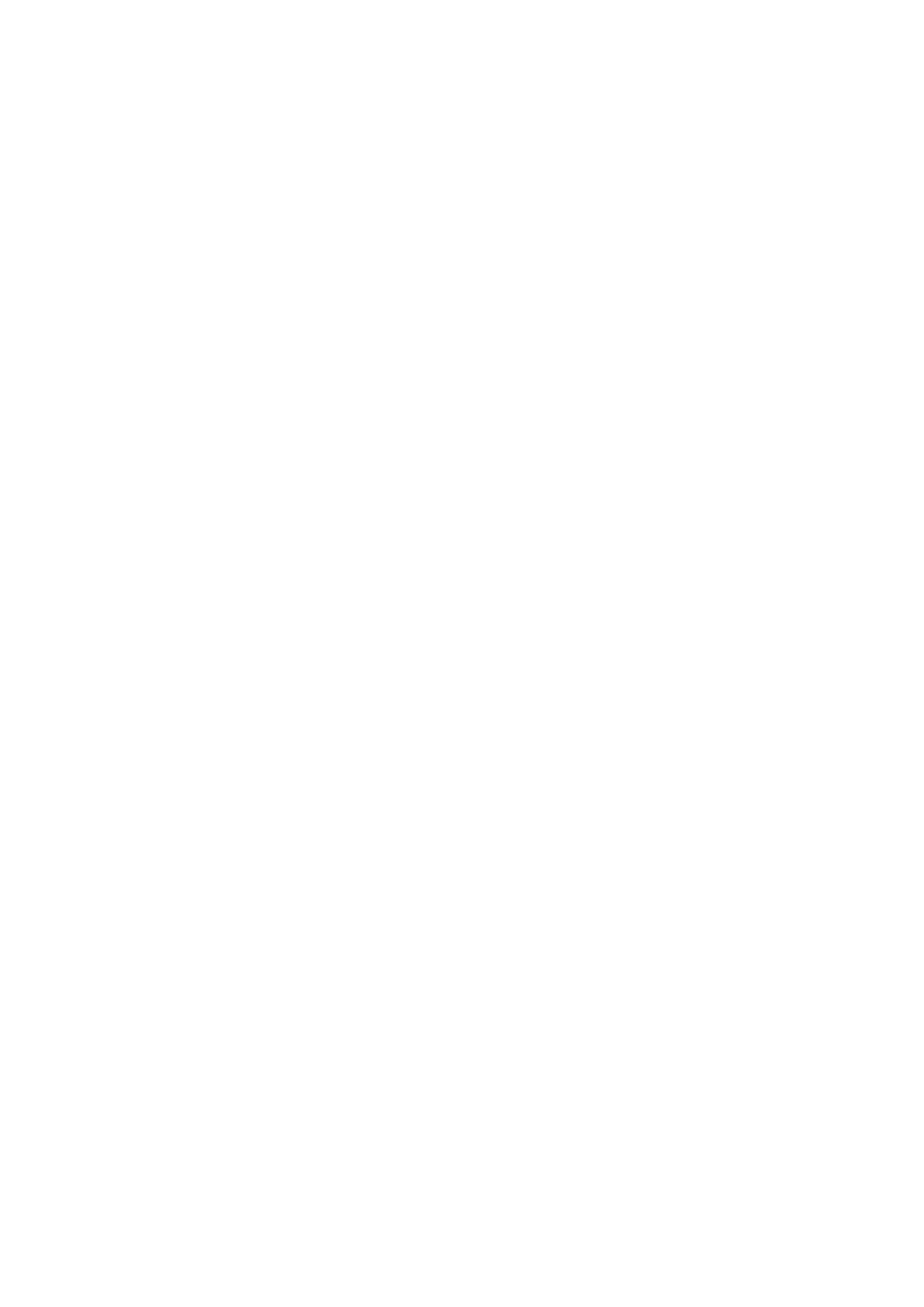

# **Legislation Act 2001**

An Act about legislation

l

R90 (RI) 24/02/14

Legislation Act 2001 Effective: 25/11/13-09/02/14 page 1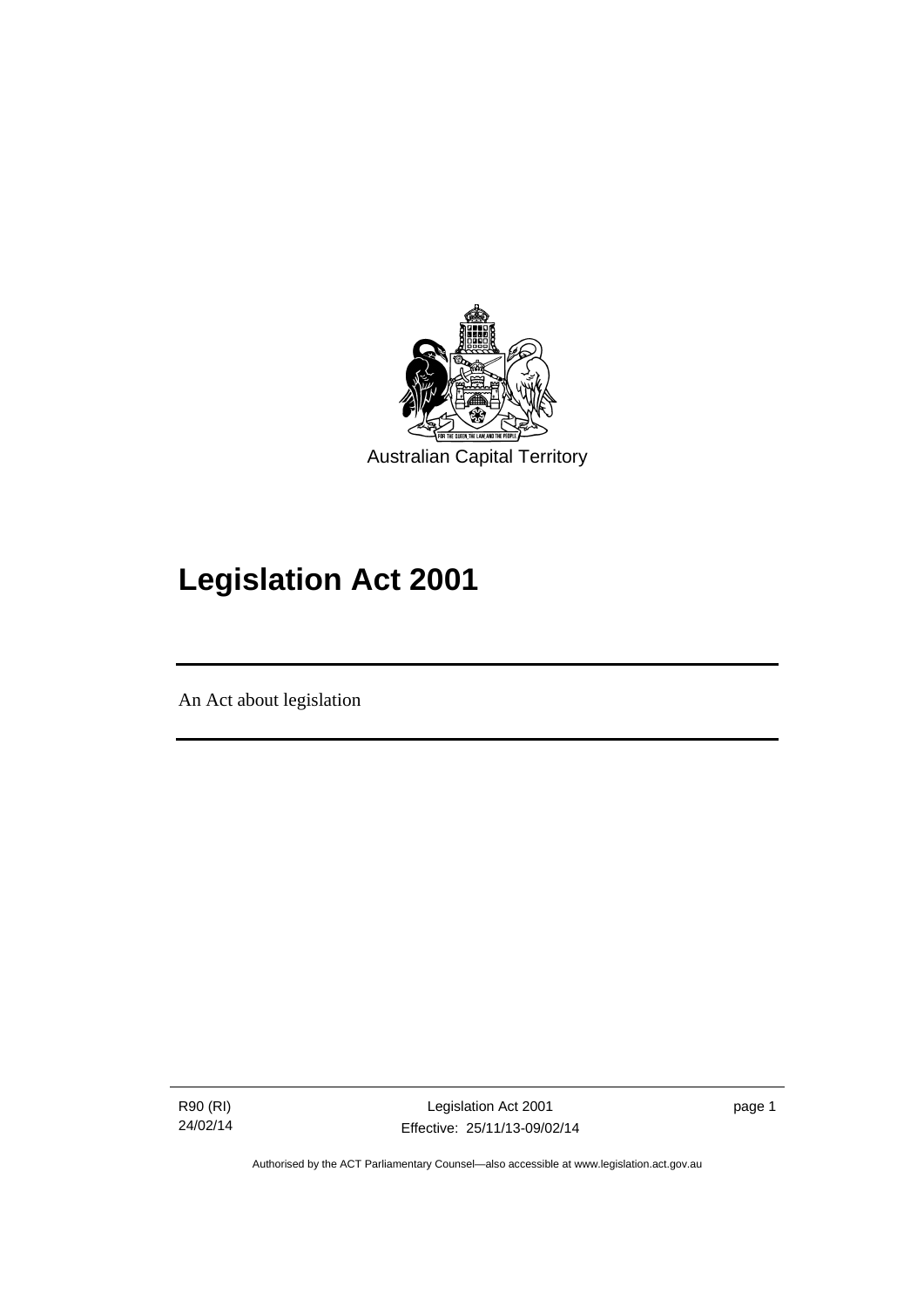**Chapter 1** Preliminary<br>**Part 1.1** General General

Section 1

# <span id="page-17-0"></span>**Chapter 1** Preliminary

## <span id="page-17-1"></span>**Part 1.1 General**

### <span id="page-17-2"></span>**1 Name of Act**

This Act is the *Legislation Act 2001.* 

### <span id="page-17-3"></span>**2 Dictionary**

The dictionary at the end of this Act is part of this Act.

- *Note 1* The dictionary at the end of an Act usually defines certain terms used in the Act, and includes references (*signpost definitions*) to other terms defined elsewhere in the Act. However, in this Act the dictionary is divided into 2 parts.
- *Note 2* Pt 1 defines terms commonly used in Acts (including this Act) and statutory instruments. For example, because of the definition '*month* means calendar month.', the term 'month' has the defined meaning wherever the term is used in an Act or statutory instrument unless the Act or instrument provides otherwise or the contrary intention otherwise appears (see s 144 and s 155).
- *Note 3* Pt 2 defines certain terms used in this Act. For example, the signpost definition '*administrator*, for part 19.5 (Service of documents)—see section 246.' means that the term 'administrator' is defined in s 246 for this Act, pt 19.5. A definition in pt 2 applies to all of this Act unless the definition, or another provision of this Act, provides otherwise or the contrary intention otherwise appears (see s 155 and s 156 (1)).

### <span id="page-17-4"></span>**2A Notes**

A note included in this Act is explanatory and is not part of this Act.

*Note* See s 127 (1), (4) and (5) for the legal status of notes.

page 2 Legislation Act 2001 Effective: 25/11/13-09/02/14

R90 (RI) 24/02/14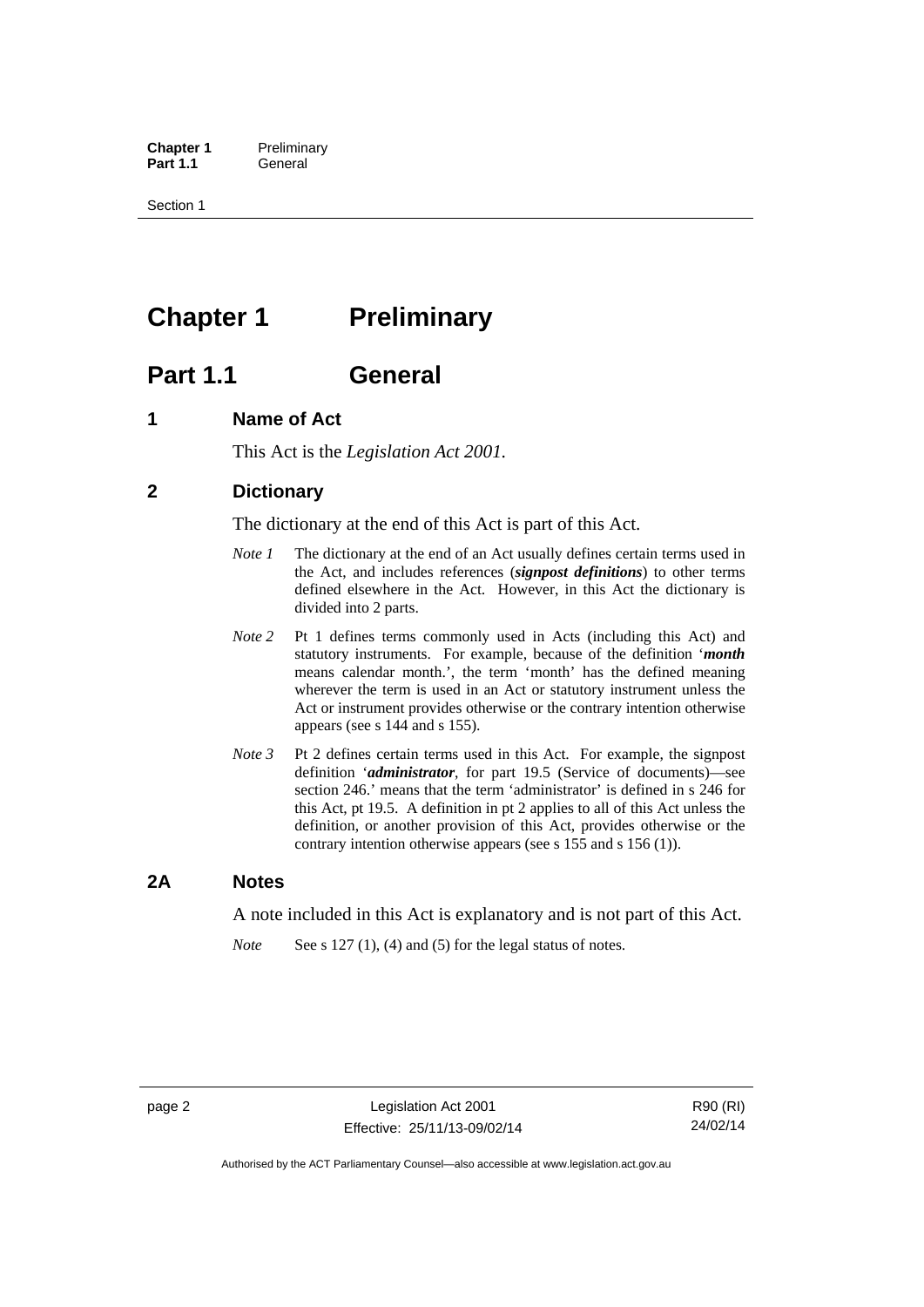### <span id="page-18-0"></span>**3 Objects**

- (1) The main object of this Act is to make legislation more accessible.
- (2) This is to be achieved particularly by—
	- (a) encouraging access to legislation through the internet, while maintaining access to printed legislation; and
	- (b) restating the law dealing with the 'life cycle' of legislation, improving its structure and content, and simplifying its provisions where practicable; and
	- (c) assisting users of legislation to find, read, understand and use legislation by—
		- (i) facilitating the shortening and simplification of legislation; and
		- (ii) promoting consistency in the form and language of legislation; and
		- (iii) providing rules about the interpretation of legislation; and
		- (iv) facilitating the updating and republication of legislation to ensure its ready availability.
- (3) For this section, the '*life cycle*' of legislation includes the making (where relevant), notification, commencement, presentation and disallowance (where relevant), operation, interpretation, proof, republication, amendment and repeal of legislation and instruments made under legislation.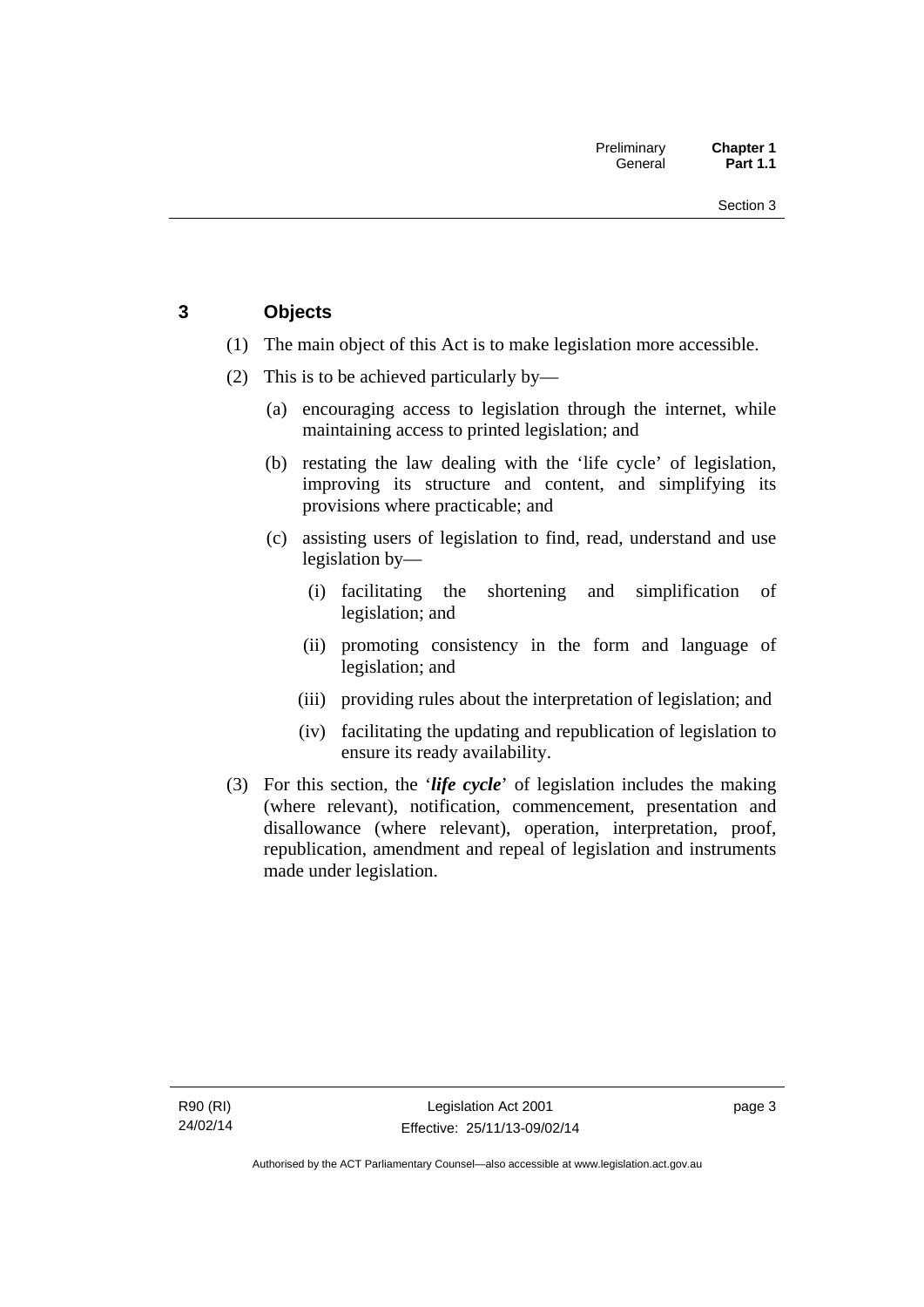### <span id="page-19-0"></span>**4 Application of Act**

- (1) This Act applies to all Acts (including this Act) and statutory instruments.
- (2) In particular, Acts and statutory instruments are taken to be made on the basis that they will operate in conjunction with this Act.

#### **Examples**

- 1 An Act imposes an obligation and provides that people who 'fail' to carry out the obligation are liable to the penalty. The Act does not, however, define 'fail' or indicate that the word is used in a special way. In accordance with this Act, dictionary, pt 1 (see s 144), the word 'fail' includes 'refuse'. In other words, a person who refuses to carry out the obligation will be subject to the penalty in the same way as someone who only neglects the obligation. In this case, the presence in an Act of a word that is defined in this Act attracts the operation of the definition in the dictionary.
- 2 The *XYZ Act 2001* contains the following provision:

The Minister may determine fees for this Act.

Because the XYZ Act authorises a fee to be determined 'for this Act', this Act, s 56 applies and therefore the provisions of pt 6.3 (Making of certain statutory instruments about fees) apply to the determination of fees under the provision. In this case, the operation of provisions of this Act is attracted because the *XYZ Act 2001* contains a provision that triggers the application of the part.

- *Note 1* The determination of a fee by a Minister under an Act is a disallowable instrument and must be in writing (see s 9 (1) (b) and s 42 (2)).
- *Note 2* An example is part of the Act, is not exhaustive and may extend, but does not limit, the meaning of the provision in which it appears (see s 126 and s 132).
- (3) This section is a determinative provision.
	- *Note* See s 5 for the meaning of determinative provisions, and s 6 for their displacement.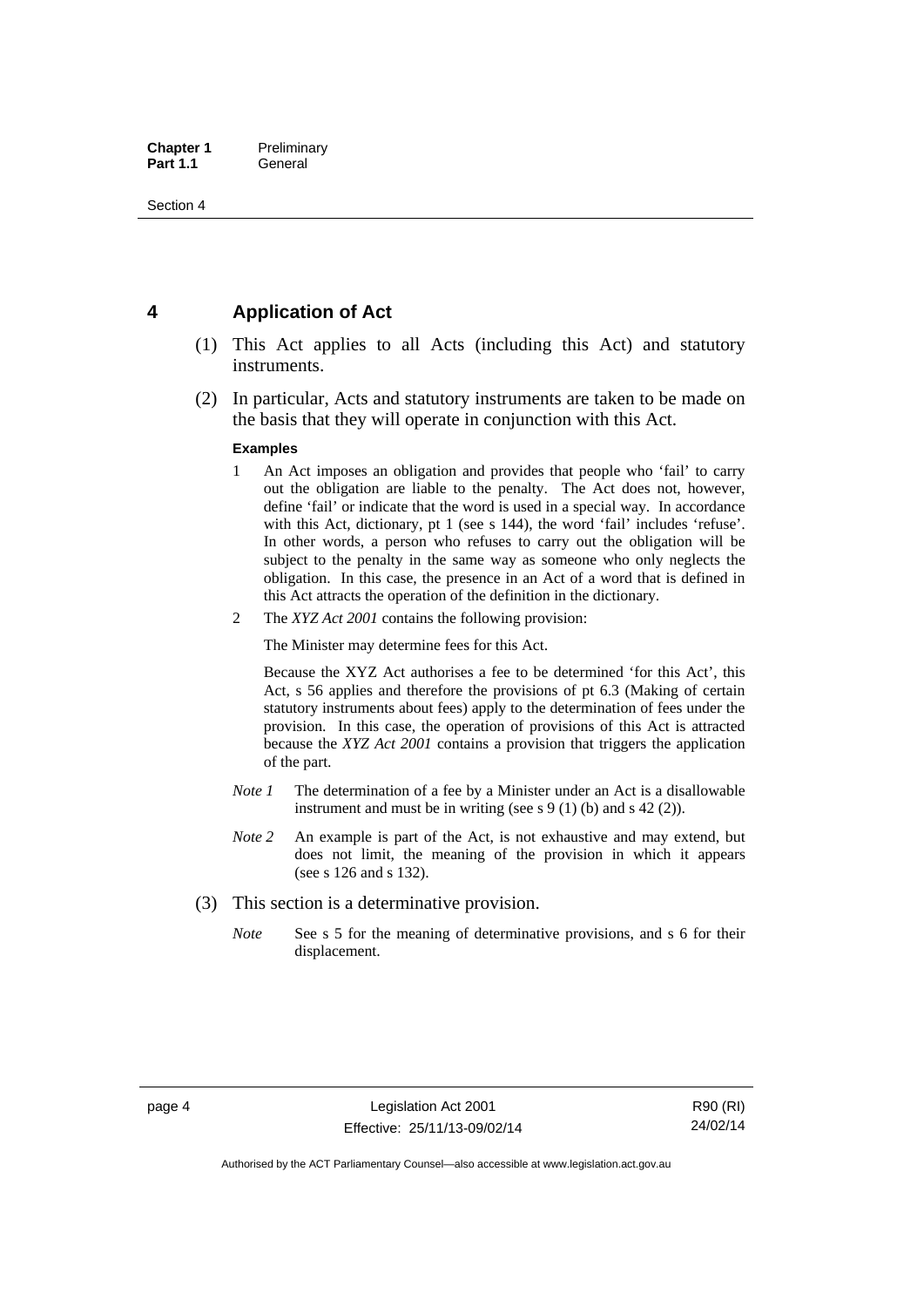### <span id="page-20-0"></span>**5 Determinative and non-determinative provisions**

- (1) This Act consists of determinative and non-determinative provisions.
- (2) A *determinative provision* is a provision of this Act that is declared to be a determinative provision.

#### **Example**

Section 4 (3) provides that s 4 is a determinative provision.

(3) A *non-determinative provision* is any other provision of this Act.

#### **Example**

Section 3 does not contain a provision corresponding to s 4 (3). Therefore, s 3 is not a determinative provision.

*Note* An example is part of the Act, is not exhaustive and may extend, but does not limit, the meaning of the provision in which it appears (see s 126 and s 132).

### <span id="page-20-1"></span>**6 Legislation Act provisions must be applied**

- (1) A provision of this Act must be applied to an Act or statutory instrument, in accordance with the terms of the provision, except so far as it is displaced.
- (2) A determinative provision may be displaced expressly or by a manifest contrary intention.
- (3) A non-determinative provision may be displaced expressly or by a contrary intention.
	- *Note* For the distinction between a 'manifest contrary intention' (see s (2)) and 'contrary intention' (see s (3)), see the examples in this section.
- (4) The declaration of a provision as 'determinative' indicates that it is the intention of the Legislative Assembly that, if the provision is to be displaced at all in a particular case, a more deliberate displacement is required than if the provision were a non-determinative provision.

page 5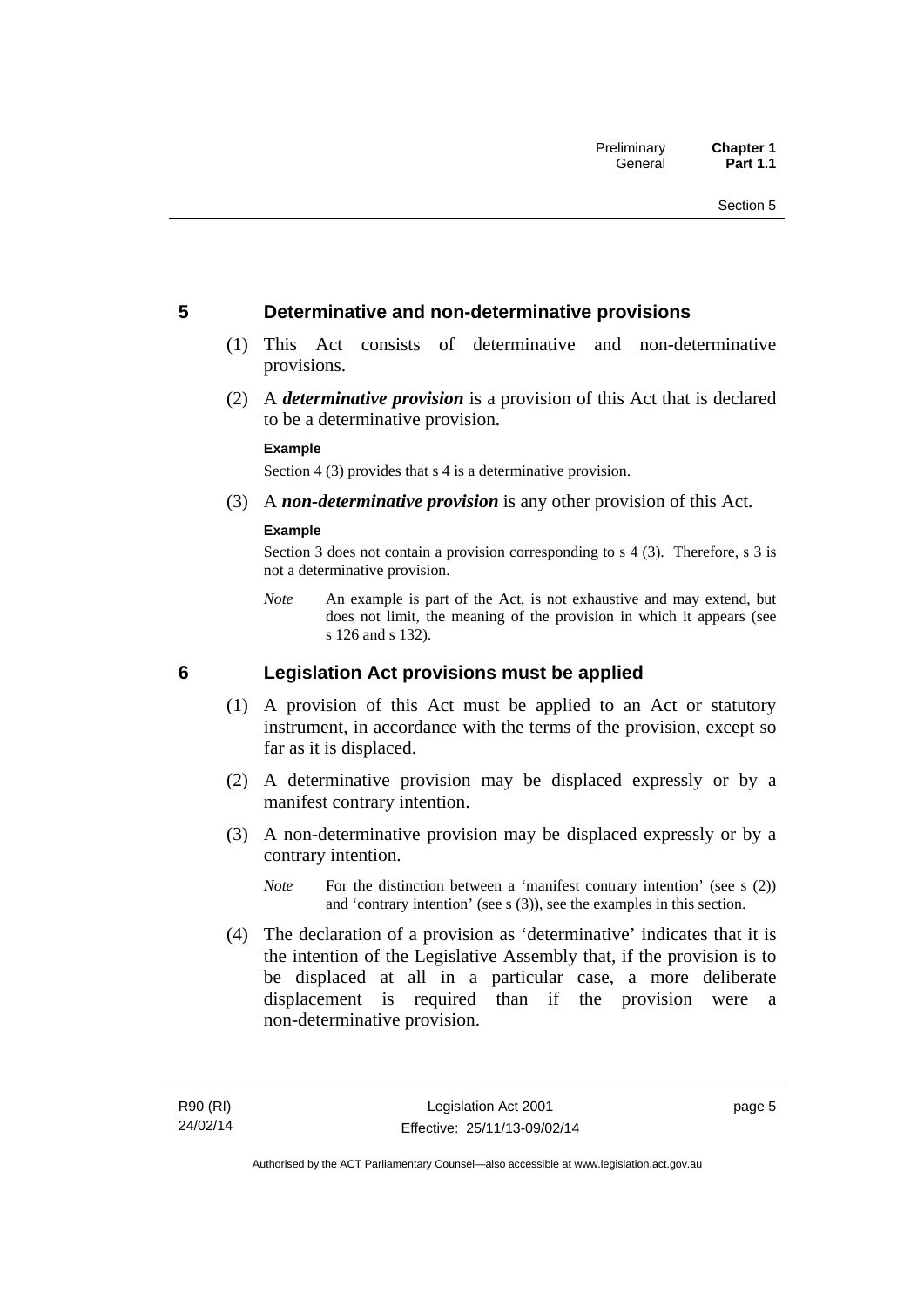- (5) This section applies despite any presumption or rule of interpretation.
- (6) A provision of this Act must not be taken to be displaced by a provision of an Act or statutory instrument so far as the provisions can operate concurrently.
- (7) In particular and without limiting subsection (5), a provision of this Act is not displaced by a provision of an Act or statutory instrument because the provisions deal with the same or a similar subject matter.
- (8) This section is a determinative provision.

#### **Examples—different kinds of displacement**

1 *Determinative provision—express displacement*

The *Collections Regulation Act 1999* (hypothetical), s 83 contains the following provision:

(2) The Legislation Act, section 47 (3) does not apply to a regulation under this Act.

Section 83 (2) illustrates a provision expressly displacing this Act, s 47 (3), a determinative provision.

2 *Determinative provision—manifest contrary intention*

The *Motor Repairers Act 2001* (hypothetical) does not contain a provision like the *Collections Regulation Act 1999*, s 83, but s 79 contains the following provision:

(3) A regulation may apply, adopt or incorporate an instrument or provision of an instrument as in force from time to time.

Section 79 (3) illustrates a provision displacing this Act, s 47 (3), a determinative provision, by a manifest contrary intention because s 79 (3) clearly contradicts s 47 (3).

R90 (RI) 24/02/14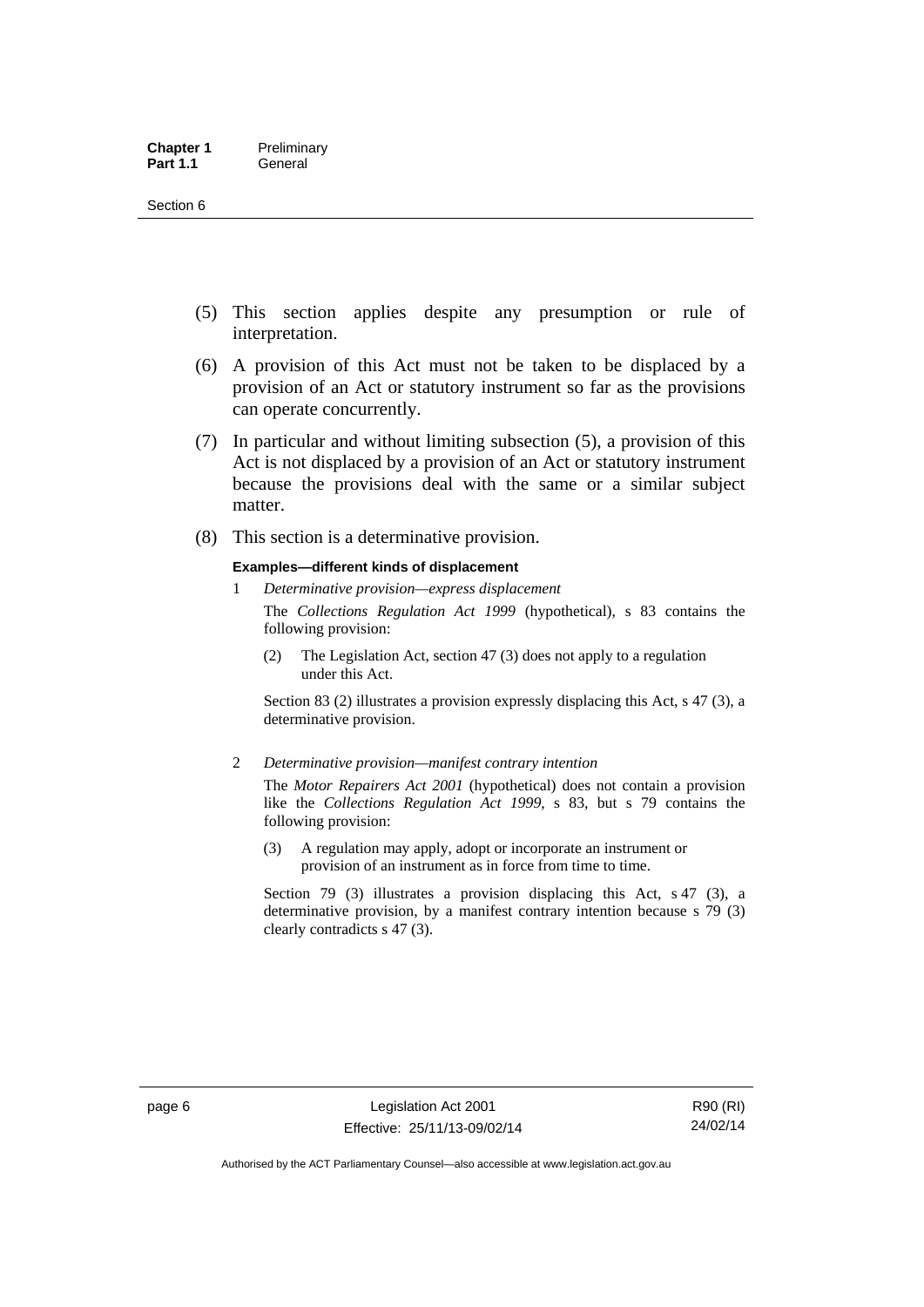#### 3 *Non-determinative provision—contrary intention*

The master of a vessel is charged with contravening the *Liquor Act 2001* (hypothetical), s 126 by selling liquor on or from 'licensed premises' otherwise than at a time authorised by the Act. It is claimed that the sale took place on the vessel. The Act defines 'licensed premises' to mean that part or those parts of a building or buildings and of the land adjoining it or them as defined by the licensing court. It is argued that the complaint is defective in that a vessel cannot be 'licensed premises'. However, s 126 is expressed to apply to 'a licensee, servant, agent or master who sells liquor on or from licensed premises'. In this case, the reference to 'master' indicates a contrary intention indicating that the section is intended to apply to liquor sold on or from vessels.

#### **Example—concurrent operation (no displacement)**

The *Small Clubs Act 2002* (hypothetical) contains the following provision about how notice of the club's annual general meeting may be served on members of a registered small club:

#### **60 Serving notice of annual general meeting**

The executive committee of a registered small club may serve notice of the annual general meeting of the club on members by pinning the notice to a noticeboard in the club house.

This Act, s 247, a non-determinative provision, allows a document to be served on an individual under an Act in a number of ways (by giving the document to the individual, by sending it by prepaid post etc), but does not mention pinning the document to a noticeboard as a method of giving the notice.

Section 247 is not displaced by the *Small Clubs Act 2002*, s 60, because—

- s 60 does not expressly displace section 247 nor does it indicate a contrary intention (see s 6 (1) and (3)) and, in particular, s 60 does not indicate an intention that the method of service it authorises is to be the only method of serving notice of annual general meetings on members of small clubs; and
- the application of s 247 is not displaced by any presumption or rule of interpretation (see s  $6(5)$ ); and
- s 60 and s 247 can operate concurrently (see s 6 (6)) by allowing complementary methods of service; and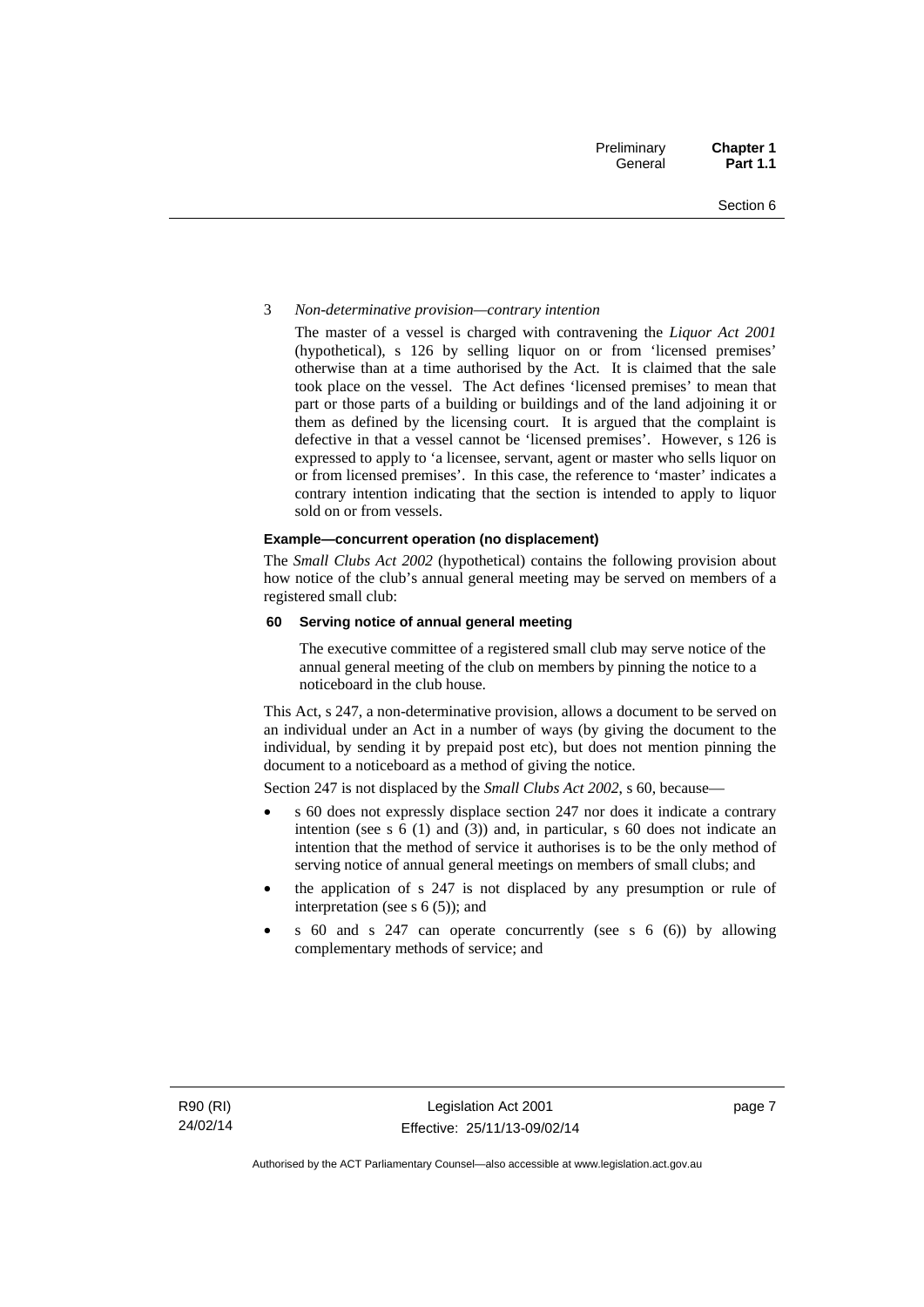Section 6

• the fact that s 60 and s 247 deal with the same (or a similar) subject matter does not of itself displace s 247 (see s 6 (7) and also s 6 (5)).

It follows, therefore, that the executive committee is free to serve notice of the annual general meeting under s 60 or s 247.

*Note* An example is part of the Act, is not exhaustive and may extend, but does not limit, the meaning of the provision in which it appears (see s 126 and s 132).

page 8 Legislation Act 2001 Effective: 25/11/13-09/02/14

R90 (RI) 24/02/14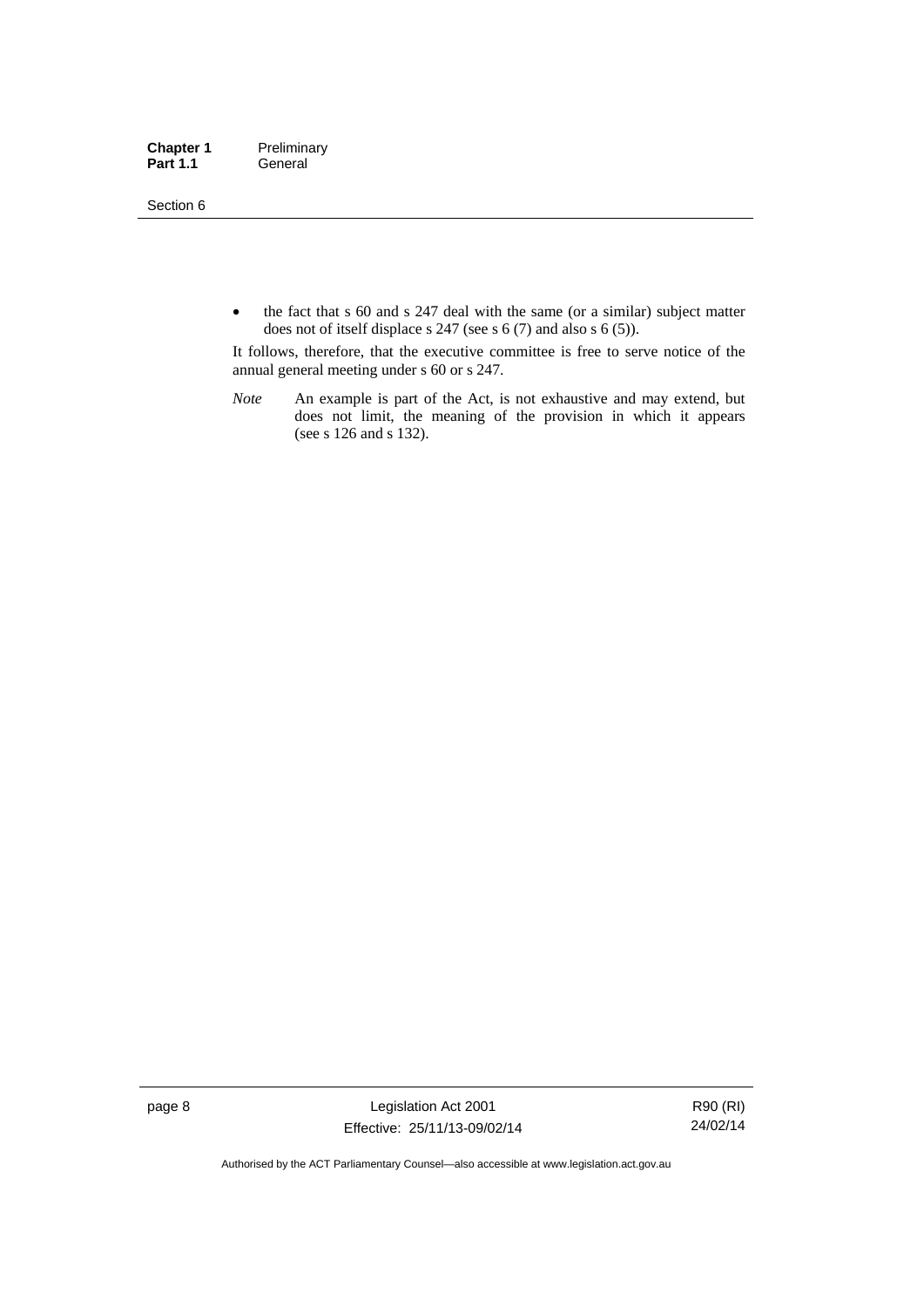# <span id="page-24-0"></span>**Part 1.2 Basic concepts**

### <span id="page-24-1"></span>**7 Meaning of** *Act* **generally**

- (1) An *Act* is an Act of the Legislative Assembly.
- (2) An *Act of the Legislative Assembly* is a law (however described or named) made by the Legislative Assembly under the [Self-Government Act.](http://www.comlaw.gov.au/Series/C2004A03699)
- (3) A reference to an *Act* includes a reference to a provision of an Act.
	- *Note 1* Section 17 deals with former Commonwealth enactments, and former NSW and UK Acts, that have become ACT Acts.
	- *Note 2* Section 100 (1) deals with references to particular Acts.

### <span id="page-24-2"></span>**8 Meaning of** *subordinate law*

- (1) A *subordinate law* is a regulation, rule or by-law (whether or not legislative in nature) made under—
	- (a) an Act; or
	- (b) another subordinate law; or
	- (c) power given by an Act or subordinate law and also power given otherwise by law.
- (2) A reference to a *subordinate law* includes a reference to a provision of a subordinate law.

### <span id="page-24-3"></span>**9 Meaning of** *disallowable instrument*

- (1) A *disallowable instrument* is—
	- (a) a statutory instrument (whether or not legislative in nature) that is declared to be a disallowable instrument by an Act, subordinate law or another disallowable instrument; or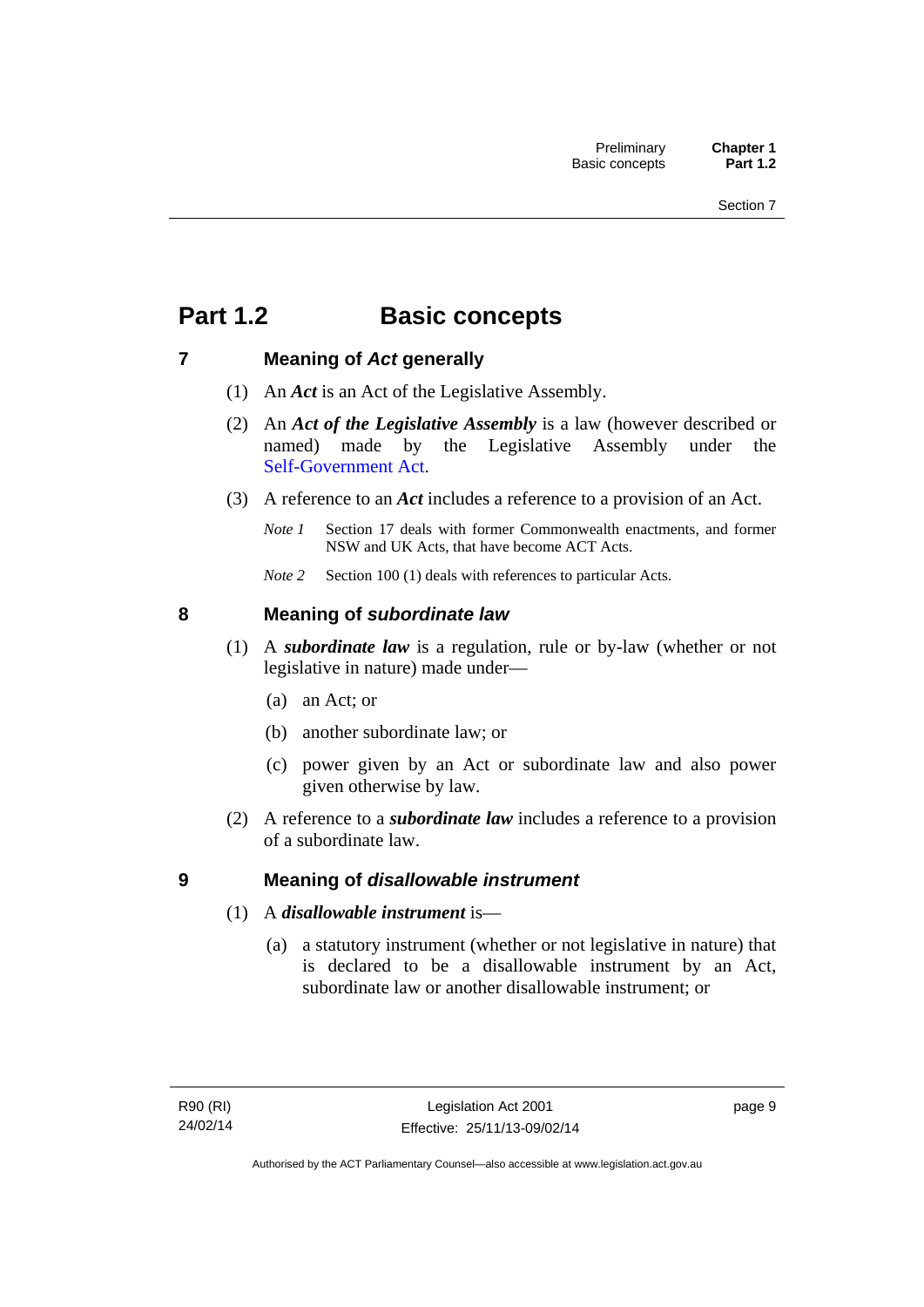(b) a determination of fees or charges by a Minister under an Act or subordinate law.

*Note Statutory instrument* is defined in s 13.

 (2) A reference to a *disallowable instrument* includes a reference to a provision of a disallowable instrument.

### <span id="page-25-0"></span>**10 Meaning of** *notifiable instrument*

- (1) A *notifiable instrument* is a statutory instrument (whether or not legislative in nature) that is declared to be a notifiable instrument by an Act, subordinate law, disallowable instrument or another notifiable instrument.
- (2) A reference to a *notifiable instrument* includes a reference to a provision of a notifiable instrument.

### <span id="page-25-1"></span>**11 Meaning of** *commencement notice*

- (1) A *commencement notice* is a statutory instrument that fixes or otherwise determines the commencement of an Act, subordinate law, disallowable instrument or notifiable instrument.
- (2) A reference to a *commencement notice* includes a reference to a provision of a commencement notice.

### <span id="page-25-2"></span>**12 Meaning of** *legislative instrument*

- (1) A *legislative instrument* is—
	- (a) a subordinate law; or
	- (b) a disallowable instrument; or
	- (c) a notifiable instrument; or
	- (d) a commencement notice.
- (2) A reference to a *legislative instrument* includes a reference to a provision of a legislative instrument.

R90 (RI) 24/02/14

Authorised by the ACT Parliamentary Counsel—also accessible at www.legislation.act.gov.au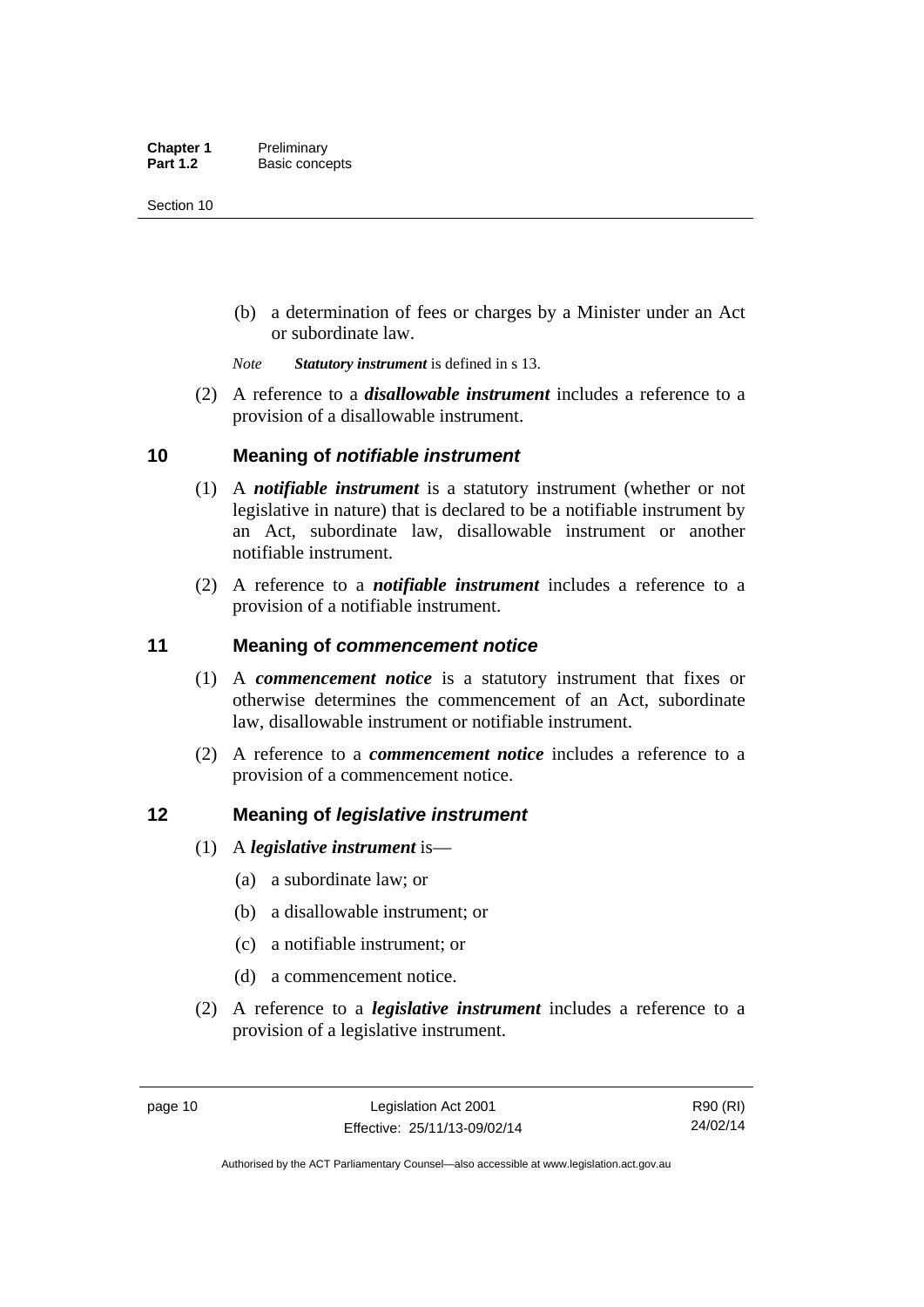### <span id="page-26-0"></span>**13 Meaning of** *statutory instrument*

- (1) A *statutory instrument* is an instrument (whether or not legislative in nature) made under—
	- (a) an Act; or
	- (b) another statutory instrument; or
	- (c) power given by an Act or statutory instrument and also power given otherwise by law.
- (2) A *statutory instrument* includes a subordinate law, disallowable instrument, notifiable instrument and commencement notice.
- (3) A reference to a *statutory instrument* includes a reference to a provision of a statutory instrument.

### <span id="page-26-1"></span>**14 Meaning of** *instrument*

(1) An *instrument* is any writing or other document.

*Note Writing* is defined in the dictionary, pt 1.

 (2) A reference to an *instrument* includes a reference to a provision of an instrument.

### <span id="page-26-2"></span>**15 Meaning of** *authorised republication*

- (1) An *authorised republication* is a republication of a law authorised by the parliamentary counsel under this Act.
- (2) A reference to an *authorised republication* includes a reference to a provision of an authorised republication.
- (3) In this section:

*law*—see section 107 (Definitions—ch 11).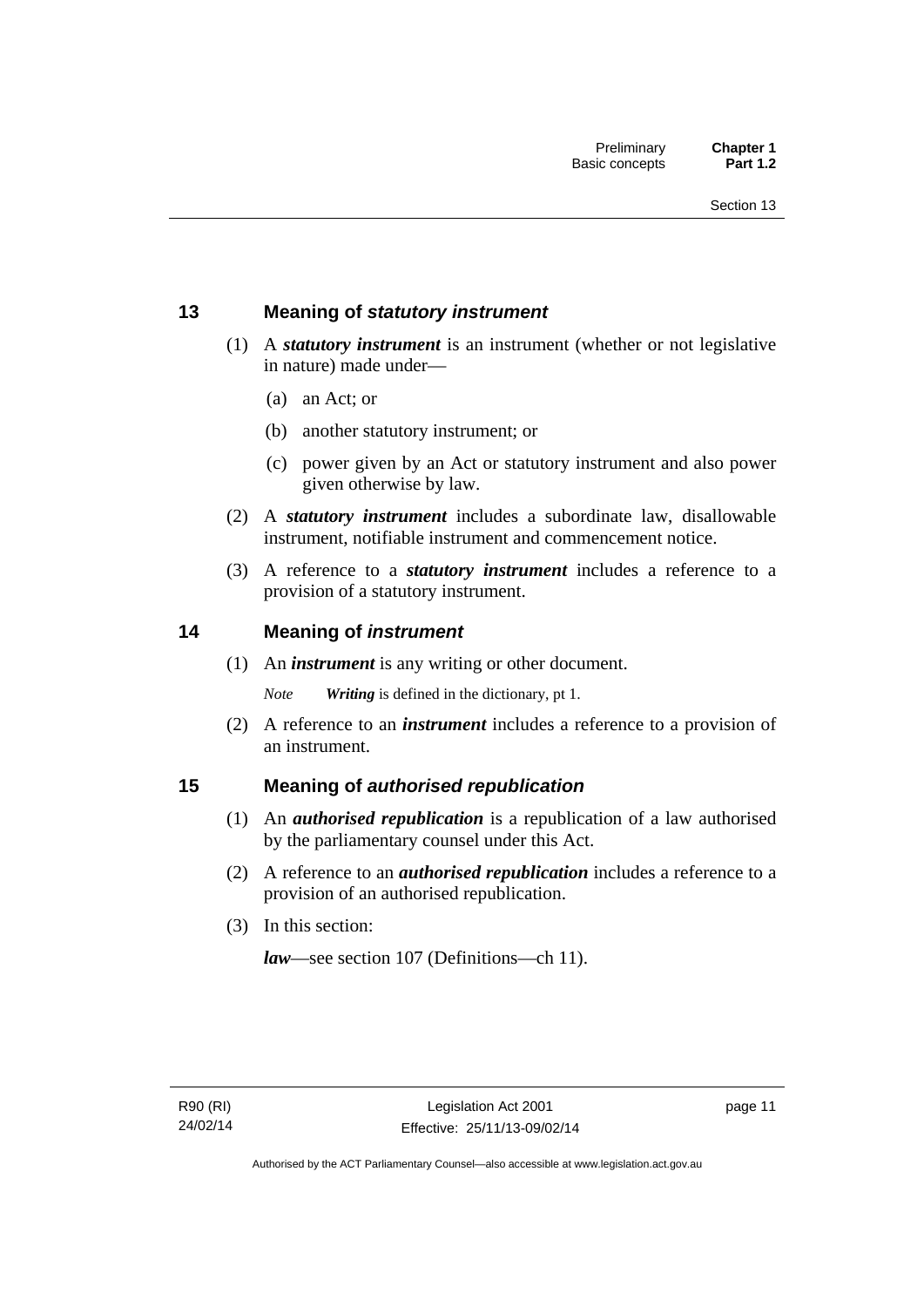### <span id="page-27-0"></span>**16 Meaning of** *provision*

A *provision* of an Act or instrument is any words or anything else that forms part of the Act or instrument.

#### **Examples—provisions consisting of groups of words**

sections, subsections, paragraphs, subparagraphs, sub-subparagraphs, examples

#### **Examples—provisions consisting of groups of other provisions**

chapters, parts, divisions, subdivisions, schedules

- *Note 1* An example is part of the Act, is not exhaustive and may extend, but does not limit, the meaning of the provision in which it appears (see s 126 and s 132).
- *Note 2* See s 126 and s 127 for material that is, or is not, part of an Act or statutory instrument.

page 12 Legislation Act 2001 Effective: 25/11/13-09/02/14

R90 (RI) 24/02/14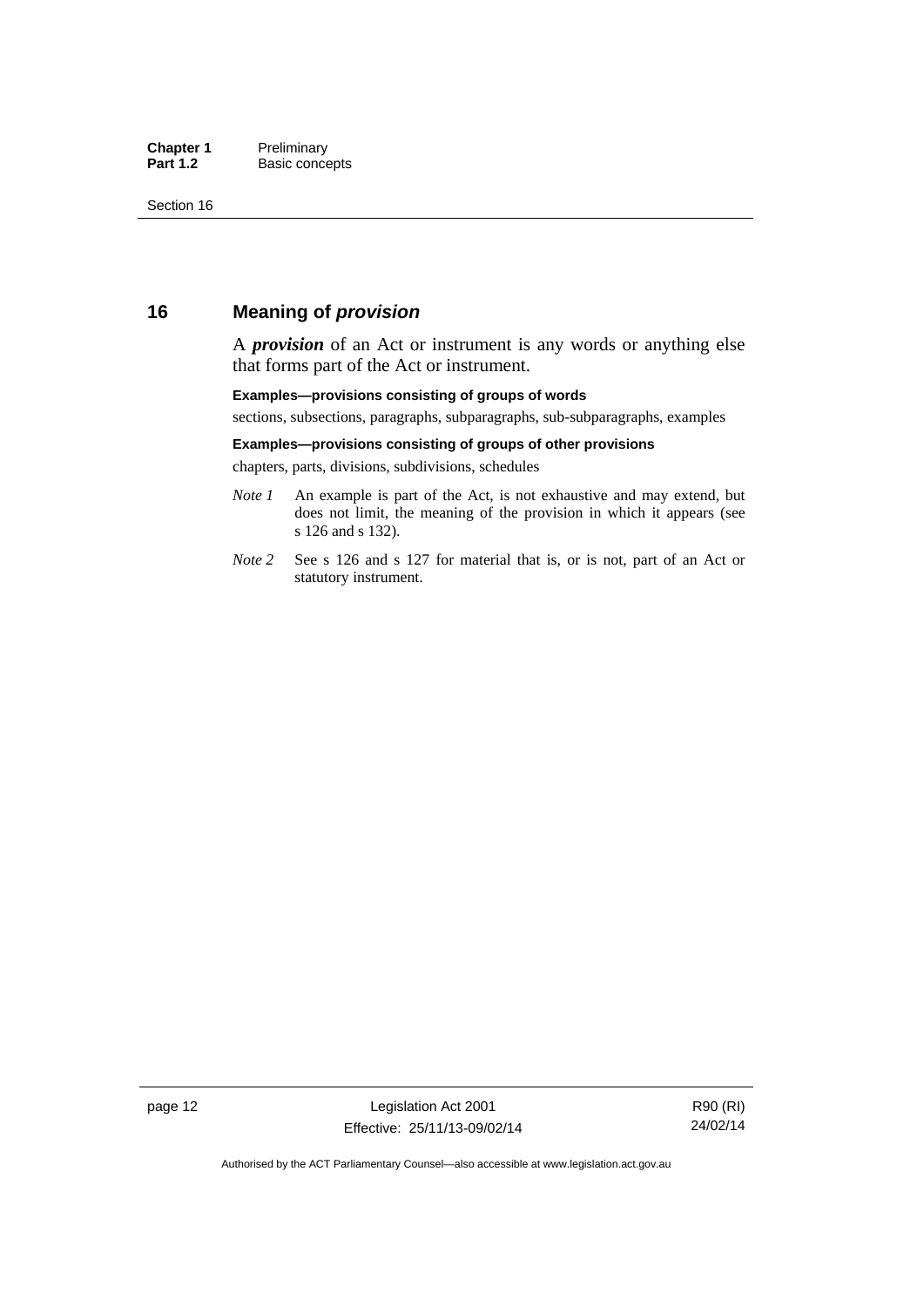## <span id="page-28-0"></span>**Part 1.3 Sources of law in the ACT**

#### **Notes on sources of law**

- *Note 1* The laws in force in the ACT consist of the written law and various unwritten laws known as the principles and rules of common law and equity.
- *Note* 2 The written law of the Territory consists primarily of laws, known as Acts, made by the Legislative Assembly. It also includes regulations, rules of court and other legislative instruments made under specific powers given by Acts. (Written laws made under an Act are commonly called 'subordinate' or 'delegated' legislation.)
- *Note 3* Before self-government, ordinances made by the Governor-General under the *[Seat of Government \(Administration\) Act 1910](http://www.comlaw.gov.au/Series/C2004A07446)* (Cwlth) were the main form of legislation made for the ACT. Most of the ordinances in force at self-government have been converted into Acts (see the [Self-Government Act,](http://www.comlaw.gov.au/Series/C2004A03699) s 34). However, the Governor-General has power to make ordinances for the ACT on a limited number of topics (see *[Seat of Government \(Administration\) Act 1910](http://www.comlaw.gov.au/Series/C2004A07446)* (Cwlth), s 12).
- *Note 4* The written laws in force in the ACT also include the Commonwealth Constitution, Commonwealth Acts, and regulations and other legislative instruments made under Commonwealth Acts. As a general rule, Commonwealth Acts and legislative instruments apply in the ACT in the same way as they apply in other parts of Australia. Commonwealth Acts and instruments prevail over the Acts made by the Legislative Assembly to the extent to which they are inconsistent (see [Self-Government Act](http://www.comlaw.gov.au/Series/C2004A03699), s 28).
- *Note 5* Certain Acts of New South Wales and the United Kingdom also formed part of the written laws in force in the ACT. Because of the *[Interpretation Act 1967](http://www.legislation.act.gov.au/a/1967-48)*, s 65, these are now taken to be laws made by the Legislative Assembly as if they had been enacted by the Assembly. (Section 65 has expired, but its previous operation was saved–see s 65 (3)). These Acts are listed in sch 1.

page 13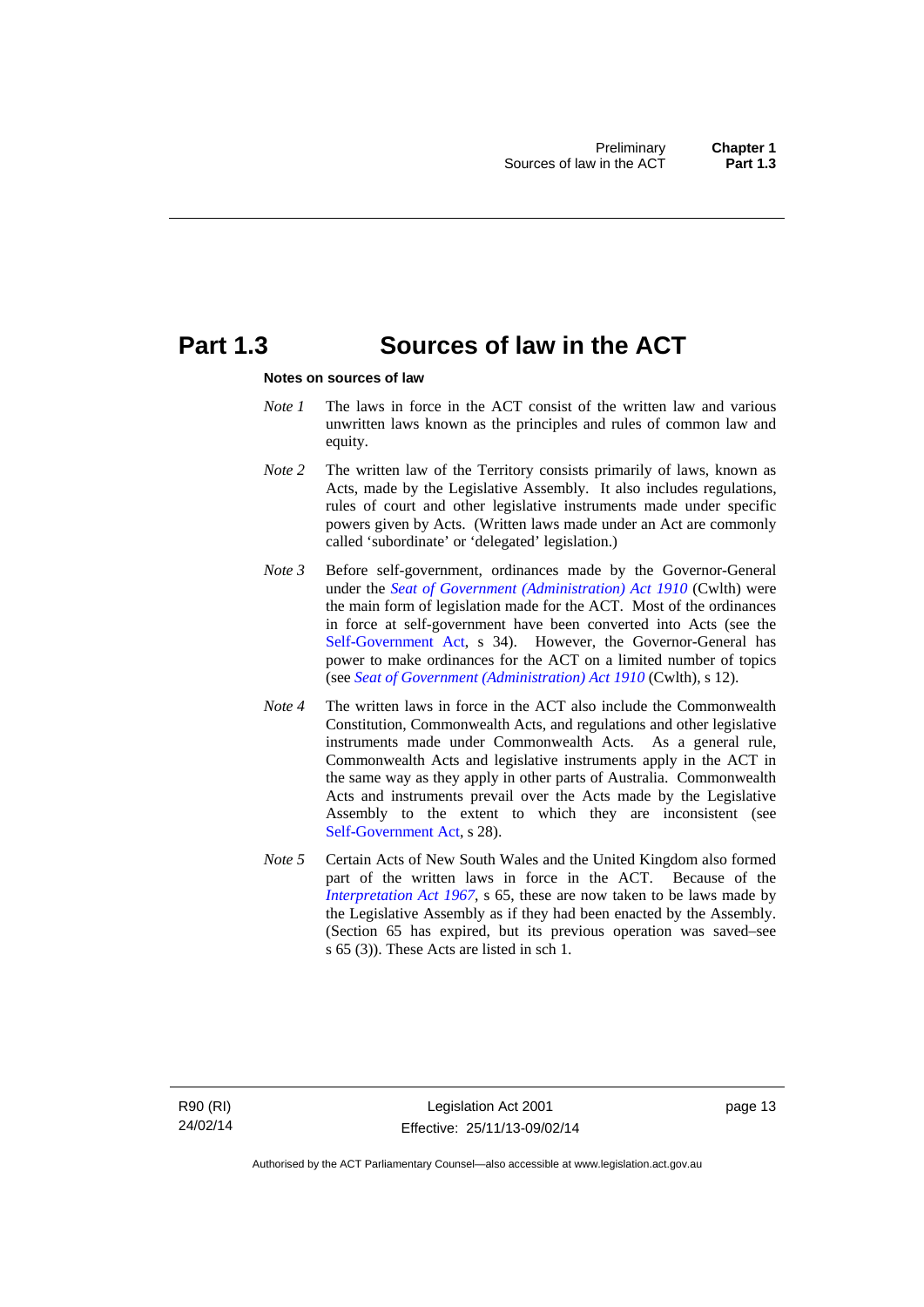### <span id="page-29-0"></span>**17 References to Acts include references to former Cwlth enactments etc**

- (1) A reference to an *Act* includes a reference to a former Commonwealth enactment.
- (2) Without limiting subsection (1), a reference to an *Act* includes a reference to a former NSW Act or former UK Act mentioned in schedule 1.
- (3) In this section:

*former Commonwealth enactment* means a Commonwealth Act or ordinance, a New South Wales Act or Imperial Act that is—

- (a) an enactment within the meaning of the [Self-Government Act](http://www.comlaw.gov.au/Series/C2004A03699) because of that Act, section 34; or
- (b) an enactment because of the *[A.C.T. Self-Government](http://www.comlaw.gov.au/Series/C2004A03702)  [\(Consequential Provisions\) Act 1988](http://www.comlaw.gov.au/Series/C2004A03702)* (Cwlth), section 10 (3) or section 12 (2) or (3).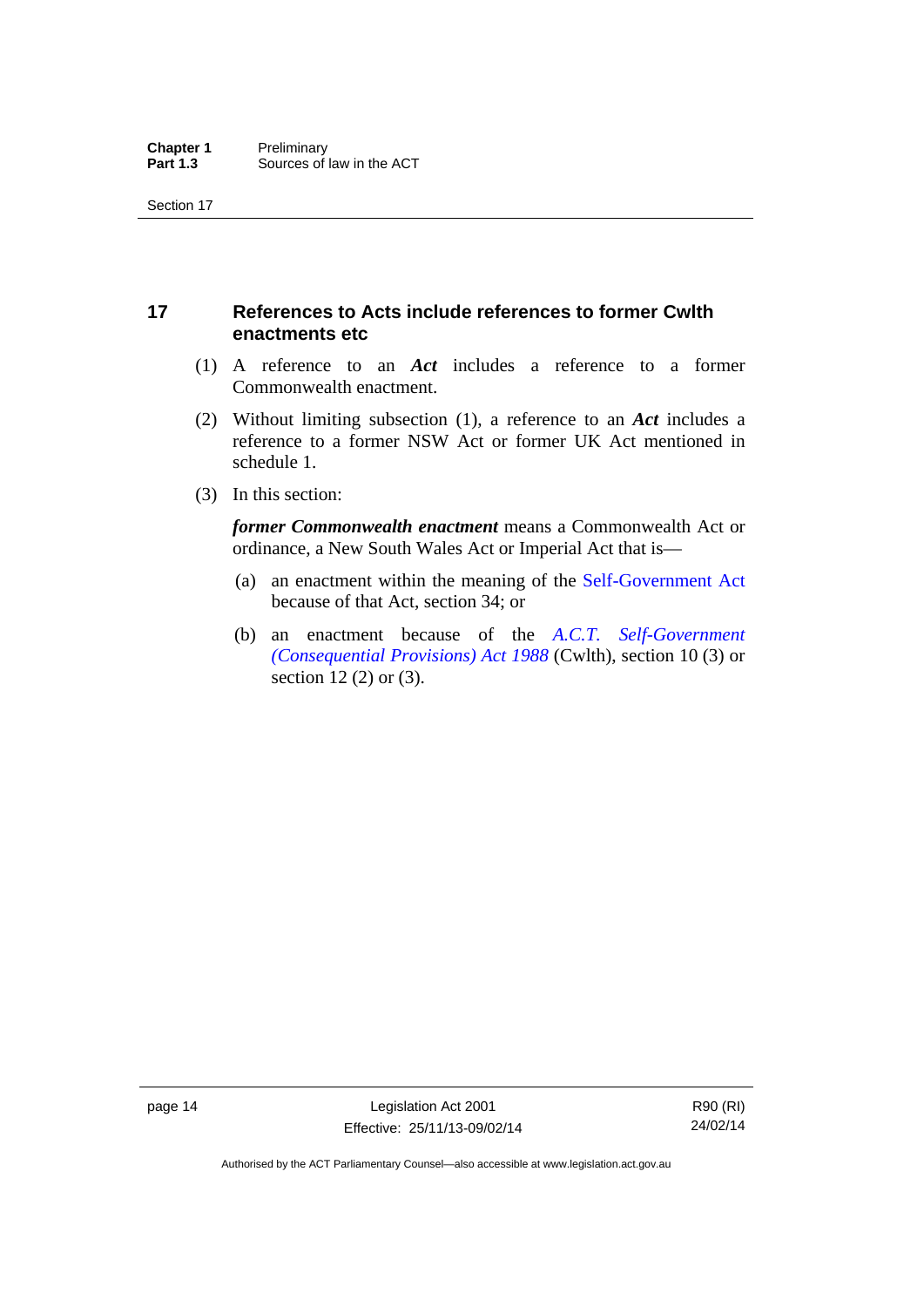# <span id="page-30-0"></span>**Chapter 2 ACT legislation register and website**

### <span id="page-30-1"></span>**18 ACT legislation register**

- (1) The parliamentary counsel must establish and maintain a register of Acts and statutory instruments (the *ACT legislation register*).
- (2) The register must be kept electronically.

### **Example—how register may be kept**

The register may be kept in the form of, or as part of, 1 or more computer databases, and may include data compiled electronically from the databases.

*Note* An example is part of the Act, is not exhaustive and may extend, but does not limit, the meaning of the provision in which it appears (see s 126 and s 132).

### <span id="page-30-2"></span>**19 Contents of register**

- (1) The ACT legislation register must contain the following:
	- (a) authorised republications of laws currently in force;
	- (b) Acts as made;
	- (c) subordinate laws as made;
	- (d) disallowable instruments as made;
	- (e) notifiable instruments as made;
	- (f) commencement notices as made;
	- (g) resolutions passed, or taken to have been passed, by the Legislative Assembly to disallow a subordinate law or disallowable instrument;

page 15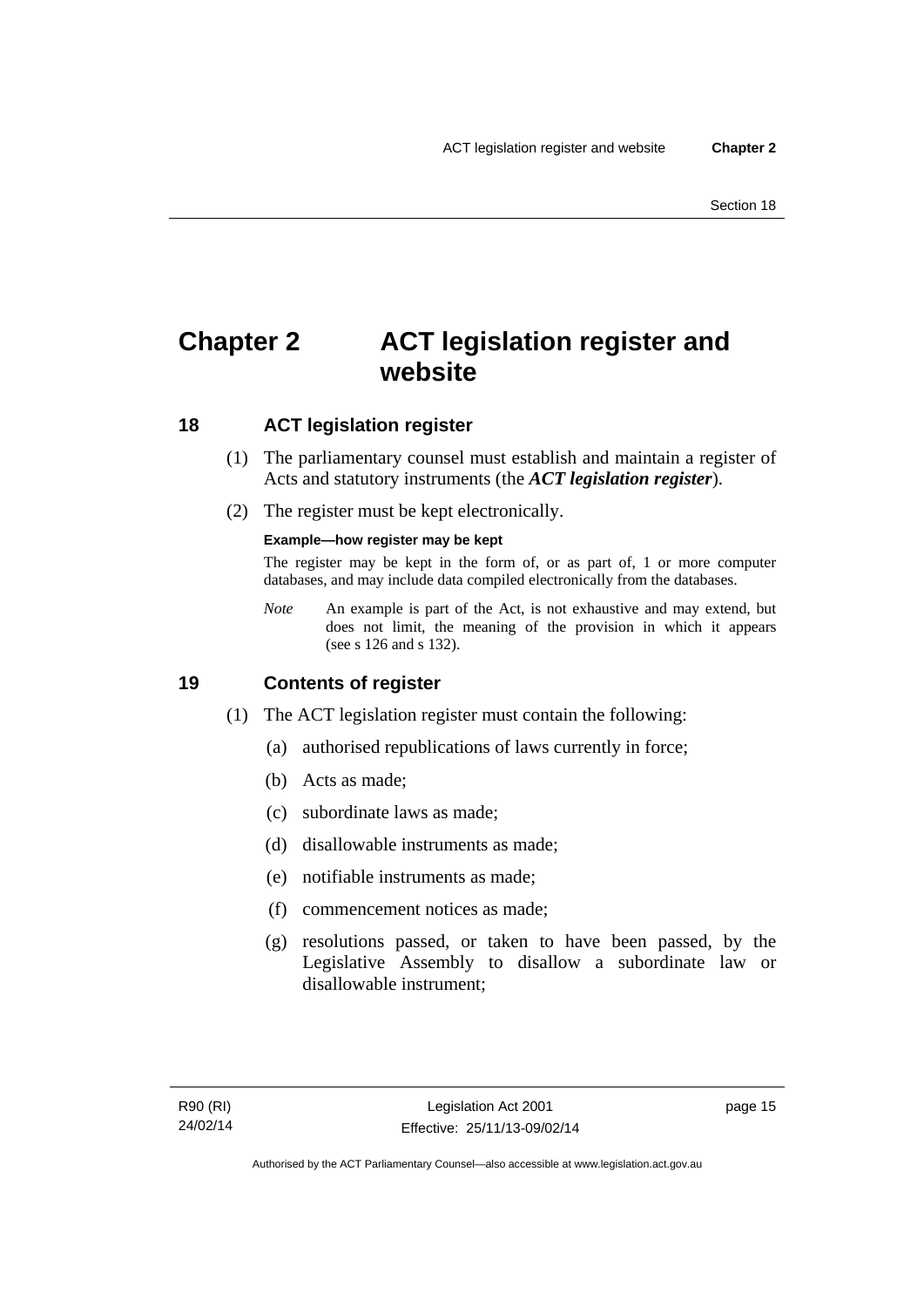- (h) resolutions passed, or taken to have been passed, by the Legislative Assembly to amend a subordinate law or disallowable instrument;
- (i) bills presented to the Legislative Assembly;
- (j) explanatory statements for bills, and amendments of bills, presented to the Legislative Assembly;
- (k) explanatory statements, and regulatory impact statements under chapter 5, for subordinate laws and disallowable instruments.
- (2) The ACT legislation register must also contain the following:
	- (a) notifications of the making of Acts;
	- (b) notifications of the making of subordinate laws;
	- (c) notifications of the making of disallowable instruments;
	- (d) notifications of the making of notifiable instruments;
	- (e) notifications of the making of commencement notices;
	- (f) notifications of the disallowance of subordinate laws or disallowable instruments under section 65 (Disallowance by resolution of Assembly);
	- (g) notifications of the amendment of subordinate laws or disallowable instruments under section 68 (Amendment by resolution of Assembly).
- (3) The parliamentary counsel may enter additional material in the register if the parliamentary counsel considers that it is likely to be useful to users of the register.

Authorised by the ACT Parliamentary Counsel—also accessible at www.legislation.act.gov.au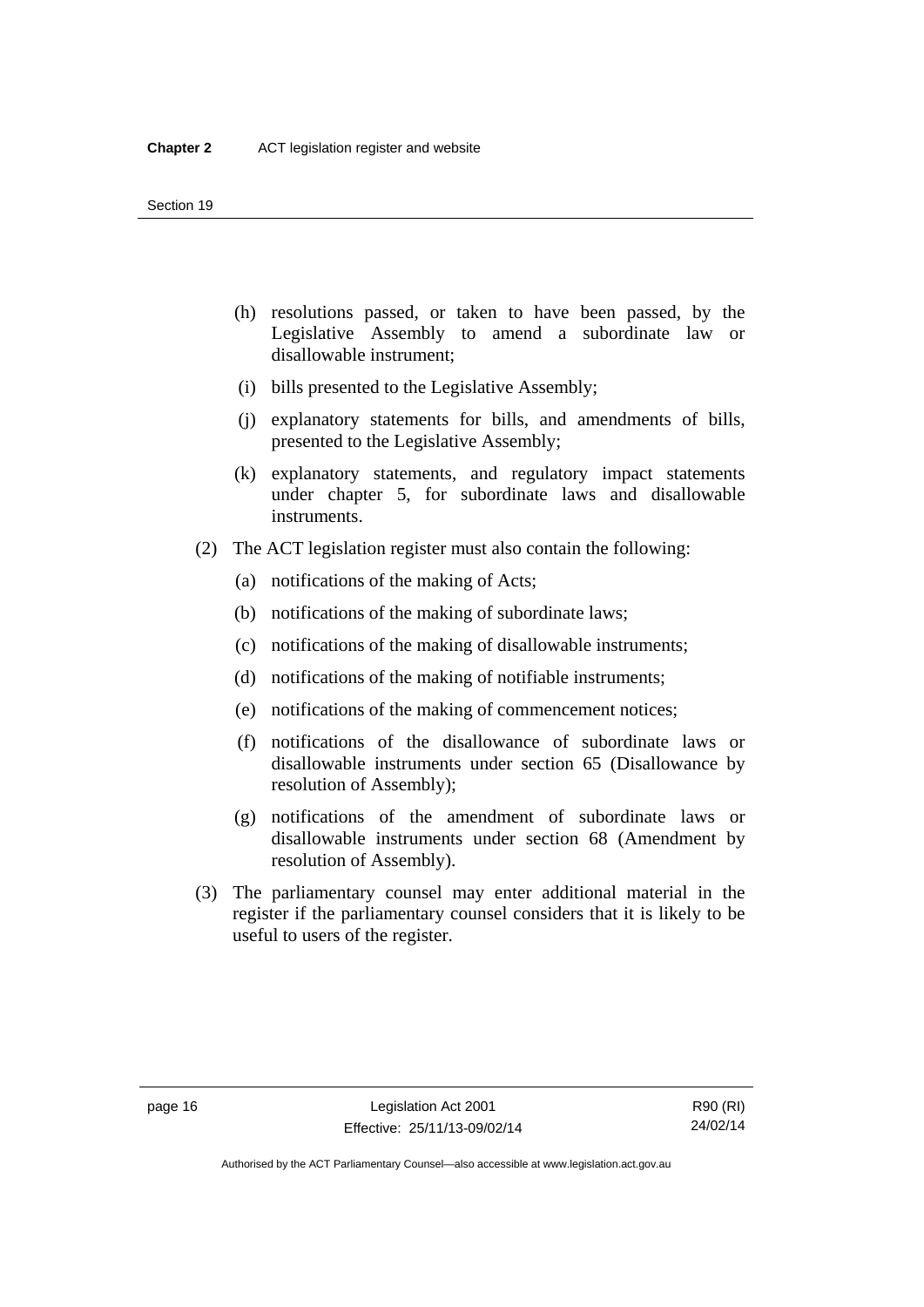- (4) Without limiting subsection (3), the additional material may include the following:
	- (a) unauthorised republications of laws currently in force;
	- (b) past versions of unauthorised republications;
	- (c) past versions of authorised republications;
	- (d) statutory instruments that are not legislative instruments;
	- (e) repealed Acts and statutory instruments;
	- (f) Commonwealth laws that apply in or in relation to the ACT;
	- (g) material relevant to interpreting the rights set out in the *[Human](http://www.legislation.act.gov.au/a/2004-5)  [Rights Act 2004](http://www.legislation.act.gov.au/a/2004-5)*, including documents mentioned in that Act, dictionary, definition of *international law*.
	- *Note* The following sections deal with the entry of material in the register:
		- s 28 (Notification of Acts)
		- s 61 (Notification of legislative instruments)
		- s 65A (Notification of disallowance by resolution of Assembly)
		- s 69 (Notification of amendments made by resolution of Assembly)
		- s 108 (Republication in register).
- (5) The parliamentary counsel may enter additional material in the register in any way the parliamentary counsel considers is likely to be helpful to users of the register.

#### **Examples**

1 A uniform legislative scheme is entered into under heads of agreement signed on behalf of the Commonwealth, States and Territories. The Legislative Assembly later passes an Act to implement the scheme on behalf of the ACT and the Act is notified and entered in the register. The agreement is also entered in the register as a notifiable instrument with a notifiable instrument number even though the instrument is not taken to be a notifiable instrument under s 10 (Meaning of *notifiable instrument*). The page of the register for the Act contains the heading 'Legislative instruments' and the agreement is listed underneath. The page of the register for the agreement gives particulars for the agreement and mentions that it is not a notifiable instrument but is included in the register for information.

R90 (RI) 24/02/14 page 17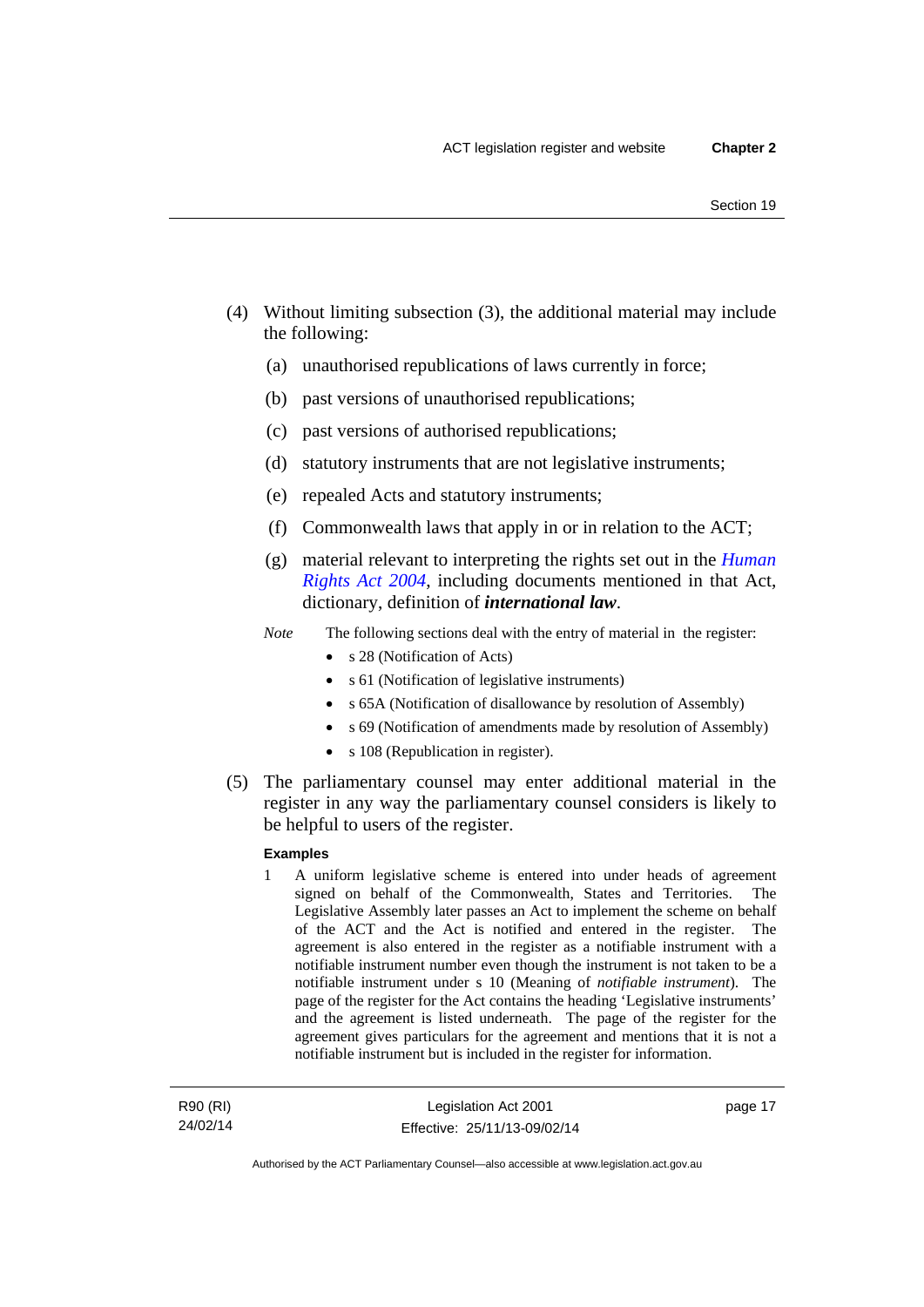- 2 An instrument under the [Self-Government Act](http://www.comlaw.gov.au/Series/C2004A03699) notifying the appointment of Ministers is entered in the register as a notifiable instrument even though the instrument is not taken to be a notifiable instrument under s 10 (Meaning of *notifiable instrument*). The instrument is also numbered as a notifiable instrument. The page of the register for the notification mentions that it is made under the [Self-Government Act](http://www.comlaw.gov.au/Series/C2004A03699) and is not a notifiable instrument but is included in the register for information.
- *Note* An example is part of the Act, is not exhaustive and may extend, but does not limit, the meaning of the provision in which it appears (see s 126 and s 132).
- (6) Without limiting subsection (3) or (5), a regulation may prescribe requirements to be satisfied for additional material to be entered in the register under this section, including, for example, requirements about—
	- (a) the form of the material; and
	- (b) the making of requests for its entry in the register.
- (7) A regulation may also make provision about the following in relation to instruments (other than legislative instruments) to be entered in the register under this section:
	- (a) the numbering of the instruments by the parliamentary counsel, whether in a series of numbers allocated under section 59 (Numbering) or otherwise;
	- (b) the identification of the instruments, including, for example, authorising the parliamentary counsel to—
		- (i) add a name to an unnamed instrument; or
		- (ii) amend an instrument's name; or
		- (iii) add notes to an instrument to assist in its identification; or
		- (iv) do anything else in relation to an instrument to assist users of the register to identify or refer to the instrument.

R90 (RI) 24/02/14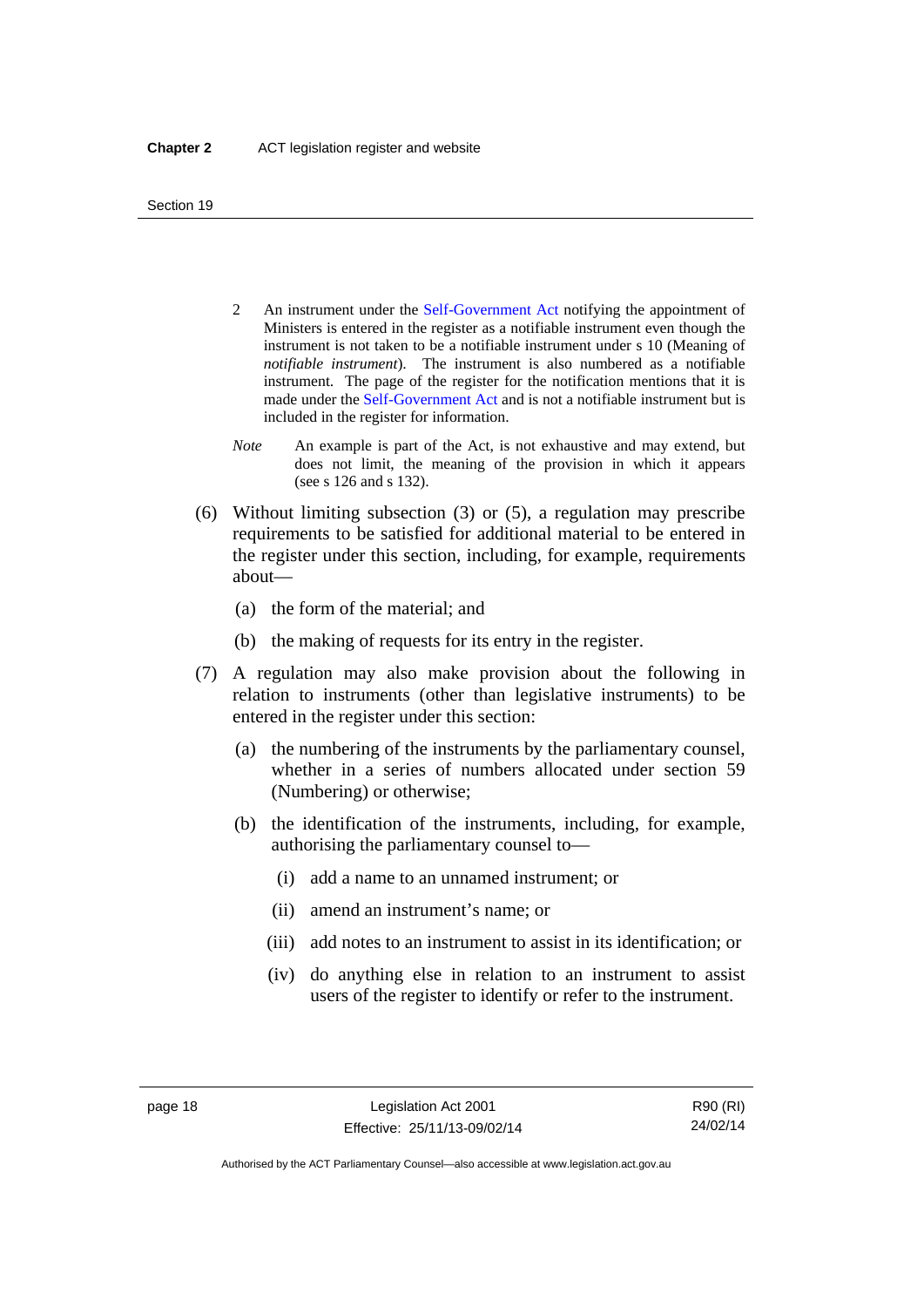- (8) If the register contains an authorised republication of a law currently in force, and the law is amended, the parliamentary counsel must replace the republication with an authorised republication of the law as amended.
- (9) If the register contains an authorised republication of a law, and the law is repealed, expires or, for a subordinate law or disallowable instrument, is disallowed by the Legislative Assembly, the parliamentary counsel must ensure that the republication is no longer shown as a republication of law currently in force.
- (10) If the parliamentary counsel considers it likely to be useful to users of the register to enter information (in any form) in the register, the parliamentary counsel may enter the information at any time.

#### **Example**

guides and indexes to the register

- (11) If an Act passed by the Legislative Assembly, or a legislative instrument made, before the commencement of this Act need not be notified under this Act, the parliamentary counsel may enter the text of the Act or instrument in the register.
- (12) The parliamentary counsel may correct any mistake, error or omission in the register subject to the requirements (if any) of the regulations.
- (13) In this section:

*amended* includes modified.

*law*—see section 107 (Definitions—ch 11).

*repealed* includes lapsed and expired.

### <span id="page-34-0"></span>**20 Prompt registration**

The parliamentary counsel must ensure that anything the parliamentary counsel is required to do in relation to the register is done promptly.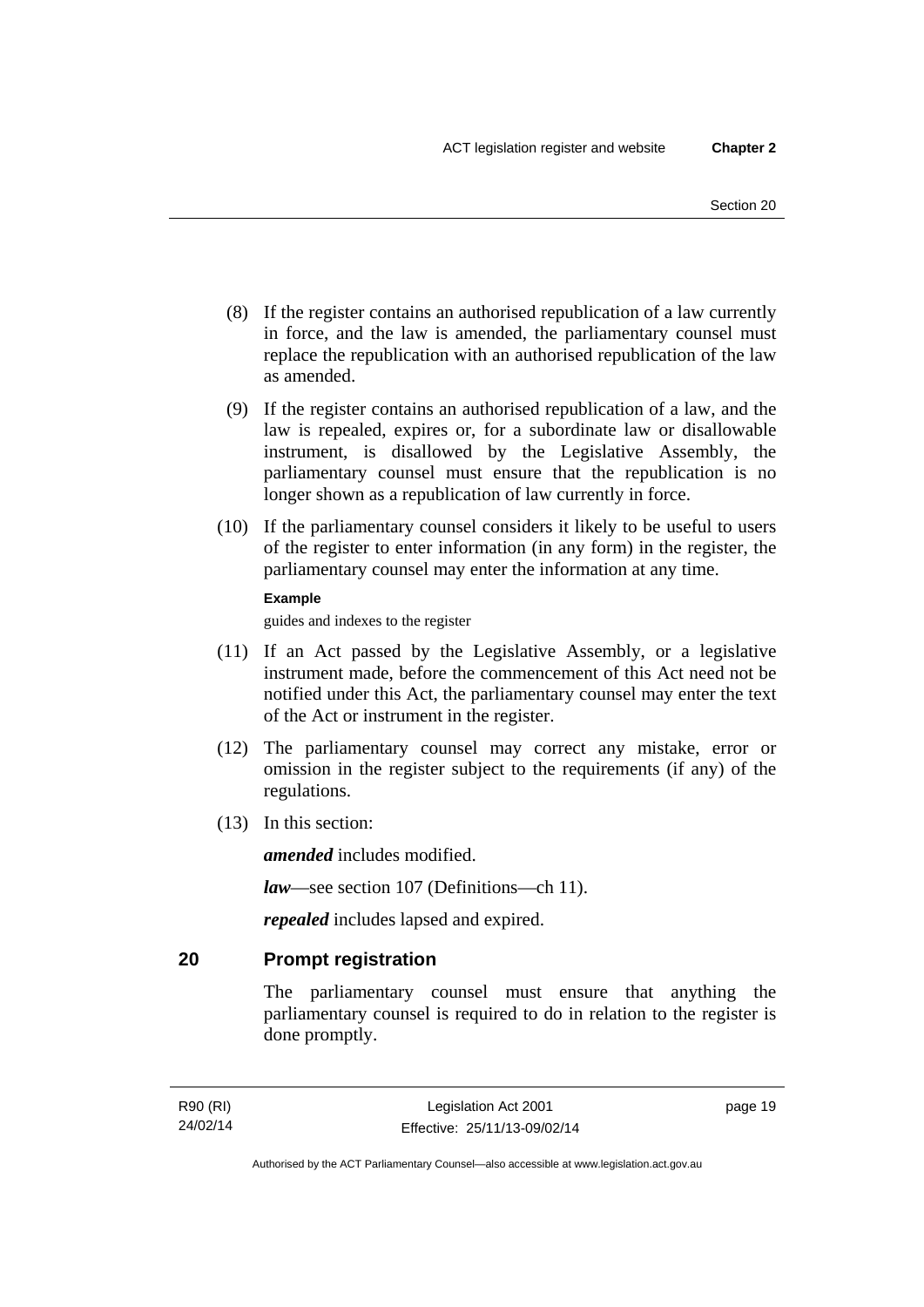Section 21

### <span id="page-35-0"></span>**21 Approved website**

- (1) The parliamentary counsel must approve an internet site, and may approve additional internet sites, for this Act.
- (2) The parliamentary counsel may enter into agreements or arrangements to ensure that users can authenticate an approved website or the material accessible on an approved website.

### <span id="page-35-1"></span>**22 Access to registered material at approved website**

- (1) The parliamentary counsel must ensure, as far as practicable, that a copy of the material mentioned in section 19 (1) and (2) (Contents of register) is accessible at all times on an approved website.
- (2) Access is to be provided without charge by the Territory.

page 20 Legislation Act 2001 Effective: 25/11/13-09/02/14

R90 (RI) 24/02/14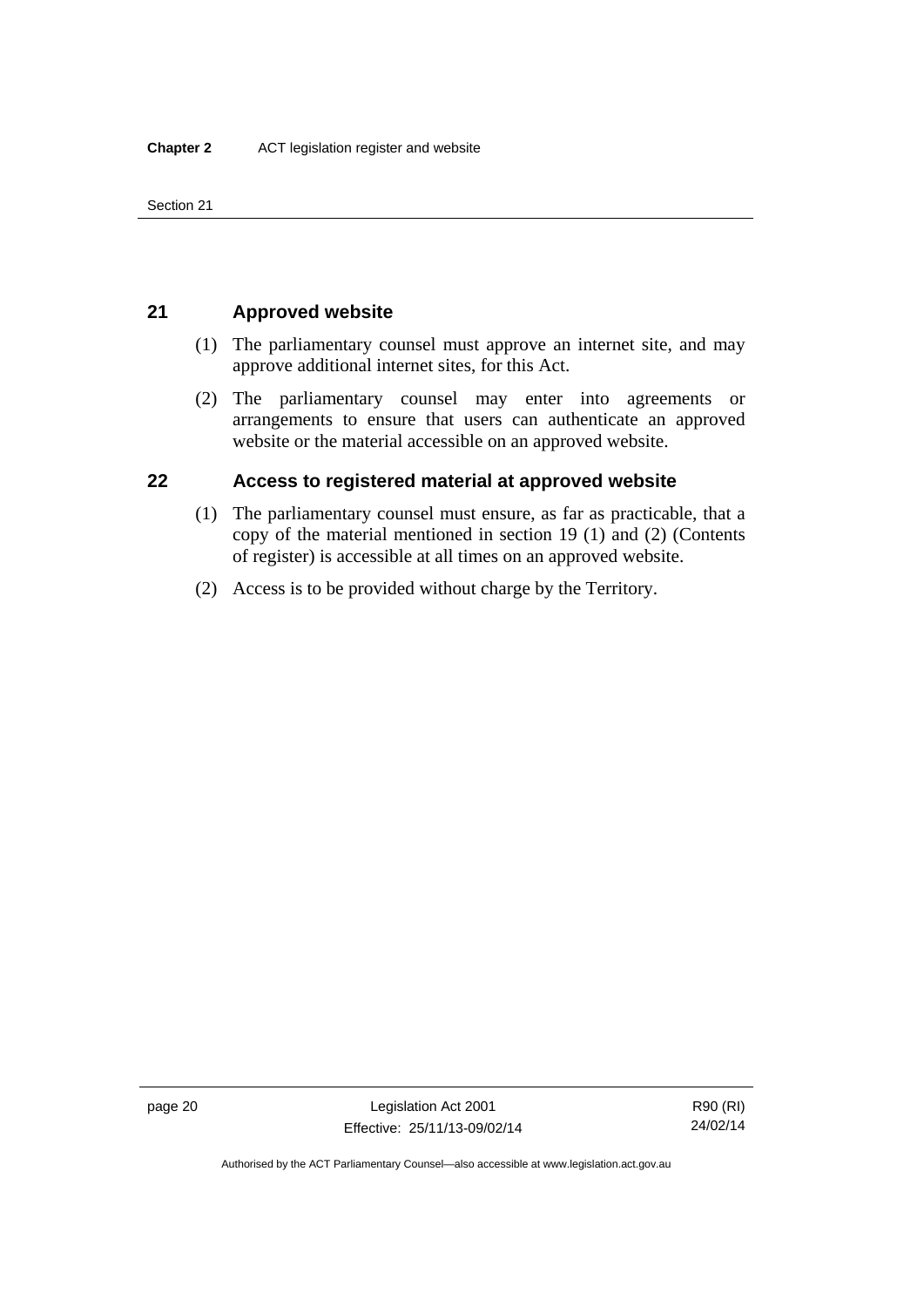# **Chapter 3 Authorised versions and evidence of laws and legislative material**

### **22A Definitions—ch 3**

In this chapter:

*law* means an Act or statutory instrument, whether or not it has been amended, and includes, in relation to a republication—

- (a) a collection of 2 or more Acts or statutory instruments; or
- (b) all or part of an agreement or other instrument that has the force of law or is in, or attached to, an Act or statutory instrument.
- *Note* A reference to an Act or statutory instrument includes a reference to a provision of the Act or instrument (see s 7 and s 13).

*legislative material* means material (other than a law or provision of a law) relating to an Act or statutory instrument.

#### **Examples—legislative material**

- 1 Additional material entered in the register under s 19 (3) (Contents of register) that is not an Act or statutory instrument, for example, appointments of Ministers. Ministers are appointed by the Chief Minister under the [Self-Government Act,](http://www.comlaw.gov.au/Series/C2004A03699) s 41. An instrument notifying an appointment may be entered in the register even though the instrument is not a statutory instrument.
- 2 Material that may be considered under ch 14 in working out the meaning of an Act or statutory instrument, for example, an explanatory statement for the bill that became the relevant Act that was presented to the Legislative Assembly before the Act was passed.
- *Note* An example is part of the Act, is not exhaustive and may extend, but does not limit, the meaning of the provision in which it appears (see s 126 and s 132).

#### *republication* includes part of a republication.

page 21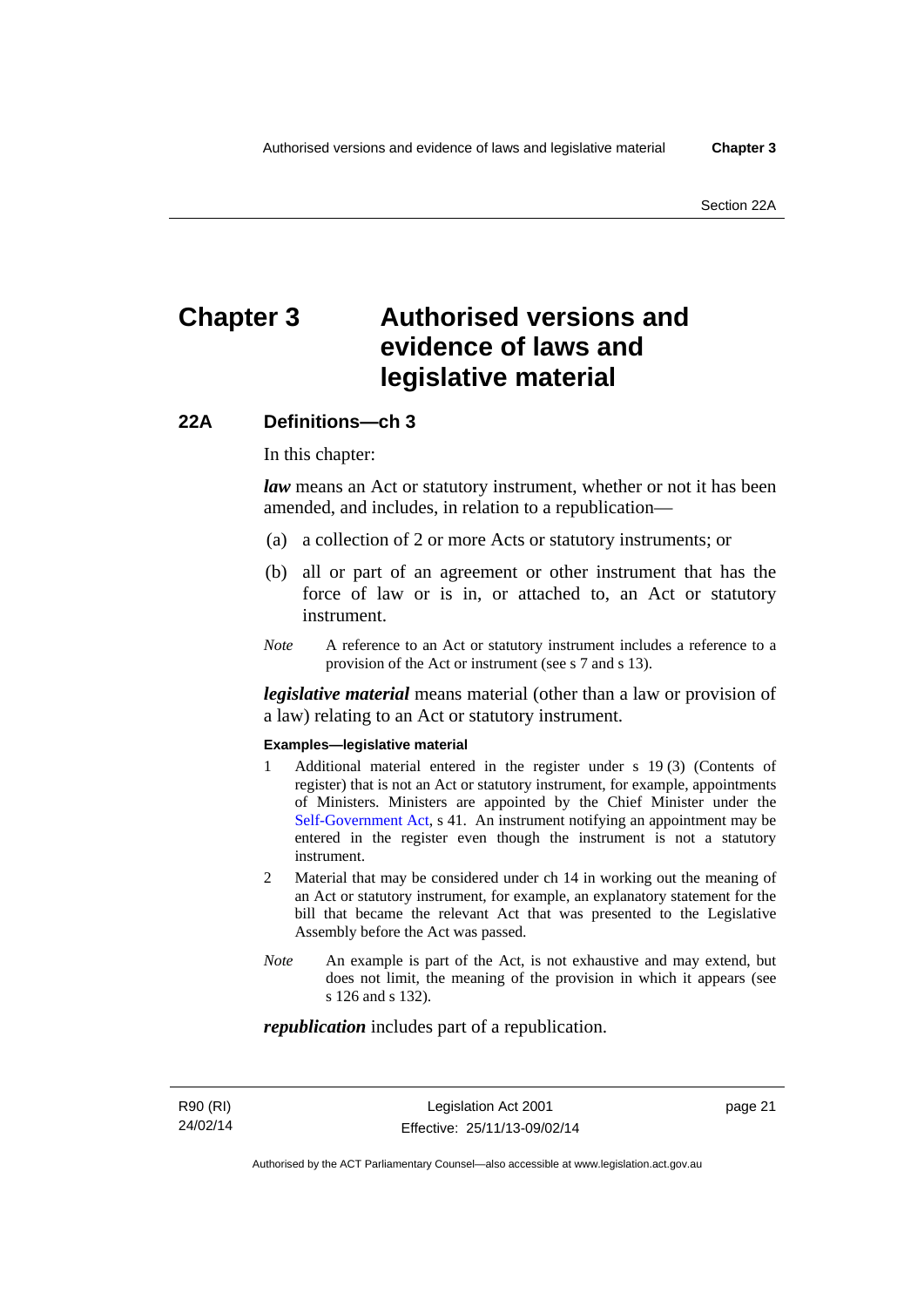### **23 Authorisation of versions by parliamentary counsel**

The parliamentary counsel may authorise written or electronic versions of a law, republication or legislative material.

*Note Written* includes printed (see dict, pt 1, def *writing*).

### **24 Authorised electronic versions**

- (1) An electronic copy of a law, republication or legislative material is an authorised version if—
	- (a) it is accessed at, or downloaded from, an approved website in a format authorised by the parliamentary counsel; or
	- (b) it is authorised by the parliamentary counsel and is in the format in which it is authorised by the parliamentary counsel.

**Example—authorised electronic format** 

a locked pdf file

- *Note* An example is part of the Act, is not exhaustive and may extend, but does not limit, the meaning of the provision in which it appears (see s 126 and s 132).
- (2) It is presumed, unless the contrary is proved—
	- (a) that an internet site purporting to be an approved website is an approved website; and
	- (b) that an electronic copy of a law, republication or legislative material accessed at, or downloaded from, an approved website and purporting to be authorised by the parliamentary counsel (however expressed) is an authorised version of the law, republication or legislative material; and
	- (c) that any other electronic copy of a law, republication or legislative material purporting to be authorised by the parliamentary counsel (however expressed) is an authorised version of the law, republication or legislative material; and

Authorised by the ACT Parliamentary Counsel—also accessible at www.legislation.act.gov.au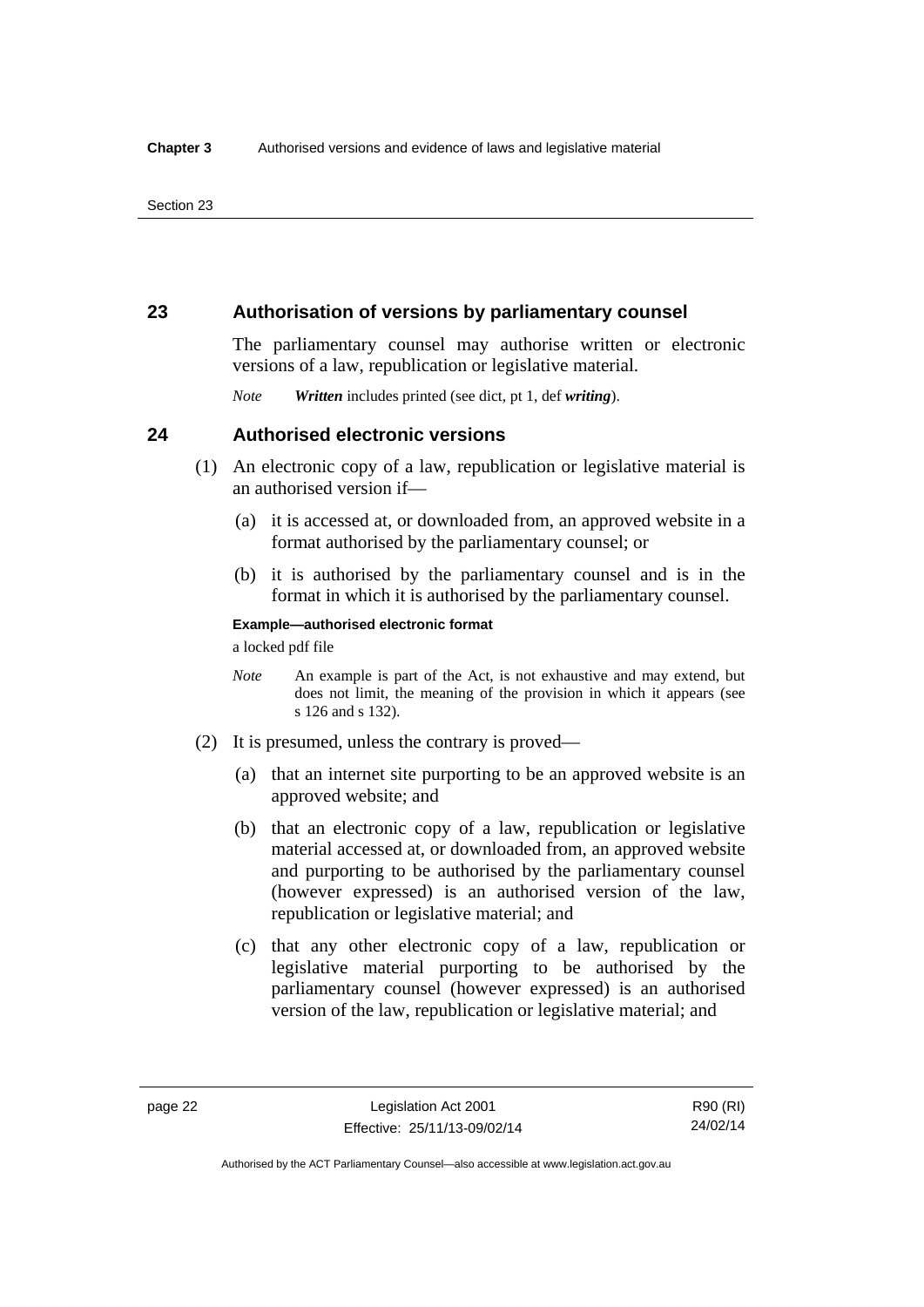- (d) that an authorised electronic version of an Act or statutory instrument correctly shows the Act or instrument; and
- (e) that an authorised electronic version of a republication of a law correctly shows the law as at the republication date; and
- (f) that an authorised electronic version of legislative material correctly shows the material.

#### **Examples—electronic copy of republication purporting to be authorised by parliamentary counsel**

- 1 The republication has the words 'Authorised by the ACT Parliamentary Counsel' on the front cover and the words 'Authorised when accessed at [www.legislation.act.gov.au](http://www.legislation.act.gov.au/) or in authorised printed form' at the foot of each page of the republication.
- 2 The republication has the words 'Authorised by the ACT Parliamentary Counsel' on the front cover and the words 'Authorised by the ACT Parliamentary Counsel—also accessible at [www.legislation.act.gov.au](http://www.legislation.act.gov.au/)' at the foot of each page of the republication.
- *Note* A reference to an Act or statutory instrument includes a reference to a provision of the Act or instrument (see s 7 (3) and s 13 (3)). A reference to a republication includes a reference to part of a republication (see s 22A def *republication*).

### **25 Authorised written versions**

- (1) A written copy of a law, republication or legislative material is an authorised version if—
	- (a) it is a written copy produced directly from an authorised electronic version of the law, republication or legislative material; or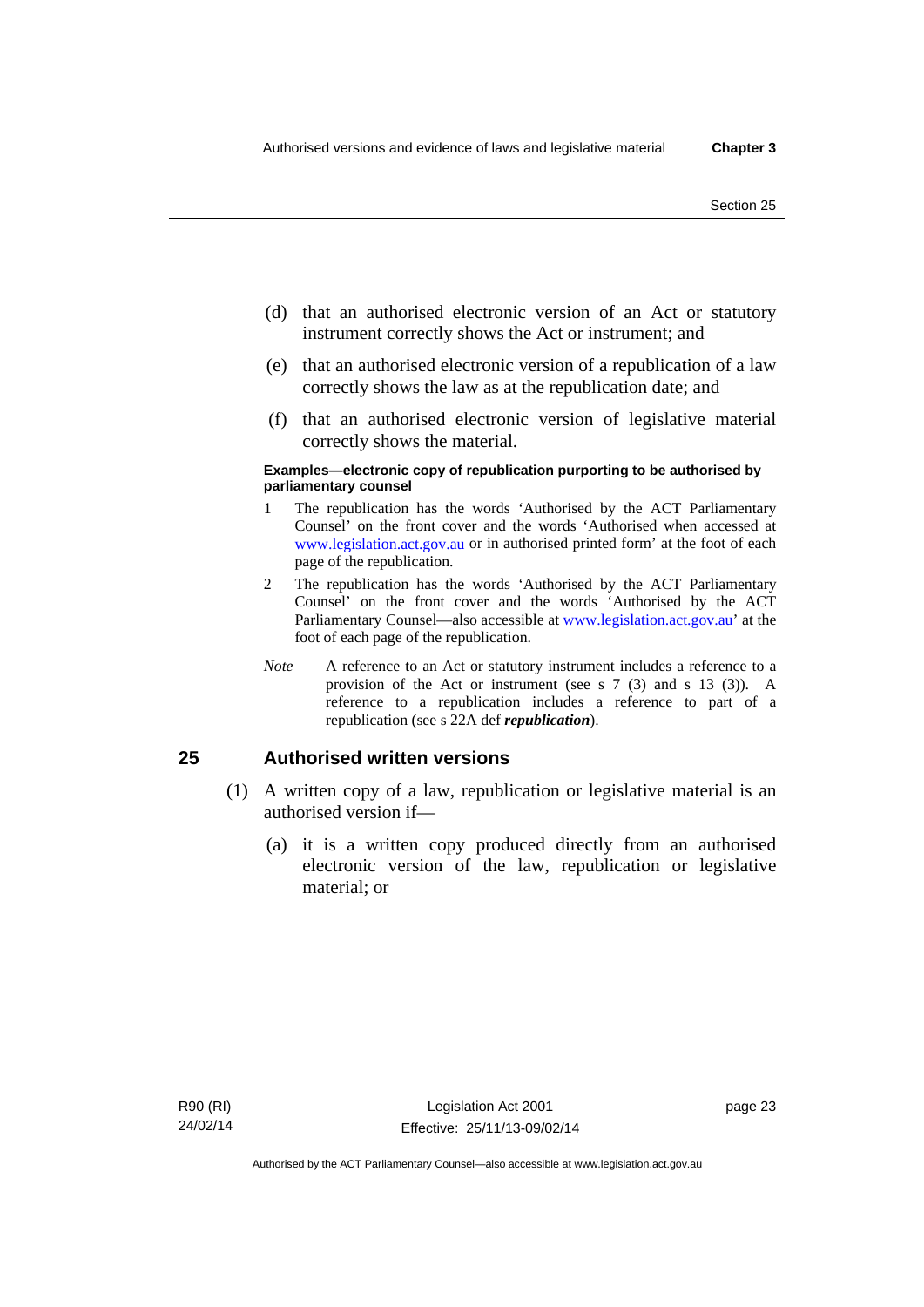(b) it is a written copy of another version of the law, republication or legislative material authorised by the parliamentary counsel.

#### **Example—par (a)**

An authorised electronic version of an Act is downloaded from an approved website and printed. The printed copy is an authorised written version of the Act.

- *Note* An example is part of the Act, is not exhaustive and may extend, but does not limit, the meaning of the provision in which it appears (see s 126 and s 132).
- (2) It is presumed, unless the contrary is proved—
	- (a) that a written copy of a law, republication or legislative material purporting to be authorised by the parliamentary counsel (however expressed) is an authorised version of the law, republication or legislative material; and
	- (b) that an authorised written version of an Act or statutory instrument correctly shows the Act or instrument; and
	- (c) that an authorised written version of a republication of a law correctly shows the law as at the republication date; and
	- (d) that an authorised written version of legislative material correctly shows the material.

#### **Examples—written copy of republication purporting to be authorised by parliamentary counsel**

- 1 The republication has the words 'Authorised by the ACT Parliamentary Counsel' on the front cover and the words 'Authorised by the parliamentary counsel and printed by authority of the ACT Government' at the foot of each page of the republication.
- 2 The republication has the words 'Authorised by the ACT Parliamentary Counsel and printed by authority of the ACT Government' on the front cover and the words 'Authorised by the ACT Parliamentary Counsel—also accessible at [www.legislation.act.gov.au'](http://www.legislation.act.gov.au/) at the foot of each page of the republication.
- 3 The republication has the words 'Authorised by the ACT Parliamentary Counsel' on the front cover and the words 'Authorised by the ACT Parliamentary Counsel—also accessible at [www.legislation.act.gov.au](http://www.legislation.act.gov.au/)' at the foot of each page of the republication.

page 24 Legislation Act 2001 Effective: 25/11/13-09/02/14

Authorised by the ACT Parliamentary Counsel—also accessible at www.legislation.act.gov.au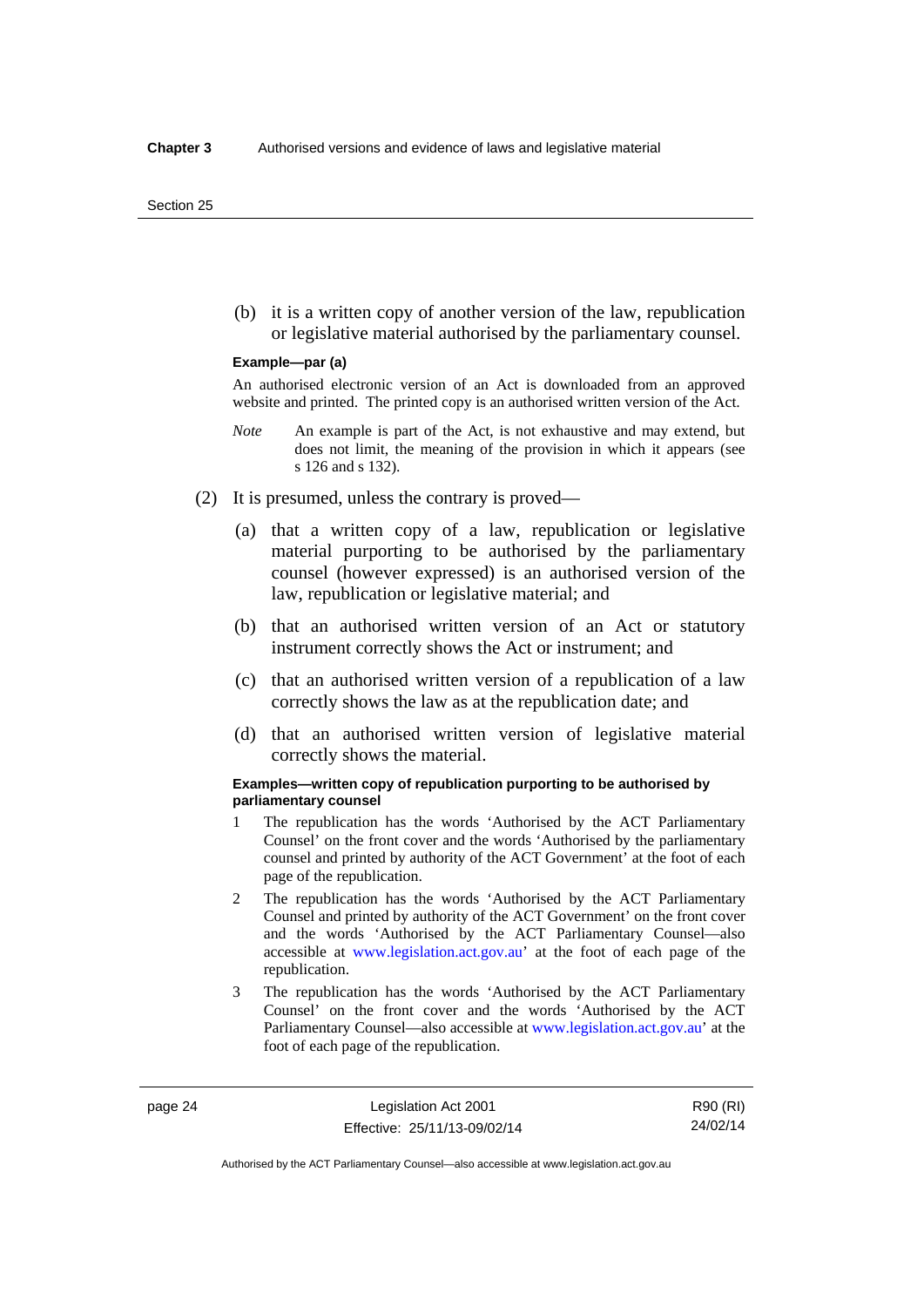*Note* A reference to an Act or statutory instrument includes a reference to a provision of the Act or instrument (see s 7 (3) and s 13 (3)). A reference to a republication includes a reference to part of a republication (see s 22A def *republication*).

### **26 Judicial notice of certain matters**

- (1) Proof is not required about—
	- (a) the passing of a proposed law by the Legislative Assembly or its notification in the register, the gazette or otherwise under section 28 (2) (b); or
	- (b) the making, or notification or publication in the register, the gazette or otherwise under section 61 (2) (b), of a subordinate law, disallowable instrument, notifiable instrument, commencement notice or any other statutory instrument; or
	- (c) the approval (however described) of a statutory instrument by the Executive, a Minister or any other entity; or
	- (d) the provisions of an Act, subordinate law, disallowable instrument, notifiable instrument, commencement notice or any other statutory instrument; or
	- (e) the commencement of an Act, subordinate law, disallowable instrument, notifiable instrument, or any other statutory instrument; or
	- (f) the presentation of a subordinate law, disallowable instrument or any other statutory instrument to the Legislative Assembly; or
	- (g) anything done or not done by or in the Legislative Assembly in relation to a subordinate law, disallowable instrument or any other statutory instrument; or
	- (h) amendments or other changes made under chapter 11 (Republication of Acts and statutory instruments); or

page 25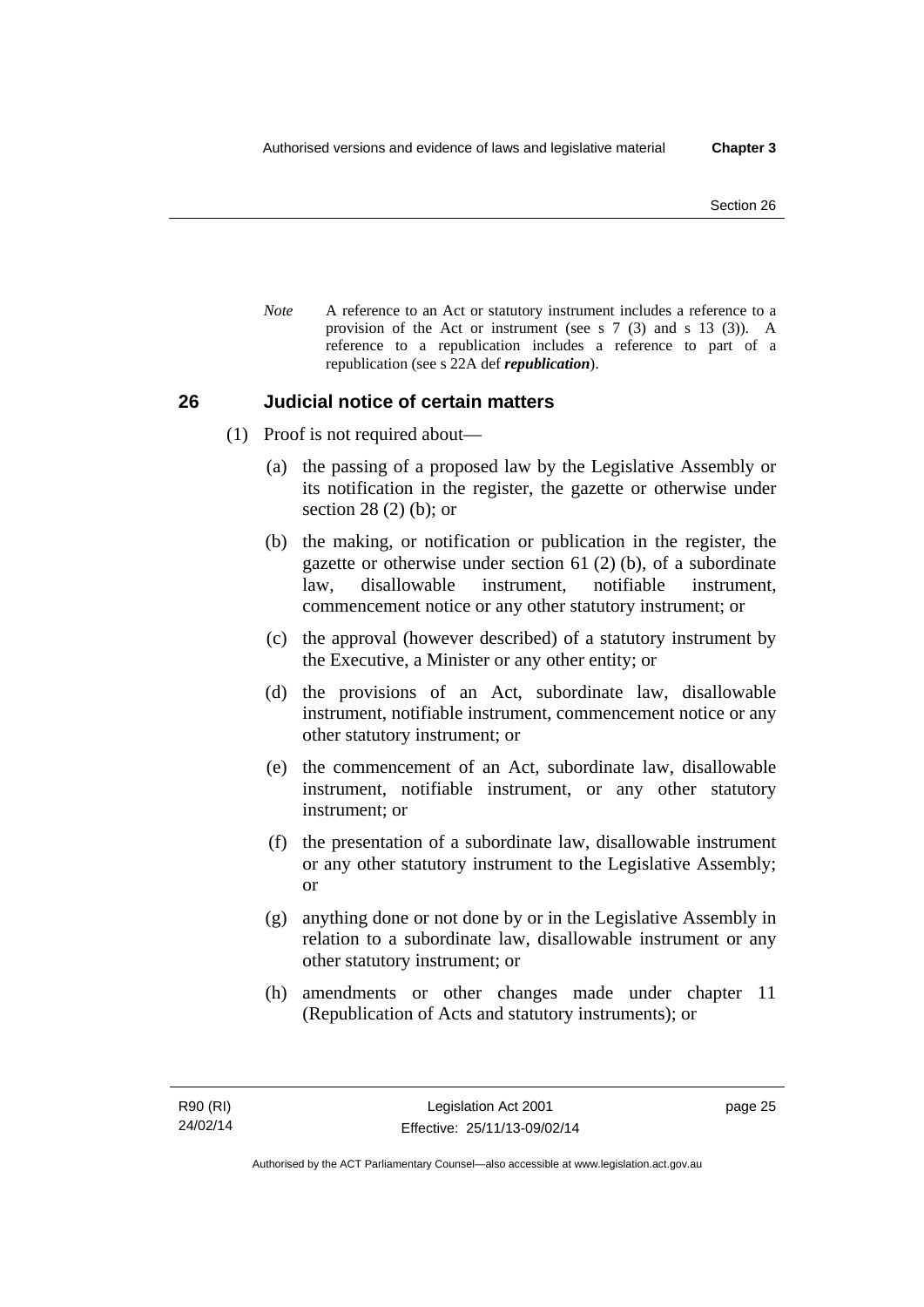#### Section 26

- (i) the authorisation of a republication under this Act, the provisions of an authorised republication or the republication date of an authorised republication.
- (2) A court or tribunal may inform itself of anything mentioned in subsection (1) in any way it considers appropriate.

#### **Examples—ways that may be appropriate**

- 1 using a version of an Act downloaded from an approved website using the internet
- 2 using information obtained from an approved website using the internet
- 3 using an authorised written version of a republication
- *Note* An example is part of the Act, is not exhaustive and may extend, but does not limit, the meaning of the provision in which it appears (see s 126 and s 132).
- (3) However, the court or tribunal must consider whether the source it intends to use appears to be a reliable source of information.
- (4) For subsection (3), an authorised version of a law, republication or legislative material is a reliable source of information.
- (5) This section does not limit any other law providing how a court or tribunal may be informed about a matter mentioned in subsection  $(1)$ .

R90 (RI) 24/02/14

Authorised by the ACT Parliamentary Counsel—also accessible at www.legislation.act.gov.au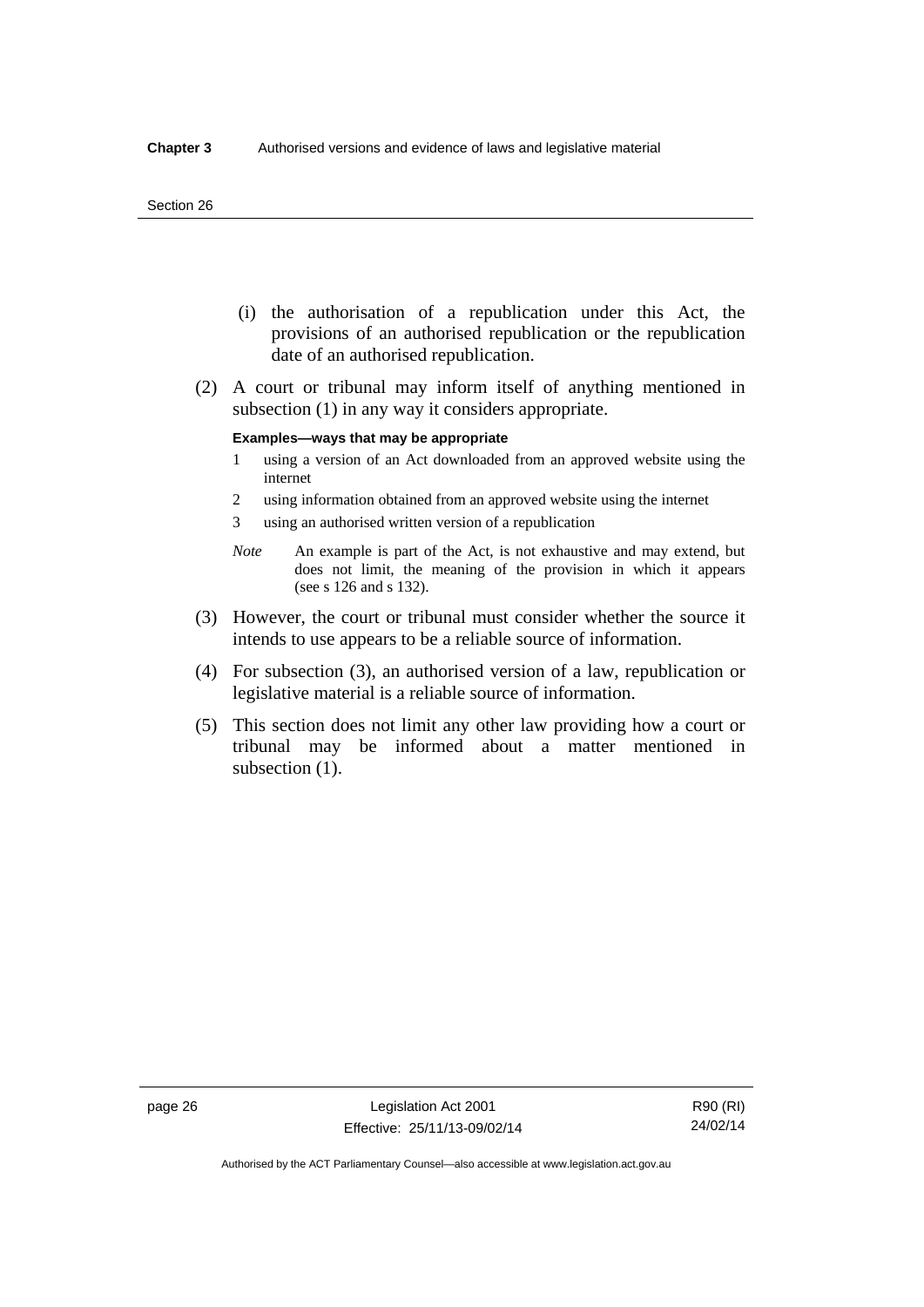# **Chapter 4 Numbering and notification of Acts**

### **27 Numbering of Acts**

The Acts passed in each year are to be numbered as nearly as practicable in the order in which they are passed.

### **28 Notification of Acts**

- (1) If a proposed law is passed by the Legislative Assembly, the Speaker must ask the parliamentary counsel to notify the making of the law.
- (2) If the Speaker asks the parliamentary counsel to notify the making of the proposed law, the parliamentary counsel must—
	- (a) notify the making of the law in the register; or
	- (b) if it is not practicable to notify the making of the proposed law in the register—notify the making of the law in another place the parliamentary counsel considers appropriate.

### **Examples—other places**

- 1 another government website
- 2 the gazette
- 3 outside the Legislative Assembly
- *Note* An example is part of the Act, is not exhaustive and may extend, but does not limit, the meaning of the provision in which it appears (see s 126 and s 132).
- (3) If the Speaker asks the parliamentary counsel to notify the making of the proposed law on a particular day, the parliamentary counsel must notify the making of the law on that day unless it is impracticable to do so.
- (4) The making of the proposed law is notified in the register by entering in the register—

page 27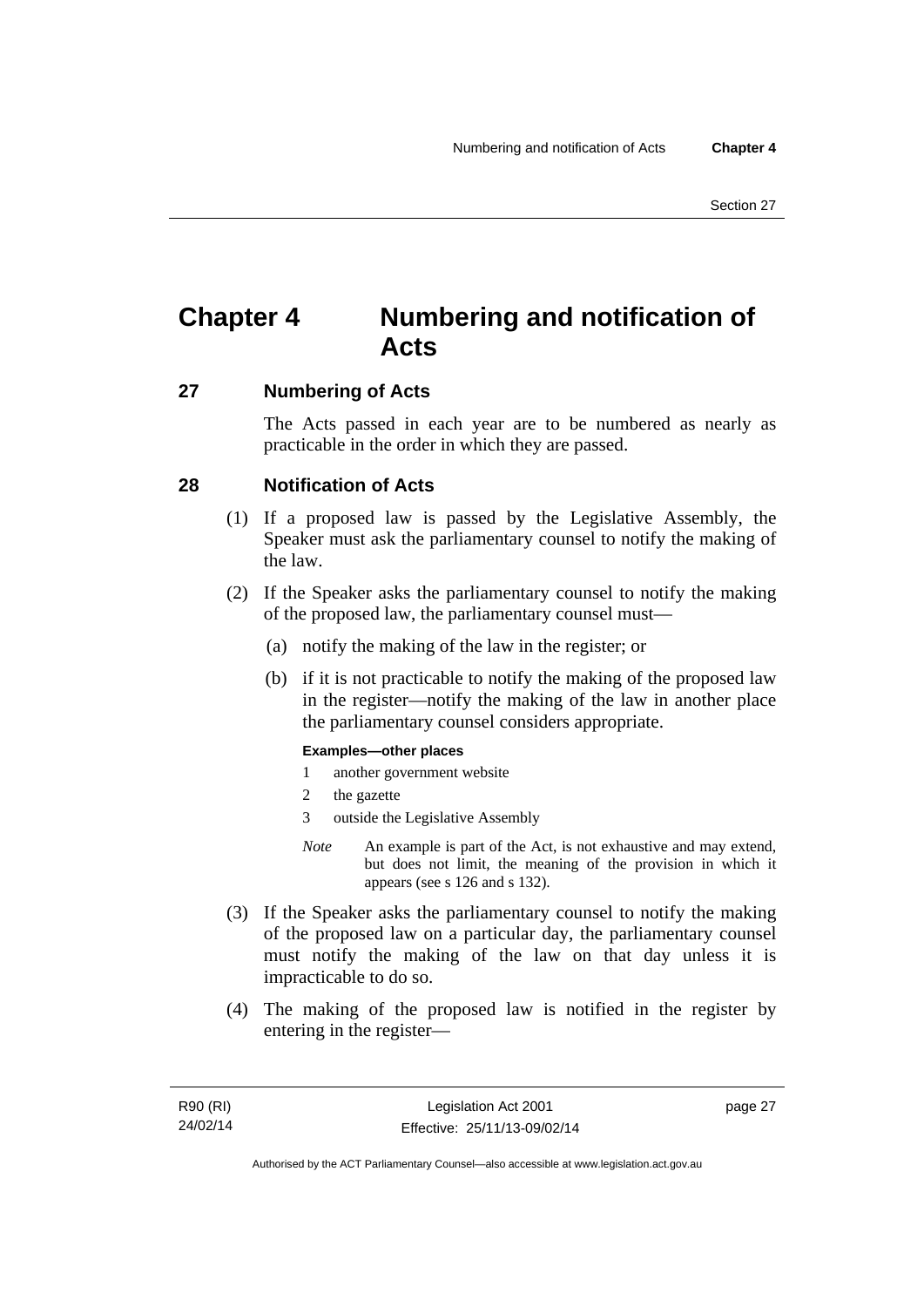- (a) a statement that the law has been passed by the Legislative Assembly; and
- (b) the text of the law.
- (5) The making of the proposed law is notified under subsection (2) (b)  $by-$ 
	- (a) publishing the text of the law in the place decided by the parliamentary counsel under subsection (2) (b); or
	- (b) publishing in that place a statement that—
		- (i) the law has been passed by the Legislative Assembly; and
		- (ii) copies of the law can be obtained at a stated place or stated places (whether by purchase or otherwise).
- (6) If the making of the proposed law is notified under subsection  $(2)$  (b), the parliamentary counsel must as soon as practicable enter in the register—
	- (a) a statement that the law—
		- (i) has been passed by the Legislative Assembly; and
		- (ii) was notified in the stated place on a stated date; and
	- (b) the text of the law.
- (7) If the making of the proposed law is notified by publishing the statement mentioned in subsection (5) (b), copies of the law must be available on the day of publication, or as soon as practicable after that day, at the stated place or each of the stated places.
- (8) If on that day no copies of the law are available at the stated place or any of the stated places, the parliamentary counsel must give the Minister a statement—
	- (a) that copies of the law were not available; and
	- (b) explaining why they were not available.

Authorised by the ACT Parliamentary Counsel—also accessible at www.legislation.act.gov.au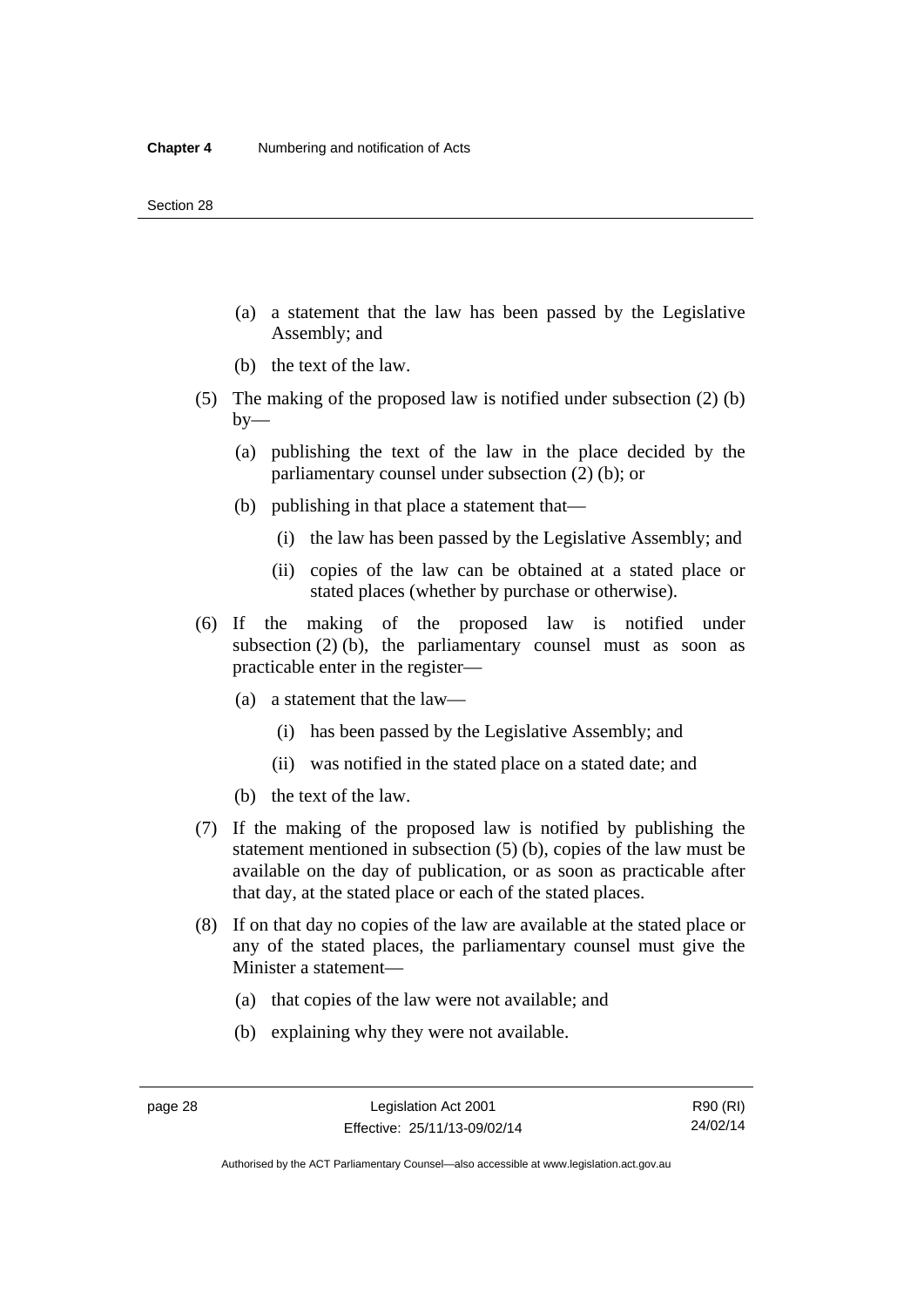- (9) The Minister must present the statement to the Legislative Assembly not later than 6 sitting days after receiving it.
- (10) This section is a determinative provision.
	- *Note* See s 5 for the meaning of determinative provisions, and s 6 for their displacement.

### **29 References to** *enactment* **or** *passing* **of Acts**

In an Act or statutory instrument, a reference to the *enactment* or *passing* of an Act is a reference to the making of the Act having been notified in the register, the gazette or otherwise under section 28 (2) (b).

### **30 References to** *notification* **of Acts**

In an Act or statutory instrument, a reference to the *notification* of an Act is a reference to the making of the Act having been notified in the register, the gazette or otherwise under section 28 (2) (b).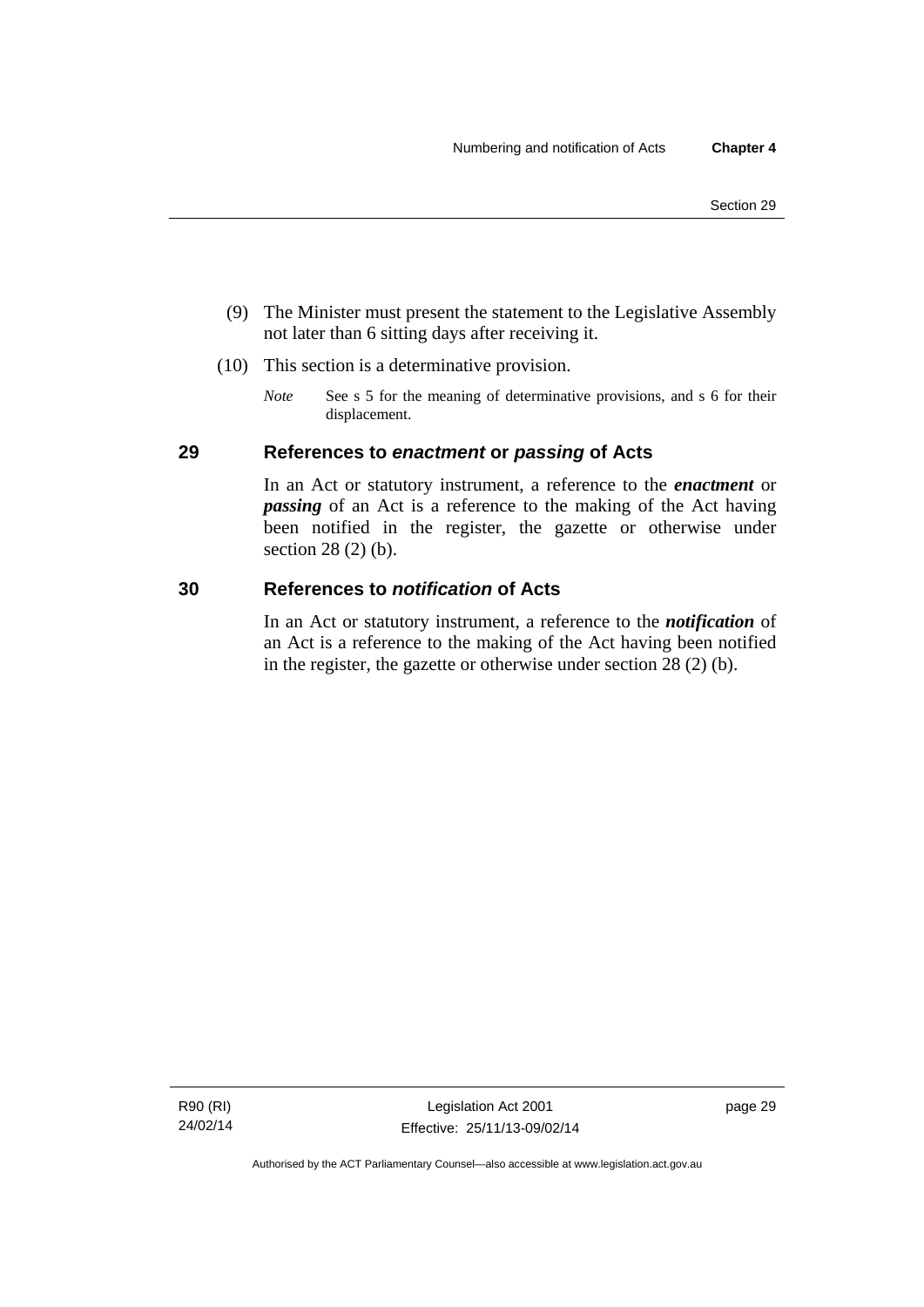#### **Chapter 5** Regulatory impact statements for subordinate laws and disallowable instruments Part 5.1 **Preliminary**

Section 31

# **Chapter 5 Regulatory impact statements for subordinate laws and disallowable instruments**

# **Part 5.1** Preliminary

### **31 Definitions—ch 5**

In this chapter:

*authorising law*, in relation to a proposed subordinate law or disallowable instrument (the *proposed law*), means the Act or statutory instrument (and, if appropriate, the provision of the Act or statutory instrument) under which the proposed law will be made.

*benefits* includes—

- (a) advantages; and
- (b) direct and indirect economic, environmental and social benefits.

*costs* includes—

- (a) burdens and disadvantages; and
- (b) direct and indirect economic, environmental and social costs.

*scrutiny committee principles* means the terms of reference of the Legislative Assembly standing committee performing the duties of a scrutiny of bills and subordinate legislation committee that apply to subordinate laws and disallowable instruments.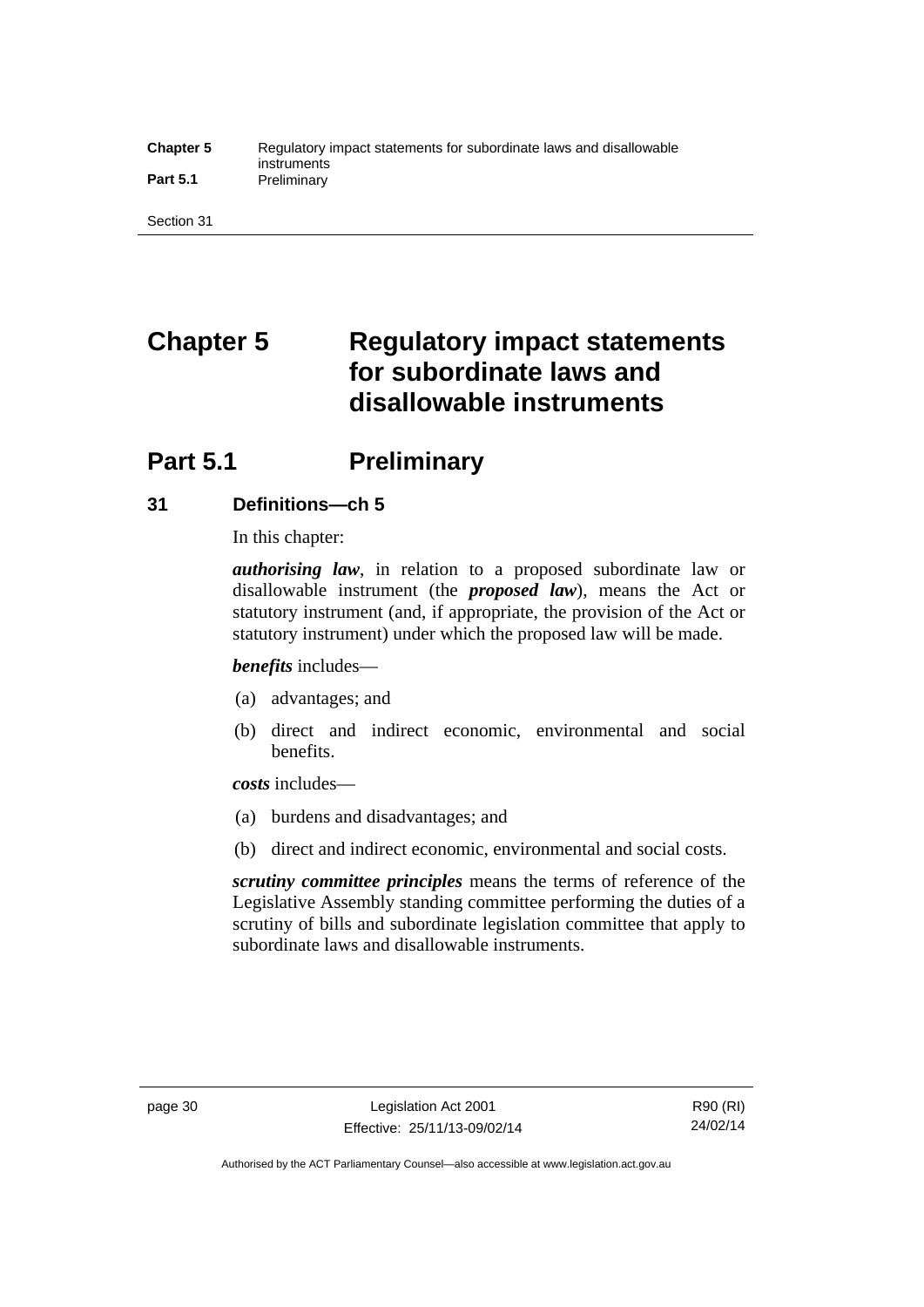### **32 Other publication or consultation requirements not affected**

- (1) Part 5.2 (Requirements for regulatory impact statements) does not affect any requirements in any other territory law for publication or consultation about a proposal to make a subordinate law or disallowable instrument.
- (2) Part 5.2 does not apply to the subordinate law or disallowable instrument if the requirements are of a comparable level to publication and consultation under the part.

### **33 Guidelines about costs of proposed subordinate laws and disallowable instruments**

- (1) The Minister may issue guidelines to be applied in deciding whether a proposed subordinate law or disallowable instrument is, or is not, likely to impose appreciable costs on the community or a part of the community.
- (2) A guideline is a disallowable instrument.
	- *Note* A disallowable instrument must be notified, and presented to the Legislative Assembly, under this Act.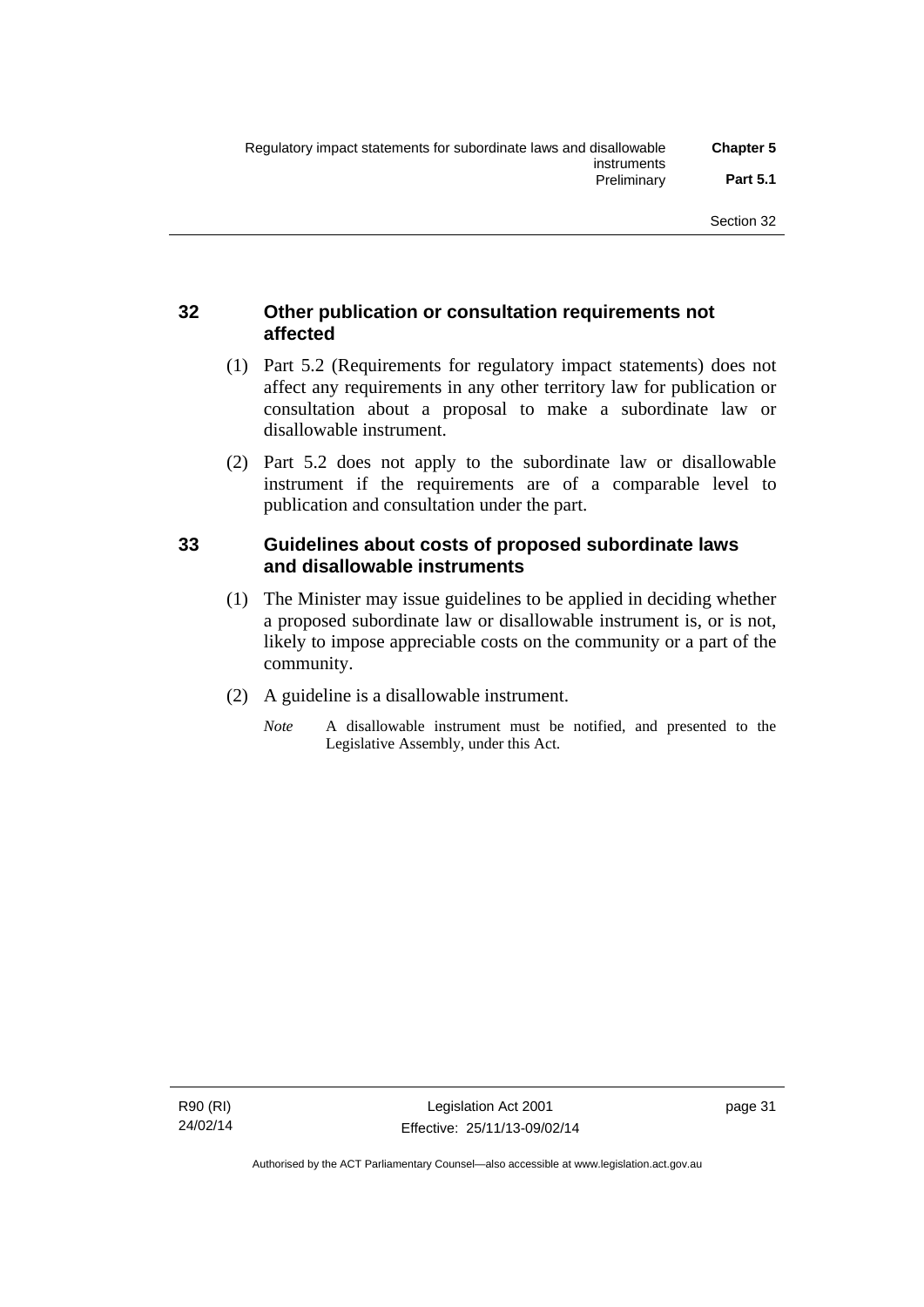# **Part 5.2 Requirements for regulatory impact statements**

### **34 Preparation of regulatory impact statements**

- (1) If a proposed subordinate law or disallowable instrument (the *proposed law*) is likely to impose appreciable costs on the community, or a part of the community, then, before the proposed law is made, the Minister administering the authorising law (the *administering Minister*) must arrange for a regulatory impact statement to be prepared for the proposed law.
- (2) However, this section does not apply to the proposed law if the administering Minister exempts the proposed law from subsection  $(1)$ .

*Note* Section 32 and s 36 also state other circumstances when a regulatory impact statement is not required.

- (3) An exemption under subsection (2) (the *RIS exemption*) is a disallowable instrument.
	- *Note* A disallowable instrument must be notified, and presented to the Legislative Assembly, under this Act.
- (4) If the RIS exemption is disallowed under this Act after the proposed law has been made, the administering Minister must arrange for a regulatory impact statement to be prepared for the subordinate law or disallowable instrument.
- (5) The regulatory impact statement prepared under subsection (4) must be presented to the Legislative Assembly not later than 5 sitting days after the day the RIS exemption is disallowed.
- (6) This chapter (other than section 37 (When must regulatory impact statement be presented?)) applies to the law as if the law were a proposed subordinate law or disallowable instrument.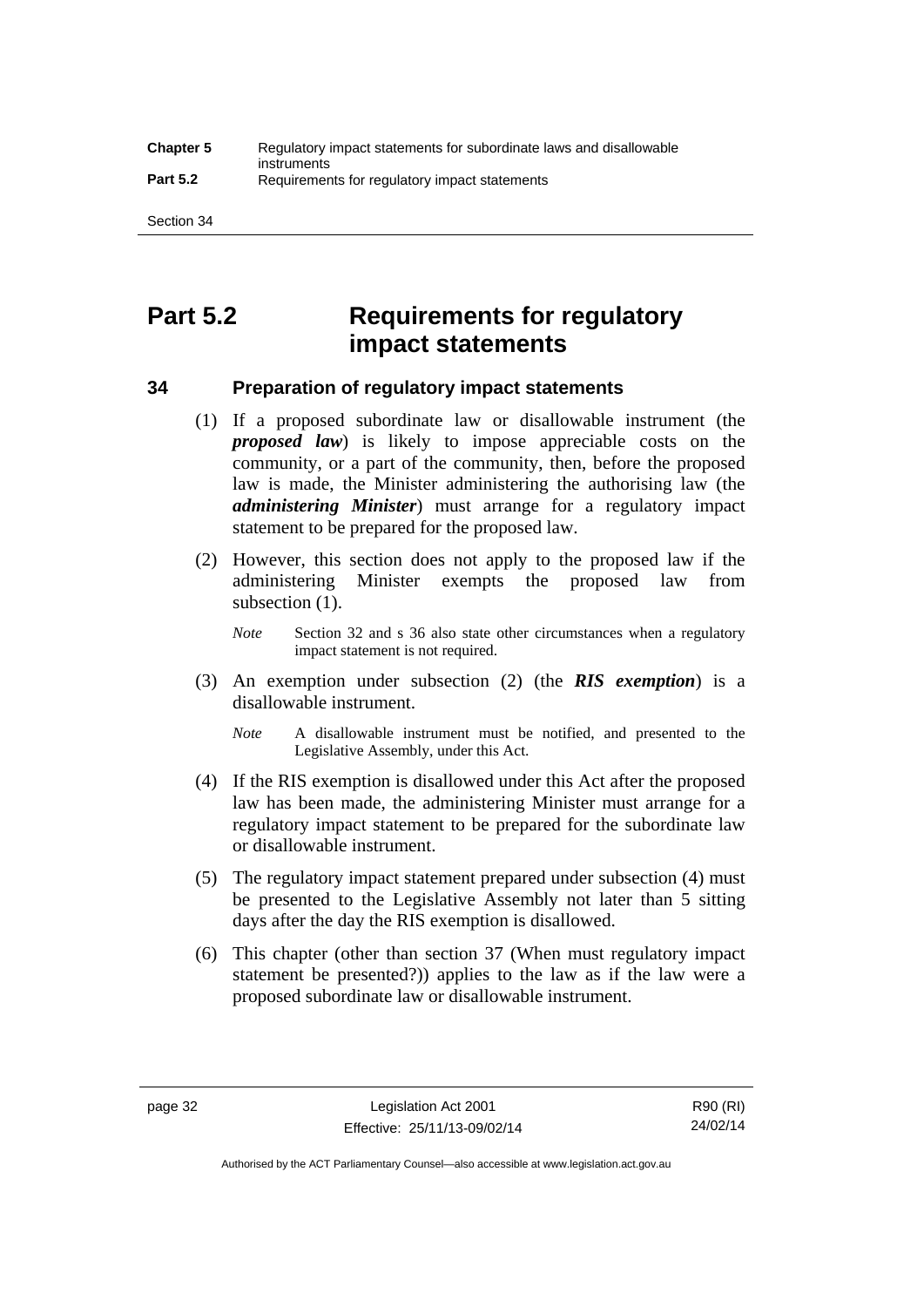### **35 Content of regulatory impact statements**

A regulatory impact statement for a proposed subordinate law or disallowable instrument (the *proposed law*) must include the following information about the proposed law in clear and precise language:

- (a) the authorising law;
- (b) a brief statement of the policy objectives of the proposed law and the reasons for them;
- (c) a brief statement of the way the policy objectives will be achieved by the proposed law and why this way of achieving them is reasonable and appropriate;
- (d) a brief explanation of how the proposed law is consistent with the policy objectives of the authorising law;
- (e) if the proposed law is inconsistent with the policy objectives of another territory law—
	- (i) a brief explanation of the relationship with the other law; and
	- (ii) a brief explanation for the inconsistency;
- (f) if appropriate, a brief statement of any reasonable alternative way of achieving the policy objectives (including the option of not making a subordinate law or disallowable instrument) and why the alternative was rejected;
- (g) a brief assessment of the benefits and costs of implementing the proposed law that—
	- (i) if practicable and appropriate, quantifies the benefits and costs; and
	- (ii) includes a comparison of the benefits and costs with the benefits and costs of any reasonable alternative way of achieving the policy objectives stated under paragraph (f);

page 33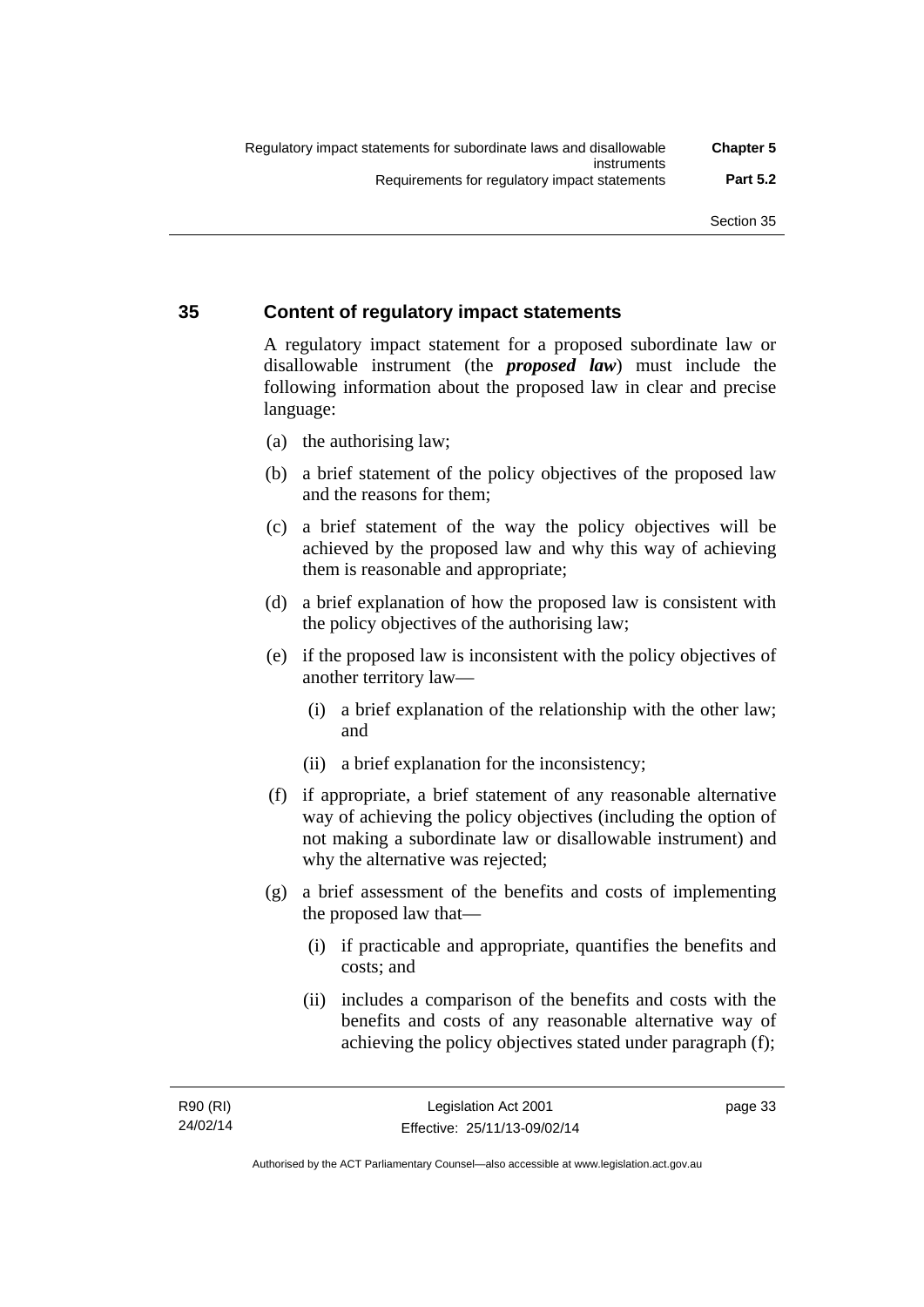| <b>Chapter 5</b> | Regulatory impact statements for subordinate laws and disallowable |
|------------------|--------------------------------------------------------------------|
| <b>Part 5.2</b>  | instruments<br>Requirements for regulatory impact statements       |

Section 36

 (h) a brief assessment of the consistency of the proposed law with the scrutiny committee principles and, if it is inconsistent with the principles, the reasons for the inconsistency.

### **36 When is preparation of regulatory impact statement unnecessary?**

- (1) A regulatory impact statement need not be prepared for a proposed subordinate law or disallowable instrument (the *proposed law*) if the proposed law only provides for, or to the extent it only provides for, any of the following:
	- (a) a matter that is not of a legislative nature, including, for example, a matter of a machinery, administrative, drafting or formal nature;
	- (b) a matter that does not operate to the disadvantage of anyone (other than the Territory or a territory authority or instrumentality) by—
		- (i) adversely affecting the person's rights; or
		- (ii) imposing liabilities on the person;
	- (c) an amendment of a territory law to take account of current legislative drafting practice;
	- (d) the commencement of an Act or statutory instrument;
		- *Note* A reference to an Act or statutory instrument includes a reference to a provision of the Act or instrument (see s 7 and s 13).
	- (e) an amendment of a territory law that does not fundamentally affect the law's application or operation;
	- (f) a matter of a transitional character;
	- (g) a matter arising under a territory law that is part of a uniform scheme of legislation or complementary with legislation of the Commonwealth, a State or New Zealand;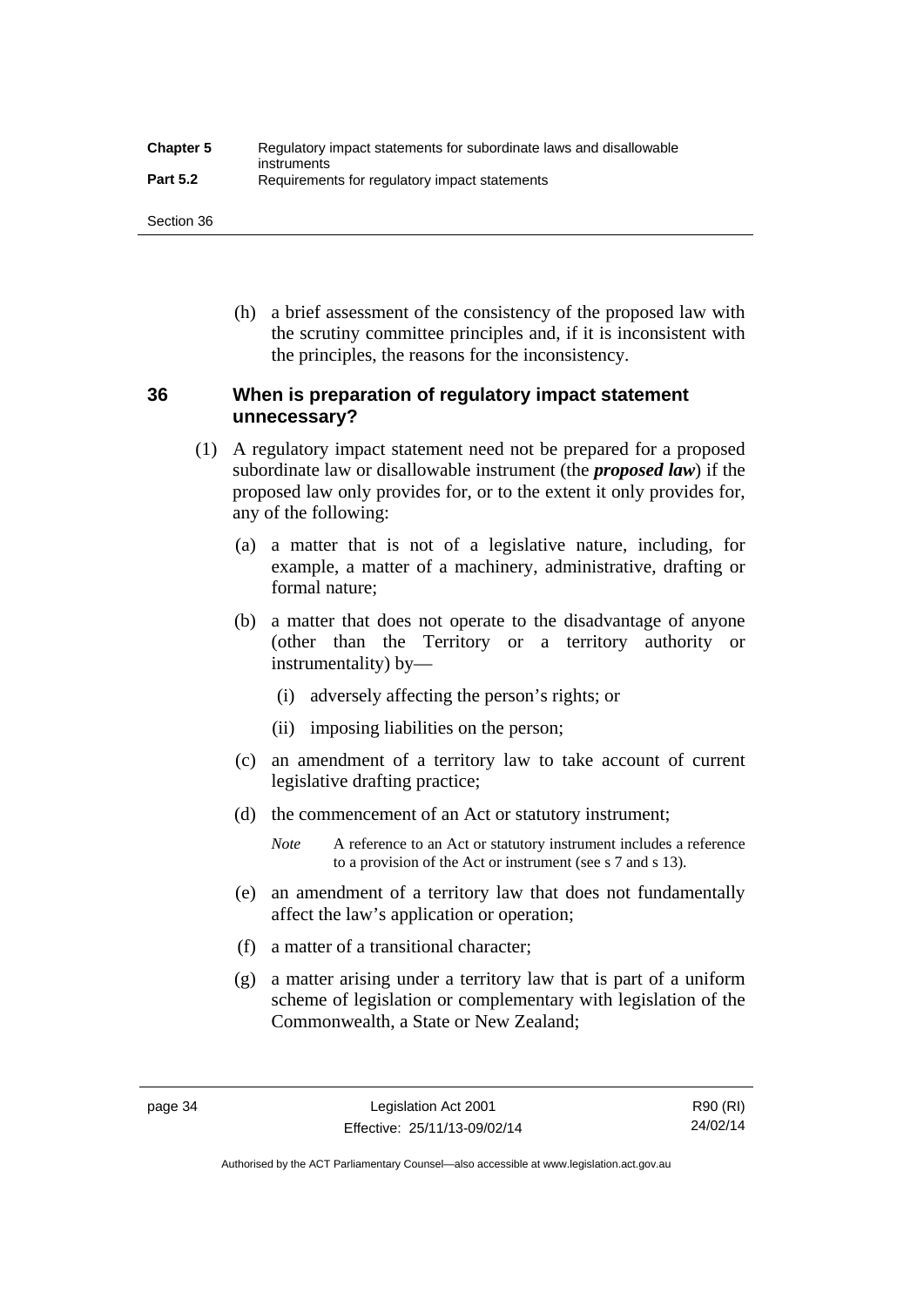- (h) a matter involving the adoption of an Australian or international protocol, standard, code, or intergovernmental agreement or instrument, if an assessment of the benefits and costs has already been made and the assessment was made for, or is relevant to, the ACT;
- (i) a proposal to make, amend or repeal rules of court;
- (j) a matter advance notice of which would enable someone to gain unfair advantage;
- (k) an amendment of a fee, charge or tax consistent with announced government policy.
- (2) A regulatory impact statement also need not be prepared for the proposed law if, or to the extent that, it would be against the public interest because of the nature of the proposed law or the circumstances in which it is made.

### **Example**

A law may need to be made urgently for controlling the spread of a disease or dealing with another urgent situation.

- *Note 1* An example is part of the Act, is not exhaustive and may extend, but does not limit, the meaning of the provision in which it appears (see this Act, s 126 and s 132).
- *Note* 2 Section 32 and s 34 also state other circumstances when a regulatory impact statement is not required.

### **37 When must regulatory impact statement be presented?**

- (1) This section applies if a regulatory impact statement for a proposed subordinate law or disallowable instrument (the *proposed law*) has been prepared and the proposed law is made.
- (2) The statement must be presented to the Legislative Assembly with the subordinate law or disallowable instrument.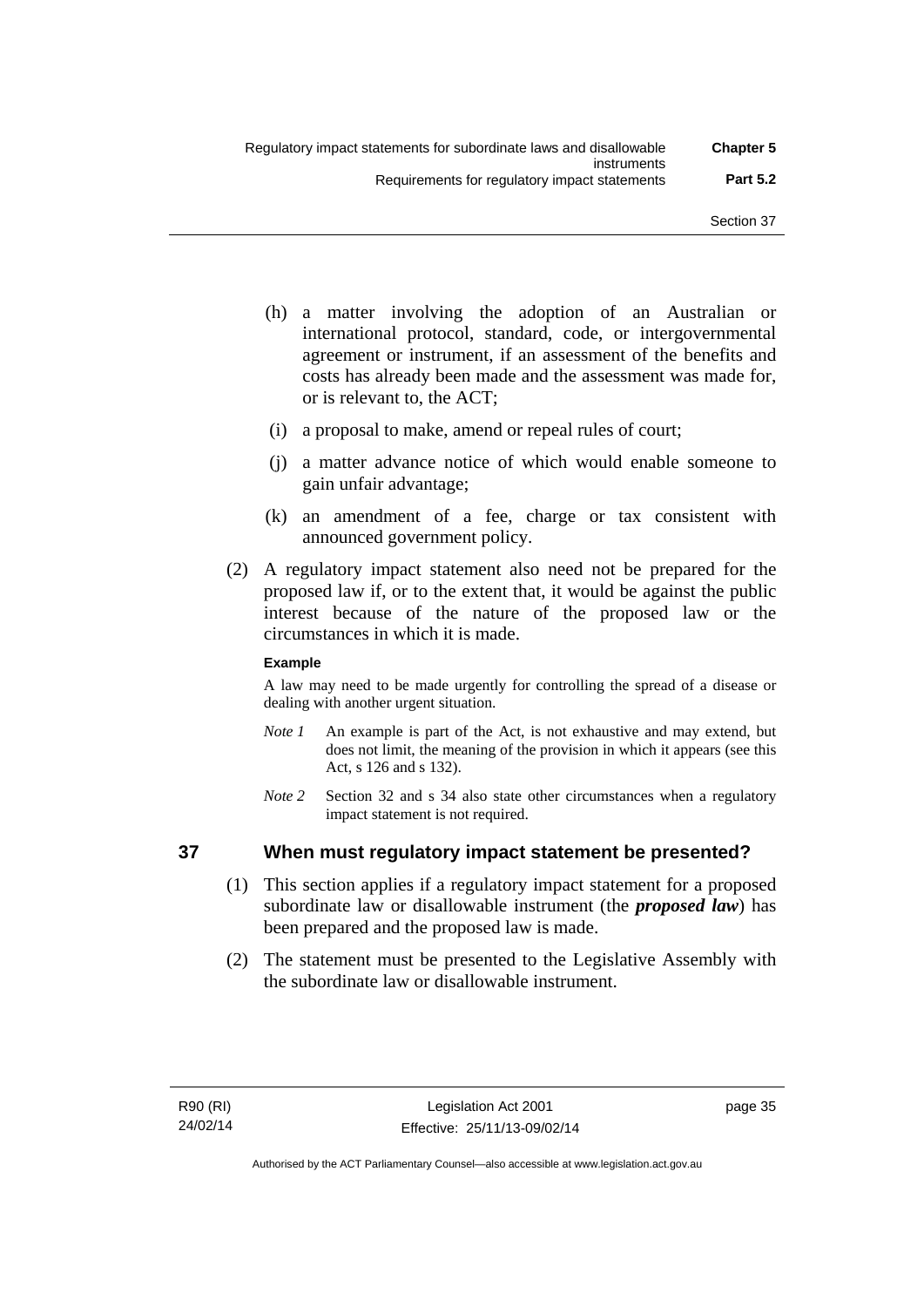### **Chapter 5** Regulatory impact statements for subordinate laws and disallowable instruments **Part 5.3** Failure to comply with requirements for regulatory impact statements

Section 38

# **Part 5.3 Failure to comply with requirements for regulatory impact statements**

### **38 Effect of failure to comply with pt 5.2**

- (1) Failure to comply with part 5.2 (Requirements for regulatory impact statements) in relation to a subordinate law or disallowable instrument (the *law*) does not—
	- (a) affect the law's validity; or
	- (b) create rights or impose legally enforceable obligations on the Territory, a Minister or anyone else.
- (2) In addition, a decision made, or appearing to be made, under part 5.2 is final and conclusive.
- (3) In this section:

*decision* includes—

- (a) conduct engaged in to make a decision; and
- (b) conduct related to making a decision; and
- (c) failure to make a decision.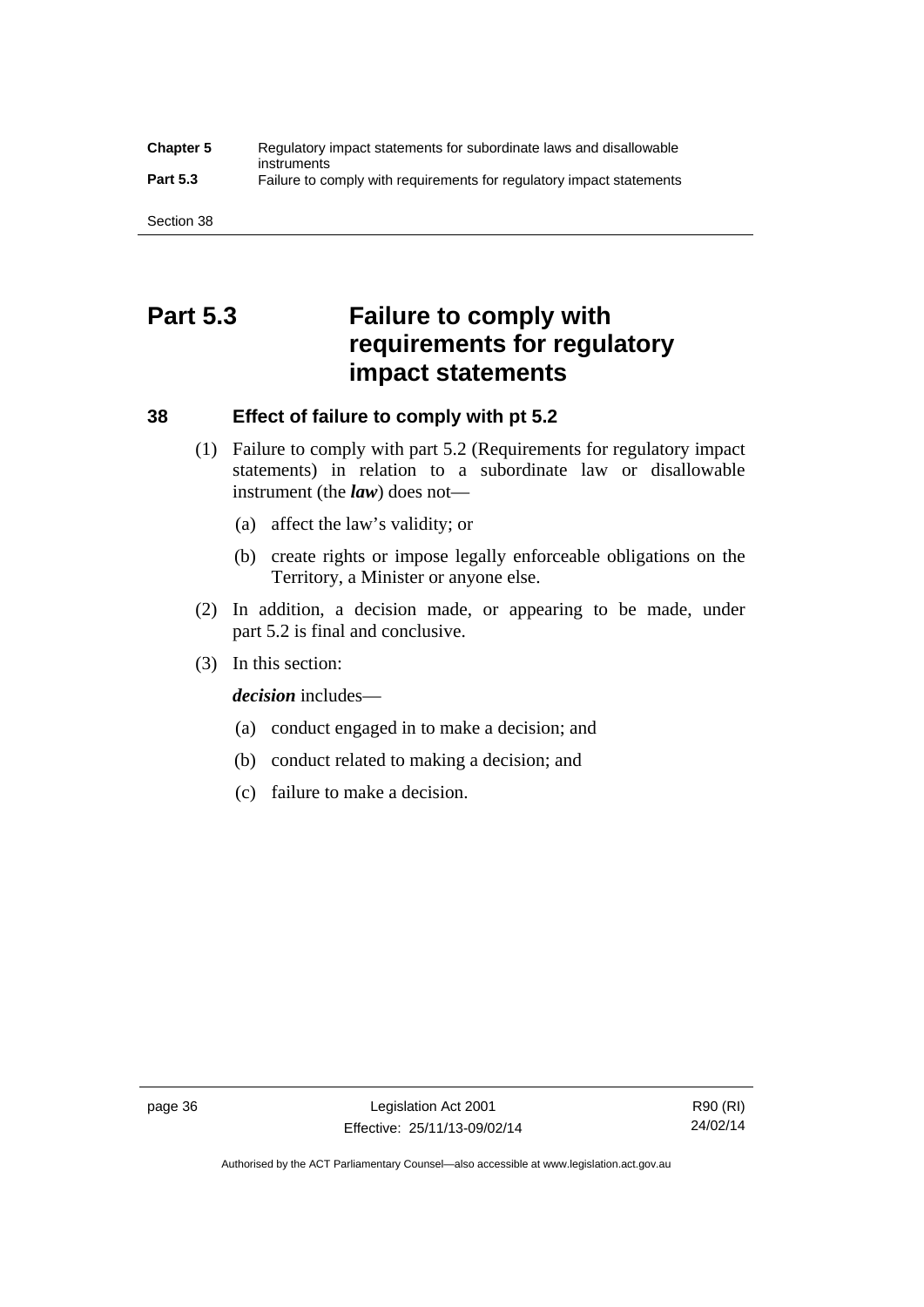# **Chapter 6 Making, notification and numbering of statutory instruments**

# **Part 6.1 General**

## **39 Meaning of** *matter***—ch 6**

In this chapter:

*matter*, in relation to a statutory instrument, includes circumstance, person, place and purpose.

## **40 Presumption of validity**

It is presumed, unless the contrary is proved, that all conditions and steps required for the making of a statutory instrument have been satisfied and carried out.

## **41 Making of certain statutory instruments by Executive**

- (1) This section applies if an Act authorises or requires the Executive to make a subordinate law or disallowable instrument.
- (2) The subordinate law or disallowable instrument is taken to be made by the Executive if—
	- (a) it is signed by 2 or more Ministers who are members of the Executive; and
	- (b) 1 of the signing Ministers is the responsible Minister.
- (3) A subordinate law or disallowable instrument made in accordance with subsection (2) is taken to be made when it is signed by the second Minister signing.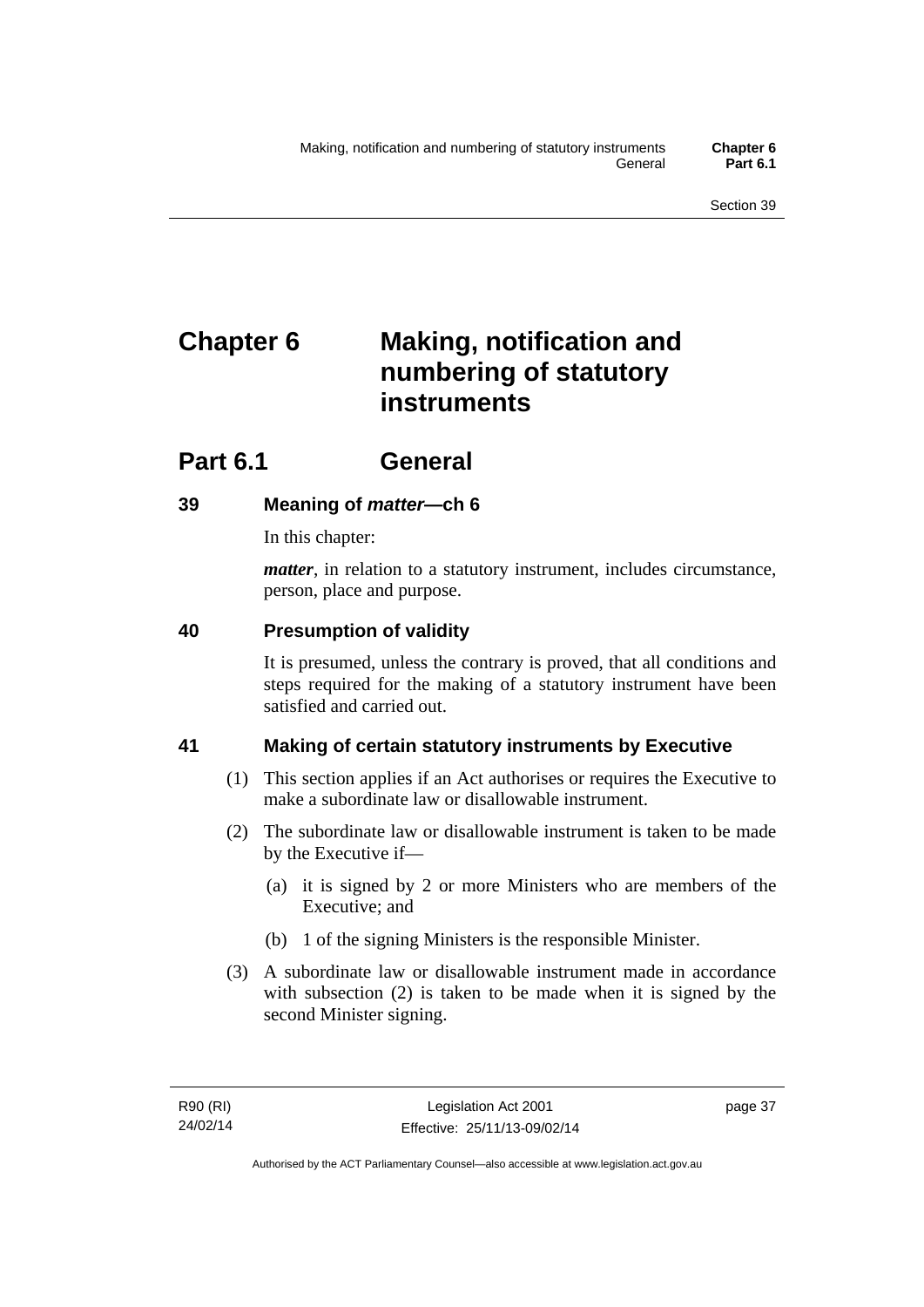- (4) Subsection (2) (b) does not apply if the responsible Minister cannot sign because he or she is absent from the ACT, ill or on leave.
- (5) In this section:

*responsible Minister* means—

- (a) the Minister for the time being administering the Act; or
- (b) if, for the time being, different Ministers administer the Act in relation to different matters—
	- (i) if only 1 Minister administers the Act in relation to the relevant matter—that Minister; or
	- (ii) if 2 or more Ministers administer the Act in relation to the relevant matter—any of the Ministers; or
	- (iii) if subparagraph (ii) does not apply and, for the time being, 2 or more Ministers administer the Act—any of the Ministers;

but does not include a Minister for the time being acting on behalf of the Minister or 2 or more Ministers.

R90 (RI) 24/02/14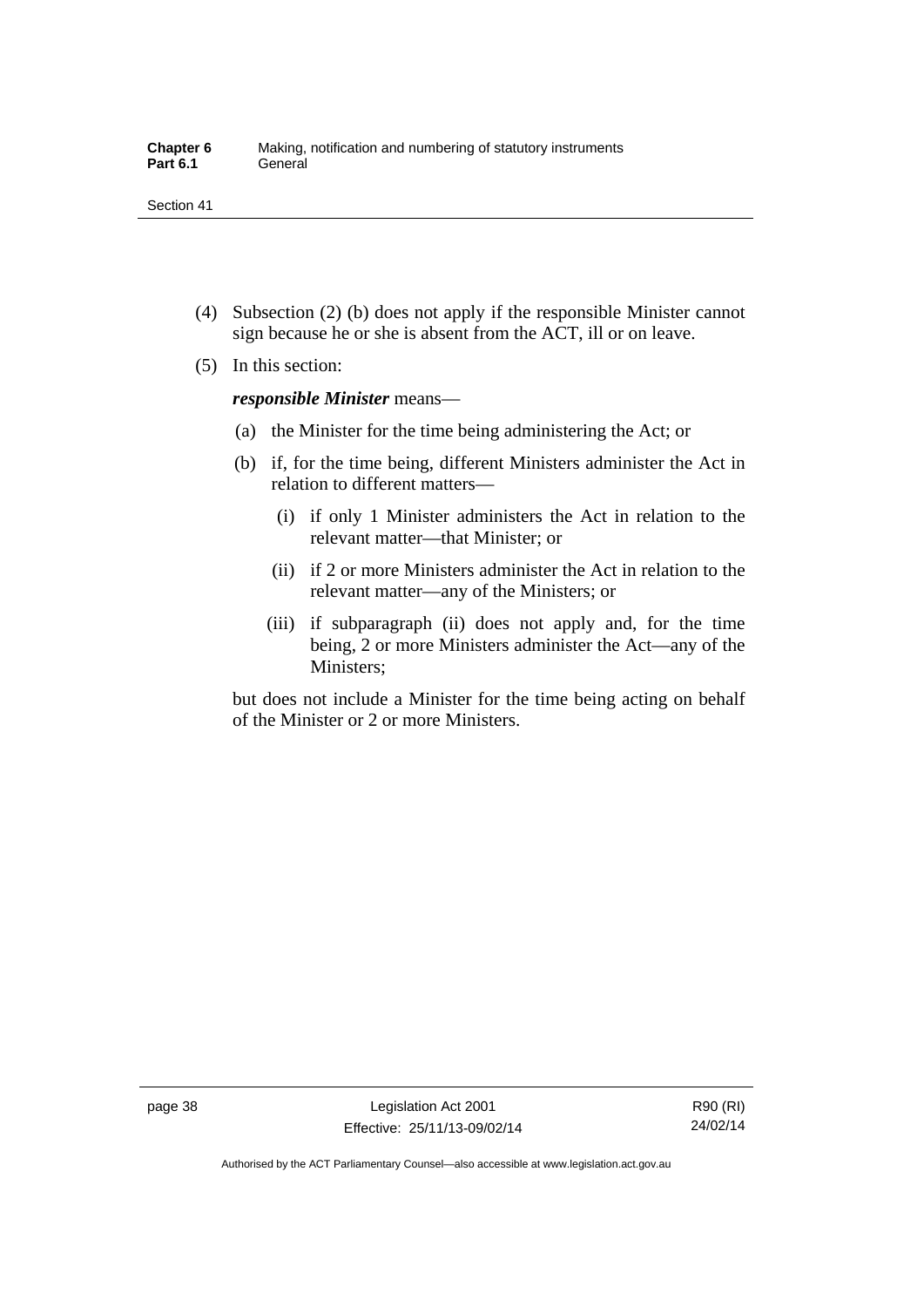# **Part 6.2 Making of statutory instruments generally**

### **42 Power to make statutory instruments**

 (1) If an Act or statutory instrument gives a power that can be exercised by making an instrument, the Act or statutory instrument gives power to make the instrument.

#### **Example**

An Act gives a Minister power to approve codes of practice, but does not require the approval to be in writing or to be given by a particular instrument. The power can be exercised by giving a written approval. The Act, therefore, gives power to make an instrument, namely, a written approval.

- *Note* An example is part of the Act, is not exhaustive and may extend, but does not limit, the meaning of the provision in which it appears (see s 126 and s 132).
- (2) If an Act or statutory instrument gives power to make an instrument that would be a legislative instrument, the power can only be exercised by making an instrument.

#### **Examples**

See examples to s 56 (3) and s 255 (3).

- (3) If an Act or statutory instrument gives power to make an instrument, the power may be exercised from time to time.
- (4) This section is a determinative provision.
	- *Note* See s 5 for the meaning of determinative provisions, and s 6 for their displacement.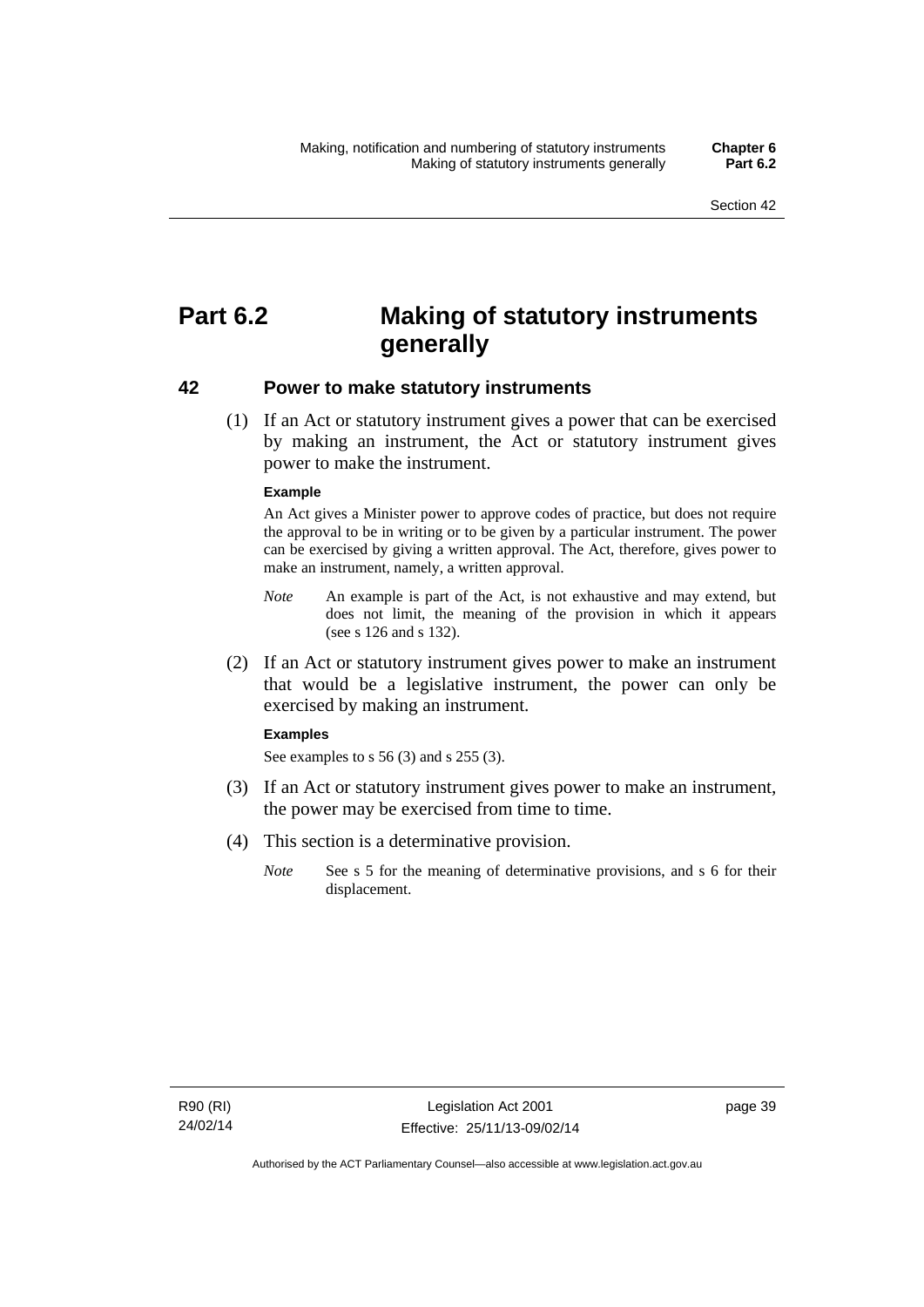### **43 Statutory instruments to be interpreted not to exceed powers under authorising law**

- (1) A statutory instrument is to be interpreted as operating to the full extent of, but not to exceed, the power given by the Act or statutory instrument under which it is made (the *authorising law*).
- (2) Without limiting subsection (1), if a provision of a statutory instrument would, apart from this section, be interpreted as exceeding power—
	- (a) the provision is valid to the extent to which it does not exceed power; and
	- (b) the remainder of the instrument is not affected.

#### **Example 1**

The *Agriculture Services Determination* 2001, pt 4 exceeds the determination– making power given by the *Agriculture Services Act 2000* (hypothetical). The other provisions of the determination are within power.

The determination (apart from pt 4) operates effectively. Pt 4 is treated as if it did not form part of the determination and is disregarded.

*Note* The kind of interpretation indicated in example 1 is known as a divisible interpretation of the determination.

#### **Example 2**

The *Goats Regulation 2001* (hypothetical) is made under the *Goats Act 2001*. The *Goats Regulation 2001*, s 39 seeks to impose rules about the care of 'animals', but the Act only gives power to make regulations about goats.

Section 39 is read restrictively ('read down') as if it mentioned goats. In other words, the section is effective but treated as if it applied only to goats.

*Note* The kind of interpretation indicated in example 2 is known as a distributive interpretation of the regulation.

R90 (RI) 24/02/14

Authorised by the ACT Parliamentary Counsel—also accessible at www.legislation.act.gov.au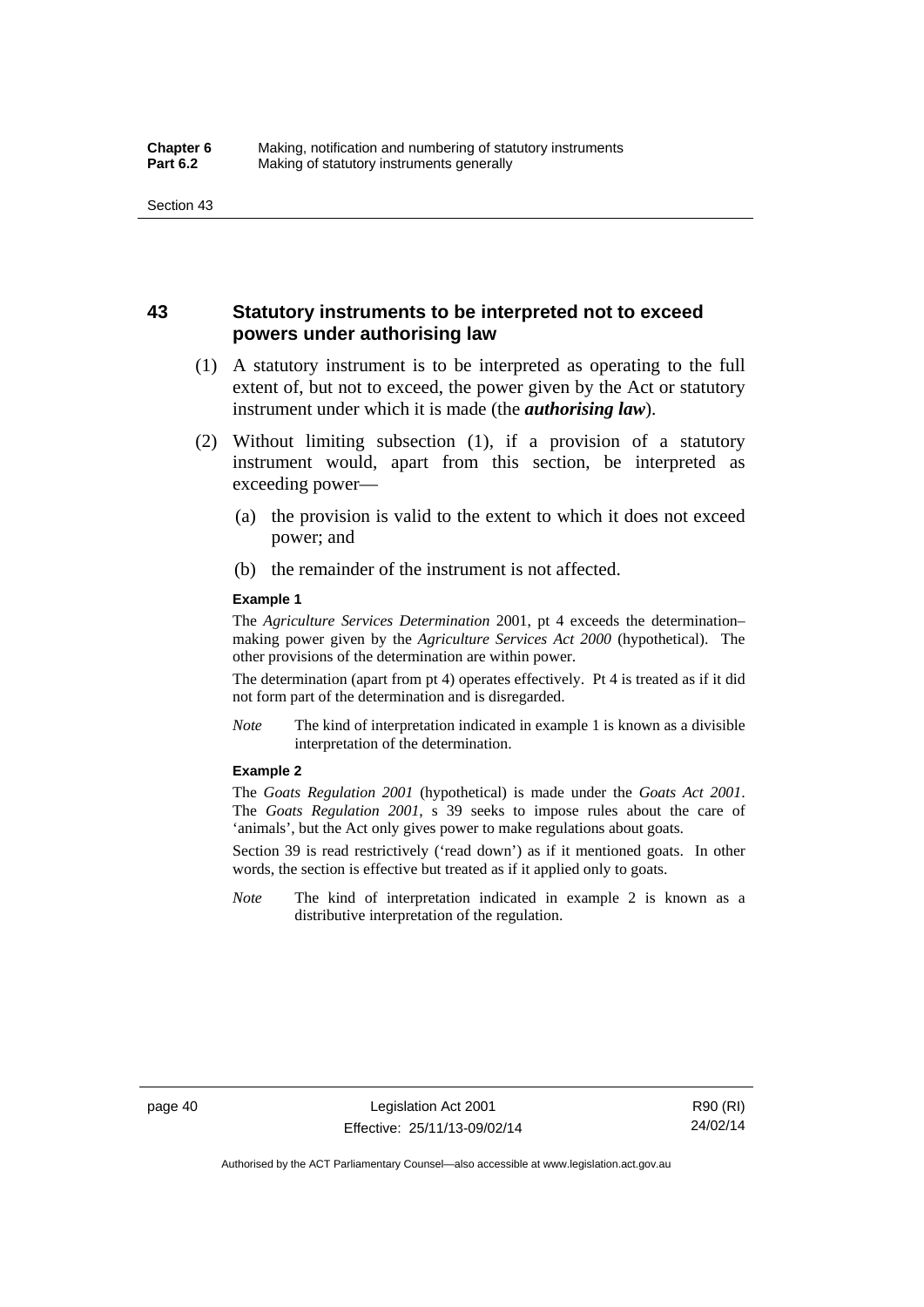#### **Example 3**

The *Wombat Protection Act 2003* (hypothetical) provides that the Minister may appoint a Wombat Advocate. The instrument making the appointment states that the appointment is for 5 years, but the maximum term of appointment authorised under the Act is 4 years.

The instrument is read restrictively ('read down') as if it referred to 4 years. In other words, the instrument is effective but the appointment is only valid for 4 years.

- *Note 1* The kind of interpretation indicated in example 3 is known as a distributive interpretation of the instrument.
- *Note 2* An example is part of the Act, is not exhaustive and may extend, but does not limit, the meaning of the provision in which it appears (see s 126 and s 132).
- (3) Without limiting subsection (1), if the application of a provision of a statutory instrument to a matter would, apart from this section, be interpreted as exceeding power, the provision's application to other matters is not affected.

#### **Example**

The *Community Safety Order 2001* is expressed to apply to all members of the community without qualification although it is in fact made under the *Building Industry (Safety) Act 2000* (hypothetical). That Act is restricted in its operation to the building industry. The order is cast in such wide terms that it cannot be interpreted divisibly or distributively. However, the order applies to entities such as XYZ Constructions Pty Ltd because it is a company in the construction industry.

- (4) This section is in addition to any provision of the statutory instrument or authorising law.
- (5) This section is a determinative provision.
	- *Note* See s 5 for the meaning of determinative provisions, and s 6 for their displacement.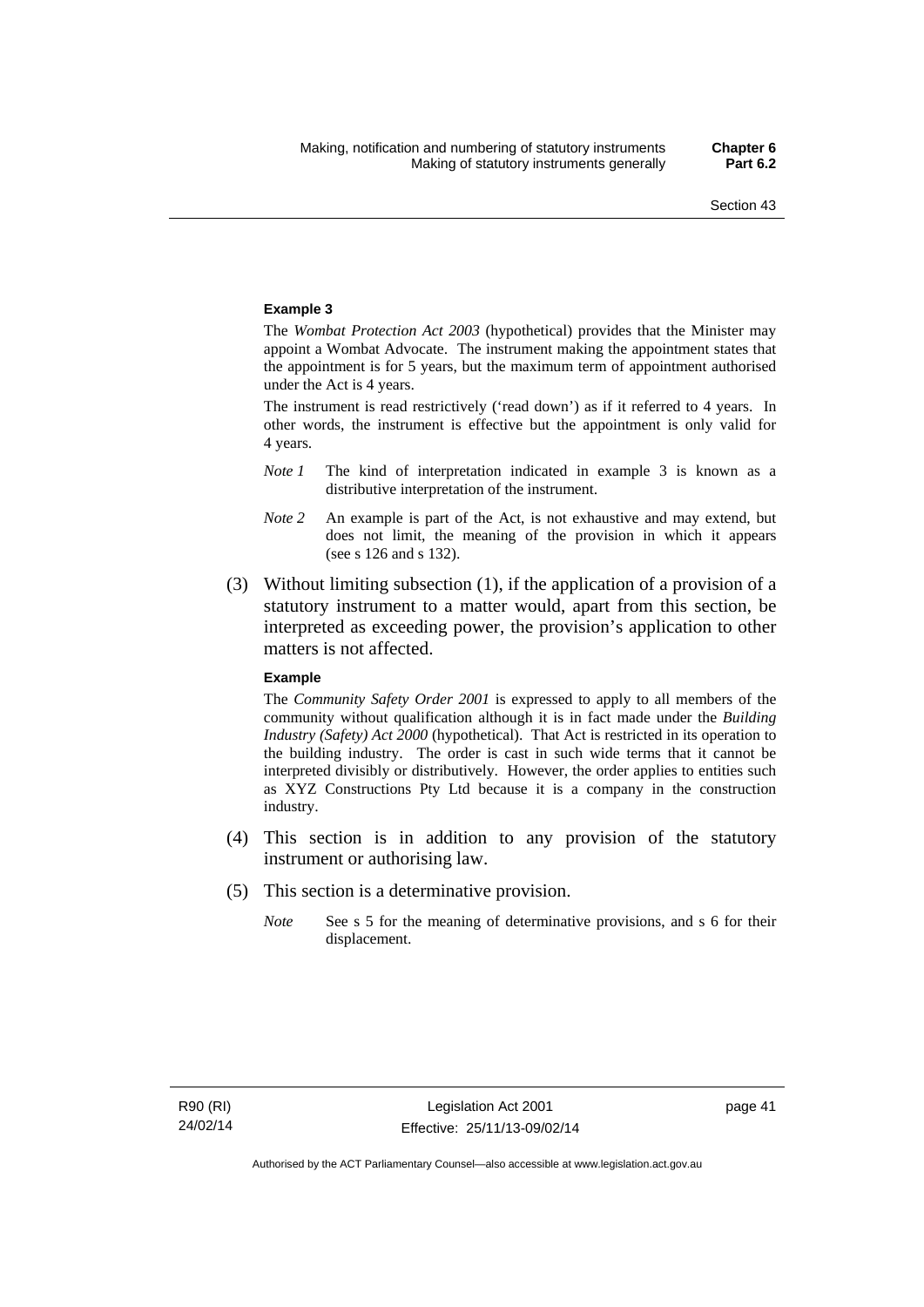### **44 Power to make statutory instruments for Act etc**

- (1) If an Act or statutory instrument (the *authorising law*) authorises or requires the making of a statutory instrument for the authorising law or another Act or statutory instrument (the *other law*), the power authorises a statutory instrument to be made in relation to any matter that—
	- (a) is required or permitted to be prescribed by the authorising law or other law; or
	- (b) is necessary or convenient to be prescribed for carrying out or giving effect to the authorising law or other law.
- (2) Subsection (1) applies to the authorising law even though the authorising law—
	- (a) only authorises the making of a statutory instrument for the authorising law; or
	- (b) also authorises or requires the making of a statutory instrument about a particular matter.
- (3) Power given by the authorising law to make a statutory instrument about a particular matter does not limit power given by the authorising law or other law to make a statutory instrument (whether or not of the same kind) about any other matter.
- (4) This section is a determinative provision.
	- *Note* See s 5 for the meaning of determinative provisions, and s 6 for their displacement.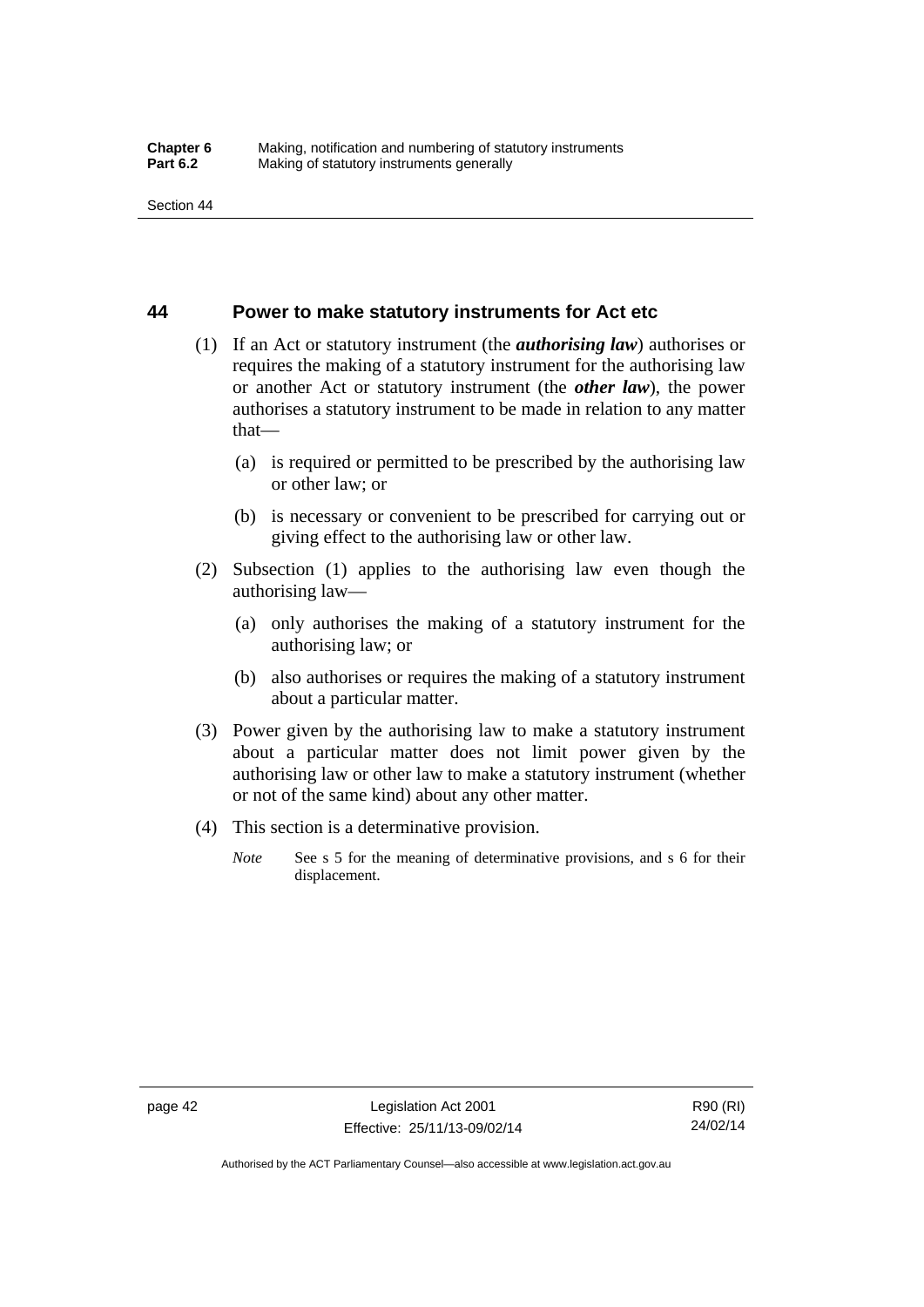### **45 Power to make court rules**

- (1) The power of an entity to make rules for a court includes power to make rules in relation to any matter necessary or convenient to be prescribed for carrying out or giving effect to the court's jurisdiction under any law that authorises or requires anything to be done in or in relation to the court.
- (2) This section is additional to section 44.
- (3) This section is a determinative provision.
	- *Note* See s 5 for the meaning of determinative provisions, and s 6 for their displacement.
- (4) In this section:

*court* includes a tribunal*.*

*disallowable instrument*, for a Commonwealth Act, means an instrument that can be disallowed under the *[Legislative Instruments](http://www.comlaw.gov.au/Series/C2004A01224)  [Act 2003](http://www.comlaw.gov.au/Series/C2004A01224)* (Cwlth), part 5 (Parliamentary scrutiny of legislative instruments), including that part, or provisions of that part, applied by another Commonwealth law.

*law* means—

- (a) an Act, subordinate law or disallowable instrument; or
	- *Note* A reference to an Act, subordinate law or disallowable instrument includes a reference to a provision of the Act, law or instrument (see s 7, s 8 and s 9).
- (b) a Commonwealth Act or a disallowable instrument under a Commonwealth Act (or a provision of such an Act or instrument).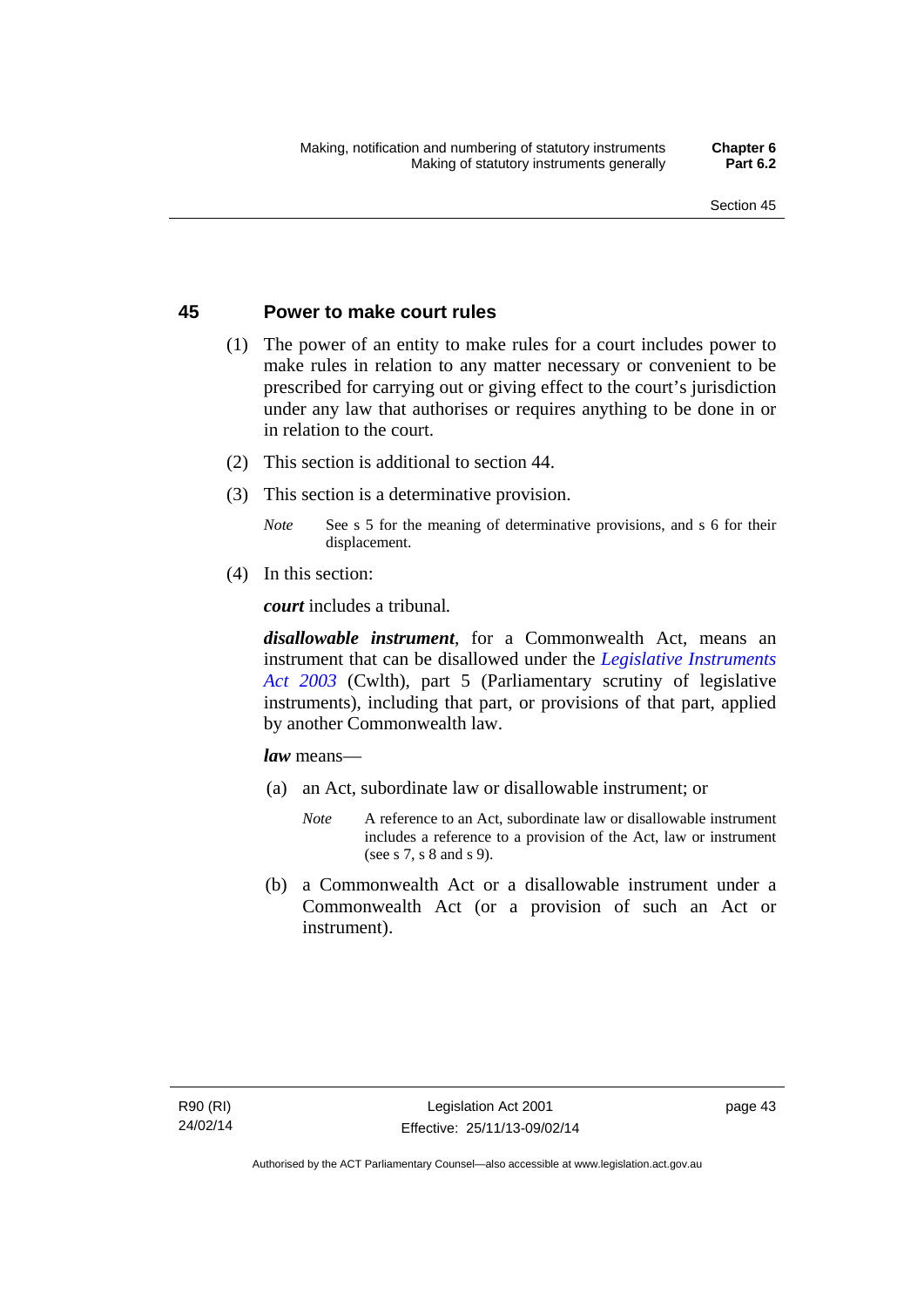### **46 Power to make instrument includes power to amend or repeal**

- (1) Power given under an Act or statutory instrument (the *authorising law*) to make a statutory instrument includes power to amend or repeal the instrument.
- (2) The power to amend or repeal the instrument is exercisable in the same way, and subject to the same conditions, as the power to make the instrument.

#### **Examples**

- 1 If the instrument is a disallowable instrument, an amendment or repeal of the instrument is also a disallowable instrument.
- 2 If the instrument is a notifiable instrument, an amendment or repeal of the instrument is also a notifiable instrument.
- 3 If notice of the making of the instrument must be published in a newspaper, notice of an amendment or repeal of the instrument must also be published in the newspaper.
- *Note* An example is part of the Act, is not exhaustive and may extend, but does not limit, the meaning of the provision in which it appears (see s 126 and s 132).
- (3) Despite subsection (1), a form that is a legislative instrument may be repealed or repealed and remade (with or without changes), but may not be amended.
- (4) This section is a determinative provision.
	- *Note* See s 5 for the meaning of determinative provisions, and s 6 for their displacement.

### **47 Statutory instrument may make provision by applying law or instrument**

 (1) This section applies if an Act, subordinate law or disallowable instrument (the *authorising law*) authorises or requires the making of a statutory instrument (the *relevant instrument*) about a matter.

Authorised by the ACT Parliamentary Counsel—also accessible at www.legislation.act.gov.au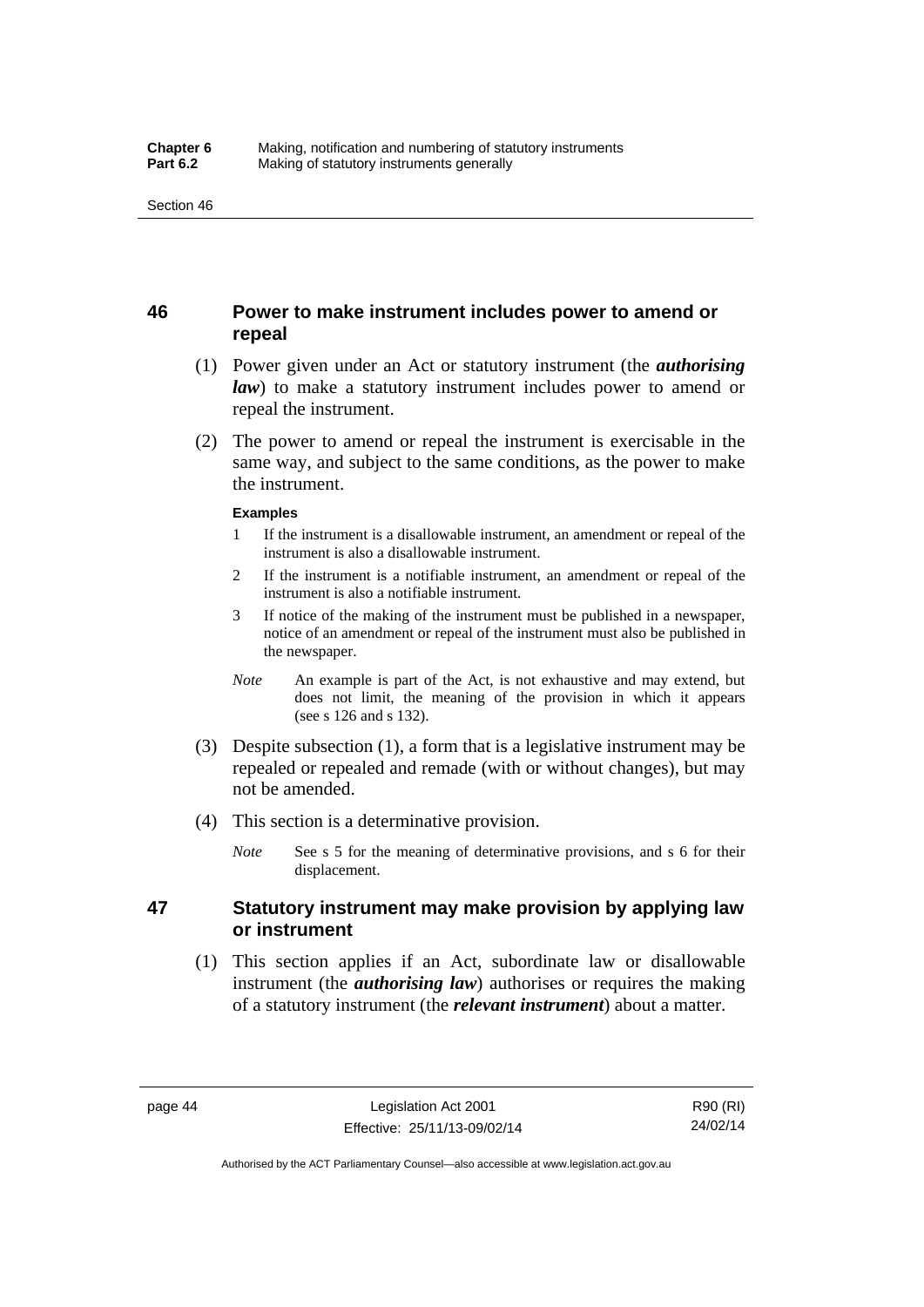- (2) The relevant instrument may make provision about the matter by applying an ACT law—
	- (a) as in force at a particular time; or
	- (b) as in force from time to time.
- (3) The relevant instrument may make provision about the matter by applying a law of another jurisdiction, or an instrument, as in force only at a particular time.

*Note* For information on the operation of s (3), see the examples to s (9).

- (4) If the relevant instrument makes provision about the matter by applying a law of another jurisdiction or an instrument, the following provisions apply:
	- (a) if subsection (3) is displaced by, or under authority given by, an Act or the authorising law—the law of the other jurisdiction or instrument is applied as in force from time to time;
		- *Note* For the displacement of s (3), see s 6, examples 1 and 2.
	- (b) if subsection (3) is not so displaced and the relevant instrument does not provide that the law of the other jurisdiction or instrument is applied as in force at a particular time—the law or instrument is taken to be applied as in force when the relevant instrument is made.

### **Examples—s (4) (b)**

1 The *Locust Damage Compensation Determination 2003* (a hypothetical disallowable instrument) provides for the making of claims against a compensation fund. Section 43 states that disputes about claims must be decided in accordance with the *[Commercial Arbitration Act 1984](http://www.legislation.nsw.gov.au/maintop/view/repealed/act+160+1984+cd+0+Y)* (NSW) (the *NSW Act*) as in force from time to time. The determination is made on 1 August 2003. The Act under which the determination is made does not displace s (3). Therefore, even though s 43 purports to apply the [NSW Act](http://www.legislation.nsw.gov.au/maintop/view/repealed/act+160+1984+cd+0+Y) as in force from time to time, the [NSW Act](http://www.legislation.nsw.gov.au/maintop/view/repealed/act+160+1984+cd+0+Y) as in force on 1 August 2003 is applied by the determination.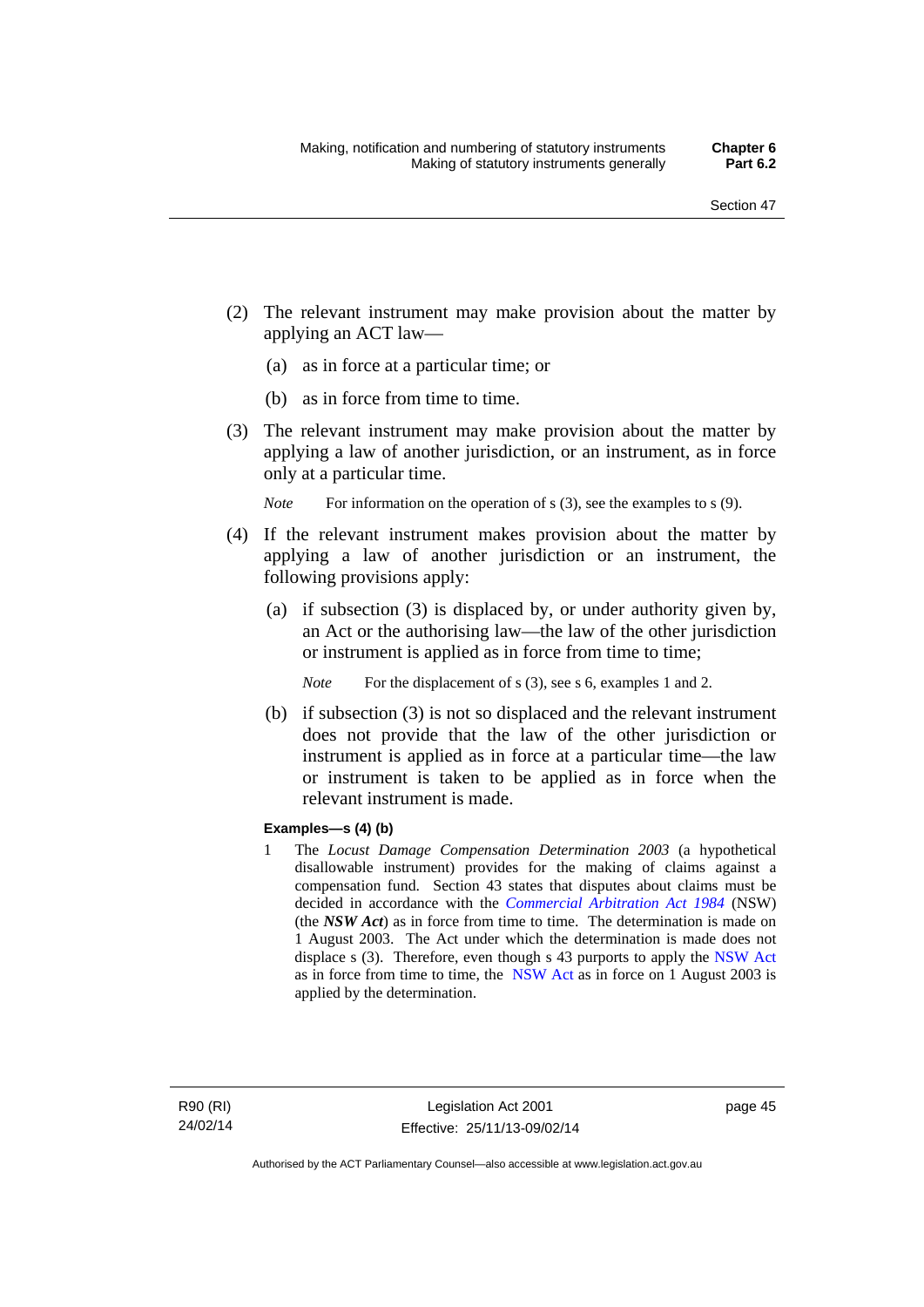Section 47

- 2 The *Locust Damage Compensation Determination 2003* (mentioned in example 1), s 43 states that disputes about claims must be decided in accordance with the *[Commercial Arbitration Act 1984](http://www.legislation.nsw.gov.au/maintop/view/repealed/act+160+1984+cd+0+Y)* (NSW) (the *NSW Act*), but does not state that the [NSW Act](http://www.legislation.nsw.gov.au/maintop/view/repealed/act+160+1984+cd+0+Y) is to be applied as in force from time to time or at a particular time. The determination is made on 1 August 2003. The Act under which the determination is made does not displace s (3). Therefore, the [NSW Act](http://www.legislation.nsw.gov.au/maintop/view/repealed/act+160+1984+cd+0+Y) as in force on 1 August 2003 is applied by the determination.
- *Note* An example is part of the Act, is not exhaustive and may extend, but does not limit, the meaning of the provision in which it appears (see s 126 and s 132).
- (5) If a law of another jurisdiction or an instrument is applied as in force at a particular time, the text of the law or instrument (as in force at that time) is taken to be a notifiable instrument made under the relevant instrument by the entity authorised or required to make the relevant instrument.
- (6) If subsection (3) is displaced and a law of another jurisdiction or an instrument is applied as in force from time to time, the text of each of the following is taken to be a notifiable instrument made under the relevant instrument by the entity authorised or required to make the relevant instrument:
	- (a) the law or instrument as in force at the time the relevant instrument is made;
	- (b) each subsequent amendment of the law or instrument;
	- (c) if the law or instrument is repealed and remade (with or without changes)—the law or instrument as remade and each subsequent amendment of the law or instrument;
	- (d) if a provision of the law or instrument is omitted and remade (with or without changes) in another law or instrument—the provision as remade and each subsequent amendment of the provision.

page 46 Legislation Act 2001 Effective: 25/11/13-09/02/14

R90 (RI) 24/02/14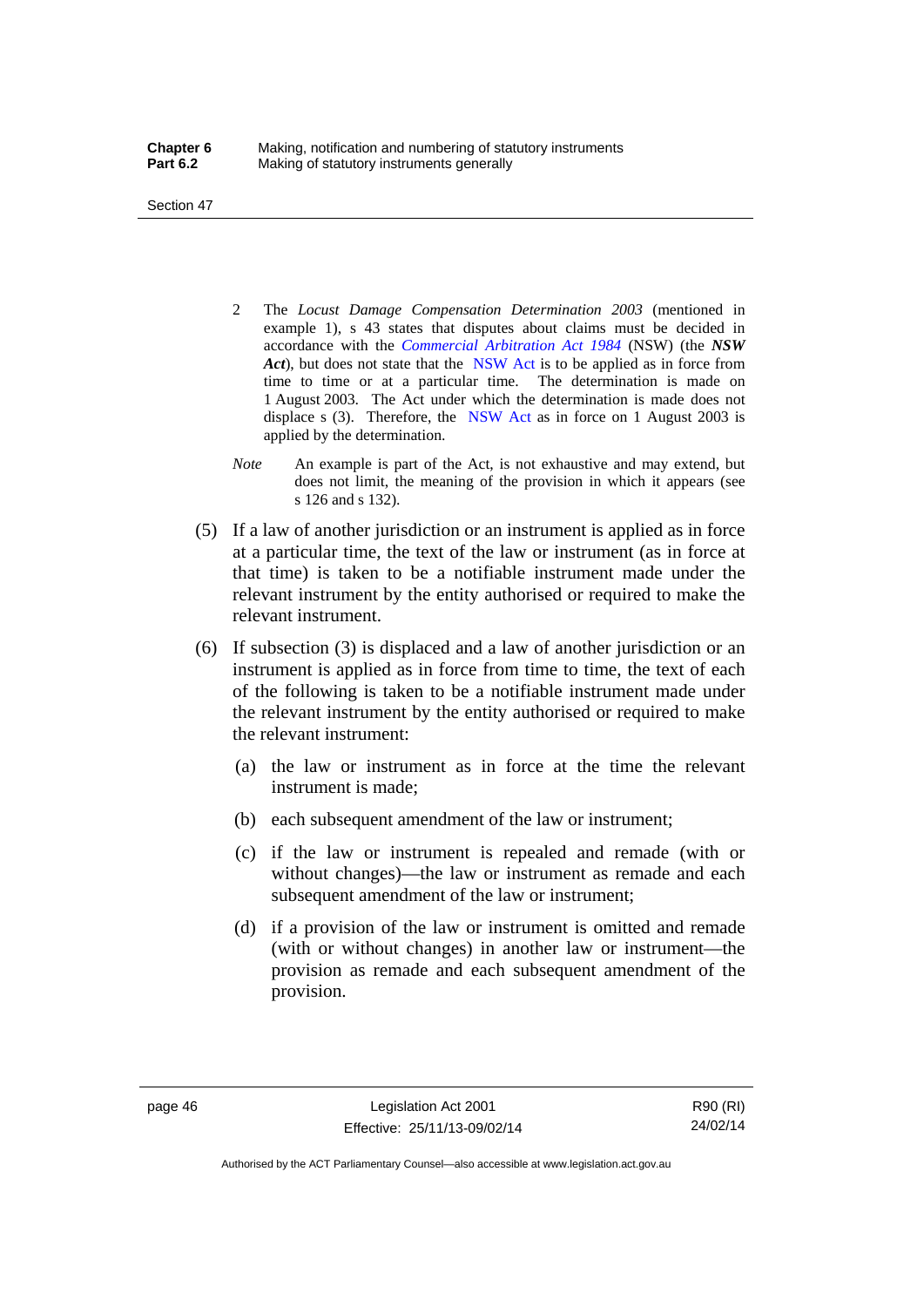- (7) The authorising law or, if the relevant instrument is a subordinate law or disallowable instrument, the relevant instrument may provide that—
	- (a) subsection (5) or (6) does not apply to the relevant instrument; or
	- (b) subsection (5) or (6) applies with the modifications stated in the authorising law or relevant instrument.
- (8) If a provision of an Act, subordinate law or disallowable instrument authorises or requires the application of a law or instrument, the provision authorises the making of changes or modifications to the law or instrument for that application.
- (9) This section is a determinative provision.

#### **Examples—s (3) and s (9)**

Here are 2 examples about the operation of s (3) and (9): the first illustrates how s (3) might be displaced and the second illustrates how a law of another jurisdiction that applies as in force from time to time would operate—

- 1 The effect of s (3) and s (9), and s (10), def *applying*, is that if it is intended to apply, adopt or incorporate a law or instrument as in force from time to time, the authorising law would need to expressly displace s (3) (as illustrated in s 6, examples of different kinds of displacement, example 1) *or* indicate a manifest contrary intention (as illustrated in example 2 in those examples).
- 2 The *ABC Regulation 2001* (made under a provision like those illustrated in s 6, examples of different kinds of displacement, examples 1 and 2) provides that noise measurements are to be taken in accordance with the NSW noise control manual as in force from time to time. The effect of the *ABC Regulation 2001* is that whenever the NSW noise control manual is amended in future, the noise measurements must be taken in accordance with the manual as last amended.
- *Note* See s 5 for the meaning of determinative provisions, and s 6 for their displacement.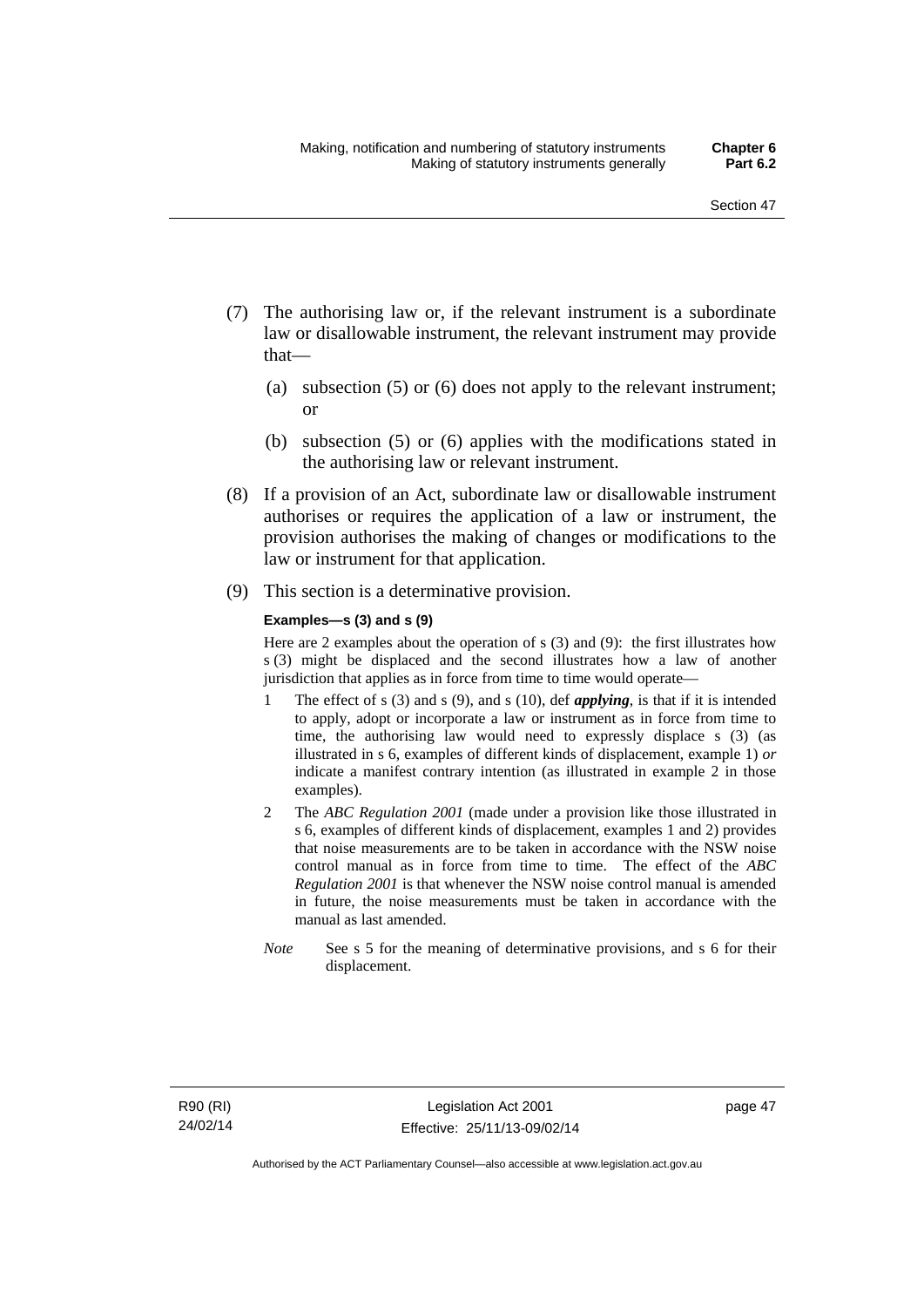(10) In this section:

*ACT law* means an Act, subordinate law or disallowable instrument.

*Note* A reference to an Act, subordinate law or disallowable instrument includes a reference to a provision of the Act, law or instrument (see s 7, s 8 and s 9).

*applying* includes adopting or incorporating.

*Note* See also s 157 (Defined terms–other parts of speech and grammatical forms).

*disallowable instrument*, for a Commonwealth Act, means an instrument that can be disallowed under the *[Legislative Instruments](http://www.comlaw.gov.au/Series/C2004A01224)  [Act 2003](http://www.comlaw.gov.au/Series/C2004A01224)* (Cwlth), part 5 (Parliamentary scrutiny of legislative instruments), including that part, or provisions of that part, applied by another Commonwealth law.

*instrument* includes a provision of an instrument, but does not include an ACT law or a law of another jurisdiction.

*law of another jurisdiction* means—

- (a) a Commonwealth Act or a disallowable instrument under a Commonwealth Act; or
- (b) a State Act, or any regulation or rule under a State Act; or
- (c) a New Zealand or Norfolk Island Act, or any regulation or rule under a New Zealand or Norfolk Island Act; or
- (d) a provision of a law mentioned in paragraphs (a) to (c).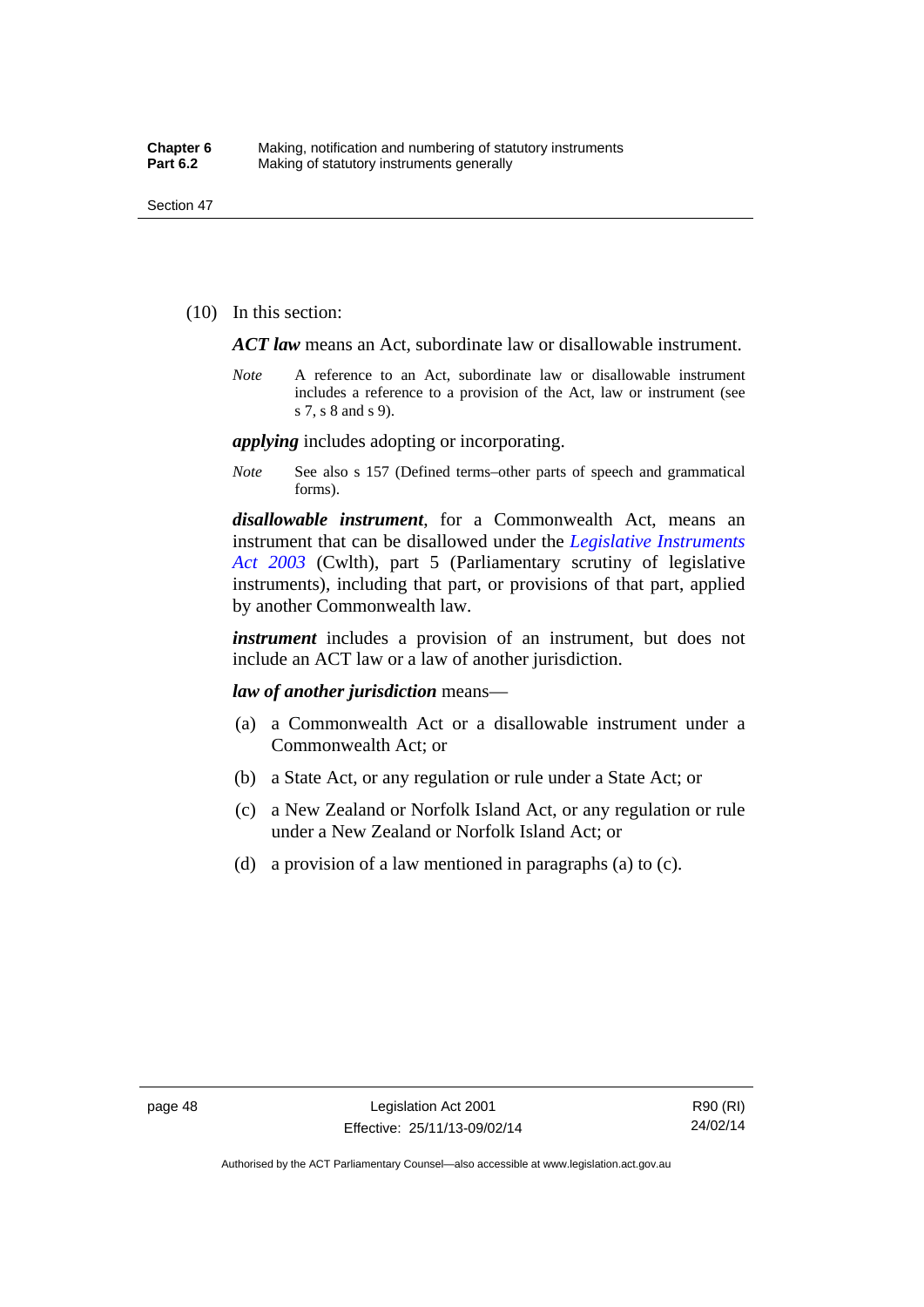## **48 Power to make instrument includes power to make different provision for different categories etc**

- (1) Power given under an Act or statutory instrument to make a statutory instrument includes power—
	- (a) to make different provision in relation to different matters or different classes of matters; or
	- (b) to make an instrument that applies differently by reference to stated exceptions or factors.
- (2) Without limiting subsection (1), power given under an Act or statutory instrument to make a statutory instrument about particular matters includes power to make a statutory instrument about any 1 or more of the matters or a particular class of the matters.
- (3) For this section, a class may consist of a single matter.
- (4) This section is a determinative provision.
	- *Note* See s 5 for the meaning of determinative provisions, and s 6 for their displacement.

### **49 Single instrument may exercise several powers or satisfy several requirements**

- (1) Power given under an Act or statutory instrument may be exercised with any other power to make a single instrument—
	- (a) whether or not the powers are exercised in relation to separate provisions, some of the same provisions, or all of the provisions, of the instrument; or
	- (b) whether or not the other powers are given under the same Act or statutory instrument, another Act or statutory instrument or any other territory law.
- (2) A statutory instrument is taken—
	- (a) to be made under each power given under territory law under which it could be made; and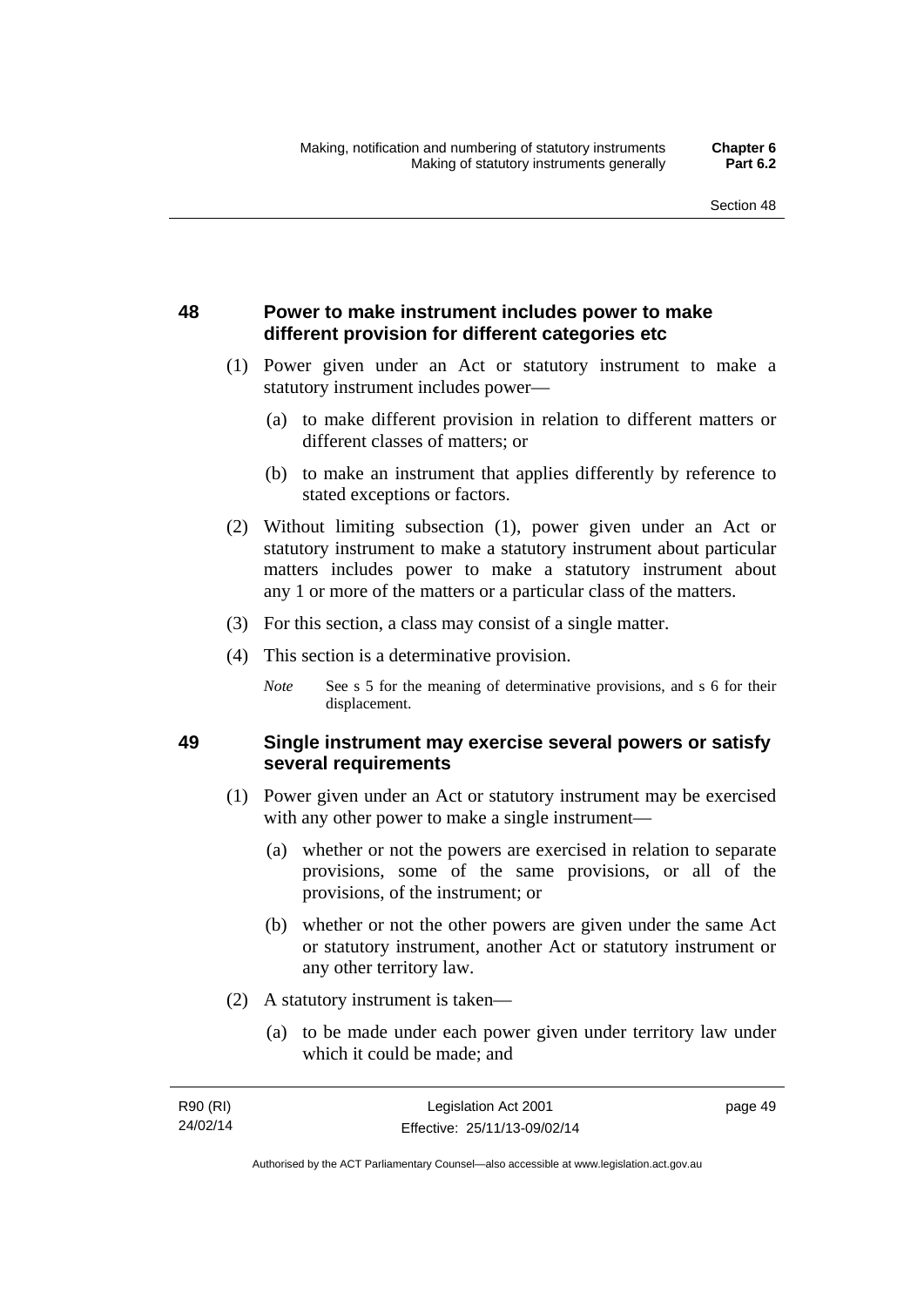- (b) to satisfy each requirement under territory law that it could satisfy.
- (3) Without limiting subsection (2), that subsection applies to an instrument even though—
	- (a) it is stated to be made under a particular territory law (the *authorising law*) or a particular provision of the authorising law; and
	- (b) it is stated to be made for a particular territory law (the *requiring law*) or a particular provision of the requiring law.
- (4) This section is a determinative provision.
	- *Note* See s 5 for the meaning of determinative provisions, and s 6 for their displacement.

### **50 Relationship between authorising law and instrument dealing with same matter**

- (1) If an Act or statutory instrument (the *authorising law*) gives power to make a statutory instrument about a matter, the instrument may make provision in relation to a particular aspect of the matter even though provision is made by the authorising law in relation to another aspect of the matter or in relation to another matter.
- (2) This section is a determinative provision.
	- *Note* See s 5 for the meaning of determinative provisions, and s 6 for their displacement.

### **51 Instrument may make provision in relation to land by reference to map etc**

- (1) This section applies if an Act or statutory instrument authorises or requires provision to be made by statutory instrument in relation to land or waters.
- (2) Provision may be made by reference to—
	- (a) a particular map or plan held by an entity; or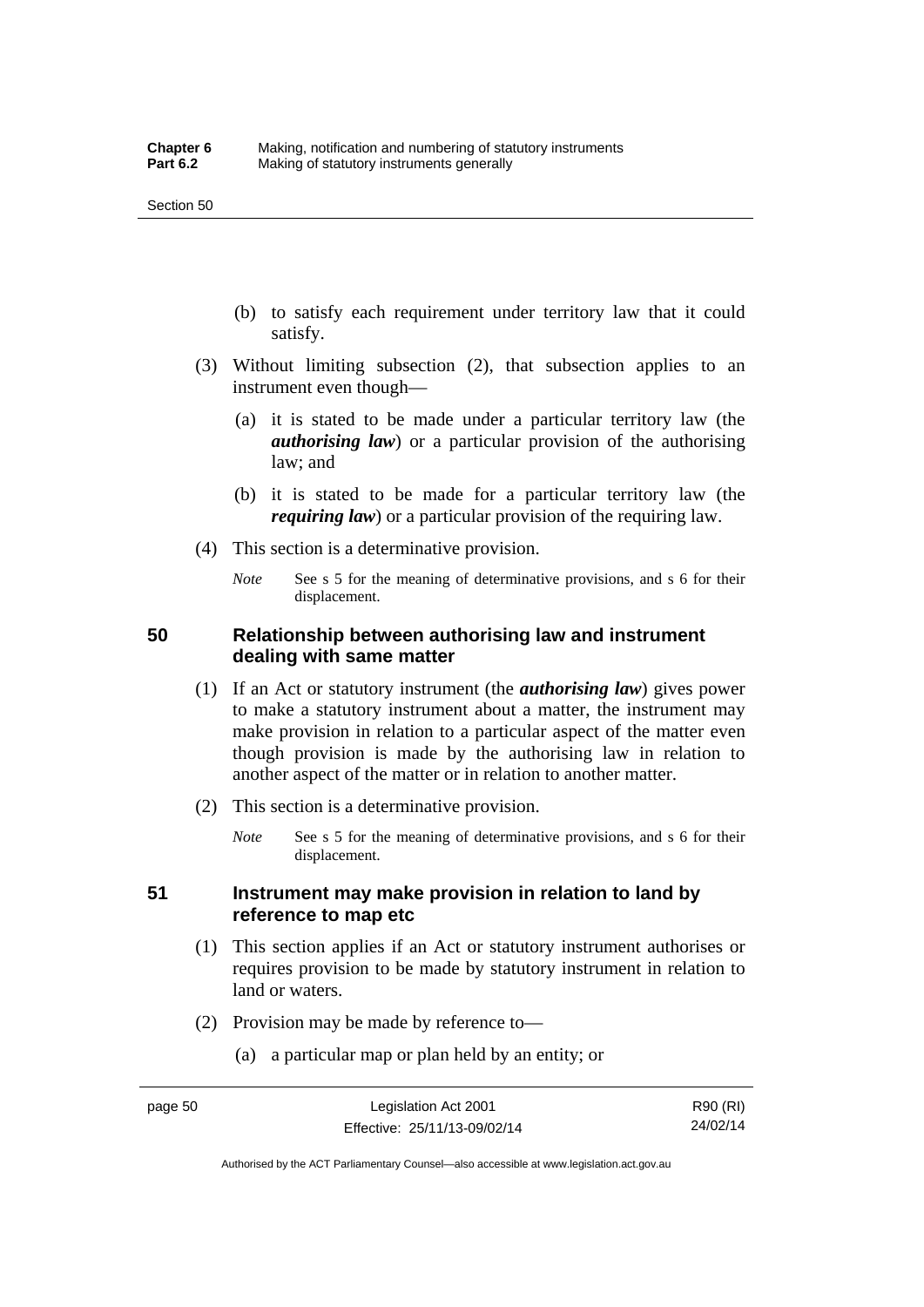(b) a particular entry in a register kept by an entity;

if the map, plan or register is available for inspection (on the internet or otherwise) by members of the public, whether or not on payment of a fee.

### **52 Instrument may authorise determination of matter etc**

- (1) This section applies if an Act or statutory instrument (the *authorising law*) authorises or requires provision to be made about a matter by statutory instrument.
- (2) A statutory instrument made under the authorising law may make provision about the matter by authorising or requiring a stated entity to make provision about the matter, or any aspect of the matter, whether or not from time to time.
- (3) This section is a determinative provision.
	- *Note* See s 5 for the meaning of determinative provisions, and s 6 for their displacement.
- (4) In this section:

*provision*, for a matter, includes determining or regulating the matter, applying the instrument to the matter, being satisfied or forming an opinion about anything relating to the matter, or doing anything else in relation to the matter.

#### **Example**

If an Act provides that an application is to be in a prescribed form, a regulation made under the Act may provide that the form is to be a form approved by the Minister.

*Note* An example is part of the Act, is not exhaustive and may extend, but does not limit, the meaning of the provision in which it appears (see s 126 and s 132).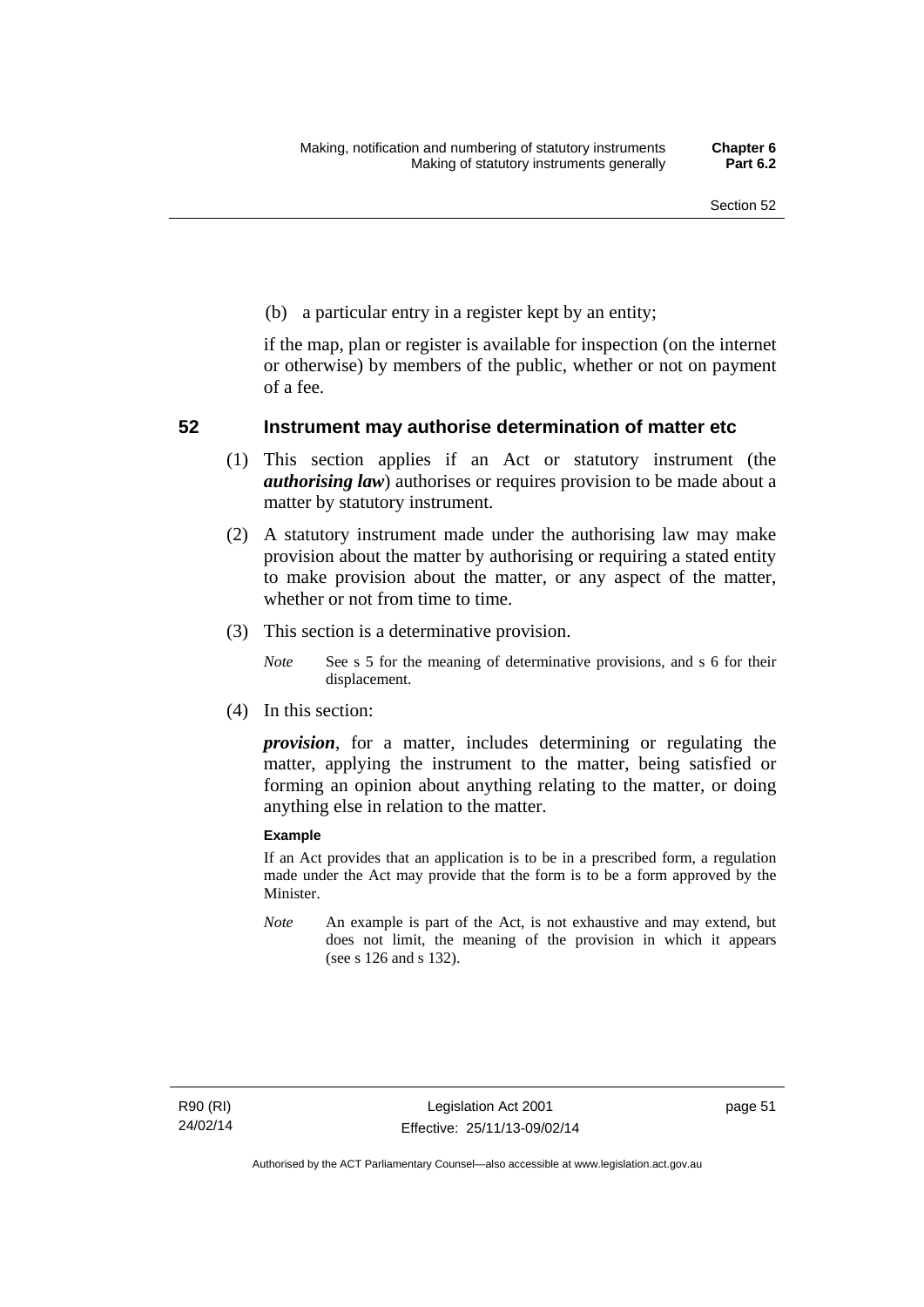### **53 Instrument may prohibit**

- (1) If an Act or statutory instrument authorises or requires a matter to be regulated (however described) by statutory instrument, the power may be exercised by prohibiting by statutory instrument the matter or any aspect of the matter.
- (2) This section is a determinative provision.
	- *Note* See s 5 for the meaning of determinative provisions, and s 6 for their displacement.

### **54 Instrument may require making of statutory declaration**

- (1) If an Act or statutory instrument (the *authorising law*) gives power to make a statutory instrument, the instrument may require the making of a statutory declaration.
	- *Note* The *[Statutory Declarations Act 1959](http://www.comlaw.gov.au/Series/C2004A07365)* (Cwlth) applies to the making of statutory declarations under territory laws (see that Act, s 5).
- (2) Subsection (1) applies—
	- (a) whether or not the authorising law authorises or requires penalties to be prescribed by instrument; and
	- (b) if the authorising law authorises or requires penalties to be prescribed by instrument—irrespective of the level of penalties that may be prescribed.
- (3) This section is a determinative provision.
	- *Note* See s 5 for the meaning of determinative provisions, and s 6 for their displacement.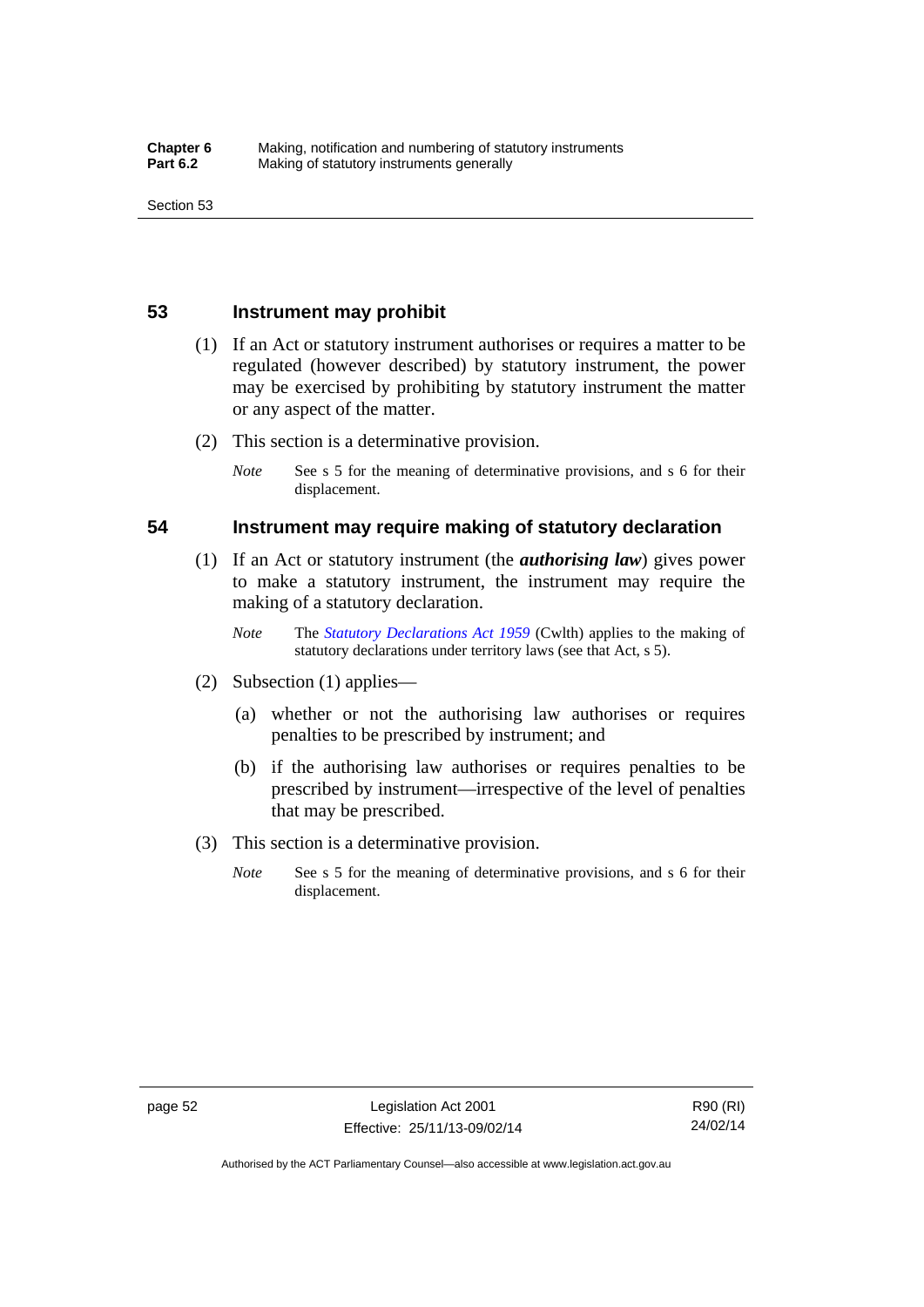# **Part 6.3 Making of certain statutory instruments about fees**

### **55 Definitions—pt 6.3**

In this part:

*fee* includes a charge or other amount.

*provide* a service includes exercise a function.

*service* includes a function or facility.

### **56 Determination of fees by disallowable instrument**

- (1) This section applies if an Act (the *authorising law*) authorises fees to be determined for an Act or statutory instrument (the *relevant law*).
- (2) The authorising law authorises a fee to be determined in relation to any matter under or related to the relevant law.
- (3) To remove any doubt, a fee may be determined for a provision of the relevant law even though the provision does not mention a fee.

#### **Example**

The X Act, s 15 provides for a person to apply for an approval but makes no mention of a fee for the approval. However, the Act, s 79 (1) provides:

(1) The Minister may determine fees for this Act.

Because s 79 (1) permits a fee to be determined 'for this Act', this Act, s 56 applies in relation to s 15 and the Minister may, in writing, determine an application fee for the approval.

- *Note 1* The determination of a fee by a Minister under an Act is a disallowable instrument and must be in writing (see s 9 (1) (b) and s 42 (2)).
- *Note 2* An example is part of the Act, is not exhaustive and may extend, but does not limit, the meaning of the provision in which it appears (see s 126 and s 132).

R90 (RI) 24/02/14 page 53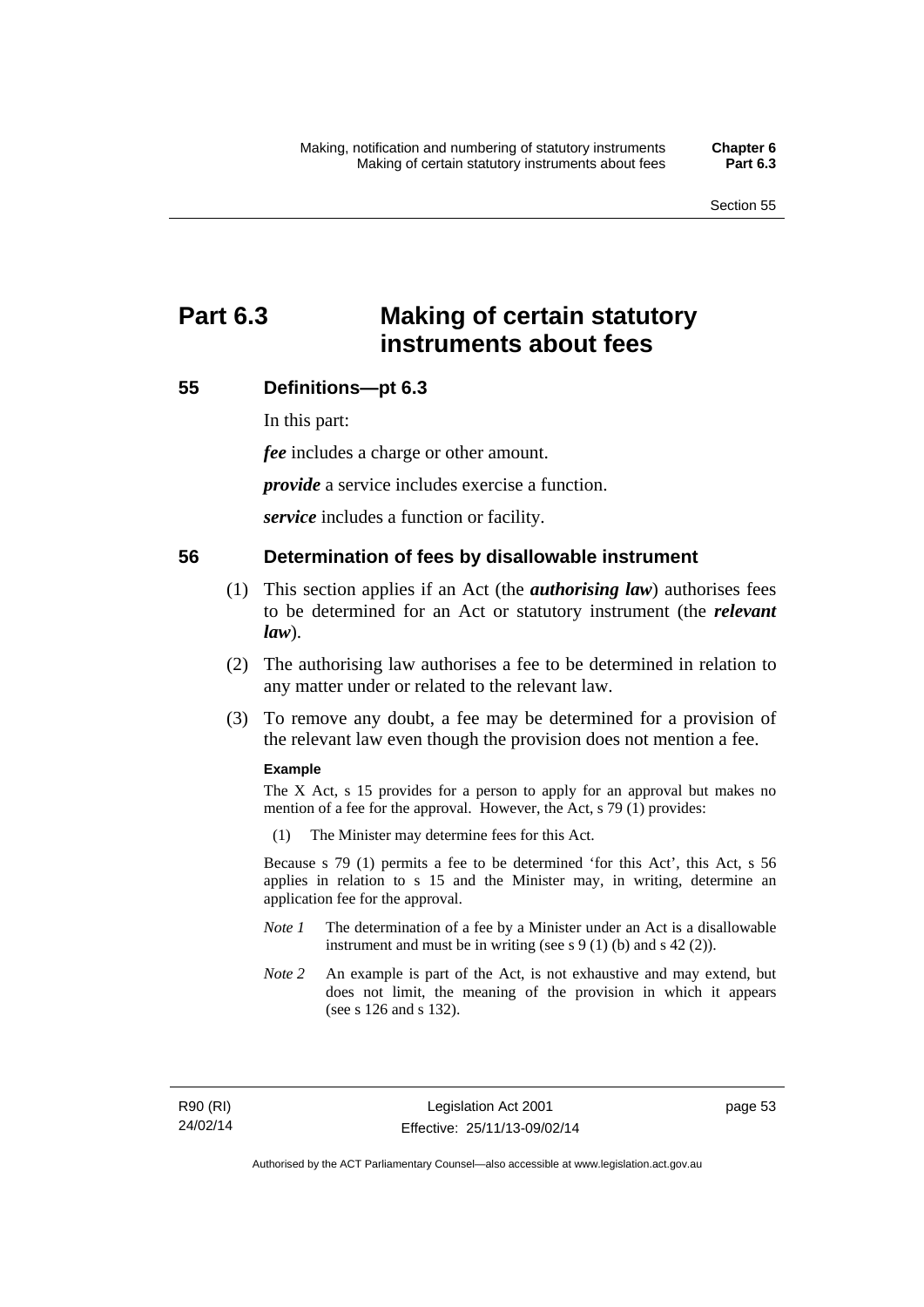- (4) A fee may be determined—
	- (a) by stating the fee; or
	- (b) by setting a rate, or providing a formula or other method, by which the fee is to be worked out; or
	- (c) by a combination of a stated fee and a rate, formula or other method.

#### **Examples—different methods of determining fees**

An instrument may determine a fee by stating an amount (eg \$250), or a rate (eg \$7.50 per kilogram). An instrument may also determine a fee by providing a formula. For example, the fee for a licence issued for part of a year could be worked out using the following formula:

annual fee  $\times$  whole and part months for which licence issued  $\frac{12}{\sqrt{12}}$ 

- (5) The determination—
	- (a) must provide by whom the fee is payable; and
	- (b) must provide to whom the fee is to be paid; and
	- (c) may make provision about the circumstances in which the fee is payable; and
	- (d) may make provision about exempting a person from payment of the fee; and
	- (e) may make provision about when the fee is payable and how it is to be paid (for example, as a lump sum or by instalments); and
	- (f) may mention the service for which the fee is payable; and
	- (g) may make provision about waiving, postponing or refunding the fee (completely or partly); and
	- (h) may make provision about anything else relating to the fee.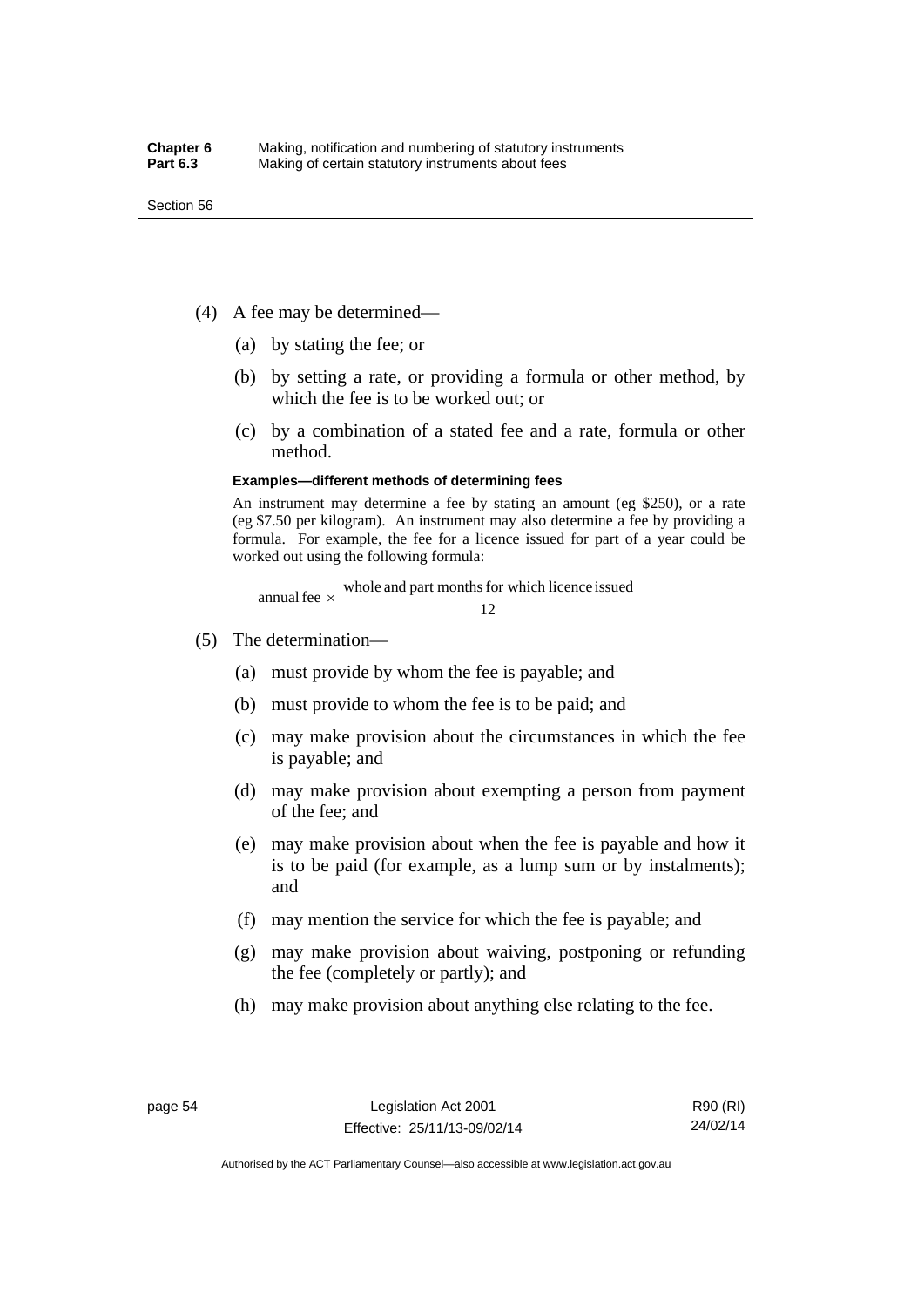### **Example—par (a)**

a provision that the owner for the time being of a vehicle is liable for any unpaid registration fee

#### **Examples—par (c)**

- 1 a provision that a document prepared and submitted in accordance with a condition imposed under the Act be accompanied by a fee
- 2 a provision that royalty ceases to be payable if the percentage of recoverable minerals is less than the prescribed limit

#### **Examples—par (e)**

- 1 a provision that a levy is payable within 30 days after the day goods are sold
- 2 a provision that, if a licensee fails to pay an instalment payable in the financial year within 14 days after the day it is payable, all remaining instalments payable in the financial year become payable

#### **Example—par (g)**

a provision that a stated official may waive all or part of a charge in stated circumstances, including if the official is satisfied about a stated circumstance

- (6) This section is a determinative provision.
	- *Note* See s 5 for the meaning of determinative provisions, and s 6 for their displacement.

- **57 Fees payable in accordance with determination etc**  (1) A fee determined by a disallowable instrument is payable by the
	- person by whom the fee is payable under the determination, in relation to the service (if any) mentioned in the determination and in accordance with the determination, to the person to whom the fee is payable under the determination.
	- (2) If a service is mentioned in the determination, the fee is payable before the service is provided unless the determination provides otherwise.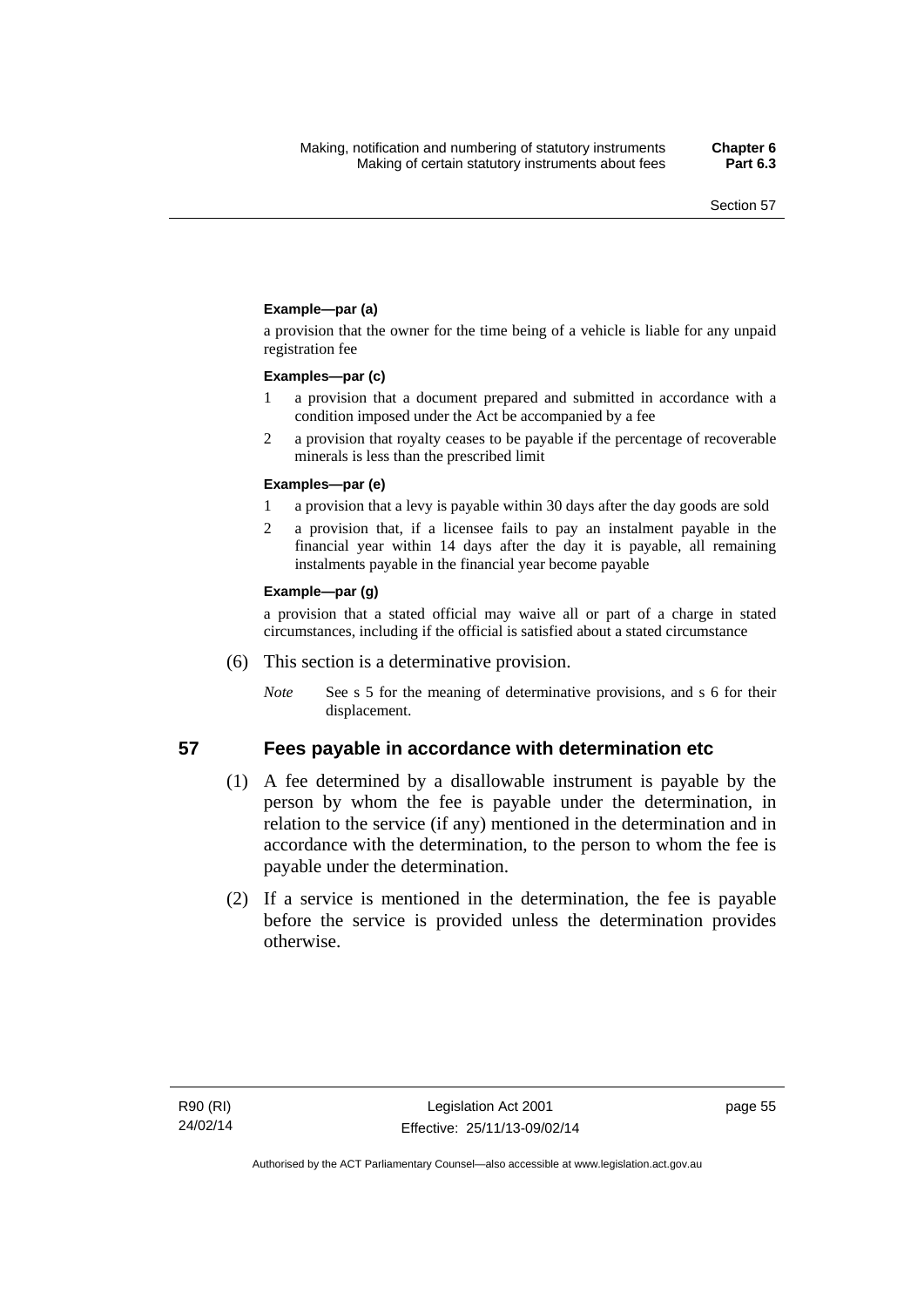#### Section 58

 (3) If the fee is payable in relation to a service mentioned in the determination and the fee has not been paid in accordance with the determination, no-one is obliged to provide the service.

#### **Examples**

- 1 If a fee for a service is payable in advance under a disallowable instrument and the fee is not paid, there is no obligation to provide the service.
- 2 If fees for services over a period of time are payable by instalment under a disallowable instrument and the person paying the fees falls behind in payments on the instalments, there is no obligation to provide further services for the person.
- *Note* An example is part of the Act, is not exhaustive and may extend, but does not limit, the meaning of the provision in which it appears (see s 126 and s 132).
- (4) Subsection (3) applies to a service even though, apart from that subsection, someone is under a duty to provide the service.

#### **Example**

A provision of an Act provides that a registrar 'must' renew a licence if the holder of the licence applies to the registrar for its renewal before the end of the licence term. If a fee is determined for renewal of the licence, the registrar is not required to renew the licence unless the fee is paid.

- (5) This section is a determinative provision.
	- *Note* See s 5 for the meaning of determinative provisions, and s 6 for their displacement.

## **58 Regulations may make provision about fees**

- (1) This section applies if an Act (the *authorising law*)—
	- (a) authorises or requires fees to be determined for the authorising law, or another Act or a statutory instrument (the *fees law*); and
	- (b) the authorising law authorises the making of regulations by the Executive.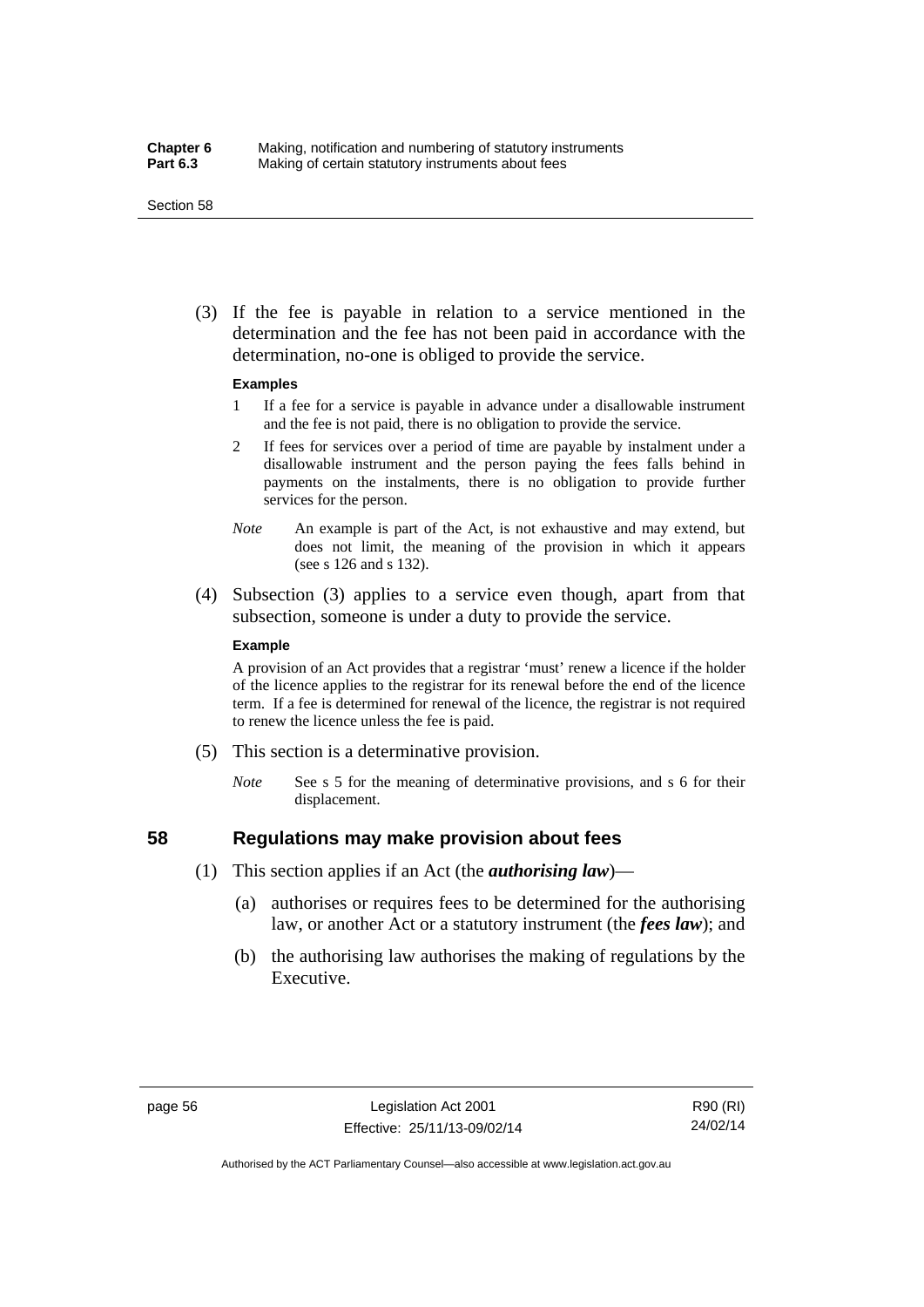- (2) A regulation under the authorising law may make provision in relation to—
	- (a) the payment, collection and recovery of determined fees; and
	- (b) the waiver, postponement or refund of the fees (completely or partly); and
	- (c) anything else about which provision may, under section 56 (Determination of fees by disallowable instrument), be made by determination in relation to determined fees.
- (3) The power mentioned in subsection (2) (b) includes power to make provision in relation to an entitlement to a waiver, postponement or refund of determined fees in circumstances prescribed by regulation (including the removal of a statutory capacity).
- (4) A regulation or the authorising law may make provision in relation to the payment of determined fees by cheque or credit card, including, for example, the consequences of a cheque not being honoured on presentation or a credit card transaction not being honoured.
- (5) A regulation or the authorising law may make provision in relation to the removal of a statutory capacity if any determined fee—
	- (a) is not paid when it is required to be paid; or
	- (b) is paid by cheque and the cheque is not honoured on presentation; or
	- (c) is paid by credit card and the credit card transaction is not honoured.
- (6) A regulation or the authorising law may make provision in relation to the restoration of a statutory capacity (whether prospectively or during any past period).
- (7) This section is in addition to any provision of the authorising law or fees law.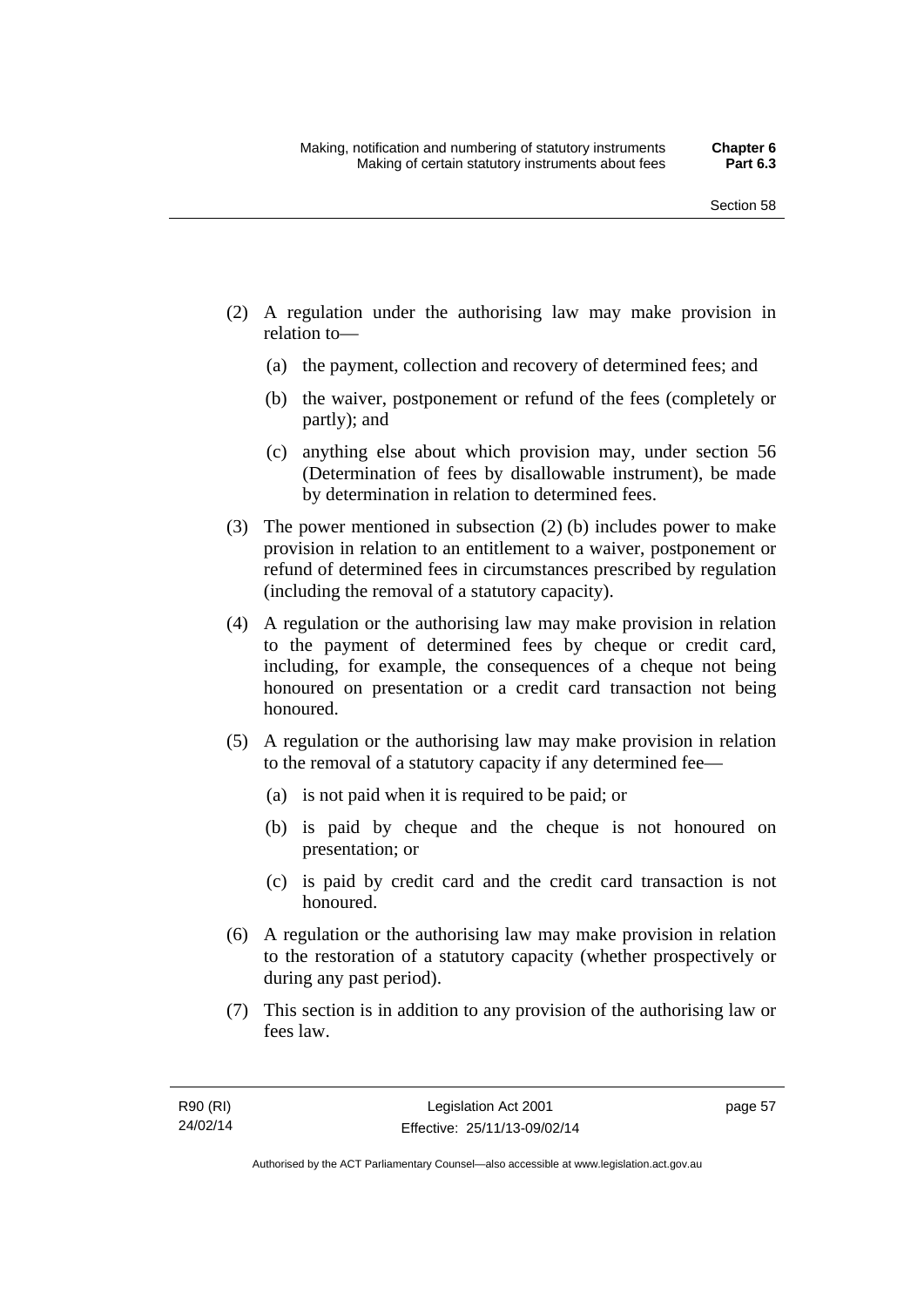- (8) This section is a determinative provision.
	- *Note* See s 5 for the meaning of determinative provisions, and s 6 for their displacement.
- (9) In this section:

*credit card* includes debit card.

*removal*, of a statutory capacity, includes suspension, cancellation, revocation, withdrawal, surrender or other prescribed restriction or termination of a statutory capacity under the fees law or authorising law.

*statutory capacity* includes an accreditation, approval, assessment, authority, certificate, condition, decision, determination, exemption, licence, permission, permit, registration or other prescribed thing giving a status, privilege or benefit under the fees law or authorising law (whether or not required under either law for doing anything).

page 58 Legislation Act 2001 Effective: 25/11/13-09/02/14

R90 (RI) 24/02/14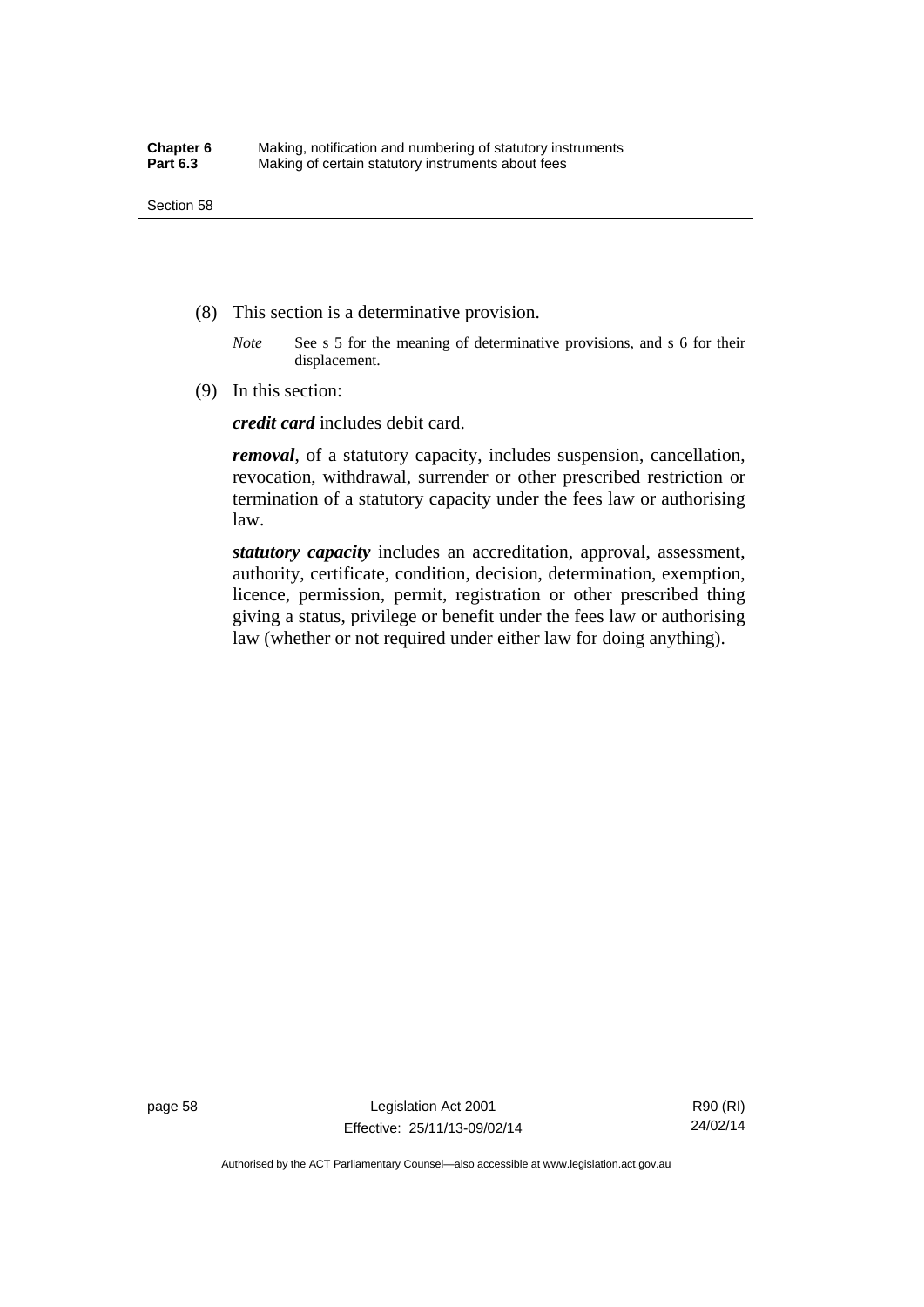# **Part 6.4 Numbering and notification of legislative instruments**

## **59 Numbering**

- (1) The legislative instruments registered in each year must be numbered by the parliamentary counsel as nearly as practicable in the order in which they are notified.
- (2) However, the parliamentary counsel may—
	- (a) allocate different kinds of legislative instruments to different series for numbering purposes; or
	- (b) add distinguishing letters to numbers to indicate the kind of legislative instrument.

### **Examples**

- 1 The parliamentary counsel may number subordinate laws, disallowable instruments, commencement notices and other legislative instruments in different series.
- 2 The parliamentary counsel may add the letters 'SL' to the numbers of registered subordinate laws, the letters 'DI' to the numbers of registered disallowable instruments and the letters 'CN' to the numbers of registered commencement notices.
- *Note* An example is part of the Act, is not exhaustive and may extend, but does not limit, the meaning of the provision in which it appears (see s 126 and s 132).
- (3) Also, a regulation may provide that this section does not apply to a notifiable instrument of a kind prescribed by regulation.

## **60 Correction etc of name of instrument**

- (1) This section applies if a legislative instrument, or a statutory instrument entered on the register under section 19 (3), is unnamed or the name it gives to itself—
	- (a) includes a year that is not the year in which the instrument was notified; or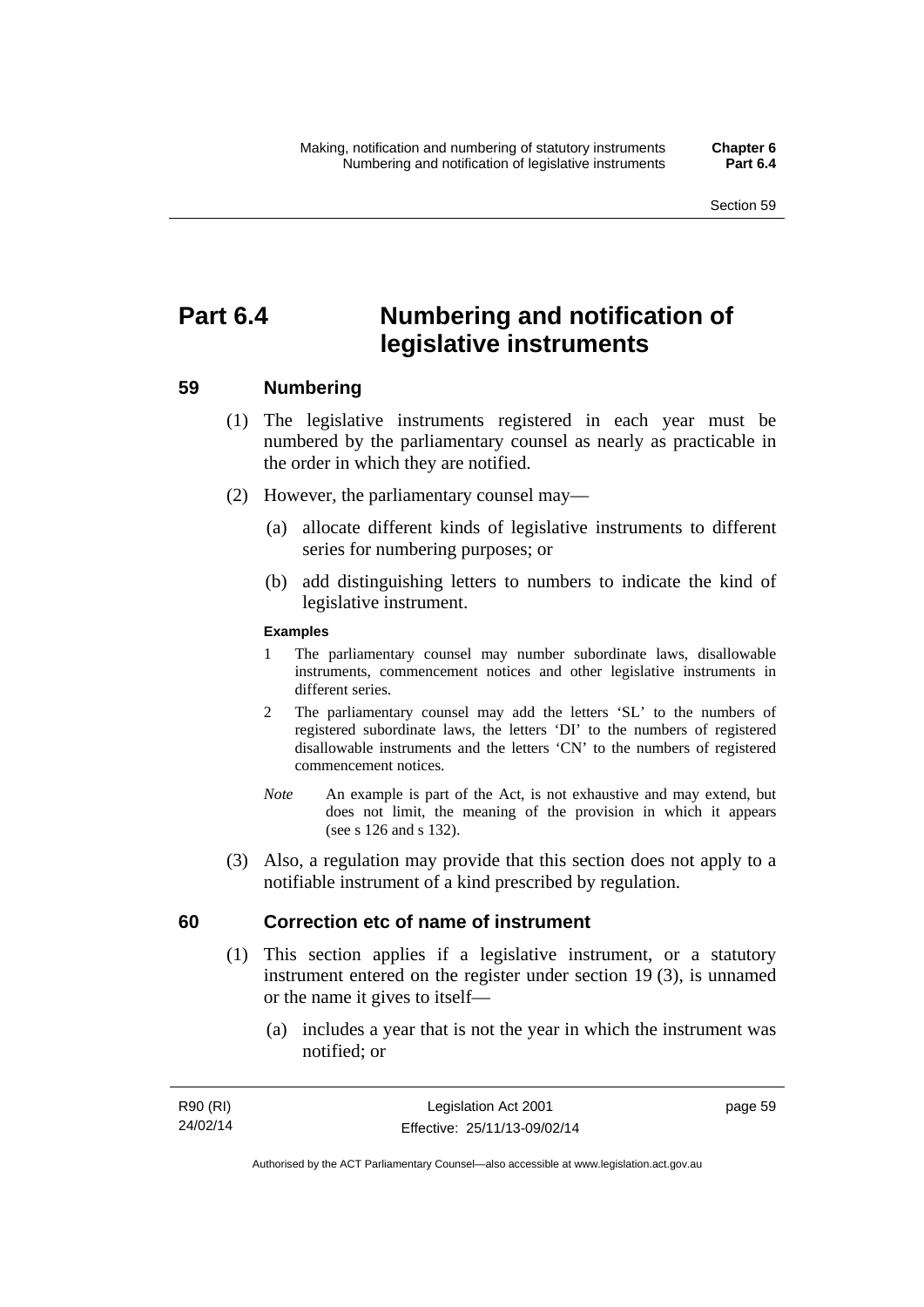#### Section 60

- (b) is the same as another instrument that has been, or is to be, notified under this Act; or
- (c) includes a number that is not consecutive with other instruments that have been notified under this Act; or
- (d) does not include a number that would give the instrument a unique name; or
- (e) is otherwise not in accordance with current legislative drafting practice.

### **Example—par (c)**

A legislative instrument has the name '*XYZ Amendment Rule 2000* (*No 5*)'. Legislative instruments with the names '*XYZ Amendment Rule 2000 (No 1)*', '*XYZ Amendment Rule 2000 (No 2)*' and '*XYZ Amendment Rule 2000 (No 3)*' have already been notified under the Act

#### **Example—par (d)**

A legislative instrument has the name '*XYZ Amendment Rule 2000 (No )*'.

#### **Example—par (e)**

A legislative instrument has the name '*XYY Amendment Order 2002 (No 1)*'. The instrument was made under the *XYZ Act 2000* (the *authorising Act*). The name of the instrument does not correctly reflect the name of the authorising Act.

- *Note* An example is part of the Act, is not exhaustive and may extend, but does not limit, the meaning of the provision in which it appears (see s 126 and s 132).
- (2) The parliamentary counsel may, before notifying the instrument under this Act—
	- (a) add a name to an unnamed instrument; or
	- (b) amend the instrument's name to bring it into line with current legislative drafting practice.
- (3) If the name of an instrument is added or amended under this section, the instrument has effect for all purposes as if the instrument were made with the name as added or amended.

page 60 Legislation Act 2001 Effective: 25/11/13-09/02/14

R90 (RI) 24/02/14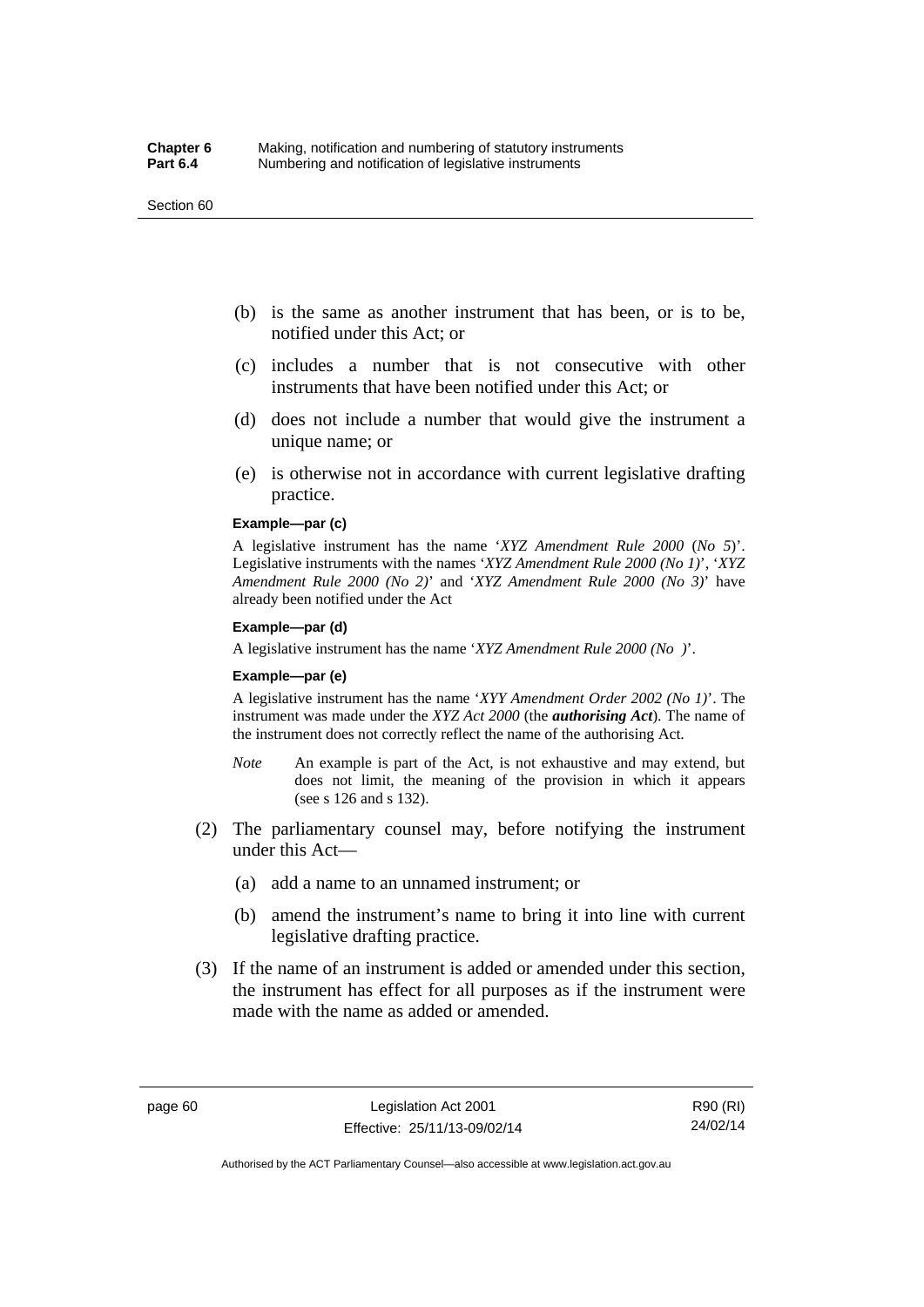(4) If the name of an instrument is added or amended under this section, the parliamentary counsel may make a corresponding change to any explanatory statement or regulatory impact statement for the instrument.

## **60A Correction of name of explanatory statement etc**

- (1) This section applies if an explanatory statement or regulatory impact statement for a legislative instrument—
	- (a) does not include the instrument's number or name in an appropriate place; or
	- (b) includes a reference to the instrument's number or name that is incorrect.
- (2) The parliamentary counsel may, before entering the statement in the register—
	- (a) include the instrument's number or name in an appropriate place in the statement; or
	- (b) correct the reference to the instrument's number or name.

## **61 Notification of legislative instruments**

- (1) If a legislative instrument is made, an authorised person for making a notification request for the instrument may ask the parliamentary counsel to notify the making of the instrument.
- (2) If an authorised person for making a notification request for a legislative instrument asks the parliamentary counsel to notify the making of the instrument and complies with the requirements (if any) prescribed by regulation (whether in relation to the form of the instrument, in relation to the making of the request or otherwise), the parliamentary counsel must—
	- (a) notify the making of the instrument in the register; or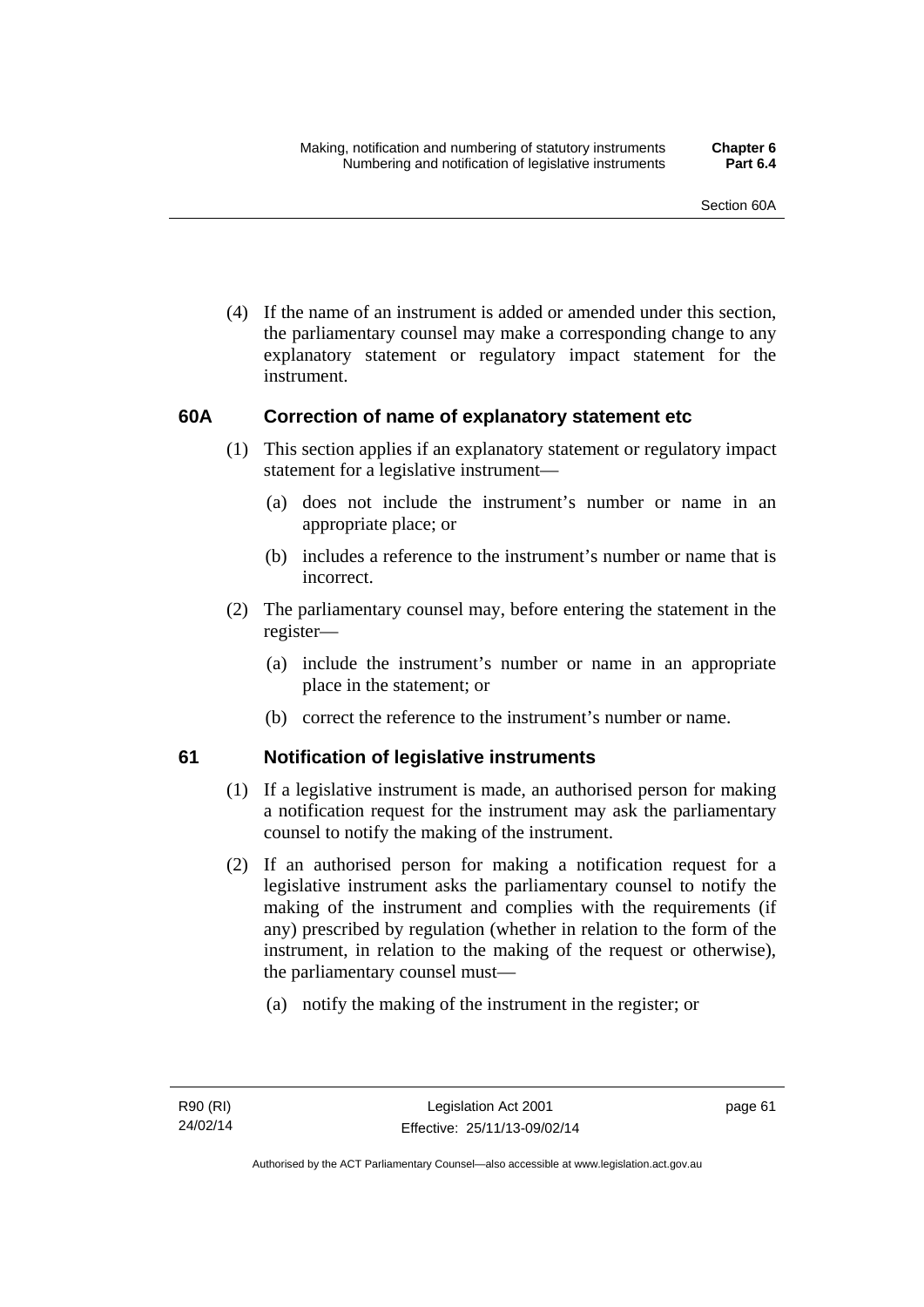#### Section 61

 (b) if it is not practicable to notify the making of the instrument in the register—notify the making of the instrument in another place the parliamentary counsel considers appropriate.

#### **Examples—other places**

- 1 another government website
- 2 the gazette
- 3 outside the Legislative Assembly
- *Note* An example is part of the Act, is not exhaustive and may extend, but does not limit, the meaning of the provision in which it appears (see s 126 and s 132).
- (3) The making of the legislative instrument is notified in the register by entering in the register—
	- (a) a statement that the instrument has been made; and
	- (b) the text of the instrument.
- (4) The making of the legislative instrument is notified under subsection  $(2)$  (b) by—
	- (a) publishing the text of the instrument in the place decided by the parliamentary counsel under subsection (2) (b); or
	- (b) publishing in that place a statement that—
		- (i) the instrument has been made; and
		- (ii) copies of the instrument can be obtained at a stated place or stated places (whether by purchase or otherwise).
- (5) If the making of the legislative instrument is notified under subsection  $(2)$  (b), the parliamentary counsel must as soon as practicable enter in the register—
	- (a) a statement that the instrument—
		- (i) has been made; and
		- (ii) was notified in the stated place on a stated date; and

R90 (RI) 24/02/14

Authorised by the ACT Parliamentary Counsel—also accessible at www.legislation.act.gov.au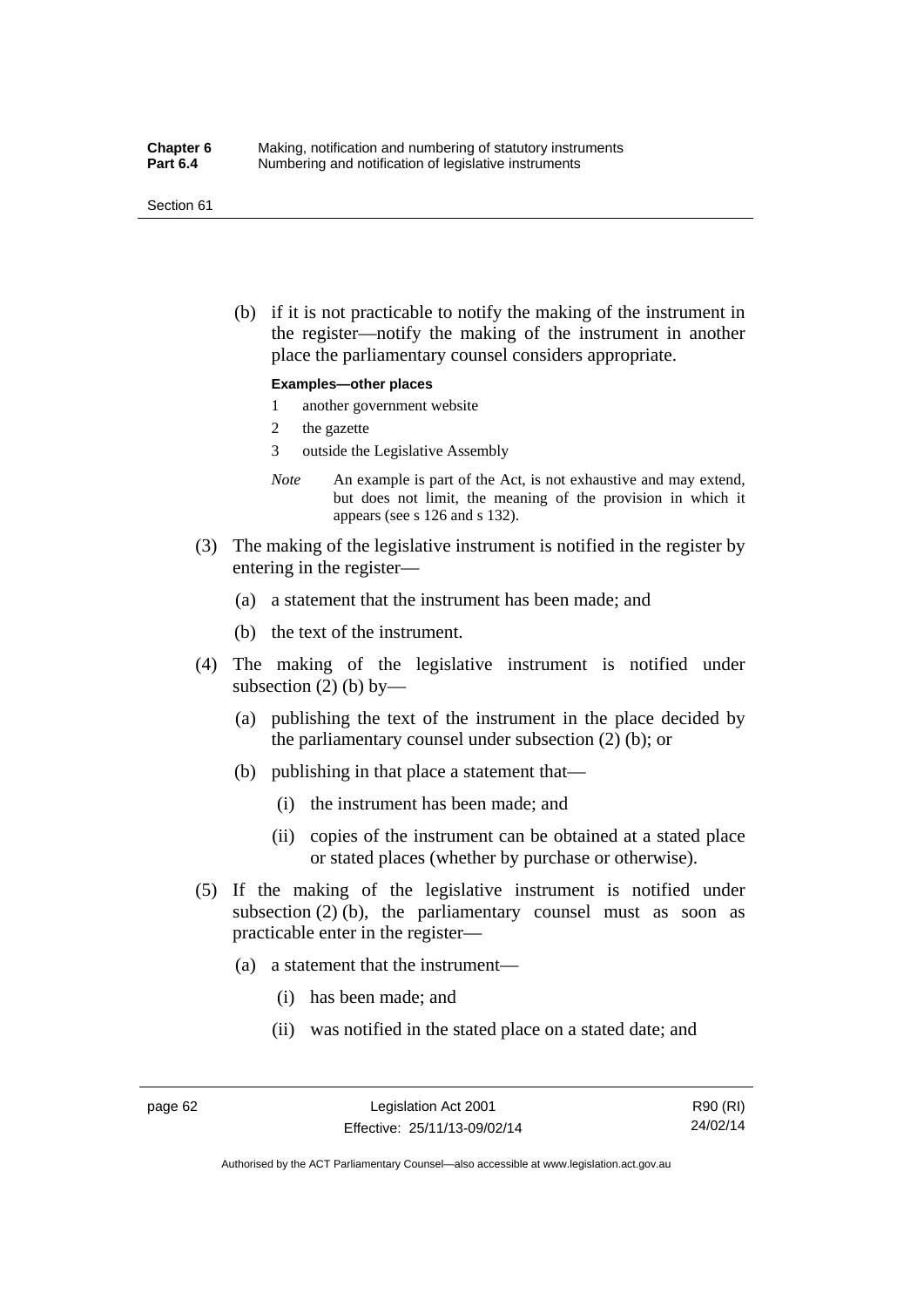- (b) the text of the instrument.
- (6) If the making of the legislative instrument is notified by publishing the statement mentioned in subsection (4) (b), copies of the instrument must be available on the day of publication, or as soon as practicable after that day, at the stated place or each of the stated places.
- (7) If on that day no copies of the legislative instrument are available at the stated place or any of the stated places, the parliamentary counsel must give the Minister a statement—
	- (a) that copies of the instrument were not available; and
	- (b) explaining why they were not available.
- (8) The Minister must present the statement to the Legislative Assembly not later than 6 sitting days after receiving it.
- (9) Despite subsection (2), the parliamentary counsel may notify the making of a legislative instrument even though a requirement prescribed by regulation for subsection (2) (a *prescribed requirement*) is not complied with.
- (10) The notification of a legislative instrument is valid even if—
	- (a) a prescribed requirement was not complied with; or
	- (b) the notification was made on the request of a person who was not, or was no longer, a delegate of an authorised person for making a notification request for the instrument.
- (11) This section is a determinative provision.
	- *Note* See s 5 for the meaning of determinative provisions, and s 6 for their displacement.
- (12) In this section:

*authorised person*, for making a notification request for a legislative instrument, means—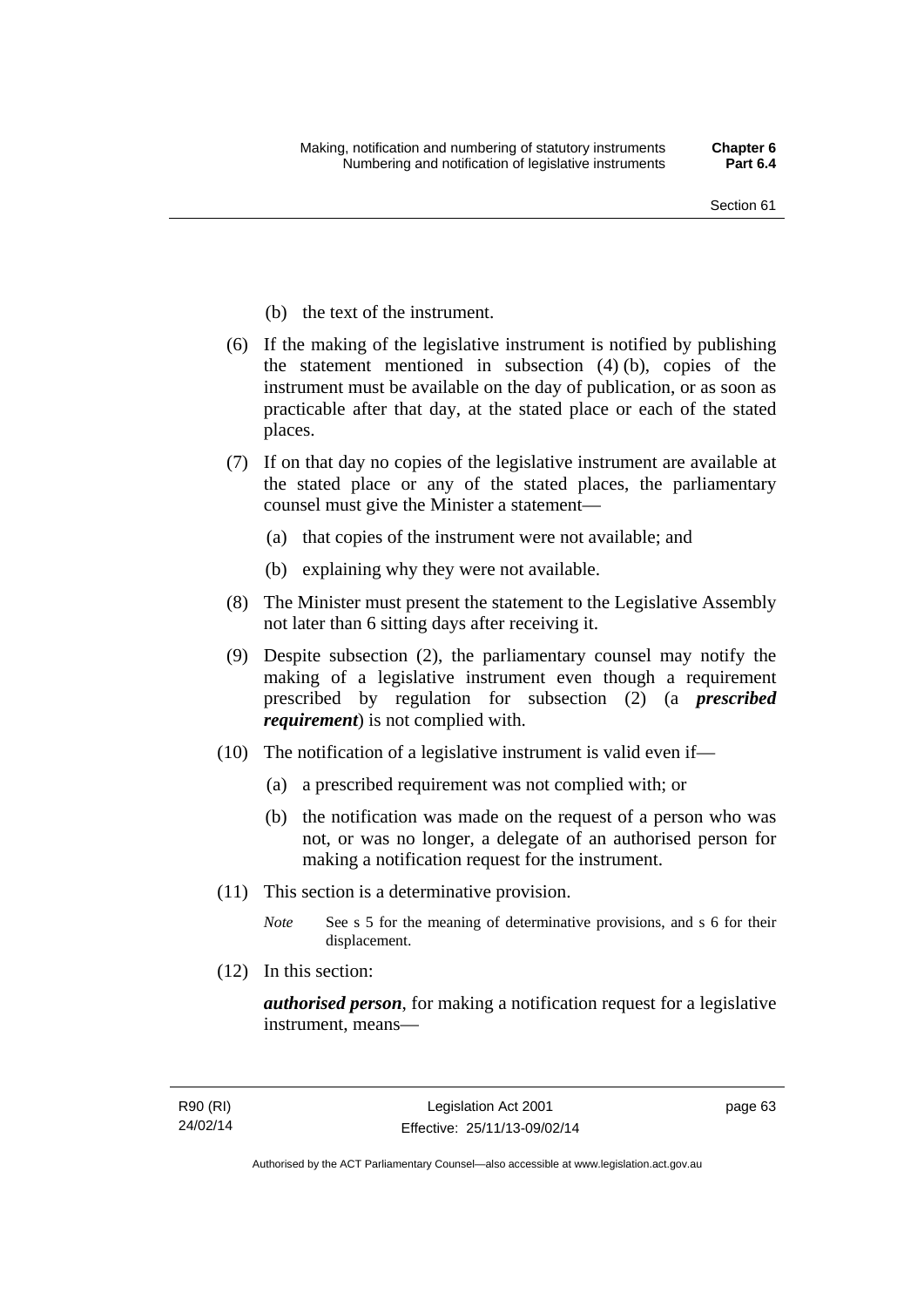- (a) the maker of the instrument; or
- (b) for a legislative instrument made by the Executive—a Minister or director-general; or
- (c) for a legislative instrument made by a Minister—a director-general; or
- (d) for a legislative instrument made by the rule-making committee—
	- (i) the secretary of the committee; or
	- (ii) the registrar of a court or tribunal in relation to which the instrument applies; or
- (e) for any other legislative instrument made by a court or tribunal, or by a member (however described) of a court or tribunal the registrar of the court or tribunal; or
- (f) for any other legislative instrument (other than an instrument prescribed by regulation for this paragraph)—a director-general; or
- (g) for a legislative instrument prescribed by regulation for this paragraph—a person prescribed by regulation as an authorised person for making a notification request for the instrument.

*rule-making committee* means the rule-making committee established under the *[Court Procedures Act 2004](http://www.legislation.act.gov.au/a/2004-59)*.

## **62 Effect of failure to notify legislative instrument**

- (1) A legislative instrument is not enforceable by or against the Territory or anyone else unless it is notified.
- (2) This section is a determinative provision.
	- *Note* See s 5 for the meaning of determinative provisions, and s 6 for their displacement.

page 64 Legislation Act 2001 Effective: 25/11/13-09/02/14

R90 (RI) 24/02/14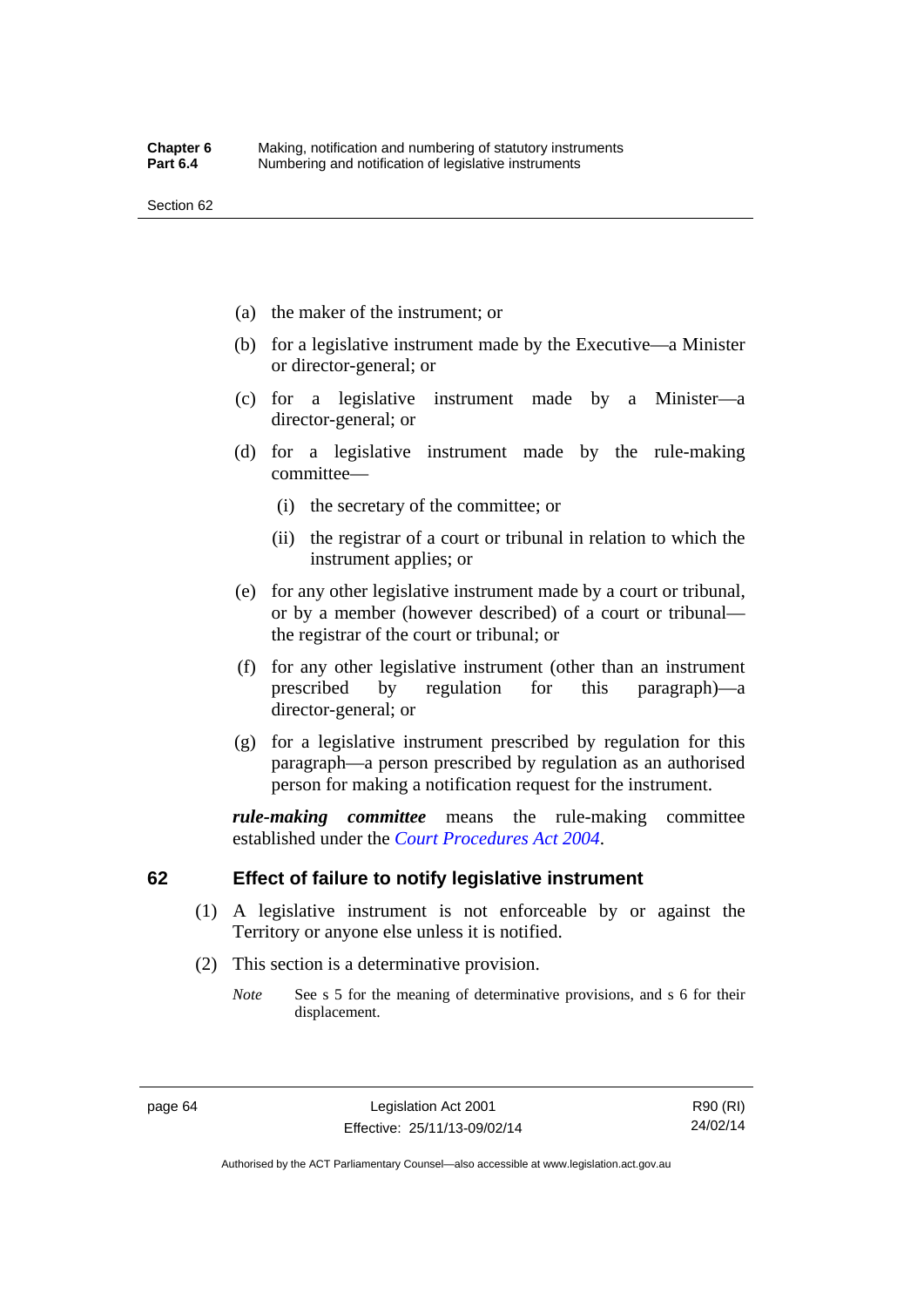## **63 References to** *notification* **of legislative instruments**

In an Act or statutory instrument, a reference to the *notification* of a legislative instrument is a reference to the instrument having been notified in the register, the gazette or otherwise under section  $61$  (2) (b).

R90 (RI) 24/02/14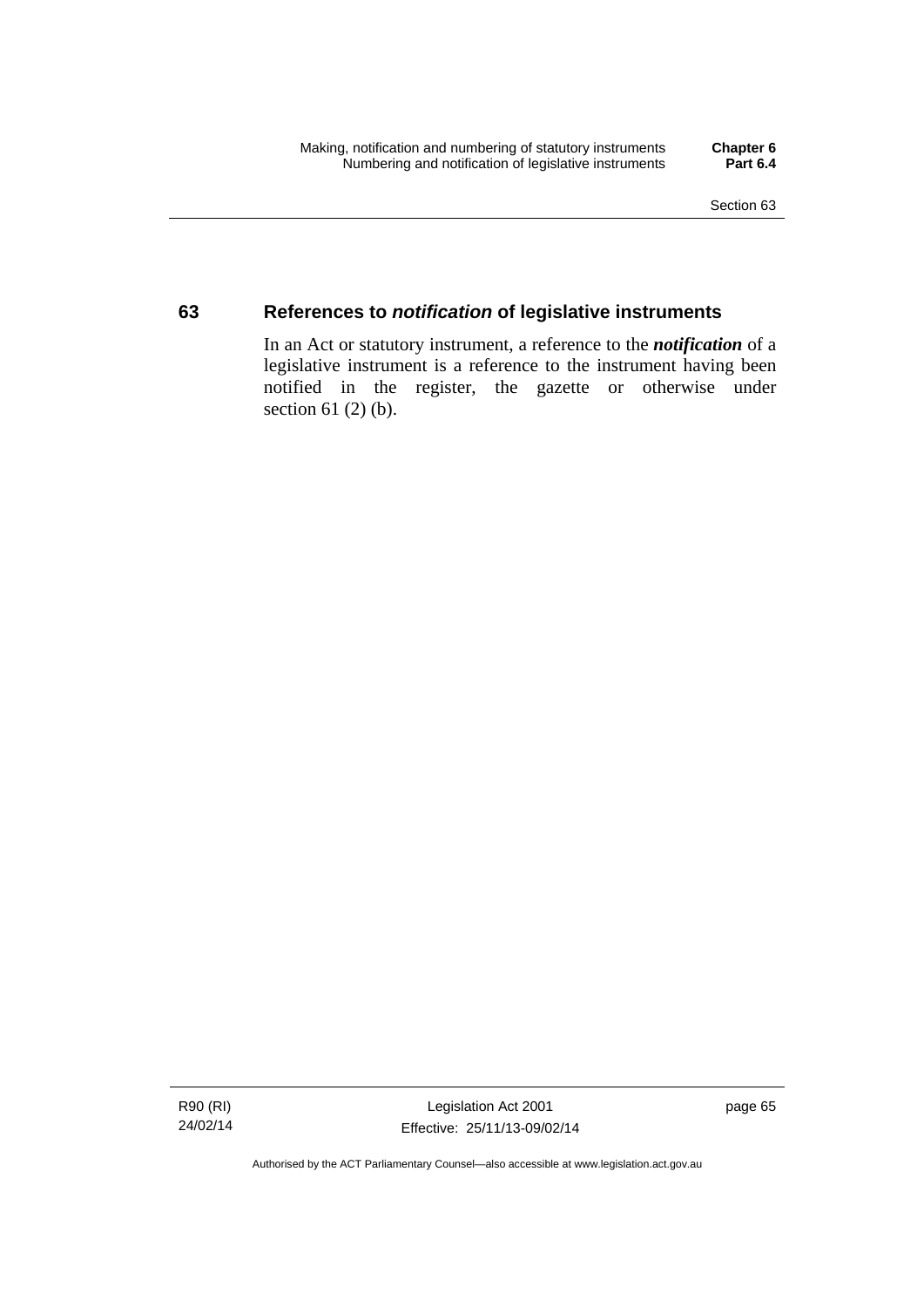#### **Chapter 7** Presentation, amendment and disallowance of subordinate laws and disallowable instruments

# **Chapter 7** Presentation, amendment and **disallowance of subordinate laws and disallowable instruments**

*Note* In this chapter, a reference to a subordinate law or disallowable instrument includes a reference to a provision of a subordinate law or disallowable instrument (see s 8 (2) and s 9 (2)).

## **64 Presentation of subordinate laws and disallowable instruments**

- (1) A subordinate law or disallowable instrument must be presented to the Legislative Assembly not later than 6 sitting days after its notification day.
- (2) If a subordinate law or disallowable instrument is not presented in accordance with subsection (1), it is taken to be repealed.
- (3) This section is a determinative provision.
	- *Note* See s 5 for the meaning of determinative provisions, and s 6 for their displacement.

## **65 Disallowance by resolution of Assembly**

- (1) This section applies if notice of a motion to disallow a subordinate law or disallowable instrument is given in the Legislative Assembly not later than 6 sitting days after the day it is presented to the Assembly.
- (2) If the Legislative Assembly passes a resolution to disallow the subordinate law or disallowable instrument, it is taken to be repealed—
	- (a) on the day after the day the disallowance is notified; or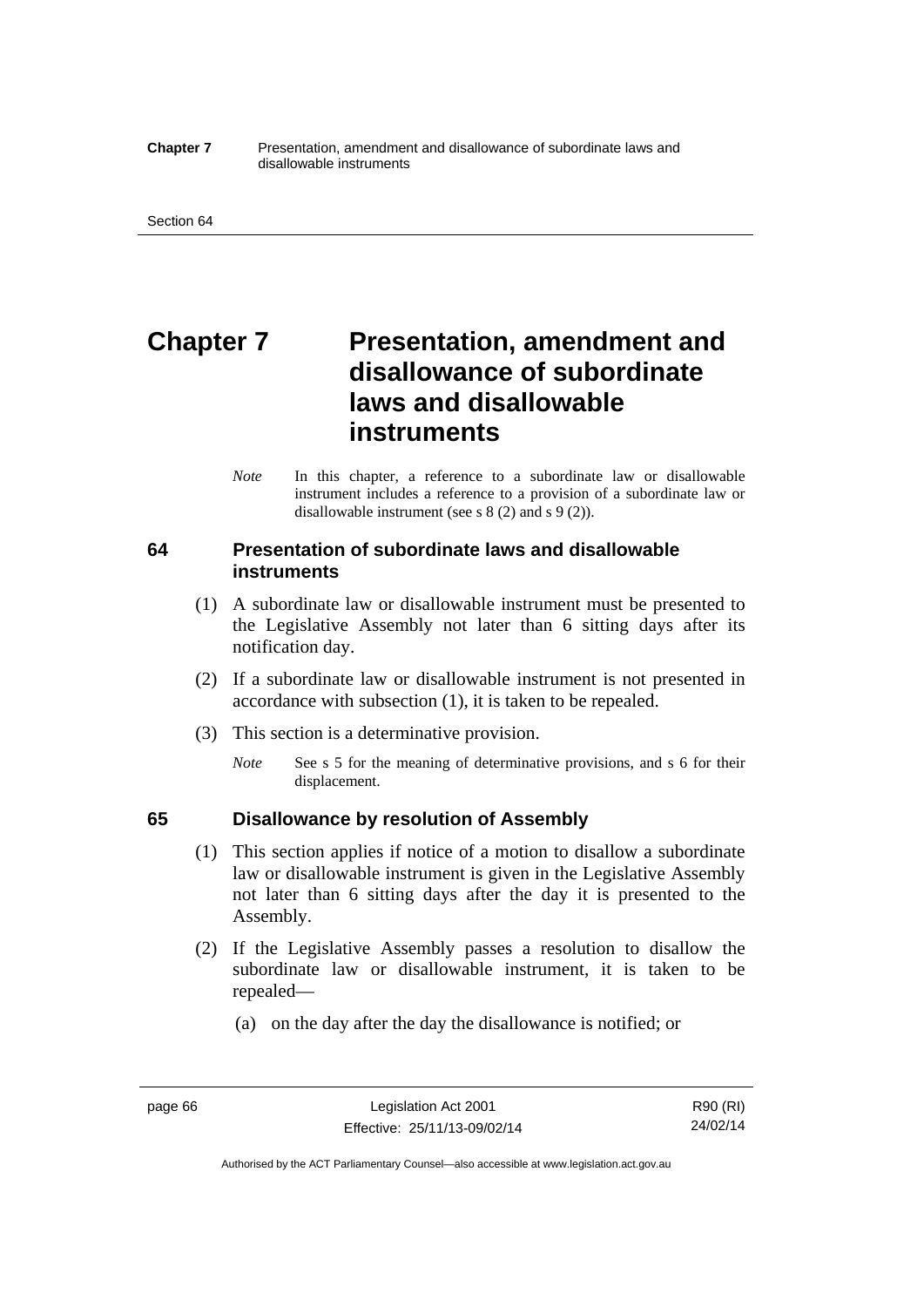- (b) if the resolution provides that it takes effect on the day the resolution is passed—that day.
- (3) For this chapter, the Legislative Assembly is taken to have passed a resolution to disallow the subordinate law or disallowable instrument if, at the end of 6 sitting days after the day the notice is given—
	- (a) the notice has not been withdrawn and the motion has not been called on; or
	- (b) the motion has been called on and moved, but has not been withdrawn or otherwise disposed of.
- (4) If subsection (3) applies, the resolution is taken to be the resolution set out in the motion for the resolution.
- (5) A disallowance under this section has effect for all purposes as if it were a repeal made by an Act.
- (6) This section is a determinative provision.
	- *Note* See s 5 for the meaning of determinative provisions, and s 6 for their displacement.

## **65A Notification of disallowance by resolution of Assembly**

- (1) If a subordinate law or disallowable instrument is disallowed, or taken to have been disallowed, under section 65, the Speaker must ask the parliamentary counsel to notify the disallowance.
- (2) If the Speaker asks the parliamentary counsel to notify the disallowance, the parliamentary counsel must—
	- (a) notify the disallowance in the register; or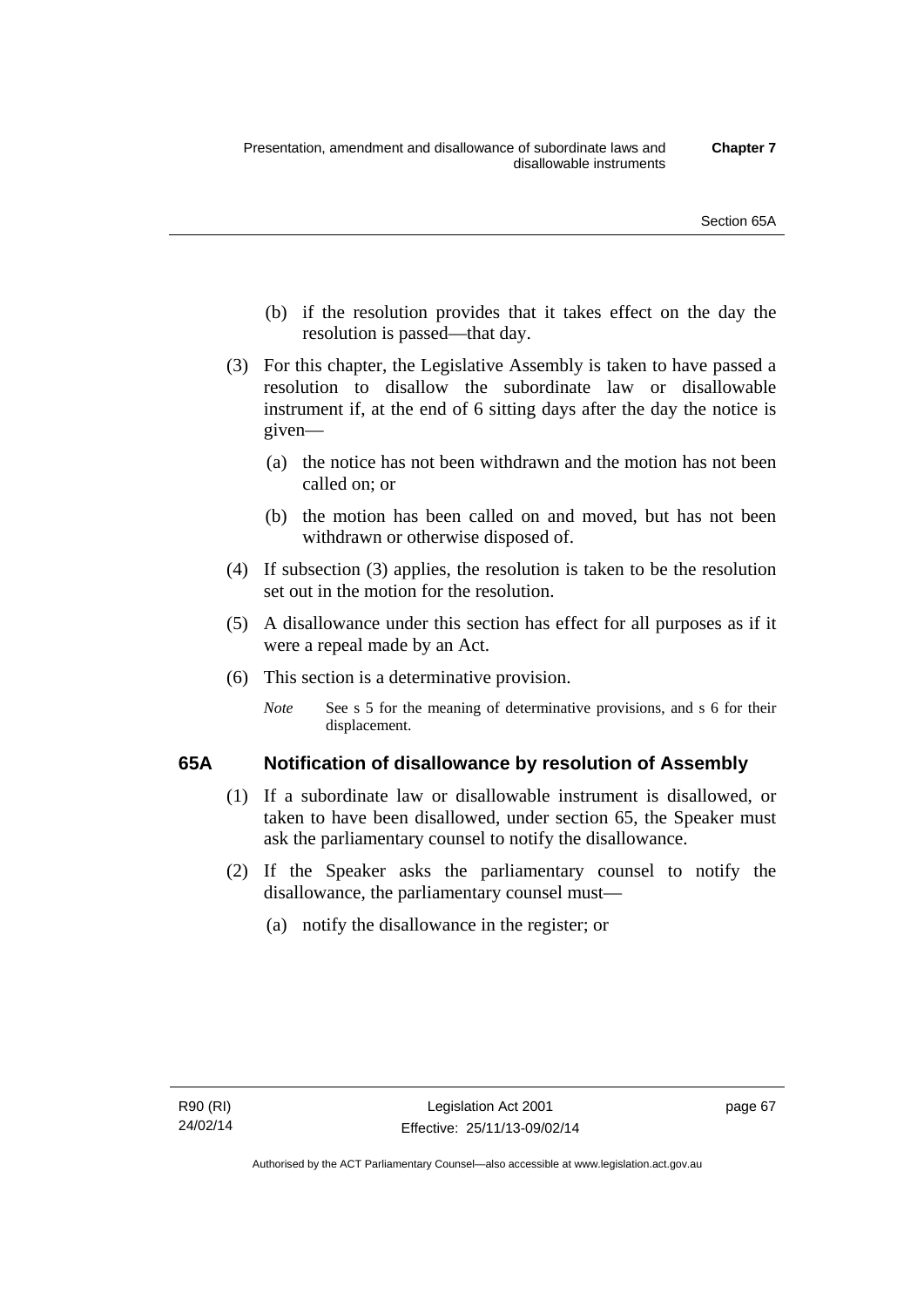#### **Chapter 7** Presentation, amendment and disallowance of subordinate laws and disallowable instruments

#### Section 65A

 (b) if it is not practicable to notify the disallowance in the register—notify the disallowance in another place the parliamentary counsel considers appropriate.

#### **Examples—other places**

- 1 another government website
- 2 the gazette
- 3 outside the Legislative Assembly
- *Note* An example is part of the Act, is not exhaustive and may extend, but does not limit, the meaning of the provision in which it appears (see s 126 and s 132).
- (3) If the Speaker asks the parliamentary counsel to notify the disallowance on a particular day, the parliamentary counsel must notify the disallowance on that day unless it is impracticable to do so.
- (4) The disallowance is notified in the register by entering in the register—
	- (a) a statement that the subordinate law or disallowable instrument has been disallowed under section 65; and
	- (b) the text of the resolution passed, or taken to have been passed, by the Legislative Assembly under section 65; and
	- (c) the day when the resolution was passed or taken to have been passed; and
	- (d) the day when the subordinate law or disallowable instrument is taken to be repealed because of the resolution.
- (5) The disallowance is notified under subsection (2) (b) by publishing in the place decided by the parliamentary counsel under that subsection—
	- (a) a statement that the subordinate law or disallowable instrument has been disallowed under section 65; and

page 68 Legislation Act 2001 Effective: 25/11/13-09/02/14

R90 (RI) 24/02/14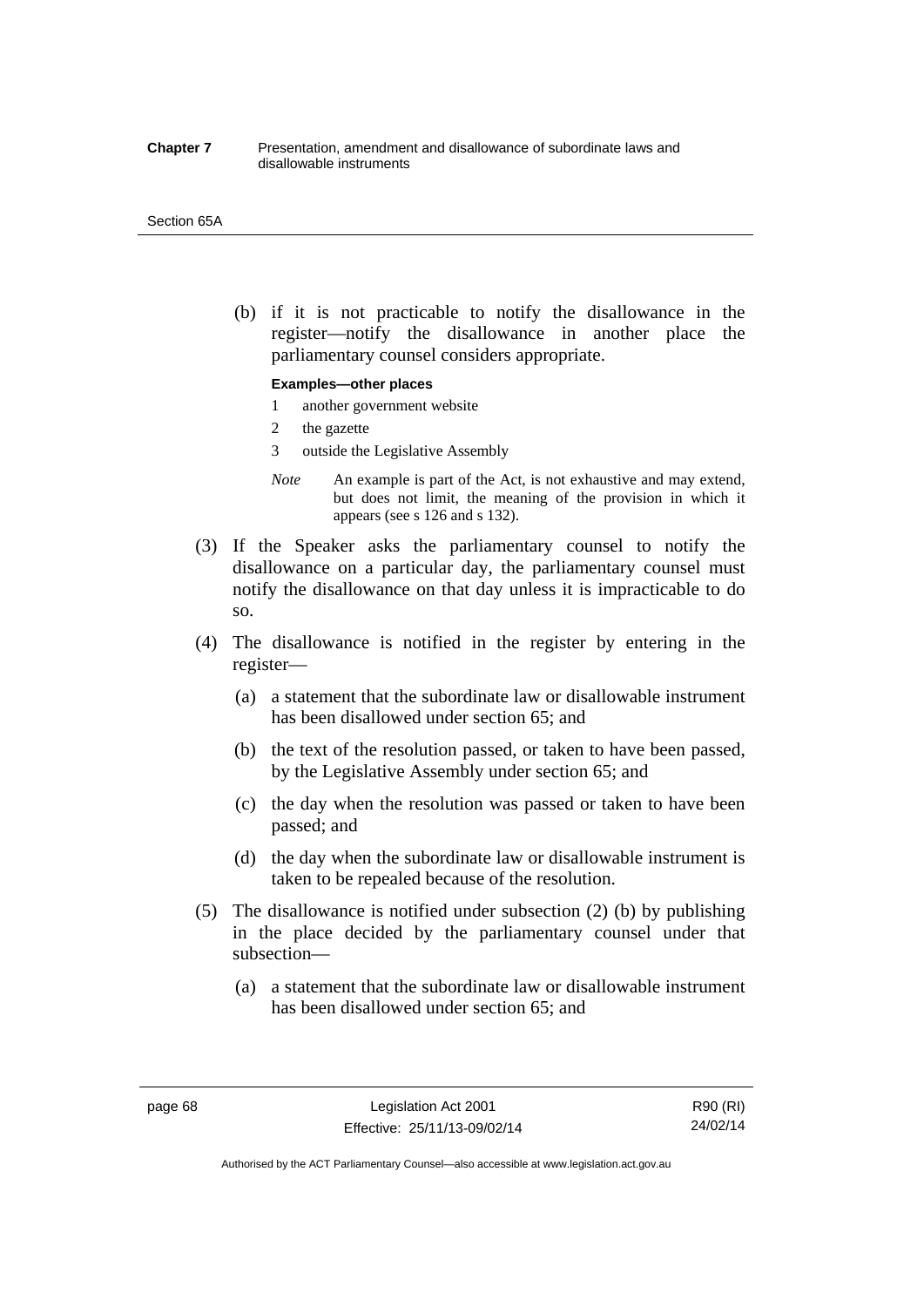- (b) the text of the resolution passed, or taken to have been passed, by the Legislative Assembly under section 65; and
- (c) the day when the resolution was passed or taken to have been passed; and
- (d) the day when the subordinate law or disallowable instrument is taken to be repealed because of the resolution.
- (6) If the disallowance is notified under subsection (2) (b), the parliamentary counsel must enter in the register—
	- (a) a statement that the subordinate law or disallowable instrument has been disallowed under section 65; and
	- (b) a statement that the disallowance was notified under subsection (2) (b) in a stated place on a stated date; and
	- (c) the text of the resolution passed, or taken to have been passed, under section 65; and
	- (d) the day when the resolution was passed or taken to have been passed; and
	- (e) the day when the subordinate law or disallowable instrument is taken to be repealed because of the resolution.
- (7) This section is a determinative provision.
	- *Note* See s 5 for the meaning of determinative provisions, and s 6 for their displacement.

## **66 Revival of affected laws**

- (1) This section applies if—
	- (a) a subordinate law or disallowable instrument (the *disallowed law*) is taken to be repealed under section 64 (Presentation of subordinate laws and disallowable instruments) or section 65 (Disallowance by resolution of Assembly); and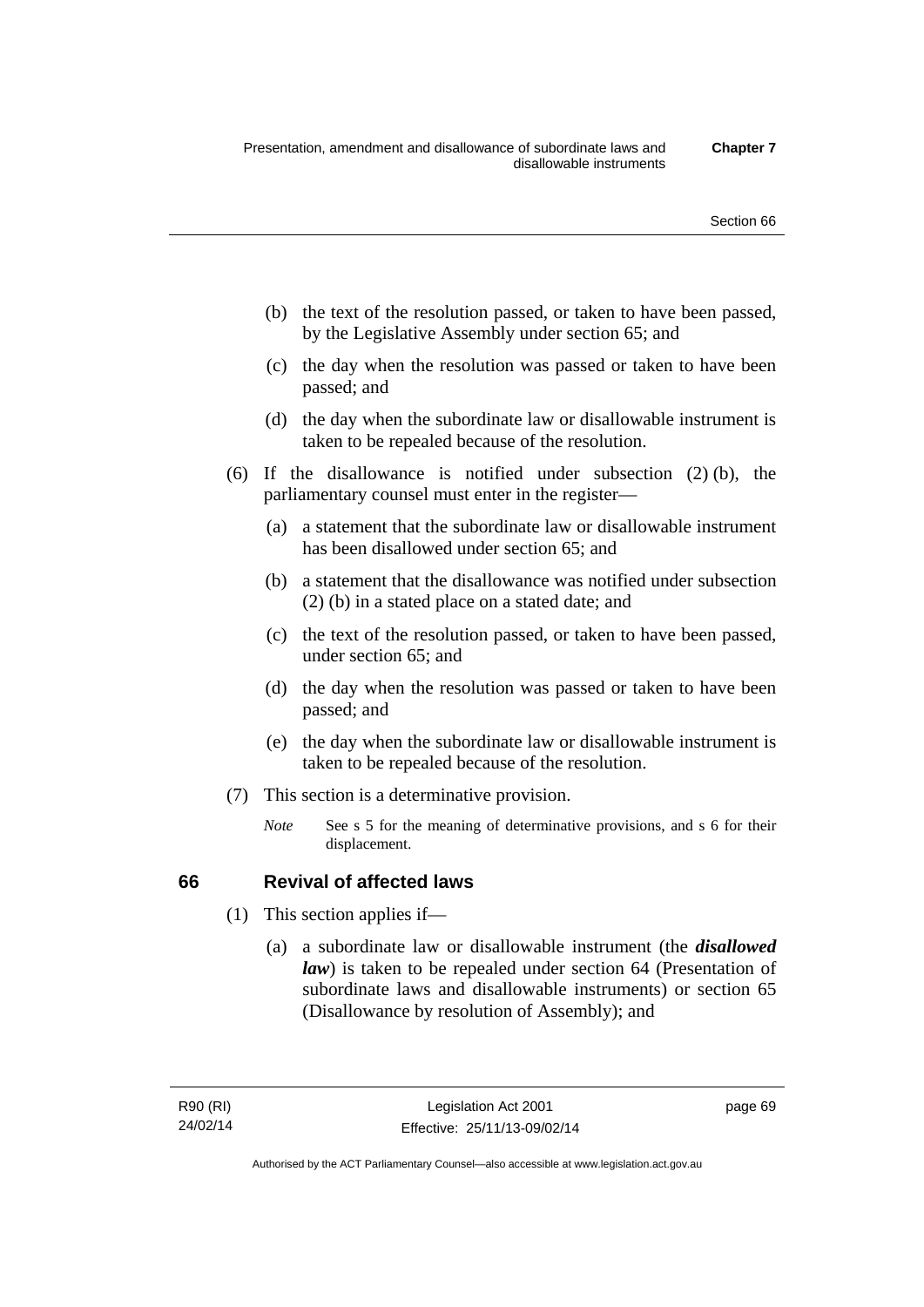#### **Chapter 7** Presentation, amendment and disallowance of subordinate laws and disallowable instruments

#### Section 67

- (b) the disallowed law repealed or amended an Act or statutory instrument (the *affected law*); and
- (c) the repeal or amendment has commenced.
- (2) The affected law is revived, from the beginning of the day after the disallowed law is taken to have been repealed, as if the disallowed law had never been made.
- (3) This section is a determinative provision.
	- *Note* See s 5 for the meaning of determinative provisions, and s 6 for their displacement.

## **67 Making of instrument same in substance within 6 months after disallowance**

- (1) This section applies if a subordinate law or disallowable instrument (the *disallowed law*) is disallowed under section 65 (Disallowance by resolution of Assembly).
- (2) A subordinate law or disallowable instrument the same in substance must not be made within 6 months beginning on the day of the disallowance unless the Legislative Assembly has—
	- (a) rescinded the resolution that disallowed the disallowed law; or
	- (b) by resolution, approved the making of—
		- (i) a subordinate law or disallowable instrument in those terms; or
		- (ii) a subordinate law or disallowable instrument the same in substance as the disallowed law.
- (3) A subordinate law or disallowable instrument made in contravention of this section is void.
- (4) This section is a determinative provision.
	- *Note* See s 5 for the meaning of determinative provisions, and s 6 for their displacement.

page 70 Legislation Act 2001 Effective: 25/11/13-09/02/14

R90 (RI) 24/02/14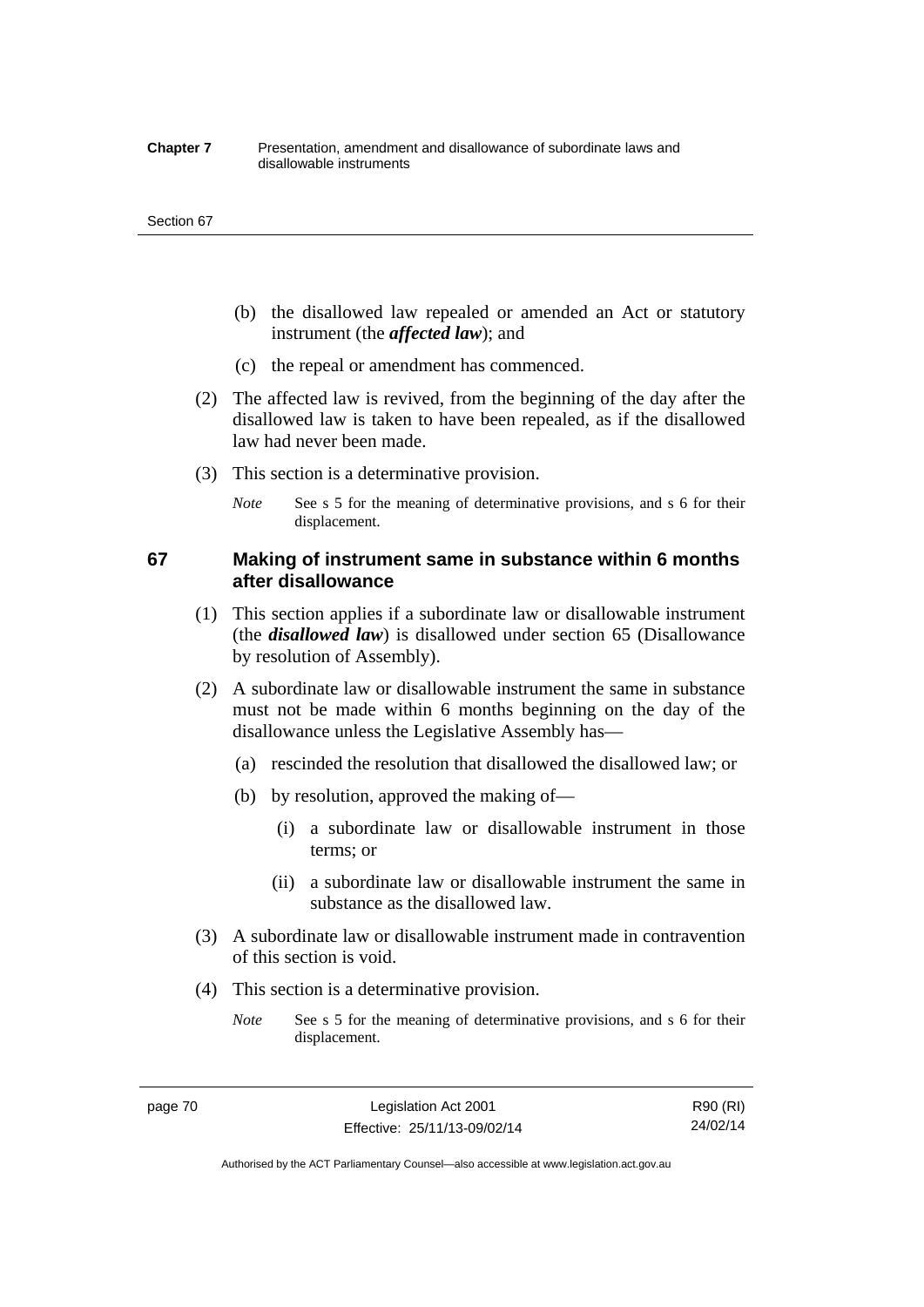## **68 Amendment by resolution of Assembly**

(1) In this section:

*amendment* does not include an amendment that would have the effect of waiving or changing any fee, charge, penalty or other amount payable to the Territory.

*disallowable instrument* does not include a determination of fees or charges by a Minister under an Act or subordinate law.

- (2) This section applies if notice of a motion to amend a subordinate law or disallowable instrument is given in the Legislative Assembly not later than 6 sitting days after the day it is presented to the Assembly.
- (3) If the Legislative Assembly passes a resolution to amend the subordinate law or disallowable instrument, it is amended accordingly—
	- (a) on the day after the day the amendment is notified; or
	- (b) if the resolution provides that it takes effect on the day the resolution is passed—that day.
- (4) For this chapter, the Legislative Assembly is taken to have passed a resolution to amend the subordinate law or disallowable instrument if, at the end of 6 sitting days after the day the notice is given—
	- (a) the notice has not been withdrawn and the motion has not been called on; or
	- (b) the motion has been called on and moved, but has not been withdrawn or otherwise disposed of.
- (5) If subsection (4) applies, the resolution is taken to be the resolution set out in the motion for the resolution.
- (6) An amendment under this section has effect for all purposes as if it had been made by an Act.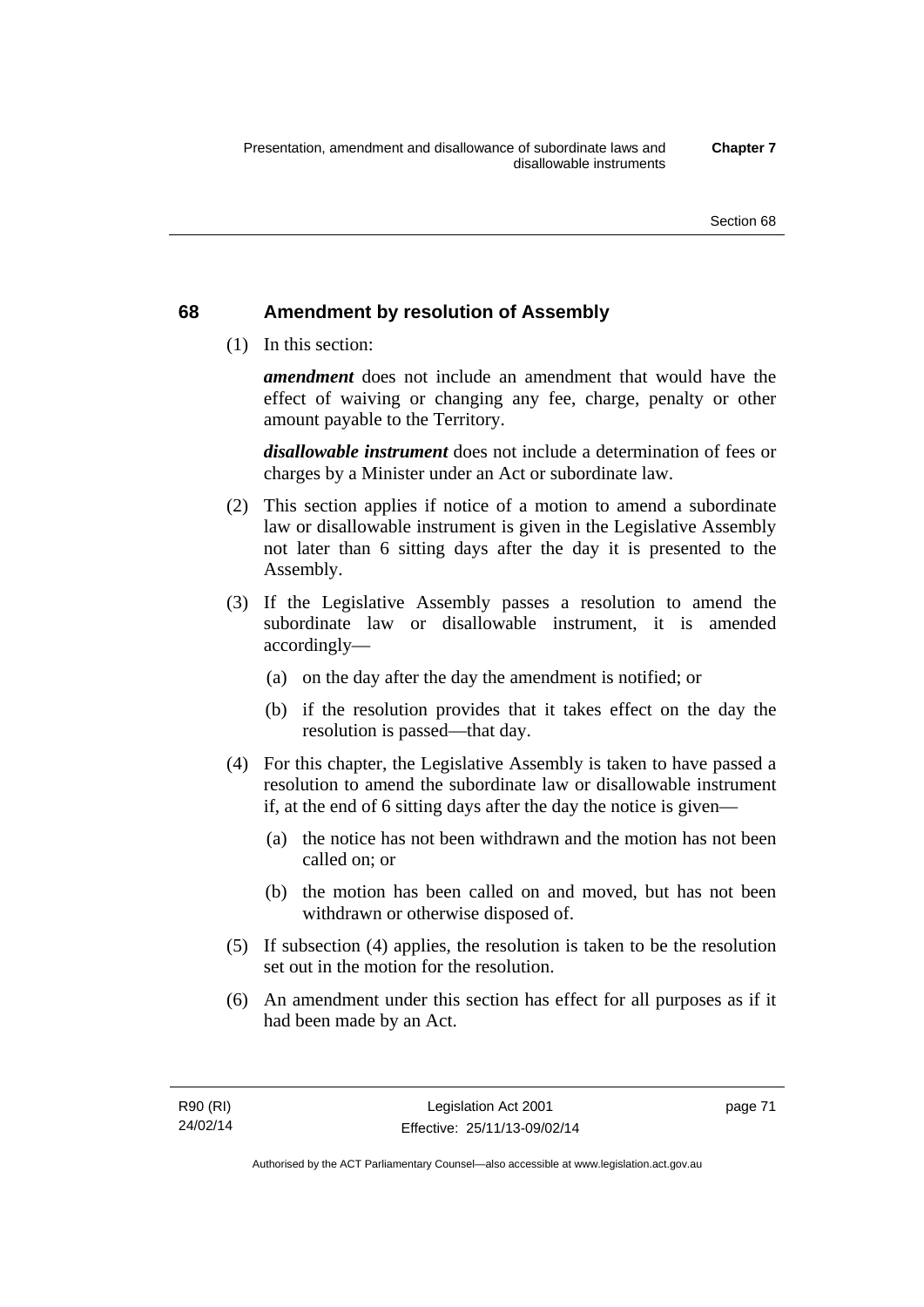#### **Chapter 7** Presentation, amendment and disallowance of subordinate laws and disallowable instruments

#### Section 69

- (7) Without limiting subsection (6), section 83 (Consequences of amendment of statutory instrument by Act) applies to the amendment as if it had been made by an Act.
- (8) This section is a determinative provision.
	- *Note* See s 5 for the meaning of determinative provisions, and s 6 for their displacement.

## **69 Notification of amendments made by resolution of Assembly**

- (1) If a subordinate law or disallowable instrument (the *amended law*) is amended under section 68, the Speaker must ask the parliamentary counsel to notify the amendment.
- (2) If the Speaker asks the parliamentary counsel to notify the amendment, the parliamentary counsel must—
	- (a) notify the amendment in the register; or
	- (b) if it is not practicable to notify the amendment in the register notify the amendment in another place the parliamentary counsel considers appropriate.

#### **Examples—other places**

- 1 another government website
- 2 the gazette
- 3 outside the Legislative Assembly
- *Note* An example is part of the Act, is not exhaustive and may extend, but does not limit, the meaning of the provision in which it appears (see s 126 and s 132).
- (3) If the Speaker asks the parliamentary counsel to notify the amendment on a particular day, the parliamentary counsel must notify the amendment on that day unless it is impracticable to do so.
- (4) The amendment is notified in the register by entering in the register—

page 72 Legislation Act 2001 Effective: 25/11/13-09/02/14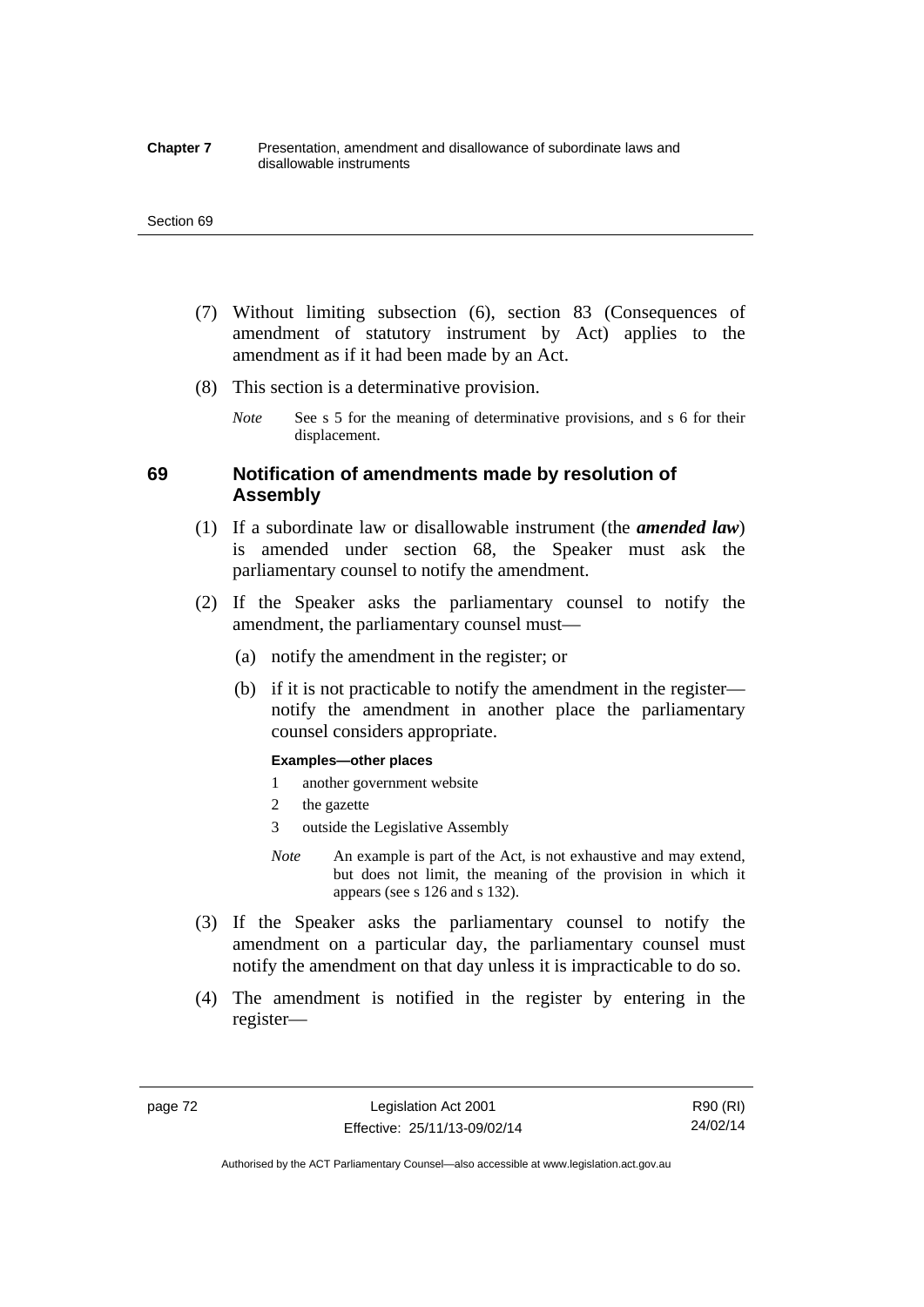- (a) a statement that the amendment of the amended law has been made under section 68; and
- (b) the text of the resolution passed, or taken to have been passed, by the Legislative Assembly under section 68; and
- (c) the day when the resolution was passed or taken to have been passed; and
- (d) the day when the subordinate law or disallowable instrument is taken to be amended because of the resolution.
- (5) The amendment is notified under subsection (2) (b) by publishing in the place decided by the parliamentary counsel under that subsection—
	- (a) a statement that the amendment of the amended law has been made under section 68; and
	- (b) the text of the resolution passed, or taken to have been passed, by the Legislative Assembly under section 68; and
	- (c) the day when the resolution was passed or taken to have been passed; and
	- (d) the day when the subordinate law or disallowable instrument is taken to be amended because of the resolution.
- (6) If the amendment is notified under subsection (2) (b), the parliamentary counsel must enter in the register—
	- (a) a statement that the amendment of the amended law has been made under section 68; and
	- (b) a statement that the amendment was notified under subsection (2) (b) in a stated place on a stated date; and
	- (c) the text of the resolution passed, or taken to have been passed, by the Legislative Assembly under section 68; and
	- (d) the day when the resolution was passed or taken to have been passed; and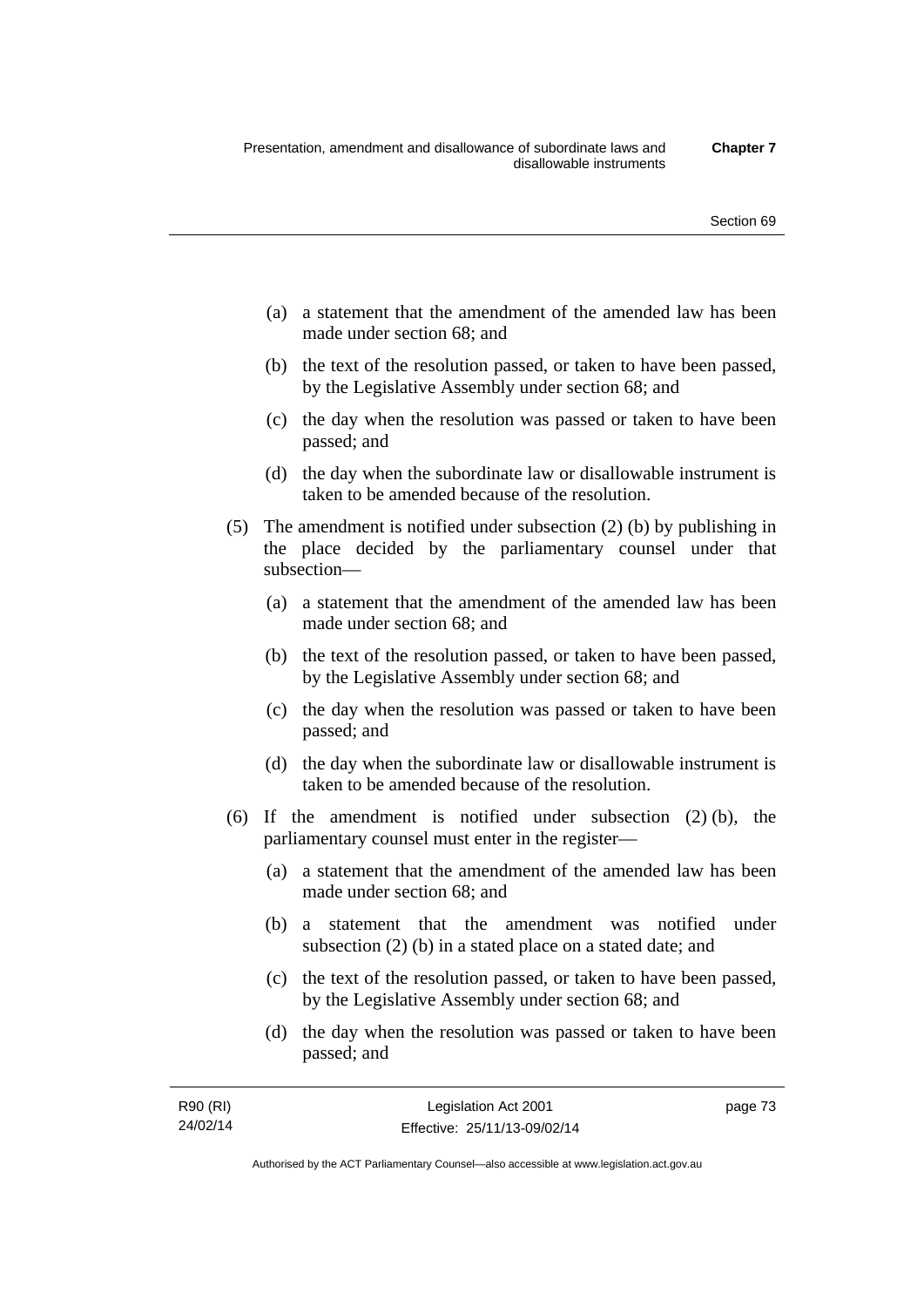#### **Chapter 7** Presentation, amendment and disallowance of subordinate laws and disallowable instruments

#### Section 70

- (e) the day when the subordinate law or disallowable instrument is taken to be amended because of the resolution.
- (7) This section is a determinative provision.
	- *Note* See s 5 for the meaning of determinative provisions, and s 6 for their displacement.

## **70 Making of amendment restoring effect of law within 6 months after amendment**

- (1) This section applies if a subordinate law or disallowable instrument (the *amended law*) is amended under section 68 (Amendment by resolution of Assembly).
- (2) A subordinate law or disallowable instrument the same in substance as the amended law before the amendment (the *earlier law*) must not be made within 6 months beginning on the day the amendment is made unless the Legislative Assembly has—
	- (a) rescinded the resolution that made the amendment; or
	- (b) by resolution approved the making of—
		- (i) a subordinate law or disallowable instrument in those terms; or
		- (ii) a subordinate law or disallowable instrument the same in substance as the earlier law.
- (3) A subordinate law or disallowable instrument made in contravention of this section is void.
- (4) This section is a determinative provision.
	- *Note* See s 5 for the meaning of determinative provisions, and s 6 for their displacement.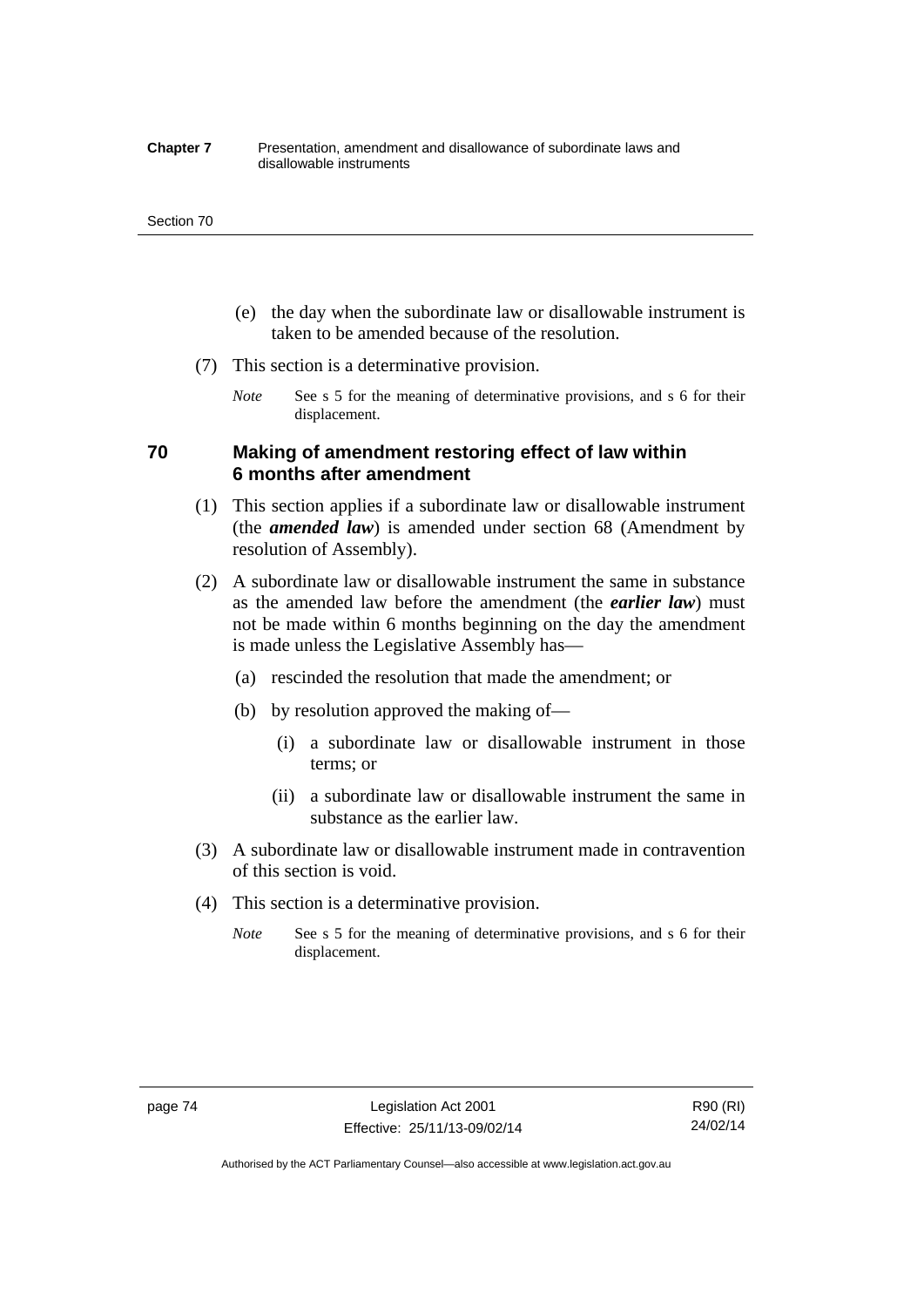## **71 Effect of dissolution or expiry of Assembly on notice of motion**

- (1) This section applies if—
	- (a) notice of motion to disallow or amend a subordinate law or disallowable instrument is given in the Legislative Assembly not later than 6 sitting days after the day the instrument is presented to the Assembly; and
	- (b) not later than 6 sitting days after the day the notice is given, the Assembly is dissolved or expires; and
	- (c) at the time of the dissolution or expiry—
		- (i) the notice has not been withdrawn and the motion has not been called on; or
		- (ii) the motion has been called on and moved, but has not been withdrawn or otherwise disposed of.
- (2) For this chapter, the subordinate law or disallowable instrument is taken to have been presented to the Legislative Assembly on the first sitting day of the Assembly after the next general election of members of the Assembly.
- (3) This section is a determinative provision.
	- *Note* See s 5 for the meaning of determinative provisions, and s 6 for their displacement.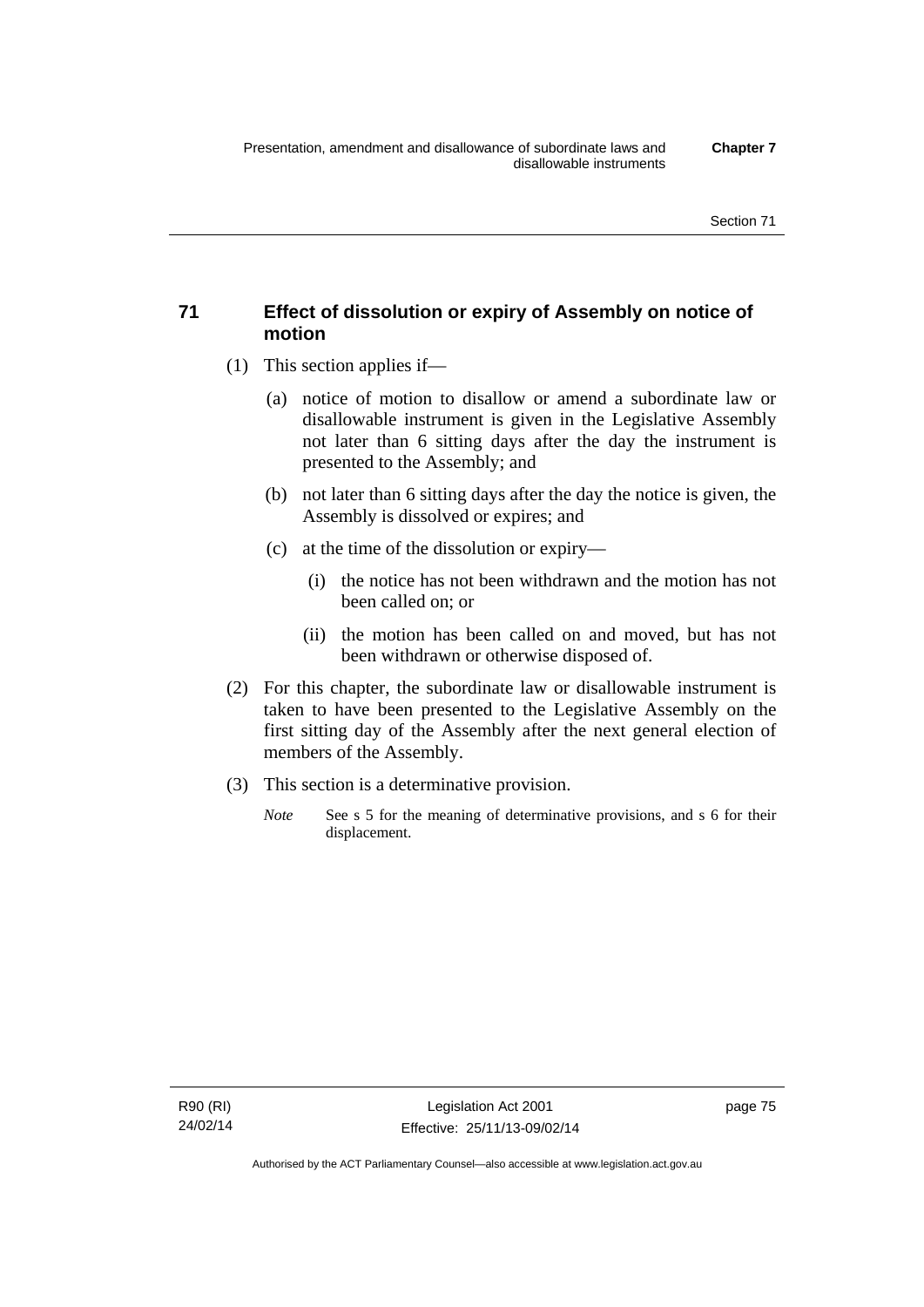# **Chapter 8 Commencement and exercise of powers before commencement**

## **72 Meaning of** *law***—ch 8**

In this chapter:

*law* means an Act or statutory instrument.

*Note* A reference to an Act or statutory instrument includes a reference to a provision of the Act or instrument (see s 7 and s 13).

## **73 General rules about commencement**

- (1) An Act commences—
	- (a) on the day after its notification day; or
	- (b) if the Act or another Act provides for a different date or time of commencement—on that date or at that time.
- (2) A legislative instrument commences—
	- (a) on the day after its notification day; or
	- (b) if an Act or the instrument provides for a later date or time of commencement—on that date or at that time; or
	- (c) if an Act provides for an earlier date or time of commencement—on that date or at that time; or
	- (d) if the instrument, under authority given by an Act, provides for an earlier date or time—on that date or at that time.

#### **Examples—par (b)**

- 1 A subordinate law may provide that it commences on a stated future date or at a stated time on a stated future date.
- 2 A disallowable instrument may provide that it commences on the commencement of a stated law or a stated provision of a stated law.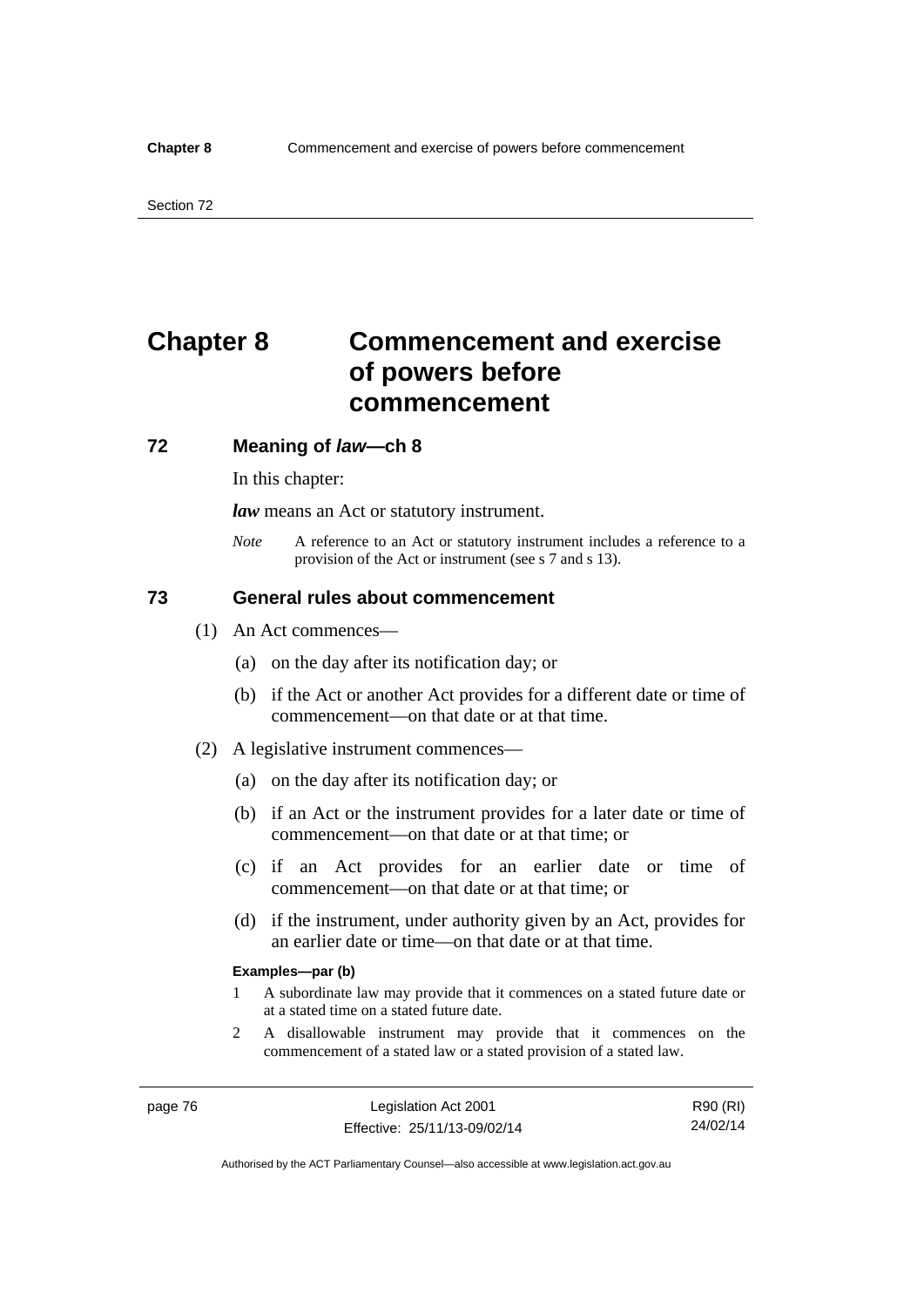- 3 A notifiable instrument may provide that it commences on the expiry of a stated statutory instrument.
- 4 A notifiable instrument may provide that it commences on the date fixed by a Commonwealth Minister, by notice in the Commonwealth gazette, under a stated Commonwealth Act.
- *Note* An example is part of the Act, is not exhaustive and may extend, but does not limit, the meaning of the provision in which it appears (see s 126 and s 132).
- (3) Without limiting subsection (2), if a legislative instrument is notified on a day after the day or time provided by the instrument for its commencement, and subsection (2) (c) or (d) does not apply to the instrument—
	- (a) the instrument is valid; but
	- (b) the instrument commences on the day after its notification day.
- (4) A statutory instrument that is not a legislative instrument commences—
	- (a) on the day after the day it is made or, if it is required under an Act or statutory instrument to be approved (however described) by the Executive, a Minister or any other entity, the day after the day it is approved; or
	- (b) if an Act or the instrument provides for a later date or time of commencement—on that date or at that time; or
	- (c) if an Act provides for an earlier date or time of commencement—on that date or at that time; or
	- (d) if the instrument, under authority given by an Act, provides for an earlier date or time—on that date or at that time.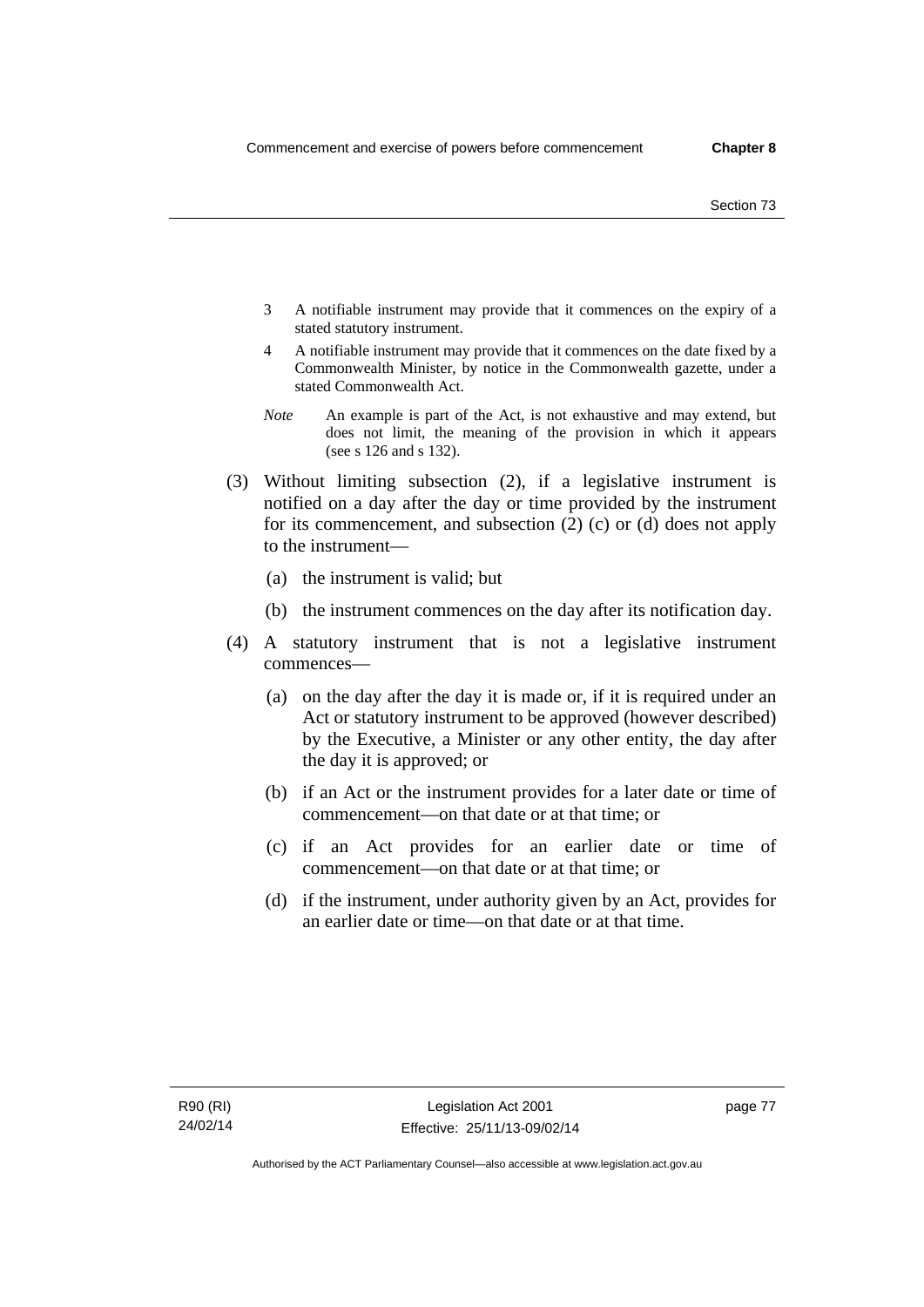- (5) This section is subject to the following sections:
	- (a) section 75 (Commencement of naming and commencement provisions);
	- (b) section 76 (Non-prejudicial provision may commence retrospectively);
	- (c) section 79 (Automatic commencement of postponed law);
	- (d) section 79A (Commencement of amendment of uncommenced law);
	- (e) section 81 (Exercise of powers between notification and commencement).
- (6) This section is a determinative provision.
	- *Note* See s 5 for the meaning of determinative provisions, and s 6 for their displacement.

## **74 Time of commencement**

- (1) If an Act commences on a day, it commences at the beginning of the day unless a different time of commencement is provided by the Act, another Act, or a commencement notice providing for the commencement of the Act.
- (2) If a statutory instrument commences on a day, it commences at the beginning of the day unless a different time of commencement is provided by the instrument, an Act, or a commencement notice providing for the commencement of the instrument.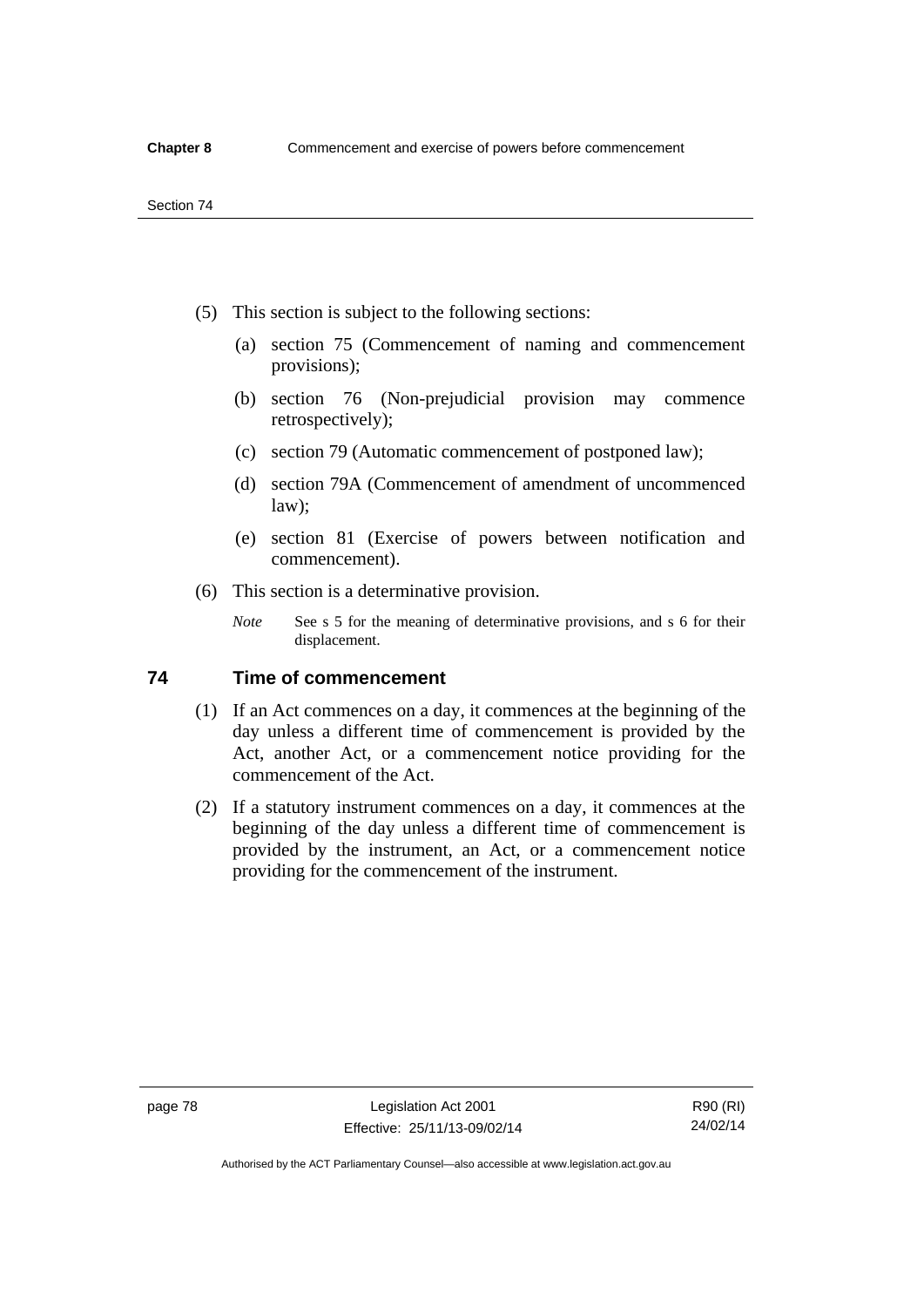## **75 Commencement of naming and commencement provisions**

 (1) The provisions of a law providing for its name and commencement automatically commence on its notification day.

#### **Example**

The *XYZ Act 2002* was notified on 1 October 2002. It contains the following provision:

#### **2 Commencement**

This Act commences on 1 December 2002.

The provisions of the *XYZ Act 2002* providing for its name and commencement commence on 1 October 2002.

- *Note* An example is part of the Act, is not exhaustive and may extend, but does not limit, the meaning of the provision in which it appears (see s 126 and s 132).
- (2) However, if a provision of the law commences before the law's notification day, the naming and commencement provisions are taken to have automatically commenced—
	- (a) on that commencement; or
	- (b) if 2 or more provisions of the law commence at different times before the notification day—on the earlier or earliest of the commencements.

### **Example**

#### **2 Commencement**

- (1) This Act, other than section 9 and section 10, commences on a day fixed by the Minister by written notice.
- (2) Section 9 is taken to have commenced on 1 July 2001.
- (3) Section 10 is taken to have commenced on 1 August 2001.

The provisions of the *XYZ Act 2001* providing for its name and commencement are taken to have commenced on 1 July 2001.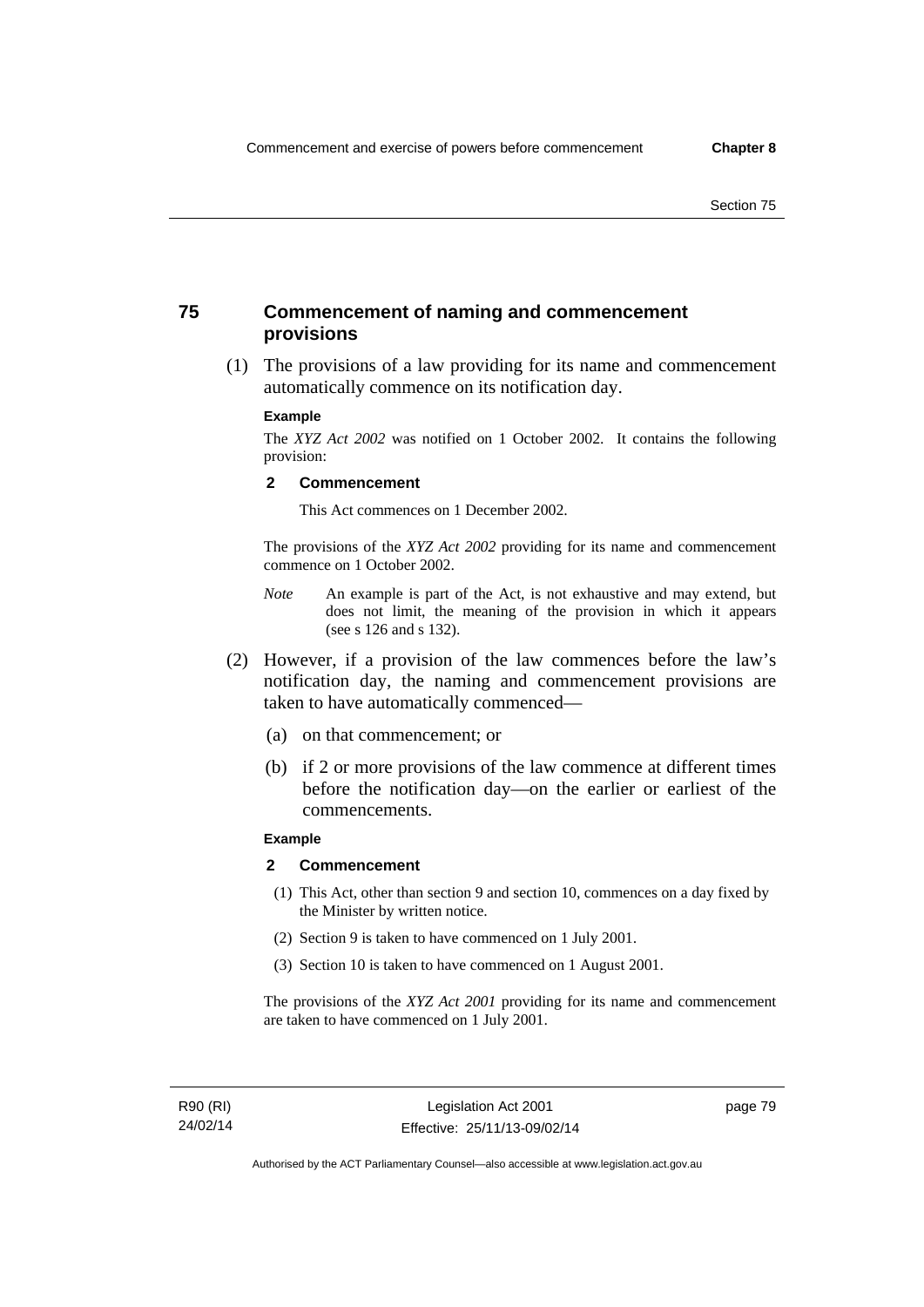- (3) In the application of this section to a statutory instrument that is not a legislative instrument, a reference to the instrument's *notification*  day is a reference to the day after the day it is made or, if it is required under an Act or statutory instrument to be approved (however described) by the Executive, a Minister or any other entity, the day after the day it is approved.
- (4) This section is a determinative provision.
	- *Note* See s 5 for the meaning of determinative provisions, and s 6 for their displacement.

## **75AA Commencement of provisions identifying amended laws**

- (1) This section applies if a law amends another law and includes a provision (a *legislation amended provision*) identifying the amended law.
- (2) The legislation amended provision automatically commences (or is taken to have automatically commenced)—
	- (a) on the commencement of the amendments; or
	- (b) if the amendments commence at different times—on the commencement of the earlier or earliest of the amendments.
- (3) This section is a determinative provision.
	- *Note* See s 5 for the meaning of determinative provision, and s 6 for their displacement.

R90 (RI) 24/02/14

Authorised by the ACT Parliamentary Counsel—also accessible at www.legislation.act.gov.au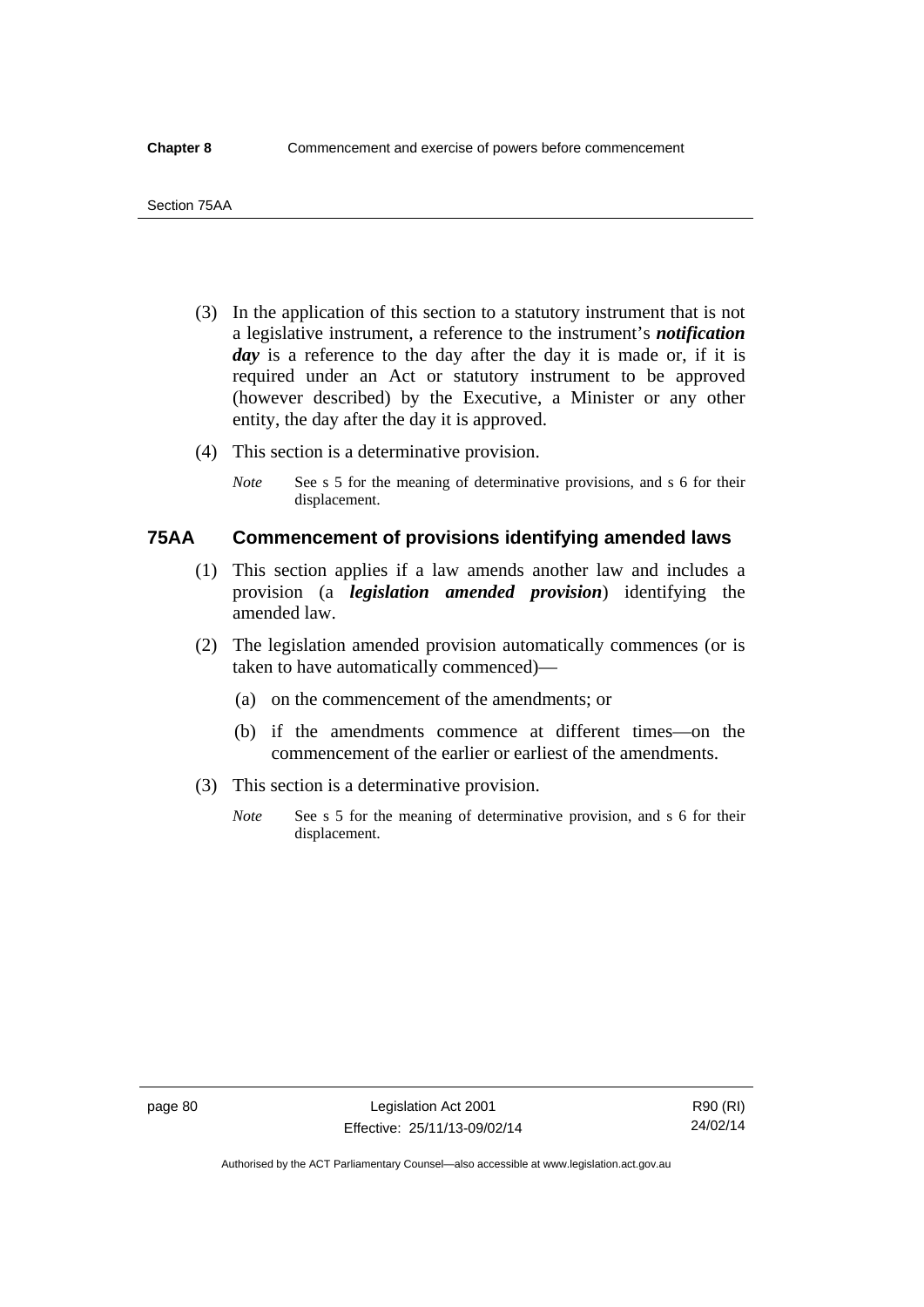## **75A Meaning of commences** *retrospectively*

- (1) An Act or legislative instrument commences *retrospectively* if it commences on a day or at a time earlier than the day after its notification day.
	- *Note* A reference to an Act or legislative instrument includes a reference to a provision of an Act or legislative instrument (see s 7 (3) and s 12 (2)).
- (2) A statutory instrument that is not a legislative instrument commences *retrospectively* if it commences on a day or at a time earlier than the day after the day it is made or, if it is required under an Act or statutory instrument to be approved (however described) by the Executive, a Minister or any other entity, the day after the day it is approved.

## **75B Retrospective commencement requires clear indication**

(1) A law must not be taken to provide for the law (or another law) to commence retrospectively unless the law clearly indicates that it is to commence retrospectively.

#### **Example**

The *XYZ Act 2003* was notified on 1 July 2003. It contains the following provision:

### **2 Commencement**

This Act is taken to have commenced on 17 October 2001.

Section 2 clearly indicates that the Act is to commence retrospectively.

- *Note* An example is part of the Act, is not exhaustive and may extend, but does not limit, the meaning of the provision in which it appears (see s 126 and s 132).
- (2) This section is a determinative provision.
	- *Note* See s 5 for the meaning of determinative provisions, and s 6 for their displacement.

R90 (RI) 24/02/14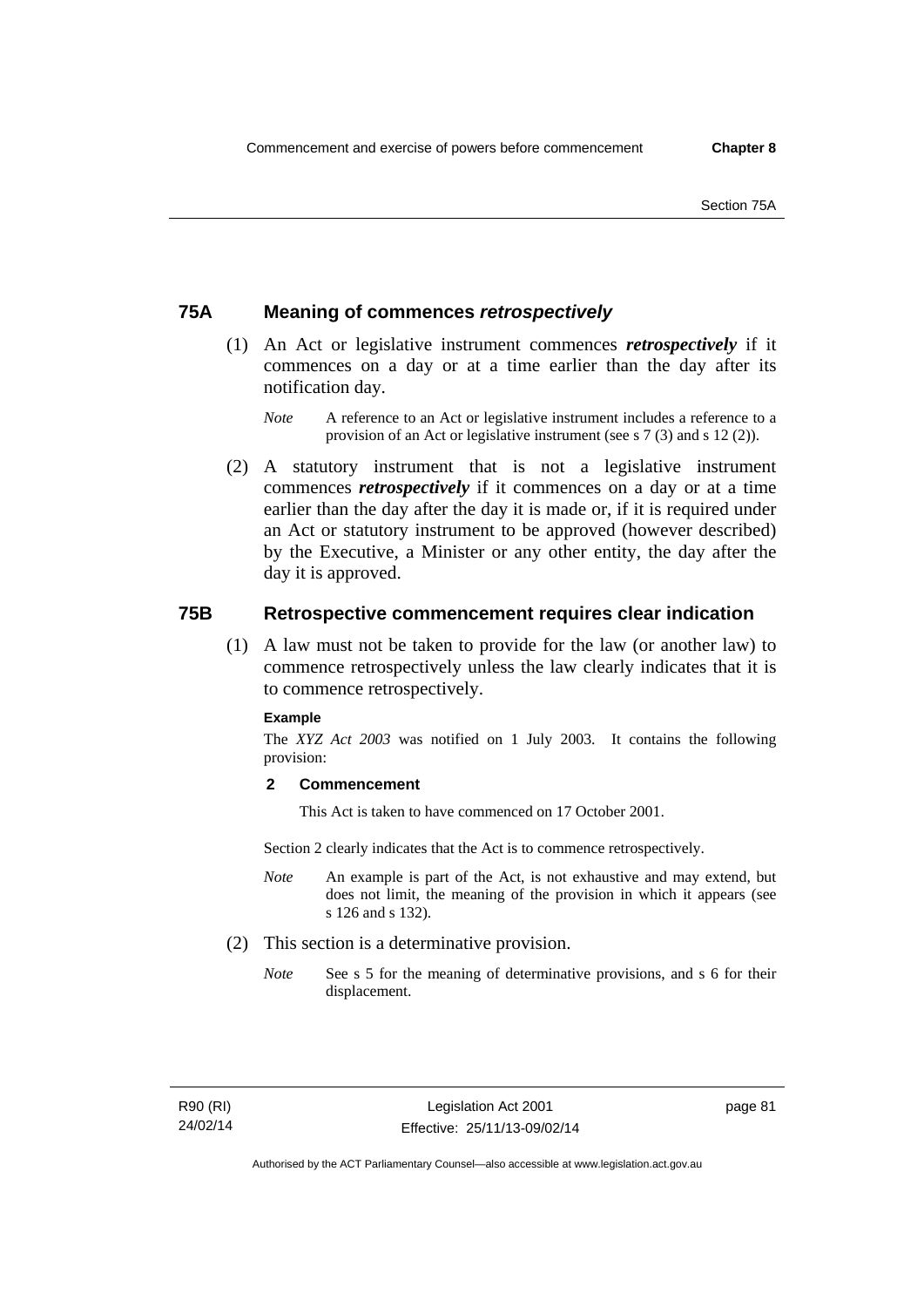## **76 Non–prejudicial provision may commence retrospectively**

- (1) A statutory instrument may provide that a non-prejudicial provision of the instrument commences retrospectively.
- (2) Unless this subsection is displaced by, or under authority given by, an Act, a statutory instrument cannot provide that a prejudicial provision of the instrument commences retrospectively.

#### **Example**

The *Locust Damage Compensation Determination 2003* (a hypothetical disallowable instrument) sets out (among other things) the people who are eligible for compensation under a compensation fund. Previously, there was no restriction on who was eligible. The determination provides that it is taken to have commenced on 1 July 2003, but it is not notified until 15 August 2003. There is nothing in the Act under which the determination is made (or any other Act) that authorises the retrospective commencement.

The provision of the determination that limits who can apply for compensation is a prejudicial provision (ie it adversely affects some people's right to receive compensation) and cannot commence retrospectively. Instead, it would commence on the day after the determination's notification day (see s 73 (3)).

- (3) This section is a determinative provision.
	- *Note* See s 5 for the meaning of determinative provisions, and s 6 for their displacement.
- (4) In this section:

*non-prejudicial provision* means a provision that is not a prejudicial provision.

*prejudicial provision* means a provision that operates to the disadvantage of a person (other than the Territory or a territory authority or instrumentality) by—

- (a) adversely affecting the person's rights; or
- (b) imposing liabilities on the person.

R90 (RI) 24/02/14

Authorised by the ACT Parliamentary Counsel—also accessible at www.legislation.act.gov.au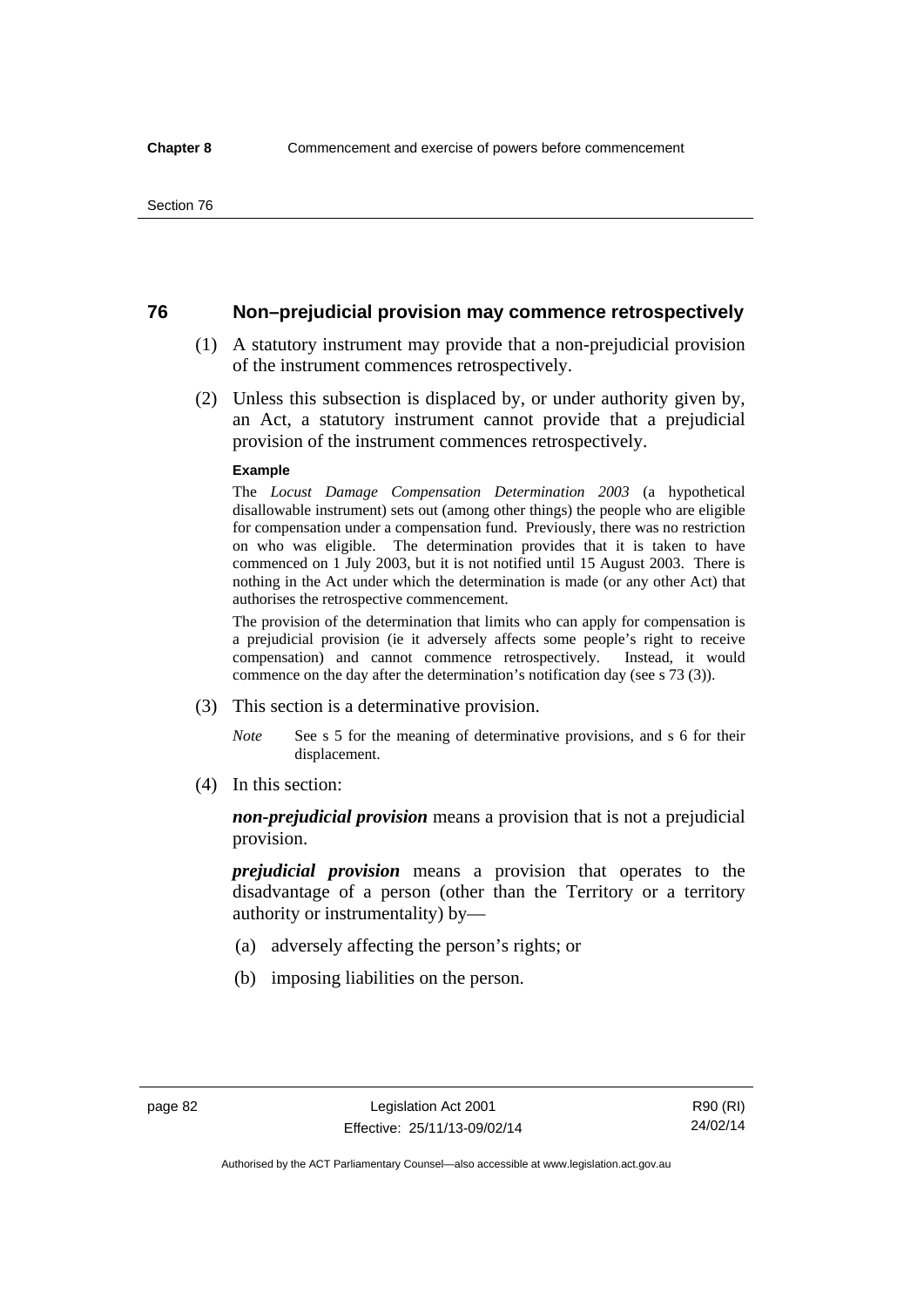## **77 Commencement by commencement notice**

- (1) If a law is expressed to commence on a day fixed or otherwise determined by a notice—
	- (a) a single day, or a time on a single day, may be fixed or determined; or
	- (b) different days or times may be fixed or determined for different provisions.

#### **Example**

The *Hypothetical Act 2001* is expressed to commence on a day to be fixed by the Minister by written notice. Unless the Act has commenced automatically in accordance with s 79 (Automatic commencement of postponed law), any of the following arrangements for commencement would be possible:

- (a) a notice could fix a single day (eg 5 June 2001) for the entire Act to commence;
- (b) a notice could fix a time on a single day (eg 8 pm on 5 June 2001) for the entire Act to commence;
- (c) a notice could fix different days or times for the different provisions of the Act to commence (eg pt 7, pt 9 and sch 4 commence on 5 June 2001, pt 11 commences at 5 pm on 30 June 2001, and the remaining provisions of the Act commence on 1 July 2001);
- (d) a notice could fix a single day (eg 5 June 2001) or a time on a single day (eg 8 pm on 5 June 2001) for the provisions of the Act not already commenced to come into operation.
- *Note* An example is part of the Act, is not exhaustive and may extend, but does not limit, the meaning of the provision in which it appears (see s 126 and s 132).
- (2) A commencement notice for a law is valid even if the day or time fixed or otherwise determined by the notice happens before the notice's notification day.
- (3) If the day or time fixed or otherwise determined by a commencement notice for a law happens on or before the notice's notification day, the law commences on the day after the notice's notification day.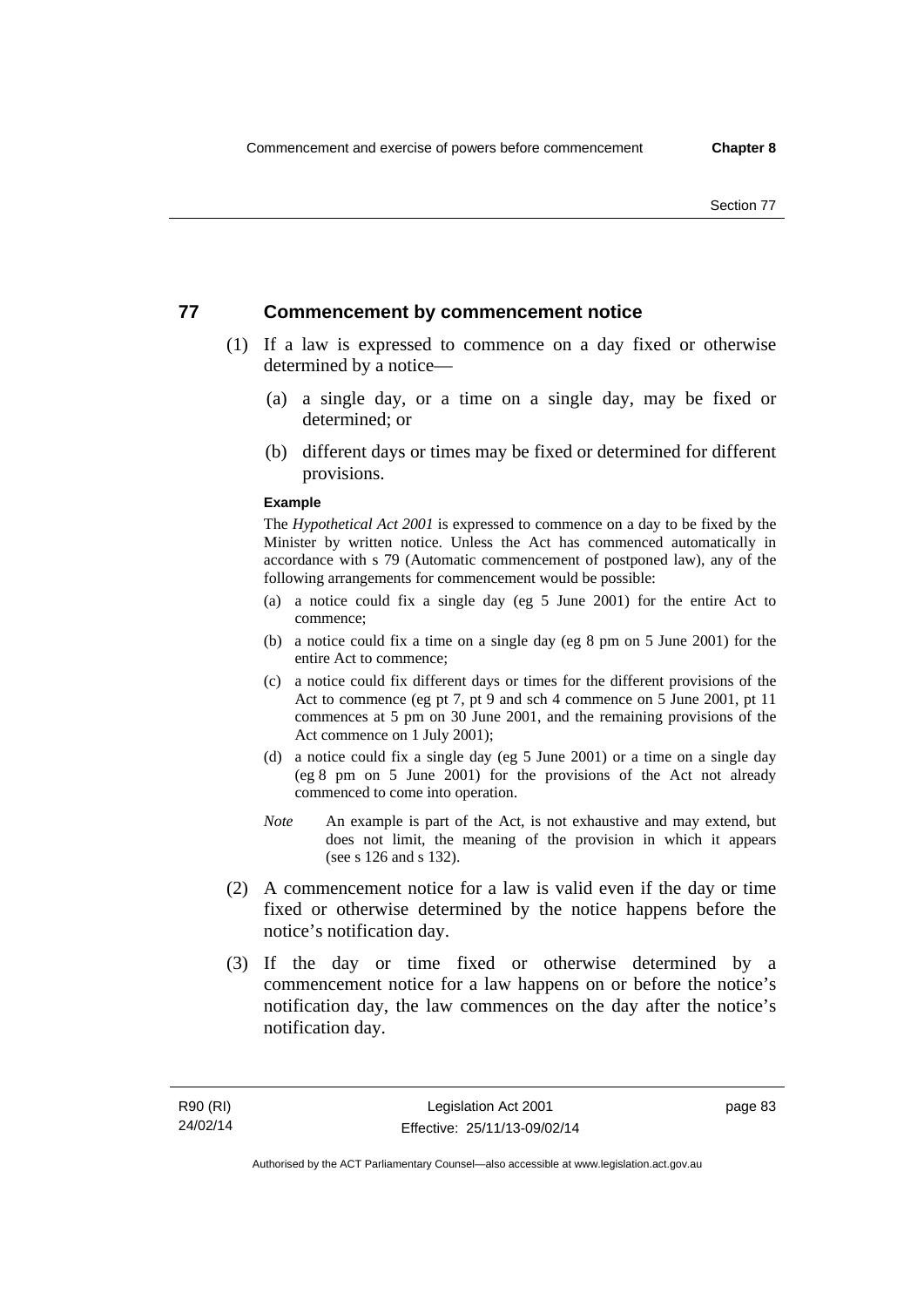#### Section 78

- (4) However, subsection (3) does not apply to the commencement notice if—
	- (a) the notice clearly indicates that the law is to commence at an earlier date or time; and
	- (b) the notice provides for the earlier date or time under authority given by an Act.

### **Example—par (a)**

the commencement notice provides that the law or statutory instrument is 'taken to have commenced' at the earlier date or time

- (5) This section is a determinative provision.
	- *Note* See s 5 for the meaning of determinative provisions, and s 6 for their displacement.

## **78 Separate commencement of amendments**

 (1) Amendments made by a provision of a law may be given separate commencements, whether or not the provision is self-contained.

#### **Examples**

- 1 A provision of an amending law inserts 2 sections. The sections may be given separate commencements.
- 2 A provision of an amending law inserts a section that is divided into paragraphs. The paragraphs may be given separate commencements.
- *Note* An example is part of the Act, is not exhaustive and may extend, but does not limit, the meaning of the provision in which it appears (see s 126 and s 132).
- (2) This section is a determinative provision.
	- *Note* See s 5 for the meaning of determinative provisions, and s 6 for their displacement.

R90 (RI) 24/02/14

Authorised by the ACT Parliamentary Counsel—also accessible at www.legislation.act.gov.au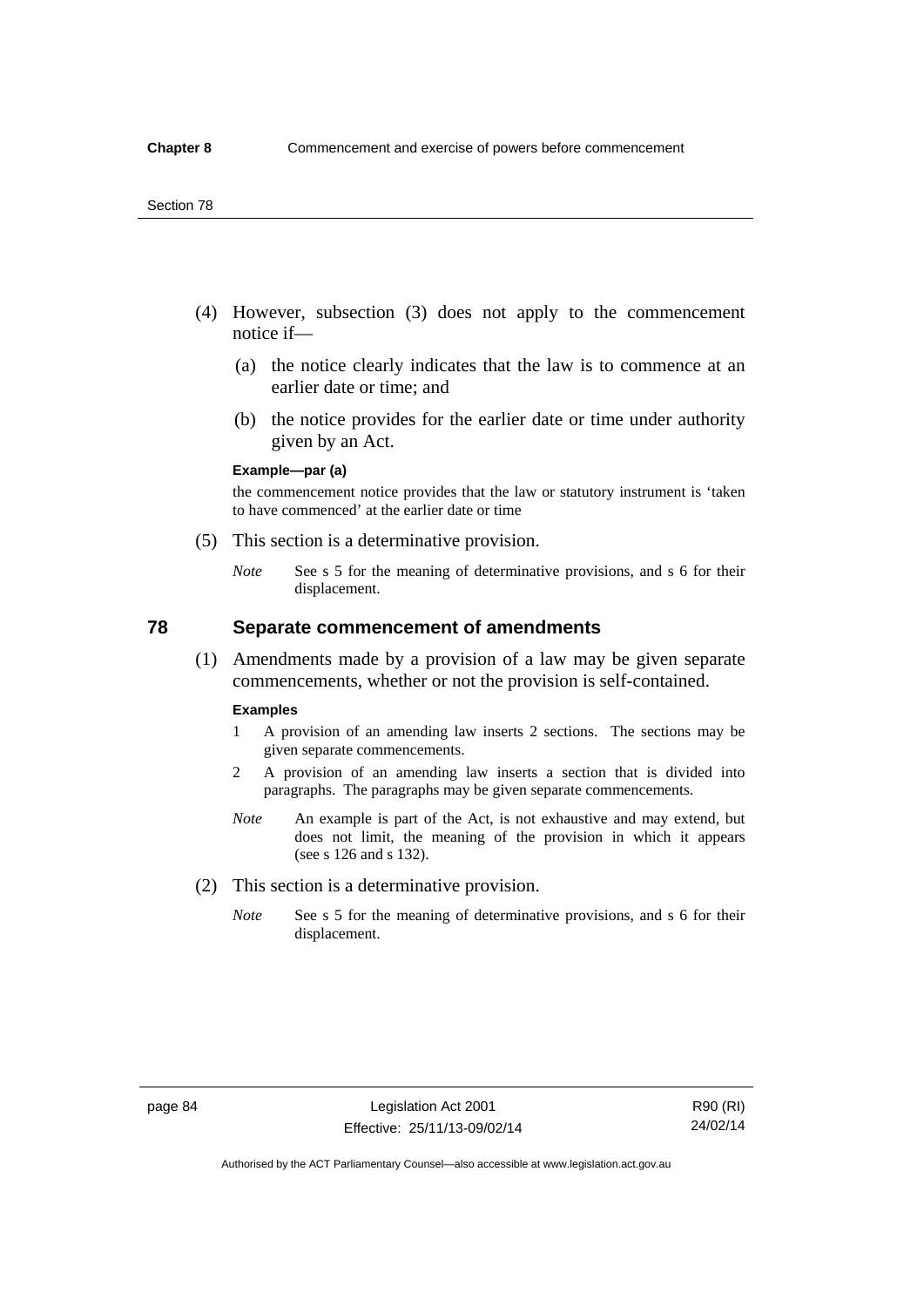## **79 Automatic commencement of postponed law**

 (1) If a postponed law has not commenced within 6 months beginning on its notification day, it automatically commences on the first day after that period.

### **Example**

The *Hypothetical Act 2001* was notified on 5 July 2001 and was expressed to commence on a day to be fixed by the Minister by written notice. If the Act had not commenced by notice on or before 4 January 2002, it would automatically commence on 5 January 2002.

- *Note* An example is part of the Act, is not exhaustive and may extend, but does not limit, the meaning of the provision in which it appears (see s 126 and s 132).
- (2) This section applies to a law unless it is displaced by, or under authority given by, an Act or, if the postponed law is a subordinate law or disallowable instrument, the postponed law.
- (3) This section is a determinative provision.
	- *Note* See s 5 for the meaning of determinative provisions, and s 6 for their displacement.
- (4) In this section:

*enact* includes make.

*law* means an Act, subordinate law, disallowable instrument or notifiable instrument.

*Note* A reference to an Act, subordinate law, disallowable instrument or notifiable instrument includes a reference to a provision of the Act, law or instrument (see s 7, s 8, s 9 and s 10).

*notification day*, for a postponed law, means the notification day of—

- (a) if the postponed law is a law—the law; or
- (b) if the postponed law is a provision of a law—the law that enacts the provision.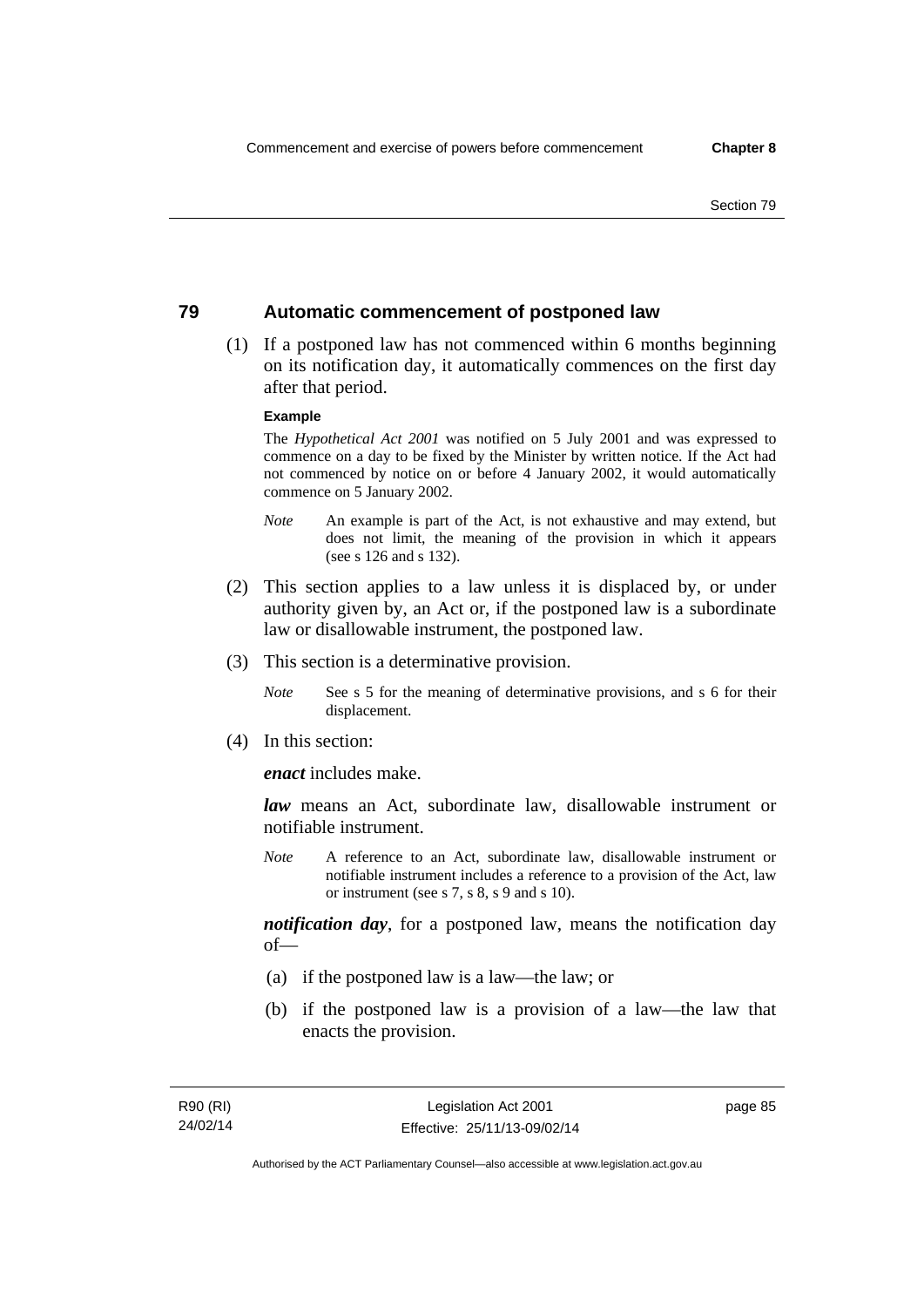#### Section 79A

*postponed law* means a law that does not commence on its notification day because a law postpones its commencement until a day or time fixed or determined by a commencement notice.

## **79A Commencement of amendment of uncommenced law**

- (1) This section applies if a law (the *amending law*) amends a law that has not commenced (the *uncommenced law*).
- (2) The amendment of the uncommenced law does not of itself commence that law.
- (3) The amendment made by the amending law commences on the commencement of the uncommenced law.
- (4) This section is a determinative provision.
	- *Note* See s 5 for the meaning of determinative provisions, and s 6 for their displacement.

## **80 References to** *commencement* **of law**

In a law, a reference to the *commencement* of the law, or another law, (the *law concerned*) is a reference to—

- (a) if the provisions of the law concerned (other than those providing for its name and commencement) commence, or are required to commence, on a single day or at a single time—the commencement of the remaining provisions; or
- (b) if paragraph (a) does not apply and the reference is in a provision of the law concerned—the commencement of the provision; or
- (c) in any other case—the commencement of the relevant provision of the law concerned.

Authorised by the ACT Parliamentary Counsel—also accessible at www.legislation.act.gov.au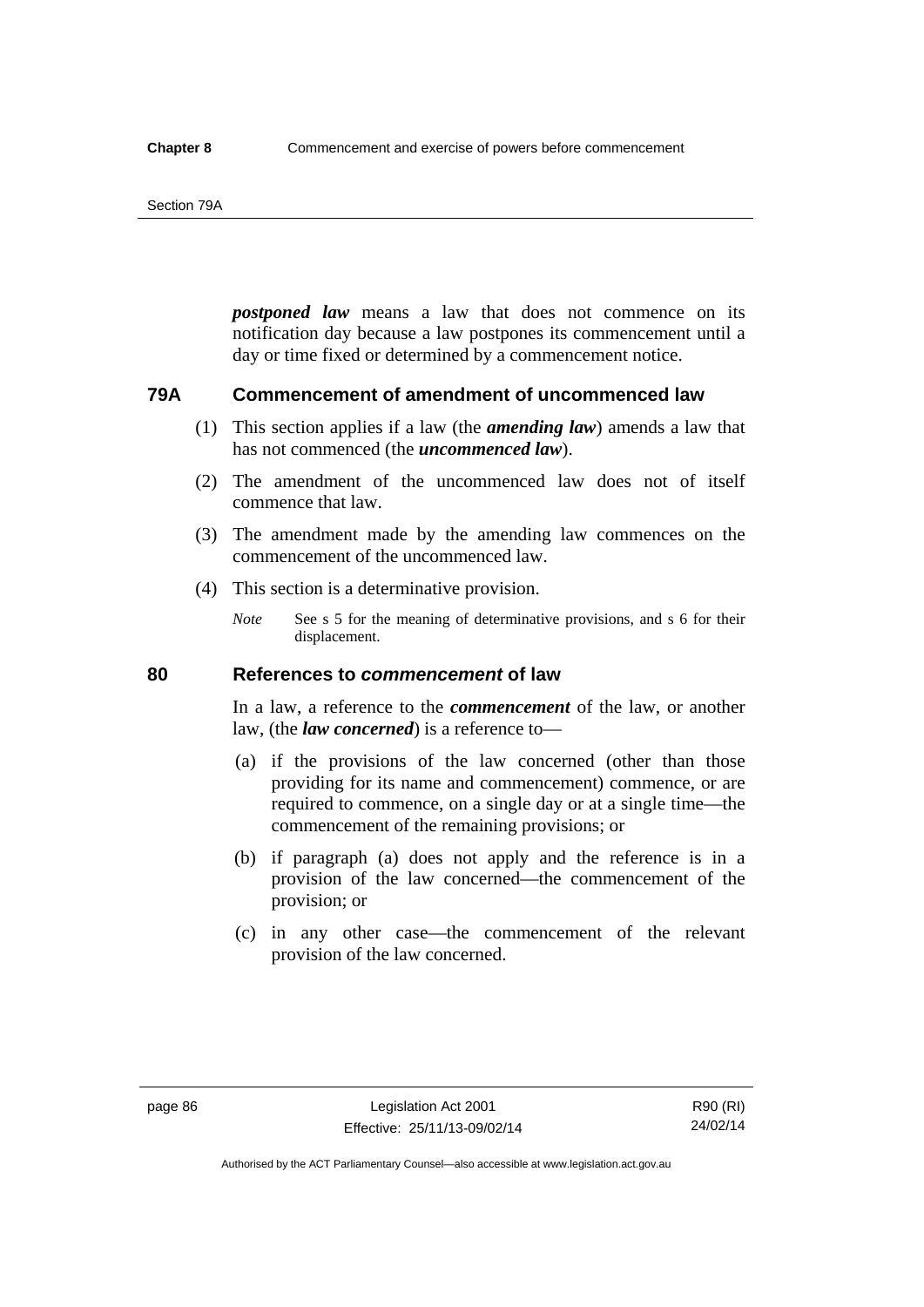## **81 Exercise of powers between notification and commencement**

- (1) This section applies to a power to make an appointment or statutory instrument, or to do anything else, in the following situations:
	- (a) the power is given by a law (the *authorising law*) that has been notified but has not commenced;
	- (b) the power is given by a law (the *authorising law*) as amended by another law (the *amending law*) and the laws have been notified, but all or any of them have not commenced.

### **Examples—powers to which section applies**

- 1 power to delegate a function
- 2 power to give or issue an approval, consent, licence, permit or other authority (however described)
- 3 power to make an acting appointment
- 4 power to issue guidelines
- *Note* An example is part of the Act, is not exhaustive and may extend, but does not limit, the meaning of the provision in which it appears (see s 126 and s 132).
- (2) To remove any doubt and without limiting subsection (1), this section applies to any of the following powers if the power is to be exercised in relation to an entity to be established by the authorising law or the authorising law as amended by the amending law:
	- (a) a power to make an appointment to the entity;
	- (b) a power to make a statutory instrument for the purposes of the entity;
	- (c) a power to do anything else in relation to the entity.

#### **Example**

This section applies to powers under an authorising law to be exercised in relation to the conduct of an election for members of a board to be established as a corporation by the authorising law.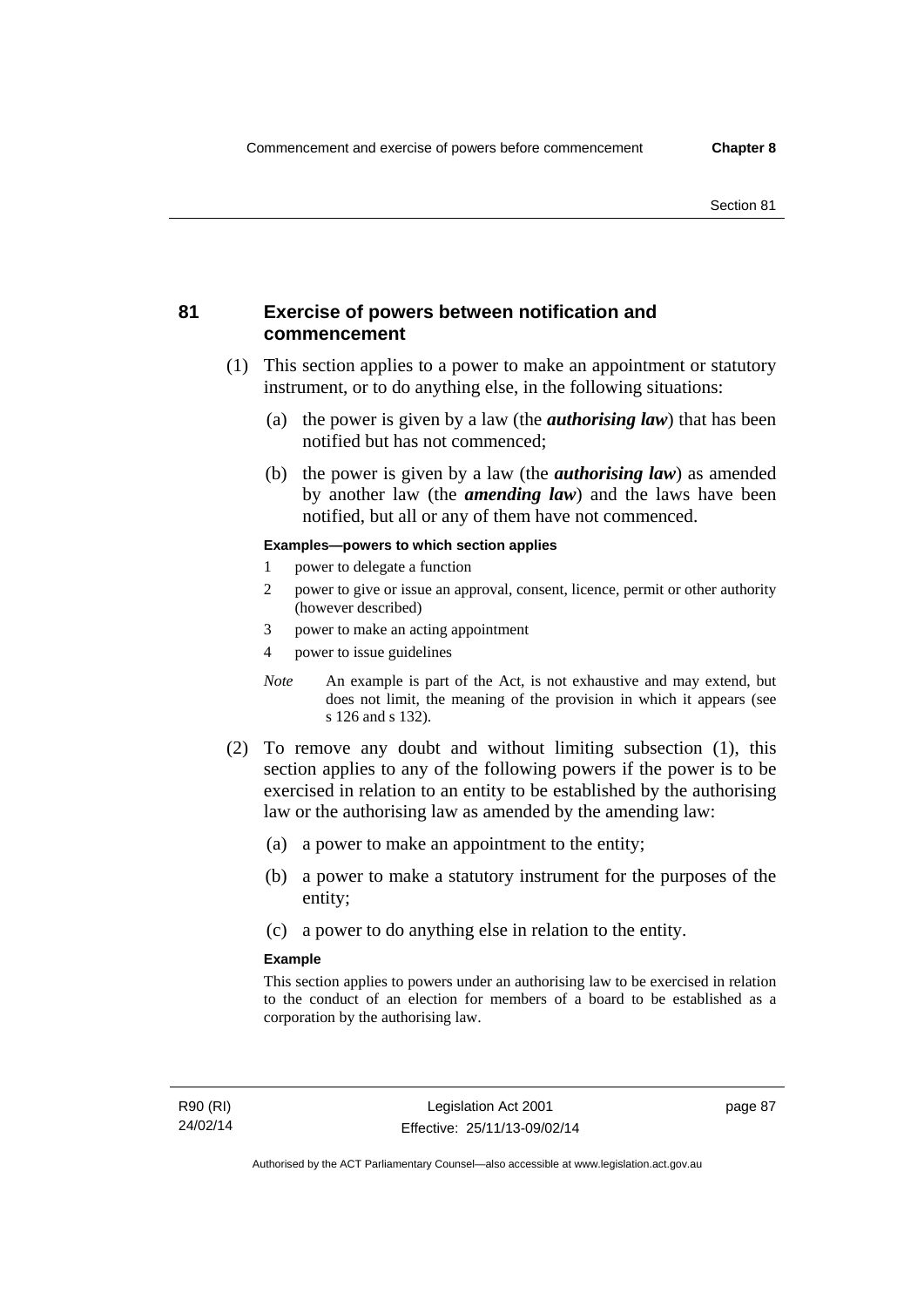#### Section 81

- (3) The power may be exercised at any time even though the authorising law, or the authorising law and amending law (or either of them), is not in force at the time.
- (4) For the exercise of the power, the authorising law, or the authorising law and amending law, are taken to be in force at the time of the exercise of the power.
- (5) Also, anything else may be done under the power at any time for the purpose of bringing, or in relation to bringing, the authorising law, or the authorising law as amended by the amending law, into operation.
- (6) If an appointment or statutory instrument made under this section declares that this subsection applies to it, then, unless the appointment or instrument commences on a different date or at a different time under another provision of this chapter, the appointment or instrument commences on—
	- (a) for an appointment or statutory instrument that is a legislative instrument—the day after its notification day; or
	- (b) for any other appointment or statutory instrument—the day after the day it is made or, if it is required under an Act or statutory instrument to be approved (however described) by the Executive, a Minister or any other entity, the day after the day it is approved.
- (7) In any other case, an appointment or statutory instrument made under this section commences on the latest of the following:
	- (a) the commencement of the authorising law or, if subsection (1) (b) applies and the amending law commences after the authorising law, the commencement of the amending law;
	- (b) on the day or at the time the appointment or instrument would have commenced if it had not been made under this section.

page 88 Legislation Act 2001 Effective: 25/11/13-09/02/14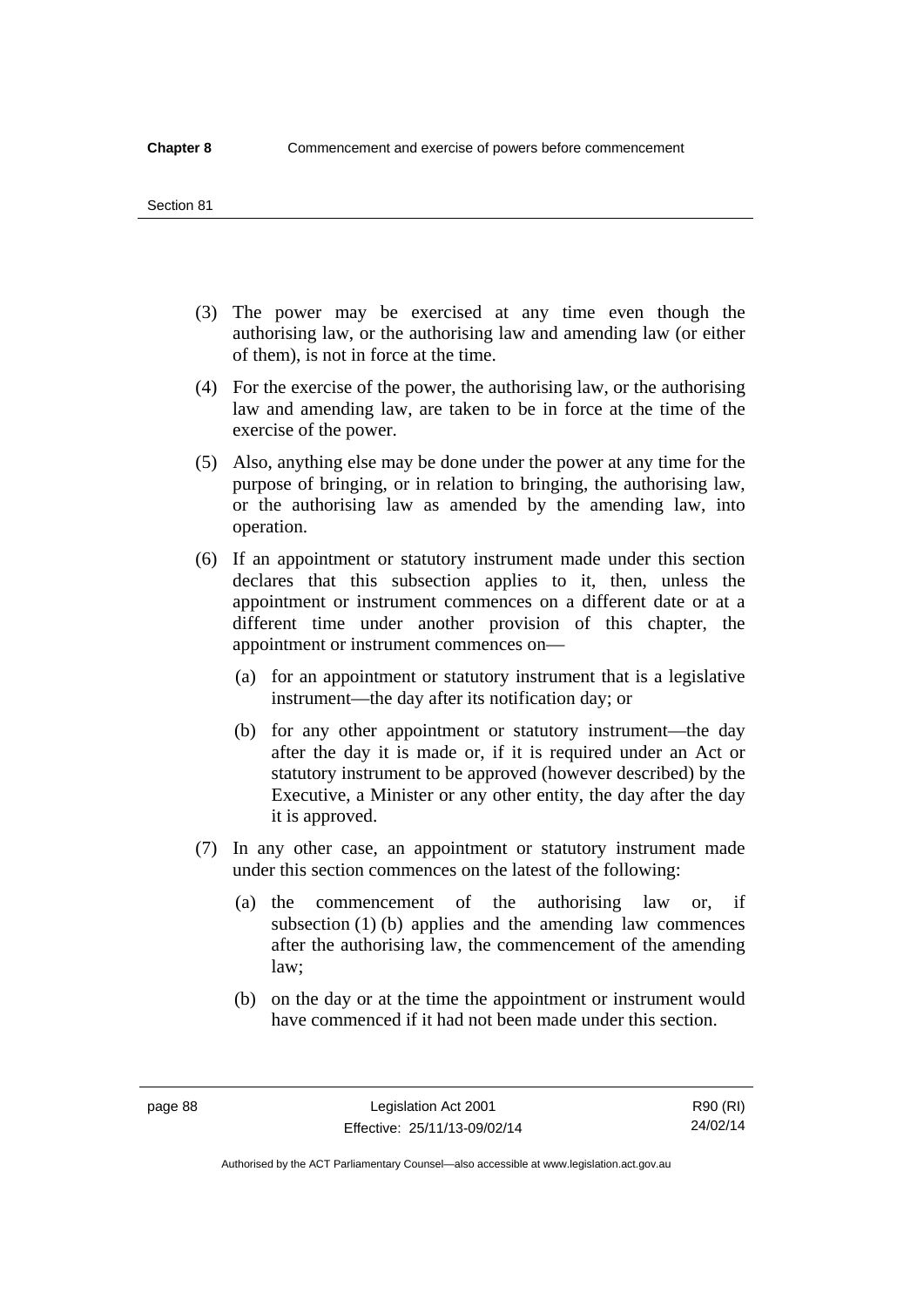- (8) In the application of this section to a statutory instrument that is not a legislative instrument, a reference to the instrument being *notified*  is a reference to the instrument being made or, if it is required under an Act or statutory instrument to be approved (however described) by the Executive, a Minister or any other entity, to the instrument being approved.
- (9) This section is a determinative provision.
	- *Note* See s 5 for the meaning of determinative provisions, and s 6 for their displacement.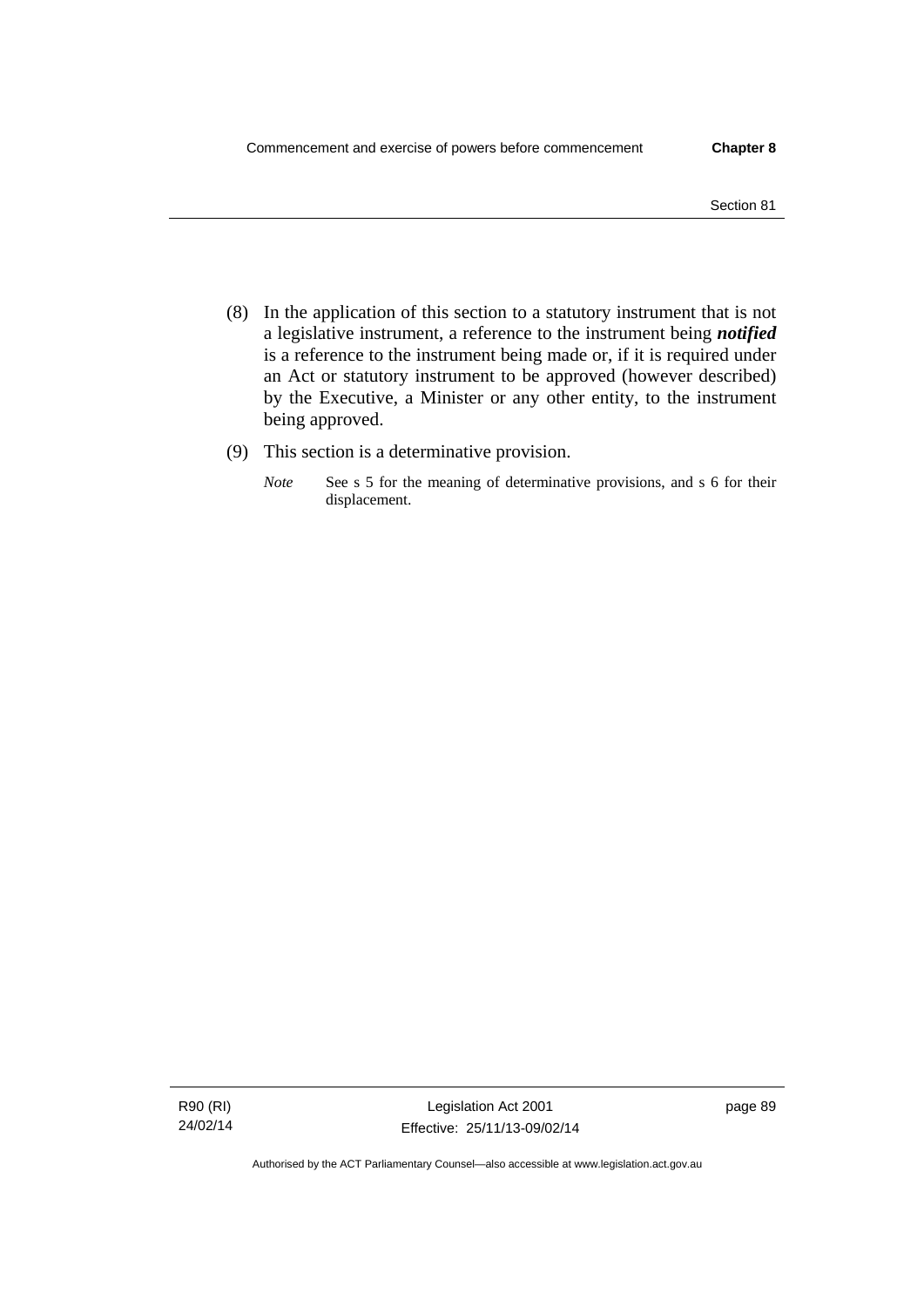Section 82

# **Chapter 9 Repeal and amendment of laws**

# **Part 9.1 General**

## **82 Definitions—ch 9**

In this chapter:

*amend* includes modify.

*law* means an Act or statutory instrument.

*Note* A reference to an Act or statutory instrument includes a reference to a provision of the Act or instrument (see s 7 and s 13).

*repeal* includes lapse and expire.

## **83 Consequences of amendment of statutory instrument by Act**

- (1) If an Act amends a statutory instrument, the instrument may be amended or repealed as if the amendment had been made by another statutory instrument of that kind.
- (2) This section is a determinative provision.
	- *Note* See s 5 for the meaning of determinative provisions, and s 6 for their displacement.

## **84 Saving of operation of repealed and amended laws**

- (1) The repeal or amendment of a law does not—
	- (a) revive anything not in force or existing when the repeal or amendment takes effect; or
	- (b) affect the previous operation of the law or anything done, begun or suffered under the law; or
	- (c) affect an existing right, privilege or liability acquired, accrued or incurred under the law.

page 90 Legislation Act 2001 Effective: 25/11/13-09/02/14

R90 (RI) 24/02/14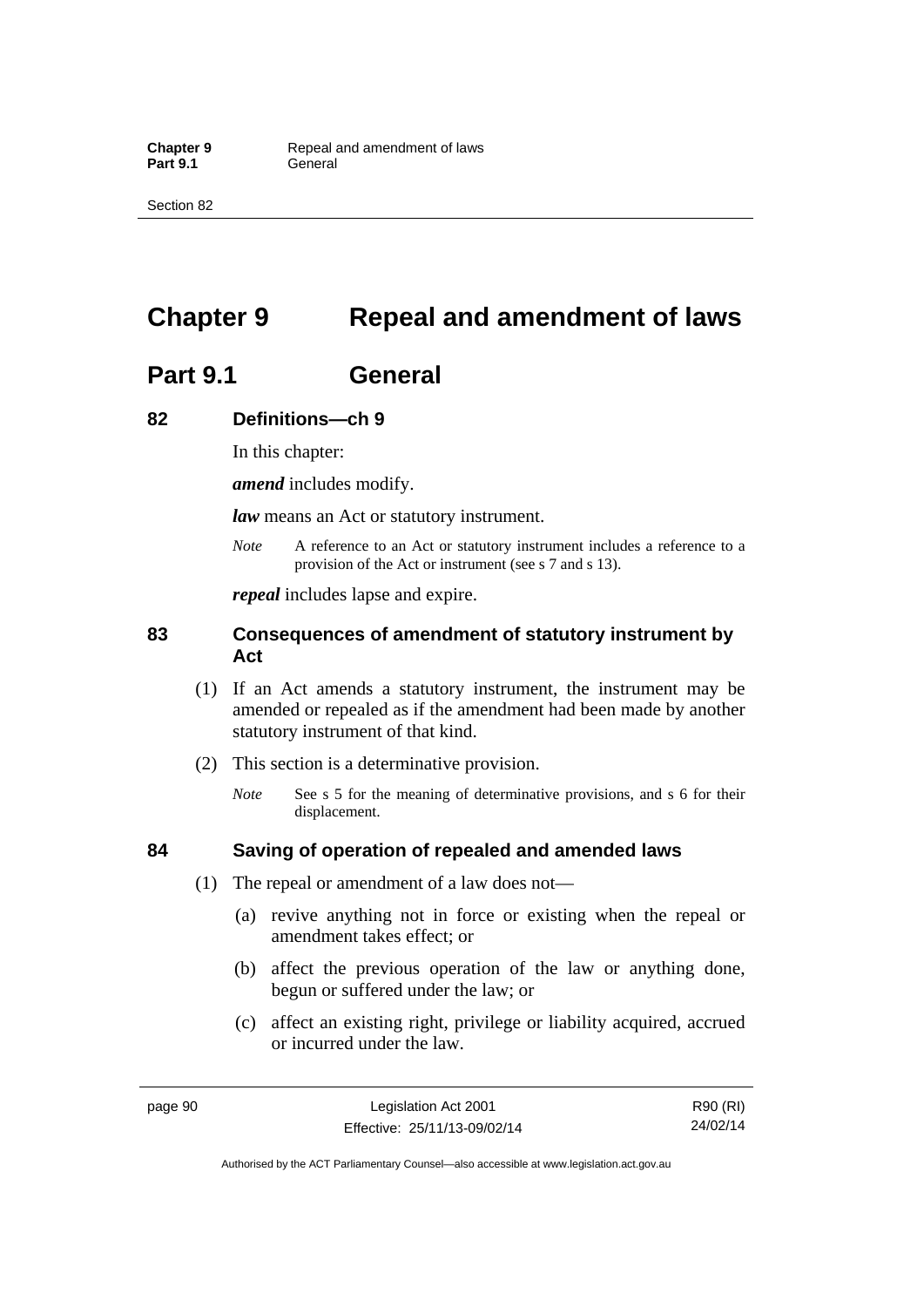- (2) An investigation, proceeding or remedy in relation to an existing right, privilege or liability under the law may be started, exercised, continued or completed, and the right, privilege or liability may be enforced and any penalty imposed, as if the repeal or amendment had not happened.
- (3) Without limiting subsections (1) and (2), the repeal or amendment of a law does not affect—
	- (a) the proof of anything that has happened; or
	- (b) any right, privilege or liability saved by the law.
- (4) This section does not limit any other provision of this chapter and is in addition to any provision of the law by which the repeal or amendment is made.
- (5) This section is a determinative provision.
	- *Note* See s 5 for the meaning of determinative provisions, and s 6 for their displacement.
- (6) In this section:

*liability* includes liability to penalty for an offence against the law.

*penalty* includes punishment and forfeiture.

*privilege* includes immunity.

right includes capacity, interest, status and title.

## **84A Creation of offences and changes in penalties**

- (1) If a law makes an act or omission an offence, the act or omission is only an offence if done or not done after the law commences.
- (2) If a law increases the maximum or minimum penalty, or the penalty, for an offence, the increase applies only to an offence committed after the law commences.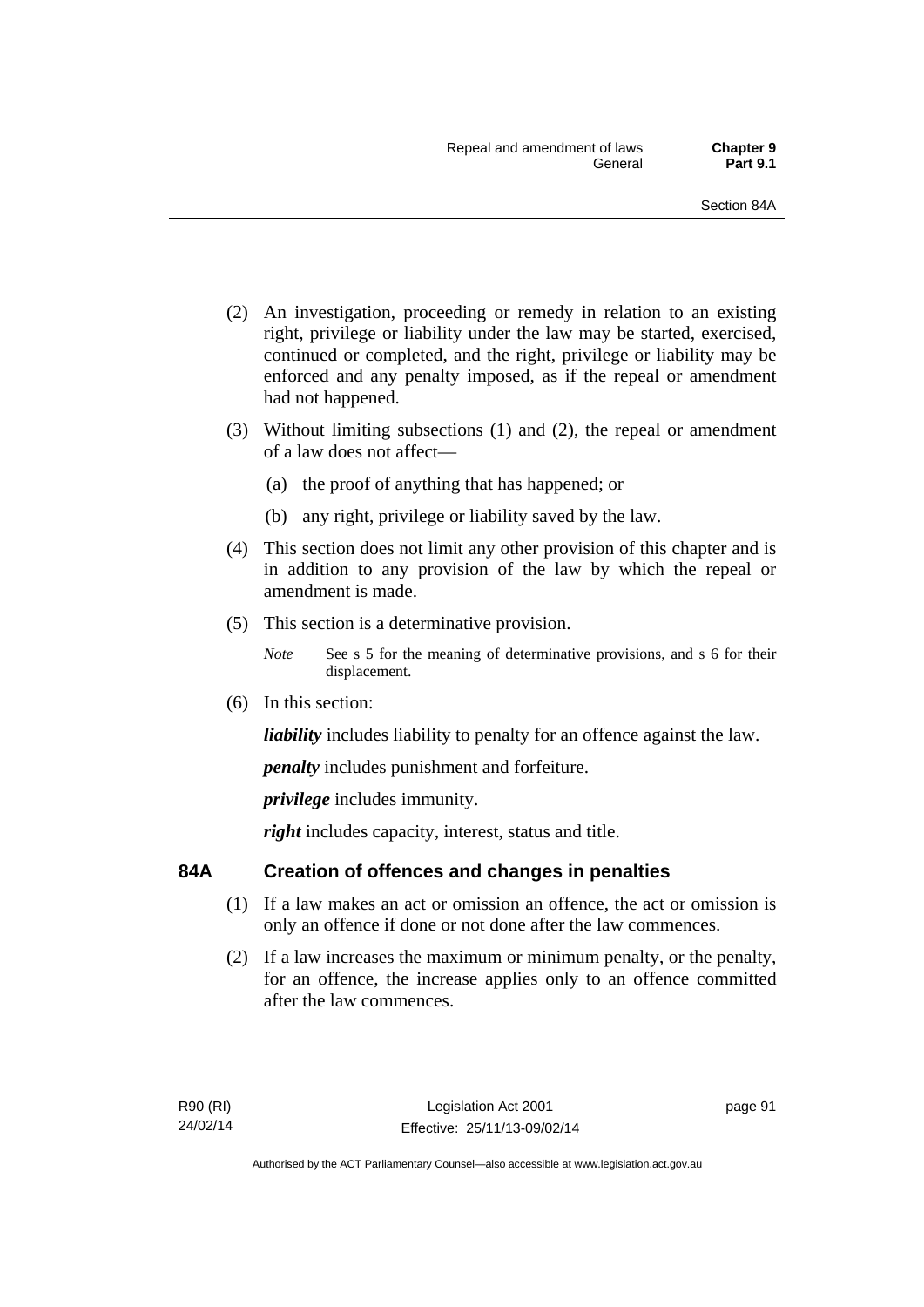- (3) If a law reduces the maximum or minimum penalty, or the penalty, for an offence, the reduction applies to an offence committed before or after the law commences, but does not affect any penalty imposed before the law commences.
- (4) In this section:

*law* means an Act or subordinate law.

- *Note* A reference to an Act or statutory instrument includes a reference to a provision of the Act or instrument (see s 7 and s 8).
- (5) This section is a determinative provision.
	- *Note* See s 5 for the meaning of determinative provisions, and s 6 for their displacement.

page 92 Legislation Act 2001 Effective: 25/11/13-09/02/14

R90 (RI) 24/02/14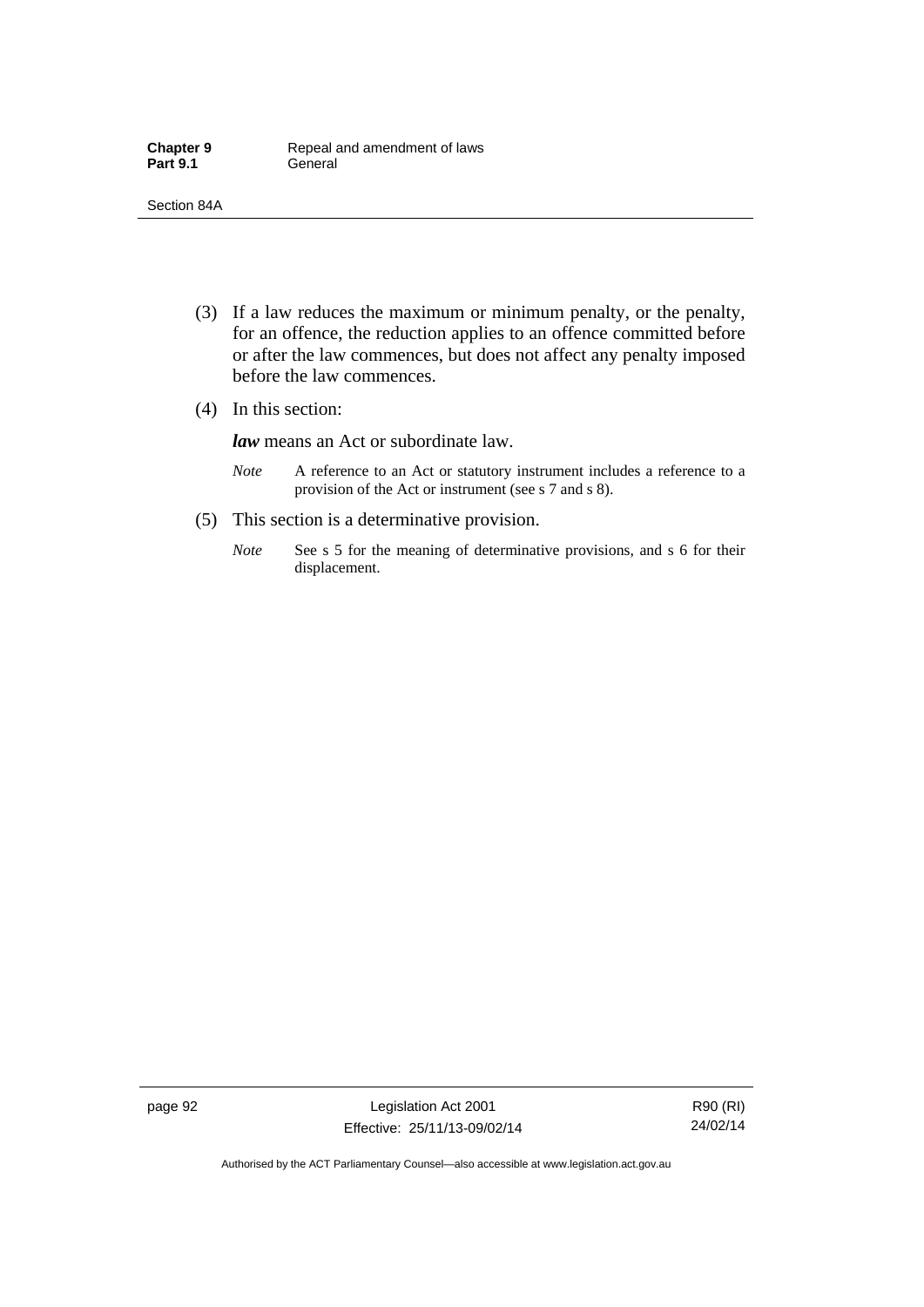## **Part 9.2 Repeal**

## **85 When repeal takes effect**

- (1) This section applies if a law is repealed on a day.
- (2) If the law is remade on that day (with or without changes), the repeal takes effect when the remade law commences.

 (3) If the law is not remade on that day (with or without changes), the law continues in force until the end of the day and the repeal takes effect at midnight on the day.

## **86 Repealed and amended laws not revived on repeal of repealing and amending laws**

 (1) If a law (the *first law*) is repealed by another law (the *other law*), the first law is not revived only because the other law is repealed.

#### **Examples**

- 1 Act A repeals Act B. Act A is repealed. The repeal of Act A does not revive Act B.
- 2 Act A repeals Act B. Act A is automatically repealed under this Act, section 89 (Automatic repeal of certain laws and provisions). The repeal of Act A does not revive Act B.
- *Note* An example is part of the Act, is not exhaustive and may extend, but does not limit, the meaning of the provision in which it appears (see s 126 and s 132).

*Note* Under s 74, if a law commences on a day, it commences at the beginning of the day unless otherwise provided.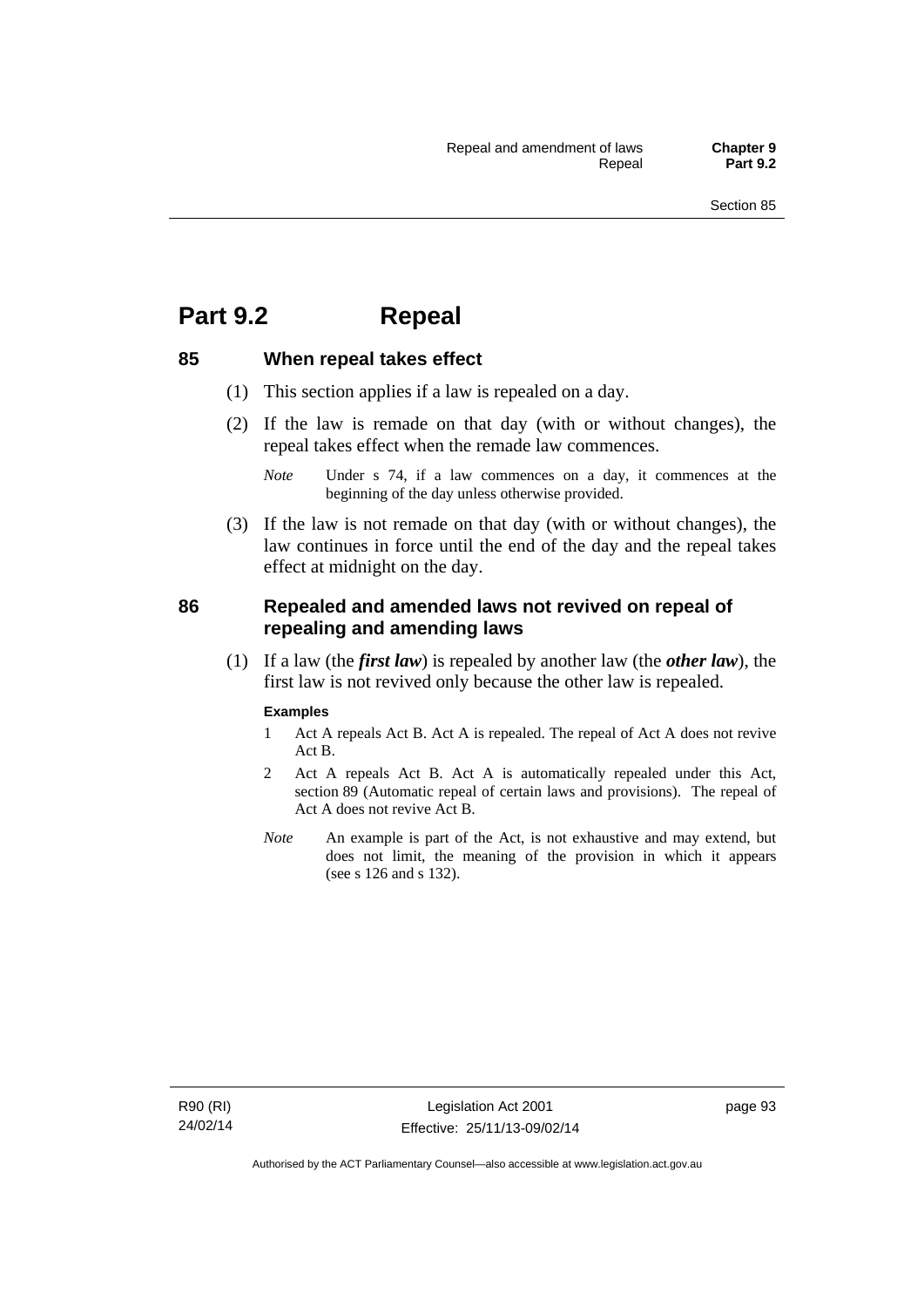(2) If a law (the *first law*) is amended by another law (the *other law*), the continuing operation of the amendments made by the other law is not affected only because the other law is repealed and, in particular, the first law is not revived in the form in which it was in before the amendments took effect only because of the repeal.

#### **Examples**

- 1 Act A amends Act B. Act A is repealed after it has commenced by a later Act C. The amendments made by Act A continue to operate, even though Act A has been repealed.
- 2 Act A amends Act B. Act A is automatically repealed under this Act, section 89. The amendments made by Act A continue to operate, even though Act A has been repealed.
- (3) This section does not limit any other provision of this chapter and is in addition to any provision of the law by which the repeal is made.
- (4) This section is a determinative provision.
	- *Note* See s 5 for the meaning of determinative provisions, and s 6 for their displacement.
- (5) In this section:

*amended* does not include modified.

*law* includes a rule of the common law (including equity).

#### **Examples**

- 1 a common law offence
- 2 a common law rule of practice or procedure
- 3 a right to equitable relief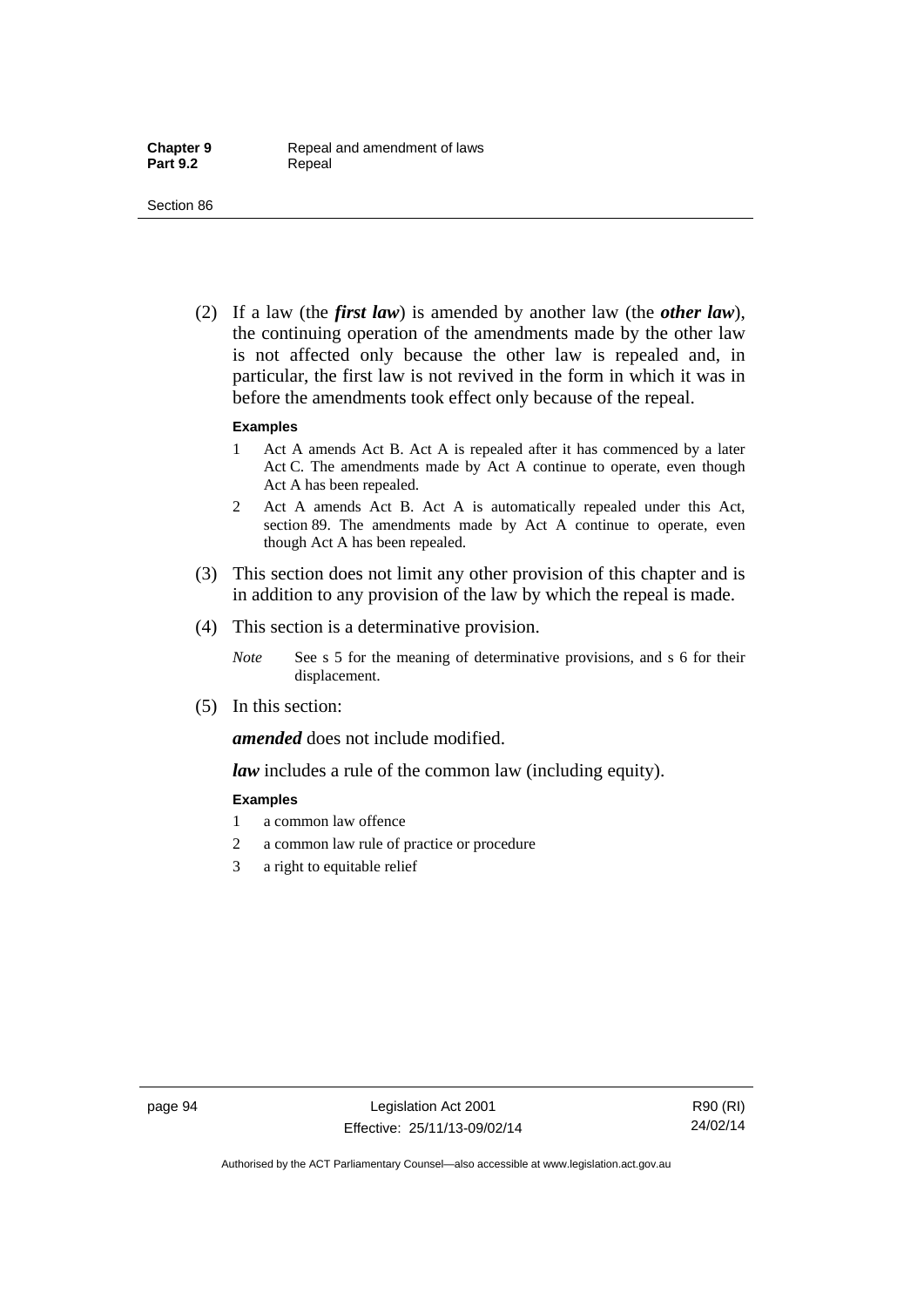## **87 Commencement not undone if repealed**

- (1) If a provision of a law providing for the commencement of the law is repealed after the law has commenced, the repeal of the provision does not affect the continuing operation of the law.
- (2) If a commencement notice providing for the commencement of a law is repealed after the law has commenced, the repeal of the notice does not affect the continuing operation of the law.
- (3) This section does not limit any other provision of this chapter and is in addition to any provision of the law by which the repeal is made.
- (4) This section is a determinative provision.
	- *Note* See s 5 for the meaning of determinative provisions, and s 6 for their displacement.

## **88 Repeal does not end effect of transitional laws etc**

- (1) The continuing operation of a transitional law or validating law is not affected only because the law is repealed.
- (2) Subsection (1) does not apply to a law that is a transitional law or validating law because of modifications that it makes to another law.
- (3) If a law (the *savings law*) declares a law (the *declared law*) to be a law to which this section applies—
	- (a) the effect of the declared law does not end only because of its repeal; and
	- (b) the effect of the savings law does not end only because of its repeal.
- (4) A declaration may be made for subsection (3) about a law whether or not the Act is a law to which subsection (1) applies.
- (5) A declaration made for subsection (3) about a law does not imply that, in the absence of a declaration about it, another law is not a law to which this section applies.

page 95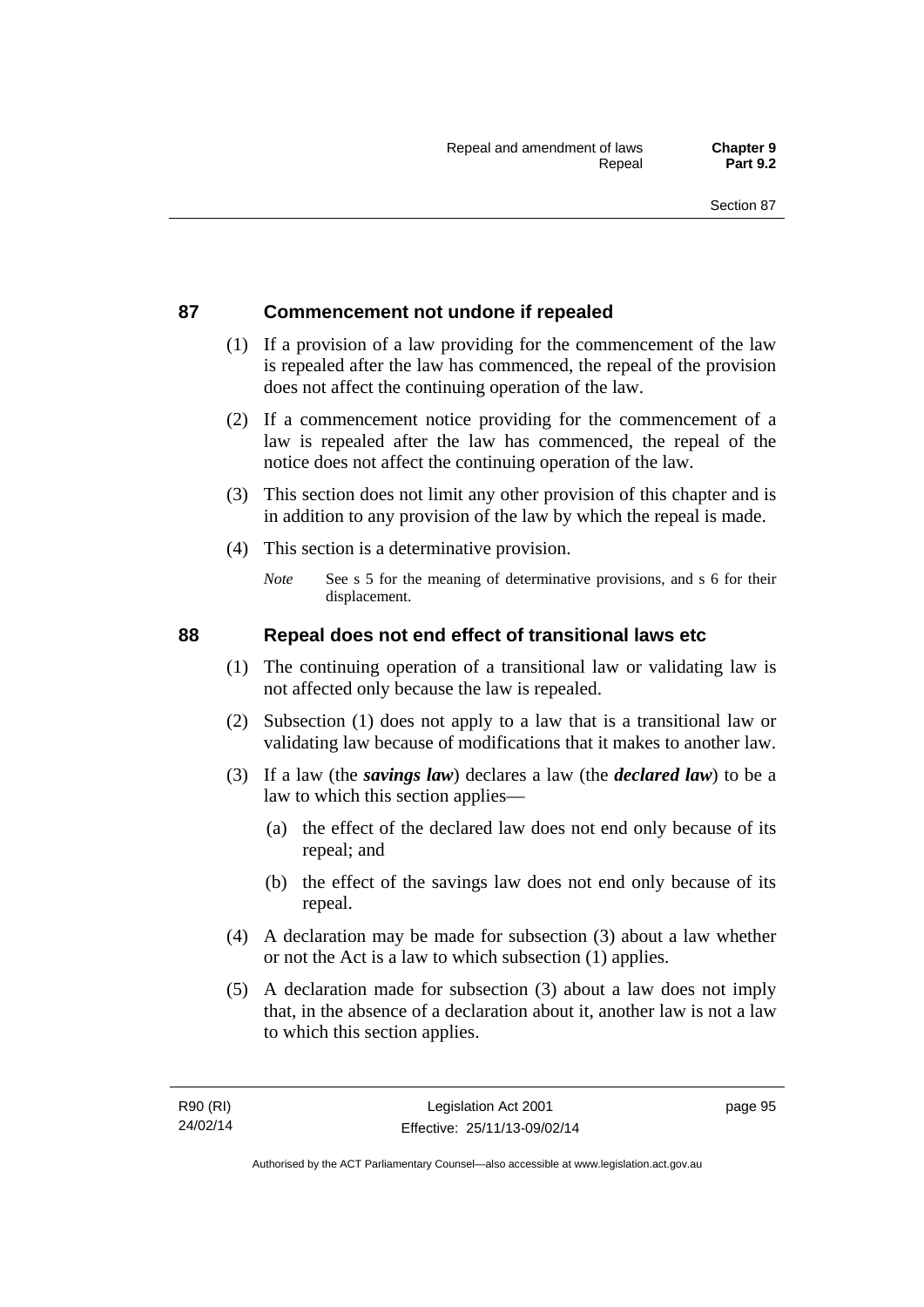- (6) This section does not limit any other provision of this chapter and is in addition to any provision of the law by which the repeal is made.
- (7) This section is a determinative provision.
	- *Note* See s 5 for the meaning of determinative provisions, and s 6 for their displacement.
- (8) To remove any doubt and without limiting section 6 (Legislation Act provisions must be applied), the application of this section to a law is not displaced only because the law is repealed and, in particular, the repeal of the law does not of itself imply an intention to displace the application of this section to the law.
- (9) In this section:

*transitional law* means—

- (a) a law made or expressed to be made for a transitional purpose; or
- (b) a law that makes provision consequential on a law mentioned in paragraph (a).

#### **Examples**

- 1 a provision stating that an existing licence under a repealed Act is taken to be a licence of a particular kind under another Act and authorising the imposition of conditions under the other Act
- 2 a provision stating that a provision applies to certain applications made before the commencement of an amendment or only to applications made after the commencement of an amendment
- 3 a declaration made for s (3)
- *Note 1 Transitional* is defined in the dictionary to include application and savings.
- *Note 2* An example is part of the Act, is not exhaustive and may extend, but does not limit, the meaning of the provision in which it appears (see s 126 and s 132).

page 96 Legislation Act 2001 Effective: 25/11/13-09/02/14

R90 (RI) 24/02/14

Authorised by the ACT Parliamentary Counsel—also accessible at www.legislation.act.gov.au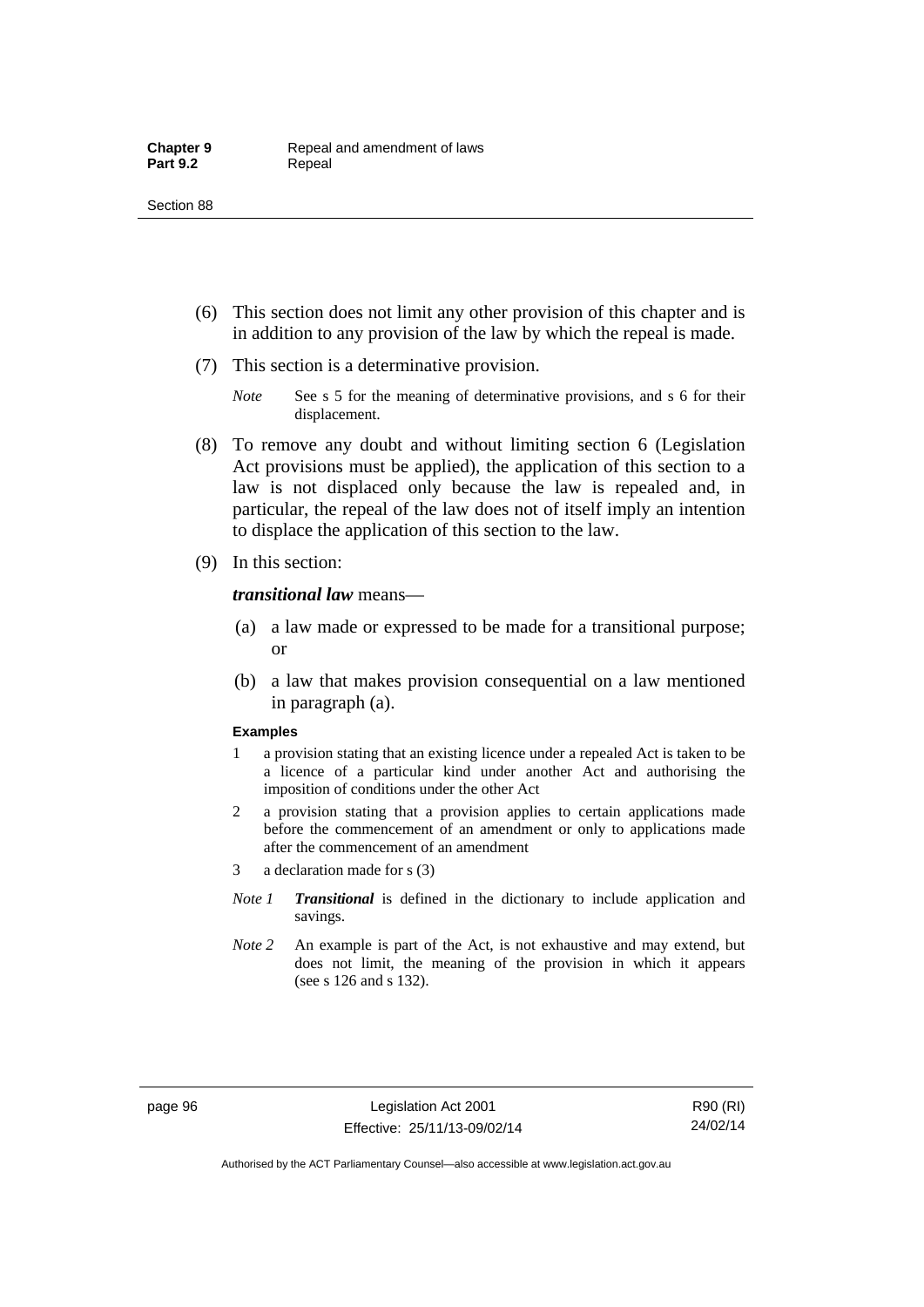#### *validating law* means—

- (a) a law that validates something that is or may be invalid; or
- (b) a law that makes provision consequential on a law mentioned in paragraph (a).

#### **Examples**

- 1 a provision declaring an instrument to have been validly made and acts done in reliance on the instrument to have been validly done
- 2 a provision stating that an instrument that is declared valid is taken to have been amended in a particular way

## **89 Automatic repeal of certain laws and provisions**

- (1) An amending law is automatically repealed on the day after—
	- (a) all of its provisions have commenced; or
	- (b) the last of its provisions that have not commenced are omitted or cannot commence.

#### **Example—provision that can no longer commence**

The *ABC Act 2005* includes a provision that amends the *XYZ Act 2000*. Before the provision commences, the *XYZ Act 2000* is repealed. The provision can, therefore, no longer commence.

- *Note* An example is part of the Act, is not exhaustive and may extend, but does not limit, the meaning of the provision in which it appears (see s 126 and s 132).
- (2) An appropriation Act is automatically repealed on the last day of the financial year for which it makes appropriations.
- (3) An amending provision of a law is automatically repealed immediately after all of the amendments and repeals made by it (or to which it relates) have commenced.
- (4) A commencement provision of a law is automatically repealed immediately after all of the provisions of the law have commenced.

page 97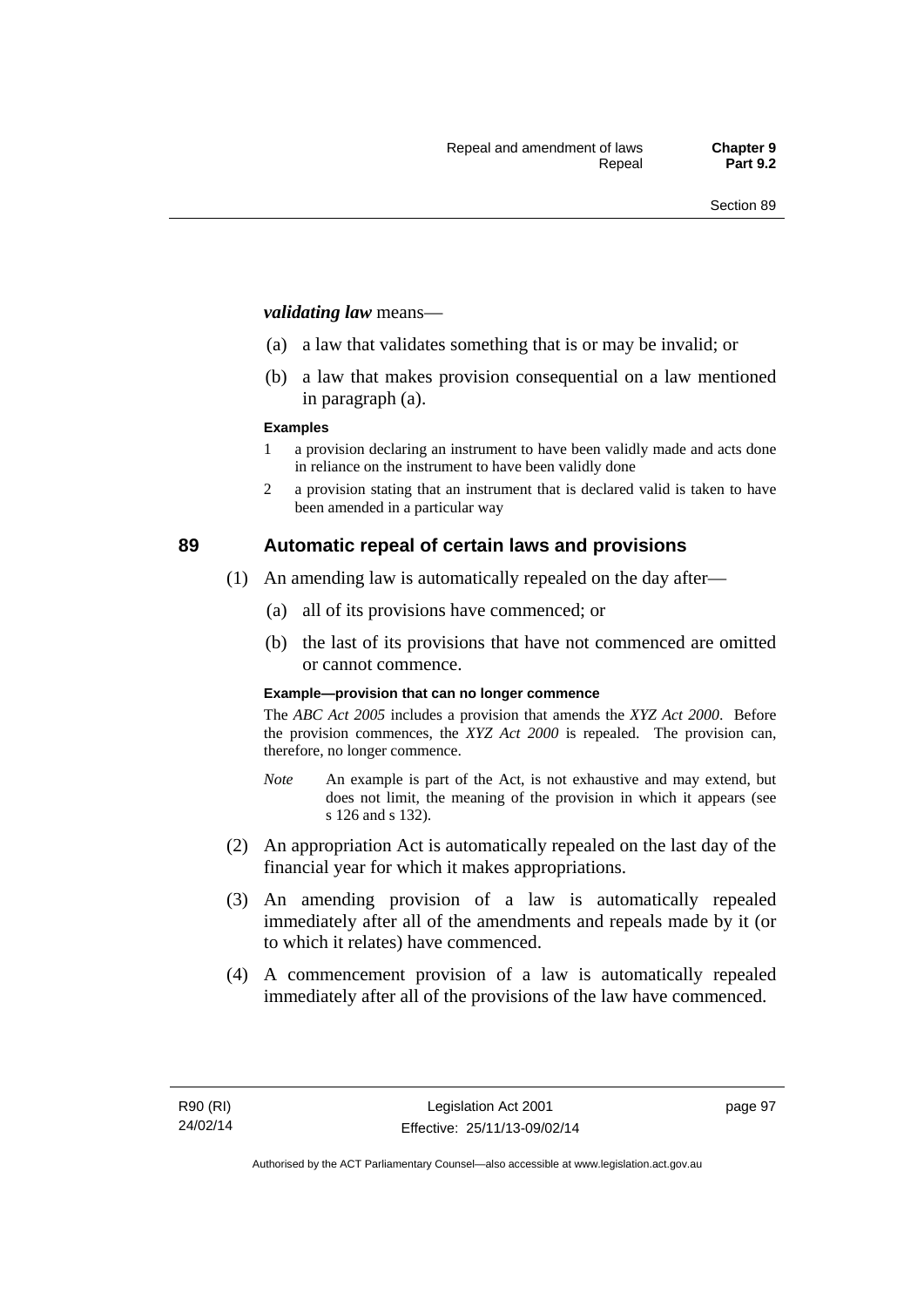- (5) A commencement notice is automatically repealed on the day after the day, or the last of the days, fixed or otherwise determined by the notice for the commencement of a law.
- (6) If an instrument making, or evidencing, an appointment (including an acting appointment) is a legislative instrument, the instrument is automatically repealed—
	- (a) on the day the appointment ends; or
	- (b) if the instrument makes 2 or more appointments that end on different days—on the day the last-ending appointment ends.
- (7) A repeal under this section has effect for all purposes, including, for example, any other provisions of this chapter about repeals.
- (8) If apart from this subsection a law would be automatically repealed on a day that is earlier than its notification day, the law is instead automatically repealed on the day after its notification day.
- (9) In the application of subsection (8) to a statutory instrument that is not a legislative instrument, a reference to the instrument's *notification day* is a reference to the day after the day it is made or, if it is required under an Act or statutory instrument to be approved (however described) by the Executive, a Minister or any other entity, the day after the day it is approved.
- (10) This section does not limit any other provision of this chapter.
- (11) This section is a determinative provision.
	- *Note* See s 5 for the meaning of determinative provisions, and s 6 for their displacement.
- (12) In this section:

*amend* does not include modify.

*amending law* means a law that consists only of provisions of the following kinds:

(a) for an Act—the Act's long title;

Authorised by the ACT Parliamentary Counsel—also accessible at www.legislation.act.gov.au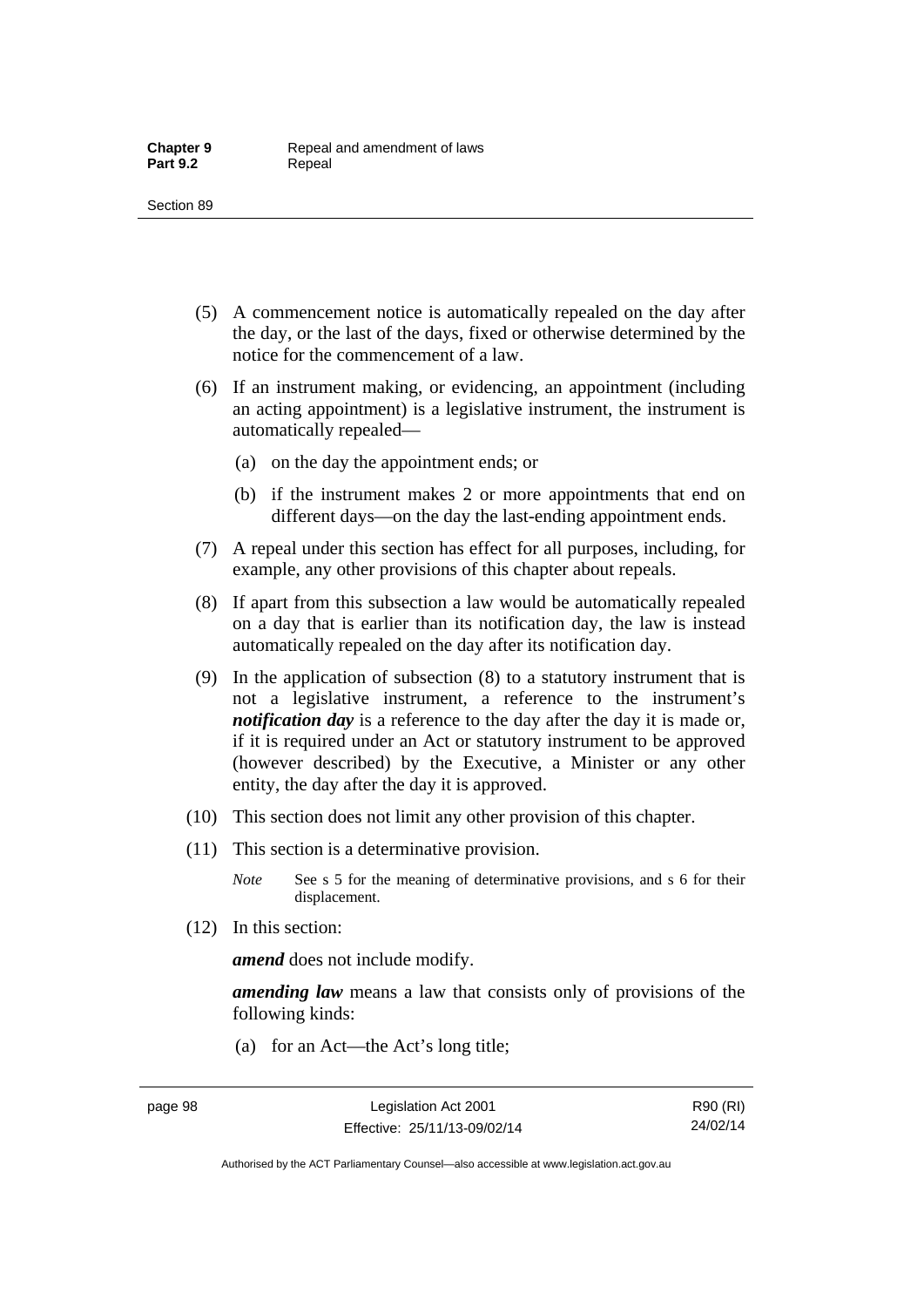- (b) a preamble or recital (however described);
- (c) a provision about the law's name;
- (d) a provision about the law's commencement;
- (e) a provision about the purposes of the law or any of its provisions;

#### **Example**

an objects provision

(f) a provision about the effect of notes;

- (g) a provision providing for the amendment or repeal of a law (including a provision identifying the amended or repealed law);
- (h) a provision declaring a law to be a law to which section 88 (Repeal does not end effect of transitional laws etc) applies;
- (i) a provision about the renumbering of a law;
- (j) a provision authorising or requiring something to be done under chapter 11 (Republication of Acts and statutory instruments).

*amending provision*, of a law, means a provision of the law that only amends or repeals a law, and includes—

- (a) any other provision (for example, a schedule) of the law that only identifies the law amended or repealed; and
- (b) any other provision (for example, a part heading) of the law that only identifies (or groups) provisions that are amended or repealed.

*Note* A note itself is not part of an Act or statutory instrument (see s 127).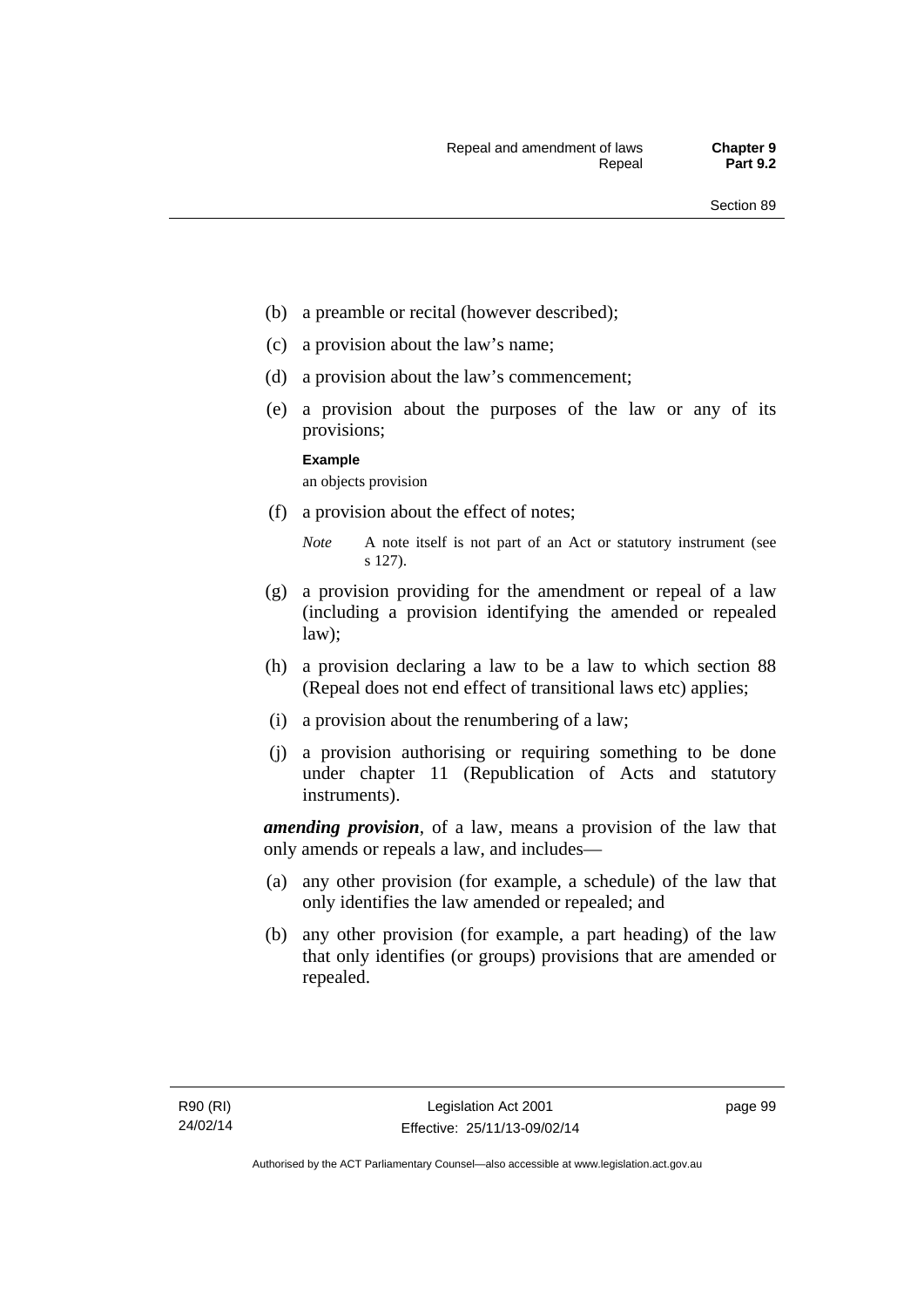#### *appropriation Act*—see the *[Financial Management Act 1996](http://www.legislation.act.gov.au/a/1996-22)*, dictionary.

*commencement provision*, of a law, means a provision of the law that only provides for the commencement of the law.

#### **Example 1—s 89**

The *Hypothetical Amending Act 2002* repeals and amends a number of Acts. The Act contains the following provisions:

- a long title
- a provision about the Act's name
- a provision about the Act's commencement
- repealing provisions (that is, a provision stating that the Act repeals the Acts mentioned in sch 1 and a schedule (sch 1) setting out the names of the repealed Acts)
- amending provisions (that is, a provision stating that the Act amends the Acts mentioned in sch 2 and a schedule (sch 2) setting out the amended Acts and the amendments of them)
- a provision about the application of this Act, s 88 (Repeal does not end effect of transitional laws etc) to a provision being repealed
- a provision requiring an amended Act (the *XYZ Act 1990*), or a provision of the *XYZ Act 1990*, to be renumbered in the next republication of the Act under this Act.

The Act contains no other provisions. Its repealing provisions, and its other provisions apart from the naming provision, the commencement provision and the amending provisions, commence on the day after its notification day, 22 March 2002. Its amending provisions commence on a date fixed by the Minister by written notice, 12 April 2002. The Act is automatically repealed under s 89 on the day after all of its provisions have commenced, 13 April 2002.

#### **Example 2—s 89**

The *Example Act 2001* contains provisions establishing a new licensing scheme. It also amends several Acts and repeals others. Because it contains the scheme provisions, it is not an amending law covered by s (1). It is, therefore, not automatically repealed under s 89.

page 100 Legislation Act 2001 Effective: 25/11/13-09/02/14

R90 (RI) 24/02/14

Authorised by the ACT Parliamentary Counsel—also accessible at www.legislation.act.gov.au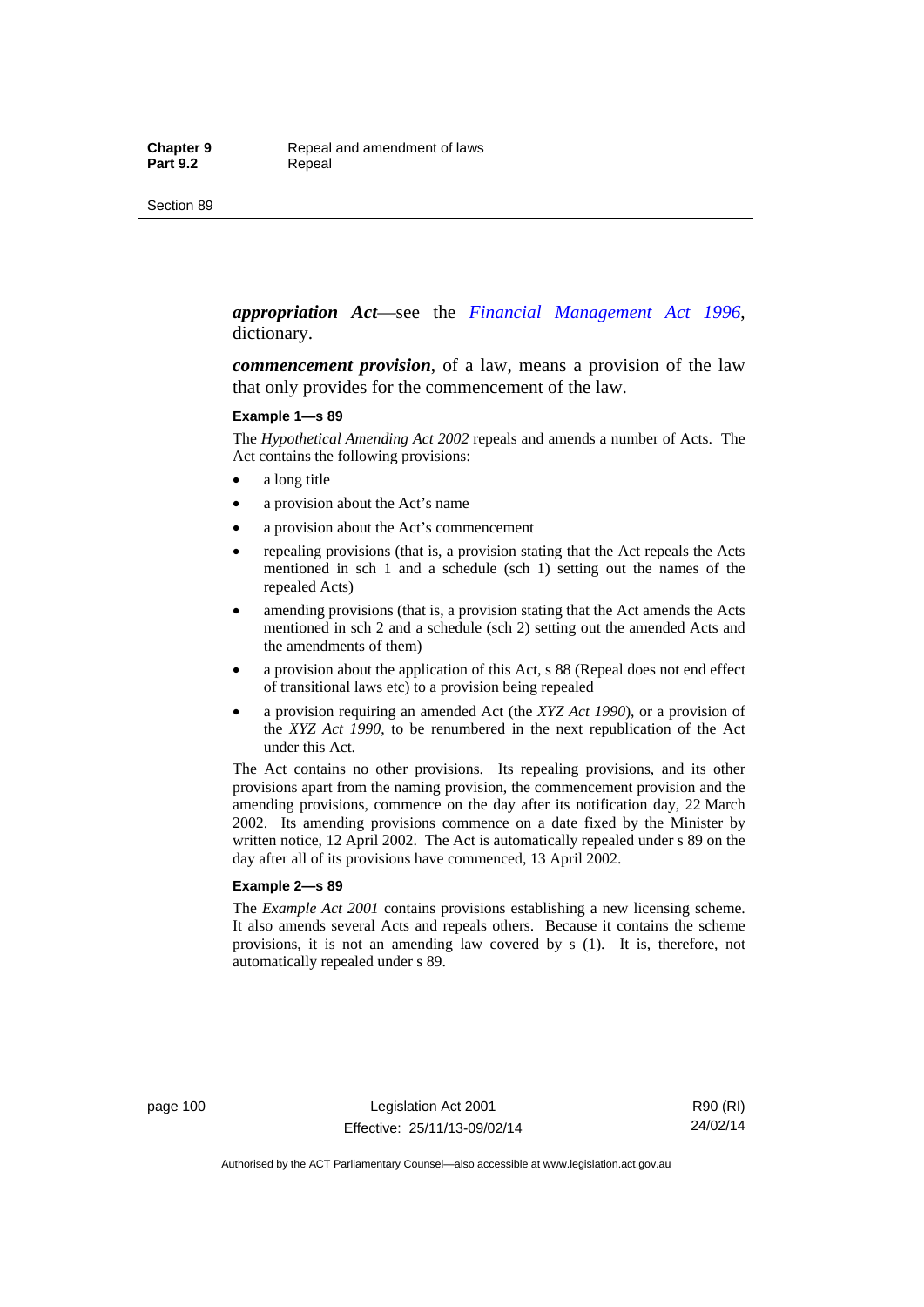#### **Example 3—s 89—see s (12), def** *amending provision*

The *Plant Diseases Act 2003* (hypothetical), pt 6 is as follows:

#### **Part 6 Repeals and consequential amendment**

#### **42 Repeal of Plant Diseases Act 1934**

The *Plant Diseases Act 1934* A1934-21 is repealed.

#### **43 Repeal of Plant Diseases Regulations 1938**

The *Plant Diseases Regulations 1938* (made on 11 February 1938) is repealed.

#### **44 Administrative Decisions (Judicial Review) Act 1989, schedule 1, new item 6**

*insert* 

6 This Act does not apply to decisions of the Minister under the *Plant Diseases Act 2003*, part 3 (Measures for the control of diseases and pests).

Under the definition of *amending provision*, the heading to pt 6, as well as the contents of pt 6, are automatically repealed under s 89.

*Note* An example is part of the Act, is not exhaustive and may extend, but does not limit, the meaning of the provision in which it appears (see s 126 and s 132).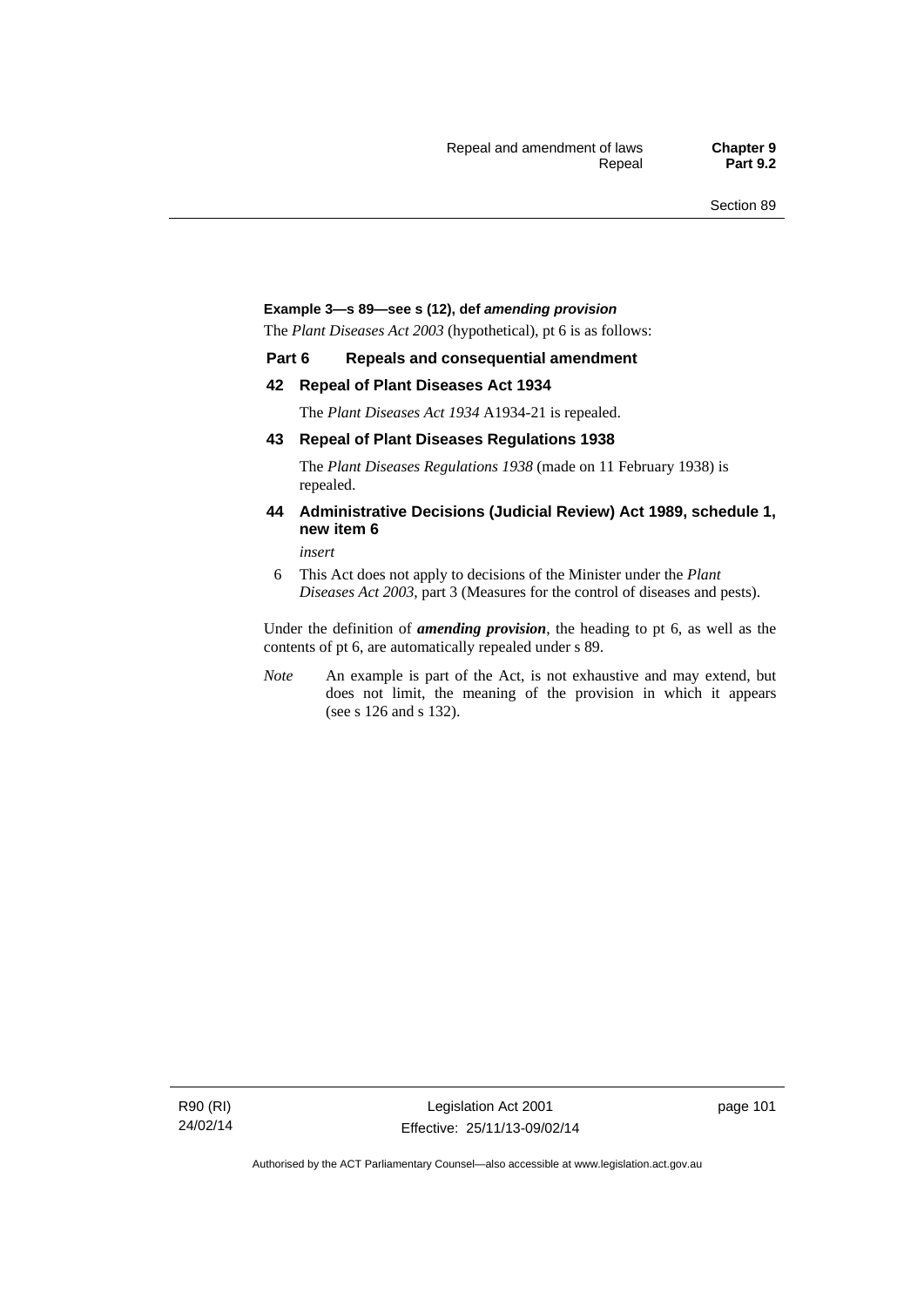## **Part 9.3 Amendment**

### **90 Law and amending laws to be read as one**

A law and all laws amending it are to be read as one.

### **91 Insertion of provisions by amending law**

- (1) This section applies if a law (the *amending law*) amends another law (the *amended law*) by inserting any of the following provisions, and does not exactly specify the position in the amended law where it is to be inserted:
	- (a) a chapter, part, division, subdivision, section or subsection (an *inserted chapter, part, division, subdivision, section* or *subsection*);
	- (b) a paragraph (an *inserted paragraph*);
	- (c) a subparagraph (an *inserted subparagraph*);
	- (d) a sub-subparagraph (an *inserted sub-subparagraph*);
	- (e) a definition (an *inserted definition*);
	- (f) any other provision (a *miscellaneous inserted provision*).
- (2) An inserted chapter, part, division, subdivision, section or subsection is inserted in the appropriate numerical or alphanumerical position in the amended law.
- (3) An inserted paragraph is inserted in the appropriate alphabetical position in the amended law.
- (4) An inserted subparagraph is inserted in the appropriate numerical or alphanumerical position in the amended law.
- (5) An inserted sub-subparagraph is inserted in the appropriate alphabetical position in the amended law.

R90 (RI) 24/02/14

Authorised by the ACT Parliamentary Counsel—also accessible at www.legislation.act.gov.au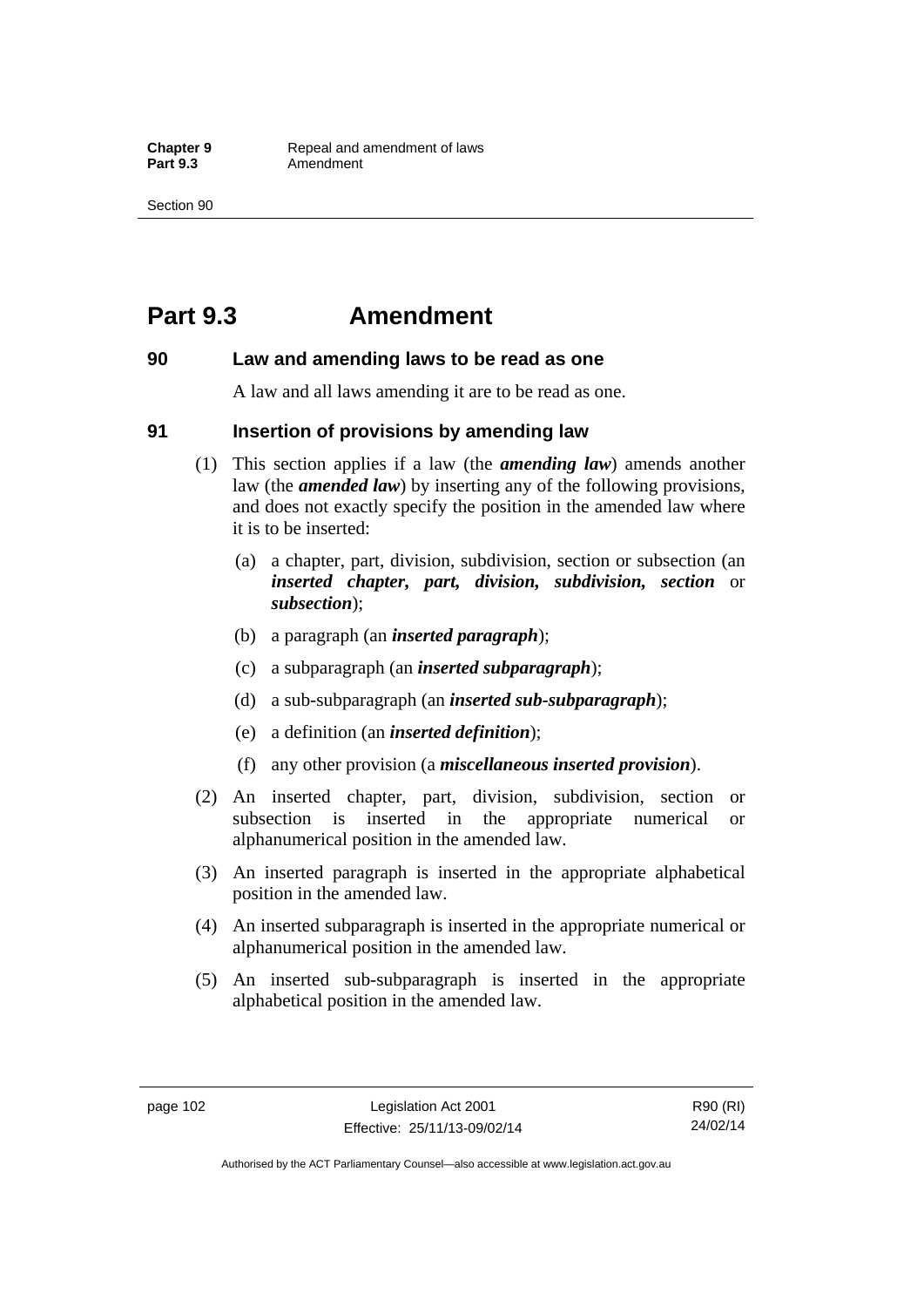- (6) An inserted definition is inserted in the appropriate alphabetical position (worked out on a letter-by-letter basis) in a series of definitions in the amended law.
- (7) A miscellaneous inserted provision is inserted in the appropriate position in the amended law.
- (8) In applying this section to a law that is divided otherwise than into sections, a reference to a section or subsection is a reference to a corresponding provision of the law.
- (9) In working out the appropriate position where a provision is to be inserted in the amended law, regard may be had to the following:
	- (a) the provision number or letter;
	- (b) the heading of the relevant amending provision of the amending law;
	- (c) any other amendments in the amending law including the order of amendments;
	- (d) anything else in the amending law or amended law;
	- (e) current legislative drafting practice.

#### **Examples**

- 1 If a part numbered '3' is to be inserted into an amended law with an existing sequence of parts 'part 1—part 2—part 4', inserted part 3 is inserted between parts 2 and 4.
- 2 If a division numbered '2.2A' is to be inserted into an amended law with an existing sequence of divisions in part 2 'division 2.1—division 2.2 division 2.3', inserted division 2.2A is inserted between divisions 2.2 and 2.3.
- 3 If a section numbered '6AA' is to be inserted into an amended law with an existing sequence of sections 'section 6—section 6A—section 6B', inserted section 6AA is inserted between sections 6A and 6B.
- 4 If a section numbered '7A' is to be inserted (by an amending section headed 'New section 7A', with the command '*in division 2.2, insert*') into an amended law with an existing sequence 'section 7 [in division 2.2] division 2.3 heading—section 8', inserted section 7A is inserted between section 7 and the division 2.3 heading (that is, at the end of division 2.2).

R90 (RI) 24/02/14 page 103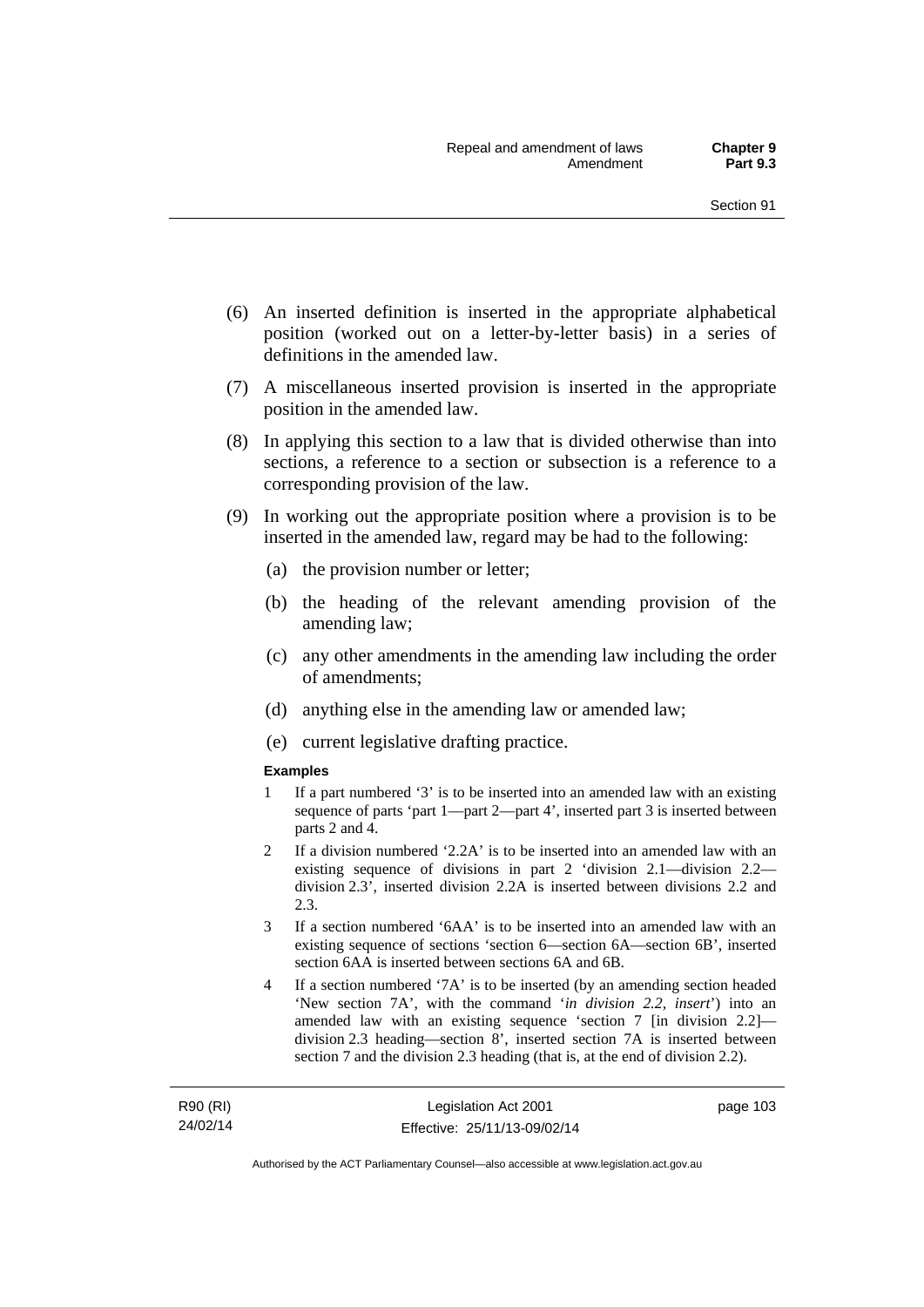- 5 If a section numbered '7A' is to be inserted (by an amending section headed 'New section 7A', with the command '*in division 2.3, insert*') into an amended law with an existing sequence 'section 7 [in division 2.2] division 2.3 heading—section 8', inserted section 7A is inserted between the division 2.3 heading and section 8 (that is, at the beginning of division 2.3).
- *Note* An example is part of the Act, is not exhaustive and may extend, but does not limit, the meaning of the provision in which it appears (see s 126 and s 132).
- (10) This section is a determinative provision.
	- *Note* See s 5 for the meaning of determinative provisions, and s 6 for their displacement.
- (11) In this section:

*insert* includes relocate.

#### **92 Amendment to be made wherever possible**

- (1) If a law amends another law—
	- (a) by omitting a word; or
	- (b) by substituting a word for another word; or
	- (c) by inserting a word before or after a particular word;

the amendment is to be made wherever possible in the other law.

#### **Example**

The *XYZ Amendment Act 2002* is expressed to omit the word 'authorised' from the *ABC Act 1998*, s 20. The word 'authorised' is used once in the heading to s 20, 3 times in s 20 (1), twice in s 20 (3), once in an example to s 20 (4) and twice in a note to s 20 (5). The amendment omits each of those references to the word 'authorised'.

- *Note* An example is part of the Act, is not exhaustive and may extend, but does not limit, the meaning of the provision in which it appears (see s 126 and s 132).
- (2) This section is a determinative provision.
	- *Note* See s 5 for the meaning of determinative provisions, and s 6 for their displacement.

page 104 Legislation Act 2001 Effective: 25/11/13-09/02/14

R90 (RI) 24/02/14

Authorised by the ACT Parliamentary Counsel—also accessible at www.legislation.act.gov.au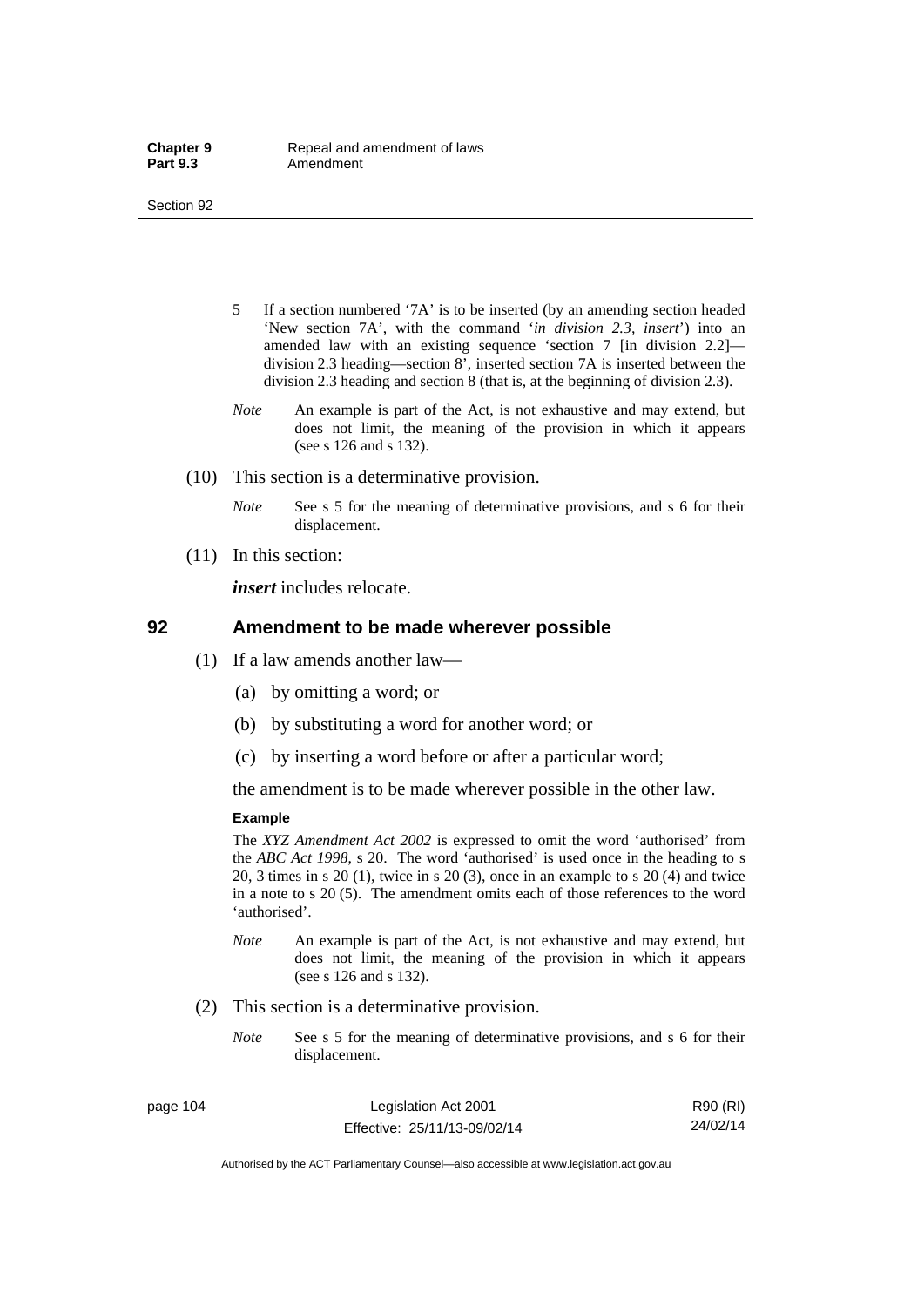## **93 Provisions included in another provision for amendment purposes**

- (1) This section applies for the purpose of amending a law.
- (2) The heading to a chapter, part, division, subdivision, schedule, dictionary, section or any other provision of the law forms part of the provision to which it is a heading.
- (3) An example at the end of a provision of the law is part of the provision unless the example is expressed in a way that indicates that it applies only to another provision.
- (4) A note at the end of a provision of the law is taken, for this section, to be part of the provision unless the note is expressed in a way that indicates that it applies only to another provision.
- (5) However, a note in a law is not, for any other purpose, part of the law.

*Note* Section 127 (Material that is not part of Act or statutory instrument) deals with the status of notes.

- (6) A penalty at the end of a subsection of the law—
	- (a) is part of the subsection unless the penalty is expressed in a way that indicates that it applies only to other subsections of the section; or
	- (b) if the penalty is expressed in a way that indicates that it applies only to other subsections—is part of the section.
- (7) A penalty at the end of a section of the law that is not divided into subsections is part of the section.
- (8) The word 'and', 'or' or 'but', or a similar word, at the end of a paragraph, subparagraph, sub-subparagraph or another provision of the law is part of the provision.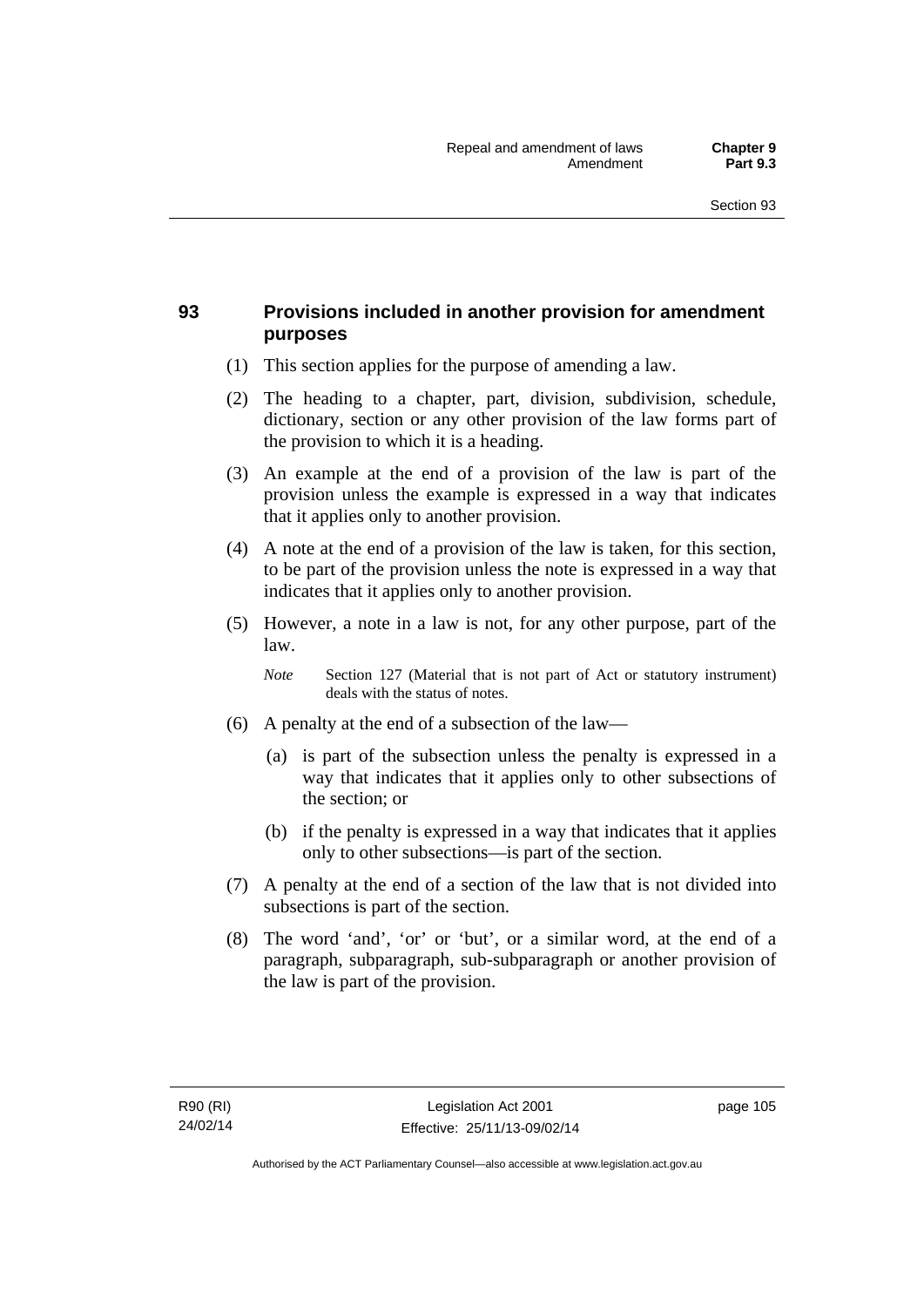- (9) In working out whether an example or note is at the end of a provision of the law, any penalty is to be disregarded, and, for an example, any note is to be disregarded.
	- *Note* According to current legislative drafting practice, examples, notes and penalties to a provision are arranged in the following order at the end of provisions:
		- 1 penalty (first)
		- 2 examples
		- 3 notes (last).
- (10) In applying this section to a law that is divided otherwise than into sections, a reference to a section or subsection is a reference to a corresponding provision of the law.
- (11) This section is a determinative provision.
	- *Note* See s 5 for the meaning of determinative provisions, and s 6 for their displacement.

### **94 Continuance of appointments etc made under amended provisions**

- (1) This section applies if—
	- (a) a law expressly or impliedly authorises or requires—
		- (i) the making of an appointment or statutory instrument; or
		- (ii) the delegation of a function; or
		- (iii) the issue of a licence or permit (however described); or
		- (iv) the doing (however described) of anything else; and
	- (b) the law is amended by another law; and
	- (c) under the amended law—
		- (i) the appointment or statutory instrument may be made; or
		- (ii) the function may be delegated; or

R90 (RI) 24/02/14

Authorised by the ACT Parliamentary Counsel—also accessible at www.legislation.act.gov.au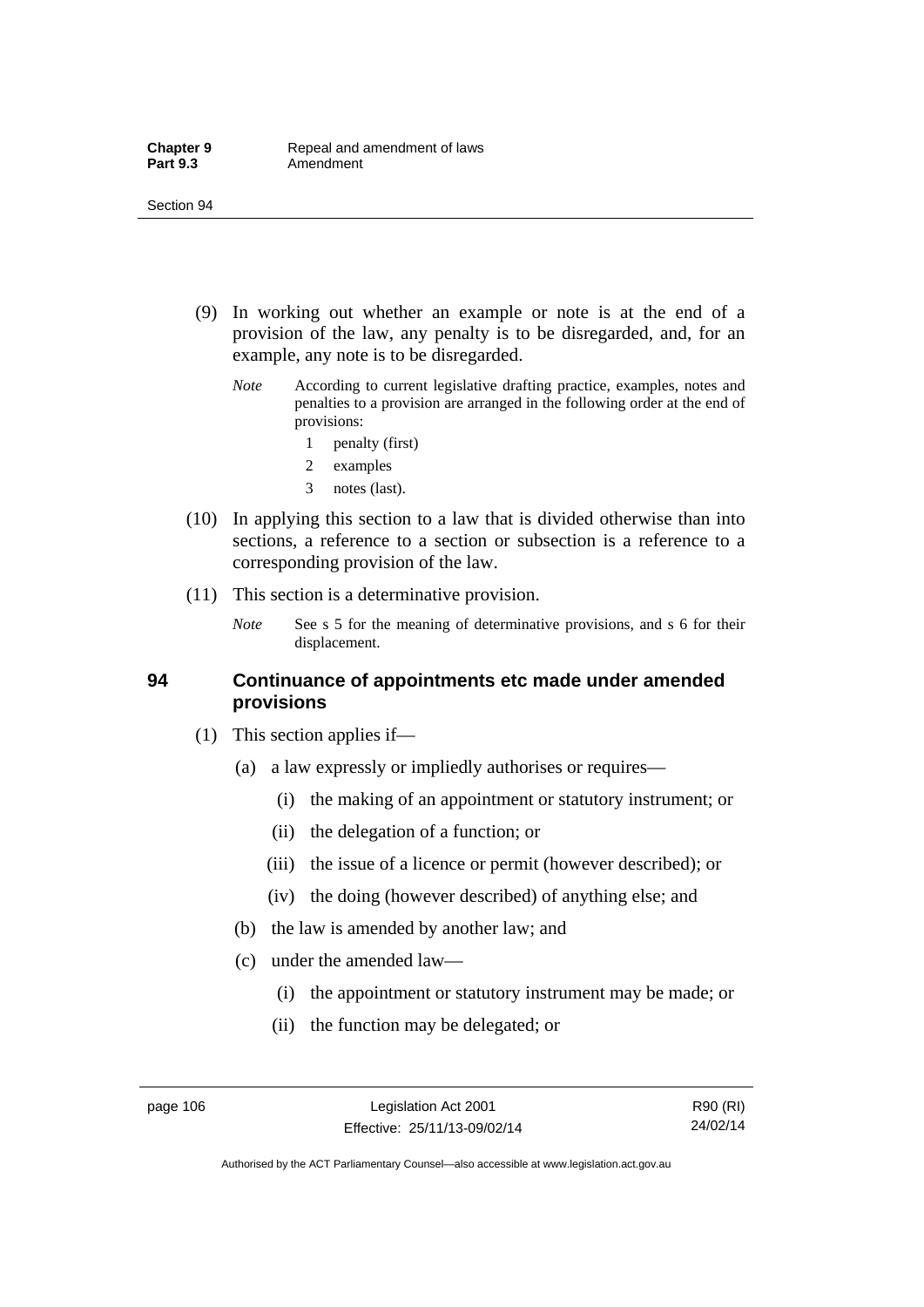- (iii) the licence or permit may be issued; or
- (iv) the thing may be done;

whether by the same or a different entity.

#### **Examples—par (a) (iv)**

- 1 the giving of an approval, consent or permission
- 2 the making of a recommendation
- *Note* An example is part of the Act, is not exhaustive and may extend, but does not limit, the meaning of the provision in which it appears (see s 126 and s 132).
- (2) An appointment, statutory instrument, delegation, licence, permit or anything else mentioned in subsection (1) that was in force immediately before the commencement of the amendment continues to have effect as if it had been made, issued or done (however described) under the amended law.
- (3) This section is a determinative provision.
	- *Note* See s 5 for the meaning of determinative provisions, and s 6 for their displacement.
- (4) In this section:

*amend* includes omit and re-enact in the same law (with or without changes), but does not include omit and re-enact in another law.

*appointment* includes acting appointment.

## **95 Status of modifications**

- (1) If a law is modified by another law, the law operates as modified but the modification does not amend the text of the law.
- (2) This section is a determinative provision.
	- *Note* See s 5 for the meaning of determinative provisions, and s 6 for their displacement.

page 107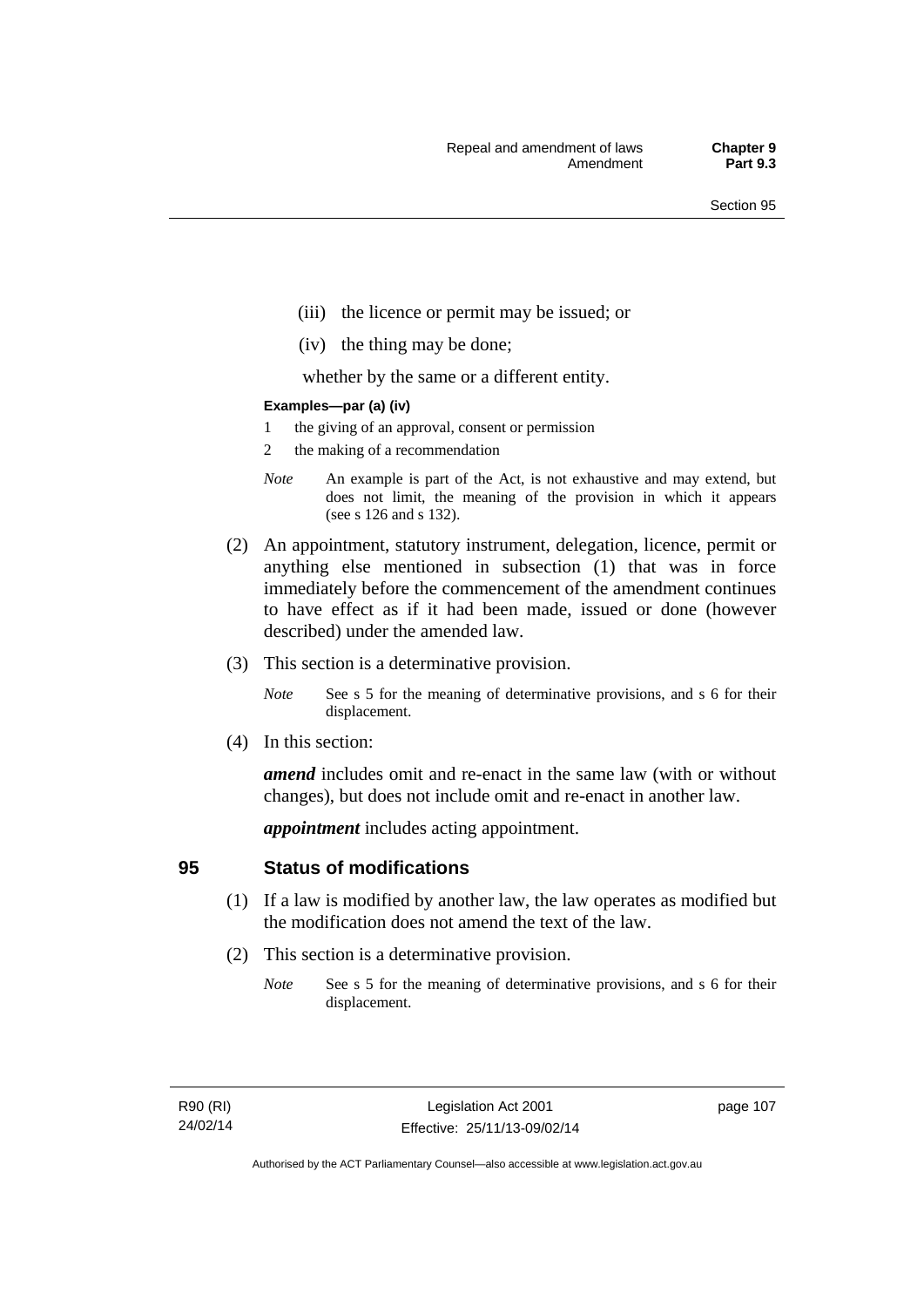## **96 Relocated provisions**

- (1) This section applies if a provision of a law is relocated (with or without changes) to a different place in the same law or to a different law.
- (2) The operation or meaning of the provision is not affected only because of the provision's relocation.
- (3) Without limiting subsection (2), if before its relocation the provision was to be interpreted in a particular way, it is to be interpreted in that way in its new location.

#### **Example**

If a provision of an Act is to be interpreted as if it were a law consolidating the provisions of other laws and it is relocated into another Act, it is to be interpreted in the same way in its new location.

- *Note* An example is part of the Act, is not exhaustive and may extend, but does not limit, the meaning of the provision in which it appears (see s 126 and s 132).
- (4) However, the provision has effect subject to any changes made to, or in relation to, it.
- (5) This section is a determinative provision.
	- *Note* See s 5 for the meaning of determinative provisions, and s 6 for their displacement.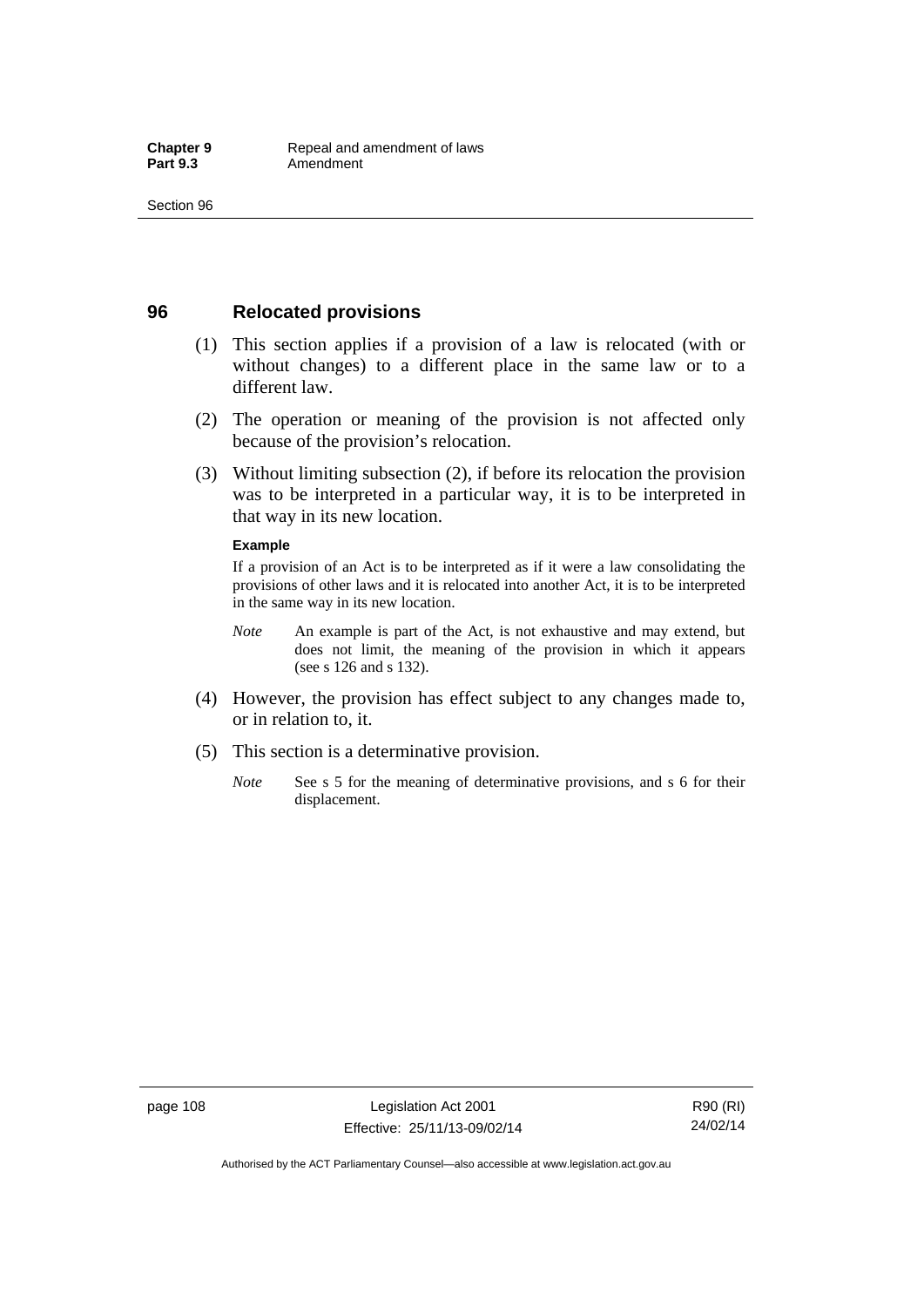## **Chapter 10 Referring to laws**

## **97 Definitions—ch 10**

(1) In this chapter:

*ACT law* means an Act or statutory instrument.

*Note* A reference to an Act or statutory instrument includes a reference to a provision of the Act or instrument (see s 7 and s 13).

*law* means an ACT law or a law of another jurisdiction.

*law of another jurisdiction* means an Act or statutory instrument of another jurisdiction, and includes a provision of an Act or statutory instrument of another jurisdiction.

- *Note Another jurisdiction* means the Commonwealth, a State, another Territory, the United Kingdom or New Zealand (see dict, pt 2).
- (2) In this section:

*Act*, in relation to another Territory, includes ordinance.

*statutory instrument*, of another jurisdiction, means an instrument (whether or not legislative in nature) made under—

- (a) an Act of the other jurisdiction; or
- (b) another statutory instrument of the other jurisdiction; or
- (c) power given by an Act or statutory instrument of the other jurisdiction and also power given otherwise by law.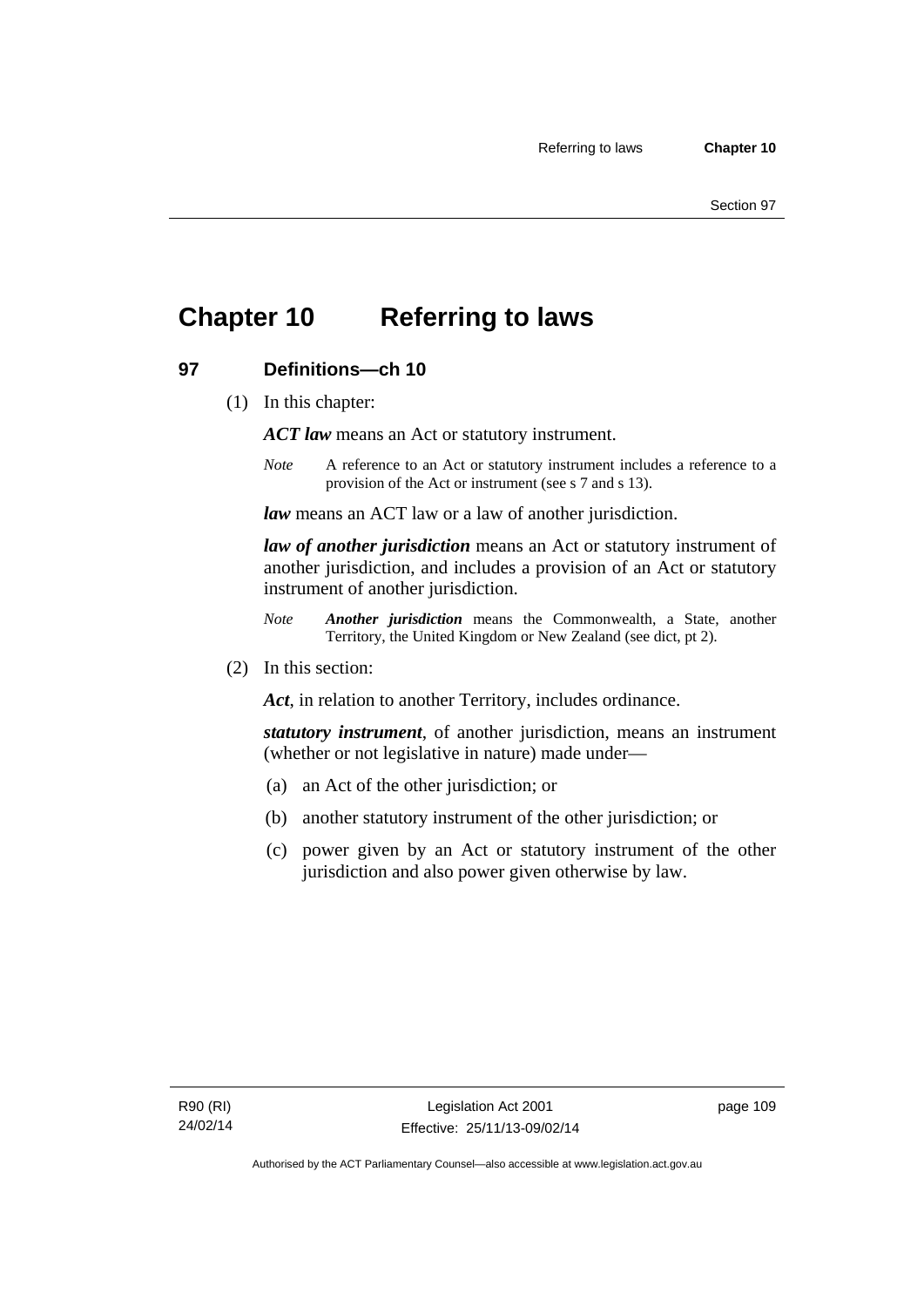### **98 References to ACT law include law containing reference**

In an ACT law, a reference in general terms to an ACT law of the same kind includes a reference to the law itself.

#### **Example**

The *ABC Act 2001*, s 27 gives a power to confiscate property under certain circumstances. Section 93 of the same Act provides 'If an Act authorises the confiscation of property, the owner of the property has a right of appeal to the Magistrates Court.' The right of appeal under s 93 also applies to the power given by s 27 because the reference to 'an Act' in s 93 includes a reference to the *ABC Act 2001*.

*Note* An example is part of the Act, is not exhaustive and may extend, but does not limit, the meaning of the provision in which it appears (see s 126 and s 132).

### **99 References in ACT statutory instruments to** *the Act*

In a statutory instrument, a reference to *Act* or *the Act*, without mentioning a particular Act, is a reference to the Act under which the instrument is made or in force.

### **100 Referring to particular ACT laws**

- (1) An Act may be referred to by—
	- (a) the name the Act gives to itself; or
	- (b) the year it was passed and its number, together with a reference (if necessary) to indicate that it is an Act.

#### **Example—reference to indicate Act**

An Act may be referred to using the word Act or the letter 'A' (eg 'A1993-1' is a reference to Act No 1 of 1993).

*Note* An example is part of the Act, is not exhaustive and may extend, but does not limit, the meaning of the provision in which it appears (see s 126 and s 132).

R90 (RI) 24/02/14

Authorised by the ACT Parliamentary Counsel—also accessible at www.legislation.act.gov.au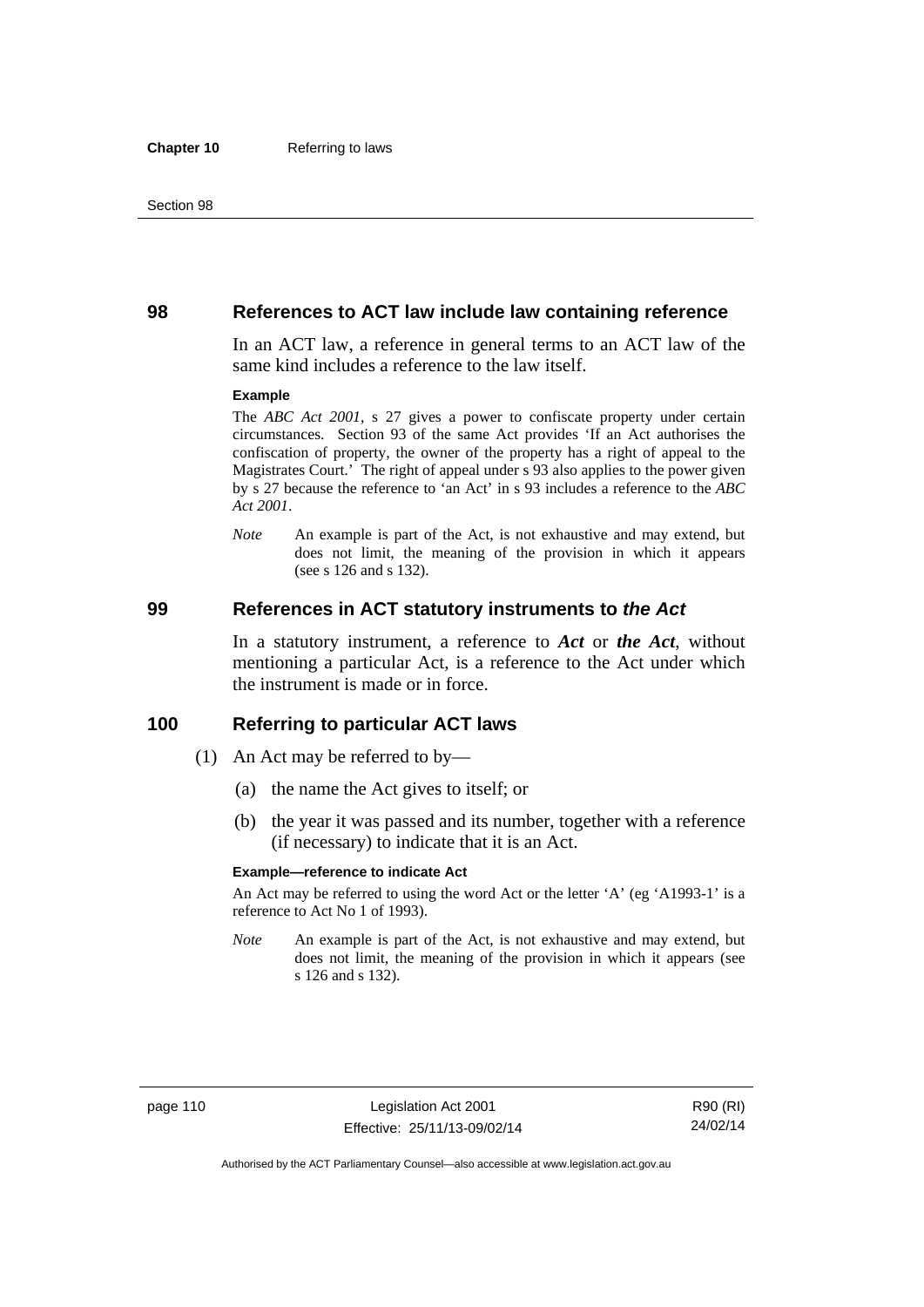- (2) A statutory instrument may be referred to by—
	- (a) any name the instrument gives to itself; or
	- (b) if the instrument was notified in the register, the gazette or otherwise under section 61 (2) (b) and was numbered under this Act or another territory law—the year it was notified and its number, together with a reference (if necessary) to the kind of instrument; or
	- (c) if the instrument was not notified but was numbered under a territory law—the year it was made and its number, together with a reference (if necessary) to the kind of instrument; or
	- (d) if the instrument was notified in the gazette before the commencement of this Act—the number, date and page of the gazette where it was notified; or
	- (e) the date it was made, together with a reference to the Act or statutory instrument under which it was made.

#### **Examples—references to kind of instrument—par (b)**

- 1 A subordinate law may be referred to using the letters 'SL' (eg 'SL2000-11' is a reference to subordinate law No 11 of 2000).
- 2 A disallowable instrument may be referred to using the letters 'DI' (eg 'DI1997-101' is a reference to disallowable instrument No 101 of 1997).
- 3 A notifiable instrument that is not an approved form may be referred to using the letters 'NI' (eg 'NI2002-226' is a reference to notifiable instrument No 226 of 2002).
- 4 An approved form may be referred to using the letters 'AF' (eg 'AF2003-1' is a reference to approved form No 1 of 2003).
- 5 A commencement notice may be referred to using the letters 'CN' (eg 'CN2002-3' is a reference to commencement notice No 3 of 2002).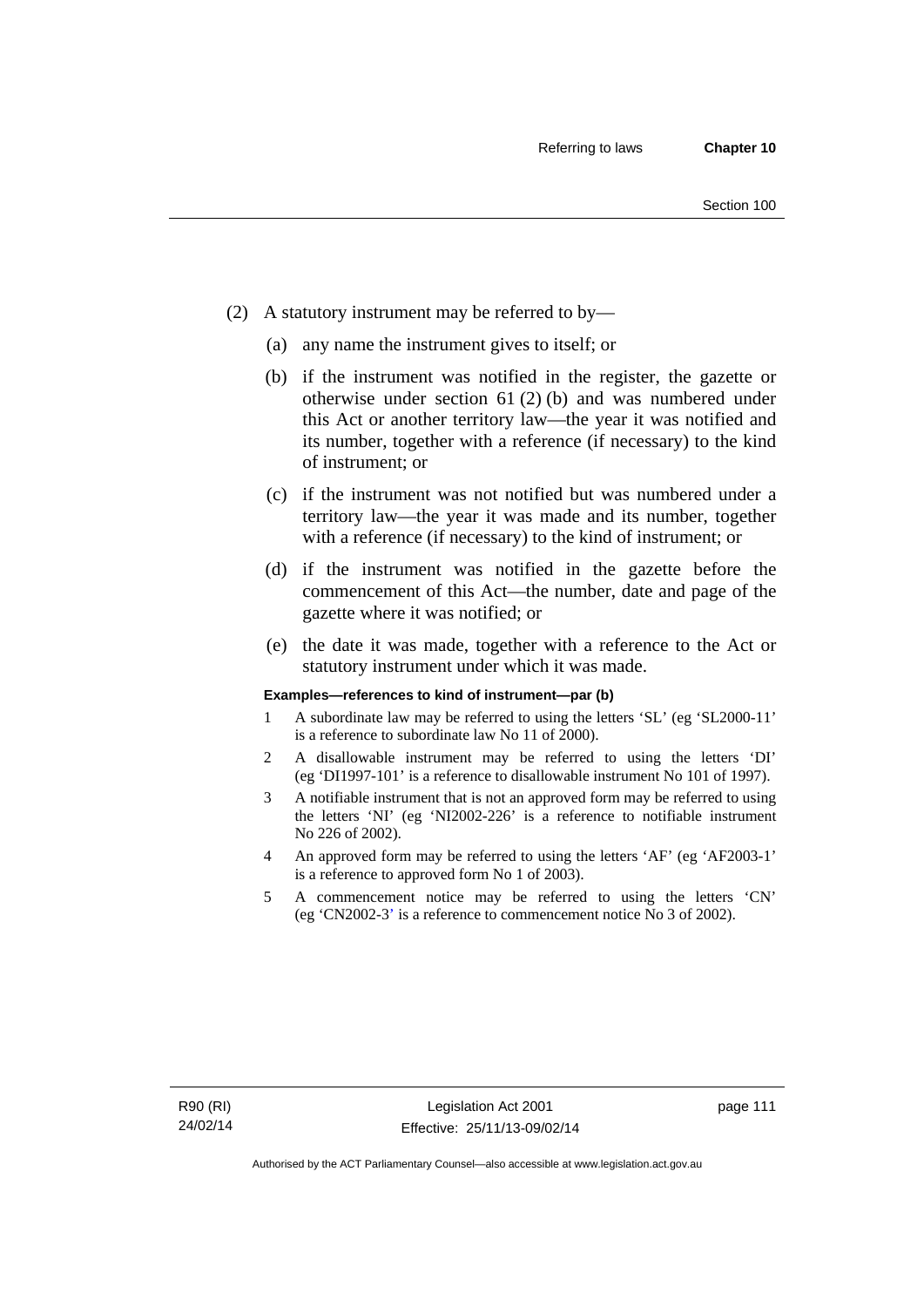## **101 Referring to particular laws of other jurisdictions etc**

- (1) In an ACT law, a law of another jurisdiction (the *relevant law*) may be referred to—
	- (a) by the name the relevant law gives to itself; or
	- (b) in any other way sufficient in a law of the other jurisdiction for referring to the relevant law; or
	- (c) in any way that, under current legislative drafting practice, would be sufficient for referring to the relevant law if it were an ACT law;

together with a reference to the jurisdiction (or an abbreviation of the jurisdiction).

- (2) In an ACT law, a provision of a law of another jurisdiction may be referred to—
	- (a) in a way sufficient in a law of the other jurisdiction for referring to the provision; or
	- (b) in any way that, under current legislative drafting practice, would be sufficient for referring to the provision if it were a provision of an ACT law.
- (3) Subsection (2) does not limit any other provision of this chapter.

## **102 References to laws include references to laws as in force from time to time**

- (1) In an ACT law, a reference to a law includes a reference to the following:
	- (a) the law as originally made, and as amended from time to time since it was originally made;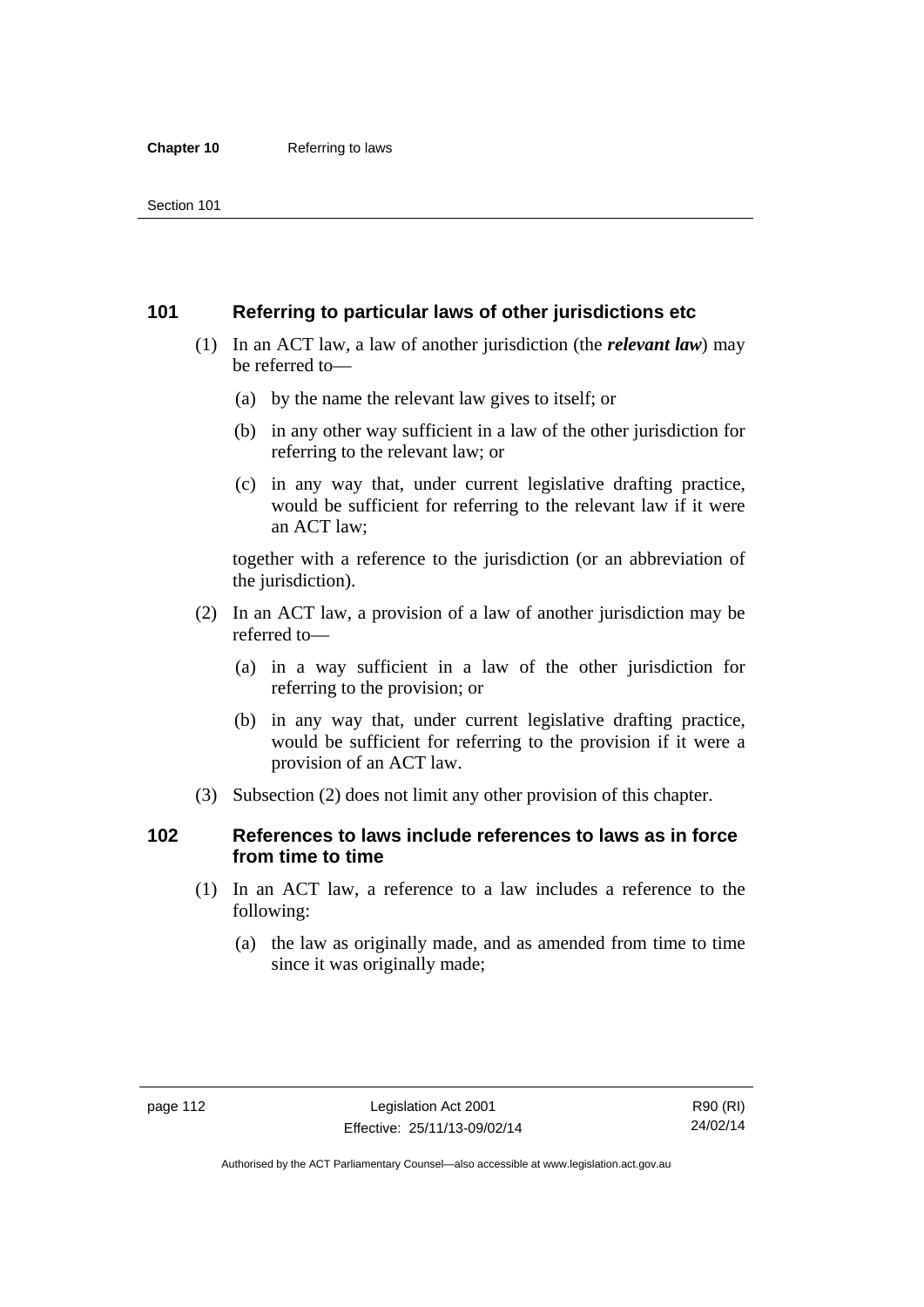- (b) if the law has been repealed and remade (with or without changes) since the reference was made—the law as remade (or last remade), and as amended from time to time since it was remade (or last remade);
- (c) if a relevant provision of the law has been omitted and remade (with or without changes) in another law since the reference was made—the law in which the provision was remade (or last remade), as in force when the provision was remade (or last remade), and as amended from time to time since the provision was remade (or last remade).
- (2) In an ACT law, a reference to a provision of a law includes a reference to the following:
	- (a) the provision as originally made, and as amended from time to time since it was originally made;
	- (b) if the provision has been omitted and remade (with or without changes and whether in the law or another law) since the reference was made—the provision as remade (or last remade), and as amended from time to time since it was remade (or last remade).
- (3) To remove any doubt, if the name of a law is amended, a reference in an ACT law to the law by its name before the amendment includes a reference to the law by its name as amended.
- (4) This section is subject to section 47 (Statutory instrument may make provision by applying law or instrument).
- (5) In this section:

*made* includes enacted.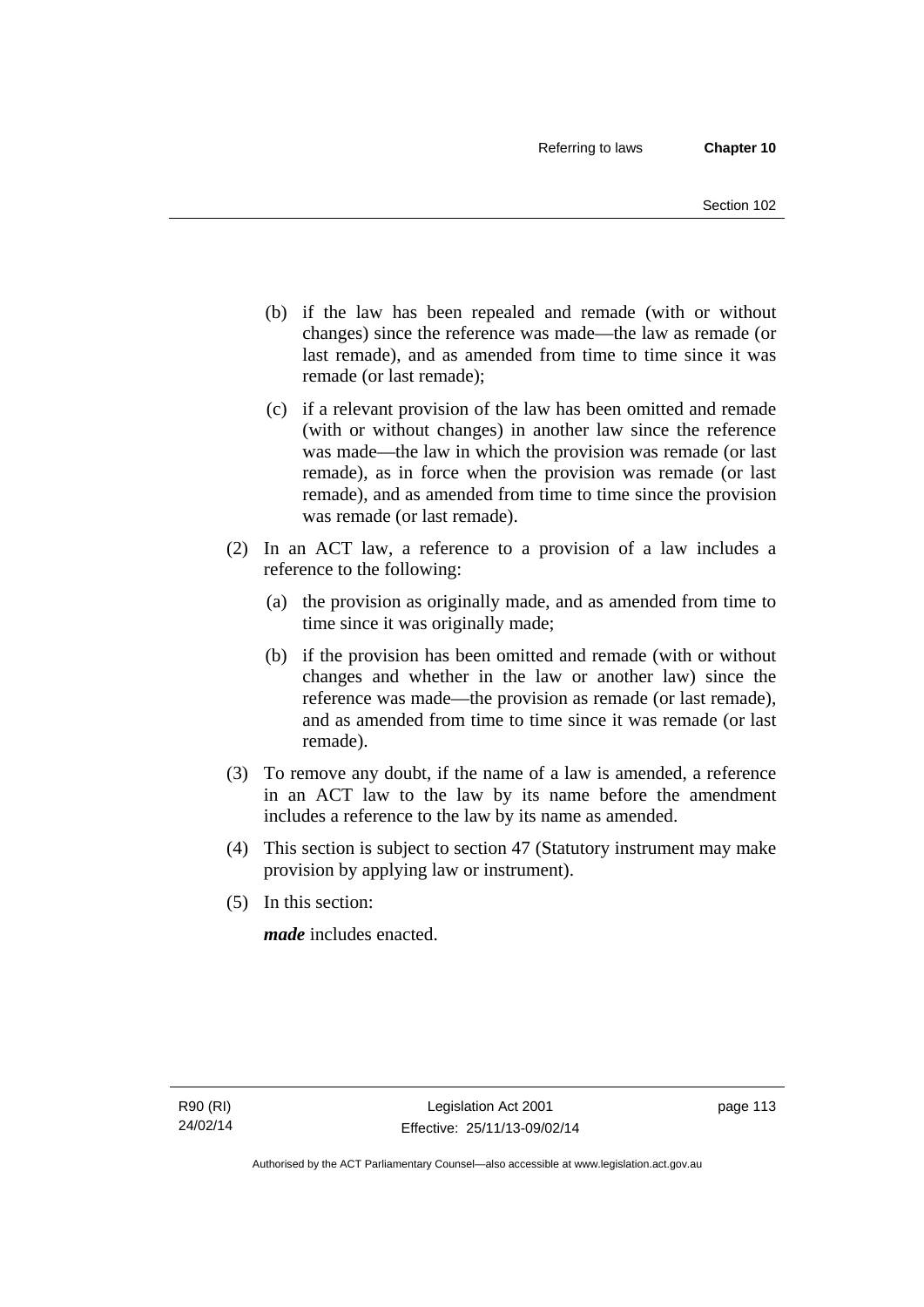## **103 References to repealed laws**

In an ACT law, a reference to a law as repealed is a reference to the law as in force immediately before it was repealed.

#### **Example**

A reference to the '*XYZ Act 2000* (repealed)' is a reference to the *XYZ Act 2000* immediately before it was repealed.

*Note* An example is part of the Act, is not exhaustive and may extend, but does not limit, the meaning of the provision in which it appears (see s 126 and s 132).

## **104 References to laws include references to instruments under laws**

- (1) In an ACT law, a reference (either generally or specifically) to a law includes a reference to the statutory instruments made or in force under the law.
- (2) In subsection (1), a reference to the statutory instruments made or in force under the law includes a reference to any law or instrument applied, adopted or incorporated (with or without change) under the law.
- (3) This chapter applies to an instrument applied, adopted or incorporated under a law as if—
	- (a) the instrument were a law; and
	- (b) any other necessary changes were made.
- (4) In this section:

*statutory instrument*, of another jurisdiction—see section 97 (2).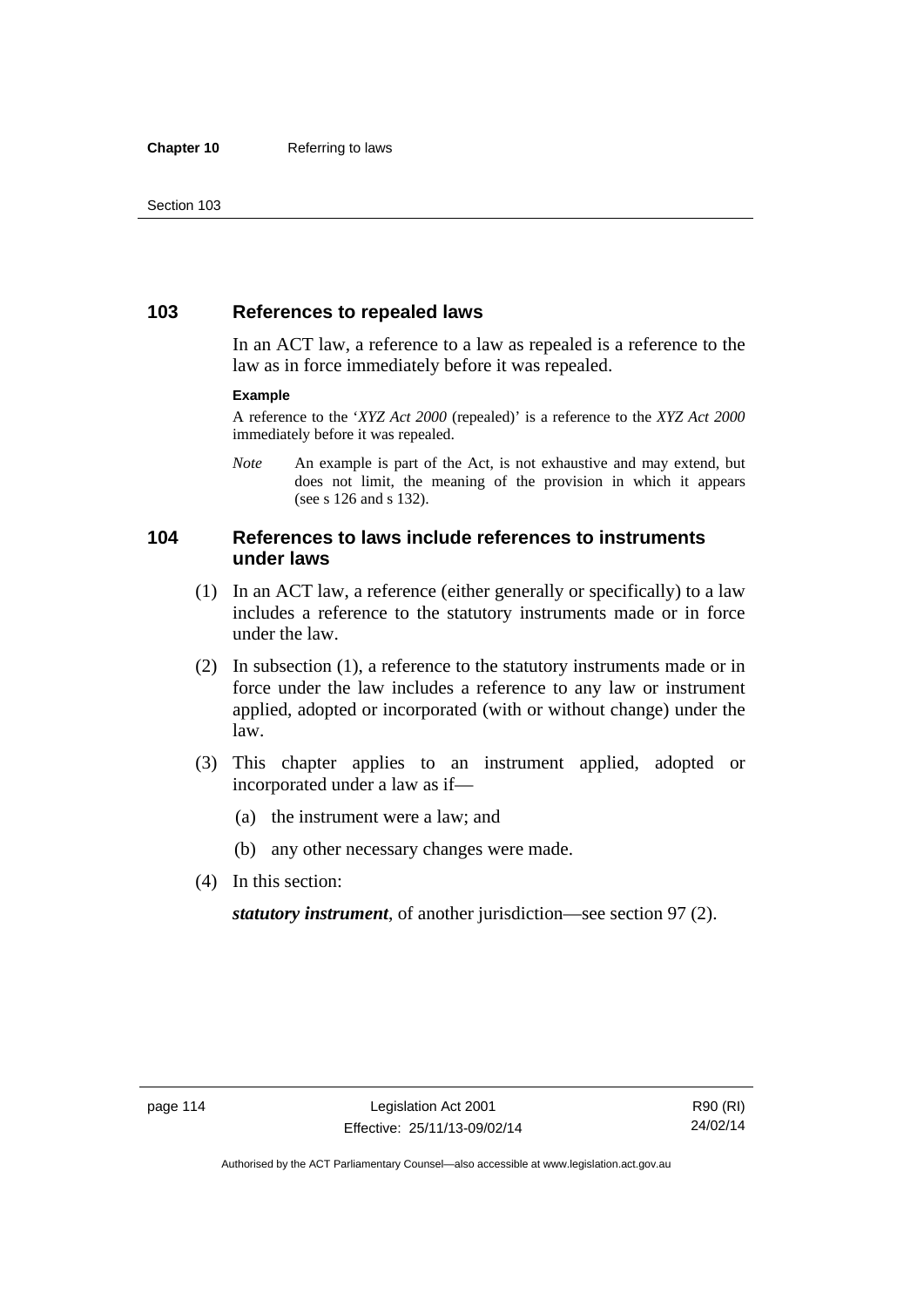## **105 Referring to provisions of laws**

In an ACT law, a provision of a law may be referred to by reference to the provision of the law in which it is contained.

#### **Example**

Paragraph (b) of subsection (2) of section 10 of an Act may be referred to by reference to the section, subsection and paragraph, that is, as section 10 (2) (b).

*Note* An example is part of the Act, is not exhaustive and may extend, but does not limit, the meaning of the provision in which it appears (see s 126 and s 132).

### **106 References to provisions of laws are inclusive**

In an ACT law, a reference to any part of a law is a reference to the following:

- (a) the provision of the law that begins the part;
- (b) the provision of the law that ends the part;
- (c) any provision of the law between the beginning and end of the part.

#### **Examples**

- 1 A reference to 'sections 5 to 9' includes both section 5 and section 9.
- 2 A reference to 'sections 260 to 264' includes a provision such as a part heading between section 260 and section 261.
- 3 A reference to '*from* child *to* adult' includes both the word 'child' and the word 'adult'.
- *Note* An example is part of the Act, is not exhaustive and may extend, but does not limit, the meaning of the provision in which it appears (see s 126 and s 132).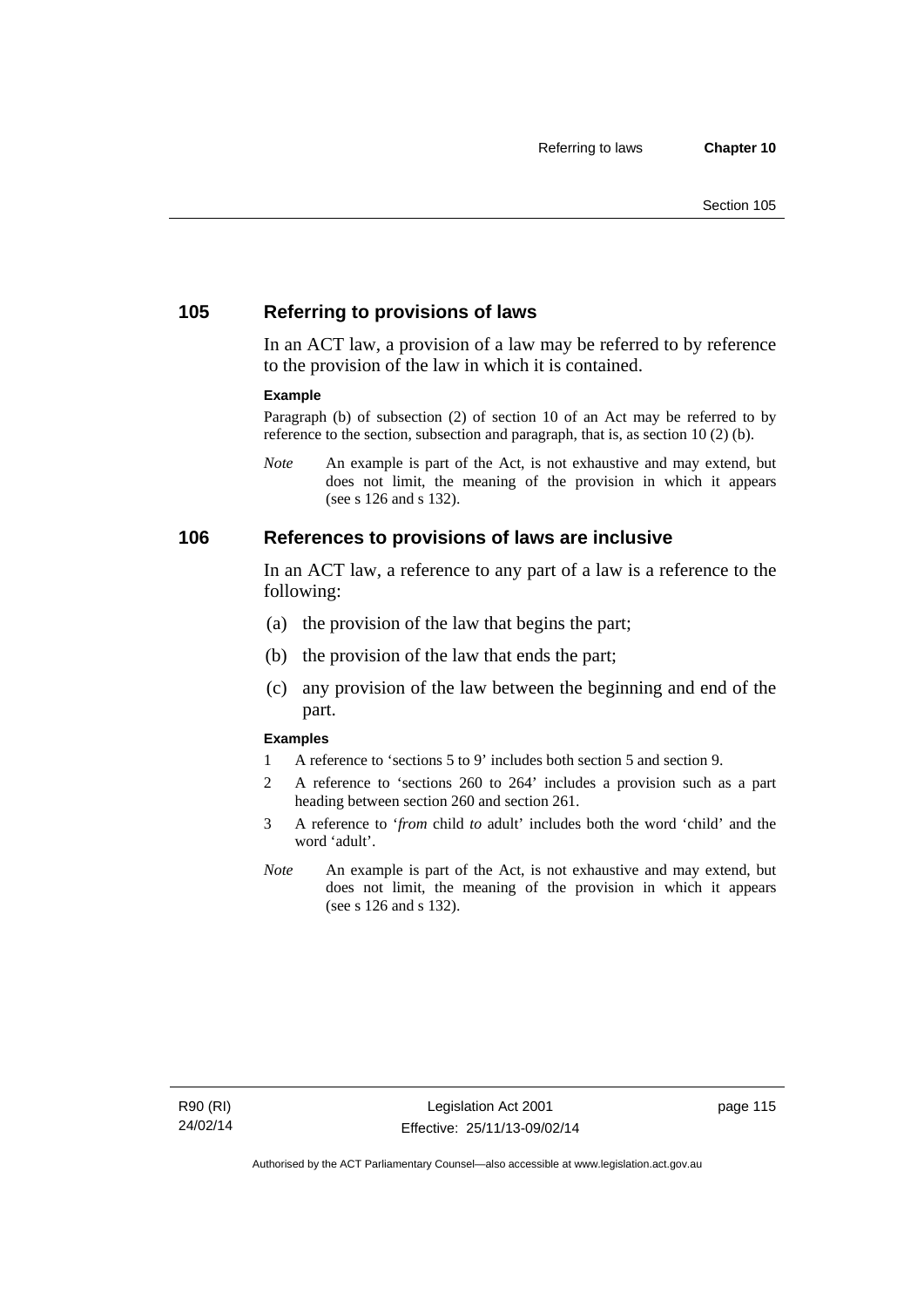#### **Chapter 10** Referring to laws

## **106A References to paragraphs etc of laws**

 (1) In an ACT law, a reference to a paragraph of a provision of a law includes any words in the provision before or after the paragraph that are necessary or desirable to make the reference meaningful.

#### **Example**

A subsection may be divided into paragraphs as follows:

- '(2) An application must be—
	- (a) in writing; and
	- (b) accompanied by a copy of the advertisement of the applicant's intention to apply.'

Paragraphs form part of the sentence in which they are contained. A reference to paragraph (a) in this example that did not include the preceding words 'An application must be' would be meaningless. Section 106A therefore allows the paragraph to be read with those words so that it makes sense.

- *Note 1* Although this section contains a reference to an ACT law and a reference to a law, s 98 makes it clear that the references can be to the same law.
- *Note 2* An example is part of the Act, is not exhaustive and may extend, but does not limit, the meaning of the provision in which it appears (see s 126 and s 132).
- (2) In this section:

*paragraph* includes a subparagraph and a sub-subparagraph.

R90 (RI) 24/02/14

Authorised by the ACT Parliamentary Counsel—also accessible at www.legislation.act.gov.au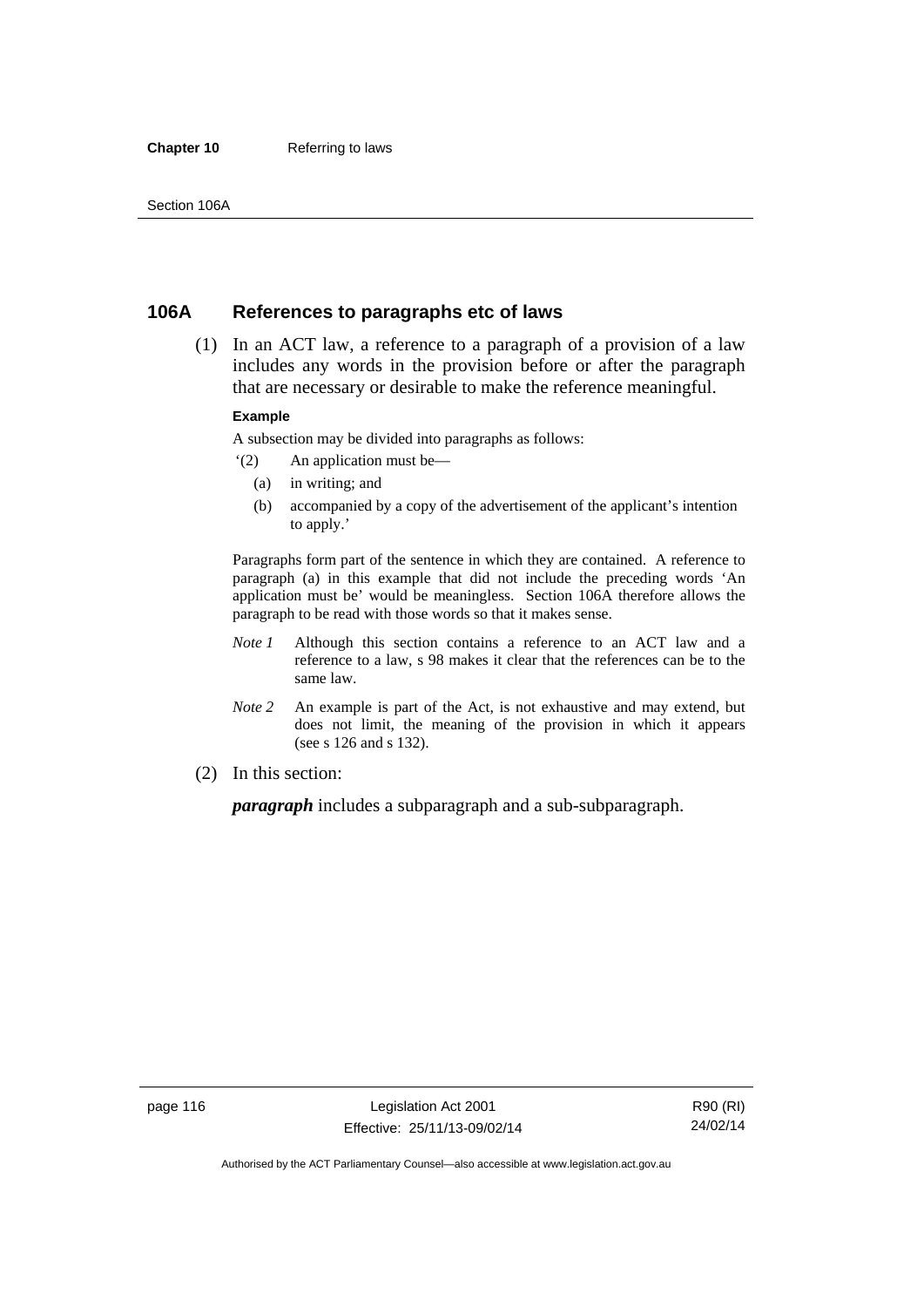# **Chapter 11 Republication of Acts and statutory instruments**

## Part 11.1 General

## **107 Definitions—ch 11**

In this chapter:

*law* means an Act or statutory instrument, whether or not it has been amended, and includes—

- (a) a collection of 2 or more Acts or statutory instruments; or
- (b) all or part of an agreement or other instrument that has the force of law or is in, or attached to, an Act or statutory instrument.
- *Note* A reference to an Act or statutory instrument includes a reference to a provision of the Act or instrument (see s 7 and s 13).

*republication* means a republication of a law.

## **108 Republication in register**

- (1) The parliamentary counsel may republish a law by entering the text of the law in the register.
- (2) This section does not limit the ways in which the parliamentary counsel may republish a law.

## **109 Republications may be published with other information**

The parliamentary counsel may publish information not required by this chapter with a written or electronic version of an authorised republication if the parliamentary counsel considers that the information is likely to be useful to users of the republication.

page 117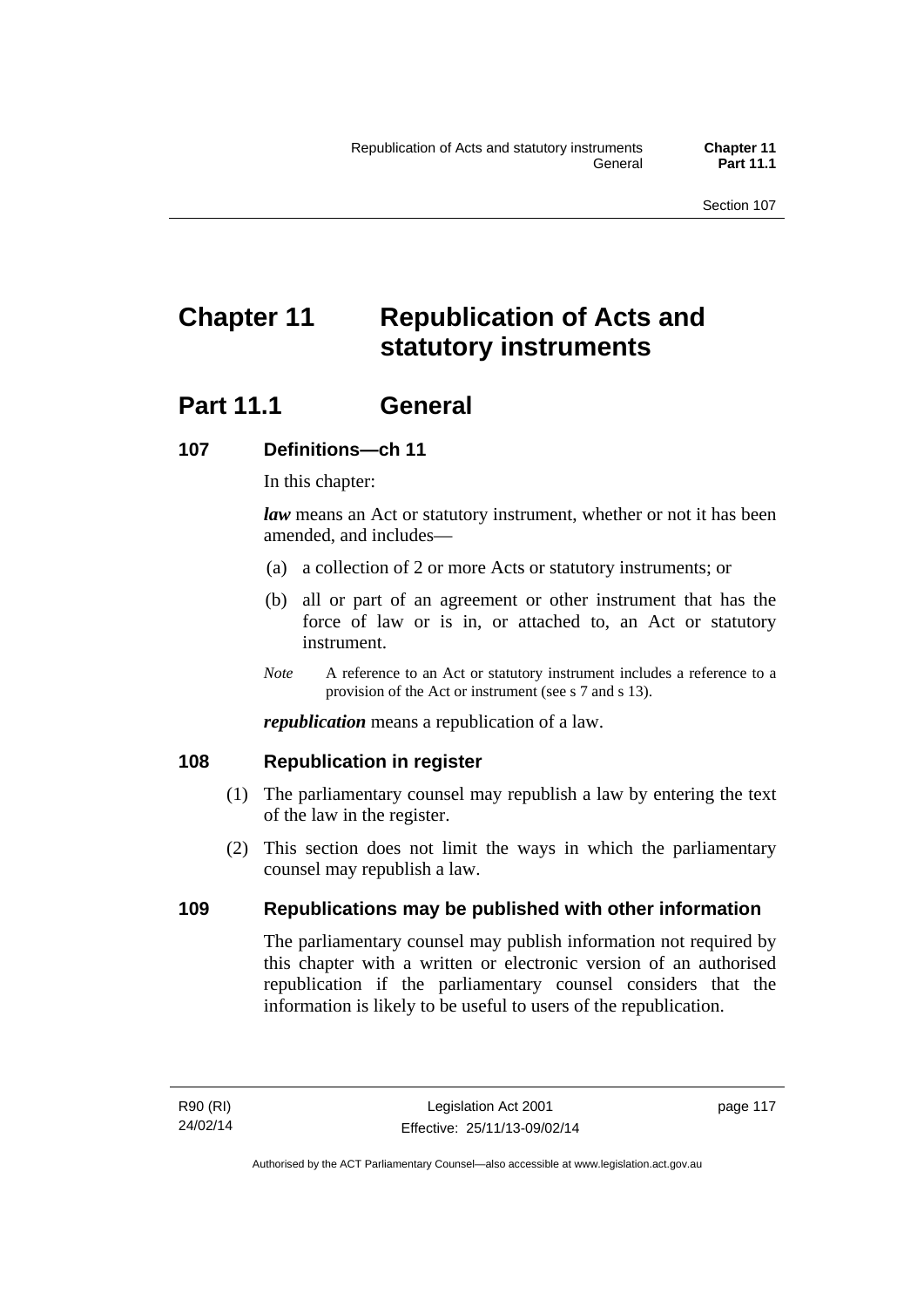## **110 Collections of laws**

- (1) If the parliamentary counsel authorises under this Act the republication of 2 or more laws in a collection, this chapter applies to each of the laws in the collection as if it were republished separately.
- (2) This section does not prevent the use of—
	- (a) a single contents for the collection; or
	- (b) information applying to 2 or more laws in the collection.

page 118 Legislation Act 2001 Effective: 25/11/13-09/02/14

R90 (RI) 24/02/14

Authorised by the ACT Parliamentary Counsel—also accessible at www.legislation.act.gov.au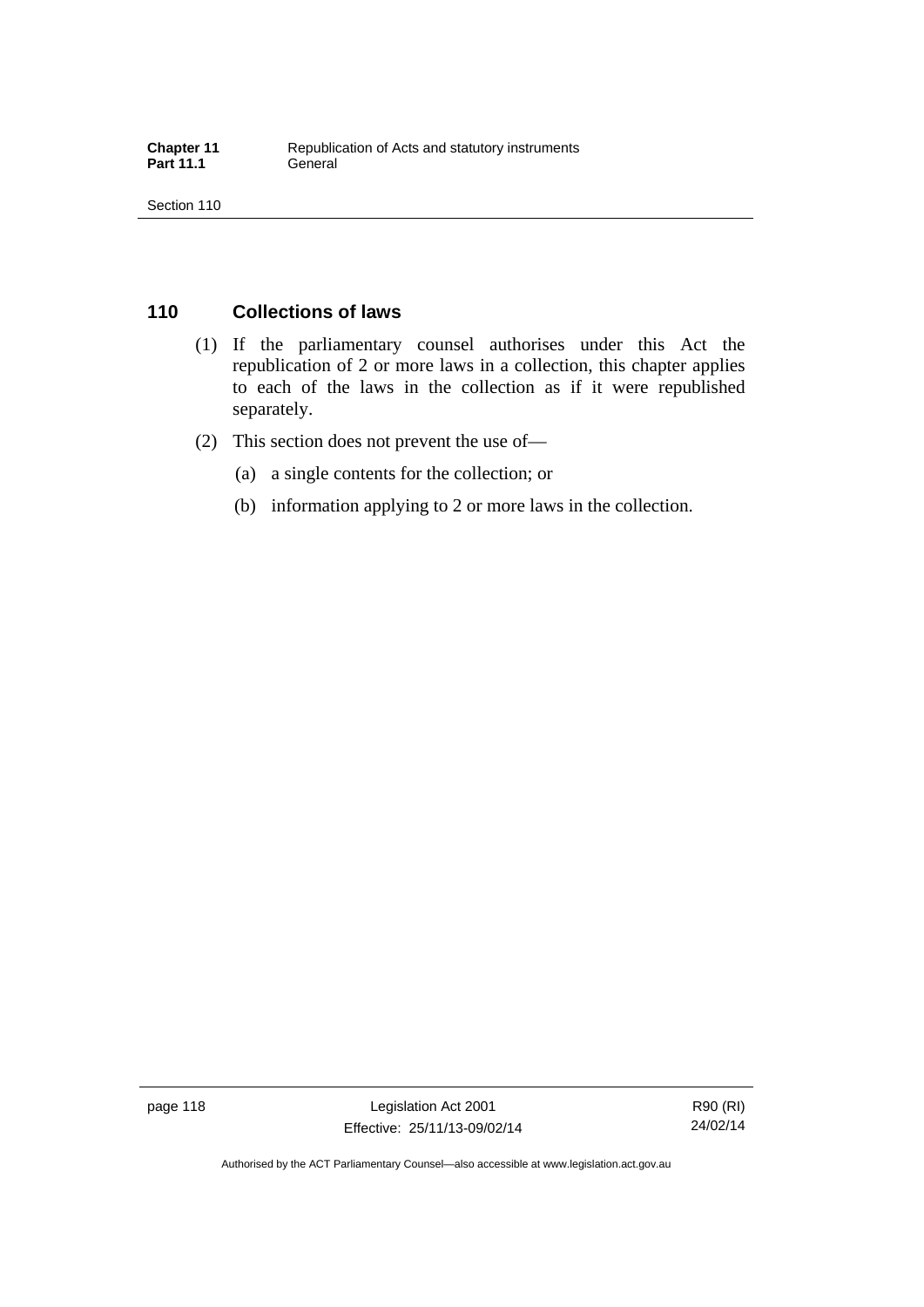## **Part 11.2 Substantive amendments made by laws**

## **111 Incorporation of amendments**

- (1) This section applies to a law if the law has been amended by another law by the omission, insertion, substitution, renumbering or relocation of provisions.
- (2) An authorised republication of the law must show the law as amended by all amendments that commenced on or before the day stated in the republication as the republication date.
- (3) This section does not prevent an authorised republication of the law showing the law as it would be amended by amendments that have not commenced on or before the republication date if the republication indicates, in a suitable place, that the amendments have not commenced.

## **112 Reference to amending laws**

An authorised republication of a law that shows the law as amended must include, in a suitable place, a reference to the law by which each amendment was made.

## **113 Provisions not republished or relocated**

- (1) This part does not require—
	- (a) every provision of a law to be shown in an authorised republication of the law; or
	- (b) each provision of a law to be shown in an authorised republication of the law in the place in the law where it was located when the provision was made.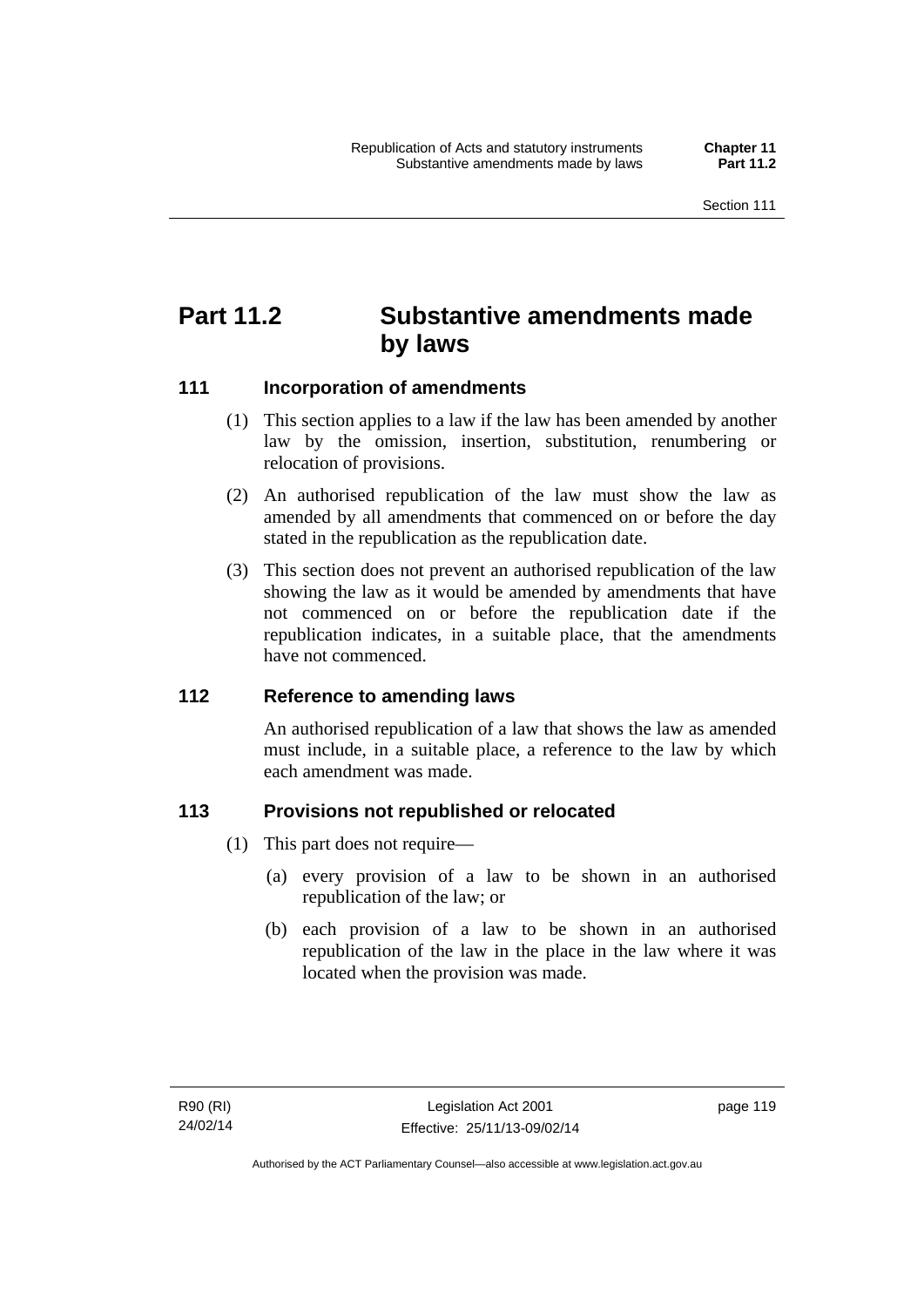- (2) If a provision of a law is not shown in an authorised republication, the republication must indicate that fact in a suitable place.
- (3) If a provision of a law is shown in an authorised republication in a different place in the law to the place where it was located when the provision was made, the republication must indicate that fact in a suitable place.

page 120 Legislation Act 2001 Effective: 25/11/13-09/02/14

R90 (RI) 24/02/14

Authorised by the ACT Parliamentary Counsel—also accessible at www.legislation.act.gov.au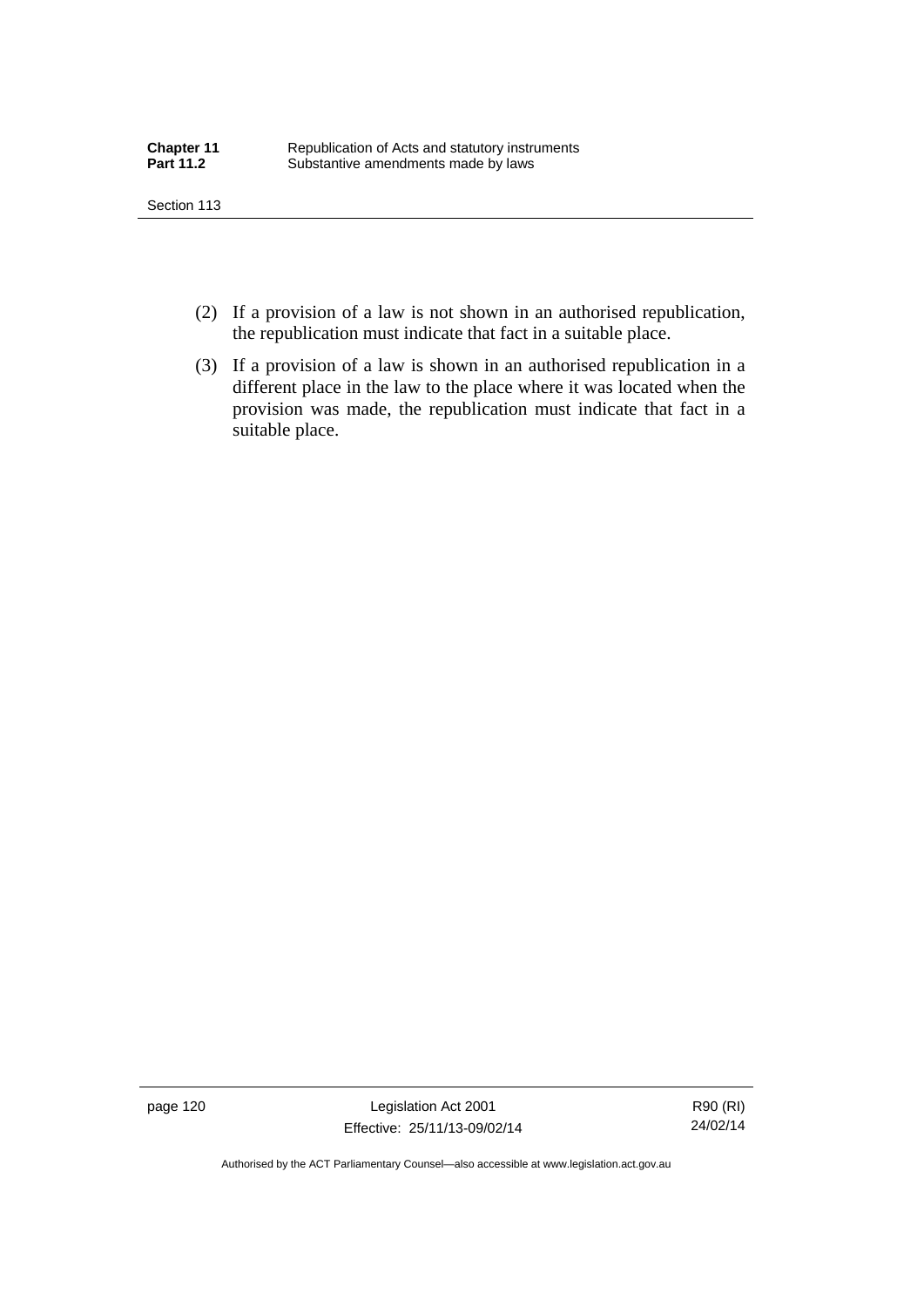## **Part 11.3 Editorial changes**

## **114 Authorisation for parliamentary counsel**

In preparing a law for republication, the parliamentary counsel is authorised—

- (a) to make editorial amendments and other textual amendments of a formal nature that the parliamentary counsel considers desirable to bring the law into line, or more closely into line, with current legislative drafting practice; and
- (b) to make other editorial changes by way of format, layout or printing style, or in any other presentational respect, that the parliamentary counsel considers desirable to bring the law into line, or more closely into line, with current legislative drafting practice.

## **115 Amendments not to change effect**

This part does not permit the making of an amendment of a law that would change the effect of the law.

## **116 Ambit of editorial amendments**

- (1) An *editorial amendment* of a law is an amendment that—
	- (a) corrects a typographical error; or
	- (b) corrects or updates a reference to a law, position, entity, place or thing; or
	- (c) goes only to a matter of spelling, punctuation, grammar or syntax or the use of conjunctives and disjunctives; or
	- (d) changes the name of the law or a provision of the law; or
	- (e) numbers or renumbers a provision of the law; or
	- (f) changes the order of definitions or other provisions of the law; or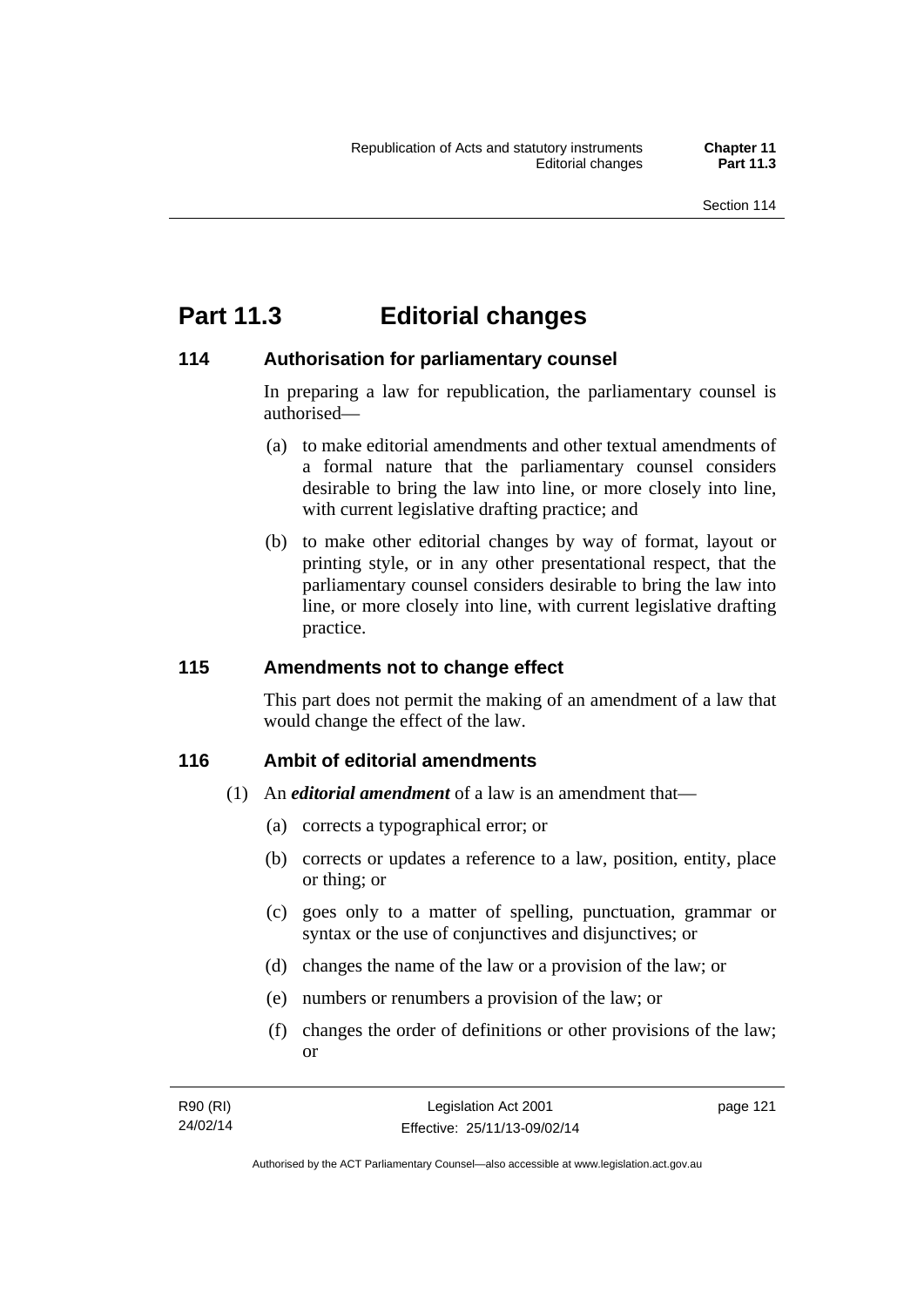- (g) replaces a reference to a provision of a law with a different form of reference to the provision; or
- (h) changes the way of referring to or expressing a number, year, date, time, amount of money, penalty, quantity, measurement, or other matter, idea or concept; or
- (i) replaces a word indicating gender or that could be taken to indicate gender in accordance with current legislative drafting practice; or
- (j) replaces a reference to the Queen, the King or the Crown with a reference to the Sovereign or the Territory; or
- (k) omits—
	- (i) the enacting words or the law-making words (including any signatures); or
	- (ii) a provision that consists only of a description of how the law is arranged into groups of provisions; or
	- (iii) a provision that has expired, the operation of which is exhausted or spent or that is otherwise obsolete or redundant; or
- (l) omits, inserts or changes a referential term; or
- (m) inserts, omits or changes a note; or
- (n) updates a reference to the heading to a provision; or
- (o) is consequential on any amendment made to the law by another law; or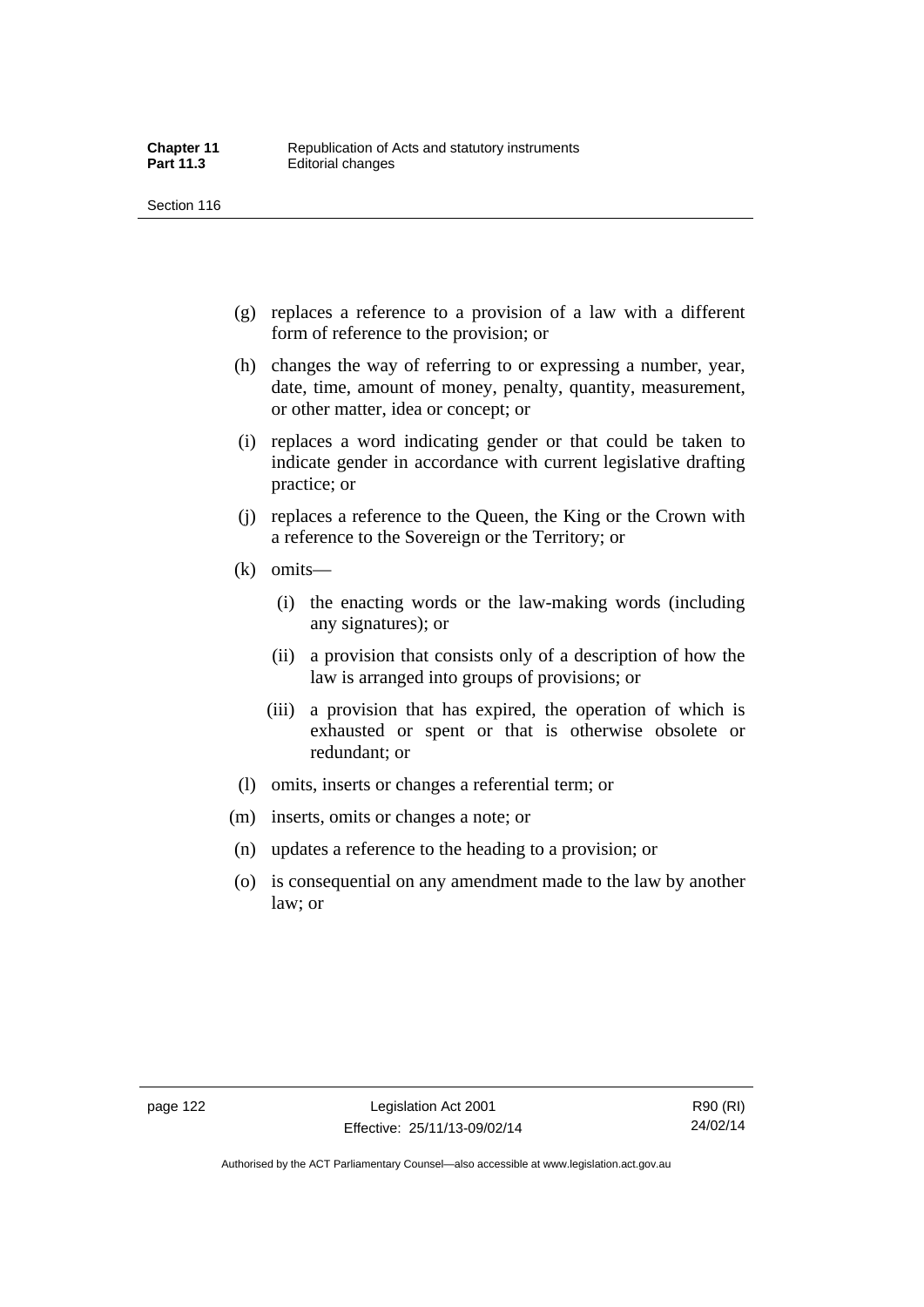(p) is consequential on any other editorial amendment (whether made to that law or another law).

#### **Examples—consequential amendments—par (o)**

- 1 If an amendment adds 1 or more subsections to a section that is not already divided into subsections, the subsection number (1) may be inserted.
- 2 If an amendment omits subsection (1) from a section with 2 subsections, the subsection number (2) may be omitted.
- 3 If an amendment omits subsection (2) from a series of 4 subsections (subsections  $(1)$  to  $(4)$ ), subsections  $(3)$  and  $(4)$  may be renumbered as subsections (2) and (3).
- 4 If an amendment adds a new subsection (3A) to a series of 5 subsections (subsections  $(1)$  to  $(5)$ ), the new subsection and subsections  $(4)$  and  $(5)$  may be renumbered as subsections (4), (5), and (6).
- 5 If an amendment omits paragraph (b) from a series of 4 paragraphs (paragraphs (a) to (d)), paragraphs (c) and (d) may be renumbered as paragraphs (b) and (c).
- 6 If an amendment adds a new paragraph (aa) to a series of 3 paragraphs (paragraphs (a) to (c)), the paragraphs may be renumbered as paragraphs (a), (b), (c) and (d).
- 7 If an amendment makes a change mentioned in any of examples 1 to 6, a cross-reference in any law to any of the provisions that have been renumbered may be correspondingly renumbered.
- 8 If an amendment adds a paragraph as the last paragraph in a series of paragraphs that end in a full stop, the full stop may be changed to a semicolon and, if the series of paragraphs is joined by a conjunction (eg 'and'), the conjunction may be added after the semicolon.
- 9 If an amendment omits a section example from a section that has 2 section examples, the number of the remaining example may be omitted.
- 10 If an amendment adds a subsection note to a subsection that already has a subsection note, the notes may be numbered.
- *Note* An example is part of the Act, is not exhaustive and may extend, but does not limit, the meaning of the provision in which it appears (see s 126 and s 132).
- (2) In this section:

*law* includes a law of another jurisdiction.

*law of another jurisdiction*—see section 97 (1).

page 123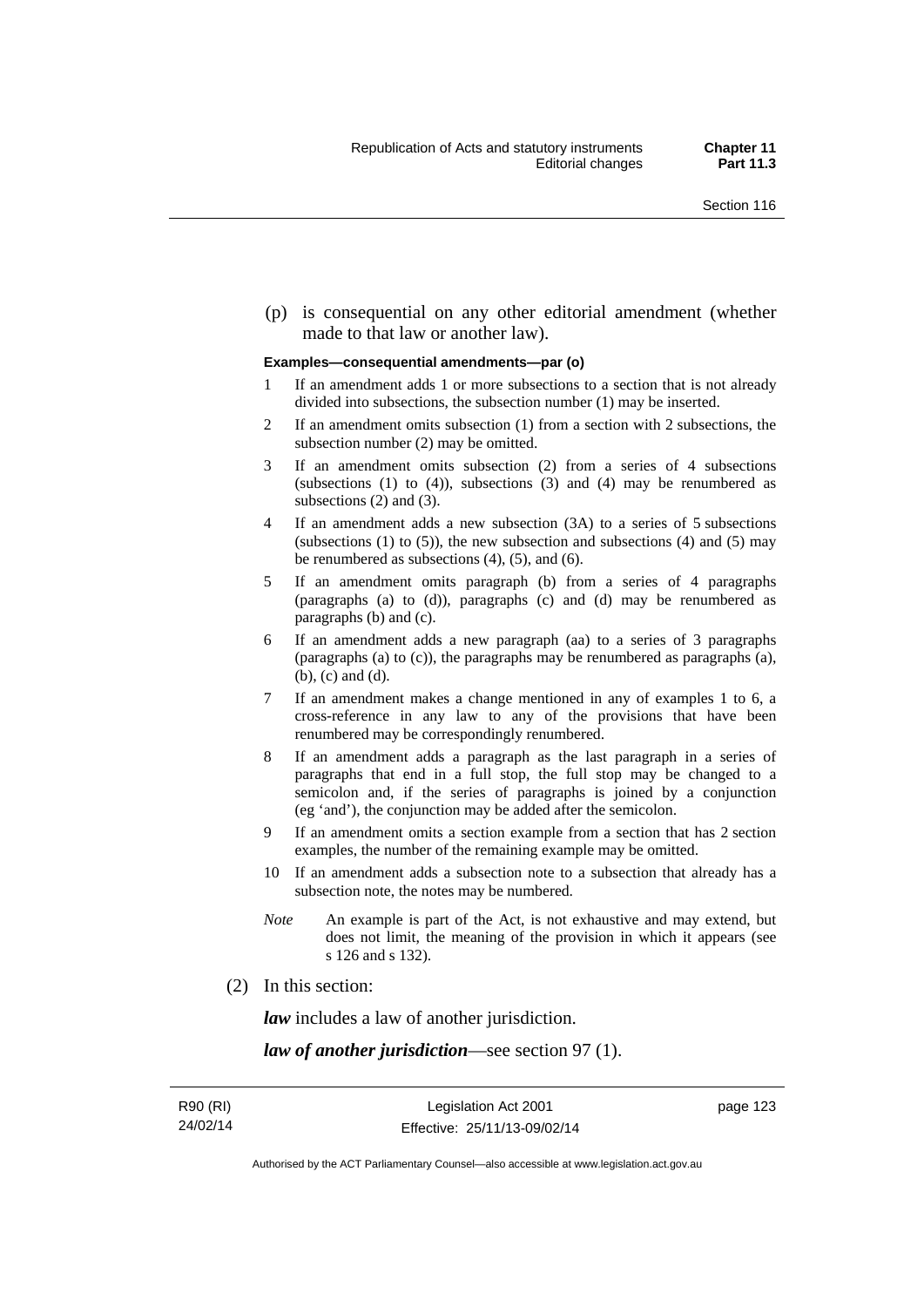*referential term* means a term that identifies a provision as a provision, or part of a provision, of the Act, statutory instrument or provision in which it appears.

#### **Examples**

- 1 of this Act
- 2 of this section
- 3 hereof
- 4 said
- *Note* An example is part of the Act, is not exhaustive and may extend, but does not limit, the meaning of the provision in which it appears (see s 126 and s 132).

## **117 Legal effect of editorial changes**

- (1) A law that is amended or otherwise changed under this part in preparing an authorised republication of the law has effect for all purposes, on and after the republication date, as if the changes had been made by an Act that commenced on the republication date.
- (2) Without limiting subsection (1), section 83 (Consequences of amendment of statutory instrument by Act) applies to an amendment made under this part as if the amendment had been made by an Act.
- (3) This section is subject to section 115 (Amendments not to change effect).

### **118 Reference to editorial amendments**

If a law is amended under this part in preparing an authorised republication of the law, the republication must indicate that fact in a suitable place.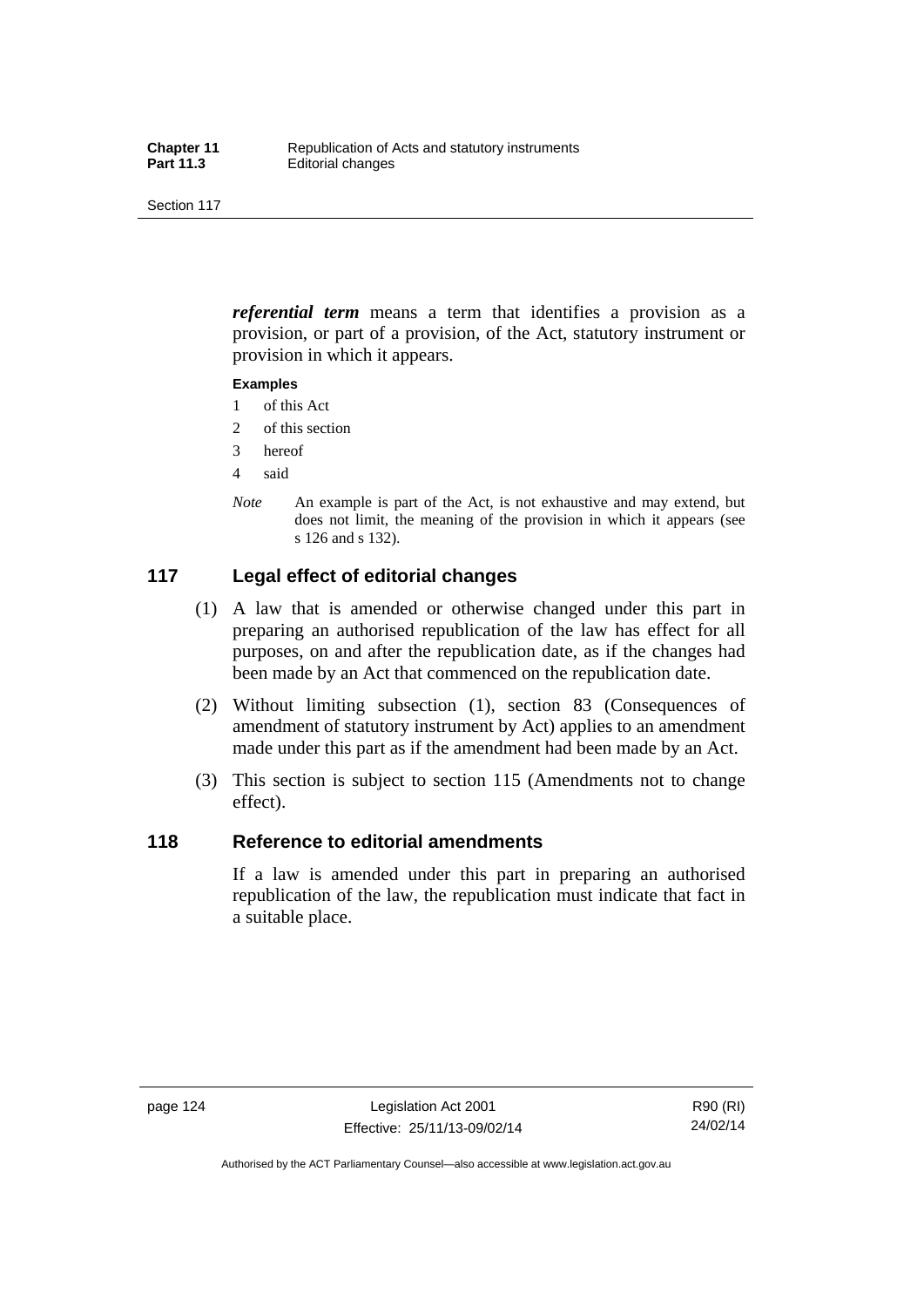## **Chapter 12 Scope of Acts and statutory instruments**

## **120 Act to be interpreted not to exceed legislative powers of Assembly**

- (1) An Act is to be interpreted as operating to the full extent of, but not to exceed, the legislative power of the Legislative Assembly.
- (2) Without limiting subsection (1), if a provision of an Act would, apart from this section, be interpreted as exceeding the legislative power of the Legislative Assembly—
	- (a) the provision is valid to the extent to which it does not exceed power; and
	- (b) the remainder of the Act is not affected.
- (3) Without limiting subsection (1), if the application of a provision of an Act to a matter would, apart from this section, be interpreted as exceeding power, the provision's application to other matters is not affected.
- (4) This section is in addition to any provision of the Act itself.

*Note* For the equivalent provision for statutory instruments, see s 43.

- (5) This section is a determinative provision.
	- *Note* See s 5 for the meaning of determinative provisions, and s 6 for their displacement.

## **121 Binding effect of Acts**

- (1) An Act binds everyone, including people who are not Australian citizens and all governments.
	- *Note* See the [Self-Government Act](http://www.comlaw.gov.au/Series/C2004A03699), s 27 which provides that, except as provided by the regulations under that Act, an ACT enactment does not bind the Crown in right of the Commonwealth. See also s 120.

R90 (RI) 24/02/14 page 125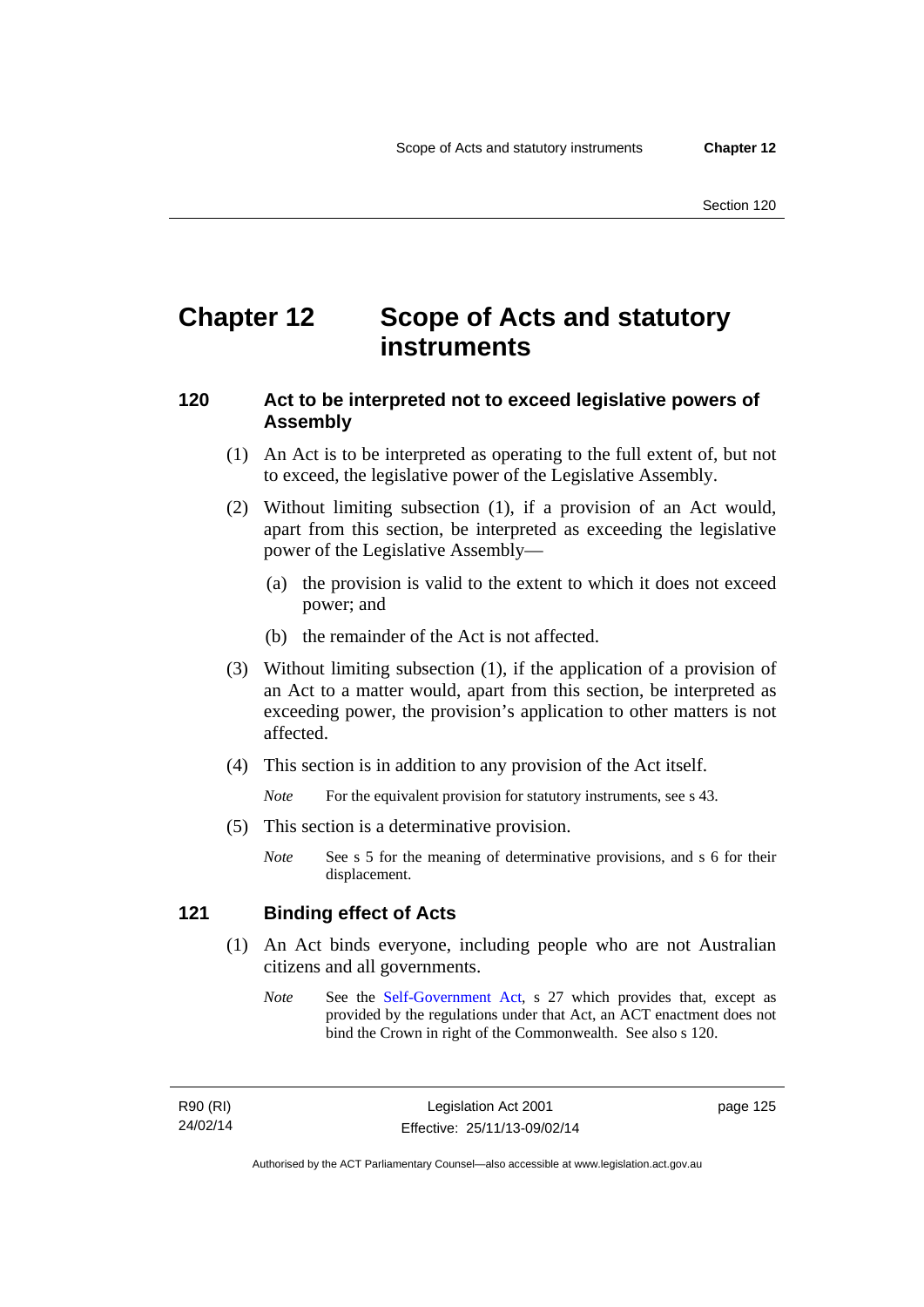- (2) However, an Act does not bind the Territory to the extent that it requires or otherwise provides for the payment of money that, on payment, would form part of the public money of the Territory.
- (3) Also, subsection (1) does not make a government liable to be prosecuted for an offence.
- (4) To the extent that an Act does not bind a government, the same degree of immunity extends to a government entity in relation to an authorised act or omission of the entity.
- (5) This section is a determinative provision.

*Note* See s 5 for the meaning of determinative provisions, and s 6 for their displacement.

(6) In this section:

*authorised*—an act or omission of a government entity is *authorised* if—

- (a) for an instrumentality—the act or omission relates to a matter within the scope of the instrumentality's functions; and
- (b) for an officer or employee of the government—the act or omission relates to a matter within the scope of the duties of the officer or employee; and
- (c) for a contractor who exercises a function on behalf of the government—the act or omission relates to a matter within the scope of the contract; and
- (d) for anyone else who exercises a function on behalf of the government—the act or omission relates to a matter within the scope of the person's engagement.

*government* includes the Territory, the Commonwealth, a State, another Territory or New Zealand.

*government entity* includes—

(a) an instrumentality, officer or employee of the government; and

Authorised by the ACT Parliamentary Counsel—also accessible at www.legislation.act.gov.au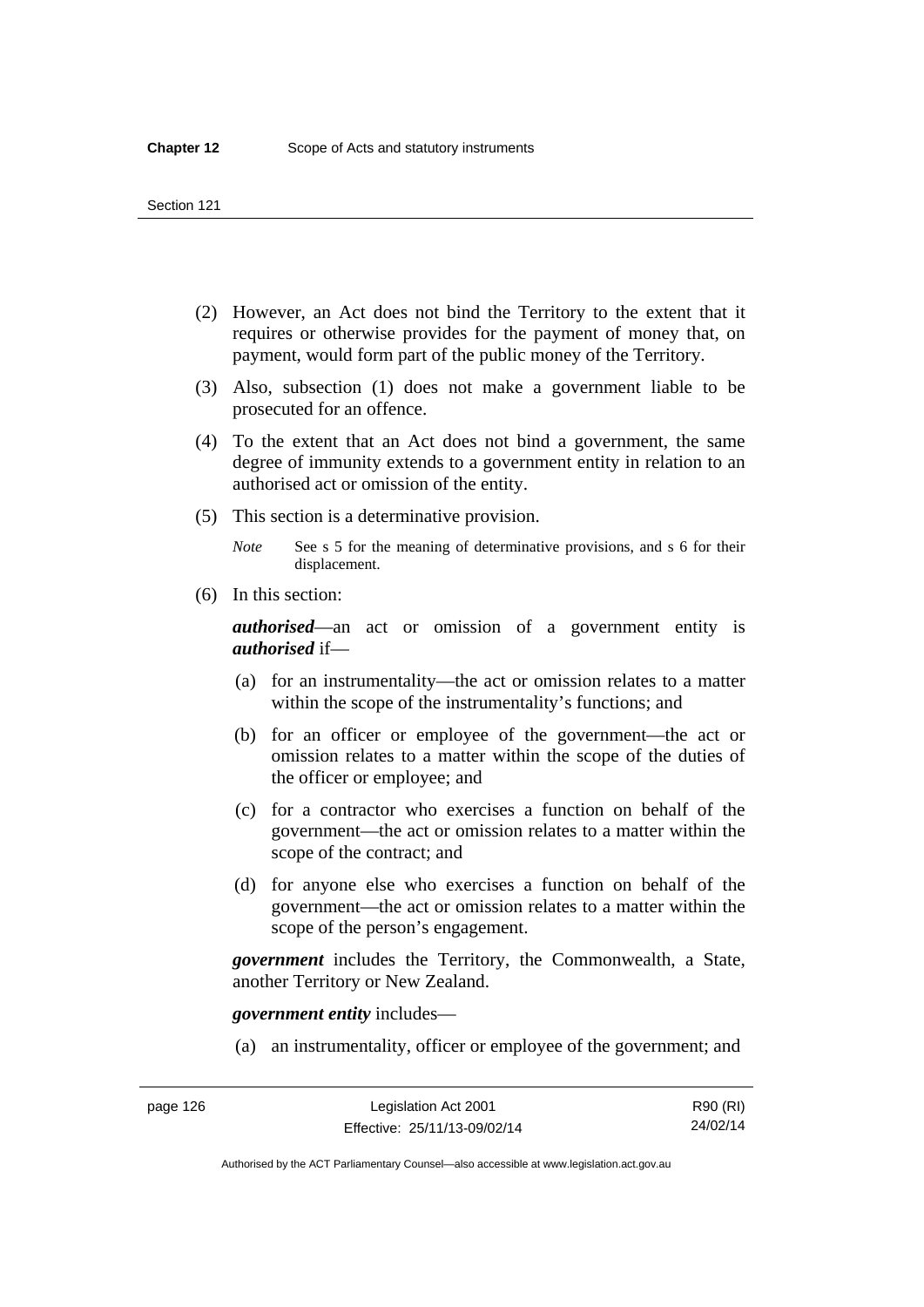(b) a contractor or anyone else who exercises a function on behalf of the government.

## **122 Application to Territory**

- (1) In an Act or statutory instrument—
	- (a) a reference to an entity or position by name or description is a reference to the entity or position of that name or description in or for the Territory; and
	- (b) a reference to a place, jurisdiction or anything else by name or description is a reference to the place, jurisdiction or thing of that name or description in or for the Territory.
- (2) If the name of an entity or position established under an Act or statutory instrument includes the words 'of the Australian Capital Territory', 'for the Australian Capital Territory', '(ACT)', or words having a similar effect, a reference in an Act or statutory instrument to the entity or position need not include the words.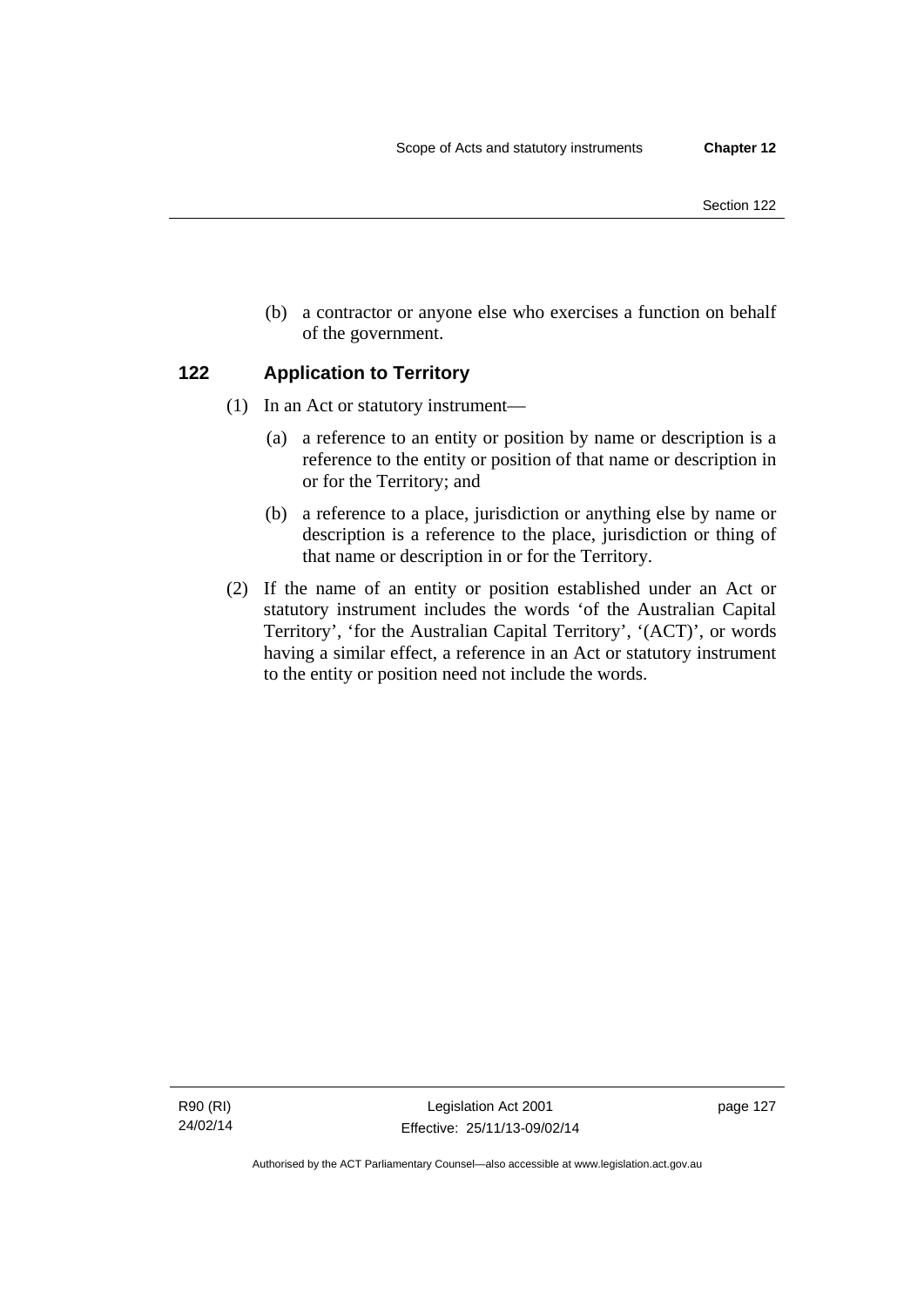## **Chapter 13 Structure of Acts and statutory instruments**

## **Part 13.1 General**

### **125 Meaning of** *law***—ch 13**

In this chapter:

*law* means an Act, subordinate law or disallowable instrument.

*Note* A reference to an Act, subordinate law or disallowable instrument includes a reference to a provision of the Act, law or instrument (see s 7, s 8 and s 9).

### **126 Material that is part of Act or statutory instrument**

- (1) A heading to a chapter, part, division, subdivision, schedule, or another provision (other than a section or subsection), of or to an Act or statutory instrument is part of the Act or instrument.
- (2) A heading to a section or subsection of an Act or statutory instrument is part of the Act or instrument if—
	- (a) the Act was enacted, or the instrument was made, after 1 January 2000; or
	- (b) the heading was amended or inserted into the Act or instrument after 1 January 2000.
- (3) A preamble or other recital to an Act or statutory instrument is part of the Act or instrument.
- (4) An example or diagram in an Act or statutory instrument is part of the Act or instrument.
- (5) A schedule, dictionary or appendix to an Act or statutory instrument is part of the Act or instrument.

page 128 Legislation Act 2001 Effective: 25/11/13-09/02/14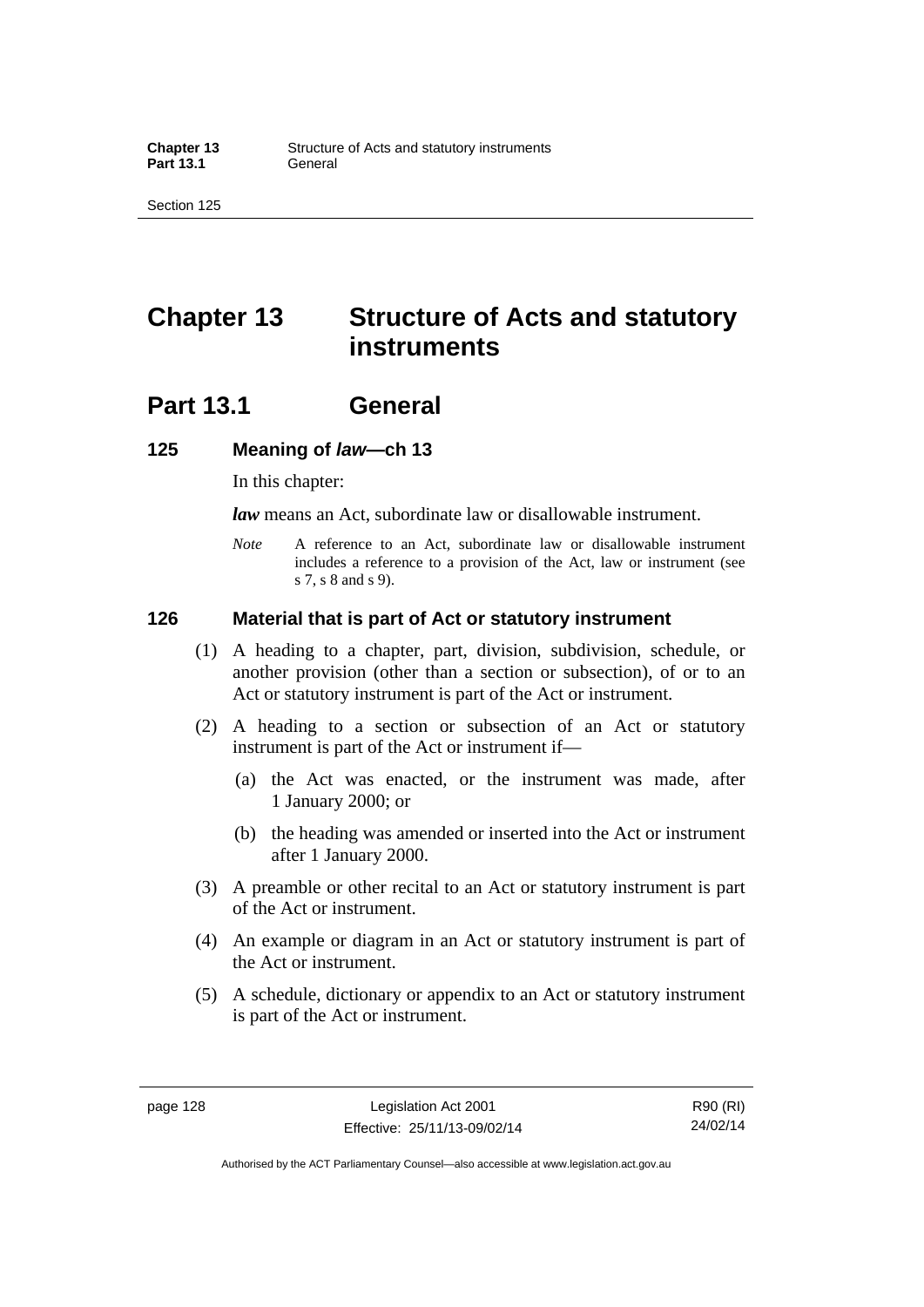- (6) Punctuation in an Act or statutory instrument is part of the Act or instrument.
- (7) A provision number in an Act or statutory instrument is part of the Act or instrument.
- (8) In applying this section to an Act or statutory instrument that is divided otherwise than into sections, a reference to a section or subsection is a reference to a corresponding provision of the Act or instrument.
	- *Note* A reference to an Act or statutory instrument includes a reference to a provision of the Act or instrument (see s 7 and s 13).
- (9) This section is a determinative provision.
	- *Note* See s 5 for the meaning of determinative provisions, and s 6 for their displacement.

# **127 Material that is not part of Act or statutory instrument**

- (1) A footnote, endnote, or other note, in or to an Act or statutory instrument is not part of the Act or instrument.
- (2) A table of contents (however described), or reader's guide or index, in or to an Act or statutory instrument is not part of the Act or instrument.
- (3) A heading to a section or subsection of an Act or statutory instrument is not part of the Act or instrument if section 126 (2) does not apply to the heading.
- (4) This section does not prevent the amendment of a note, table, guide, index or heading mentioned in subsection (1), (2) or (3).
- (5) However, such a note, table, guide or index does not become part of the Act or statutory instrument because it is amended or inserted by an Act or instrument.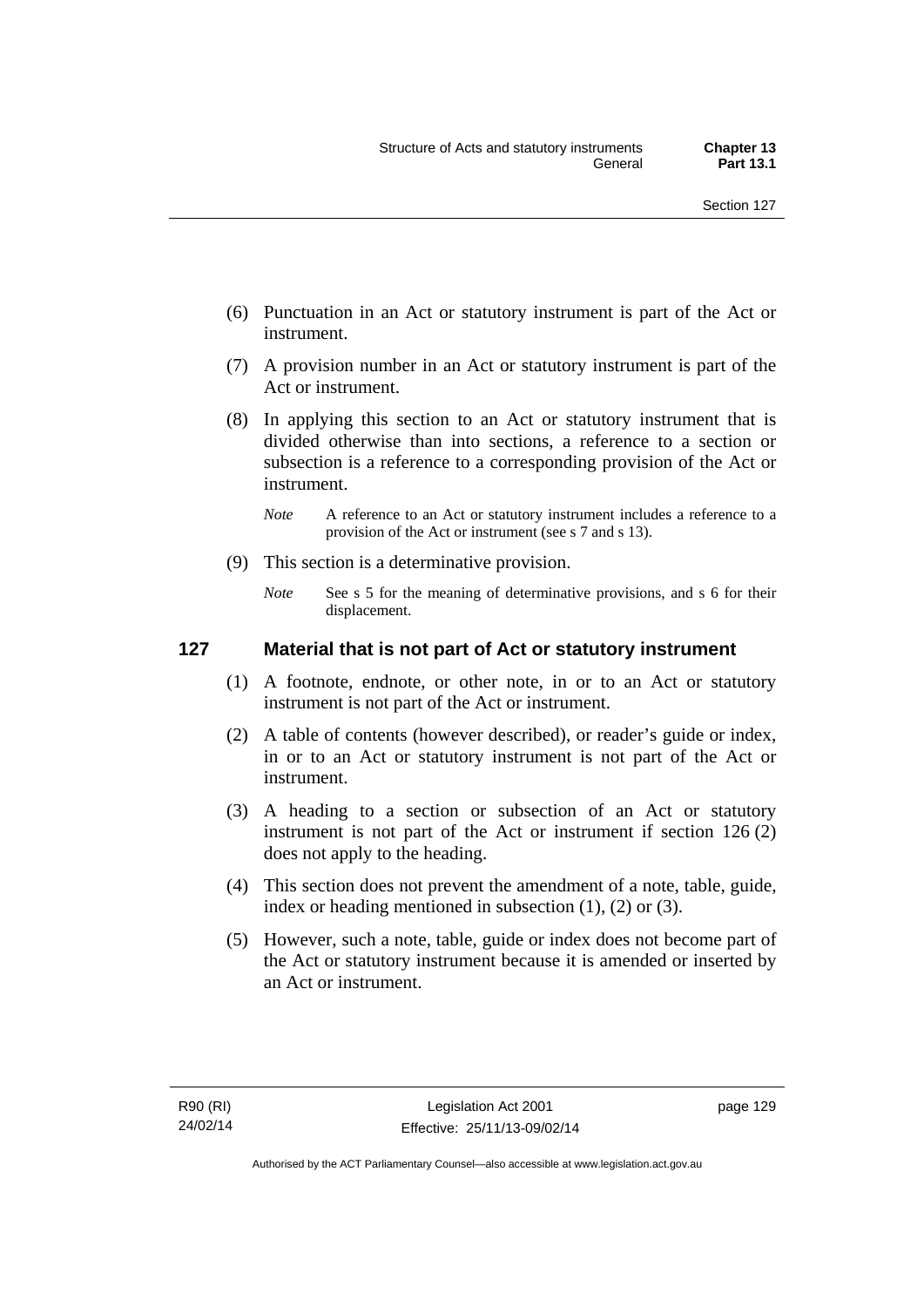| <b>Chapter 13</b> | Structure of Acts and statutory instruments |
|-------------------|---------------------------------------------|
| <b>Part 13.1</b>  | General                                     |

- (6) In applying this section to an Act or statutory instrument that is divided otherwise than into sections, a reference to a section or subsection is a reference to a corresponding provision of the Act or instrument.
	- *Note* A reference to an Act or statutory instrument includes a reference to a provision of the Act or instrument (see s 7 and s 13).
- (7) This section is a determinative provision.
	- *Note* See s 5 for the meaning of determinative provisions, and s 6 for their displacement.

page 130 Legislation Act 2001 Effective: 25/11/13-09/02/14

R90 (RI) 24/02/14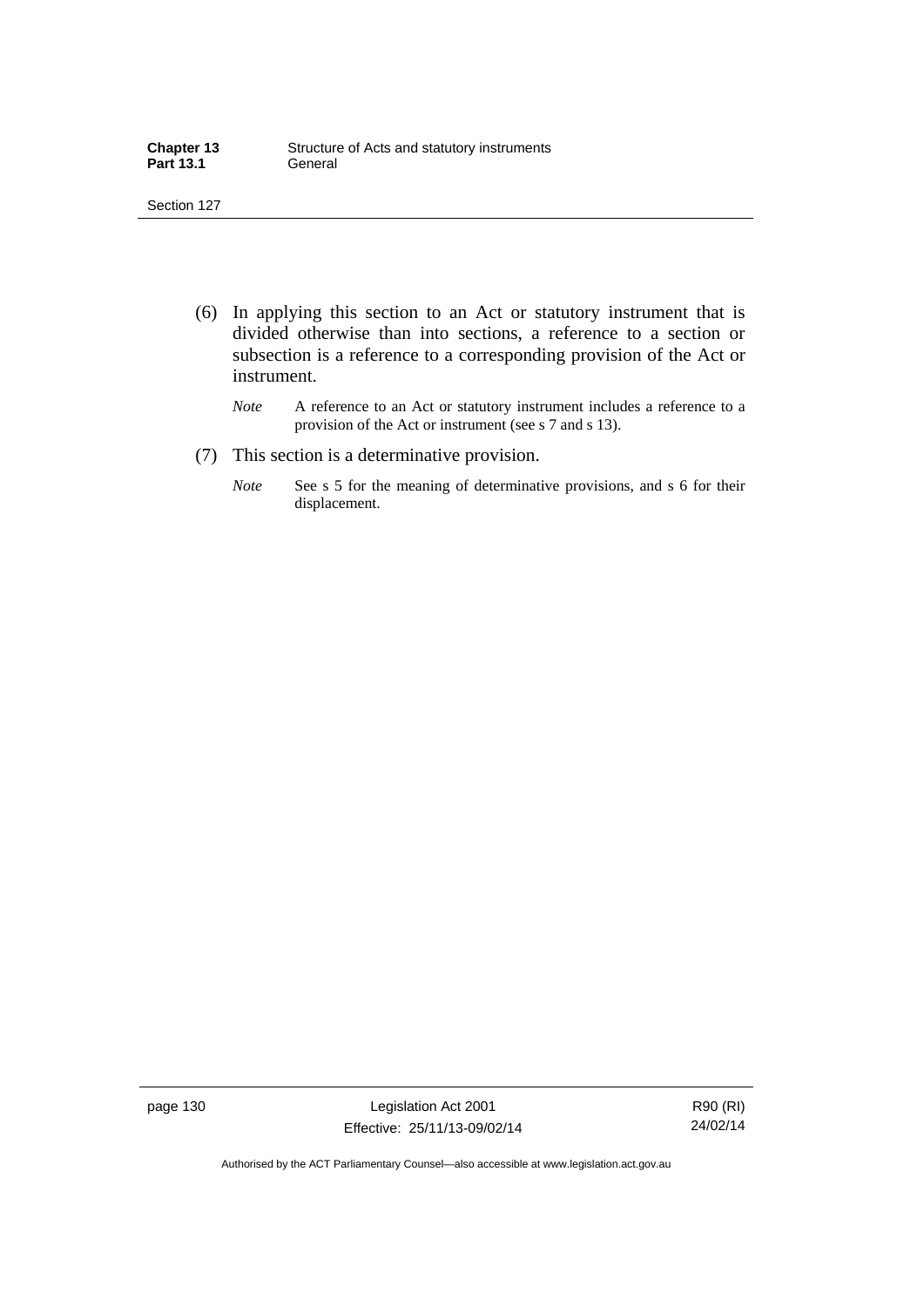# **Part 13.2 Particular kinds of provisions**

#### **130 What is a** *definition***?**

A *definition* is a provision (however expressed) of an Act or statutory instrument that—

- (a) gives a meaning to a term; or
- (b) limits or extends the meaning of a term.

#### **Examples—definitions**

- 1 *X* means Y.
- 2 *X* includes Y.
- 3 *X* means Y, and includes Z.
- 4 A reference to *X* is a reference to Y.
- 5 *X*—see section Y.
- 6 *X*—see the *XYZ Act 1999*, section Y.
- 7 In a proceeding against a person (the *retailer*), it is a defence if the retailer establishes that the goods were bought honestly.
- 8 *excluded*—a claim is *excluded* if the claim is not brought within 1 year after the day the claimant becomes aware of the failure to account to which the claim relates.
- 9 A term used in the *XYZ Act 2003* has the same meaning in this Act.
- 10 A term defined in the *XYZ Act 2003* has the same meaning in this Act.
- *Note 1* Examples 5 and 6 illustrate signpost definitions, that is, definitions that do not themselves directly define a term but point the reader to the place where the term is defined (see s 131).
- *Note 2* Example 7 illustrates a tagged-term definition (*retailer*) that takes its meaning from the context of the provision where the defined term is found.
- *Note 3* Example 8 illustrates a definition that does not begin with the defined term.
- *Note 4* For other provisions about definitions, see pt 15.2.
- *Note 5* An example is part of the Act, is not exhaustive and may extend, but does not limit, the meaning of the provision in which it appears (see s 126 and s 132).

| R90 (RI) | Legislation Act 2001         | page 131 |
|----------|------------------------------|----------|
| 24/02/14 | Effective: 25/11/13-09/02/14 |          |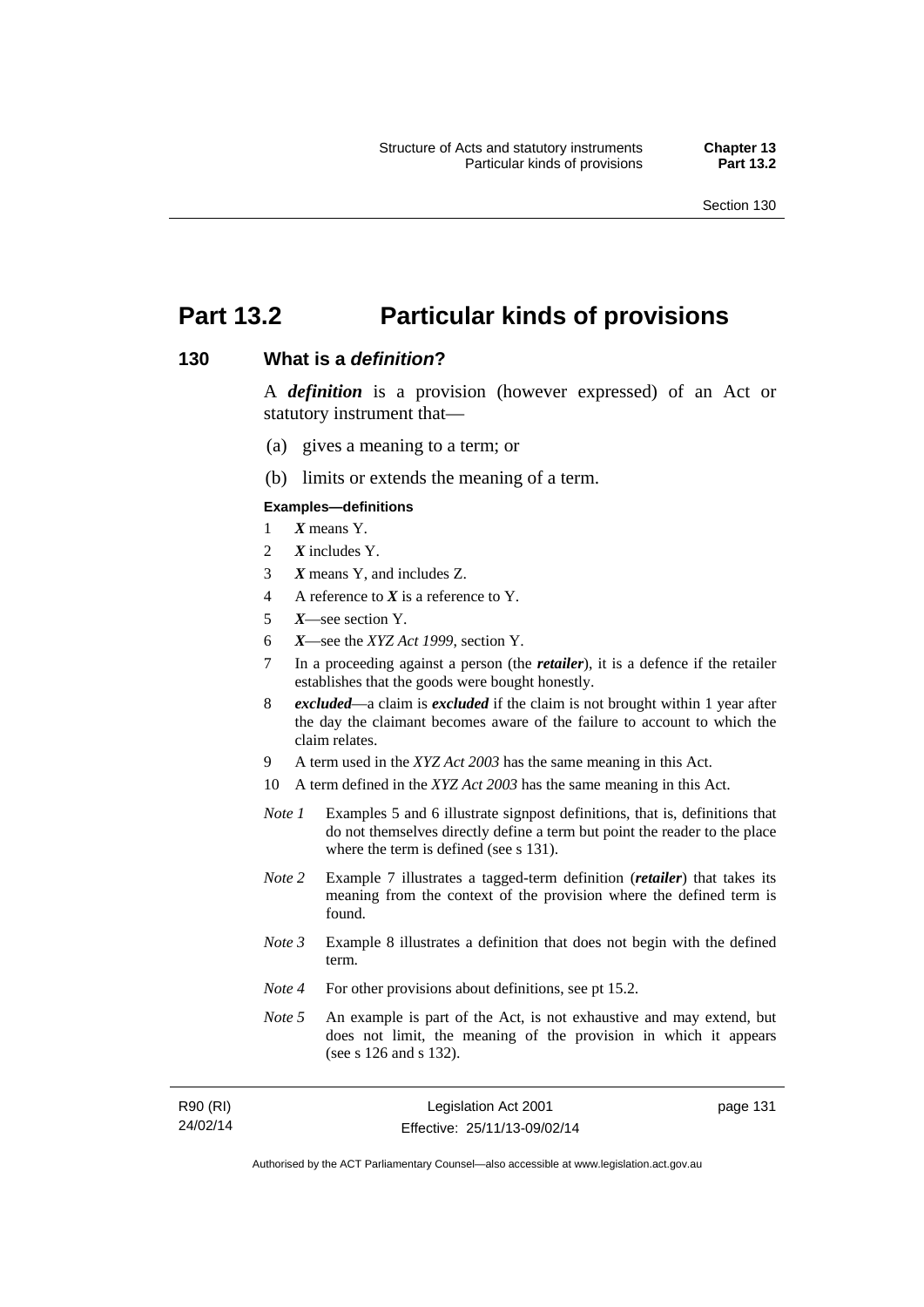### **131 Signpost definitions**

 (1) In an Act or statutory instrument, a definition of a term that includes the word 'see' followed by a reference to a law or instrument (a *signpost definition*) means the term has the same meaning as the term (or, if the reference includes a reference to the definition of another term, that term) has in the law or instrument, as in force from time to time.

#### **Examples**

- 1 A signpost definition '*food*—see section 10.' in the dictionary to an Act means that the word 'food' when used in the Act has the same meaning as it has in section 10, as in force from time to time.
- 2 A signpost definition '*injury*—see the *XYZ Act 2001*, dictionary.' in the dictionary to another Act means that the word 'injury', when used in the other Act, has the same meaning as it has in the definition of *injury* in the *XYZ Act 2001*, dictionary, as in force from time to time.
- 3 A signpost definition 'Work Safety Council—see the *XYZ Act 2000*, dictionary, definition of *council*.' means that the expression 'Work Safety Council' has the same meaning as the word 'council' has in the definition of *council* in the *XYZ Act 2000*, dictionary, as in force from time to time.
- *Note* An example is part of the Act, is not exhaustive and may extend, but does not limit, the meaning of the provision in which it appears (see s 126 and s 132).
- (2) This section is subject to section 47 (Statutory instrument may make provision by applying law or instrument).
- (3) In this section:

*instrument* includes a provision of an instrument.

*law* includes a law, or a provision of a law, of the Commonwealth, a State or another Territory.

*Note* For other provisions about definitions, see pt 15.2.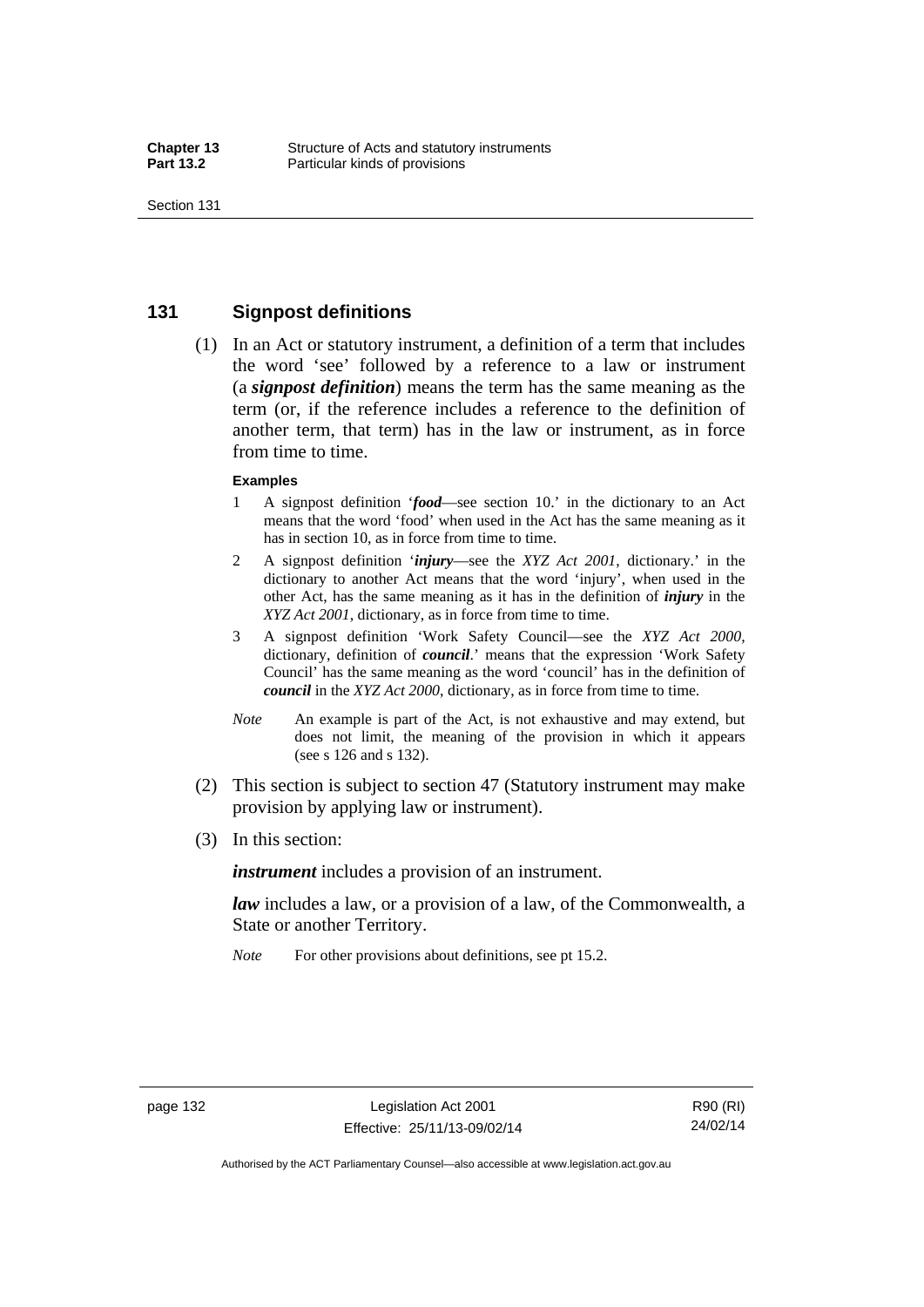# **132 Examples**

- (1) An example in an Act or statutory instrument—
	- (a) is not exhaustive; and
	- (b) may extend, but does not limit, the meaning of the Act or instrument, or the particular provision to which it relates.

#### **Examples**

- 1 A specific case (which may be fictional) that helps to give meaning to the more abstract language of a provision. See the examples in s 43.
- 2 An example (which may be fictional) that clarifies the scope of a provision by illustrating cases that fall within the provision or cases that fall outside the provision, or both. See the examples in s 86.
- *Note 1* These examples may overlap.
- *Note* 2 An example in an Act or statutory instrument is part of the Act or instrument (see s 126 (4)).
- (2) An example may take either of the following forms:
	- (a) a statement at the end of the provision it illustrates (or at the end of a provision containing the provision it illustrates);
	- (b) a statement forming part of the text of a provision that illustrates the operation of the provision, whether or not the words 'for example' are used.

**Examples—par (a)** 

the examples in s 130 or this section, s (1)

#### **Example—par (b)**

the statement beginning 'for example' in s 36 (1) (a)

- (3) Subsection (2) does not limit the form that an example may take.
- (4) This section is a determinative provision.
	- *Note* See s 5 for the meaning of determinative provisions, and s 6 for their displacement.

R90 (RI) 24/02/14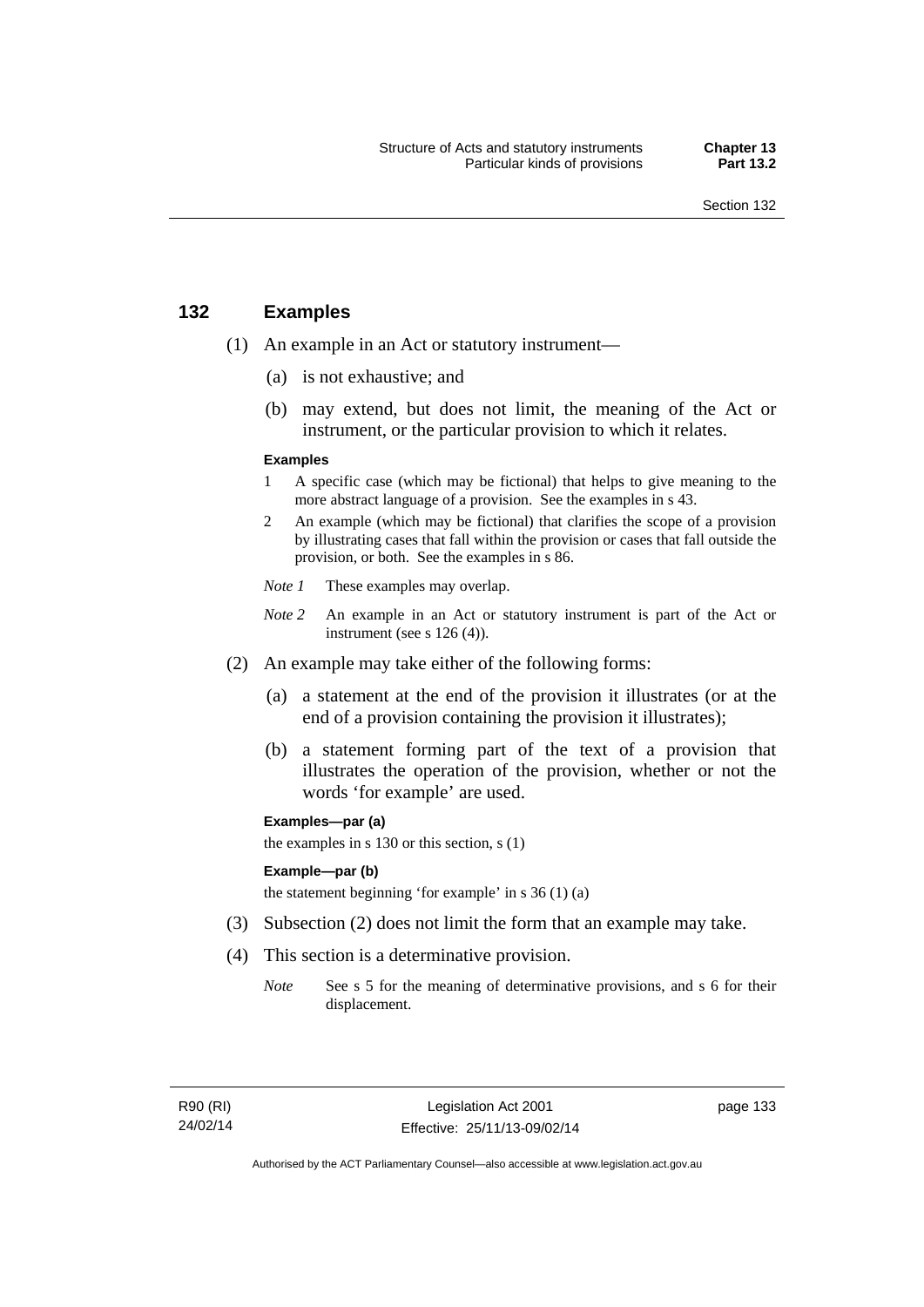### **133 Penalty units**

- (1) In a law, if a penalty for an offence is expressed as a number (whether whole or fractional) of penalty units, the penalty for the offence is a fine of that number of penalty units.
- (2) A *penalty unit* is—
	- (a) for an offence committed by an individual—\$140; or
	- (b) for an offence committed by a corporation—\$700.

#### **Example**

'Maximum penalty: 10 penalty units.' means that a person who is convicted of the relevant offence is liable to a maximum fine of 10 penalty units.

- If the person is an individual, the maximum fine is, therefore, \$1 400 (\$140 x 10).
- If the person is a corporation, the maximum fine is, therefore, \$7 000 (\$700 x 10).
- *Note* An example is part of the Act, is not exhaustive and may extend, but does not limit, the meaning of the provision in which it appears (see s 126 and s 132).
- (3) The Attorney-General must review the amount of a penalty unit at least once every 4 years after the day this subsection commences.
- (4) This section is a determinative provision.
	- *Note* See s 5 for the meaning of determinative provisions, and s 6 for their displacement.

#### **134 Penalties at end of sections and subsections**

- (1) This section applies if a penalty (however expressed) is stated in a law—
	- (a) at the end of a section (whether or not the section is divided into subsections) and not expressed in a way that indicates that it applies only to a provision of the section; or

R90 (RI) 24/02/14

Authorised by the ACT Parliamentary Counsel—also accessible at www.legislation.act.gov.au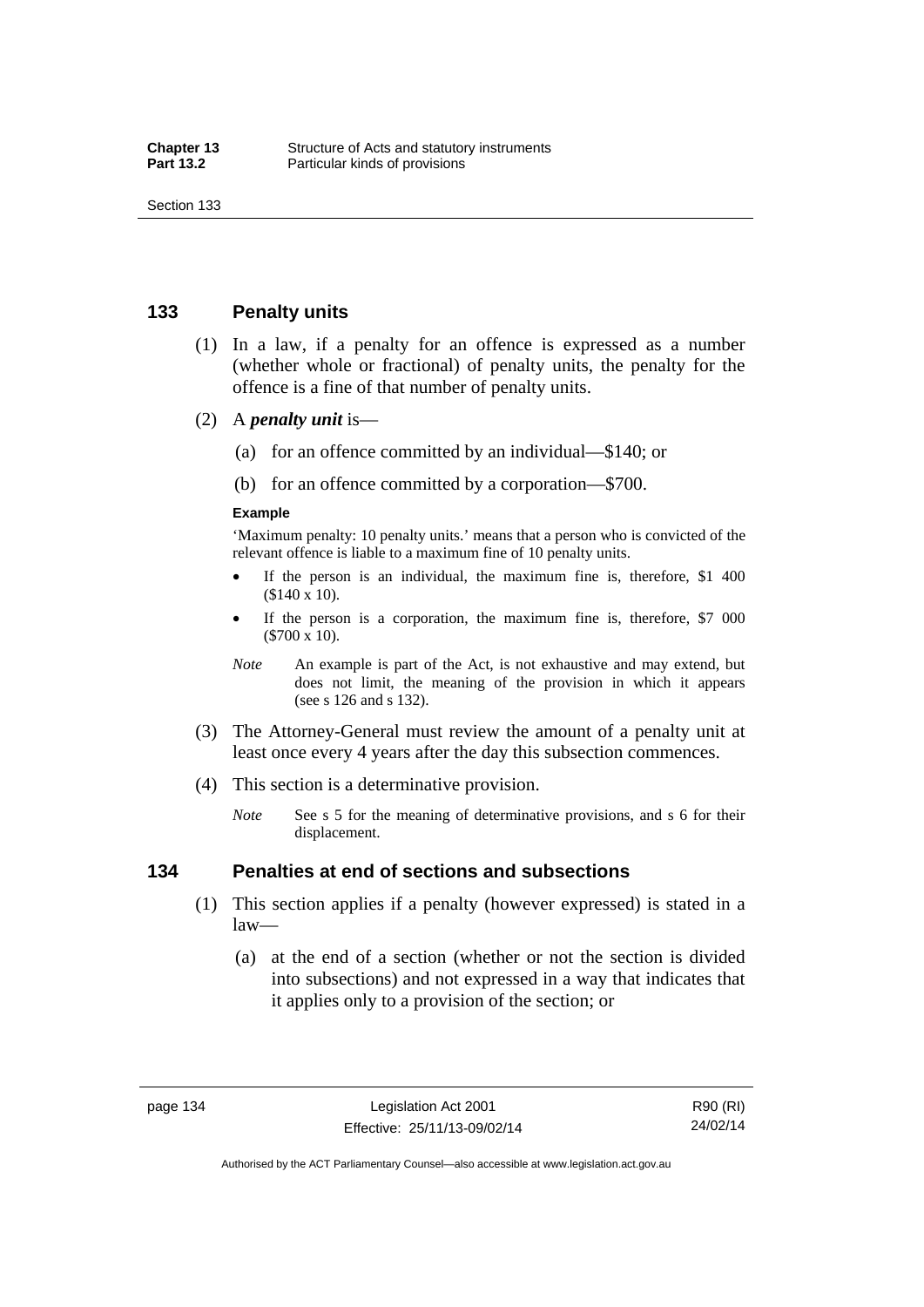- (b) at the end of a subsection (but not at the end of a section) and not expressed in a way that indicates that it applies only to a provision of the subsection; or
- (c) at the end of a section or subsection and expressed in a way that indicates that it applies only to a provision of the section or subsection (the *relevant provision*).

#### **Example—par (a)**

the following penalty at the end of a section: 'Maximum penalty: 20 penalty units.'

#### **Example—par (b)**

the following penalty at the end of a subsection, but not at the end of a section: 'Maximum penalty: 20 penalty units.'

#### **Examples—par (c)**

- 1 the following penalty at the end of a section divided into subsections: 'Maximum penalty (subsection (3)): 20 penalty units.'.
- 2 the following penalty at the end of a subsection, but not at the end of a section:

'Maximum penalty:

- (a) for paragraph (b)—20 penalty units; or
- (b) for another paragraph—50 penalty units, imprisonment for 6 months or both.'
- *Note* An example is part of the Act, is not exhaustive and may extend, but does not limit, the meaning of the provision in which it appears (see s 126 and s 132).
- (2) If an offence is not expressly mentioned in the section, subsection or relevant provision, the penalty indicates that contravention of the section, subsection or relevant provision is an offence punishable on conviction as provided by subsection (4).

#### **Example—penalty applying to entire section or subsection**

A person must not contravene a notice.

Maximum penalty: 20 penalty units.

**Example—penalty applying to a stated provision** 

(2) The register of transactions—

page 135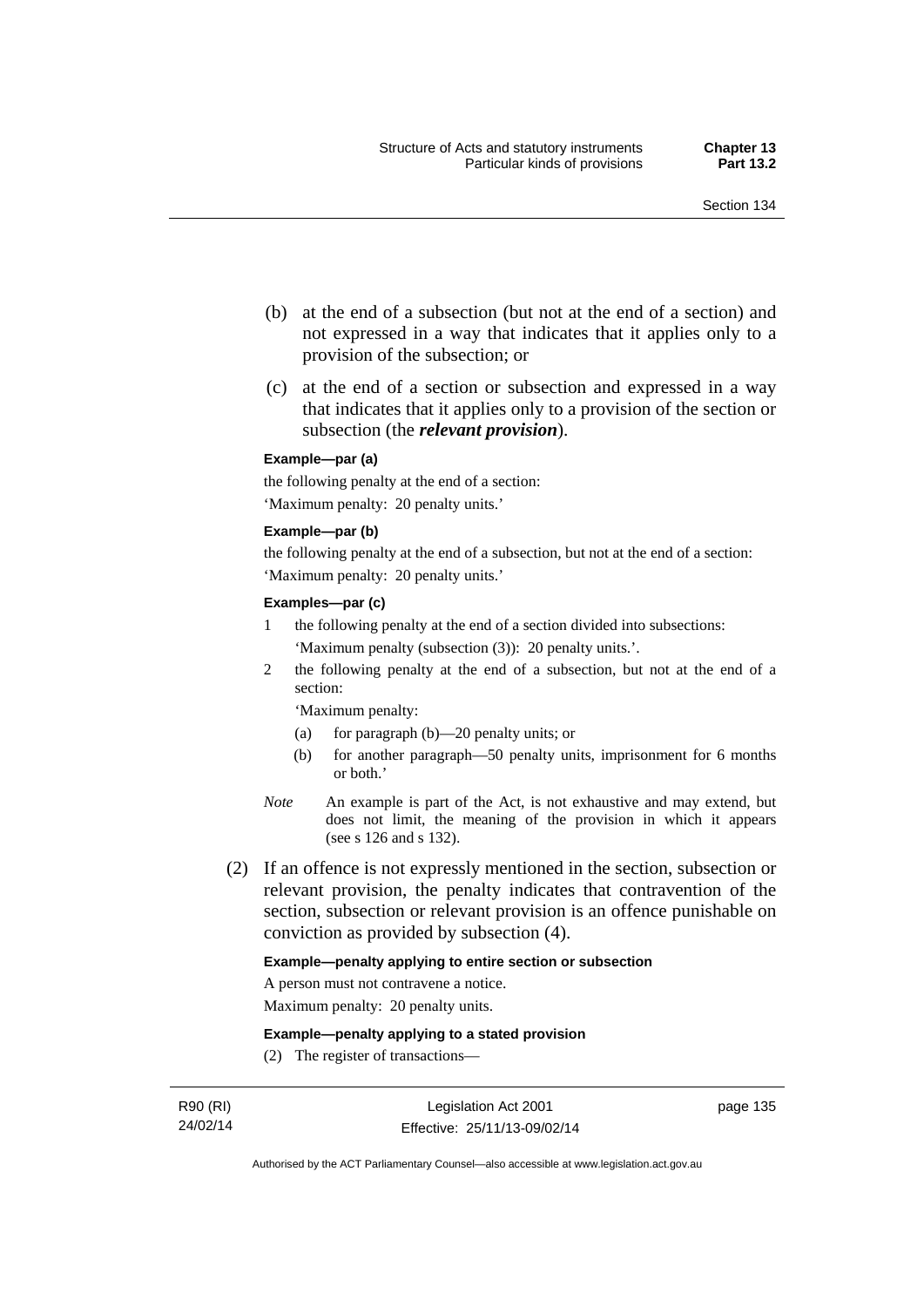Section 134

- (a) may be kept in electronic form; and
- (b) must contain the particulars mentioned in section 91C.

Maximum penalty (paragraph (b)): 20 penalty units.

 (3) If an offence is expressly mentioned in the section, subsection or relevant provision, the penalty indicates that the offence is punishable on conviction as provided by subsection (4).

### **Example—penalty applying to entire section or subsection**

A person who contravenes a notice commits an offence. Maximum penalty: 20 penalty units.

**Example—penalty applying to a stated provision** 

- (2) If a person keeps the person's identity card after ceasing to be an officer—
	- (a) the person commits an offence; and
	- (b) the identity card is forfeited to the Territory.

Maximum penalty (paragraph (a)): 20 penalty units.

- (4) The penalty that may be imposed for the offence is—
	- (a) if only a single penalty is stated (whether as a maximum penalty or a penalty)—not more than the stated penalty; or
	- (b) if a minimum as well as a maximum penalty is stated—not less than the minimum and not more than the maximum.
- $(5)$  If—
	- (a) a penalty (however expressed) is stated in a law at the end of a section divided into subsections; and
	- (b) another penalty (however expressed) is stated at the end of another subsection of the section; and
	- (c) the first penalty is not expressed in a way that indicates that it applies only to a particular provision of the last subsection;

the first penalty is taken, for this section, to be expressed in a way that indicates that it applies only to the last subsection.

page 136 Legislation Act 2001 Effective: 25/11/13-09/02/14

Authorised by the ACT Parliamentary Counsel—also accessible at www.legislation.act.gov.au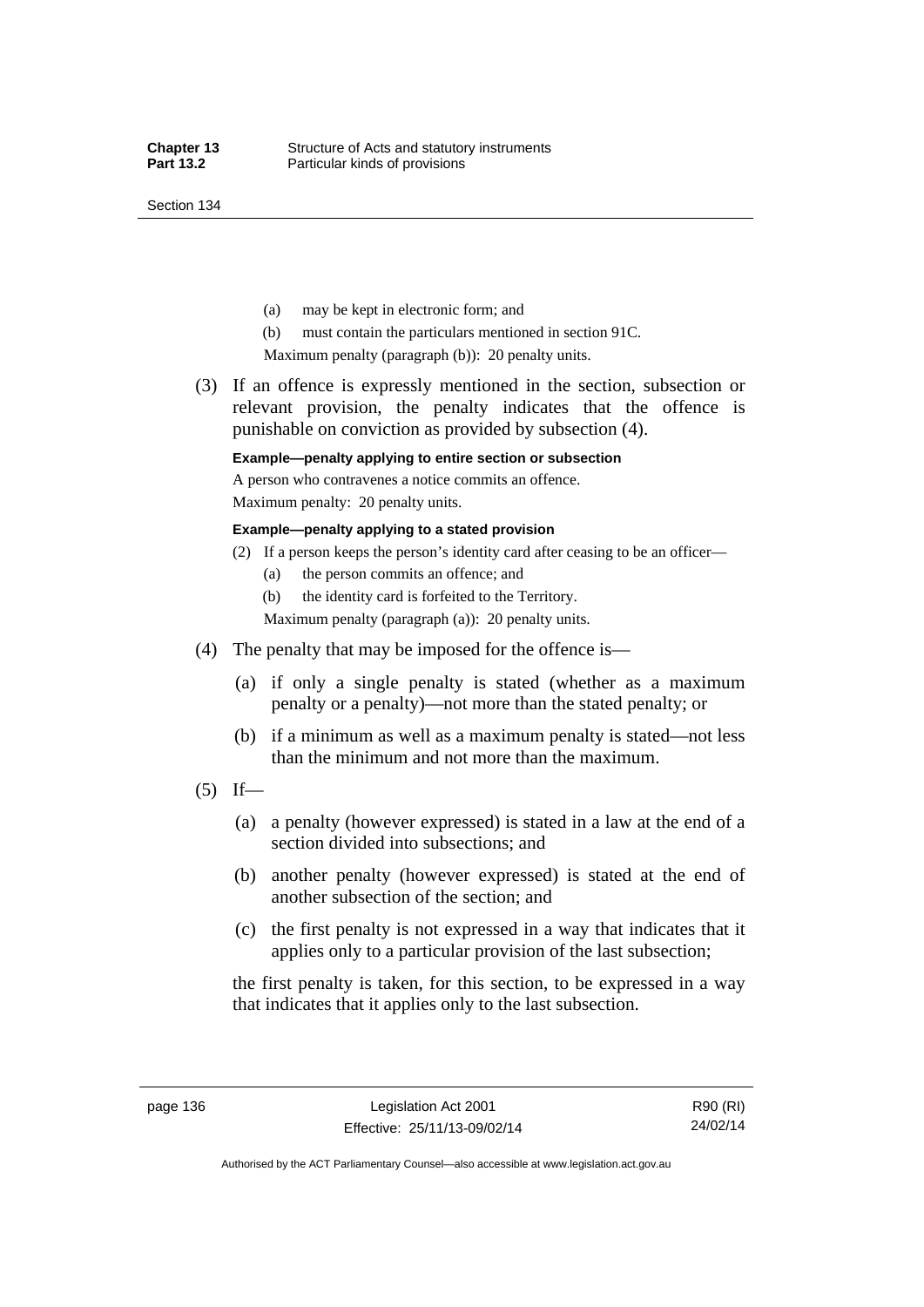#### **Example**

In the following example, s (4) is the last subsection and the penalty stated at the end applies only to that subsection:

'(2) A permit holder must record all transactions under this Act.

Maximum penalty: 20 penalty units.

- (3) If a permit holder is convicted of an offence against subsection (2), the registrar must cancel the permit.
- (4) A permit holder must not sell a declared substance in contravention of this Act.

Maximum penalty: 100 penalty units, imprisonment for 1 year or both.'.

- (6) In working out for this section whether a penalty is at the end of a section or subsection, the position of any example or note is to be disregarded.
- (7) This section is a determinative provision.
	- *Note* See s 5 for the meaning of determinative provisions, and s 6 for their displacement.

### **135 Penalties not at end of sections and subsections**

- (1) This section applies if a penalty (however expressed) is stated in a provision of a law other than at the end of a section or subsection.
- (2) If an offence is expressly mentioned in the provision, the penalty indicates that the offence is punishable on conviction as provided by subsection (4).

#### **Example**

A person who contravenes s (3) commits an offence punishable by a fine of not more than 20 penalty units.

- *Note* An example is part of the Act, is not exhaustive and may extend, but does not limit, the meaning of the provision in which it appears (see s 126 and s 132).
- (3) If an offence is not expressly mentioned in the provision, the penalty indicates that contravention of the provision (or a stated part of the provision) is an offence punishable on conviction as provided by subsection (4).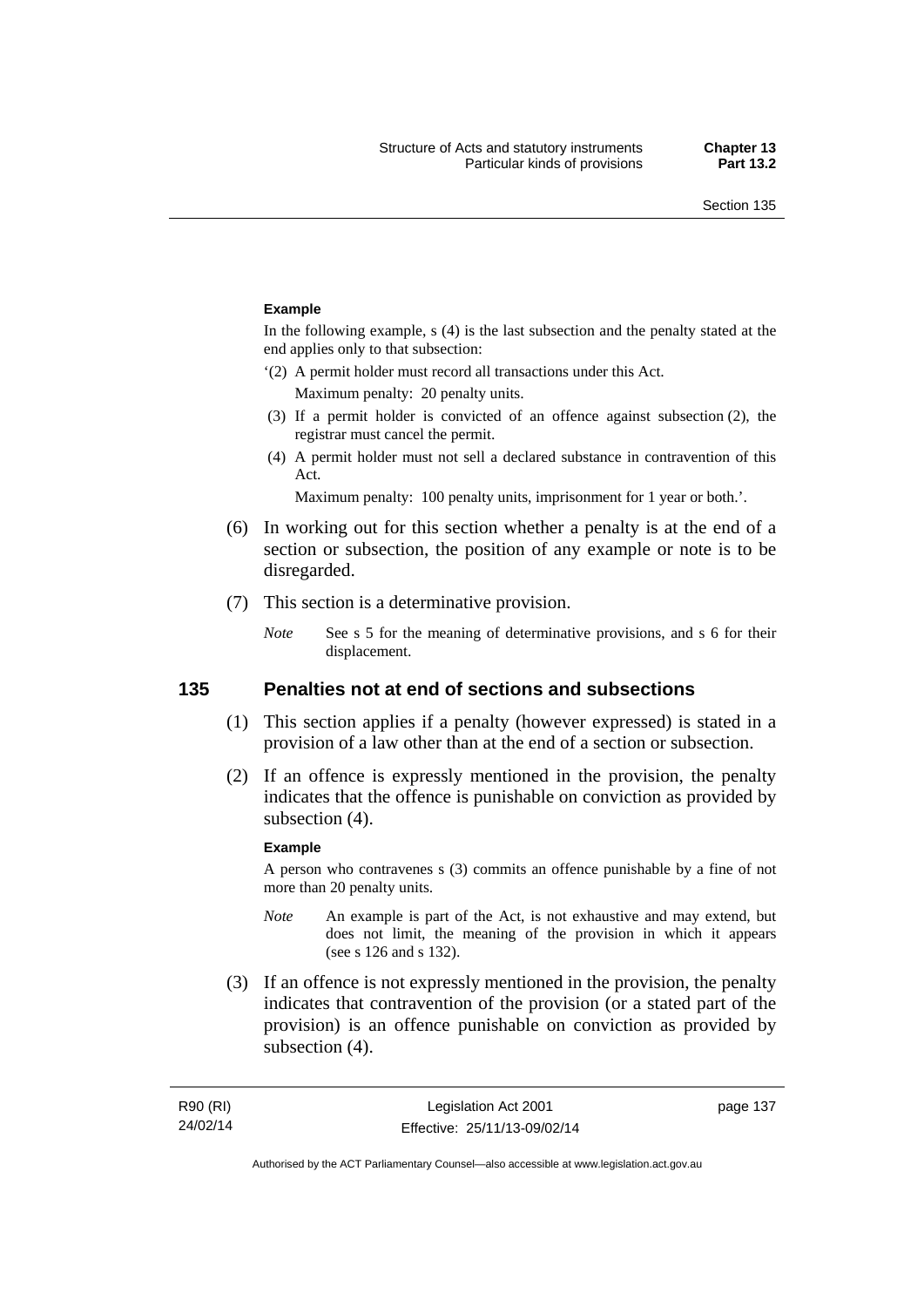Section 135

#### **Example**

A person who contravenes s (3) must pay a fine of not more than 20 penalty units.

- (4) The penalty that may be imposed for the offence is—
	- (a) if only a single penalty is stated (whether as a maximum penalty or a penalty)—not more than the stated penalty; or
	- (b) if a minimum as well as a maximum penalty is stated—not less than the minimum and not more than the maximum.
- (5) In working out for this section whether a penalty is at the end of a section or subsection, the position of any example or note is to be disregarded.
- (6) This section is a determinative provision.
	- *Note* See s 5 for the meaning of determinative provisions, and s 6 for their displacement.

page 138 Legislation Act 2001 Effective: 25/11/13-09/02/14

R90 (RI) 24/02/14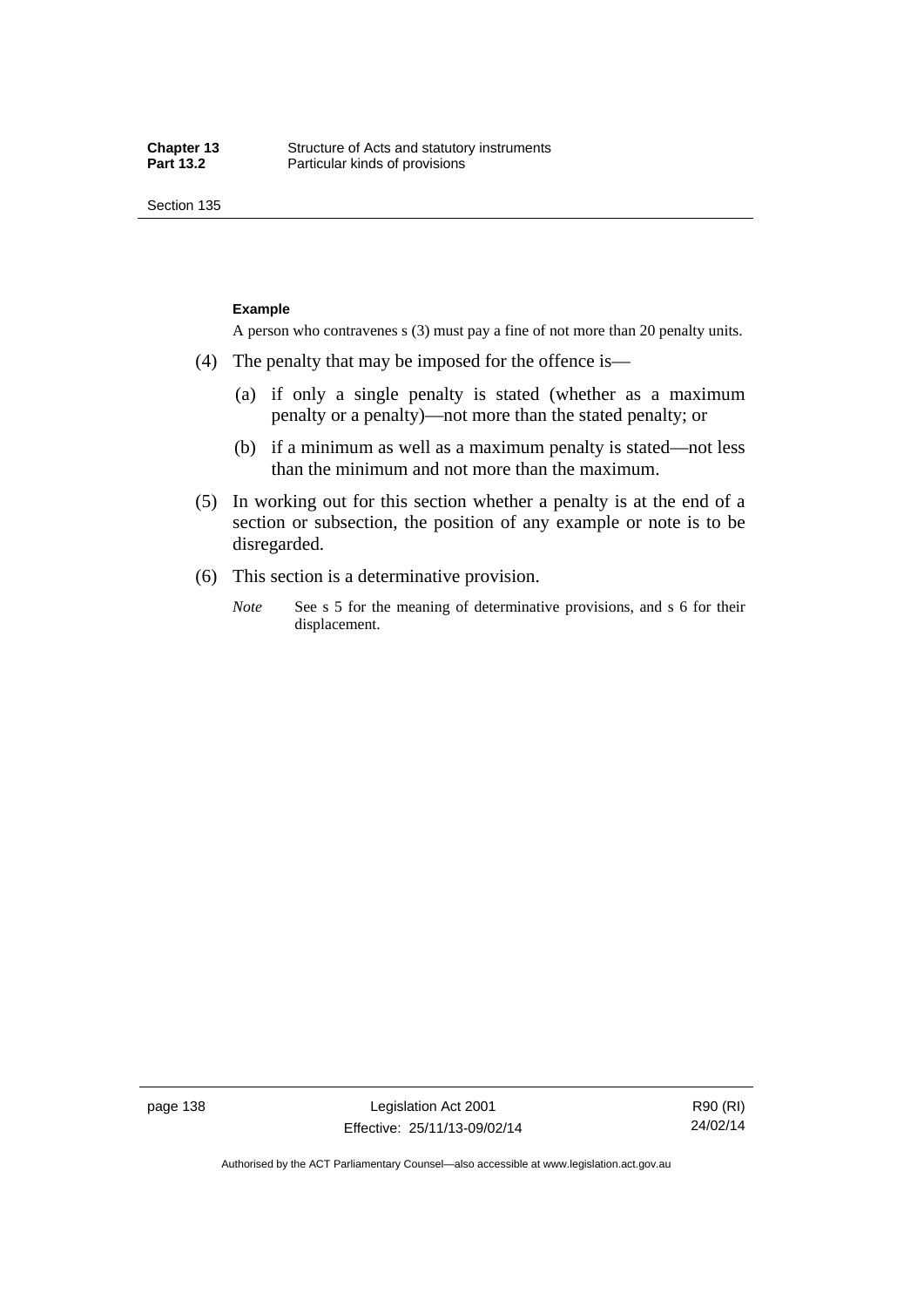# **Chapter 14 Interpretation of Acts and statutory instruments**

# **Part 14.1 Purpose and scope**

### **136 Meaning of** *Act***—ch 14**

In this chapter:

*Act* includes a statutory instrument.

*Note* Section 7 (3) provides that a reference to an Act includes a reference to a provision of an Act. Section 13 (3) provides that a reference to a statutory instrument includes a reference to a provision of a statutory instrument.

### **137 Purpose and scope—ch 14**

- (1) The purpose of this chapter is to provide guidance about the interpretation of Acts.
- (2) This chapter is not intended to be a comprehensive statement of the law of interpretation applying to Acts.
- (3) In particular, this chapter assumes that common law presumptions operate in conjunction with this chapter.
- (4) Subsection (3) also applies to common law presumptions that come into existence after the commencement of this chapter.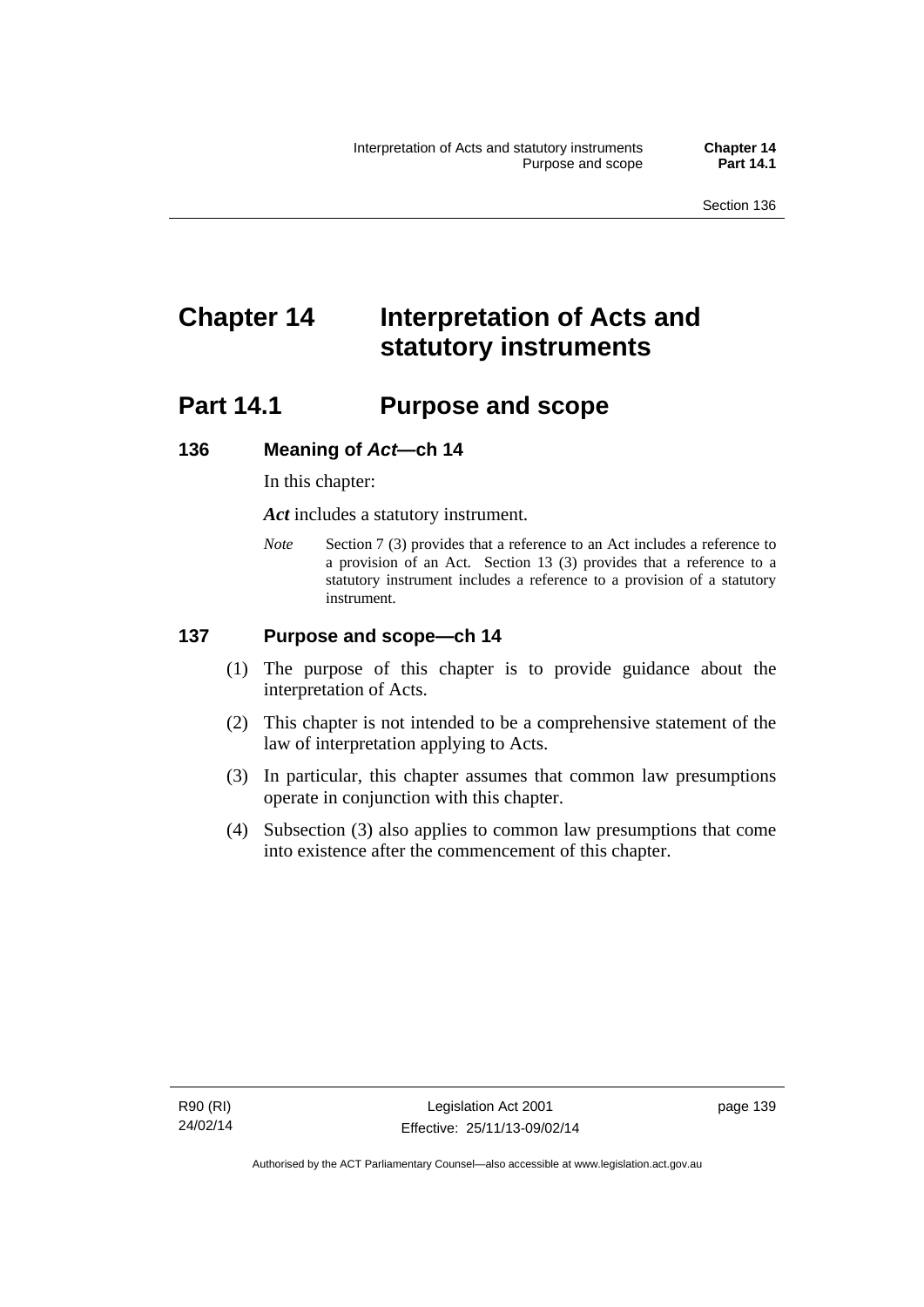# **Part 14.2 Key principles of interpretation**

### **138 Meaning of** *working out the meaning of an Act***—pt 14.2**

In this part:

*working out the meaning of an Act* means—

- (a) resolving an ambiguous or obscure provision of the Act; or
- (b) confirming or displacing the apparent meaning of the Act; or
- (c) finding the meaning of the Act when its apparent meaning leads to a result that is manifestly absurd or is unreasonable; or
- (d) finding the meaning of the Act in any other case.

### **139 Interpretation best achieving Act's purpose**

- (1) In working out the meaning of an Act, the interpretation that would best achieve the purpose of the Act is to be preferred to any other interpretation.
- (2) This section applies whether or not the Act's purpose is expressly stated in the Act.
	- *Note* The *[Human Rights Act 2004](http://www.legislation.act.gov.au/a/2004-5)*, s 30 (1) (which is about interpreting legislation to be consistent with human rights) is also relevant to interpreting territory laws.

page 140 Legislation Act 2001 Effective: 25/11/13-09/02/14

R90 (RI) 24/02/14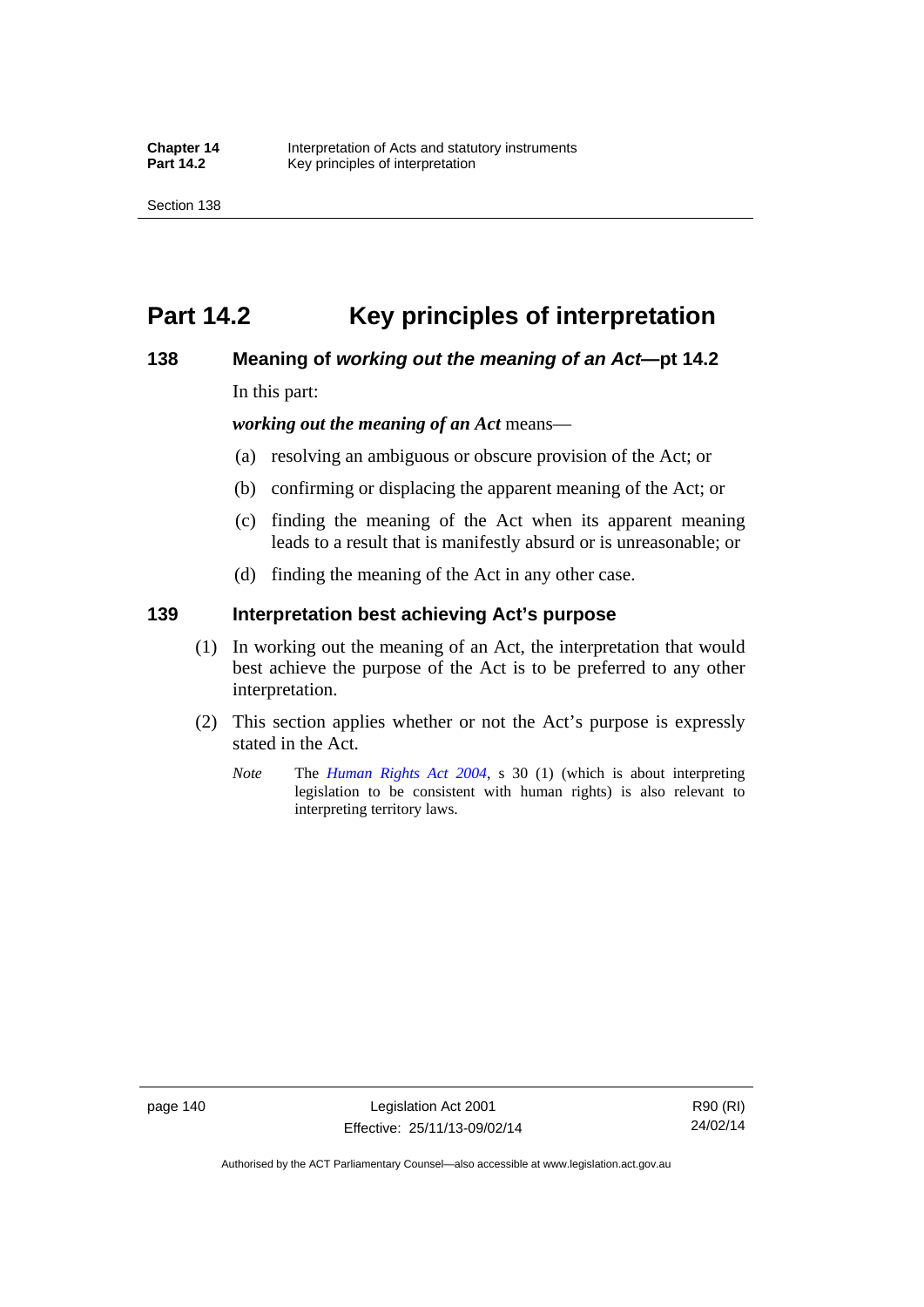# **140 Legislative context**

In working out the meaning of an Act, the provisions of the Act must be read in the context of the Act as a whole.

#### **Examples**

- 1 The long title of an Act provides that it is an Act to give certain benefits to the holders of pensioner cards. Section 4 provides 'This Act applies to a holder of a pensioner card'. Section 22 provides that the commissioner may grant 'a person' an exemption from payment of rates. The Act does not contain a definition of 'person'. Section 22 must be read in the context of the Act as a whole so that the commissioner may only grant exemptions to people who are holders of pensioner cards.
- 2 The *Drug Testing Regulation 2001* (made under the *Drug Testing Act 2000* (hypothetical)), s 6 contains the following heading:

#### **6 Corresponding law—Act, s 100, def** *corresponding law*

The heading indicates that the section has been made for the definition of *corresponding law* in the *Drug Testing Act 2000*, s 100.

- 3 Section 12 (1) of a subordinate law refers to 'a non-conviction order under the *[Crimes \(Sentencing\) Act 2005](http://www.legislation.act.gov.au/a/2005-58)*'. No other kind of order is mentioned in the section and the word 'order' is not otherwise defined in the subordinate law. Subsections (2), (4), (7) and (9) of the same section, which only refer to 'the order', are to be understood as referring to the order mentioned in s (1).
- *Note 1* See s 126 and s 127 for material that is, or is not, part of an Act or statutory instrument.
- *Note 2* An example is part of the Act, is not exhaustive and may extend, but does not limit, the meaning of the provision in which it appears (see s 126 and s 132).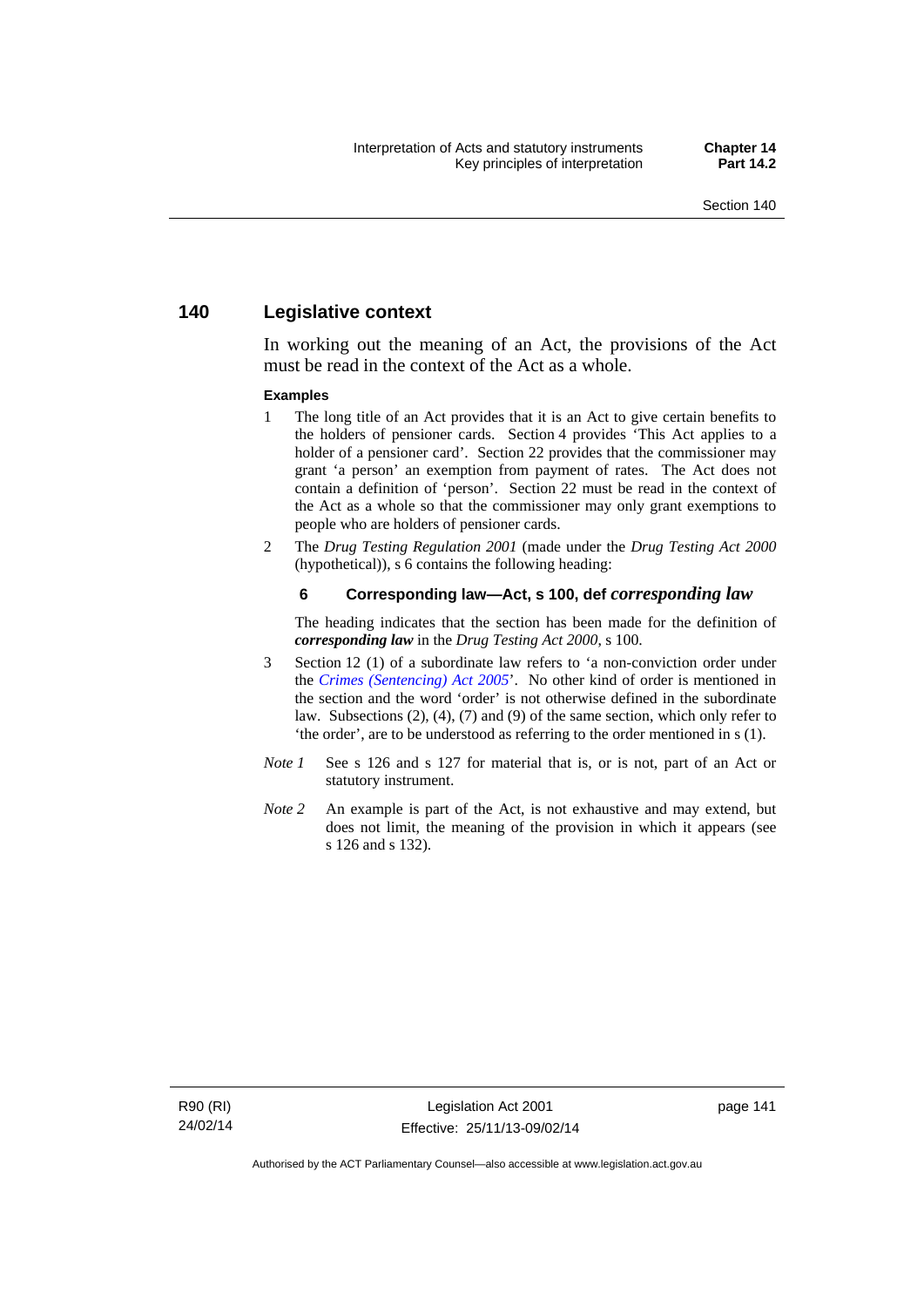Section 141

# **141 Non-legislative context generally**

- (1) In working out the meaning of an Act, material not forming part of the Act may be considered.
	- *Note 1* See s 146 for the meaning of *may* and *must*.
	- *Note* 2 See s 126 and s 127 for material that is, or is not, part of an Act or statutory instrument.
	- *Note 3* See s 142 for material that may be considered in working out the meaning of an Act or statutory instrument.
- (2) In deciding whether material not forming part of an Act should be considered in working out the meaning of the Act, and the weight to be given to the material, the following matters must be taken into account:
	- (a) the desirability of being able to rely on the ordinary meaning of the Act, having regard to the purpose of the Act and the provisions of the Act read in the context of the Act as a whole;
	- (b) the undesirability of prolonging proceedings without compensating advantage;
	- (c) the accessibility of the material to the public.
- (3) Subsection (2) does not limit the matters that may be taken into account.
- (4) For subsection (2) (c), material in the register is taken to be accessible to the public.
	- *Note* The register is the ACT legislation register (see dict, pt 2, def *register*).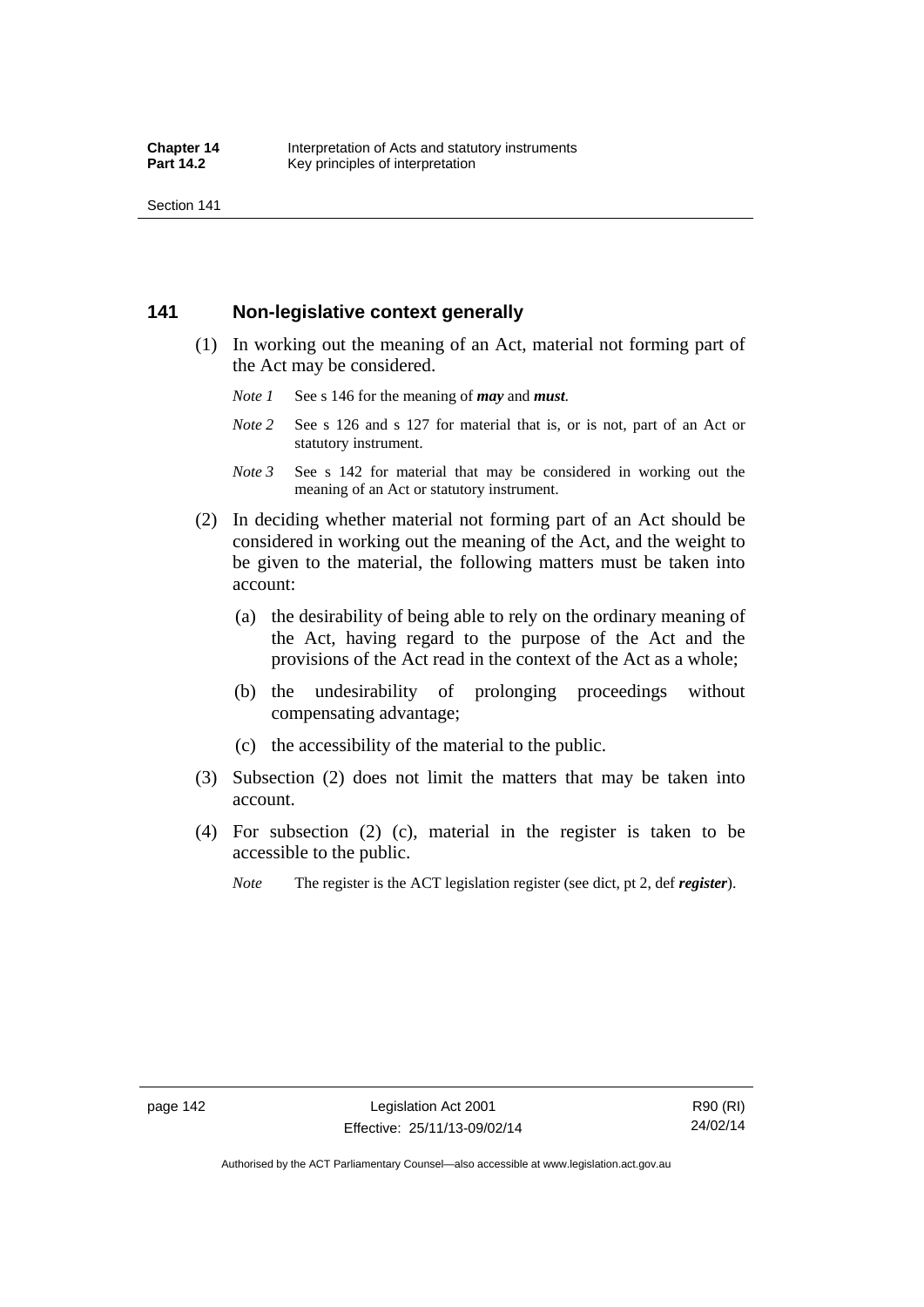# **142 Non-legislative context—material that may be considered**

- (1) In working out the meaning of an Act, material mentioned in table 142, column 2 may be considered.
- (2) In working out the meaning of a statutory instrument, material mentioned in table 142, column 3 may be considered.
- (3) This section does not limit the material that may be considered in working out the meaning of an Act or statutory instrument.

| column 1       | column <sub>2</sub>                                                                                                                                                                                       | column 3                                                                                                                                                                                                                                                                                                                                                |  |
|----------------|-----------------------------------------------------------------------------------------------------------------------------------------------------------------------------------------------------------|---------------------------------------------------------------------------------------------------------------------------------------------------------------------------------------------------------------------------------------------------------------------------------------------------------------------------------------------------------|--|
| item           | Act                                                                                                                                                                                                       | statutory instrument                                                                                                                                                                                                                                                                                                                                    |  |
| 1              | material not forming part of the<br>Act contained in an authorised<br>version of the Act<br><i>Note</i> See ch 3 (Authorised versions<br>and evidence of laws and<br>legislative material).               | material not forming part of the statutory<br>instrument contained in an authorised version<br>of the instrument<br><i>Note</i> See ch 3 (Authorised versions and evidence<br>of laws and legislative material).                                                                                                                                        |  |
| $\overline{2}$ | any relevant report of a royal<br>commission, law reform<br>commission, committee of inquiry<br>or other similar entity that was<br>presented to the Legislative<br>Assembly before the Act was<br>passed | any relevant report of a royal commission,<br>law reform commission, committee of<br>inquiry or other similar entity that was<br>presented to the Legislative Assembly—<br>if the statutory instrument was<br>(a)<br>presented to the Assembly-before<br>the end of 6 sitting days after the<br>day the instrument was presented to<br>the Assembly; or |  |
|                |                                                                                                                                                                                                           | in any other case—before the<br>(b)<br>instrument was made                                                                                                                                                                                                                                                                                              |  |

**Table 142** 

R90 (RI) 24/02/14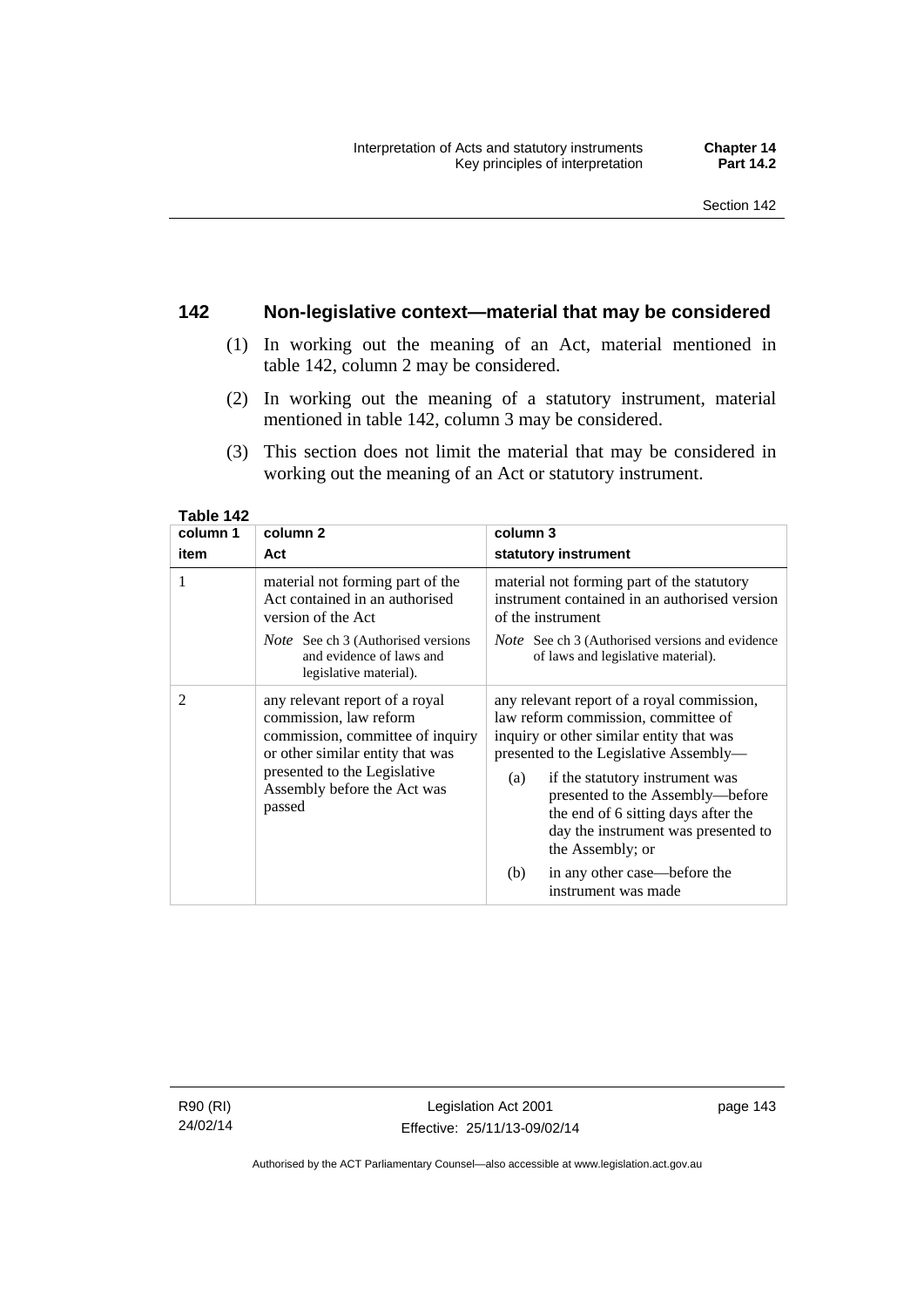**Chapter 14** Interpretation of Acts and statutory instruments<br>**Part 14.2** Key principles of interpretation Key principles of interpretation

Section 143

| column 1 | column <sub>2</sub>                                                                                                                                                                                        | column 3                                                                                                                                                                                                                                                                                                                                          |
|----------|------------------------------------------------------------------------------------------------------------------------------------------------------------------------------------------------------------|---------------------------------------------------------------------------------------------------------------------------------------------------------------------------------------------------------------------------------------------------------------------------------------------------------------------------------------------------|
| item     | Act                                                                                                                                                                                                        | statutory instrument                                                                                                                                                                                                                                                                                                                              |
| 3        | any relevant report of a committee<br>of the Legislative Assembly that<br>was made to the Assembly before<br>the Act was passed                                                                            | any relevant report of a committee of the<br>Legislative Assembly that was made to the<br>Assembly-<br>(a)<br>if the statutory instrument was<br>presented to the Assembly-before<br>the end of 6 sitting days after the<br>day the instrument was presented to<br>the Assembly; or<br>in any other case—before the<br>(b)<br>instrument was made |
| 4        | any explanatory statement<br>(however described) for the bill<br>that became the Act, or any other<br>relevant document, that was<br>presented to the Legislative<br>Assembly before the Act was<br>passed | if the statutory instrument was presented to<br>the Legislative Assembly-any explanatory<br>statement (however described) for the<br>instrument, or any other relevant document,<br>that was presented to the Legislative<br>Assembly before the end of 6 sitting days<br>after the instrument was presented to the<br>Assembly                   |
| 5        | the presentation speech made to<br>the Legislative Assembly during<br>the passage of the bill that became<br>the Act                                                                                       | if the statutory instrument was presented to<br>the Legislative Assembly by a member of the<br>Assembly—any presentation speech made to<br>the Assembly                                                                                                                                                                                           |
| 6        | official reports of proceedings in<br>the Legislative Assembly in<br>relation to the bill that became the<br>Act                                                                                           | if the statutory instrument was presented to<br>the Legislative Assembly—official reports of<br>proceedings in the Legislative Assembly in<br>relation to the statutory instrument                                                                                                                                                                |
| 7        | any relevant treaty or other<br>international agreement to which<br>Australia is a party                                                                                                                   | any relevant treaty or other international<br>agreement to which Australia is a party                                                                                                                                                                                                                                                             |

# **143 Law stating material for consideration in working out meaning**

 (1) If a relevant law provides that stated material may or must be considered in working out the meaning of an Act or statutory instrument, that does not by implication prevent other material of

page 144 Legislation Act 2001 Effective: 25/11/13-09/02/14

R90 (RI) 24/02/14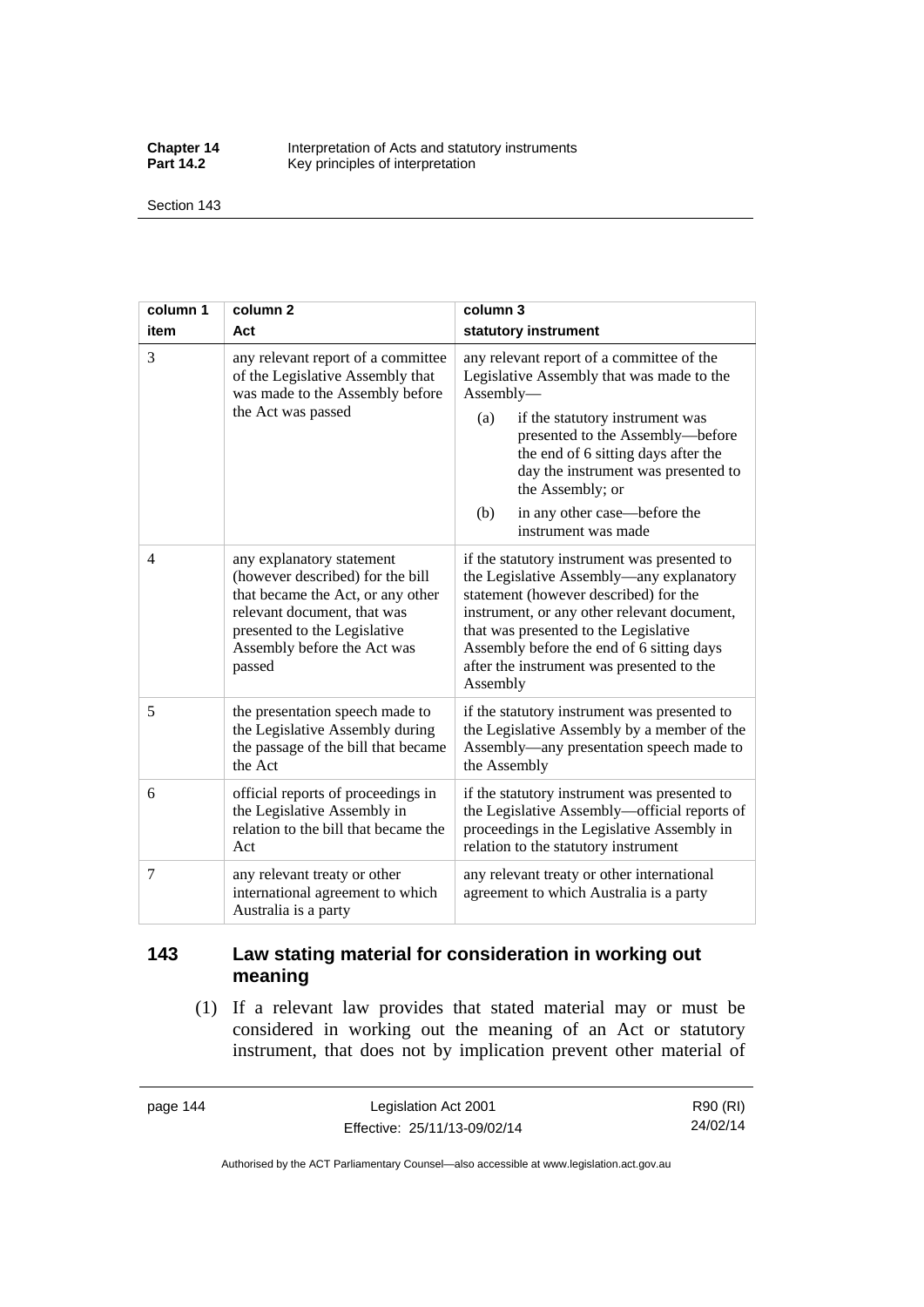the same or similar kind being considered in working out the meaning of the Act or instrument.

#### **Example**

The *Computer Crime Act 2000* (hypothetical) contains the following provision:

#### **4 Report may be used as an aid to interpretation**

The *Community Law Reform Report on Computer Crime* (CLRC No X) may be considered in working out the meaning of this Act.

This does not limit access to other non-legislative material of the same or a similar kind for working out the meaning of the *Computer Crime Act 2000*.

- *Note* An example is part of the Act, is not exhaustive and may extend, but does not limit, the meaning of the provision in which it appears (see s 126 and s 132).
- (2) In this section:

*relevant law* means—

- (a) in working out the meaning of an Act—the Act or another Act; or
- (b) in working out the meaning of a statutory instrument made under an Act—the Act, another Act or the instrument; or
- (c) in working out the meaning of a statutory instrument made under another statutory instrument—an Act or either instrument.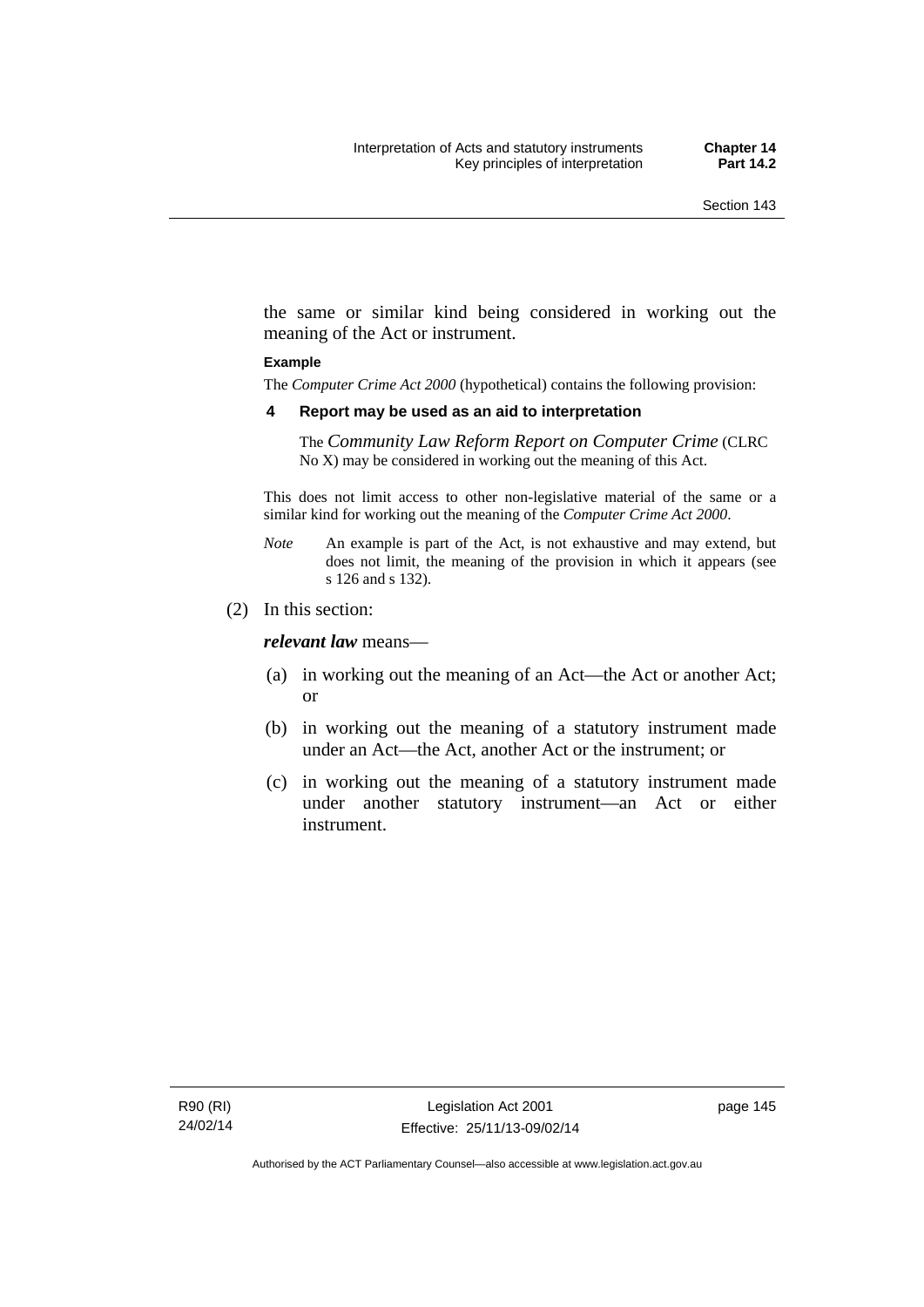**Part 15.1** 

Section 144

# **Chapter 15 Aids to interpretation**

# **Part 15.1 General**

# **144 Meaning of commonly-used terms**

A definition in the dictionary, part 1 applies to all Acts and statutory instruments.

*Note* See s 130 for the def *definition* and s 131 for provisions about signpost definitions.

# **145 Gender and number**

In an Act or statutory instrument—

- (a) words indicating a gender include every other gender; and
- (b) words in the singular number include the plural and words in the plural number include the singular.

# **146 Meaning of** *may* **and** *must*

- (1) In an Act or statutory instrument, the word *may*, or a similar term, used in relation to a function indicates that the function may be exercised or not exercised, at discretion.
	- *Note Function* is defined in the dictionary, pt 1 to include authority, duty and power.
- (2) In an Act or statutory instrument, the word *must*, or a similar term, used in relation to a function indicates that the function is required to be exercised.
- (3) This section is a determinative provision so far as it applies to an applicable law or an applicable provision.
	- *Note* See s 5 for the meaning of determinative provisions, and s 6 for their displacement.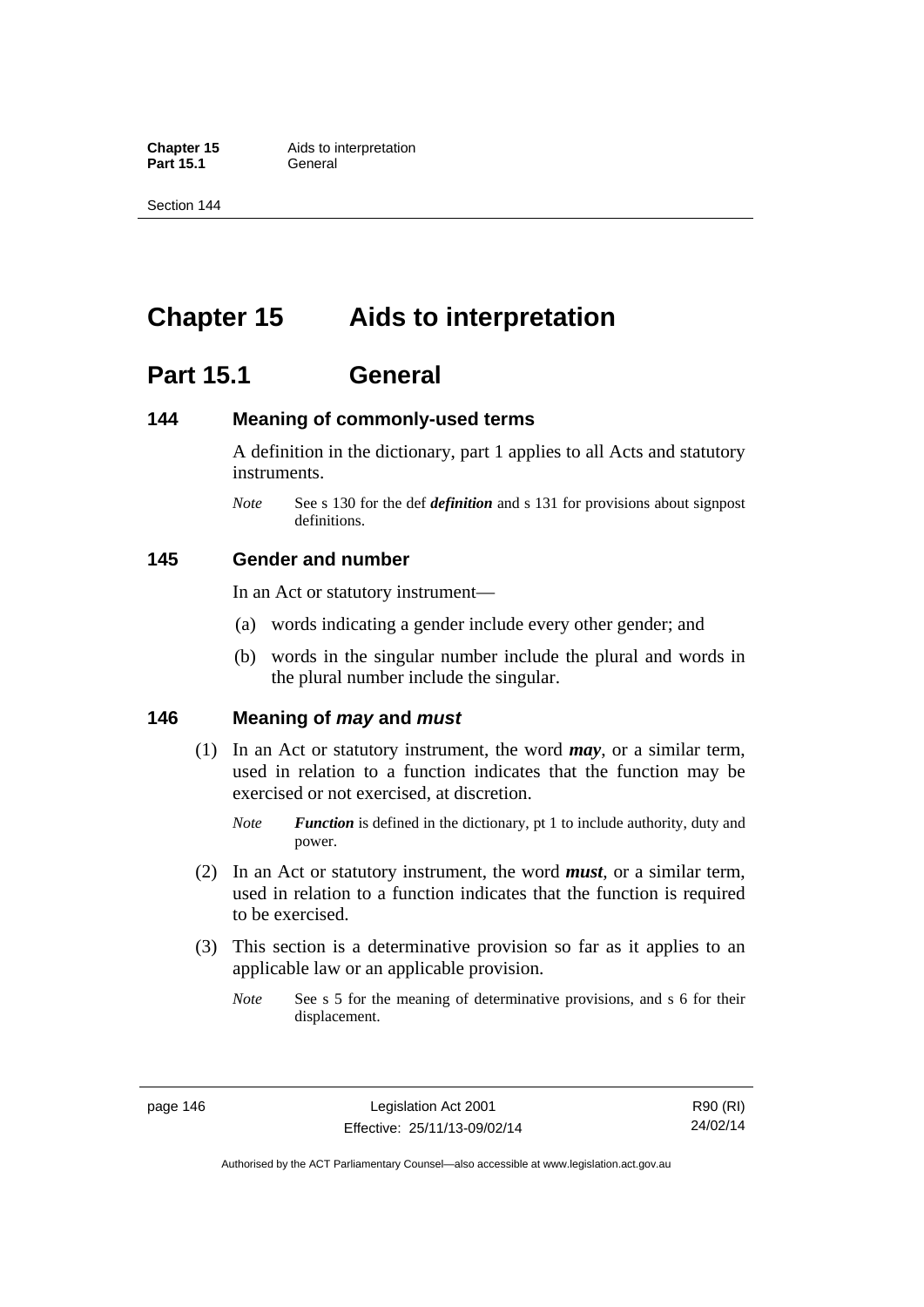(4) In this section:

*applicable law* means an Act enacted, or statutory instrument made, after the application date.

*applicable provision* means a provision inserted after the application date into an Act or statutory instrument that is not an applicable law.

*application date* means—

- (a) for an Act, subordinate law or disallowable instrument— 1 January 2000; and
- (b) for any other statutory instrument—1 January 2006.

*inserted*, for a provision, includes inserted in substitution for another provision.

# **147 Changes of drafting practice not to affect meaning**

(1) The purpose of this section is to encourage the making of progressive improvements in the form of the statute book without inadvertently changing the substantive effect of the law.

*Note* See also s 96 (Relocated provisions).

- (2) This is to be achieved particularly by updating the language and structure of Acts and statutory instruments to replace older forms of legislative expression with forms reflecting current legislative drafting practice.
- (3) If an Act or statutory instrument is amended so that it contains an older form of legislative expression in a provision and a newer form in another, the ideas in the 2 provisions must not be regarded as different only because different words are used or the provisions are structured in different ways.
- (4) Subsection (3) also applies if the provisions are in different Acts or statutory instruments.

page 147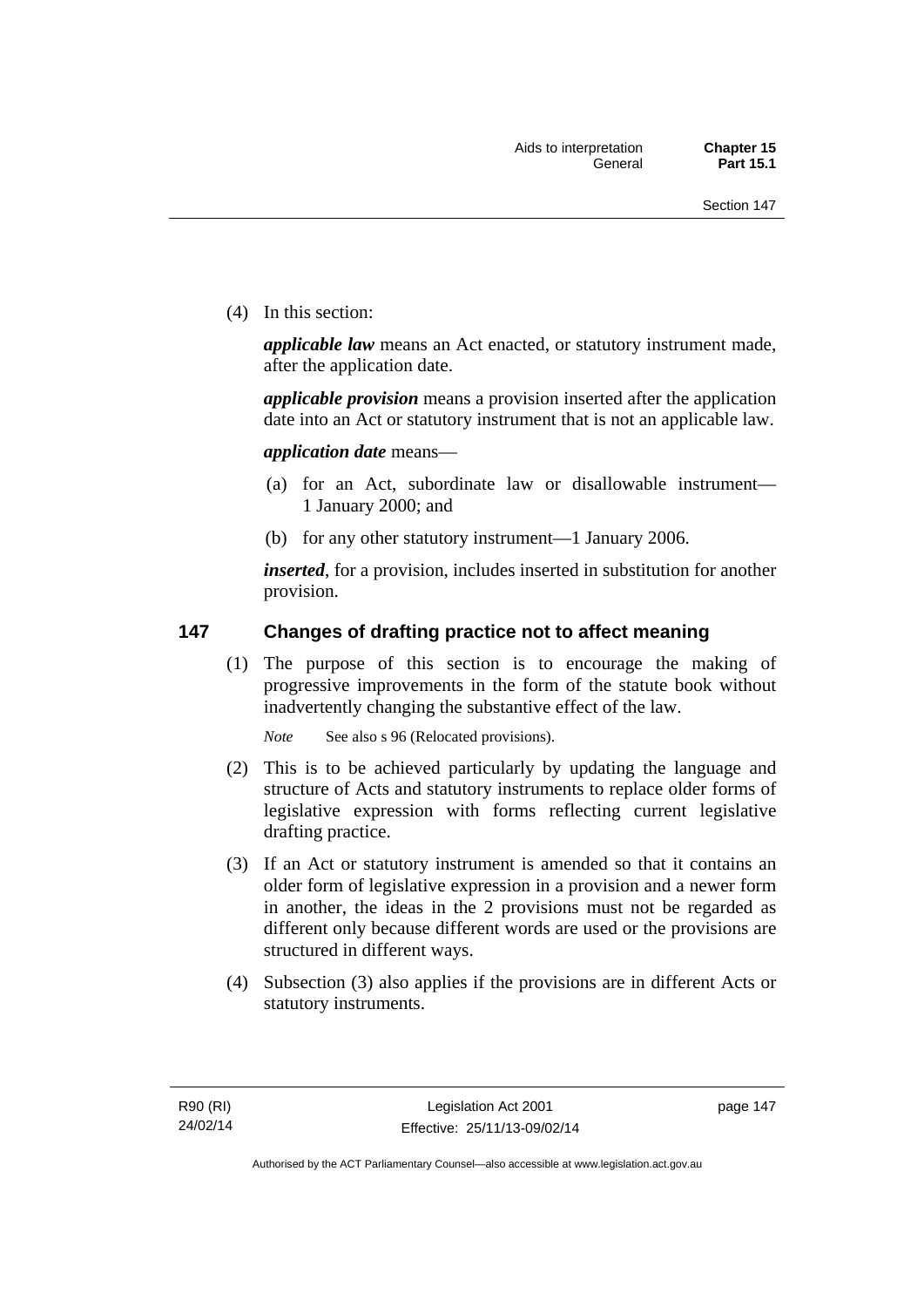- (5) Also, if an Act or statutory instrument is amended so that a provision containing an older form of legislative expression is replaced (whether or not in the same position) by a provision in a newer form, the ideas in the 2 provisions must not be regarded as different only because different words are used or the provisions are structured in different ways.
- (6) In deciding whether the ideas are different, regard must be had to the context and history of the 2 provisions.
- (7) Subsection (6) does not limit the matters to which regard may be had.
- (8) This section is a determinative provision.
	- *Note* See s 5 for the meaning of determinative provisions, and s 6 for their displacement.

# **148 Terms used in instruments have same meanings as in authorising laws**

Terms used in a statutory instrument have the same meanings as they have, from time to time, in the Act or statutory instrument (the *authorising law*), or the relevant provisions of the authorising law, under which the instrument is made or in force.

# **149 Age in years**

For an Act or statutory instrument, a person is an age in years at the beginning of the person's birthday for the age.

# **150 Measurement of distance**

In applying an Act or statutory instrument, distance is to be measured in a straight line on a horizontal plane.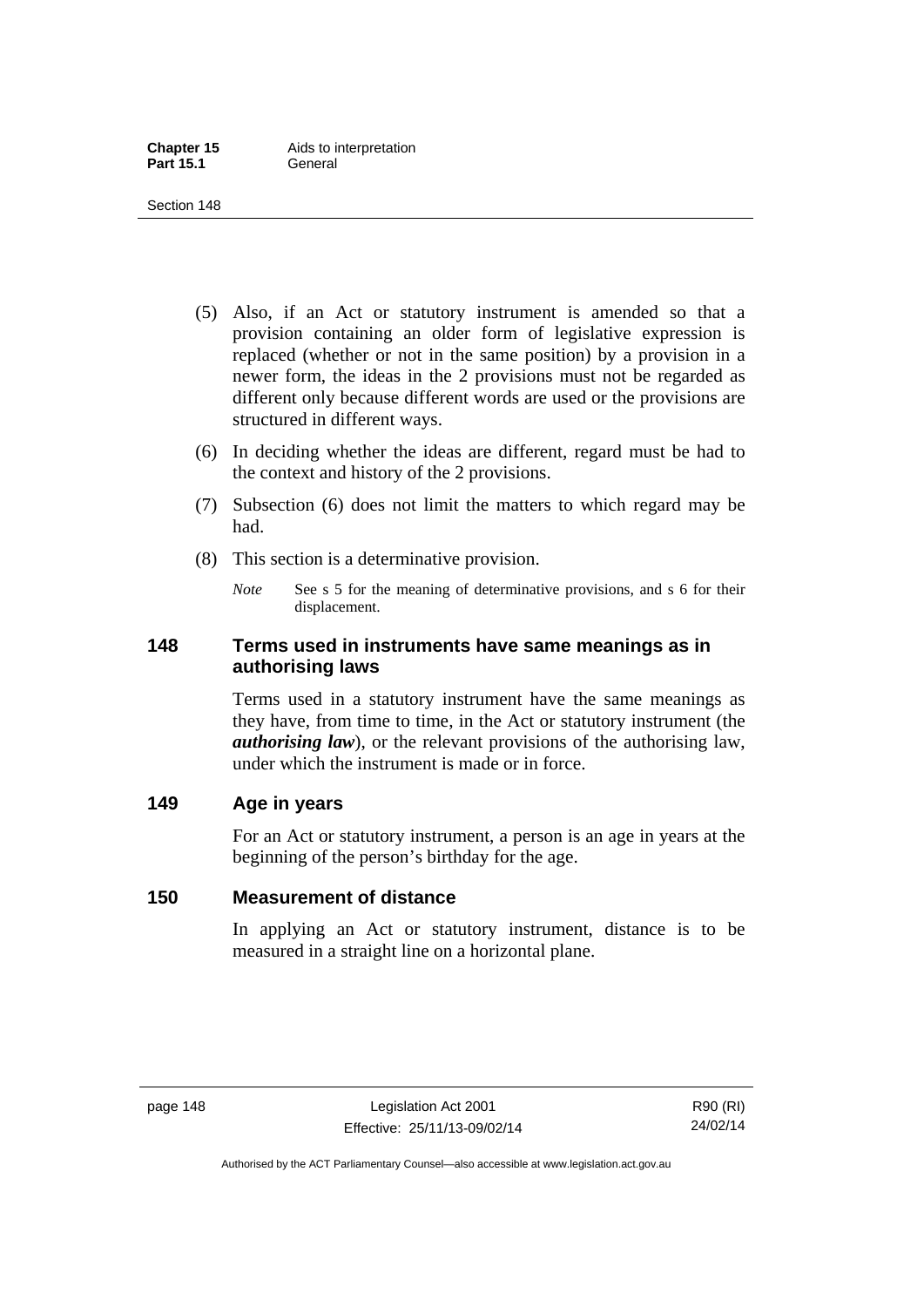# **151 Working out periods of time generally**

- (1) This section applies in working out periods of 1 day or longer for an Act or statutory instrument, whether the period is a period in the future or the past.
	- *Note 1* The following definitions in the dictionary, pt 1 are also relevant to periods of time:
		- *business day*
		- *calendar month*
		- *calendar year*
		- *financial year*
		- *midnight*
		- *month*
		- *named month*
		- *quarter*
		- *working day*
		- *year*.
	- *Note 2* The *[Standard Time and Summer Time Act 1972](http://www.legislation.act.gov.au/a/1972-34)* deals with the meaning of a reference to a time.
- (2) A period of time described as beginning at, on or with a stated day, act or event includes the stated day or the day of the stated act or event.
- (3) A period of time described as beginning from or after a stated day, act or event does not include the stated day or the day of the stated act or event.
- (4) A period of time described as ending at, by, on or with, or as continuing to or until, a stated day, act or event includes the stated day or the day of the stated act or event.
- (5) A period of time described as ending before a stated day, act or event does not include the stated day or the day of the stated act or event.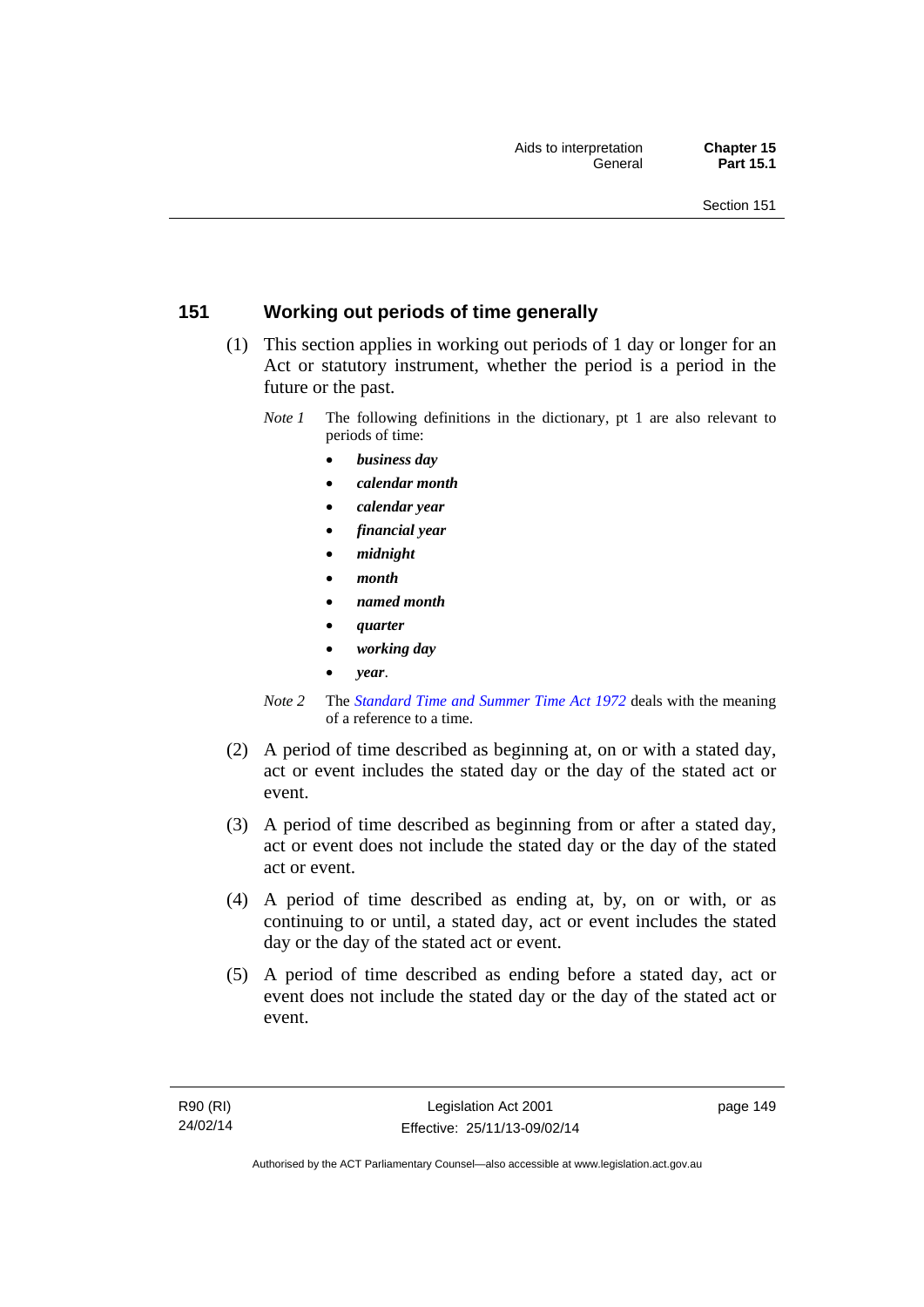(6) A reference to a number of days between 2 events does not include the days when the events happen.

#### **Example**

A court rule requires a notice of motion to be served 2 days before the return date for the application. If the return date is Friday, that day and the day the application is served are not counted in working out the 2 days. For service to be valid, the application must be served on or before the Tuesday before the return date.

- *Note* An example is part of the Act, is not exhaustive and may extend, but does not limit, the meaning of the provision in which it appears (see s 126 and s 132).
- (7) Despite subsection (3), if, under an Act or statutory instrument, something must or may be done within a particular period of time after a stated day, the thing may be done on the stated day.
- (8) This section is a determinative provision so far as it applies to an applicable law or applicable provision.
	- *Note* See s 5 for the meaning of determinative provisions, and s 6 for their displacement.
- (9) In this section:

*applicable law* means an Act enacted, or statutory instrument made, after 1 January 2006.

*applicable provision* means a provision inserted after 1 January 2006 into an Act or statutory instrument that is not an applicable law.

*inserted*, for a provision, includes inserted in substitution for another provision.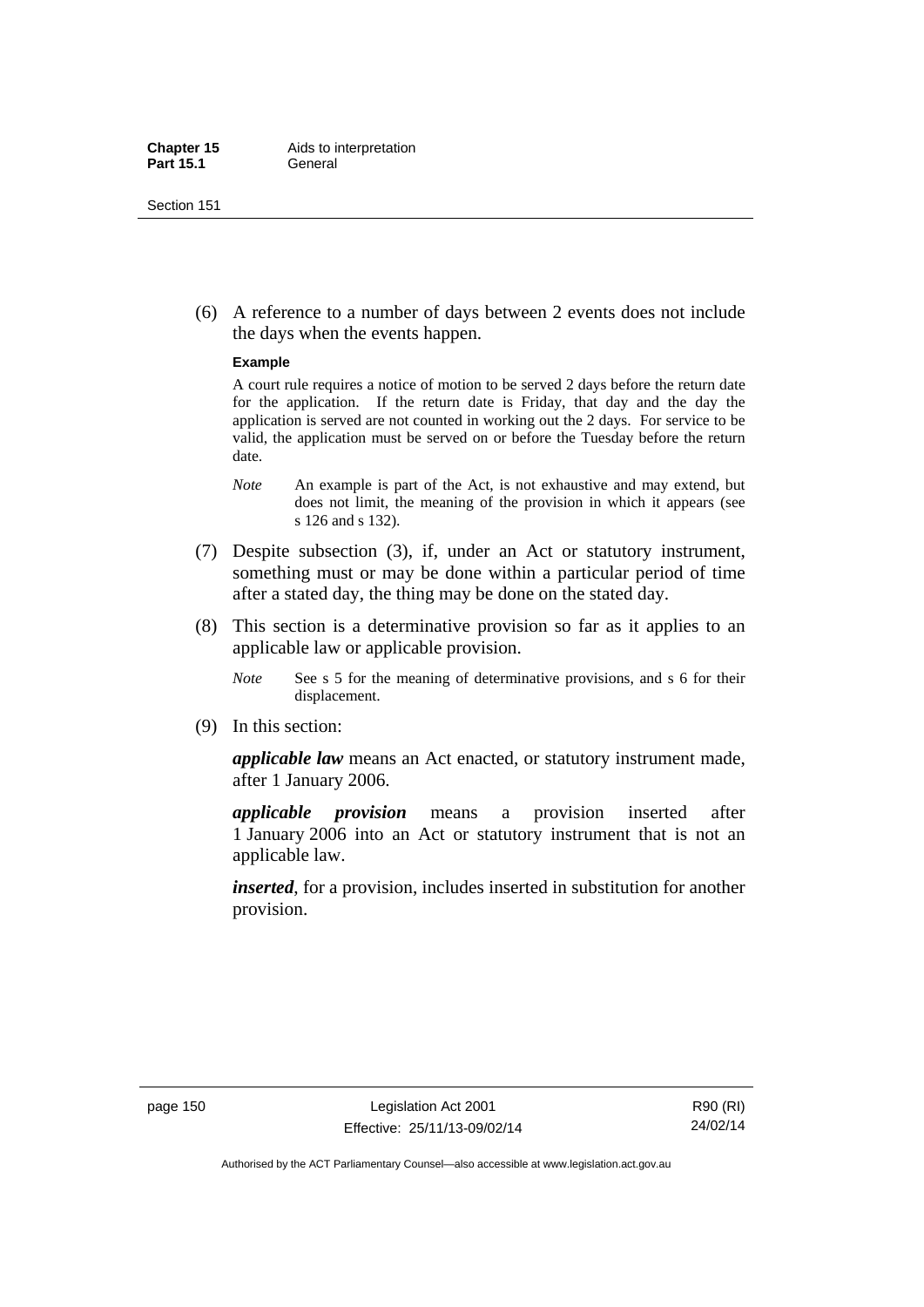# **151A Periods of time ending on non-working days**

- (1) This section applies if—
	- (a) under an Act or statutory instrument, something must or may be done on a particular day or within a particular period of time; and
	- (b) the day, or the last day of the period, is not a working day.
- (2) The thing must or may be done on the next day that is a working day.
- (3) This section is a determinative provision so far as it applies to an applicable law or applicable provision.
	- *Note* See s 5 for the meaning of determinative provisions, and s 6 for their displacement.
- (4) In this section:

*applicable law* means an Act enacted, or statutory instrument made, after 1 January 2006.

*applicable provision* means a provision inserted after 1 January 2006 into an Act or statutory instrument that is not an applicable law.

*inserted*, for a provision, includes inserted in substitution for another provision.

*public entity* means—

- (a) a court or tribunal; or
- (b) an administrative unit; or
- (c) a statutory-office holder; or
- (d) any other entity established for a public purpose under a law.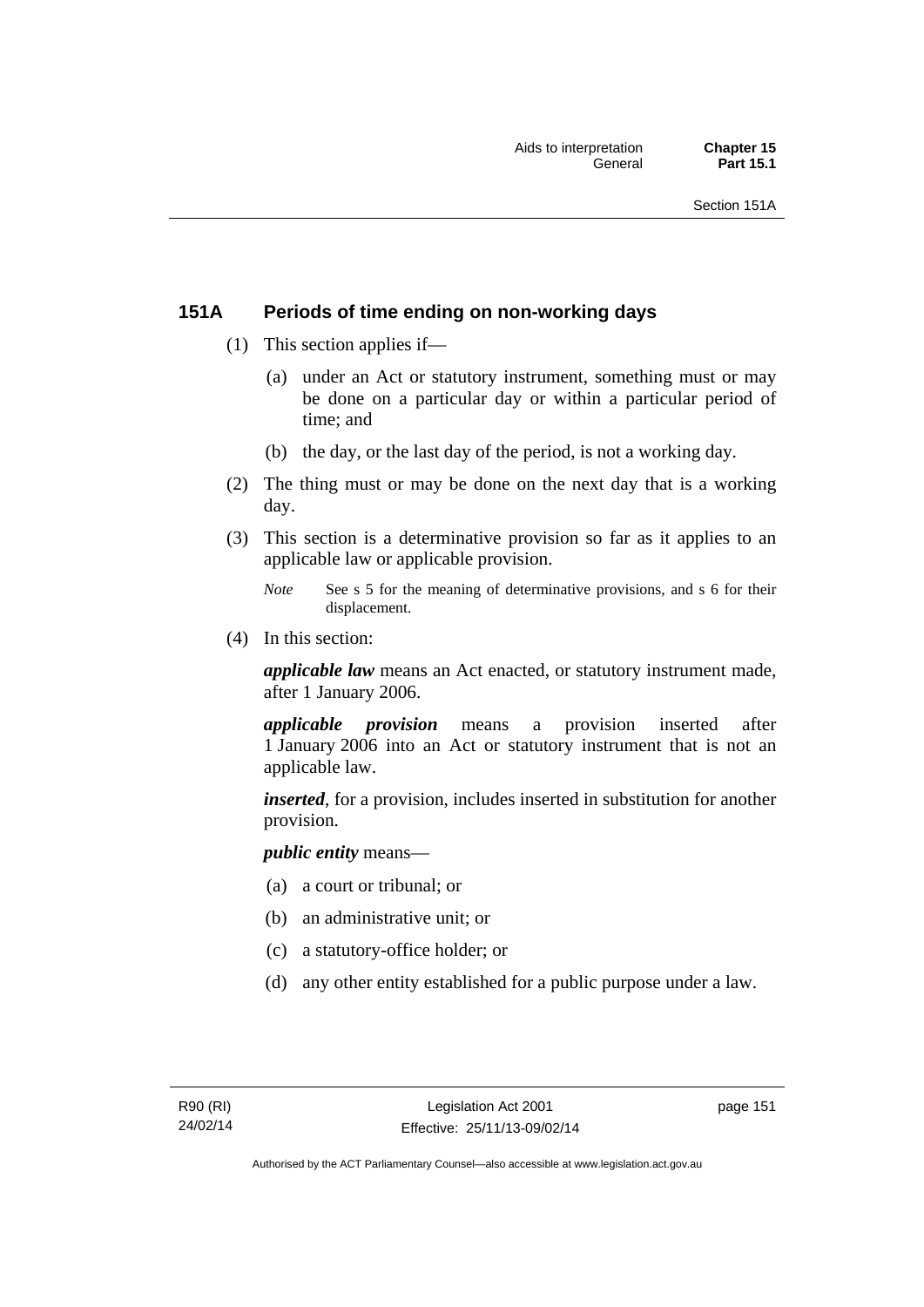Section 151B

#### *working day* means—

- (a) for doing something at an office (however described) of a public entity where the thing must or may be done—a day when the office is open; and
- (b) for doing anything else—a day that is not—
	- (i) a Saturday or Sunday; or
	- (ii) a public holiday at the place where the thing must or may be done; or
	- (iii) if the thing is to be done by or in relation to an authorised deposit-taking institution—a day observed by the institution as a bank holiday at the place where the thing must or may be done.

#### **Example—par (a)**

filing a document at a court registry

*Note* An example is part of the Act, is not exhaustive and may extend, but does not limit, the meaning of the provision in which it appears (see s 126 and s 132).

# **151B Doing things for which no time is fixed**

- (1) This section applies if—
	- (a) under an Act or statutory instrument, something must or may be done; but
	- (b) no time is provided for doing the thing.
- (2) The thing must or may be done as soon as possible and as often as needed.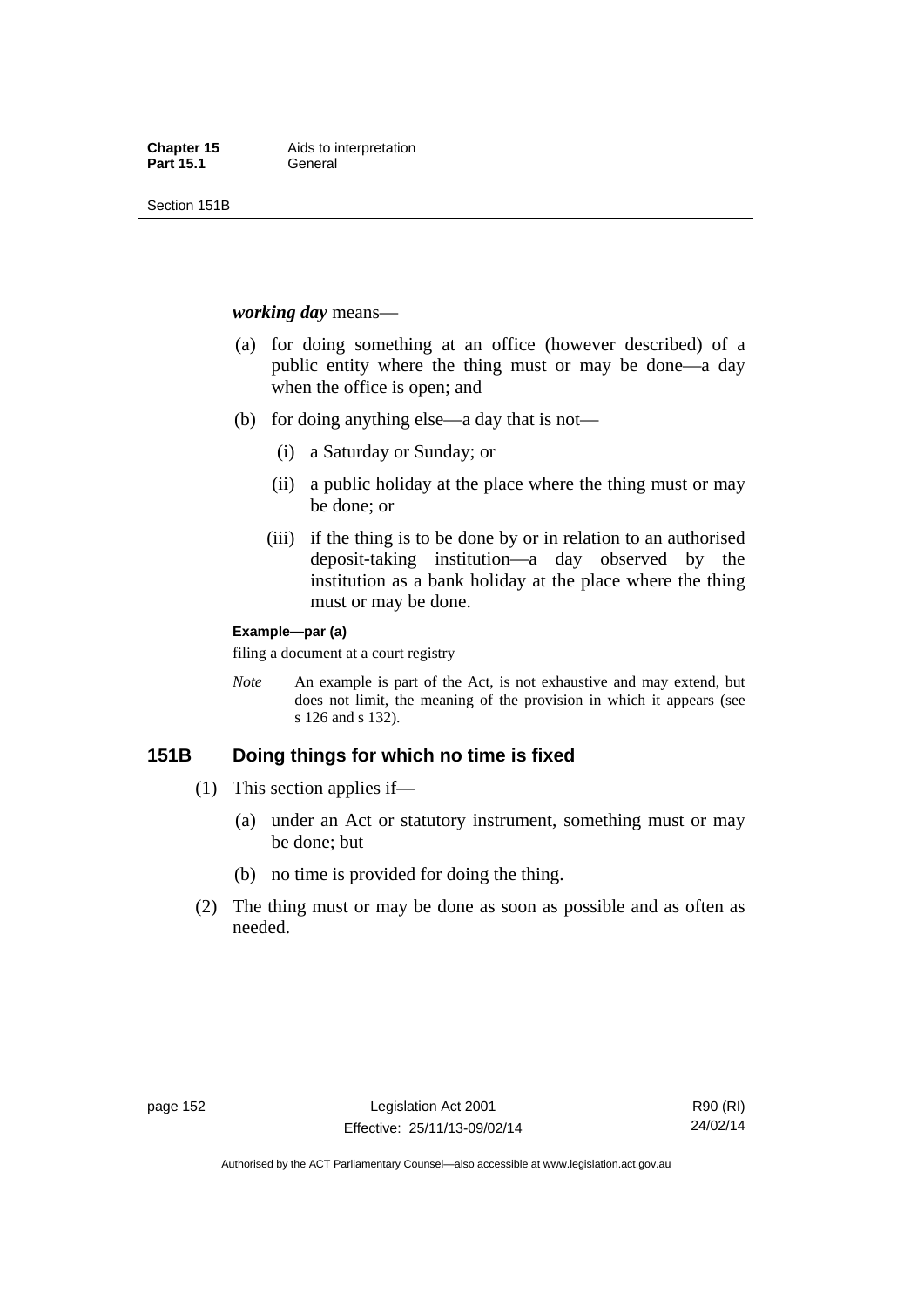# **151C Power to extend time**

- (1) This section applies if, under an Act or statutory instrument—
	- (a) something must or may be done on a particular day or within a particular period of time; but
	- (b) a court or other entity has power to extend the time (the *relevant time*) for doing the thing.
- (2) A person may apply to the court or other entity for the relevant time to be extended even though the relevant time has ended.
- (3) The court or other entity may extend the relevant time even though the relevant time has ended.
- (4) This section is a determinative provision.
	- *Note* See s 5 for the meaning of determinative provisions, and s 6 for their displacement.
- (5) This section applies only to an applicable law or applicable provision.
- (6) In this section:

*applicable law* means an Act enacted, or statutory instrument made, after 1 January 2006.

*applicable provision* means a provision inserted after 1 January 2006 into an Act or statutory instrument that is not an applicable law.

*inserted*, for a provision, includes inserted in substitution for another provision.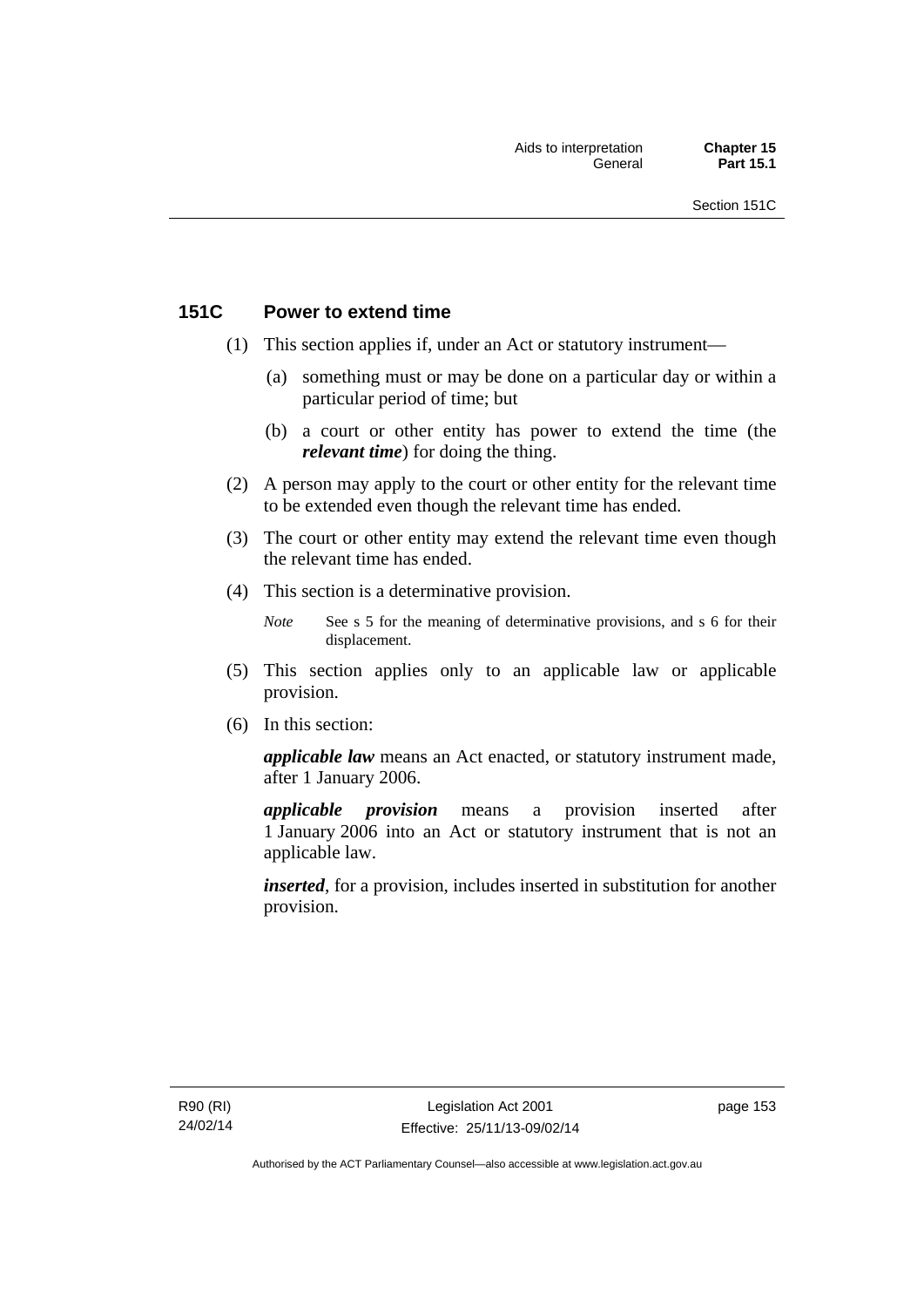# **152 Continuing effect of obligations**

If, under a provision of an Act or statutory instrument, an act is required to be done, the obligation to do the act continues until the act is done even if—

- (a) the provision required the act to be done within a particular period or before a particular time, and the period has ended or the time has passed; or
- (b) someone has been convicted of an offence in relation to failure to do the act.

page 154 Legislation Act 2001 Effective: 25/11/13-09/02/14

R90 (RI) 24/02/14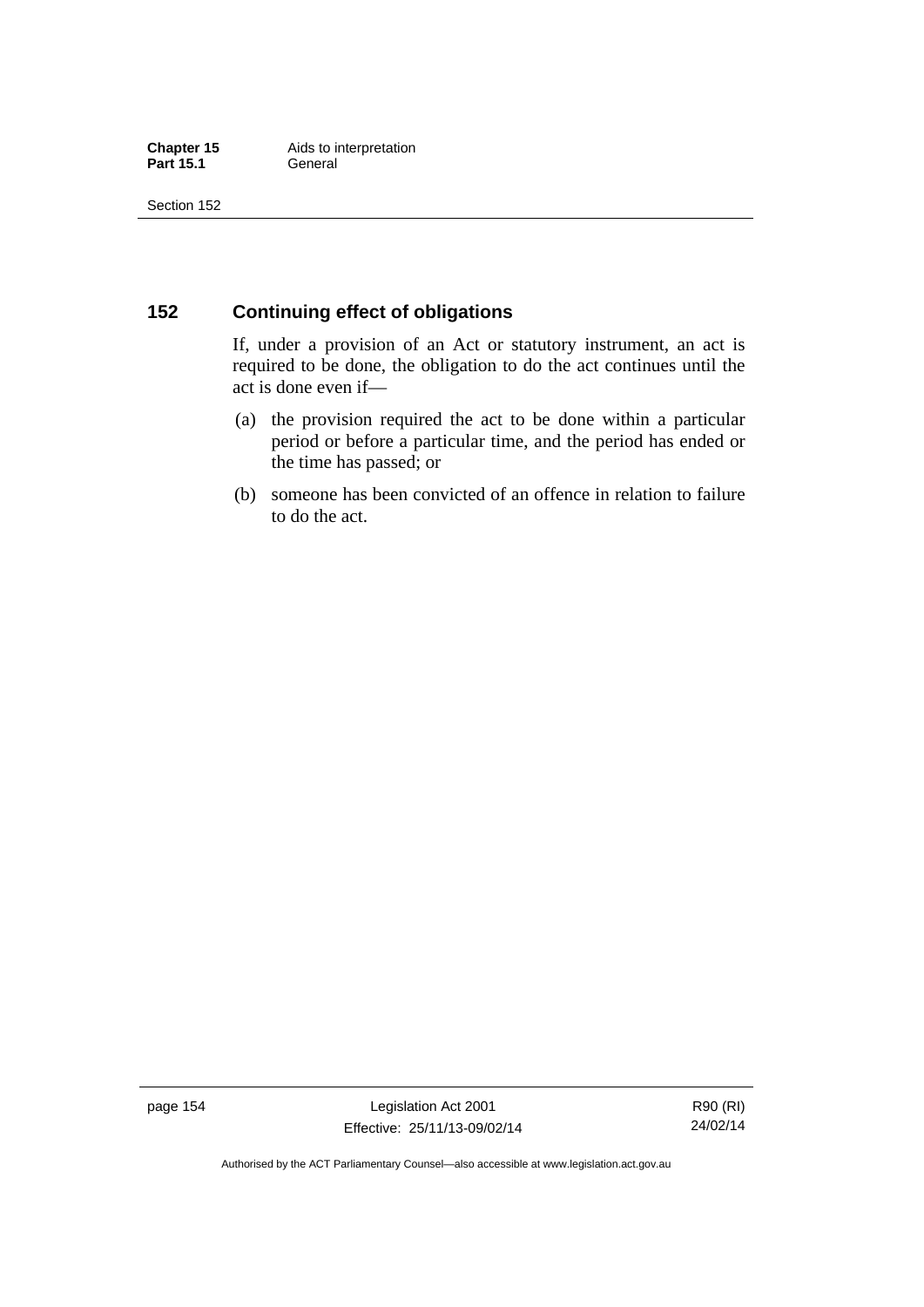# **Part 15.2 Definitions**

*Note* See also s 130 (What is a definition?), s 131 (Signpost definitions) and s 148 (Terms used in instruments have same meanings as in authorising laws).

### **155 Definitions apply subject to contrary intention**

- (1) A definition in an Act or statutory instrument applies except so far as the contrary intention appears.
- (2) This section is a determinative provision.
	- *Note* See s 5 for the meaning of determinative provisions, and s 6 for their displacement.

### **156 Application of definitions in dictionaries and sections**

 (1) A definition in the dictionary to an Act or statutory instrument applies to the entire Act or instrument unless the Act or instrument provides for the definition to have a more limited application.

#### **Examples**

- 1 The dictionary to the *ABC Act 1999* includes the signpost definition '*x*—see the *XYZ Act 1998*, section 3.'. There is nothing in the *ABC Act 1999* indicating the intended application of the definition of  $x$ . The definition of  $x$ in the *XYZ Act 1998*, s 3, therefore, applies to the entire *ABC Act 1999*.
- 2 In an Act, the word *z* is defined in the dictionary. The definition provides, in part, that '*z*, in part 4 (Registration of vehicles), means ...'. The definition of *z* applies only to pt 4.
- 3 In pt 6 of an Act (which is headed 'Part 6 Complaints'), the word *a* is defined in s 50. The section is not divided into subsections but contains a number of definitions. Section 50 begins with the words 'In this part:'. However, the dictionary to the Act contains the following definition:

*a*—see section 50.

The definition of *a* applies to the entire Act (compare s (2) example 2).

- *Note 1* See s 144 (Meaning of commonly-used terms) for the application of the definitions in this Act, dict, pt 1.
- *Note 2* Section 148 (Terms used in instruments have same meanings as in authorising laws) provides that terms used in a statutory instrument

| R90 (RI) | Legislation Act 2001         | page 155 |
|----------|------------------------------|----------|
| 24/02/14 | Effective: 25/11/13-09/02/14 |          |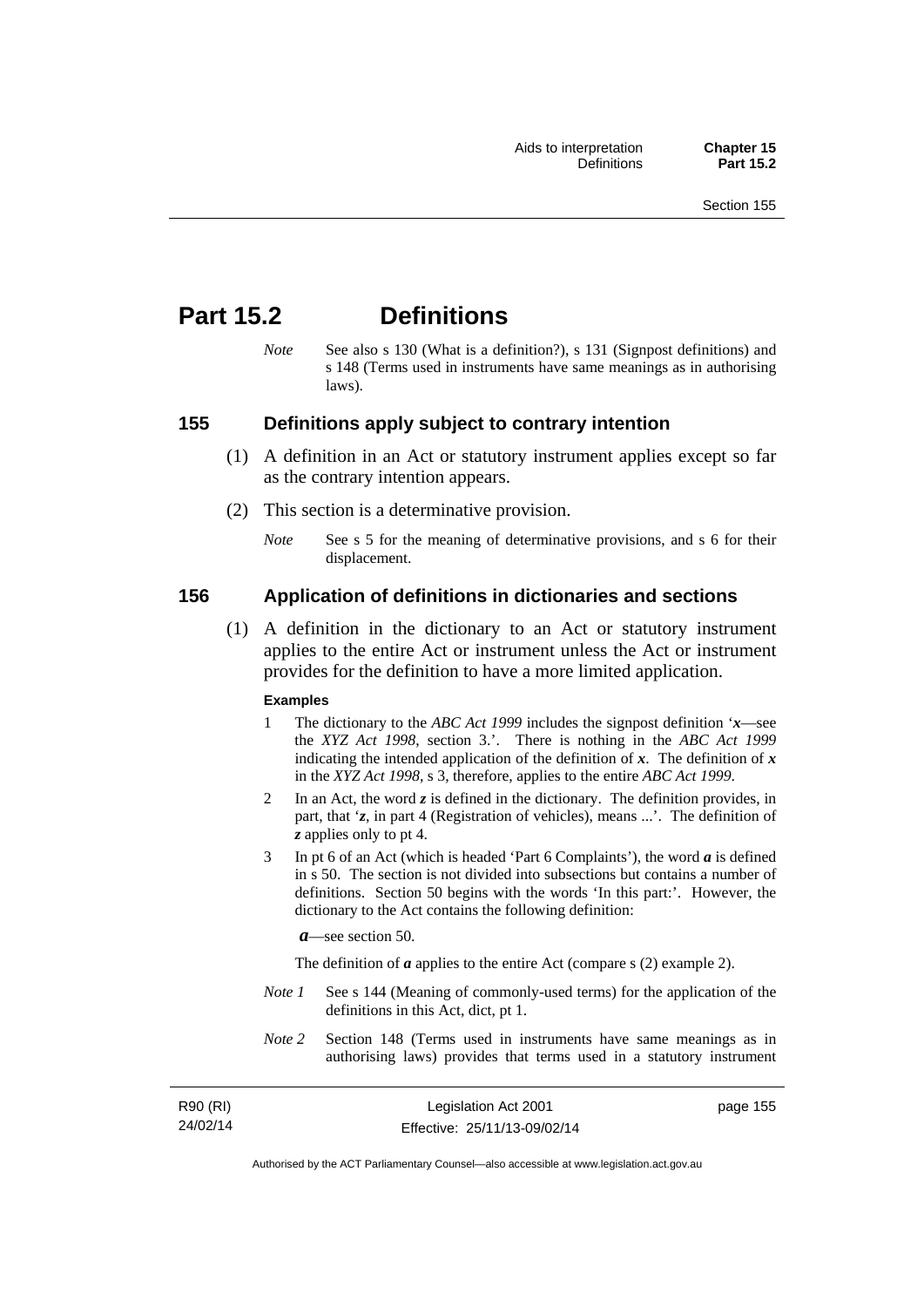Section 156

have the same meaning as they have in the Act or statutory instrument under which the statutory instrument is made.

- *Note 3* An example is part of the Act, is not exhaustive and may extend, but does not limit, the meaning of the provision in which it appears (see s 126 and s 132).
- (2) A definition in a section of an Act or statutory instrument applies only to the section unless the Act or instrument provides for the definition to have a broader application.

#### **Examples**

- 1 This Act, s 255 (7) (Forms) contains definitions of *form 1* and *form 2* as tagged terms. There is nothing in this Act indicating that the definitions apply outside s 255. The definitions apply only to s 255.
- 2 In pt 6 of an Act (which is headed 'Part 6 Complaints'), the word *a* is defined in s 50. The section is not divided into subsections but contains a number of definitions. Section 50 begins with the words 'In this part:'. However, the dictionary to the Act contains the following definition:

*a*, for part 6 (Complaints)—see section 50.

The definition of *a* applies to all of pt 6, but not to provisions of the Act outside pt 6 (compare s (1) example 3).

- 3 In an Act, the word *b* is defined in a section, which is not divided into subsections but contains a number of definitions. The section begins with the words 'In this Act:'. The definition of *b* applies to the entire Act.
- (3) A definition in a section of an Act or statutory instrument applies to the entire section unless the Act or instrument provides for the definition to have a more limited application.

#### **Example**

In a subsection of a section of an Act, the word  $c$  is defined. The subsection begins with the words 'In subsection  $(3)$ :'. The definition of  $c$  applies only to s (3) of that section.

- (4) In applying this section to an Act or statutory instrument that is divided otherwise than into sections, a reference to a section is a reference to a corresponding provision of the Act or instrument.
	- *Note* A reference to an Act or statutory instrument includes a reference to a provision of the Act or instrument (see s 7 and s 13).

page 156 Legislation Act 2001 Effective: 25/11/13-09/02/14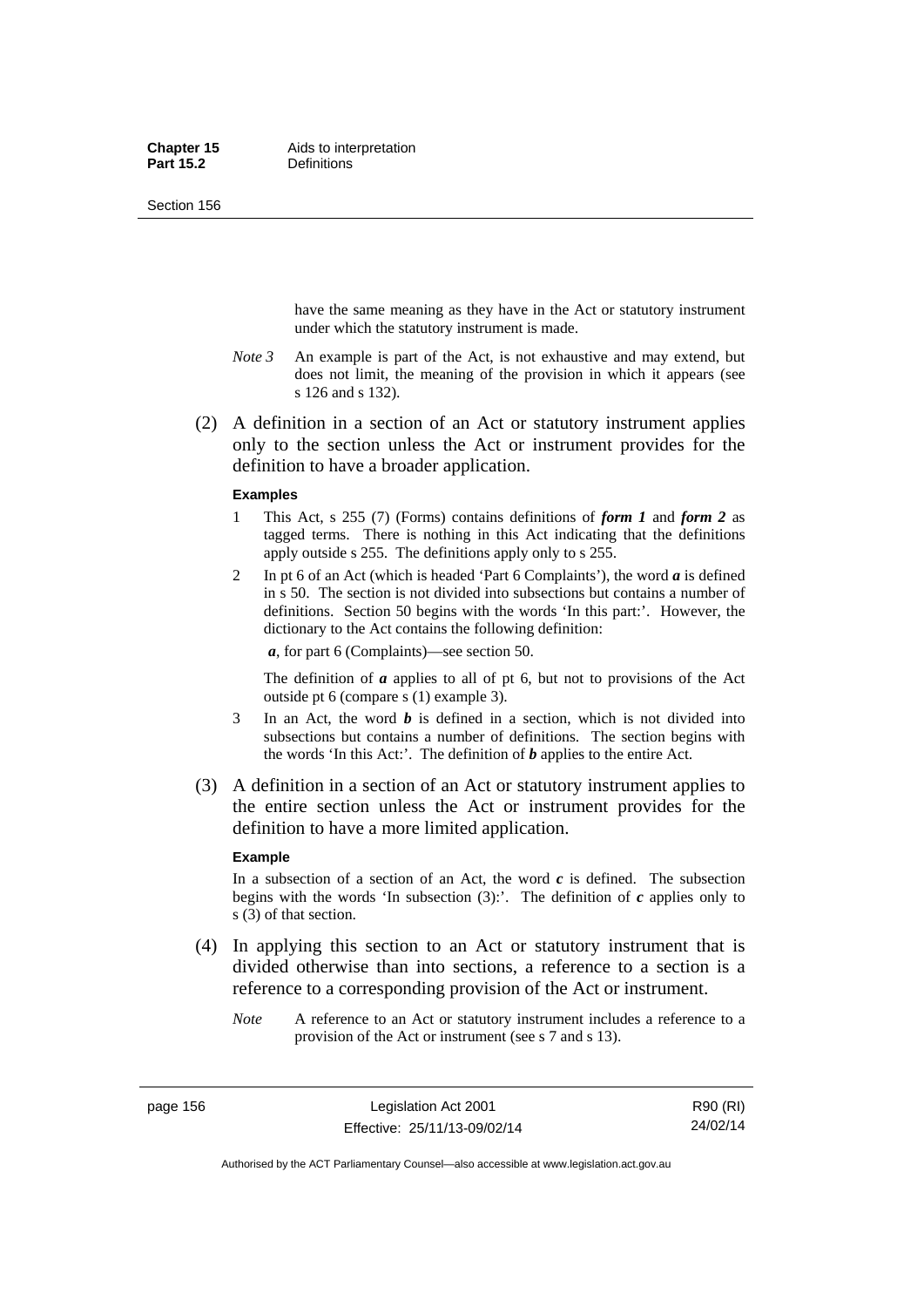# **157 Defined terms—other parts of speech and grammatical forms**

If an Act or statutory instrument defines a term, other parts of speech and grammatical forms of the term have corresponding meanings.

#### **Example**

The *Publication (Grants) Act 2001* contains a definition of *publish* and also contains other forms of the same word ('published', 'publisher', 'publishes', 'publishing' and 'publication'). Because of this section, all forms of the word will have the same meaning except so far as the Act otherwise expressly provides or a contrary intention appears (see s 6 (3)).

*Note* An example is part of the Act, is not exhaustive and may extend, but does not limit, the meaning of the provision in which it appears (see s 126 and s 132).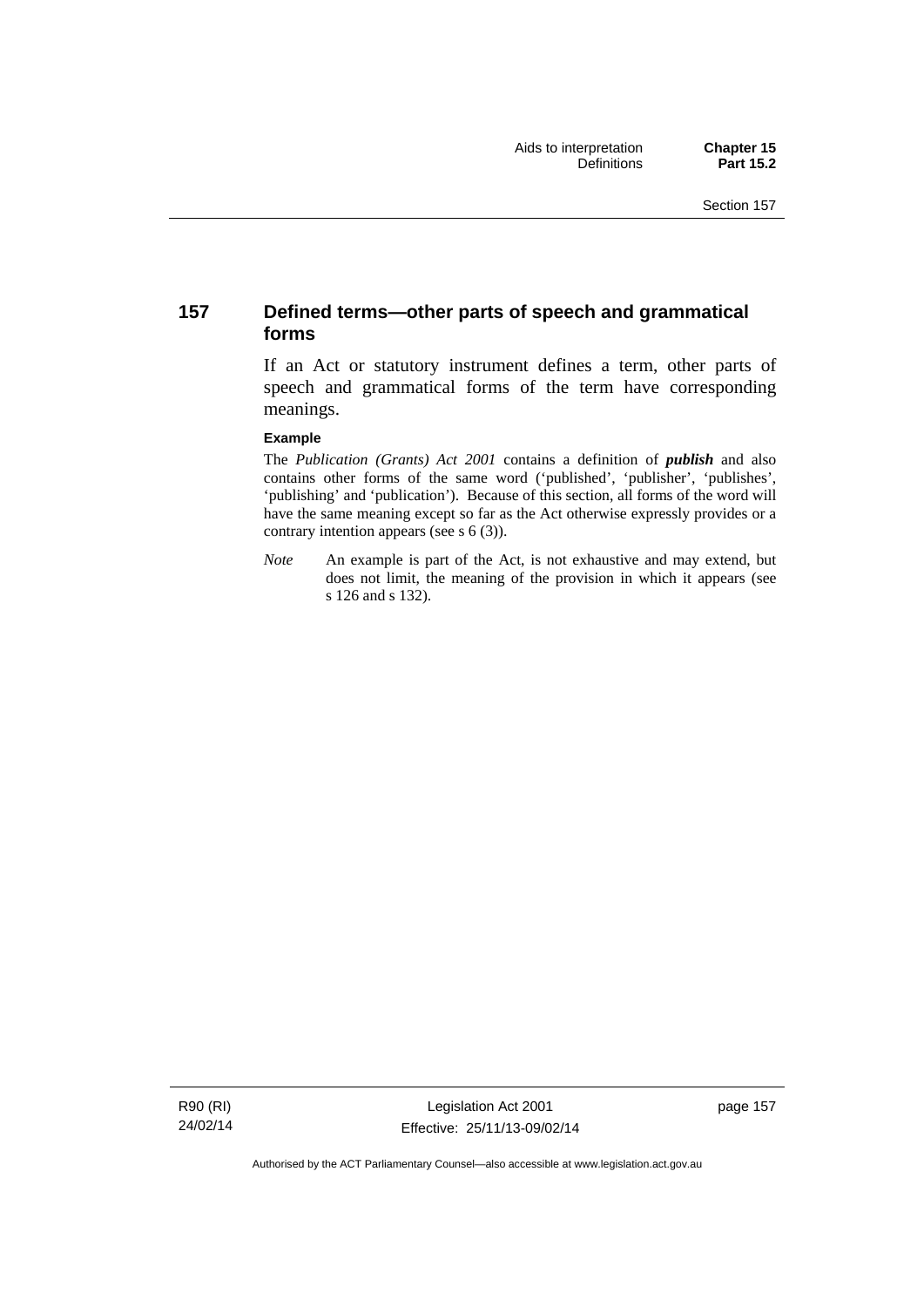Section 160

# **Part 15.3 References to various entities and things**

*Note* See also ch 10 (Referring to laws).

#### **160 References to people generally**

- (1) In an Act or statutory instrument, a reference to a *person* generally includes a reference to a corporation as well as an individual.
- (2) Subsection (1) is not displaced only because there is an express reference to either an individual or a corporation elsewhere in the Act or statutory instrument.

#### **Examples—references to a person generally**

- 1 another person
- 2 anyone else
- 3 party
- 4 someone else
- 5 employer

#### **Examples—express references to a corporation**

- 1 body corporate
- 2 company

#### **Examples—express references to an individual**

- 1 adult
- 2 child
- 3 spouse
- 4 driver
- *Note* An example is part of the Act, is not exhaustive and may extend, but does not limit, the meaning of the provision in which it appears (see s 126 and s 132).
- (3) Subsection (2) does not limit the operation of section 6.
	- *Note* Section 6 deals with the displacement of a provision of this Act.

page 158 Legislation Act 2001 Effective: 25/11/13-09/02/14

R90 (RI) 24/02/14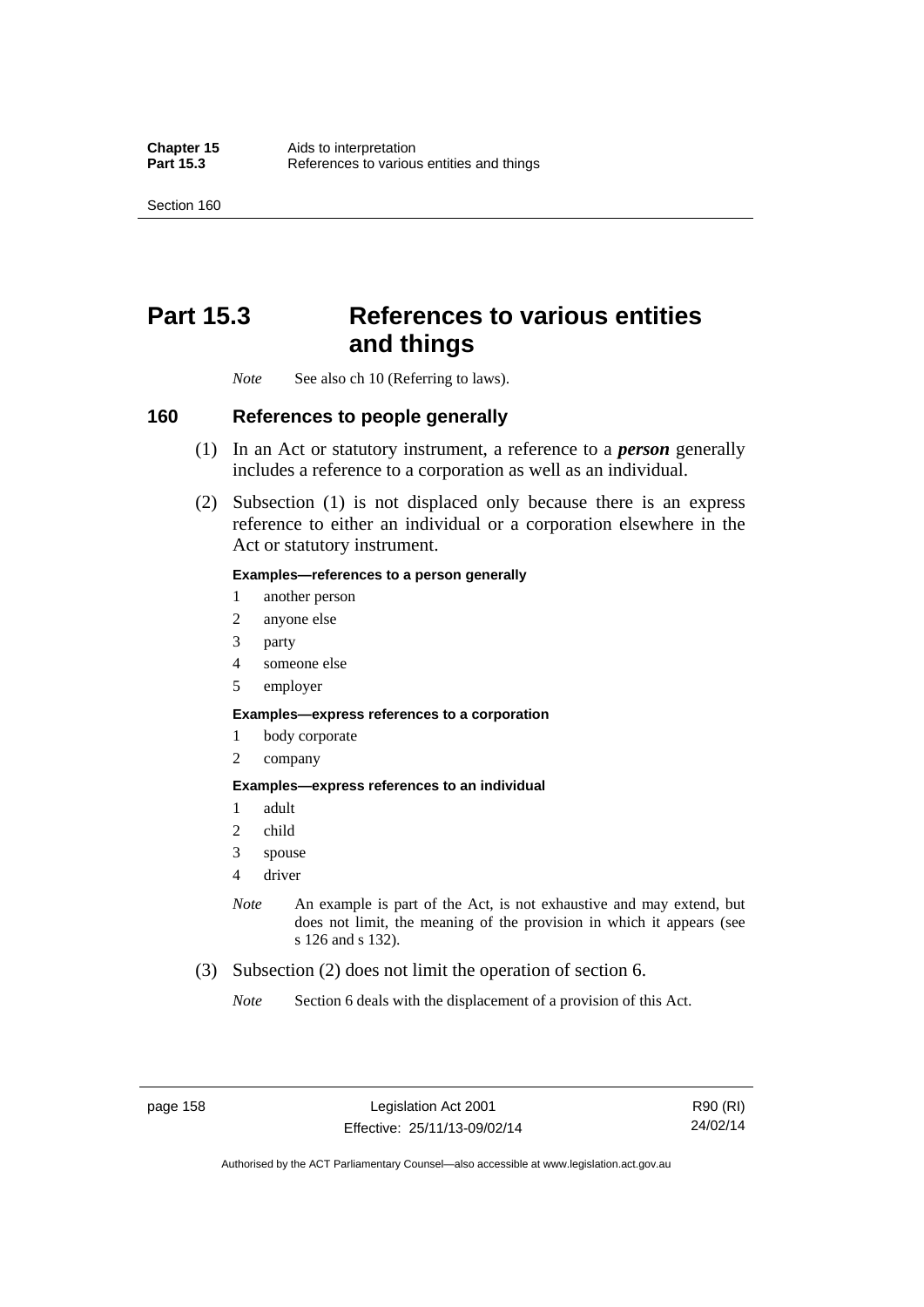# **161 Corporations liable to offences**

- (1) A provision of a law that creates an offence (whether indictable or summary) applies to corporations as well as to individuals.
- (2) A provision of a law that creates an offence can apply to a corporation even though contravention of the provision is punishable by imprisonment (with or without another penalty).

#### **Example**

A provision of an Act contains the following penalty:

'Maximum penalty: 100 penalty units, imprisonment for 1 year or both.' The provision can apply to a corporation.

- *Note* An example is part of the Act, is not exhaustive and may extend, but does not limit, the meaning of the provision in which it appears (see s 126 and s 132).
- (3) If a corporation is convicted of an offence and, apart from this subsection, the penalty for the offence is a period of imprisonment only, the court may impose a maximum penalty of—
	- (a) if the period of imprisonment is not longer than 6 months— 50 penalty units; and
	- (b) if the period of imprisonment is longer than 6 months but not longer than 1 year—100 penalty units; and
	- (c) if the period of imprisonment is longer than 1 year but not longer than 2 years—200 penalty units; and
	- (d) if the period of imprisonment is longer than 2 years but not longer than 5 years—500 penalty units; and
	- (e) if the period of imprisonment is longer than 5 years but not longer than 10 years—1 000 penalty units; and
	- (f) if the period of imprisonment is longer than 10 years—1 500 penalty units.
	- *Note* Section 133 explains the meaning and value of penalty units.

page 159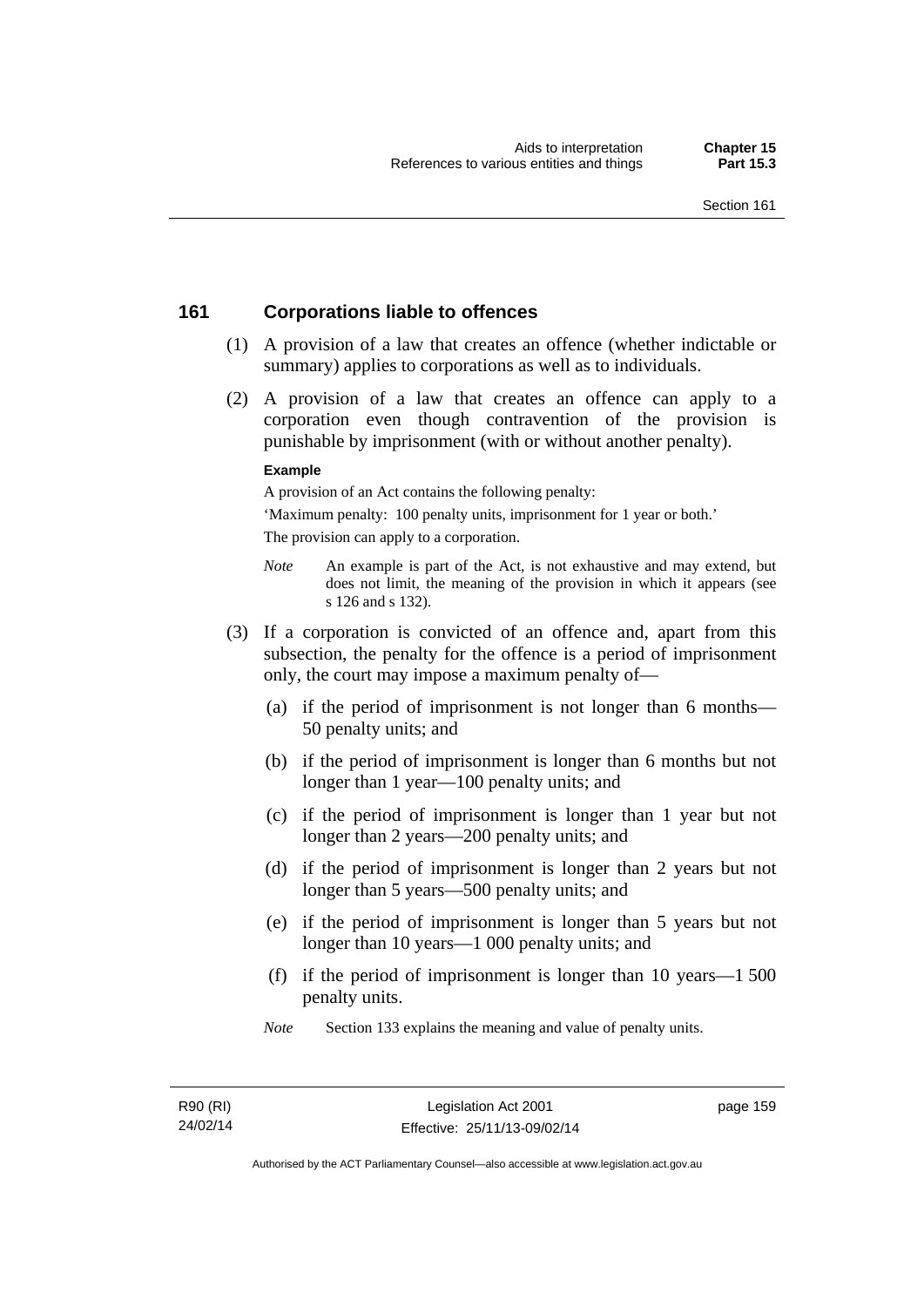(4) In this section:

*law* means an Act, subordinate law or disallowable instrument.

#### **162 References to** *a Minister* **or** *the Minister*

 (1) In an Act or statutory instrument, a reference to *a Minister* is a reference to the Chief Minister or a Minister appointed under the [Self-Government Act,](http://www.comlaw.gov.au/Series/C2004A03699) section 41.

*Note Chief Minister*—see the dictionary, pt 1.

- (2) In a provision of an Act or statutory instrument, a reference to *the Minister* without identifying the Minister's title or portfolio is a reference to—
	- (a) the Minister for the time being administering the provision; or
	- (b) if, for the time being, different Ministers administer the provision in relation to different matters—
		- (i) if only 1 Minister administers the provision in relation to the relevant matter—the Minister; or
		- (ii) if 2 or more Ministers administer the provision in relation to the relevant matter—any of the Ministers; or
	- (c) if paragraph (b) does not apply and, for the time being, 2 or more Ministers administer the provision—any of the Ministers.
- (3) In subsection (2):

*Minister* includes a Minister for the time being acting on behalf of the Minister or 2 or more Ministers.

 (4) If an Act or statutory instrument mentions a Minister and identifies the Minister by reference to the fact that the Minister administers a stated Act, statutory instrument or provision, subsection (2) applies as if references in paragraphs (a) to (c) to the provision were references to the stated Act, instrument or provision.

*Note Attorney-General* and *Treasurer*—see the dictionary, pt 1.

page 160 Legislation Act 2001 Effective: 25/11/13-09/02/14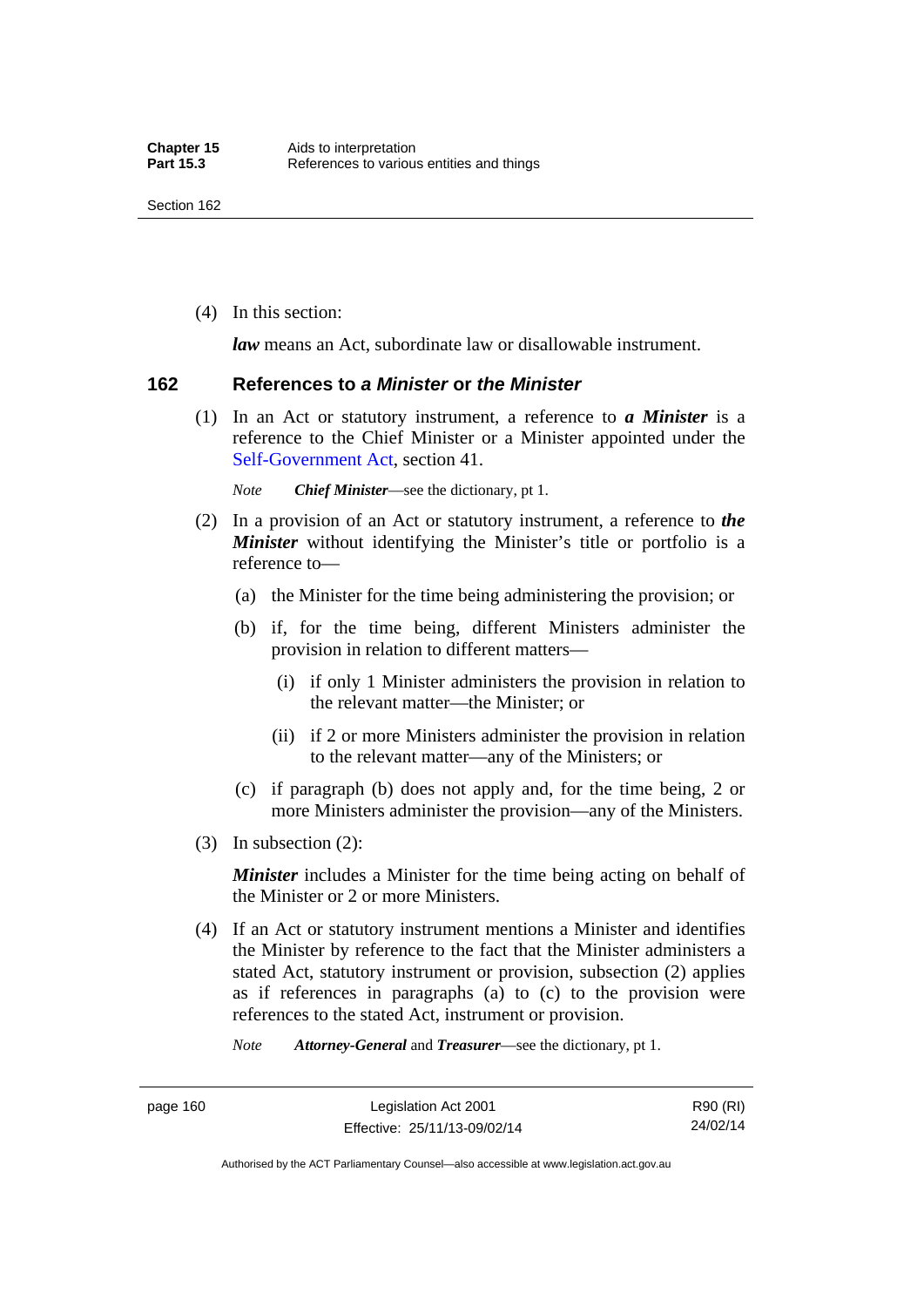### **163 References to** *a director-general* **or** *the director-general*

- (1) In an Act or statutory instrument, a reference to *a director-general* is a reference to a person employed under the [Public Sector](http://www.legislation.act.gov.au/a/1994-37)  [Management Act,](http://www.legislation.act.gov.au/a/1994-37) section 28 (Directors-general—engagement) or section 30 (Directors-general—temporary contracts) to perform the duties of an office of director-general.
- (2) In a provision of an Act or statutory instrument, a reference to *the director-general* without identifying the director-general's title is a reference to—
	- (a) the director-general of the administrative unit responsible for the provision; or
	- (b) if, for the time being, different administrative units are responsible for the provision in relation to different matters—
		- (i) if only 1 administrative unit is responsible for the provision in relation to the relevant matter—the director-general of the administrative unit; or
		- (ii) if 2 or more administrative units are responsible for the provision in relation to the relevant matter—the director-general of any of the administrative units; or
	- (c) if paragraph (b) does not apply and, for the time being, 2 or more administrative units are responsible for the provision the director-general of any of the administrative units.
	- *Note Administrative unit*—see the dictionary, pt 1.
- (3) If an Act or statutory instrument mentions a director-general and identifies the director-general by reference to the fact that the director-general is the director-general of the administrative unit responsible for a stated Act, statutory instrument or provision, subsection (2) applies as if references in paragraphs (a) to (c) to the provision were references to the stated Act, instrument or provision.

page 161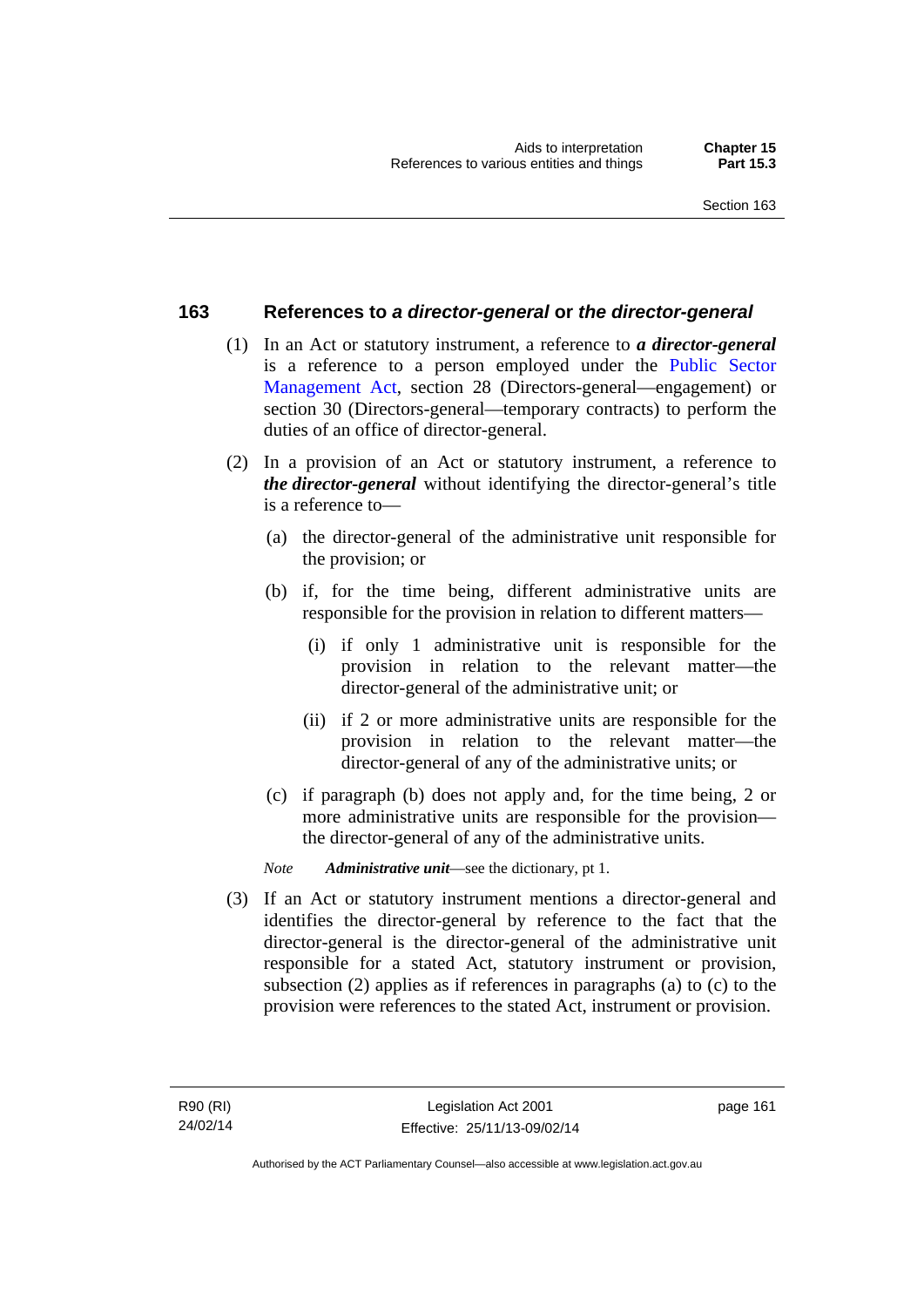(4) In this section:

*director-general*, of an administrative unit, means the person who is employed under the [Public Sector Management Act,](http://www.legislation.act.gov.au/a/1994-37) section 28 or section 30 to perform the duties of the office of director-general in the administrative unit.

*Public Sector Management Act* means the *[Public Sector](http://www.legislation.act.gov.au/a/1994-37)  [Management Act 1994](http://www.legislation.act.gov.au/a/1994-37)*.

*responsible*, for a provision, means allocated responsibility for the provision under the [Public Sector Management Act](http://www.legislation.act.gov.au/a/1994-37), section 14 (1) (b) (Ministerial responsibility and functions of administrative units).

# **164 References to Australian Standards etc**

- (1) In an Act or statutory instrument, a reference consisting of the words 'Australian Standard' or 'AS' followed by a number is a reference to the standard so numbered published by or on behalf of Standards Australia.
- (2) In an Act or statutory instrument, a reference consisting of the words 'Australian/New Zealand Standard' or 'AS/NZS' followed by a number is a reference to the standard so numbered published jointly by or on behalf of Standards Australia and Standards New Zealand.

#### **Examples—s 164**

- 1 AS 4608-1999
- 2 AS/NZS 4906: 1994
- *Note* An example is part of the Act, is not exhaustive and may extend, but does not limit, the meaning of the provision in which it appears (see s 126 and s 132).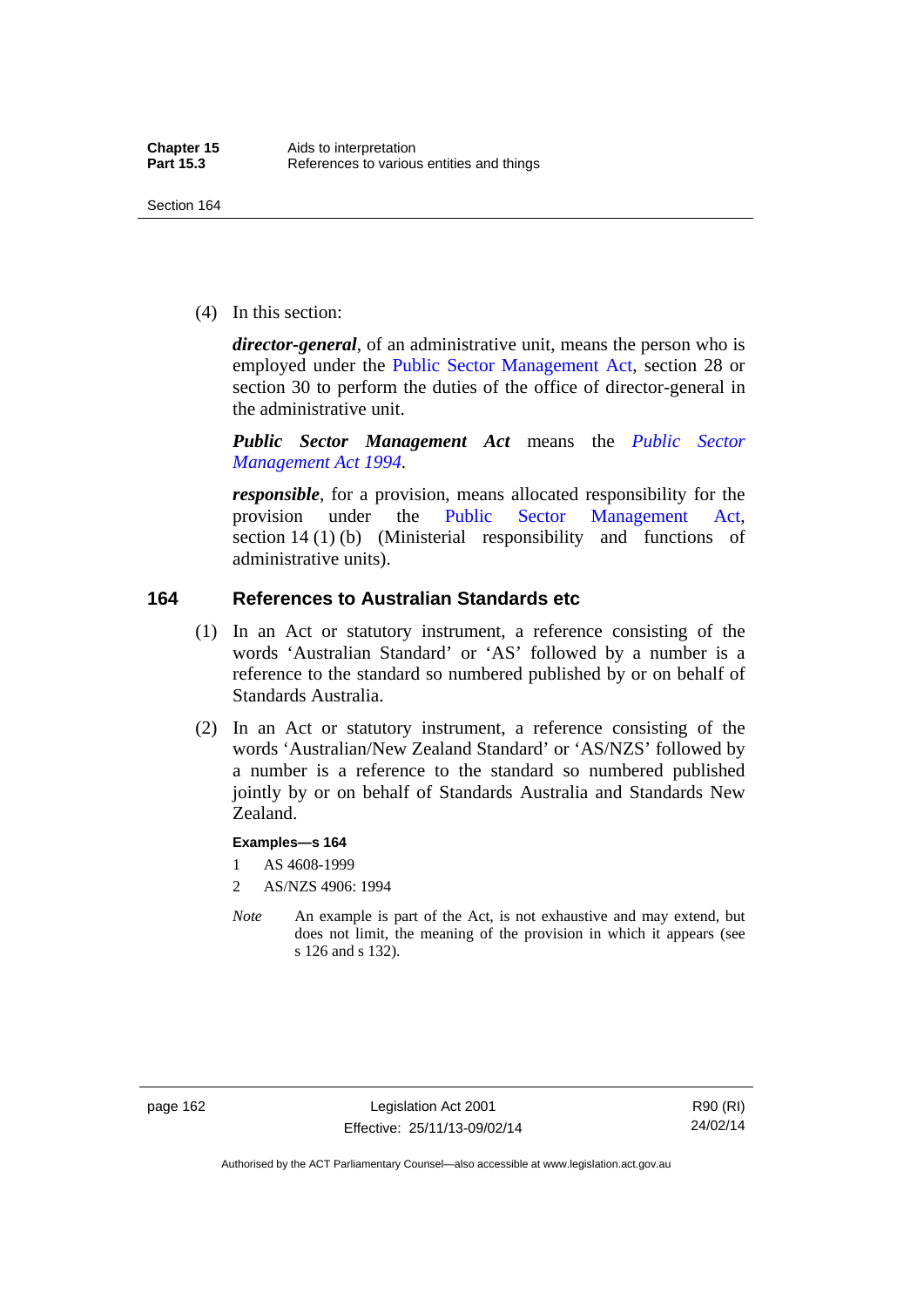# **165 References to Assembly committees that no longer exist**

In an Act or statutory instrument, a reference (whether by name or description) to a committee of the Legislative Assembly that no longer exists is a reference to the committee of the Assembly nominated by the Speaker either generally or for the provision containing the reference.

# **168 References to person with interest in land include personal representative etc**

In an Act or statutory instrument, a reference to a person with an interest in land or other property includes a reference to the person's personal representatives, successors and assigns.

#### **Examples—references to people with interests in land**

- 1 proprietor
- 2 transferor or transferee
- 3 mortgagor or mortgagee
- 4 lessor or lessee
- 5 sublessor or sublessee
- 6 trustee
- *Note* An example is part of the Act, is not exhaustive and may extend, but does not limit, the meaning of the provision in which it appears (see s 126 and s 132).

# **169 References to** *domestic partner* **and** *domestic partnership*

- (1) In an Act or statutory instrument, a reference to a person's *domestic partner* is a reference to someone who lives with the person in a domestic partnership, and includes a reference to a spouse, civil union partner or civil partner of the person.
	- *Note* The Macquarie dictionary, (1997) defines spouse as 'either member of a married pair in relation to the other; one's husband or wife'.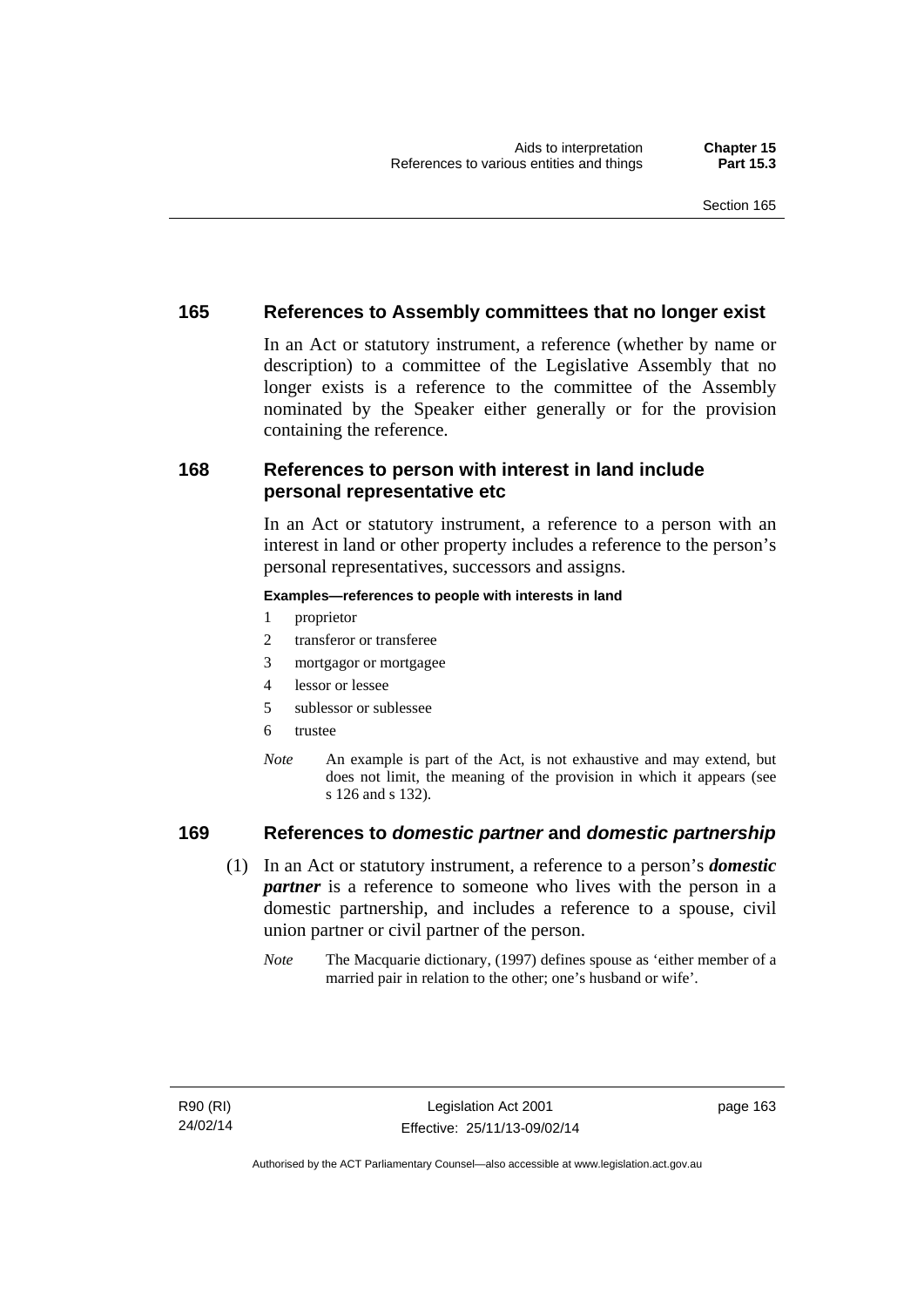(2) In an Act or statutory instrument, a *domestic partnership* is the relationship between 2 people, whether of a different or the same sex, living together as a couple on a genuine domestic basis.

#### **Example—indicators to decide whether 2 people are in a domestic partnership**

- 1 the length of their relationship
- 2 whether they are living together
- 3 if they are living together—how long and under what circumstances they have lived together
- 4 whether there is a sexual relationship between them
- 5 their degree of financial dependence or interdependence, and any arrangements for financial support, between or by them
- 6 the ownership, use and acquisition of their property, including any property that they own individually
- 7 their degree of mutual commitment to a shared life
- 8 whether they mutually care for and support children
- 9 the performance of household duties
- 10 the reputation, and public aspects, of the relationship between them
- *Note* An example is part of the Act, is not exhaustive and may extend, but does not limit, the meaning of the provision in which it appears (see s 126 and s 132).
- (3) In an Act or statutory instrument, a reference to a *domestic partnership* includes a reference to a marriage, a civil union and a civil partnership.

#### **169A References to** *transgender people*

- (1) A *transgender person* is a person who—
	- (a) identifies as a member of a different sex by living, or seeking to live, as a member of that sex; or
	- (b) has identified as a member of a different sex by living as a member of that sex;

whether or not the person is a recognised transgender person.

page 164 Legislation Act 2001 Effective: 25/11/13-09/02/14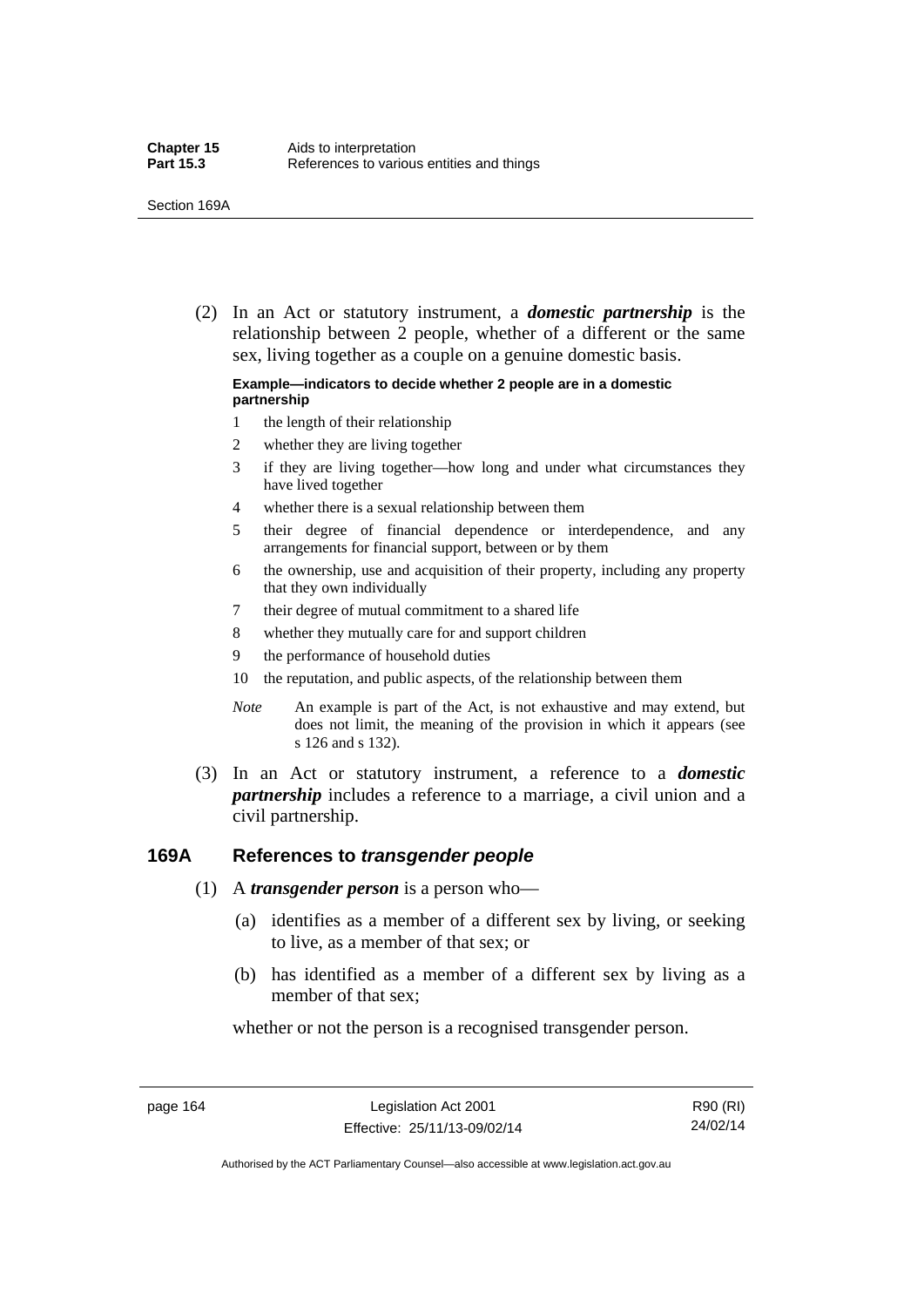- (2) A *transgender person* includes a person who is thought of as a transgender person, whether or not the person is a recognised transgender person.
- (3) A *recognised transgender person* is a person the record of whose sex is altered under the *[Births, Deaths and Marriages Registration](http://www.legislation.act.gov.au/a/1997-112)  [Act 1997](http://www.legislation.act.gov.au/a/1997-112)*, part 4 or the corresponding provisions of a law of a State or another Territory.

## **169B References to** *intersex people*

An *intersex person* is a person who, because of a genetic condition, was born with reproductive organs or sex chromosomes that are not exclusively male or female.

R90 (RI) 24/02/14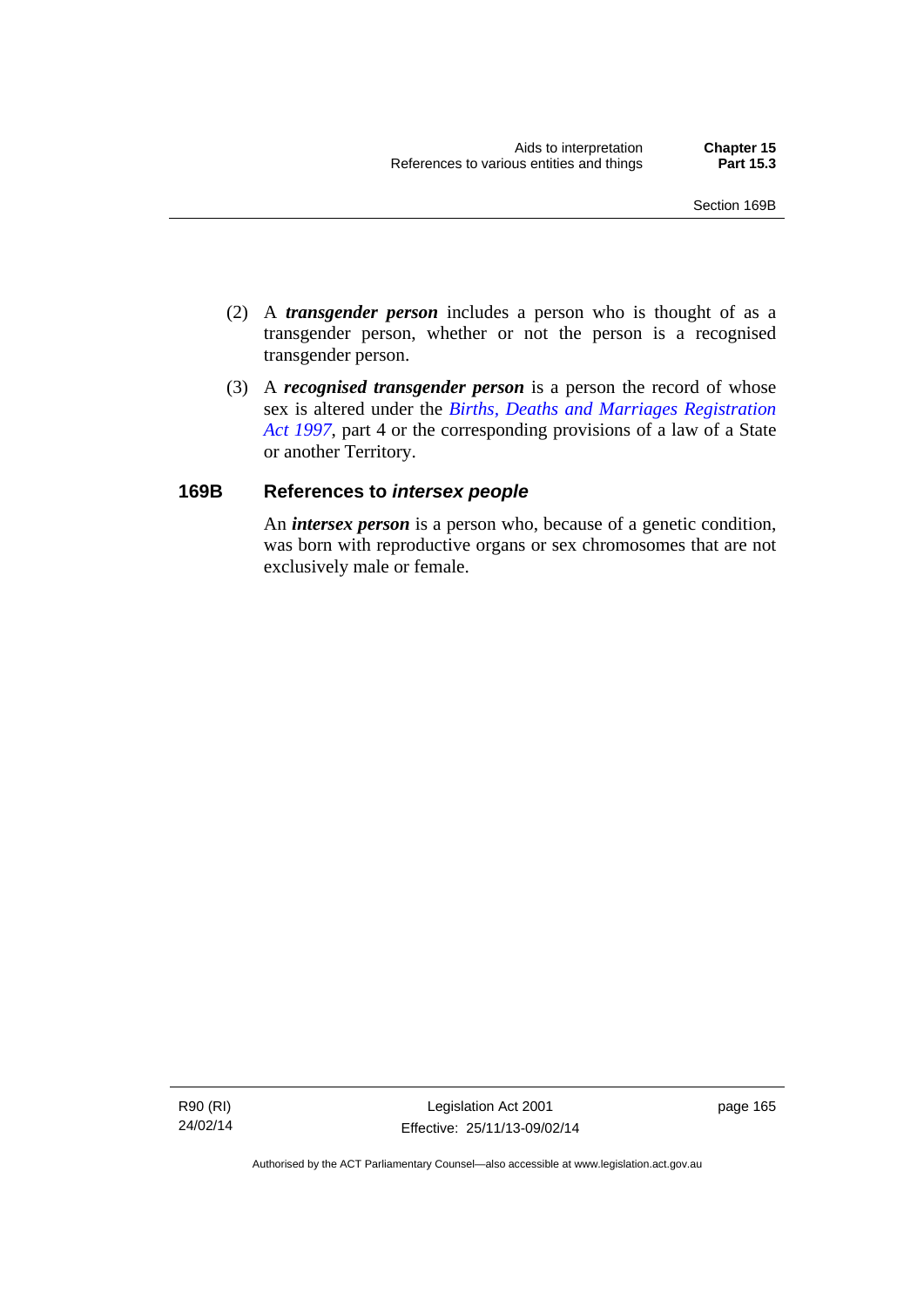# **Part 15.4 Preservation of certain common law privileges**

## **170 Privileges against self-incrimination and exposure to civil penalty**

- (1) An Act or statutory instrument must be interpreted to preserve the common law privileges against self-incrimination and exposure to the imposition of a civil penalty.
- (2) However, this section does not affect the operation of the *[Evidence](http://www.legislation.act.gov.au/a/2011-12)  [Act 2011](http://www.legislation.act.gov.au/a/2011-12)*.
	- *Note* The *[Evidence Act 2011](http://www.legislation.act.gov.au/a/2011-12)*, s 128 contains provisions that apply if a witness raises these privileges in a proceeding. The privileges have been abolished for bodies corporate (see *[Evidence Act 2011](http://www.legislation.act.gov.au/a/2011-12)*, s 187).
- (3) This section is a determinative provision.
	- *Note* See s 5 for the meaning of determinative provisions, and s 6 for their displacement.

## **171 Client legal privilege**

- (1) An Act or statutory instrument must be interpreted to preserve the common law privilege in relation to client legal privilege (also known as legal professional privilege).
- (2) However, this section does not affect the operation of the *[Evidence](http://www.legislation.act.gov.au/a/2011-12)  [Act 2011](http://www.legislation.act.gov.au/a/2011-12)*.
	- *Note* The *[Evidence Act 2011](http://www.legislation.act.gov.au/a/2011-12)*, div 3.10.1 contains provisions about client legal privilege.
- (3) This section is a determinative provision.
	- *Note* See s 5 for the meaning of determinative provisions, and s 6 for their displacement.

Authorised by the ACT Parliamentary Counsel—also accessible at www.legislation.act.gov.au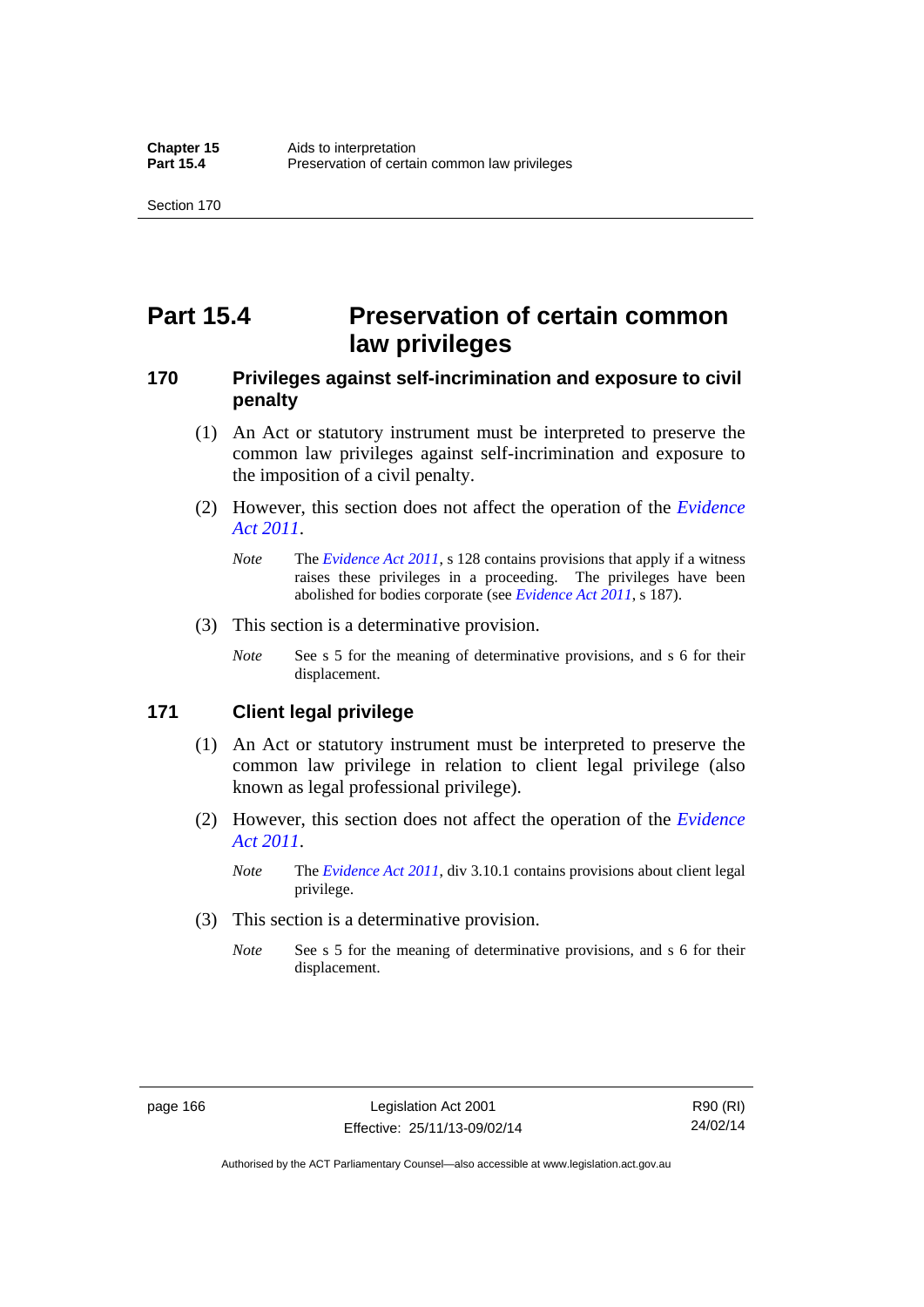# **Chapter 16 Courts, tribunals and other decision-makers**

## **175 Meaning of** *law***—ch 16**

In this chapter:

*law* means an Act, subordinate law or disallowable instrument.

*Note* A reference to an Act, subordinate law or disallowable instrument includes a reference to a provision of the Act, law or instrument (see s 7, s 8 and s 9).

## **176 Jurisdiction of courts and tribunals**

- (1) This section applies if a law, whether expressly or by implication, authorises a proceeding (whether civil or criminal) to be brought in a particular court or tribunal in relation to a matter.
- (2) The law vests the court or tribunal with jurisdiction in the matter.
- (3) The jurisdiction so vested is not limited by any limits to which any other jurisdiction of the court or tribunal may be subject.
	- *Note* See also s 45 which relates to the making of rules carrying out or giving effect to the jurisdiction of the court or tribunal.

#### **177 Recovery of amounts owing under laws**

If an amount is owing under a law to a person (the *creditor*) by another person (the *debtor*), the creditor may recover the amount as a debt owing by the debtor to the creditor in a court of competent jurisdiction or the ACAT.

### **178 Power to decide includes power to take evidence etc**

- (1) A court, tribunal or other entity authorised by law to hear and decide a matter (however expressed) has power—
	- (a) to take evidence, including evidence on oath; and

page 167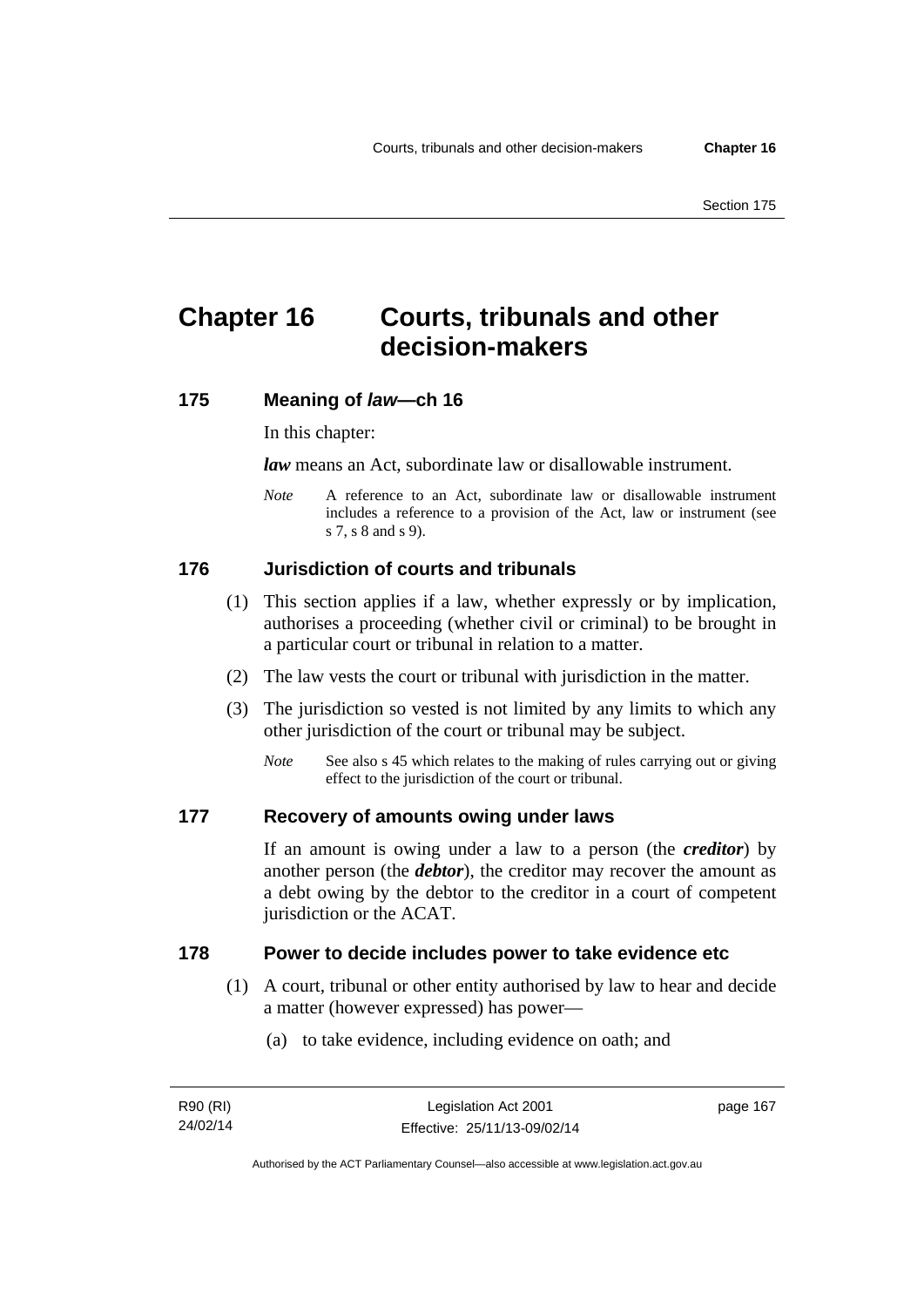- (b) to examine witnesses; and
- (c) to administer oaths to witnesses.
- (2) The court, tribunal or other entity may authorise a person to administer an oath to a witness.
- (3) This section does not limit any other power of the court, tribunal or other entity.

### **179 Content of statements of reasons for decisions**

- (1) This section applies if a law requires a tribunal or other entity making a decision to give written reasons for the decision, whether the term 'reasons', 'grounds' or any other term is used.
- (2) The document giving the reasons must also set out the findings on material questions of fact and refer to the evidence or other material on which the findings were based.
- (3) This section is a determinative provision.
	- *Note* See s 5 for the meaning of determinative provisions, and s 6 for their displacement.

page 168 Legislation Act 2001 Effective: 25/11/13-09/02/14

R90 (RI) 24/02/14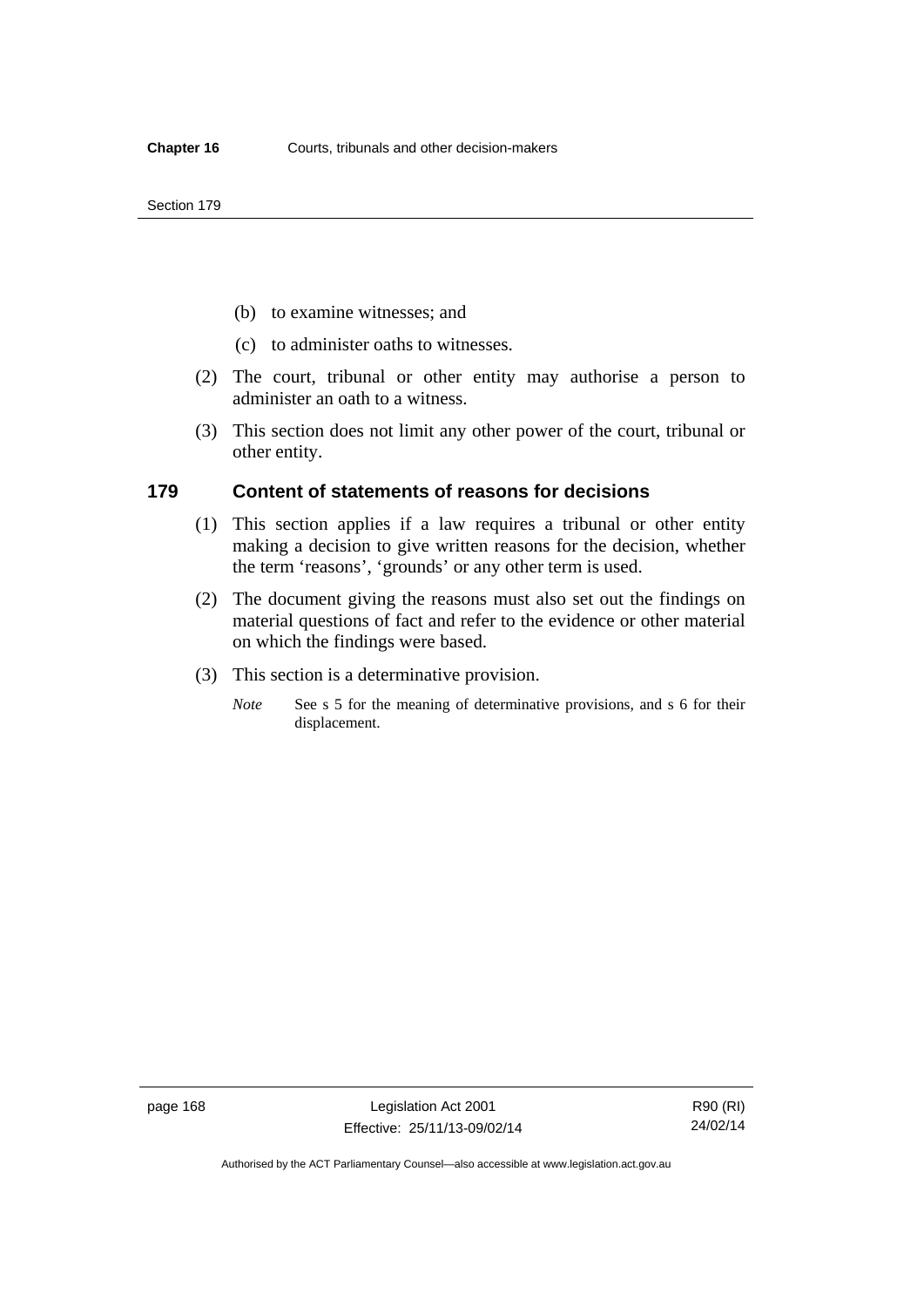## **180 Power to make decision includes power to reverse or change**

- (1) Power given by a law to make a decision includes power to reverse or change the decision.
- (2) The power to reverse or change the decision is exercisable in the same way, and subject to the same conditions, as the power to make the decision.

#### **Example**

If the power to include land in a special reserve is exercisable only on the resolution of the Legislative Assembly, the power to excise land from a special reserve is exercisable only on the resolution of the Assembly.

*Note* An example is part of the Act, is not exhaustive and may extend, but does not limit, the meaning of the provision in which it appears (see s 126 and s 132).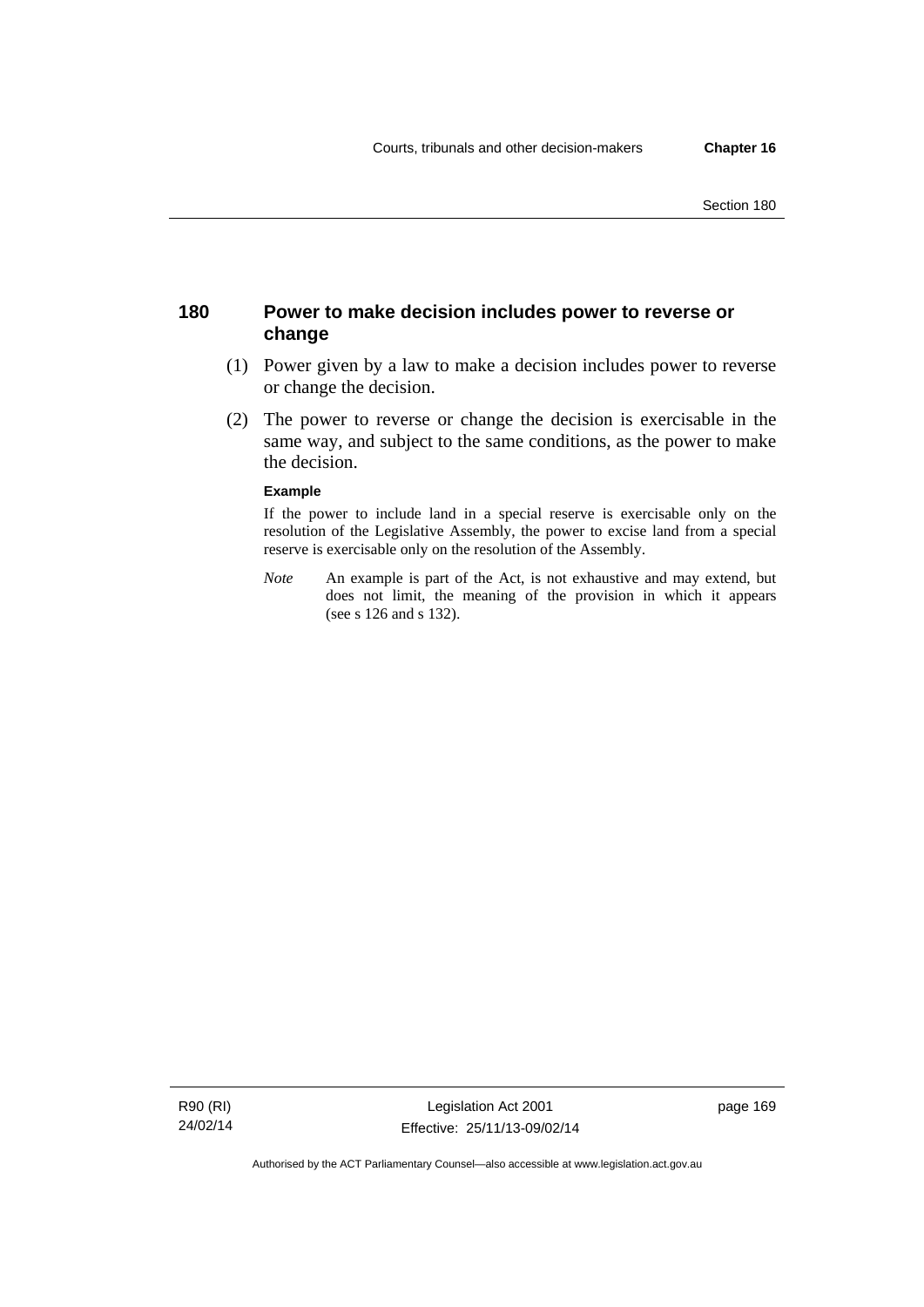# **Chapter 17 Entities and positions**

#### **182 Meaning of** *law***—ch 17**

In this chapter:

*law* means an Act or statutory instrument.

*Note* A reference to an Act or statutory instrument includes a reference to a provision of the Act or instrument (see s 7 and s 13).

## **183 Change of name of entity**

- (1) If a law changes the name of an entity established under a law, the entity continues in existence under the new name and its identity is not affected by the change.
- (2) If the name of an entity is changed, a reference in a law to the entity by its previous name is taken, after the change, to be a reference to the entity by its new name.
- (3) To remove any doubt, subsection (2) applies to all entities, whether or not in or for the Territory, including entities established under a law of another jurisdiction.
	- *Note Another jurisdiction* means the Commonwealth, a State, another Territory, the United Kingdom or New Zealand (see dict, pt 2).

## **184 Change in constitution of entity**

- (1) This section applies if a law changes how an entity established under a law is constituted.
- (2) The entity continues in existence as newly constituted and its identity is not affected by the change.
- (3) Without limiting subsection (2), the change does not affect—
	- (a) any function, right, privilege, liability or property of the entity; or

page 170 Legislation Act 2001 Effective: 25/11/13-09/02/14

Authorised by the ACT Parliamentary Counsel—also accessible at www.legislation.act.gov.au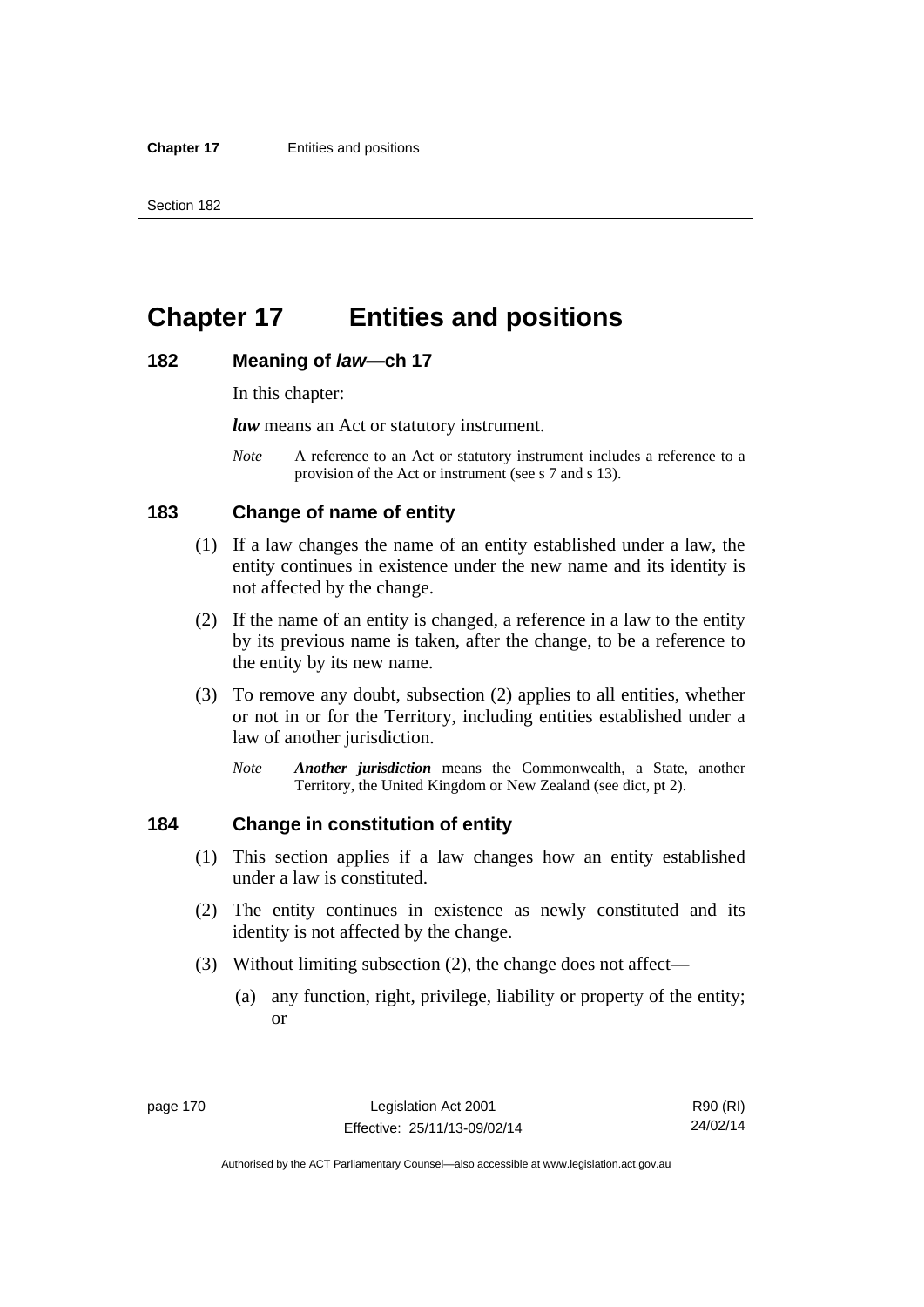- (b) the bringing of a proceeding, or the continuation of a proceeding, by or against the entity; or
- (c) the carrying out of an investigation or inquiry, or the continuation of an investigation or inquiry, in relation to anything done or not done by or in relation to the entity.
- *Note Function* is defined in the dictionary, pt 1 to include authority, duty and power.

# **184A References to entity**

- (1) In a law, a reference to an entity includes a reference to a person exercising a function of the entity, whether under a delegation, subdelegation or otherwise.
- (2) To remove any doubt, this section applies to all entities, whether or not in or for the Territory, including entities established under a law of another jurisdiction.

## **185 References to occupant of position**

- (1) In a law, a reference to the occupant of a position (however expressed) includes a reference to anyone for the time being occupying the position.
- (2) To remove any doubt, this section applies to all positions, whether or not in or for the Territory, including positions established under a law of another jurisdiction.
	- *Note* See s 200 (1) (Functions of occupants of positions) and defs *occupy* and *position* in the dictionary, pt 1.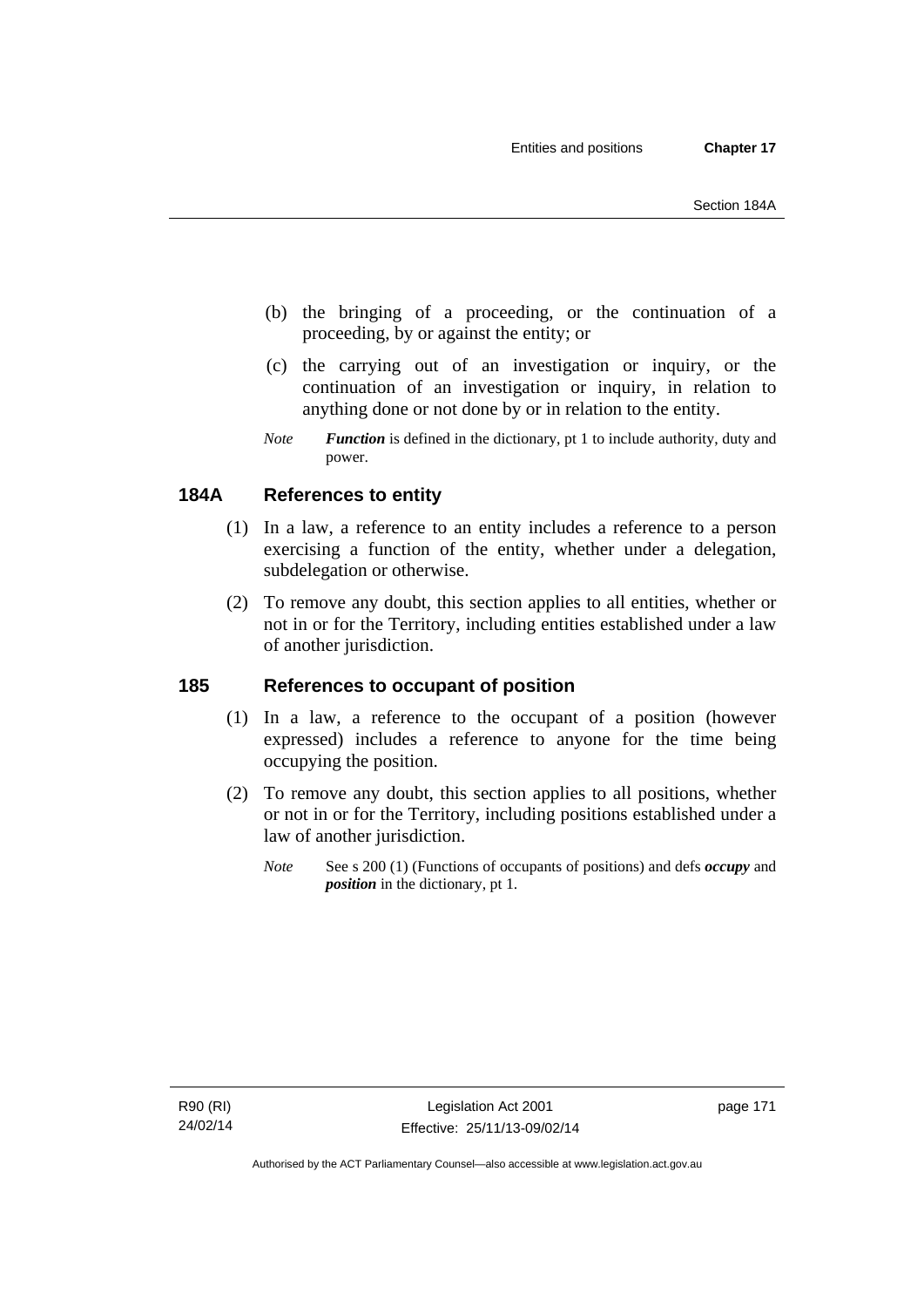## **186 Change of name of position**

- (1) If a law changes the name of a position established under a law, the position continues in existence under the new name and its identity is not affected by the change.
- (2) If the name of a position is changed, a reference in a law to the position by its previous name is taken, after the change, to be a reference to the position by its new name.
- (3) To remove any doubt, subsection (2) applies to all positions, whether or not in or for the Territory, including positions established under a law of another jurisdiction.

## **187 Chair and deputy chair etc**

- (1) If a law establishes a position of chair or chairperson of an entity, the chair or chairperson may be referred to as chairman, chairwoman, chairperson or chair.
- (2) If a law establishes a position of deputy chair or deputy chairperson of an entity, the deputy chair or deputy chairperson may be referred to as deputy chairman, deputy chairwoman, deputy chairperson or deputy chair.

page 172 Legislation Act 2001 Effective: 25/11/13-09/02/14

R90 (RI) 24/02/14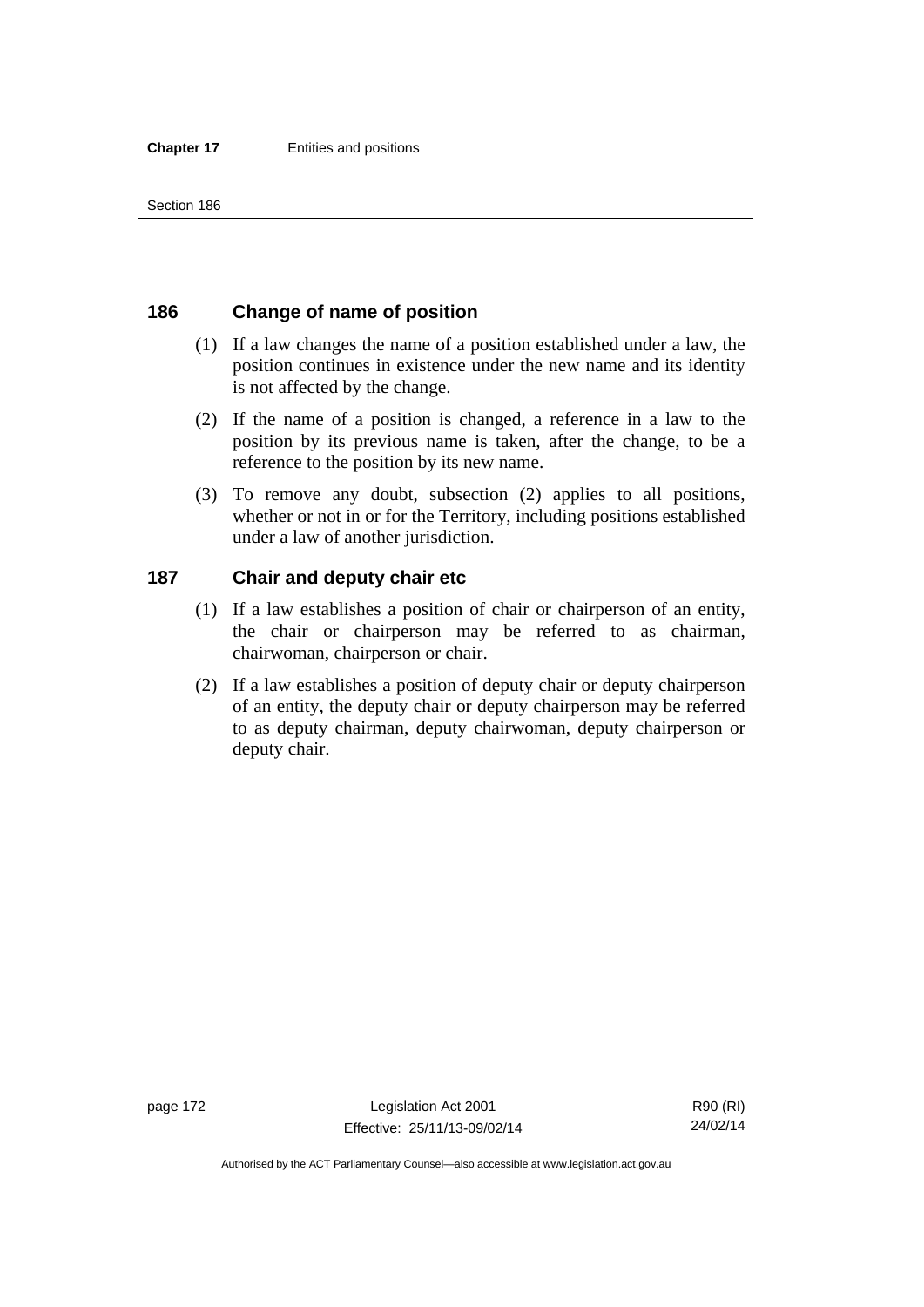# **Chapter 18 Offences**

*Note* See also s 133 to s 135 (which relate to penalty units and penalty provisions) and s 161 (Corporations liable to offences).

### **188 Meaning of** *ACT law***—ch 18**

In this chapter:

*ACT law* means an Act or subordinate law.

*Note* A reference to an Act or subordinate law includes a reference to a provision of the Act or law (see s 7 and s 8).

## **189 Reference to offence includes reference to related ancillary offences**

A reference to an offence against an ACT law includes a reference to an offence against the [Criminal Code,](http://www.legislation.act.gov.au/a/2002-51) part 2.4 (Extensions of criminal responsibility) or section 717 (Accessory after the fact) that relates to the ACT law.

#### **Example**

X is the holder of a licence under the *Plant Development Act 2001* (hypothetical). The Plant Development Act, s 23 provides for the cancellation of a licence if a licence holder commits an offence against the Act. While his business premises are being inspected, X incites an employee to obstruct the inspector. As a result, the employee obstructs the inspector (which is an offence against the Act). X is later convicted of the offence of incitement against the [Criminal Code](http://www.legislation.act.gov.au/a/2002-51), s 47 (which is an offence in the [Criminal Code,](http://www.legislation.act.gov.au/a/2002-51) pt 2.4). Because of the Legislation Act, s 189, X is taken to have committed an offence against the Plant Development Act and is therefore liable to have his licence cancelled.

*Note 1* The result would be the same if X had been convicted of conspiracy relating to the offence of obstruction in the Plant Development Act.

> Apart from the Legislation Act, s 189, the following offences in the [Criminal Code,](http://www.legislation.act.gov.au/a/2002-51) pt 2.4 could also apply to the offence in the Plant Development Act:

- attempt (s 44 (Attempt))
- aiding and abetting (s 45 (Complicity and common purpose)).

R90 (RI) 24/02/14 page 173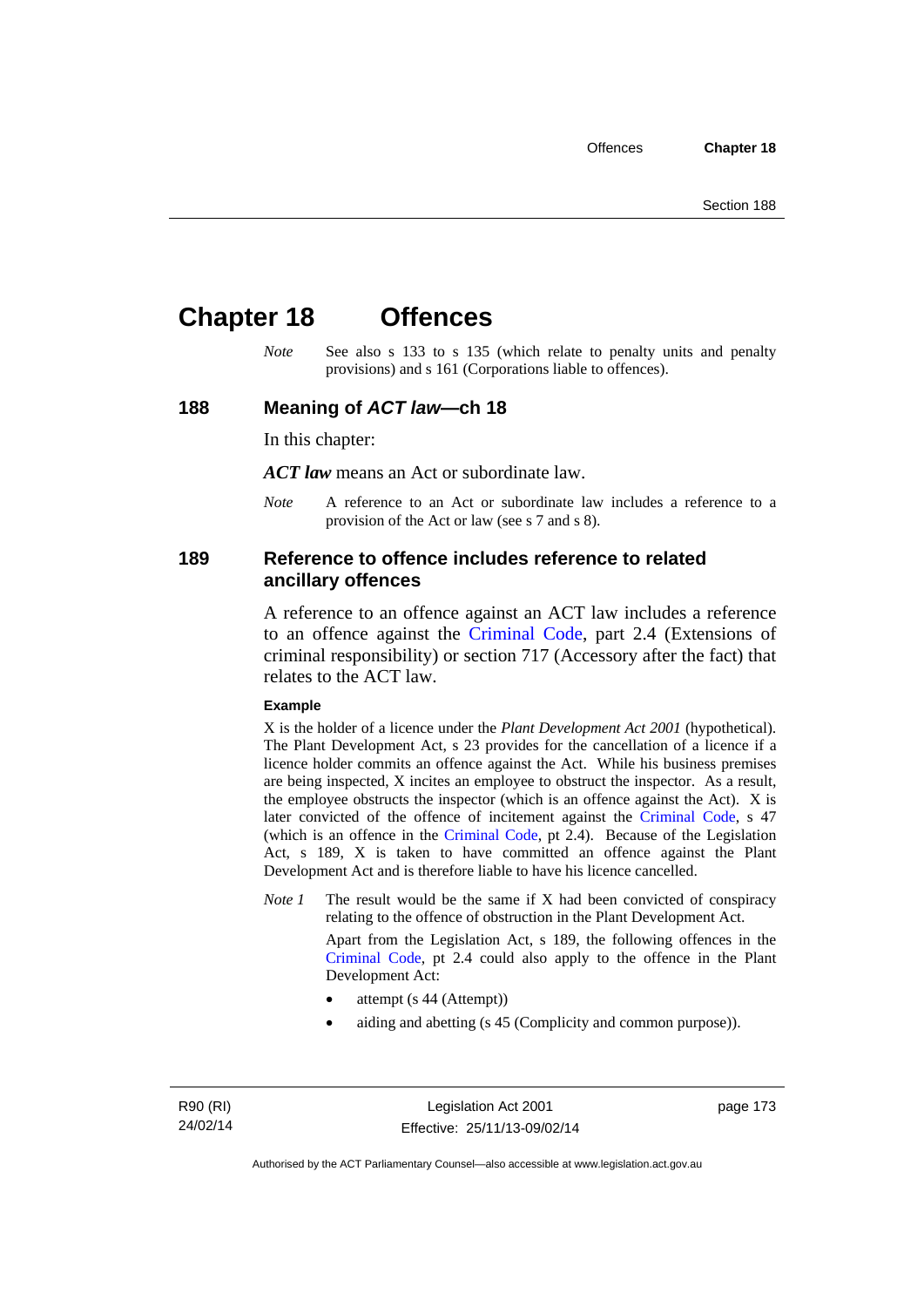*Note 2* An example is part of the Act, is not exhaustive and may extend, but does not limit, the meaning of the provision in which it appears (see s 126 and s 132).

### **190 Indictable and summary offences**

- (1) An offence is an *indictable offence* if—
	- (a) it is punishable by imprisonment for longer than 2 years; or
	- (b) it is declared by an ACT law to be an indictable offence.
- (2) An *indictable offence* includes an indictable offence that is or may be dealt with summarily.
- (3) Any other offence is a *summary offence* and is punishable on summary conviction.

## **191 Offences against 2 or more laws**

- (1) If an act or omission by a person is an offence against 2 or more ACT laws, the person may be prosecuted for and convicted of any of the offences, but is not liable to be punished more than once for the act or omission.
- $(2)$  If—
	- (a) an act or omission by a person is an offence against both an ACT law and a law of another jurisdiction; and
	- (b) the person has been punished for the offence against the law of the other jurisdiction;

the person is not liable to be punished for the offence against the ACT law.

Authorised by the ACT Parliamentary Counsel—also accessible at www.legislation.act.gov.au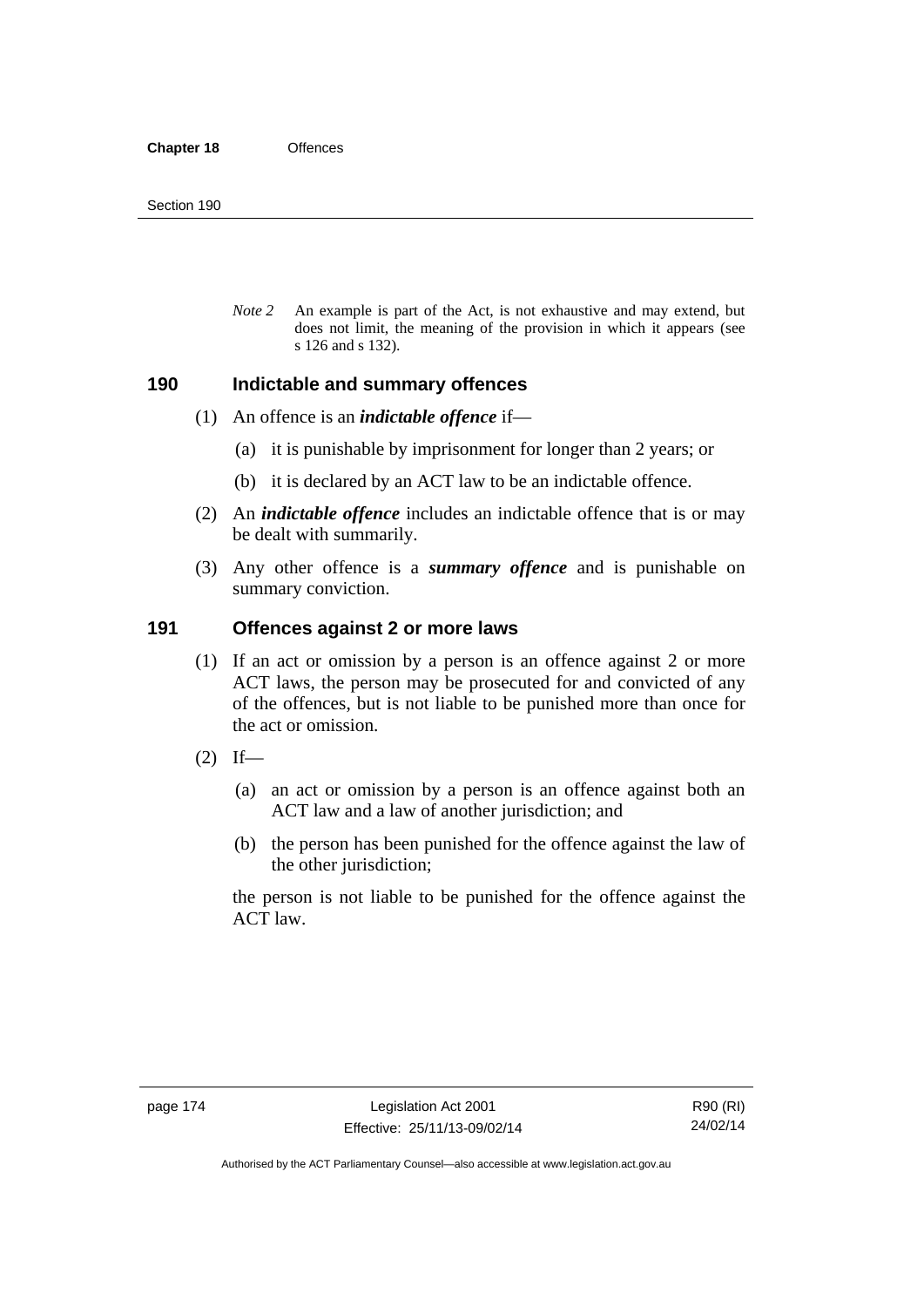## **192 When must prosecutions begin?**

- (1) A prosecution for the following offences against an ACT law may be begun at any time:
	- (a) an offence by an individual punishable by imprisonment for longer than 6 months;
	- (b) an offence by a corporation punishable by a prescribed fine;
		- *Note* See s 161 for the fines that may be imposed on a corporation for offences punishable only by imprisonment.
	- (c) an aiding and abetting offence by an individual in relation to an offence by a corporation punishable by a prescribed fine.
- (2) A prosecution for any other offence against an ACT law must be begun not later than—
	- (a) 1 year after the day of commission of the offence; or
	- (b) if an ACT law provides for another period—that period.
- (3) However, if a coroner's inquest or inquiry, or an inquiry under the *[Inquiries Act 1991](http://www.legislation.act.gov.au/a/1991-2)* or the *[Royal Commissions Act 1991](http://www.legislation.act.gov.au/a/1991-1)*, is held into a matter that discloses or is otherwise found to relate to an offence mentioned in subsection (2), a prosecution for the offence may be begun not later than 1 year after the day when—
	- (a) the coroner's report is made; or
	- (b) the report of the board of inquiry or royal commission is given to the Chief Minister.
- (4) In this section:

*aiding and abetting offence* means an offence against the [Criminal](http://www.legislation.act.gov.au/a/2002-51)  [Code](http://www.legislation.act.gov.au/a/2002-51), section 45 (Complicity and common purpose).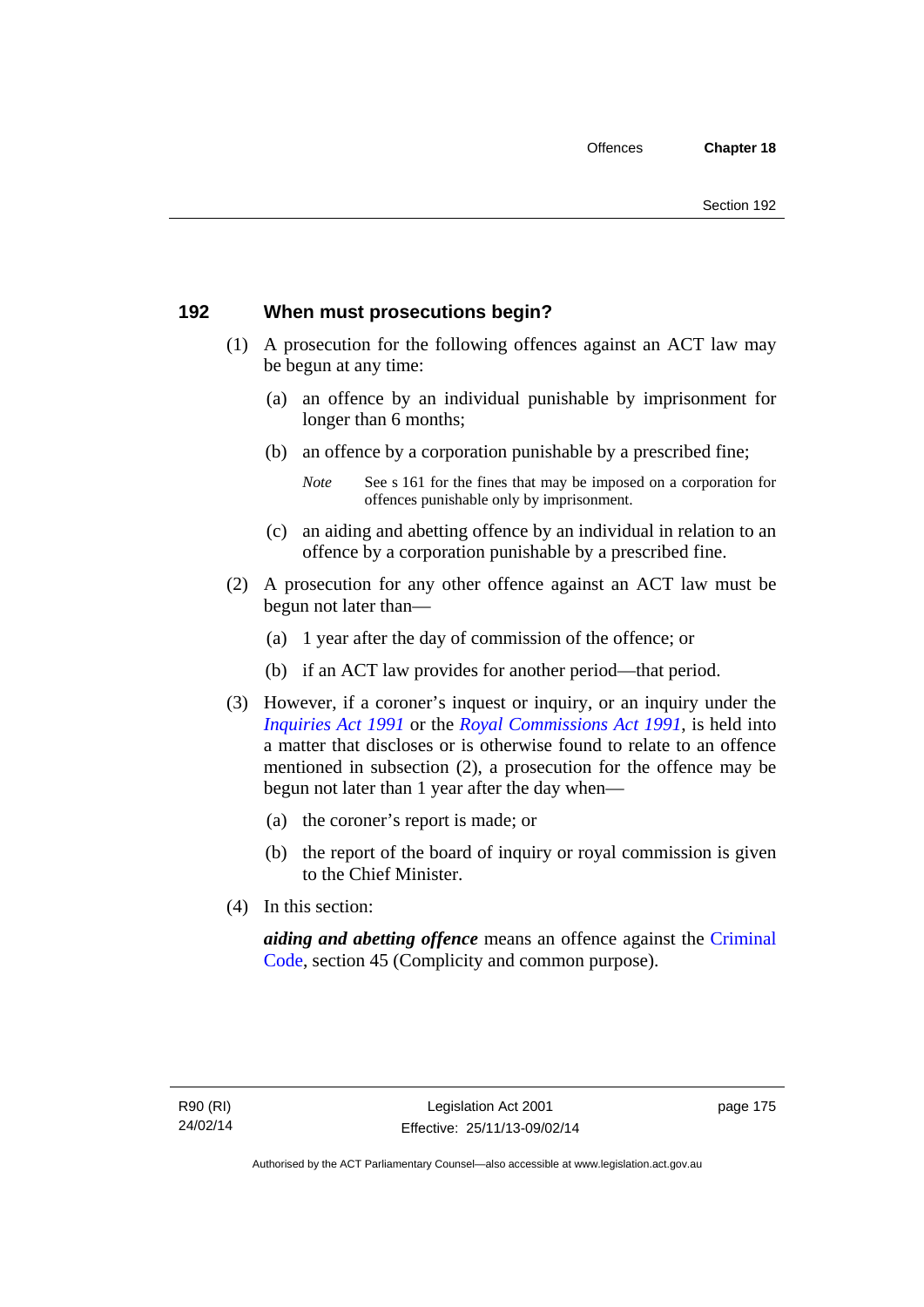*prescribed fine*, for an offence, means—

- (a) if the penalty for the offence is expressed in penalty units— 100 penalty units or more; or
- (b) if the penalty for the offence is expressed as an amount of money—\$50 000 or more.

## **193 Continuing offences**

- (1) This section applies to a requirement to do an act if—
	- (a) the act is required to be done under an ACT law within a particular period or before a particular time; and
	- (b) failure to comply with the requirement is an offence against the law.
- (2) A person who fails to comply with the requirement commits an offence for each day until the act is done.
- (3) A day mentioned in subsection (2) includes any day of conviction for an offence and any later day.

*Note* See also s 152 (Continuing effect of obligations).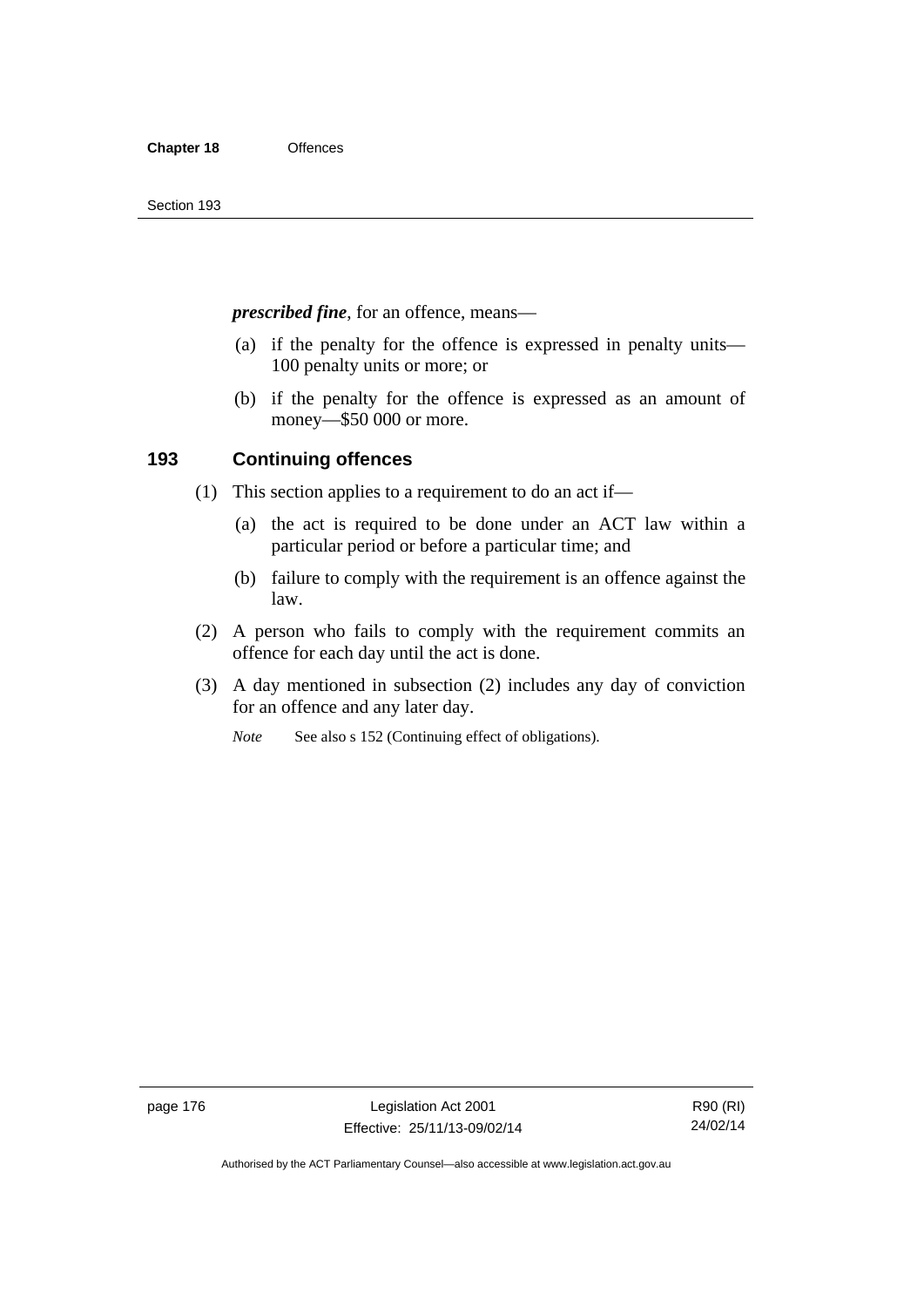# **Chapter 19 Administrative and machinery provisions**

# **Part 19.1 Introductory**

## **195 Meaning of** *law***—ch 19**

In this chapter:

*law* means an Act, subordinate law or disallowable instrument.

*Note* A reference to an Act, subordinate law or disallowable instrument includes a reference to a provision of the Act, law or instrument (see s 7, s 8 and s 9).

R90 (RI) 24/02/14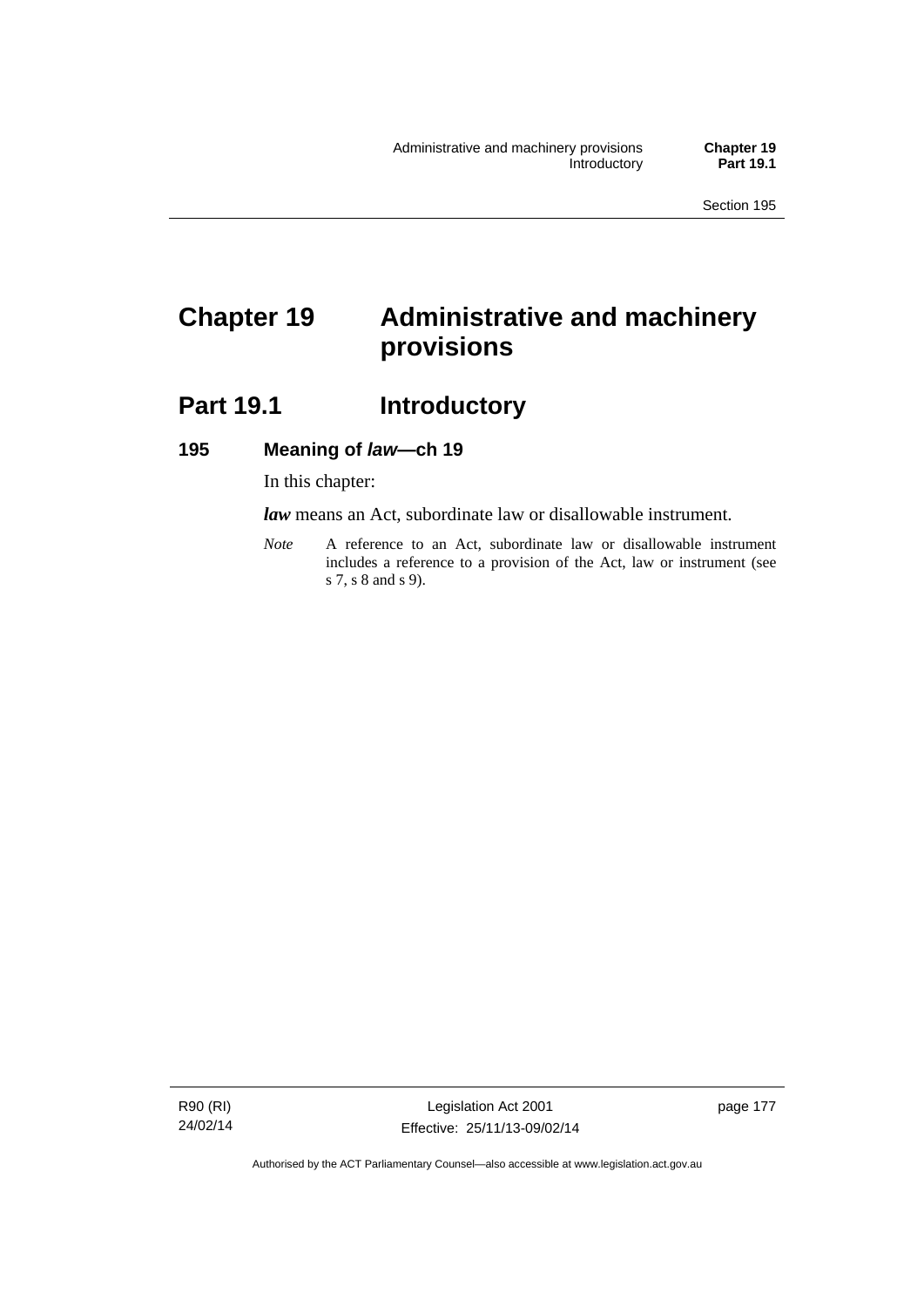# **Part 19.2 Functions**

*Note Function* is defined in the dictionary, pt 1 to include authority, duty and power.

## **196 Provision giving function gives power to exercise function**

 (1) A provision of a law that gives a function to an entity also gives the entity the powers necessary and convenient to exercise the function.

*Note Entity* and *exercise*—see the dictionary, pt 1.

 (2) The powers given to the entity under subsection (1) are in addition to any other powers of the entity under the law.

## **197 Statutory functions may be exercised from time to time**

If a law gives a function to an entity, the function may be exercised from time to time.

*Note* See also s 42 (3) (Power to make statutory instruments).

## **199 Functions of bodies**

 (1) If a law authorises or requires a body to exercise a function, it may do so by resolution.

*Note Body*—see the dictionary, pt 1.

- (2) To remove any doubt, subsection (1) applies in relation to a function even though a law authorises or requires the function to be exercised in writing.
- (3) If a law authorises or requires a signature by a person and the person is a body, the signature of a person authorised by the body for the purpose is taken to be the signature of the body.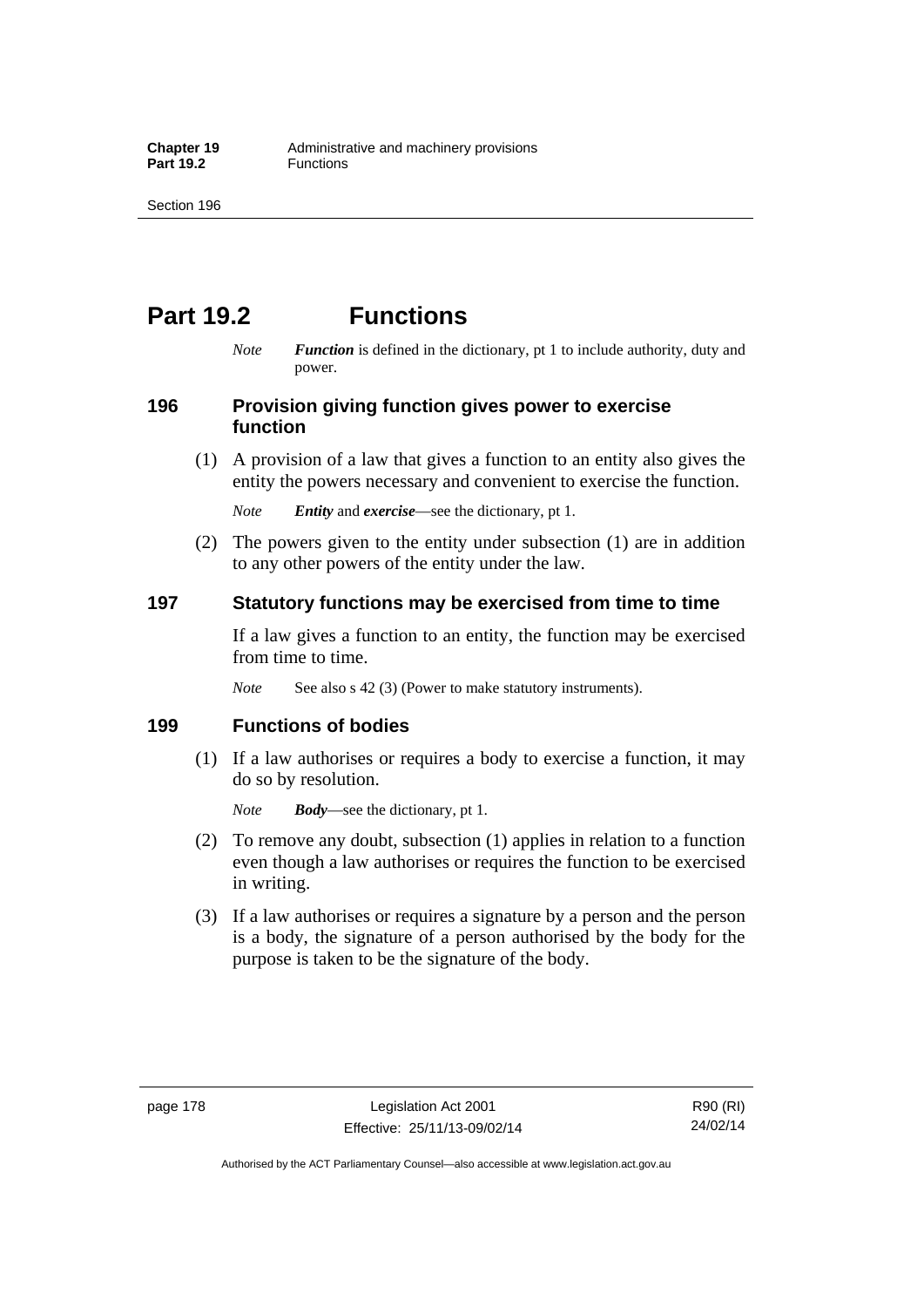(4) If a law gives a function to a body, the function may be exercised by the body as constituted for the time being.

#### **Example**

The ACT Conference Organisers Registration Board is a statutory body consisting of 5 members. At a meeting of the board it is agreed to exempt a conference organiser from registration on certain conditions. On the day after the meeting, 1 of the members of the board (X) resigns and another person (Y) is appointed to the board in  $X$ 's place. At the next meeting of the board, the board considers additional information submitted by the conference organiser and agrees to amend the conditions of exemption. Because of s (4), the board's ability to use its power of exemption is not affected by a change in the membership of the board.

- *Note* An example is part of the Act, is not exhaustive and may extend, but does not limit, the meaning of the provision in which it appears (see s 126 and s 132).
- (5) The exercise of the function is not affected only because of vacancies in the body's membership.
- (6) Subsections (4) and (5) do not affect any quorum requirement applying to the body.

#### **Example**

The Act establishing the board mentioned in the example to s (4) provides that the quorum for a meeting of the board is the chair or deputy chair and 2 other members. If the quorum requirement was complied with at each meeting mentioned in the example, the result mentioned in the example would be the same whether or not X attended the first meeting and whether or not Y attended the second meeting.

- (7) If a body as constituted for the time being does something in exercise of a function given to the body under a law, the effect of the thing done by the body does not end only because the membership of the body changes.
	- *Note* See also s 211 (Appointment not affected by appointer changes), s 224 (Acting appointment not affected by appointer changes), and s 241 (Delegation not affected by appointer changes).
- (8) Subsection (7) does not prevent the thing done by the body being ended or changed by the body as subsequently constituted for the time being.

page 179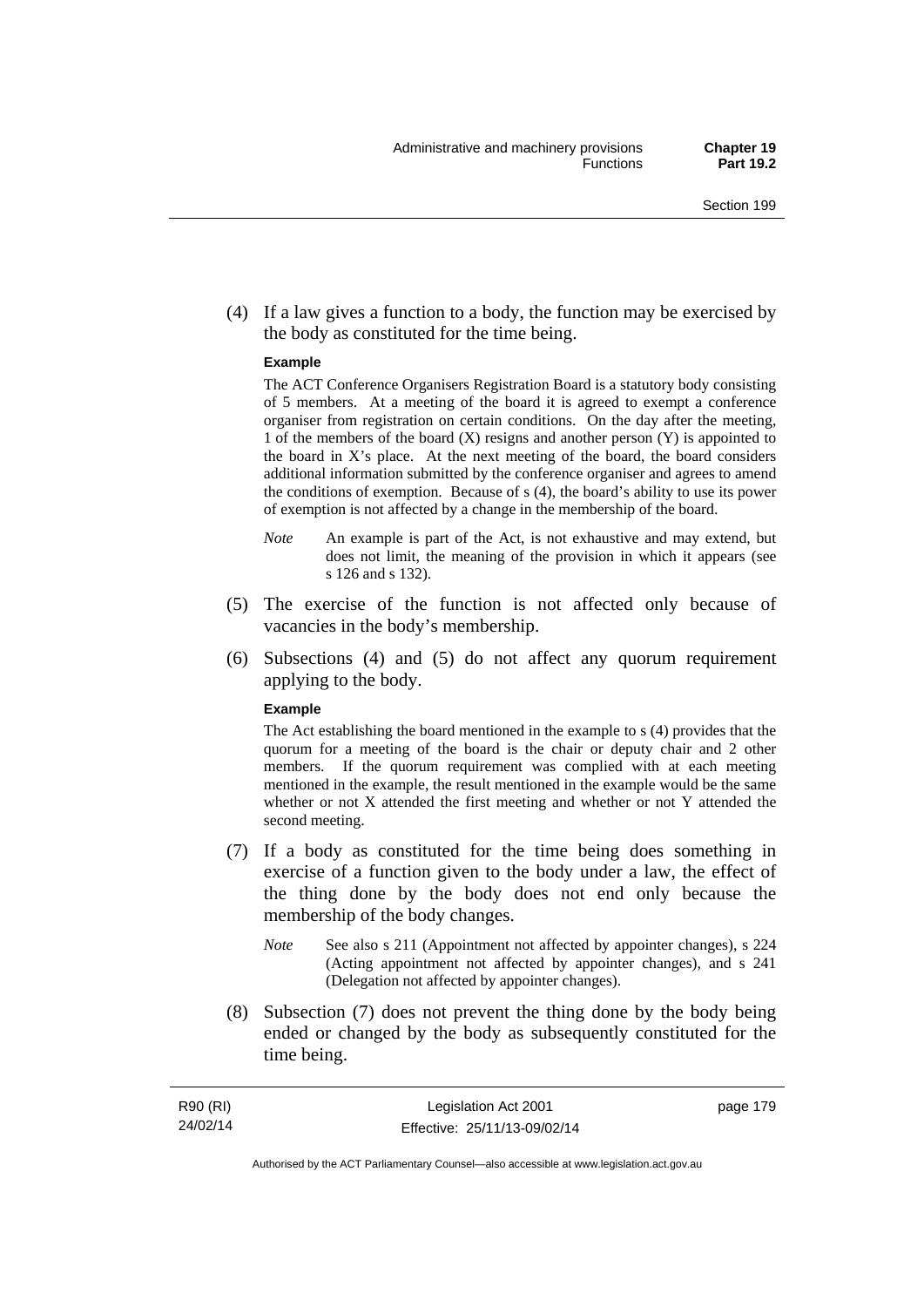## **200 Functions of occupants of positions**

- (1) If a law gives a function to the occupant of a position, the function may be exercised by the person for the time being occupying the position.
	- *Note* See s 185 (References to occupant of position) and dictionary, pt 1, defs *occupy* and *position*.
- (2) If the person for the time being occupying a position does something in exercise of a function given to the occupant of the position under a law, the thing done by the person does not end only because the person ceases to be the occupant of the position.
	- *Note* See also s 211 (Appointment not affected by appointer changes), s 224 (Acting appointment not affected by appointer changes), and s 241 (Delegation not affected by appointer changes).
- (3) Subsection (2) does not prevent the thing done by the person being ended or changed by any person subsequently occupying the position for the time being.

page 180 Legislation Act 2001 Effective: 25/11/13-09/02/14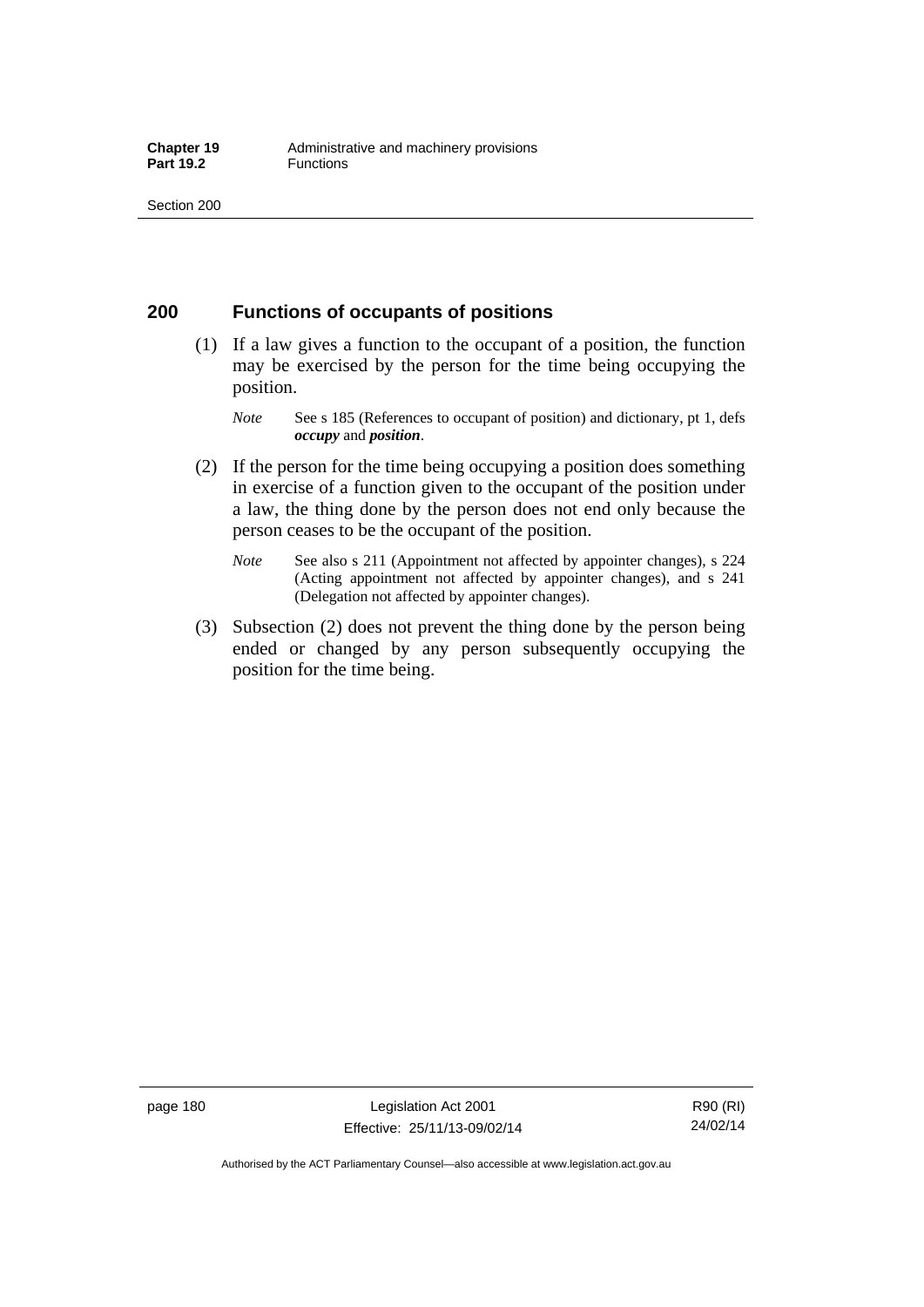# **Part 19.3 Appointments**

# **Division 19.3.1 Appointments—general**

*Note* Certain statutory appointments made by a Minister require consultation with a Legislative Assembly committee and are disallowable (see div 19.3.3 (Appointments—Assembly consultation)).

## **205 Application—div 19.3.1**

This division applies if a law authorises or requires an entity (the *appointer*) to appoint a person—

- (a) to a position under a law; or
- (b) to exercise a function or do anything else under a law.
- *Note Function* is defined in the dictionary, pt 1 to include authority, duty and power.

### **206 Appointments must be in writing etc**

- (1) An appointment must be made, or evidenced, by writing (the *instrument of appointment*) signed by the appointer.
- (2) If a law provides for a maximum or minimum period of appointment, the instrument of appointment must state the period for which the appointment is made.

#### **Examples—stated appointment periods**

- 1 2 years
- 2 until age 65
- *Note* An example is part of the Act, is not exhaustive and may extend, but does not limit, the meaning of the provision in which it appears (see s 126 and s 132).

### **207 Appointment may be by name or position**

- (1) The appointer may make an appointment by—
	- (a) naming the person appointed; or

page 181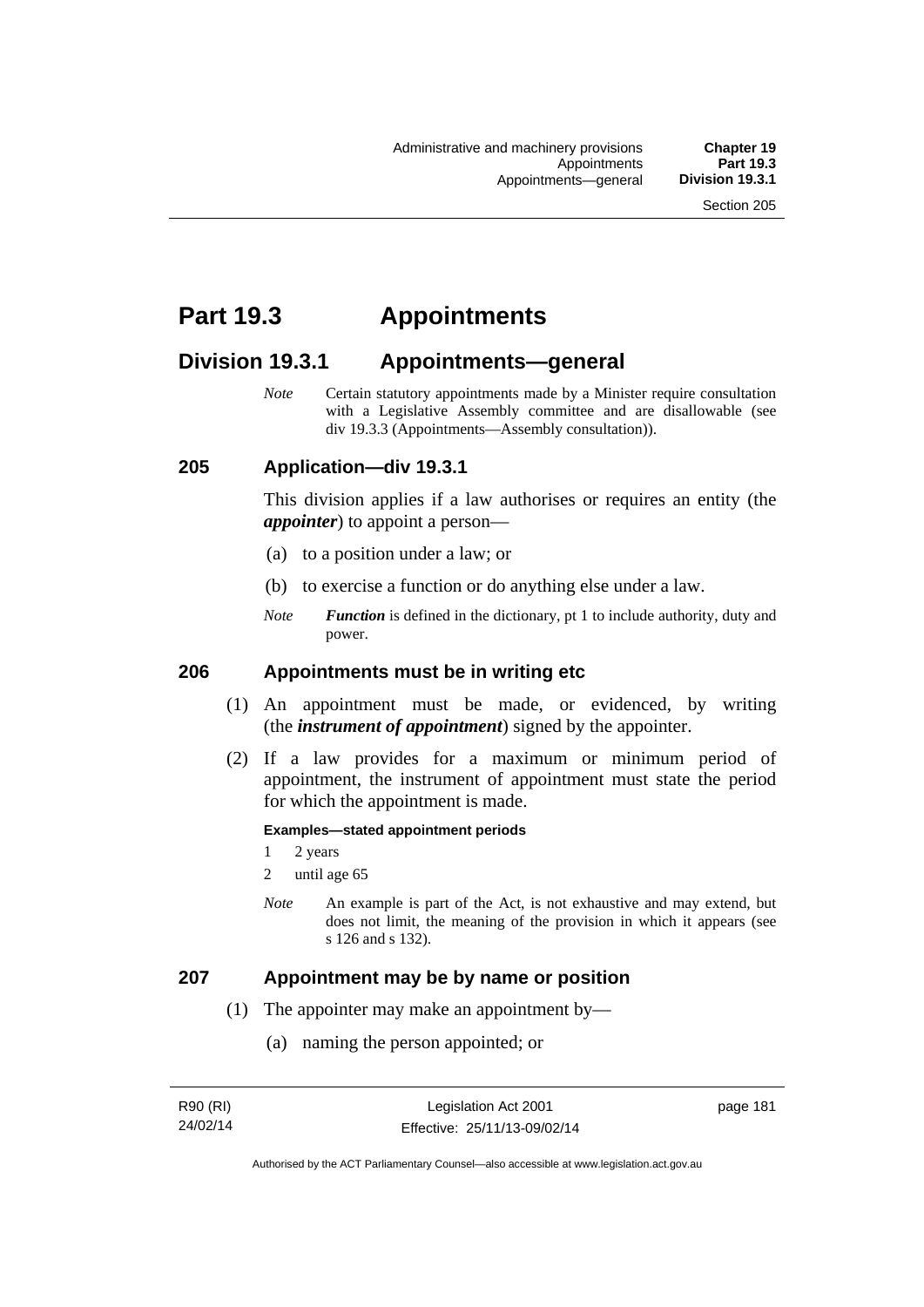Section 208

- (b) nominating the occupant of a position (however described), at a particular time or from time to time.
- (2) For this division, the person named, or the occupant of the position nominated, is the *appointee*.

## **208 Power of appointment includes power to suspend etc**

- (1) The appointer's power to make the appointment includes the power—
	- (a) to suspend the appointee, and end the suspension; or
	- (b) to end the appointment, and appoint someone else or reappoint the appointee if the appointee is eligible to be appointed to the position; or
	- (c) to reappoint the appointee if the appointee is eligible to be appointed to the position.
- (2) The power to suspend the appointee, end the appointment or reappoint the appointee is exercisable in the same way, and subject to the same conditions, as the power to make the appointment.

#### **Example**

If the appointment power is exercisable only on the recommendation of a body, the power to suspend, end the appointment or reappoint is exercisable only on the recommendation of the body.

*Note* An example is part of the Act, is not exhaustive and may extend, but does not limit, the meaning of the provision in which it appears (see s 126 and s 132).

## **209 Power of appointment includes power to make acting appointment**

 (1) If the appointer's power is the power to make an appointment to a position, the power to make the appointment also includes power to appoint a person, or 2 or more people, to act in the position—

page 182 Legislation Act 2001 Effective: 25/11/13-09/02/14

R90 (RI) 24/02/14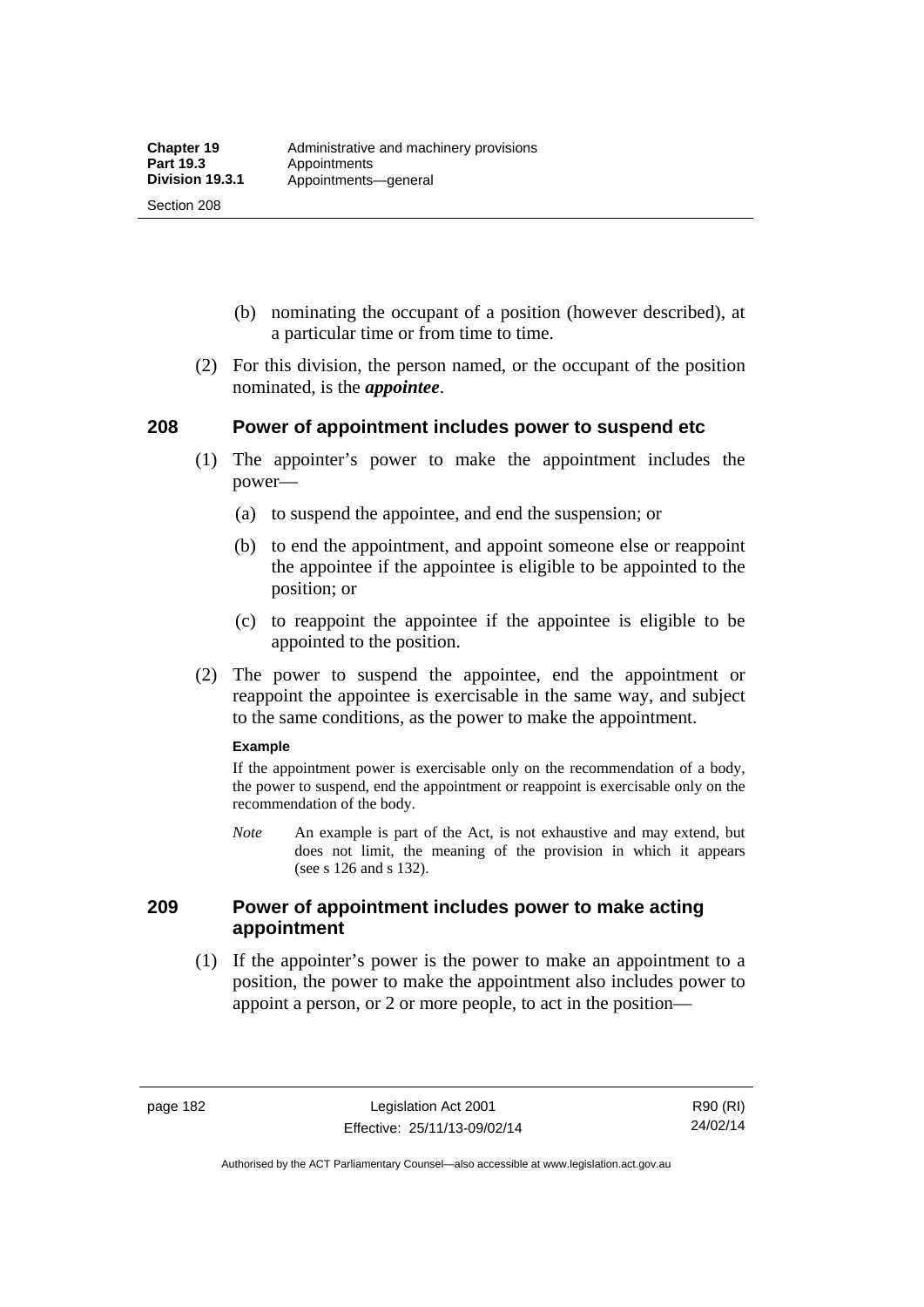- (a) during any vacancy, or all vacancies, in the position, whether or not an appointment has previously been made to the position; or
- (b) during any period, or all periods, when the appointee cannot for any reason exercise functions of the position.

#### **Examples—par (b)**

- 1 the appointee is ill or on leave
- 2 the appointee is acting in another position
- 3 the appointee is outside the ACT or Australia
- *Note 1 Function* is defined in the dictionary, pt 1 to include authority, duty and power.
- *Note 2* An example is part of the Act, is not exhaustive and may extend, but does not limit, the meaning of the provision in which it appears (see s 126 and s 132).
- (2) The power to appoint a person to act is exercisable in the same way, and subject to the same conditions, as the power to make the appointment.

#### **Example**

If the appointment power is exercisable only on the recommendation of a body, the power to appoint a person to act is exercisable only on the recommendation of the body.

- (3) Without limiting subsection (2), if the law (or another law) requires—
	- (a) the appointee to hold a qualification; or
	- (b) the appointer (or someone else) to be satisfied about the appointee's suitability (whether in terms of knowledge, experience, character or any other personal quality) before appointing the appointee to the position;

a person may only be appointed to act in the position if the person holds the qualification or the appointer (or other person) is satisfied about the person's suitability.

page 183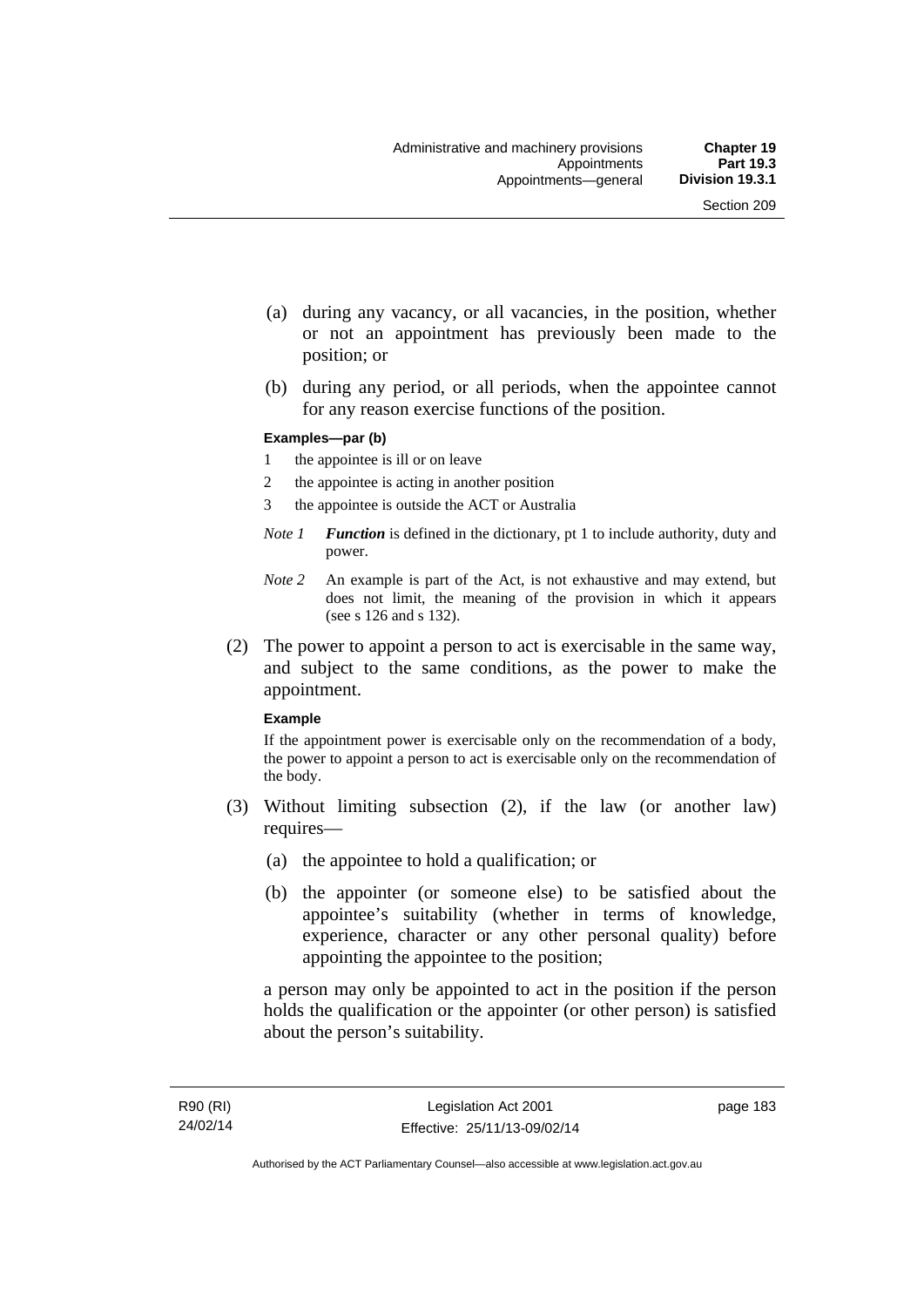Section 210

#### **Examples**

- 1 If an Act requires the appointee to be a magistrate, a person can be appointed to act in the position only if the person is a magistrate.
- 2 If a regulation requires the appointee to be a lawyer of at least 5 years standing, a person can be appointed to act in the position only if the person is a lawyer of at least 5 years standing.
- 3 If an Act requires the appointee to have, in the Executive's opinion, appropriate expertise, training or experience in relation to the needs of a particular group of people, a person can be appointed to act in the position only if the person has, in the Executive's opinion, that expertise, training or experience.

## **210 Resignation of appointment**

- (1) An appointment ends if the appointee resigns by signed notice of resignation given to the appointer.
- (2) However, if the appointer is the Executive, the notice of resignation may be given to a Minister.

## **211 Appointment not affected by appointer changes**

- (1) If the appointer is a body, an appointment made by the body does not end only because the membership of the body changes.
- (2) If the appointer is the person for the time being occupying a position, an appointment made by the person does not end only because the person ceases to be the occupant of the position.
- (3) This section does not limit the following sections:
	- section 199 (Functions of bodies)
	- section 200 (Functions of occupants of positions).

### **212 Appointment not affected by defect etc**

An appointment, or anything done under an appointment, is not invalid only because of a defect or irregularity in or in relation to the appointment.

page 184 Legislation Act 2001 Effective: 25/11/13-09/02/14

R90 (RI) 24/02/14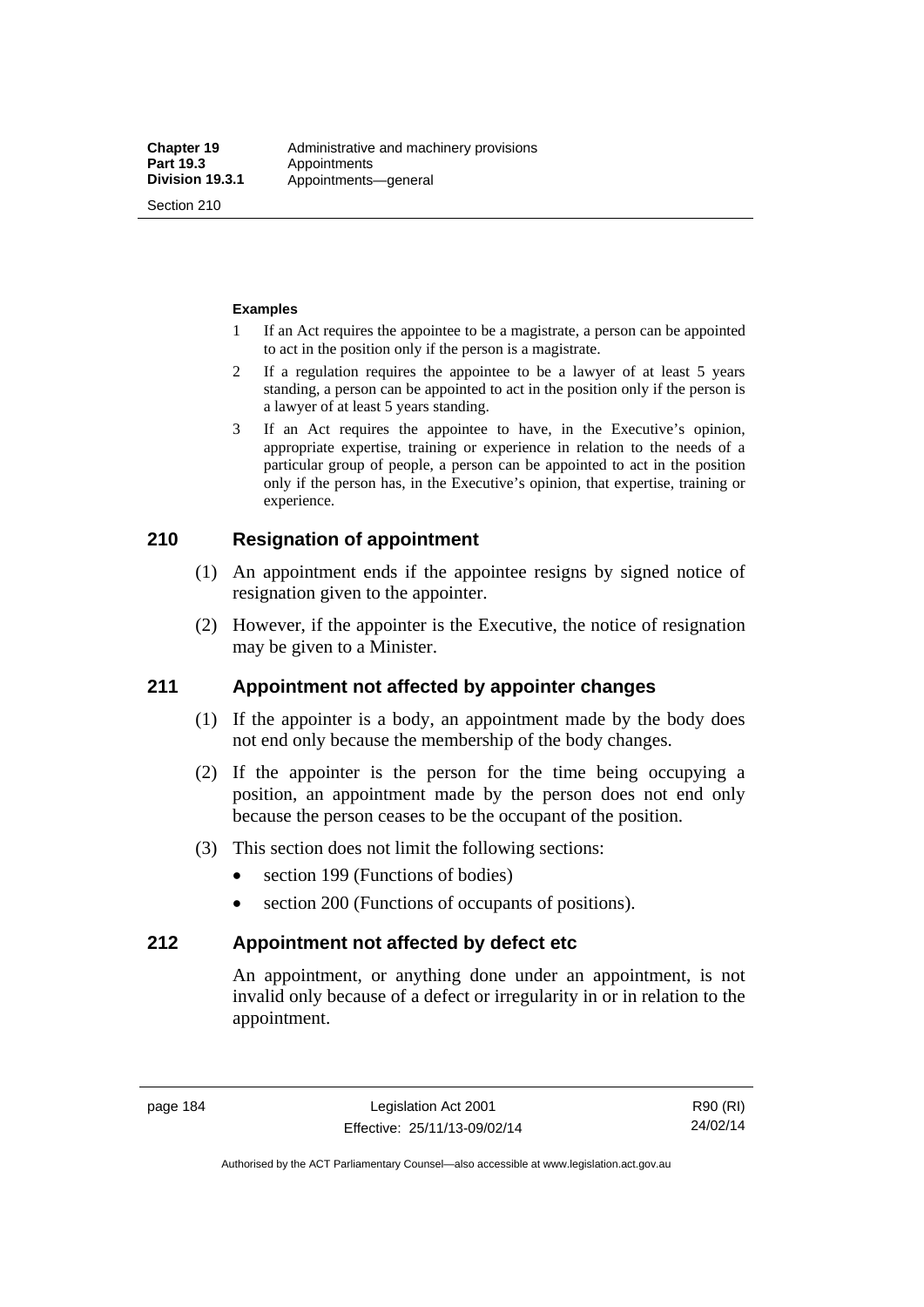# **Division 19.3.2 Acting appointments**

## **215 Application—div 19.3.2**

This division applies if a law gives an entity (the *appointer*) power to appoint a person to act in a position under a law.

## **216 Acting appointments must be in writing etc**

- (1) An acting appointment must be made, or evidenced, by writing (the *instrument of appointment*) signed by the appointer.
- (2) If a law provides for a maximum or minimum period of appointment, the instrument of appointment must state the period for which the acting appointment is made.

#### **Examples—stated appointment periods**

- 1 1 year
- 2 until 31 December 2002 (a period of 9 months)
- *Note 1* See also s 219 (Appointer may decide terms of acting appointment etc) and s 221 (How long does an acting appointment operate?)
- *Note 2* An example is part of the Act, is not exhaustive and may extend, but does not limit, the meaning of the provision in which it appears (see s 126 and s 132).

## **217 Acting appointment may be made by name or position**

- (1) The appointer may make an acting appointment by—
	- (a) naming the person appointed; or
	- (b) nominating the occupant of a position (however described), at a particular time or from time to time.
- (2) For this division, the person named, or the occupant of the position nominated, is the *appointee*.

*Note* A power to make an appointment includes power to make an acting appointment (see s 209).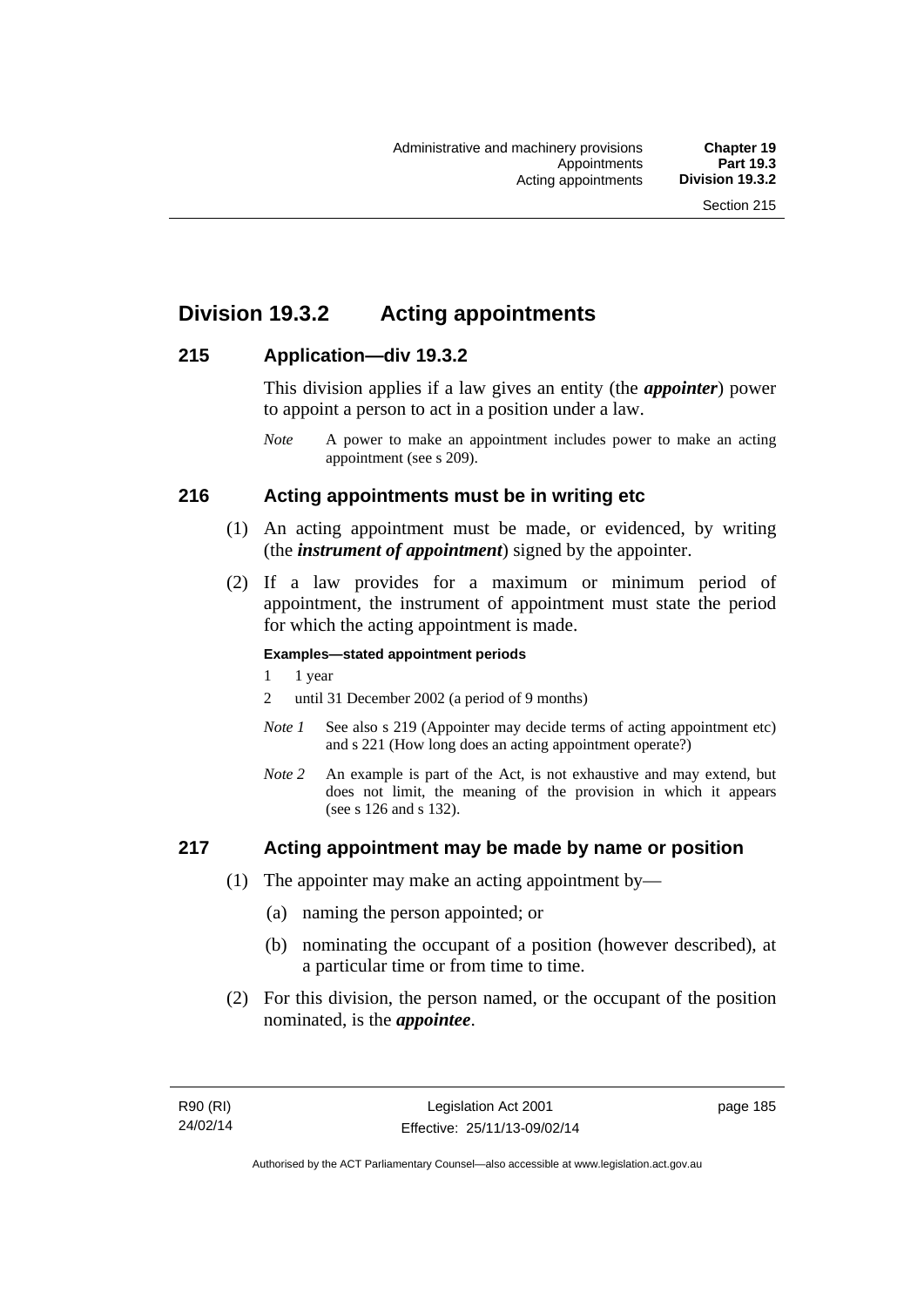Section 218

## **218 Instrument may provide when acting appointment has effect etc**

The instrument making or evidencing the acting appointment may provide that the appointment has effect only in stated circumstances or subject to stated conditions or limitations.

#### **Examples**

- 1 The instrument relating to a standing (or dormant) acting appointment for a position provides that when the substantive occupant of the position (Y) is overseas X may act in the position, but may exercise stated powers of the position only with Y's approval.
- 2 X is appointed to act in Y's position if Y is out of the ACT and a declaration of acute fire danger is published under the *ABC Act 2000*.
- *Note* An example is part of the Act, is not exhaustive and may extend, but does not limit, the meaning of the provision in which it appears (see s 126 and s 132).

# **219 Appointer may decide terms of acting appointment etc**

- (1) The appointer may—
	- (a) decide the terms of the acting appointment, including any remuneration and allowances; and
	- (b) end the appointment at any time.

#### **Example—par (b)**

A appoints  $X$  to act in a position for 10 months. Two months after  $X$  begins to act, A ends the appointment.

- *Note 1* See also s 221 (How long does an acting appointment operate?)
- *Note 2* An example is part of the Act, is not exhaustive and may extend, but does not limit, the meaning of the provision in which it appears (see s 126 and s 132).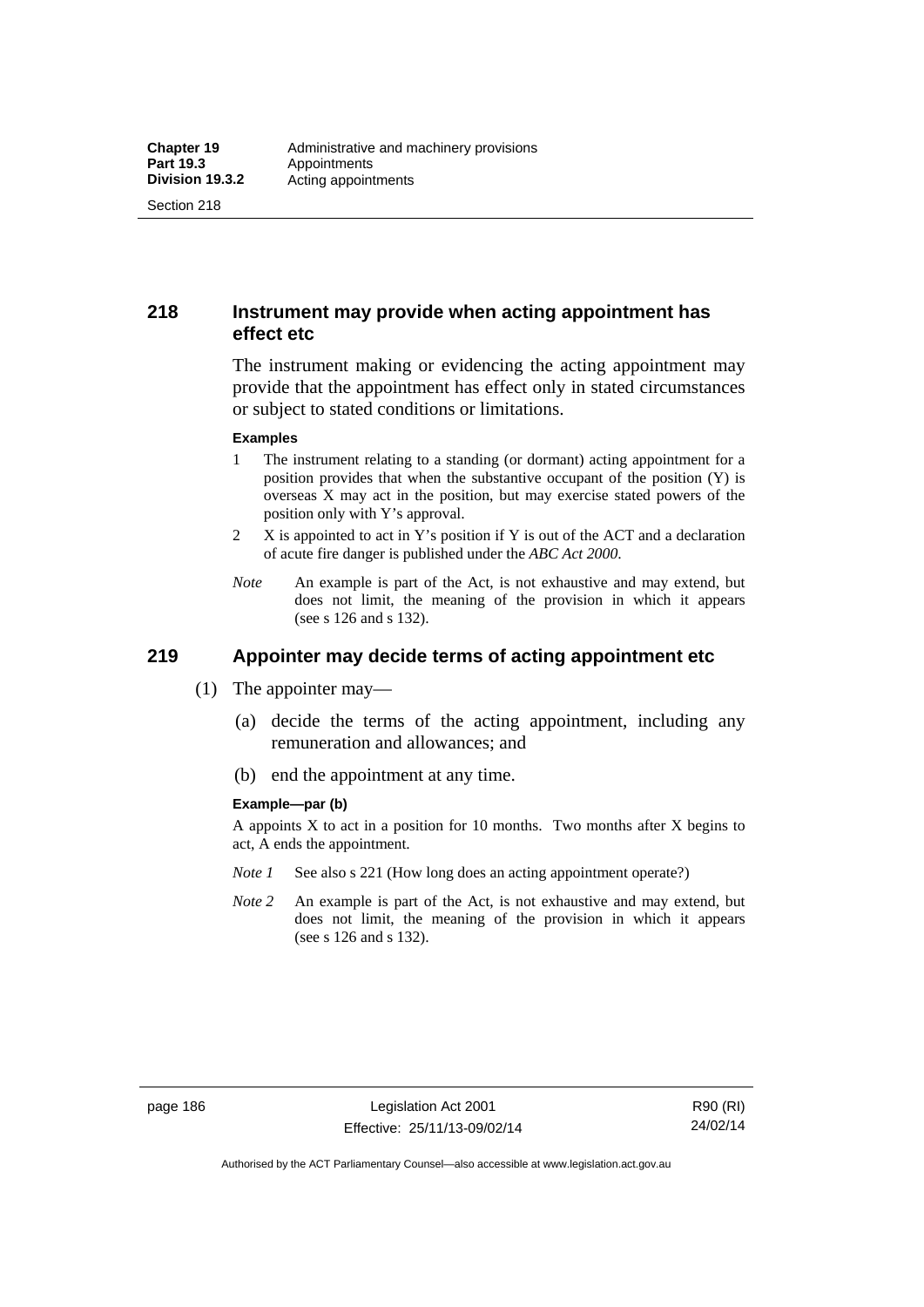(2) The power to end the acting appointment is exercisable in the same way, and subject to the same conditions, as the power to make the acting appointment.

#### **Example**

If the power to make the acting appointment is exercisable only on the recommendation of a body, the power to end the appointment is exercisable only on the recommendation of the body.

## **220 Appointee may exercise functions under acting appointment etc**

While the appointee is acting in the position—

- (a) the appointee has, subject to the instrument making or evidencing the appointment, all the functions of the occupant of the position; and
- (b) all territory laws apply in relation to the appointee as if the appointee were the occupant of the position.
- *Note Function* is defined in the dictionary, pt 1 to include authority, duty and power.

## **221 How long does an acting appointment operate?**

 (1) If the appointee acts in the position because it is vacant, the appointee may not act for more than 1 year after the position became vacant.

*Note* See also s 219 (Appointer may decide terms of acting appointment etc)

- (2) If the appointee is acting in a position that becomes vacant while the appointee is acting, the appointee may continue to act until the first of the following happens:
	- (a) the appointer ends the appointment;
	- (b) the vacancy is filled;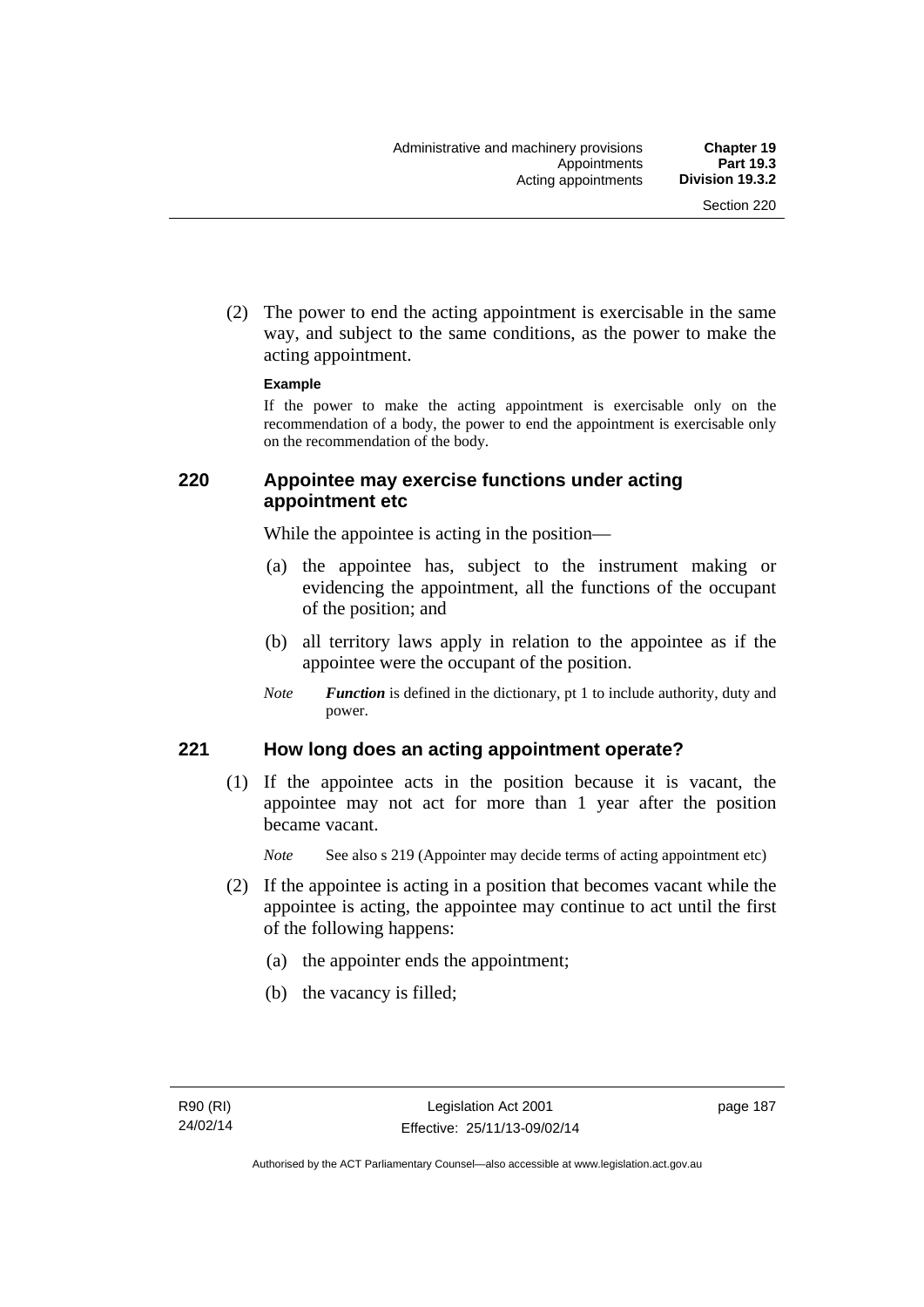Section 222

(c) 1 year after the position became vacant.

#### **Example**

A appoints  $X$  to act in Y's position for a year while Y is on secondment in another agency. Three months after X begins to act, Y is permanently transferred to the other agency. One month later,  $Z$  is appointed to the position in which  $X$  is acting. The appointment of Z brings X's acting appointment to an end.

- *Note* An example is part of the Act, is not exhaustive and may extend, but does not limit, the meaning of the provision in which it appears (see s 126 and s 132).
- (3) If the appointee acts in the position because the occupant of the position cannot exercise functions and the occupant resumes the exercise of the functions, the appointment no longer authorises the appointee to act on that occasion.
	- *Note Function* is defined in the dictionary, pt 1 to include authority, duty and power.

## **222 Resignation of acting appointment**

- (1) An acting appointment ends if the appointee resigns by signed notice of resignation given to the appointer.
- (2) However, if the appointer is the Executive, the notice of resignation may be given to a Minister.

## **223 Effect of acting appointment on substantive appointment etc**

- (1) If the appointee is the occupant of another position under a law (the *substantive position*), the appointee does not cease to occupy the substantive position only because of the appointee's appointment or because the appointee acts under the appointment.
- (2) This section does not prevent an acting appointment being made to the substantive position.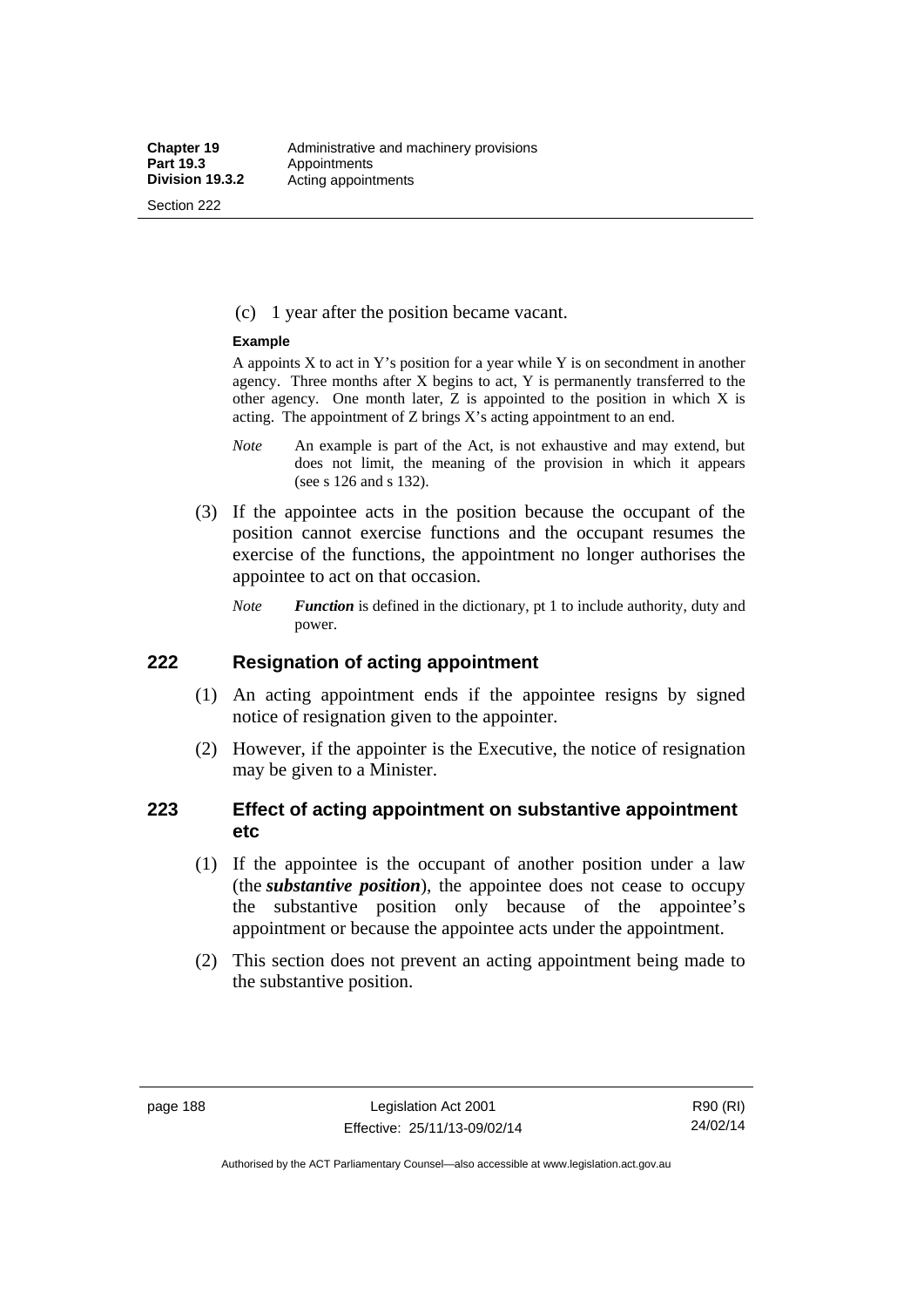## **224 Acting appointment not affected by appointer changes**

- (1) If the appointer is a body, an acting appointment made by the body does not end only because the membership of the body changes.
- (2) If the appointer is the person for the time being occupying a position, an acting appointment made by the person does not end only because the person ceases to be the occupant of the position.
- (3) This section does not limit the following sections:
	- section 199 (Functions of bodies)
	- section 200 (Functions of occupants of positions).

## **225 Acting appointment not affected by defect etc**

- (1) An acting appointment, or anything done under an acting appointment, is not invalid only because of a defect or irregularity in or in relation to the appointment.
- (2) Anything done by or in relation to the appointee while the appointee purports to act in the position is not invalid only because—
	- (a) the occasion for the appointment had not arisen or had ended; or
	- (b) the appointment had ended; or
	- (c) the occasion for the appointee to act had not arisen or had ended.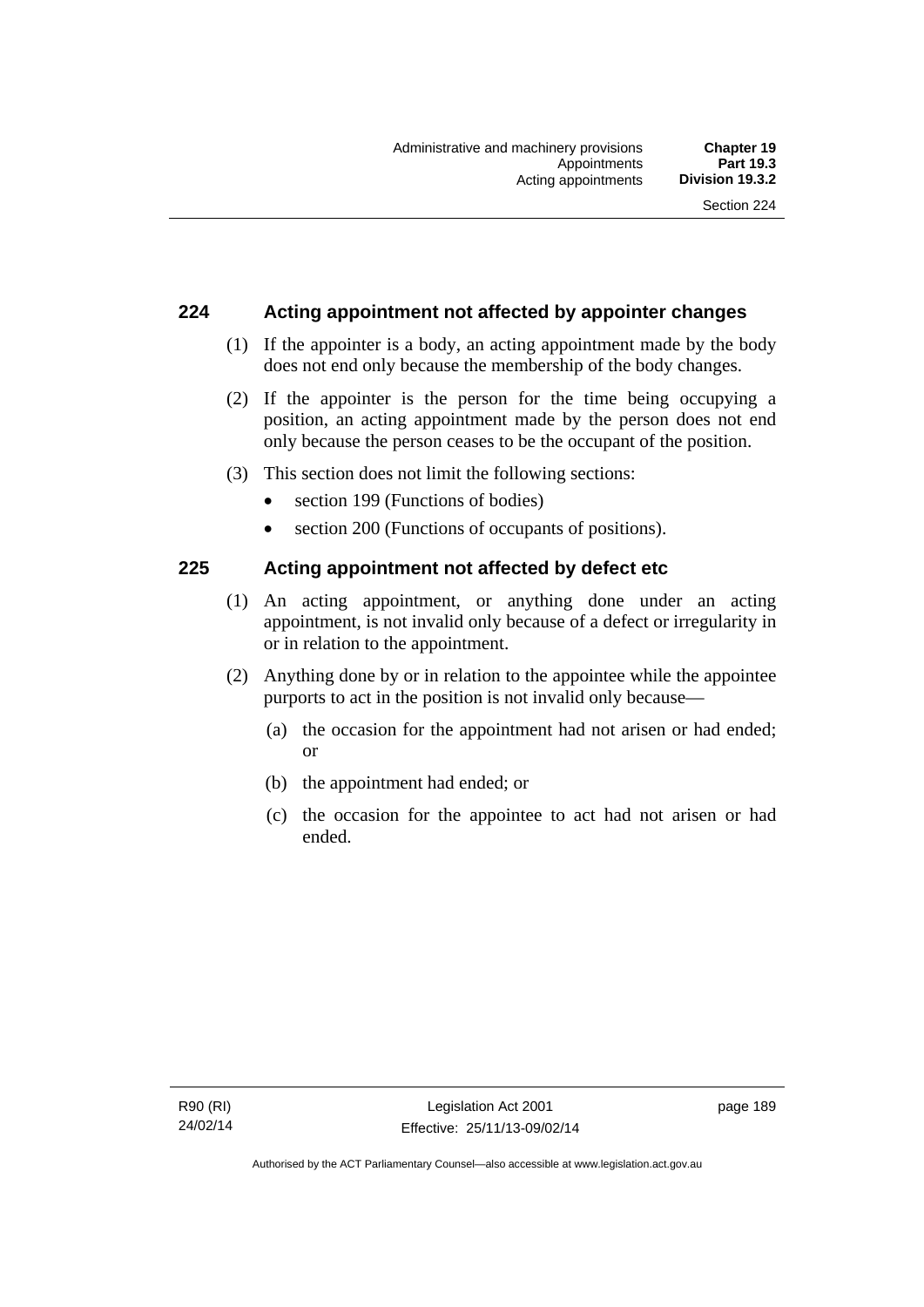Section 225A

# **Division 19.3.2A Standing acting arrangements**

## **225A Application—div 19.3.2A**

This division applies to a position if a law provides that a person acts in the position in stated circumstances.

#### **Example**

The *Hypothetical Act 2003* provides for the deputy director of the hypothetical entity to act in the position of director of the entity if the position is vacant or the director cannot for any reason exercise the functions of the position.

*Note* An example is part of the Act, is not exhaustive and may extend, but does not limit, the meaning of the provision in which it appears (see s 126 and s 132).

## **225B Person acting under standing acting arrangement may exercise functions etc**

- (1) A person acting in the position has, subject to the law providing for the acting or any other law, all the functions of the occupant of the position.
	- *Note Function* is defined in the dictionary, pt 1 to include authority, duty and power.
- (2) All territory laws apply in relation to the person as if the person were the occupant of the position.

# **Division 19.3.3 Appointments—Assembly consultation**

## **226 Meaning of** *statutory position***—div 19.3.3**

In this division:

*statutory position* means a position (including as a member of a territory authority) established under an Act.

*Note Position* includes office (see dict, pt 1, def *position*).

page 190 Legislation Act 2001 Effective: 25/11/13-09/02/14

R90 (RI) 24/02/14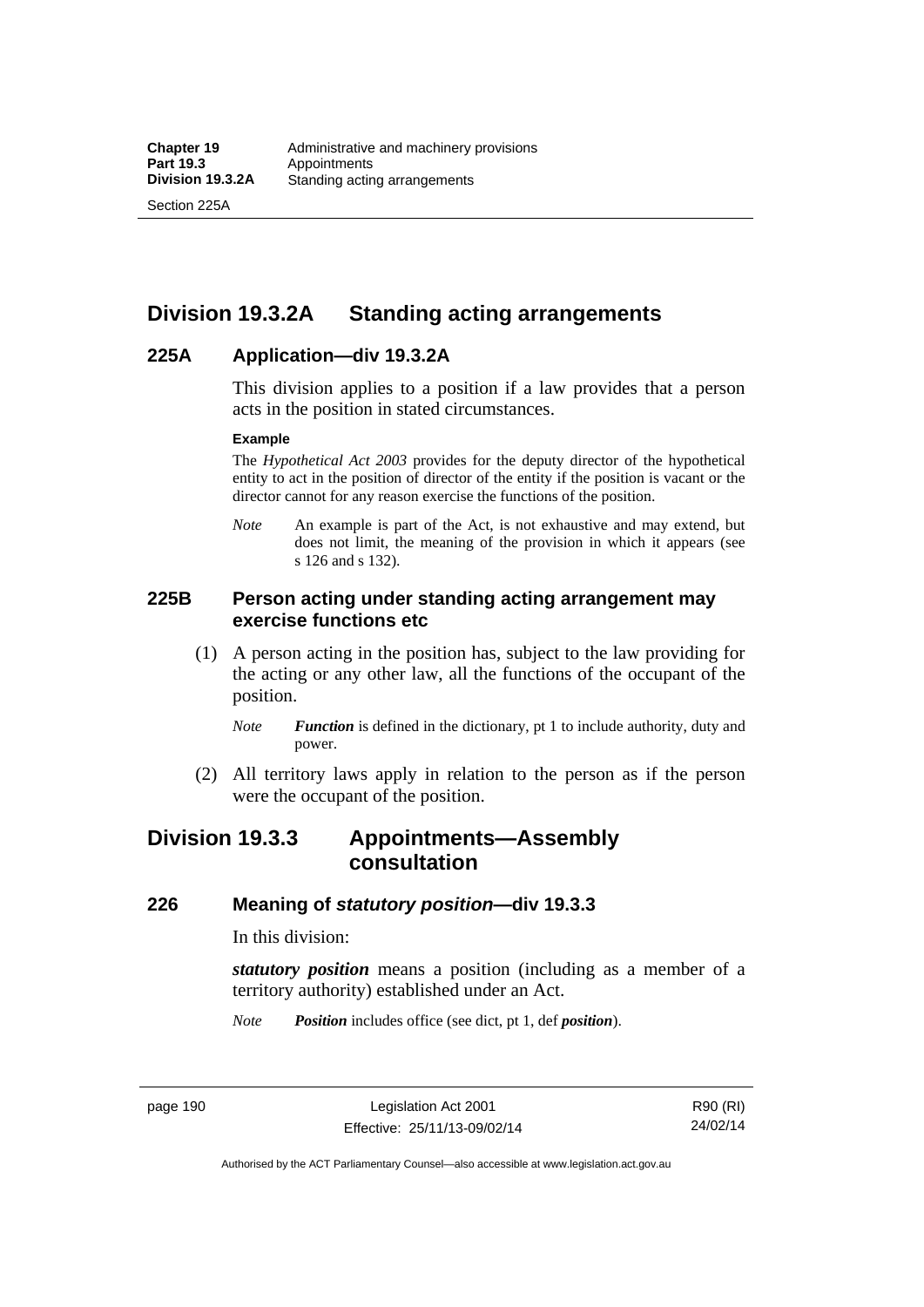## **227 Application—div 19.3.3**

- (1) This division applies if a Minister has the power under an Act to appoint a person to a statutory position.
- (2) However, this division does not apply to an appointment of—
	- (a) a public servant to a statutory position (whether or not the Act under which the appointment is made requires that the appointee be a public servant); or
	- (b) a person to, or to act in, a statutory position for not longer than 6 months, unless the appointment is of the person to, or to act in, the position for a 2nd or subsequent consecutive period; or
	- (c) a person to a statutory position if the only function of the position is to advise the Minister.

### **228 Consultation with appropriate Assembly committee**

- (1) Before making an appointment to a statutory position, a Minister must consult—
	- (a) a standing committee of the Legislative Assembly nominated by the Speaker for the purpose; or
	- (b) if no nomination under paragraph (a) is in force—the standing committee of the Legislative Assembly responsible for the scrutiny of public accounts.
- (2) The committee may make a recommendation to the Minister about the proposed appointment.
- (3) The Minister must not make the appointment until the Minister has received a recommendation or 30 days have passed since the consultation took place, whichever happens first.
- (4) In making the appointment, the Minister must have regard to any recommendation received.

page 191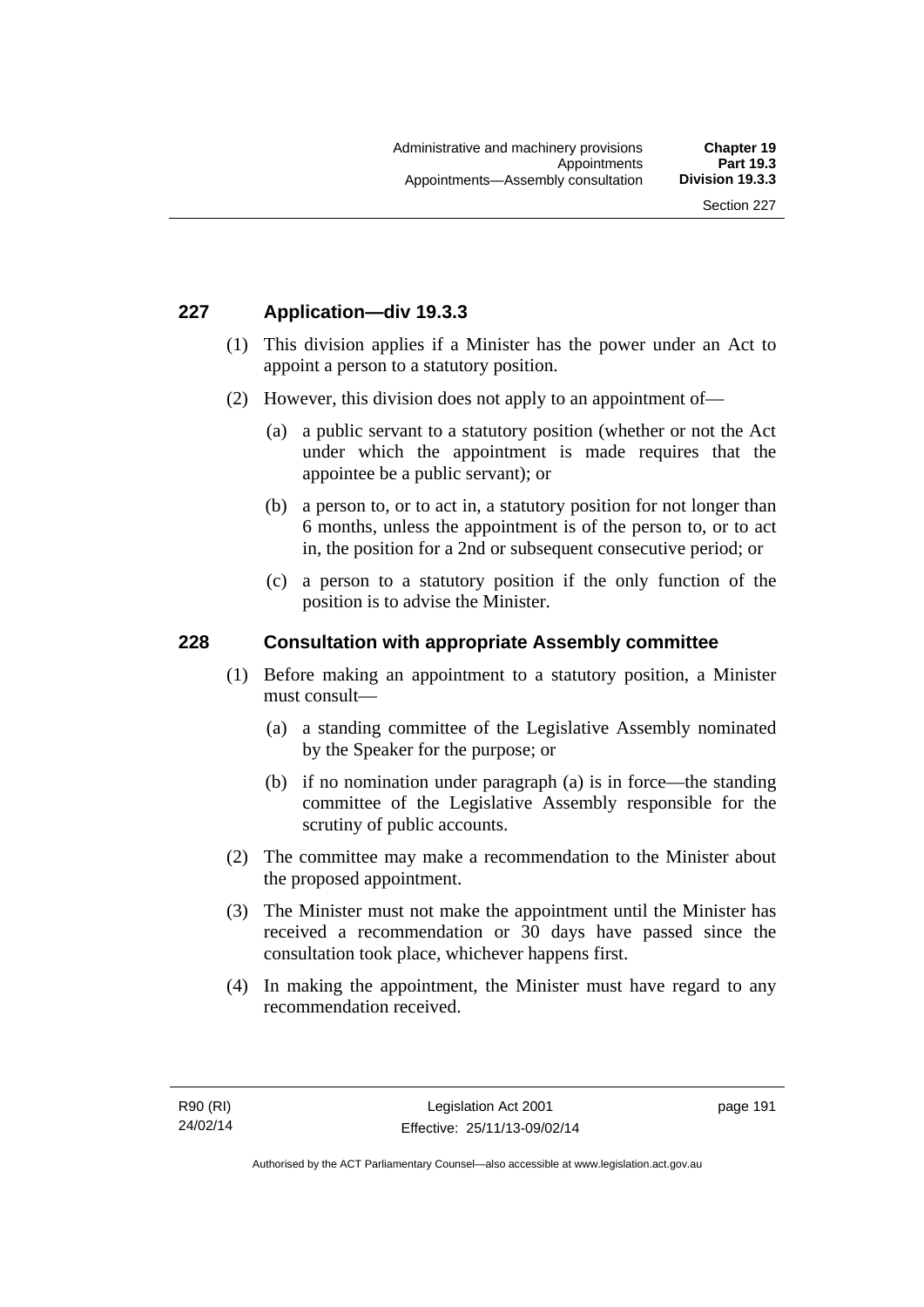Section 229

## **229 Appointment is disallowable instrument**

The instrument making, or evidencing, an appointment to which this division applies is a disallowable instrument.

*Note* A disallowable instrument must be notified and presented to the Legislative Assembly (see ch 7 (Presentation, amendment and disallowance of subordinate laws and disallowable instruments)).

page 192 Legislation Act 2001 Effective: 25/11/13-09/02/14

R90 (RI) 24/02/14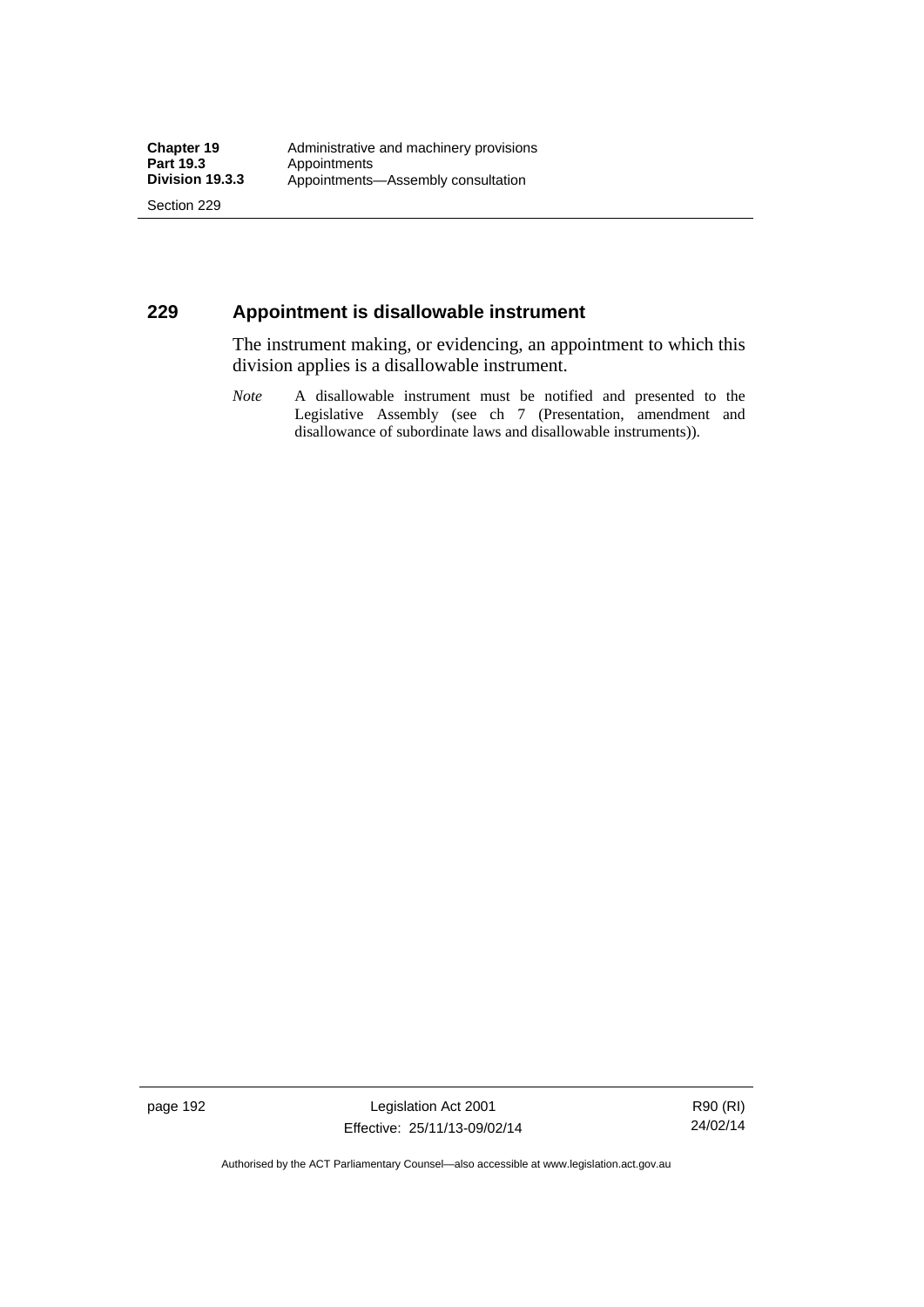# **Part 19.4 Delegations**

## **230 Application—pt 19.4 generally**

This part applies if a law authorises or requires an entity (the *appointer*) to delegate (or subdelegate) a function.

*Note Function* is defined in the dictionary, pt 1 to include authority, duty and power.

### **231 Application—pt 19.4 to subdelegations**

- (1) This part applies to the subdelegation of a function in the same way as it applies to the delegation of the function.
- (2) However, if the appointer delegates a function to a delegate, the delegate may not subdelegate the function.
- (3) Subsection (2) is a determinative provision.

#### **Examples**

- 1 The *ABC Act 2003* provides that an appointer (X) may delegate X's functions to Y. The Act is silent on the subdelegation of the functions. Y may not subdelegate X's functions to Z.
- 2 The *ABC Act 2003* provides that an appointer (X) may delegate X's functions to Y, with authority for Y to subdelegate the functions. Because the Act authorises subdelegation, it expressly displaces this Act, section 231 (2) (see s 6). Y can therefore subdelegate  $\overline{X}$ 's functions to Z (compare s 236, which deals with the subdelegation of a power to delegate)*.*
- *Note 1* See s 5 for the meaning of determinative provisions, and s 6 for their displacement.
- *Note 2* An example is part of the Act, is not exhaustive and may extend, but does not limit, the meaning of the provision in which it appears (see s 126 and s 132).

## **232 Delegation must be in writing etc**

A delegation must be made, or evidenced, by writing signed by the appointer.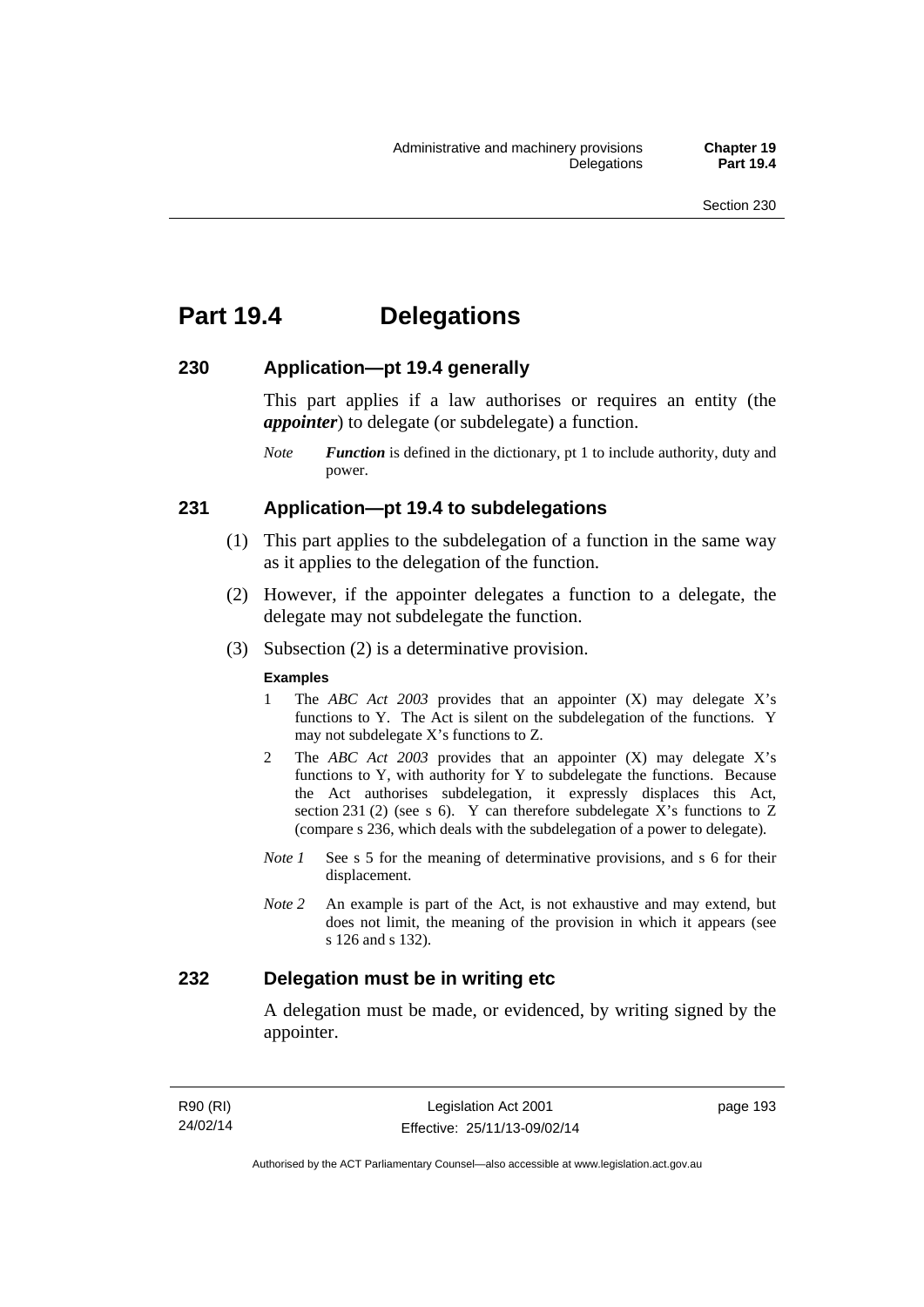### **233 Delegation may be made by name or position**

- (1) The appointer may delegate by—
	- (a) naming the person to whom the delegation is made; or
	- (b) nominating the occupant of a position (however described), at a particular time or from time to time.
- (2) For this part, the person named, or the occupant of the position nominated, is the *delegate*.

## **234 Instrument may provide when delegation has effect etc**

The instrument making or evidencing a delegation may provide—

- (a) that the delegation has effect only in stated circumstances or subject to stated conditions, limitations or directions; or
- (b) that all of a function, or a stated part of the function, is delegated.

#### **Examples**

- 1 The delegation provides that, when the appointer (Y) is outside Australia, the delegate (X) may exercise her functions except that stated functions may only be exercised with Y's approval.
- 2 The delegation provides that X may enter into a contract for the purchase of property of not more than \$50 000 in value.
- 3 The delegation provides that X may grant licences under a stated Act but that, in considering applications, X must take account of the policy of the agency (authorised by the Act) that there should not be more than 100 licences current at any time.
- *Note* An example is part of the Act, is not exhaustive and may extend, but does not limit, the meaning of the provision in which it appears (see s 126 and s 132).

## **235 Delegation may be made to 2 or more delegates**

The appointer may delegate the appointer's function, or any part of the function, to 2 or more delegates.

page 194 Legislation Act 2001 Effective: 25/11/13-09/02/14

R90 (RI) 24/02/14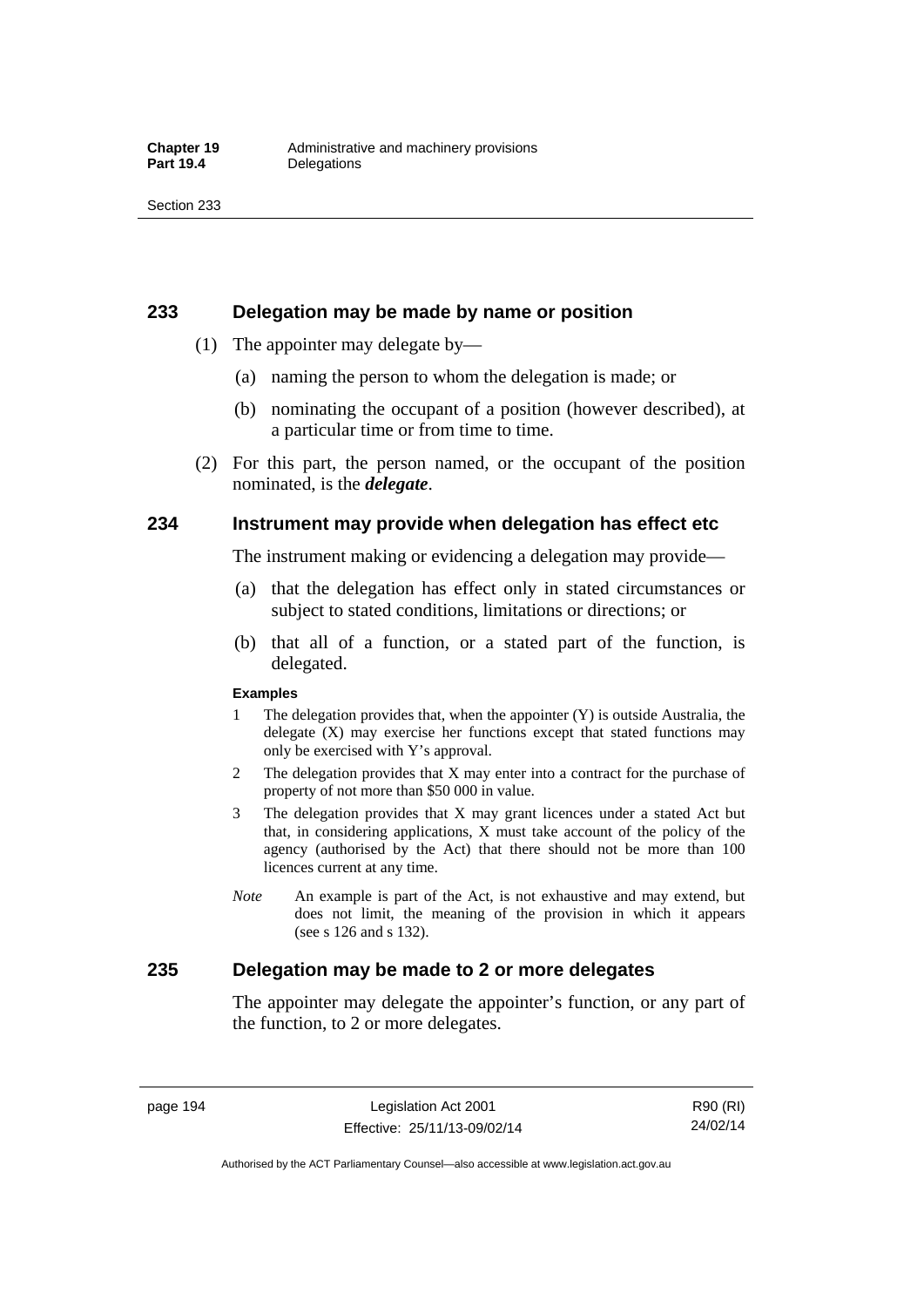## **236 Power to delegate may not be delegated**

- (1) The appointer may not delegate the appointer's power to delegate.
- (2) Subsection (1) is a determinative provision.
	- *Note* See s 5 for the meaning of determinative provisions, and s 6 for their displacement.

#### **Examples**

- 1 The *ABC Act 2003* provides that an appointer (X) may delegate X's functions to Y. The Act is silent on X's power to delegate the power to delegate. X may not delegate X's power to delegate to Y.
- 2 The *ABC Act 2003* provides that an appointer (X) may delegate X's functions to Y, with authority for X to delegate X's power to delegate. Because the Act authorises the delegation of the power to delegate, it expressly displaces this Act, s 236 (1) (see s 6). X can therefore delegate X's power to delegate to Y (compare s 231, which deals with the subdelegation of a delegated function).
- *Note* An example is part of the Act, is not exhaustive and may extend, but does not limit, the meaning of the provision in which it appears (see s 126 and s 132).

### **237 Delegation may be amended or revoked**

- (1) The appointer may amend a delegation or revoke it completely or partly.
- (2) The power to amend or revoke a delegation is exercisable in the same way, and subject to the same conditions, as the power to delegate.

#### **Example**

If the power to delegate is exercisable only with the Minister's approval, the power to revoke the delegation is exercisable only with the Minister's approval.

*Note* An example is part of the Act, is not exhaustive and may extend, but does not limit, the meaning of the provision in which it appears (see s 126 and s 132).

page 195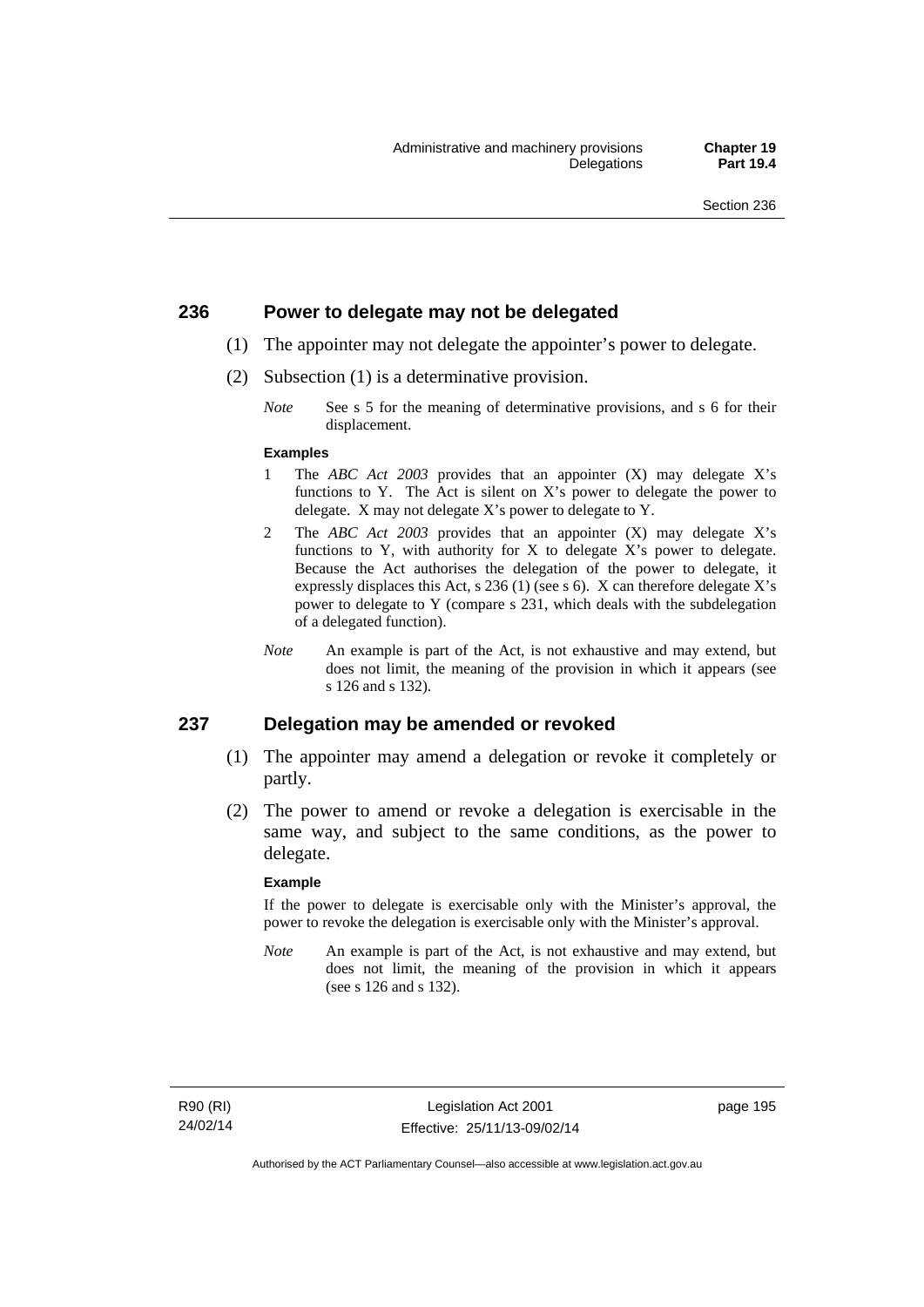## **238 Appointer responsible for delegated function**

The delegation of a function, or a part of a function, does not relieve the appointer of the appointer's obligation to ensure that the function is properly exercised.

## **239 Exercise of delegation by delegate**

- (1) A delegate must exercise the delegation subject to any conditions, limitations or directions in the instrument making or evidencing the delegation.
- (2) All territory laws apply to the delegate in the exercise of the delegation as if the delegate were the appointer.
- (3) Without limiting subsection (2), if the exercise of a function by the appointer is dependent on the appointer's state of mind and the function is delegated, the function may be exercised by the delegate on the delegate's state of mind.
- (4) Anything done by or in relation to the delegate in the exercise of the delegation is taken to have been done by or in relation to the appointer.
	- *Note 1* Section 94 provides that a delegation under a law that is in force immediately before an amendment of the law continues to have effect as if made under the amended law.
	- *Note 2* Section 196 gives a delegate the powers necessary or convenient to exercise a delegated function.
- (5) In this section:

*state of mind* includes knowledge, intention, opinion, belief or purpose.

## **240 Appointer may exercise delegated function**

A function that has been delegated may, despite the delegation, be exercised by the appointer.

page 196 Legislation Act 2001 Effective: 25/11/13-09/02/14

R90 (RI) 24/02/14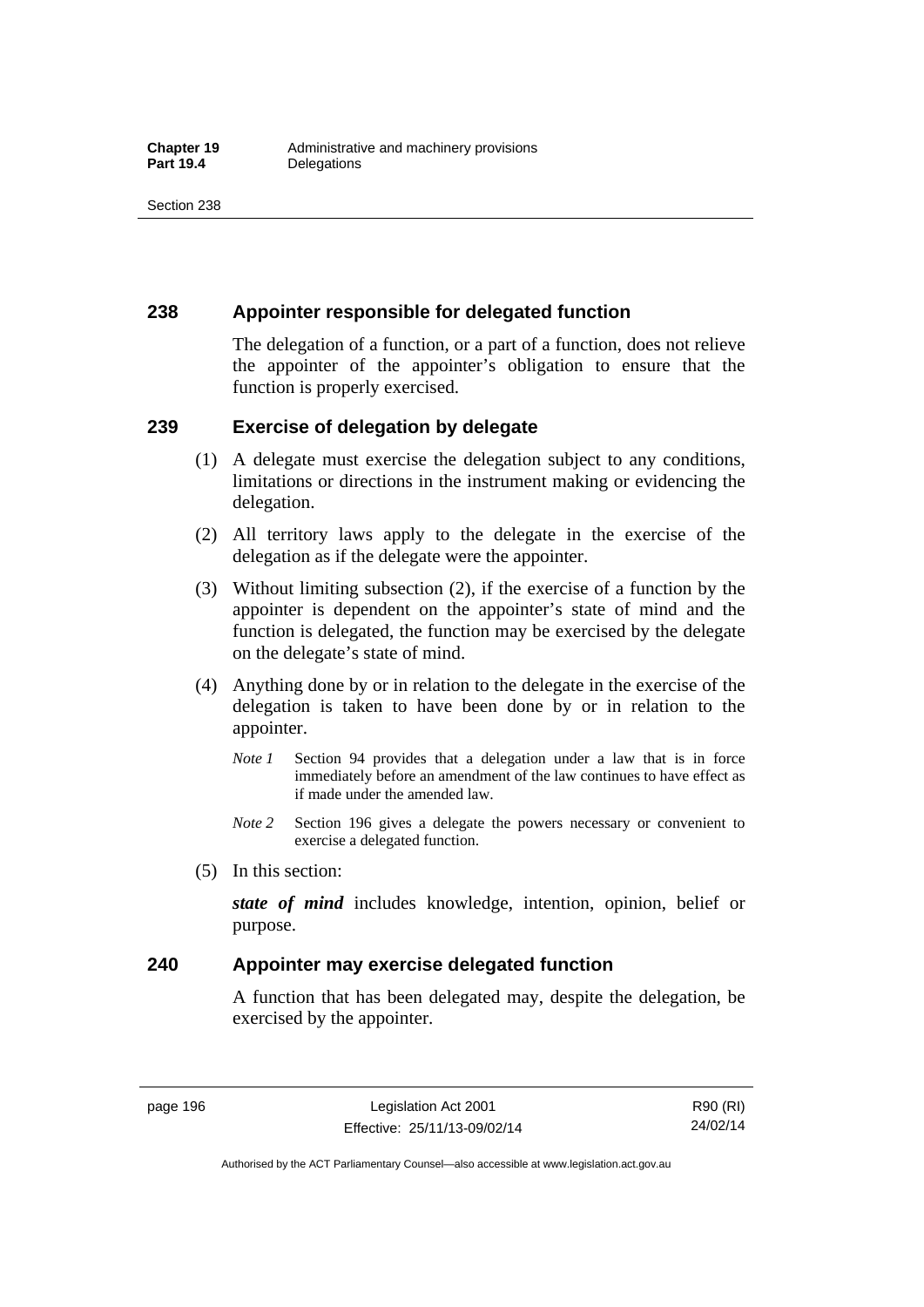# **241 Delegation not affected by appointer changes**

- (1) If the appointer is a body, a delegation made by the body does not end only because the membership of the body changes.
- (2) If the appointer is the person for the time being occupying a position, a delegation made by the person does not end only because the person ceases to be the occupant of the position.
- (3) This section does not limit the following sections:
	- section 199 (Functions of bodies)
	- section 200 (Functions of occupants of positions).

# **242 Delegation not affected by defect etc**

- (1) A delegation, or anything done under a delegation, is not invalid only because of a defect or irregularity in or in relation to the delegation.
- (2) Anything done by or in relation to the delegate while the delegate purports to exercise the delegation is not invalid only because—
	- (a) the delegation had been amended or revoked; or
	- (b) the occasion for the delegate to exercise the delegation had not arisen or had ended.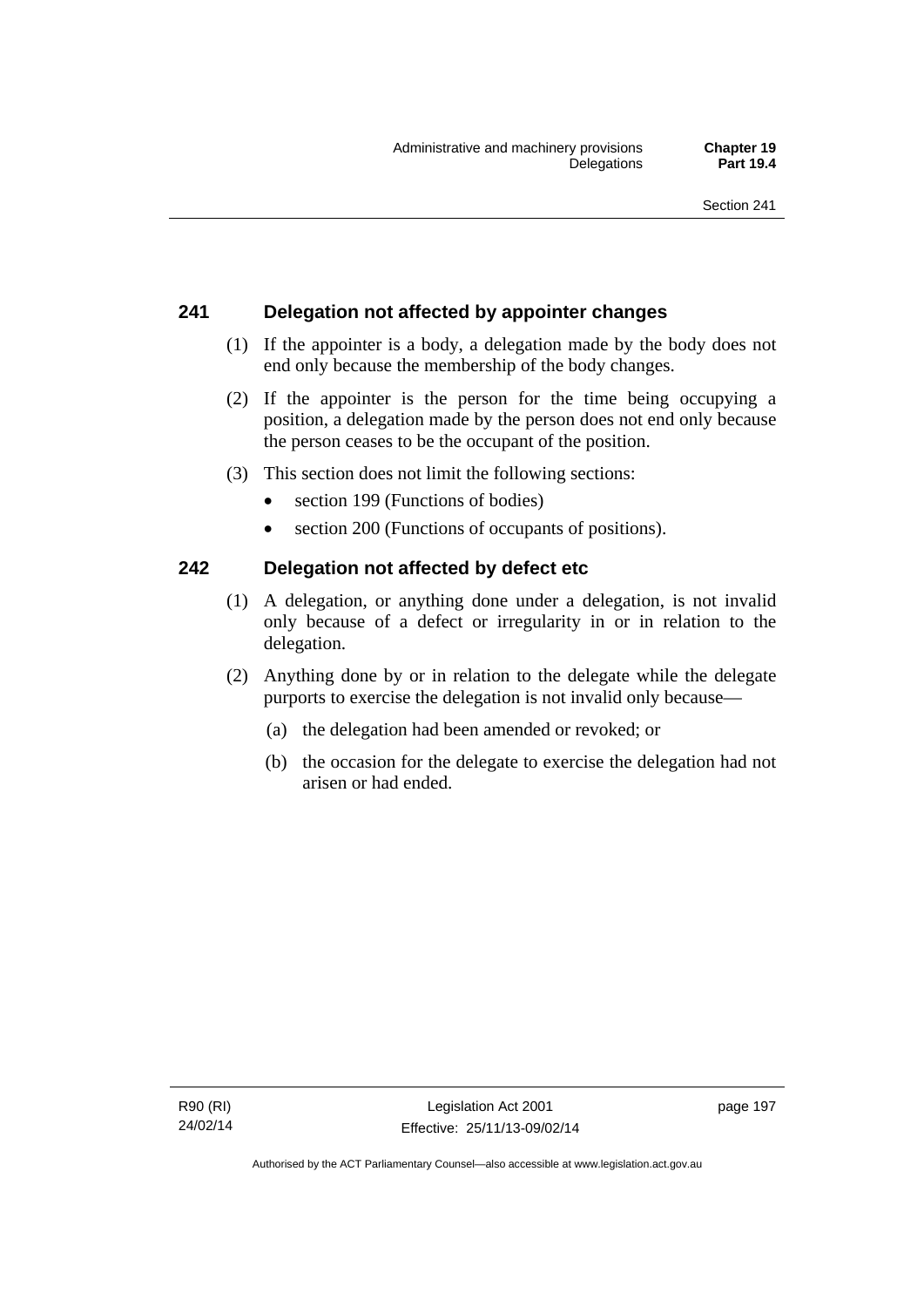Section 245

# **Part 19.5 Service of documents**

## **245 Application—pt 19.5**

This part applies to a document that is authorised or required under a law to be served (whether the word 'serve', 'give', 'notify', 'send' or 'tell' or any other word is used).

## **246 Definitions—pt 19.5**

In this part:

*administrator*, of a law, means the entity administering or responsible for the law.

*agency* means—

- (a) an administrative unit; or
- (b) a statutory office-holder; or
- (c) any other entity established for a public purpose under a law;

and includes a member of, or a member of the staff of, the agency.

*business address*, of an individual, corporation or agency in relation to anything done or to be done under a law, includes the latest business address, or address for service of notices (however described), of the individual, corporation or agency (if any) recorded in a register or other records kept by the administrator of the law.

*corporation* does not include an agency.

*document* includes a notice, an article that may be sent by post or anything else.

*email address*, of an individual, corporation or agency in relation to anything done or to be done under a law, includes the latest email address of the individual, corporation or agency (if any) recorded in a register or other records kept by the administrator of the law.

page 198 Legislation Act 2001 Effective: 25/11/13-09/02/14

R90 (RI) 24/02/14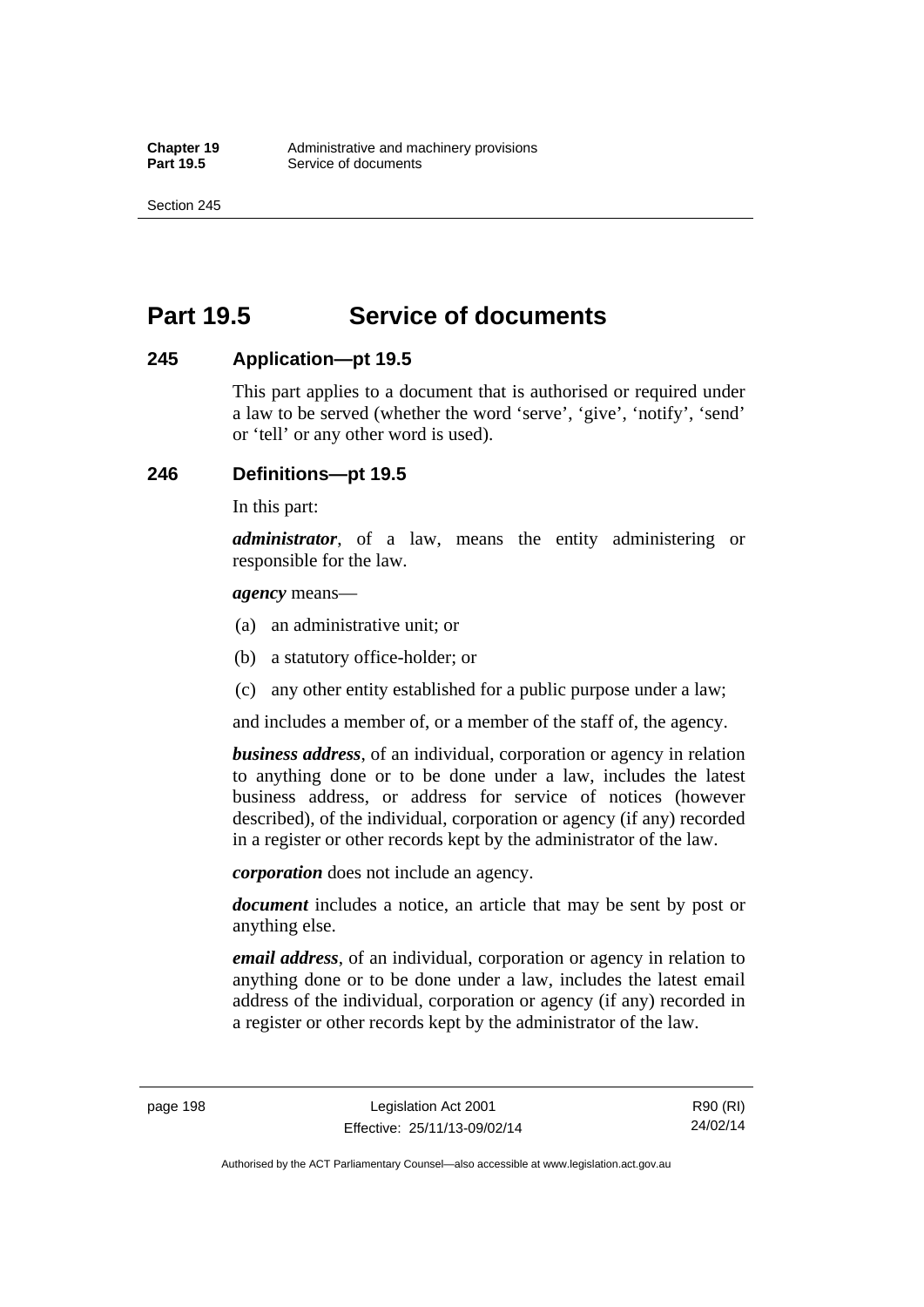### *executive officer* means—

- (a) for a corporation—a person (however described and whether or not the person is a director of the corporation) who is concerned with, or takes part in, the corporation's management; or
- (b) for an agency that is an administrative unit—the director-general of the administrative unit; or
- (c) for an agency that is a statutory office-holder—the occupant of the position; or
- (d) for an agency constituted by 2 or more people—the person who is entitled, because of the position occupied by the person, to preside at any meeting of the agency at which the person is present; or
- (e) for any other agency—the chief executive officer (however described) of the agency; or
- (f) for any agency—a person (however described) who is concerned with, or takes part in, the agency's management.

*fax number*, of an individual, corporation or agency in relation to anything done or to be done under a law, includes the latest fax number of the individual, corporation or agency (if any) recorded in a register or other records kept by the administrator of the law.

*home address*, of an individual in relation to anything done or to be done under a law, includes the latest home address, or address for service of notices (however described), of the person (if any) recorded in a register or other records kept by the administrator of the law.

*responsible*, for a law, means allocated responsibility for the law under the *[Public Sector Management Act 1994](http://www.legislation.act.gov.au/a/1994-37)*, section 14 (1) (b) (Ministerial responsibility and functions of administrative units).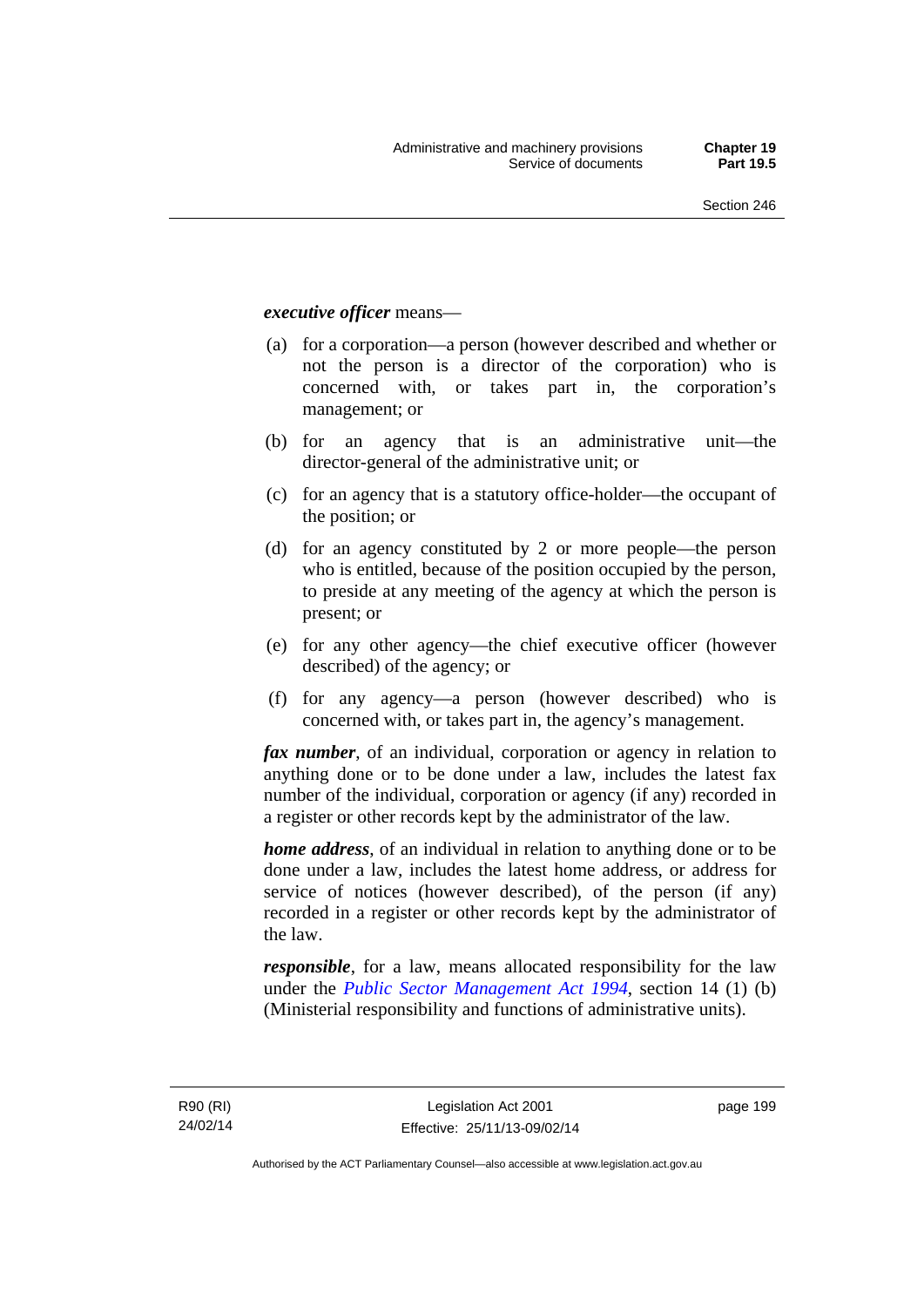## **247 Service of documents on individuals**

- (1) A document may be served on an individual—
	- (a) by giving it to the individual; or
	- (b) by sending it by prepaid post, addressed to the individual, to a home or business address of the individual; or
	- (c) by faxing it to a fax number of the individual; or
	- (d) by emailing it to an email address of the individual; or
	- (e) by leaving it, addressed to the individual, at a home or business address of the individual with someone who appears to be at least 16 years old and to live or be employed at the address.
	- *Note* See s 251 for service of documents under other laws.
- (2) This section applies to service of a document outside the ACT in the same way as it applies to service of the document in the ACT.

## **248 Service of documents on corporations**

- (1) A document may be served on a corporation—
	- (a) by giving it to an executive officer of the corporation; or
	- (b) by sending it by prepaid post, addressed to the corporation (or an executive officer of the corporation), to the address of any of its registered offices or any other business address of the corporation; or
	- (c) by faxing it to a fax number of the corporation; or
	- (d) by emailing it to an email address of the corporation; or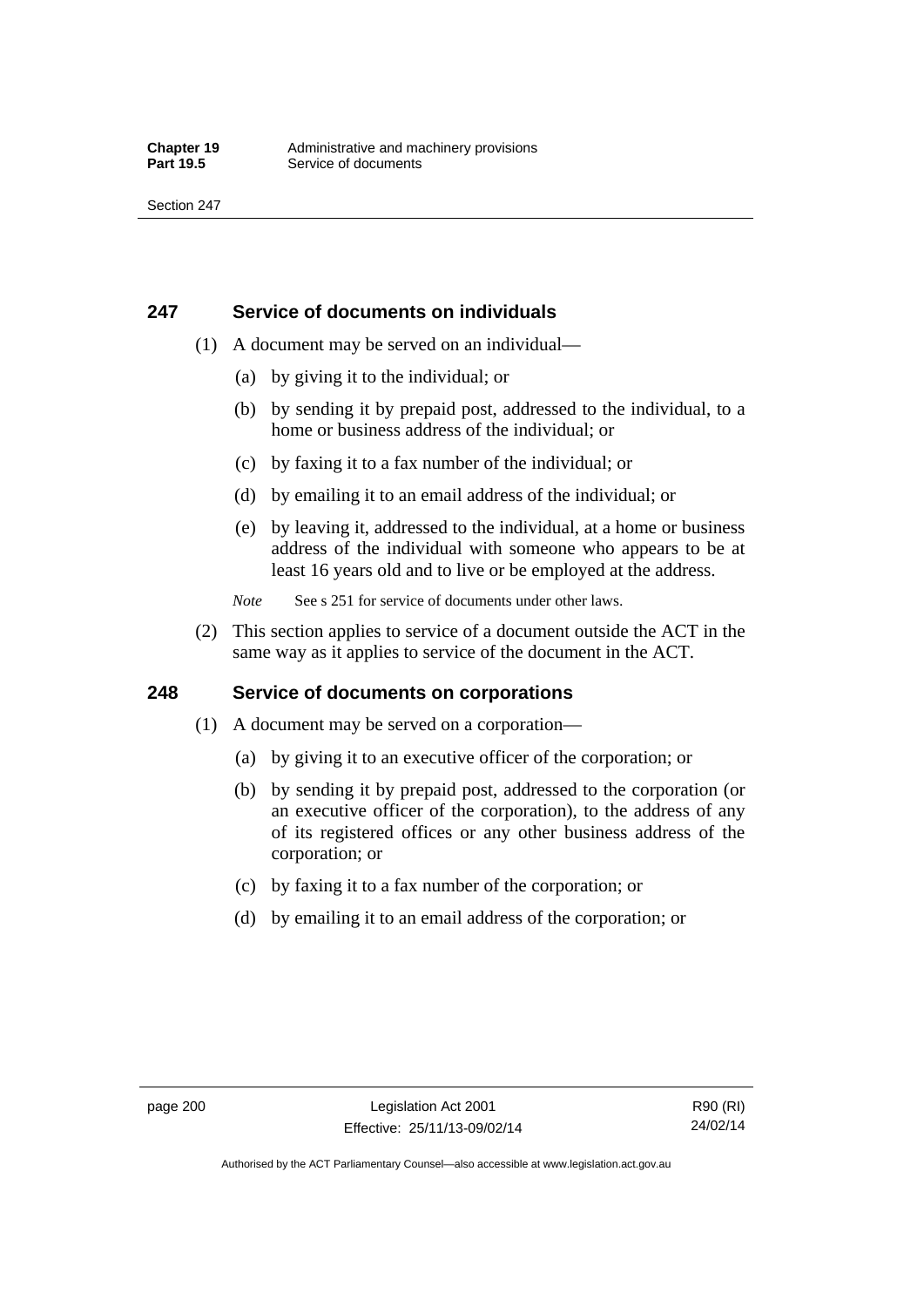(e) by leaving it, addressed to the corporation (or an executive officer of the corporation), at the address of any of the corporation's registered offices, or any other business address of the corporation, with someone who appears to be at least 16 years old and to be employed at the address.

*Note* See s 251 for service of documents under other laws.

 (2) This section applies to service of a document outside the ACT in the same way as it applies to service of the document in the ACT.

### **249 Service of documents on agencies**

A document may be served on an agency—

- (a) by giving it to an executive officer of the agency; or
- (b) by sending it by prepaid post, addressed to the agency (or an executive officer of the agency), to the address of any office of the agency or any other business address of the agency; or
- (c) by faxing it to a fax number of the agency; or
- (d) by emailing it to an email address of the agency; or
- (e) by leaving it, addressed to the agency (or an executive officer of the agency), at the address of any of the agency's offices or any other business address of the agency with someone who appears to be employed at the agency.
- *Note* See s 251 for service of documents under other laws.

### **250 When document taken to be served**

 (1) A document served by post under this part is taken to be served when the document would have been delivered in the ordinary course of post.

page 201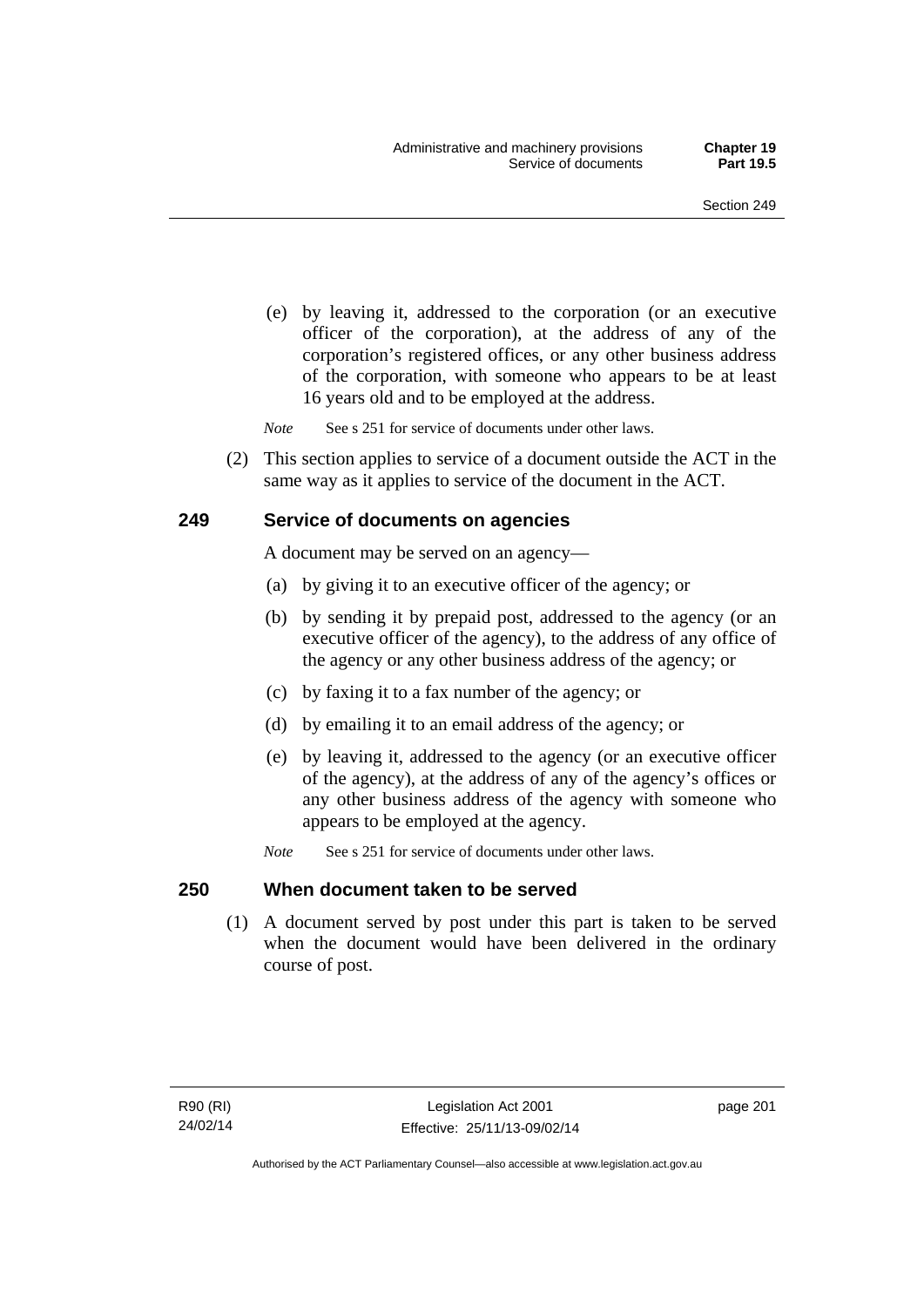- (2) However, subsection (1) does not affect the operation of the *[Evidence Act 2011](http://www.legislation.act.gov.au/a/2011-12)*, section 160 (Postal articles).
	- *Note* The *[Evidence Act 2011](http://www.legislation.act.gov.au/a/2011-12)*, s 160 provides a rebuttable presumption that a postal article sent by prepaid post addressed to a person at an address in Australia or an external territory was received on the 4th working day after posting.
- (3) If the sender has no reason to suspect that a document served by fax or email under this part was not received by the recipient when sent, the document is presumed to be served when sent unless evidence sufficient to raise doubt about the presumption is given.
- (4) For subsection (3), the sender has reason to suspect that a document served by fax or email under this part was not received by the recipient when sent only if, on the day the document was sent or on the next working day, the equipment the sender used to send the document indicated by way of a signal or other message that—
	- (a) the equipment did not send the document when the equipment was used to send the document; or
	- (b) for a fax—the number to which the fax was sent to the recipient was not a fax number of the recipient; or
	- (c) for an email—the address to which the email was sent was not an email address of the recipient.
- (5) A document addressed to the recipient, and left for the recipient as mentioned in section 247 (e), section 248 (e) or section 249 (e), is taken to be served when it was left.
- (6) In this section:

*recipient*, for a document, means the individual, corporation or agency on whom the document is intended to be served.

*sender*, for a document served, or to be served, by fax or email, means the person sending, or seeking to send, the document.

page 202 Legislation Act 2001 Effective: 25/11/13-09/02/14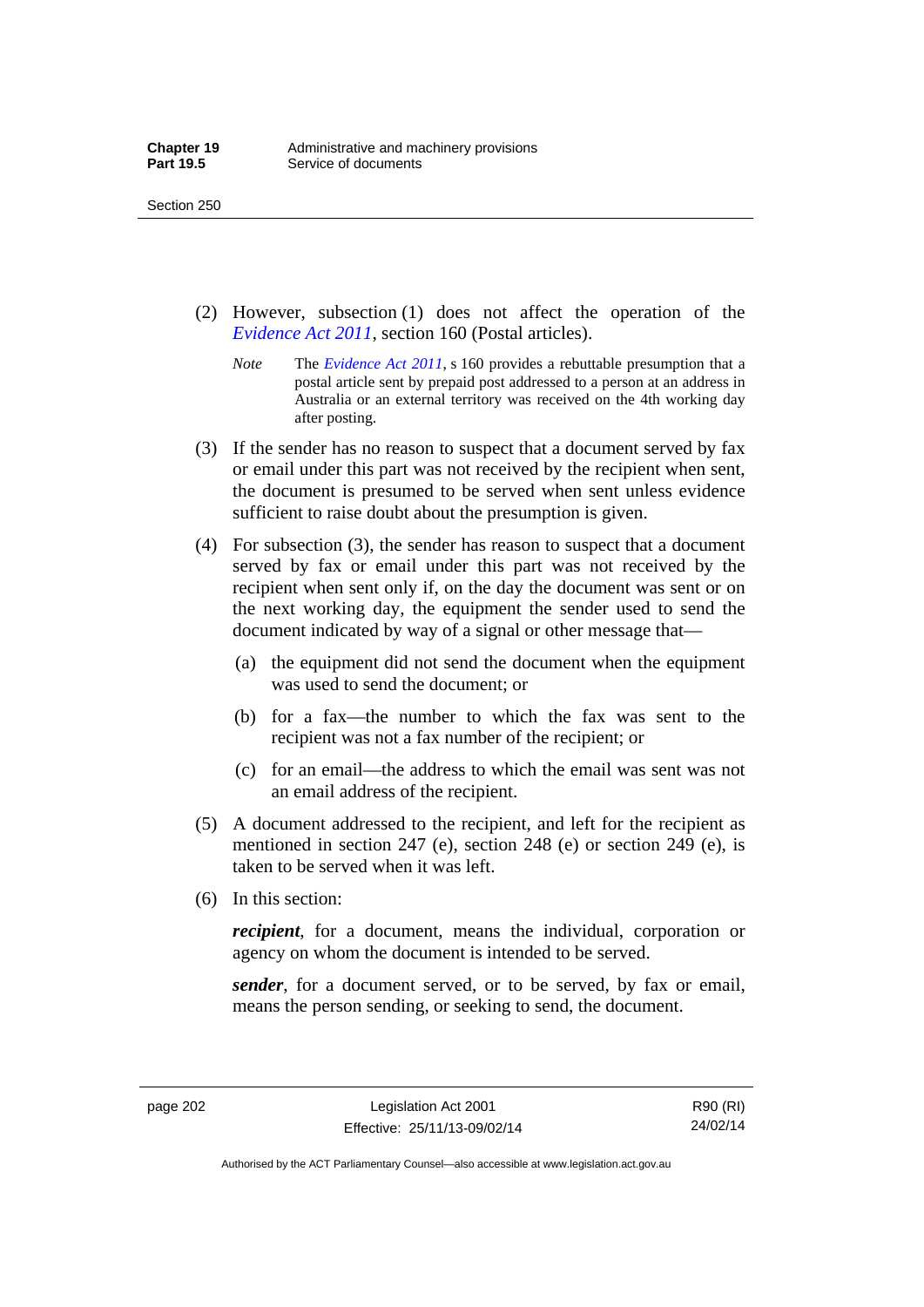### **251 Other laws not affected etc**

- (1) This part does not affect the operation of any other law that authorises or requires service of a document otherwise than as provided under this part.
- (2) Despite this part, a law (or, if the law is an Act, a regulation under the Act) may provide—
	- (a) that a document of a particular kind may or must be served (however described) only in a particular way or to a particular address or number; or
	- (b) for the date (or date and time) when service (however described) of a document is taken to have been made.

### **252 Powers of courts and tribunals not affected**

This part does not affect the power of a court or tribunal to authorise or require service of a document otherwise than as provided under this part.

R90 (RI) 24/02/14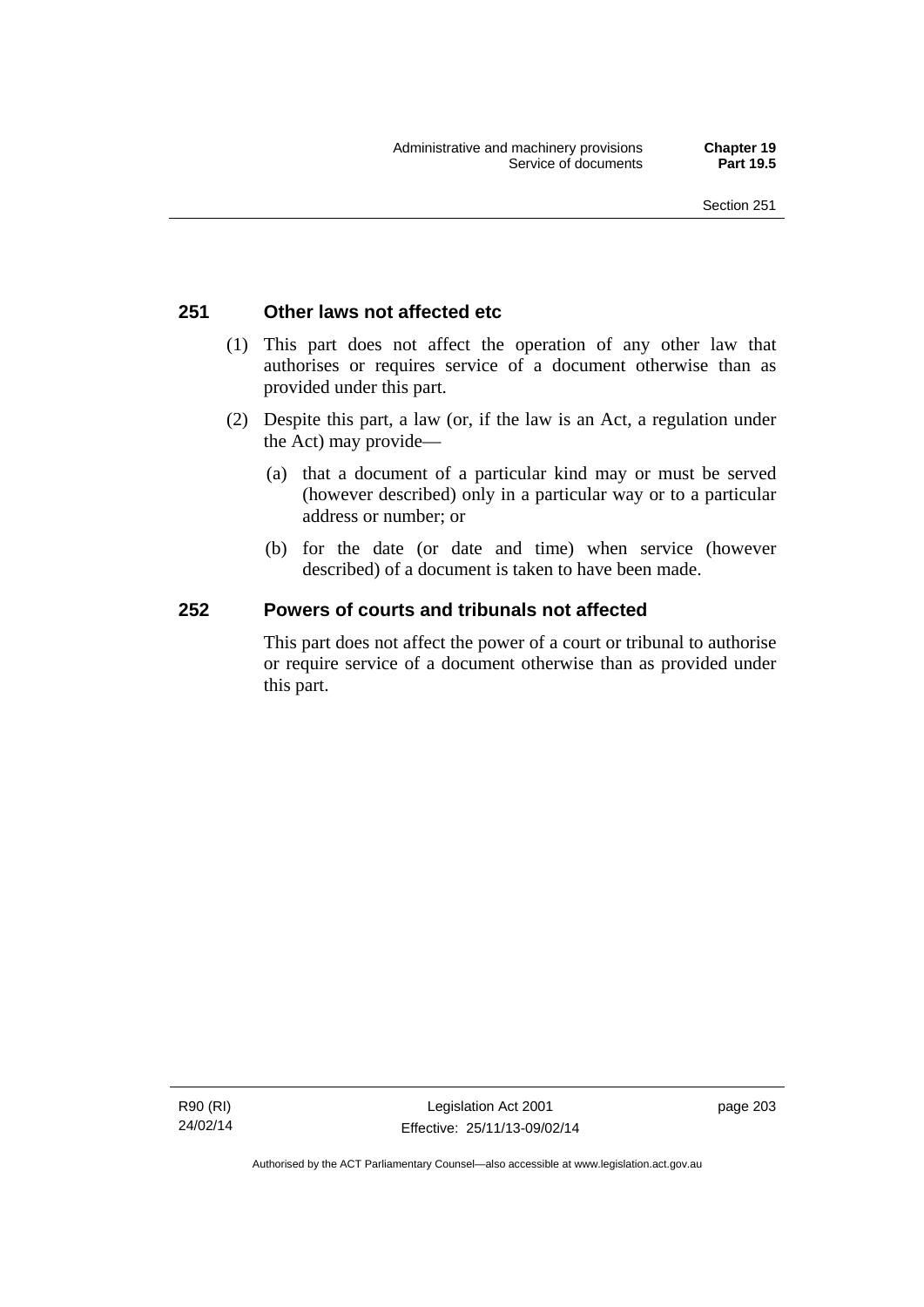Section 253

# **Part 19.6 Functions of Executive and Ministers**

### **253 Exercise of functions of Executive**

- (1) A function given to the Executive under an Act may be exercised by any 2 Ministers acting in concert.
- (2) The exercise of a function under subsection (1) is taken to be the exercise of the function by the Executive.
- (3) A statutory instrument (other than a subordinate law or disallowable instrument) is taken to be made by the Executive if it is signed by 2 or more Ministers who are members of the Executive.
- (4) A statutory instrument mentioned in subsection (3) made in accordance with the subsection is taken to be made when it is signed by the second Minister signing.
- (5) This section is subject to section 41 (Making of certain statutory instruments by Executive).
- (6) In this section:

Act includes an Act of the Commonwealth.

*statutory instrument* includes an instrument (whether or not legislative in nature) made under—

- (a) an Act of the Commonwealth; or
- (b) another statutory instrument of the Commonwealth ; or
- (c) power given by an Act or statutory instrument of the Commonwealth and also power given otherwise by law.

### **254 Administration of matters not allocated**

If a matter relating to the Executive's functions is not allocated under the [Self-Government Act,](http://www.comlaw.gov.au/Series/C2004A03699) section 43 (1), the Chief Minister administers the matter.

page 204 Legislation Act 2001 Effective: 25/11/13-09/02/14

R90 (RI) 24/02/14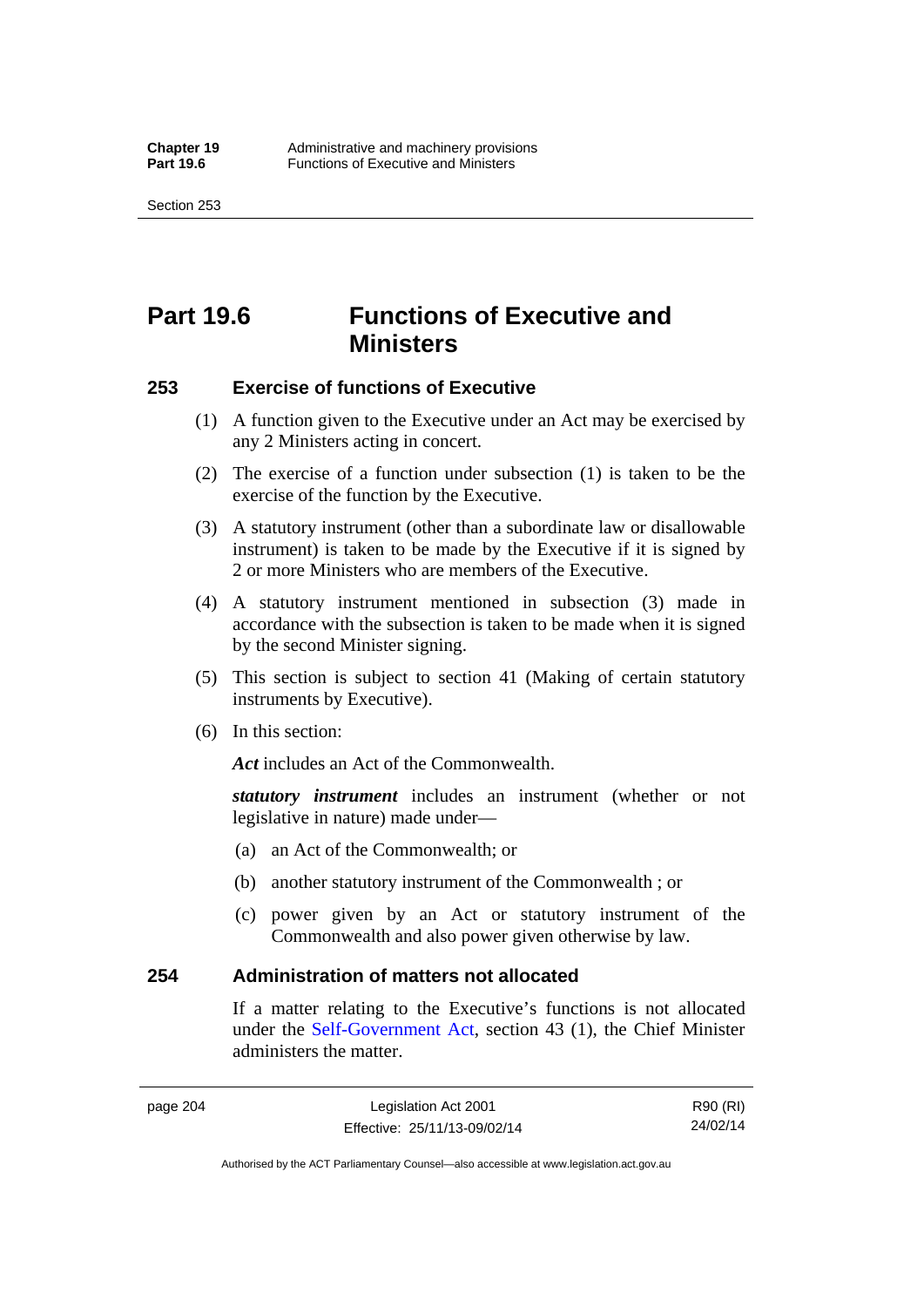### **254A Delegation by Minister**

A Minister may delegate the Minister's functions under an Act or statutory instrument to anyone else.

*Note* For the making of delegations and the exercise of delegated functions, see pt 19.4.

R90 (RI) 24/02/14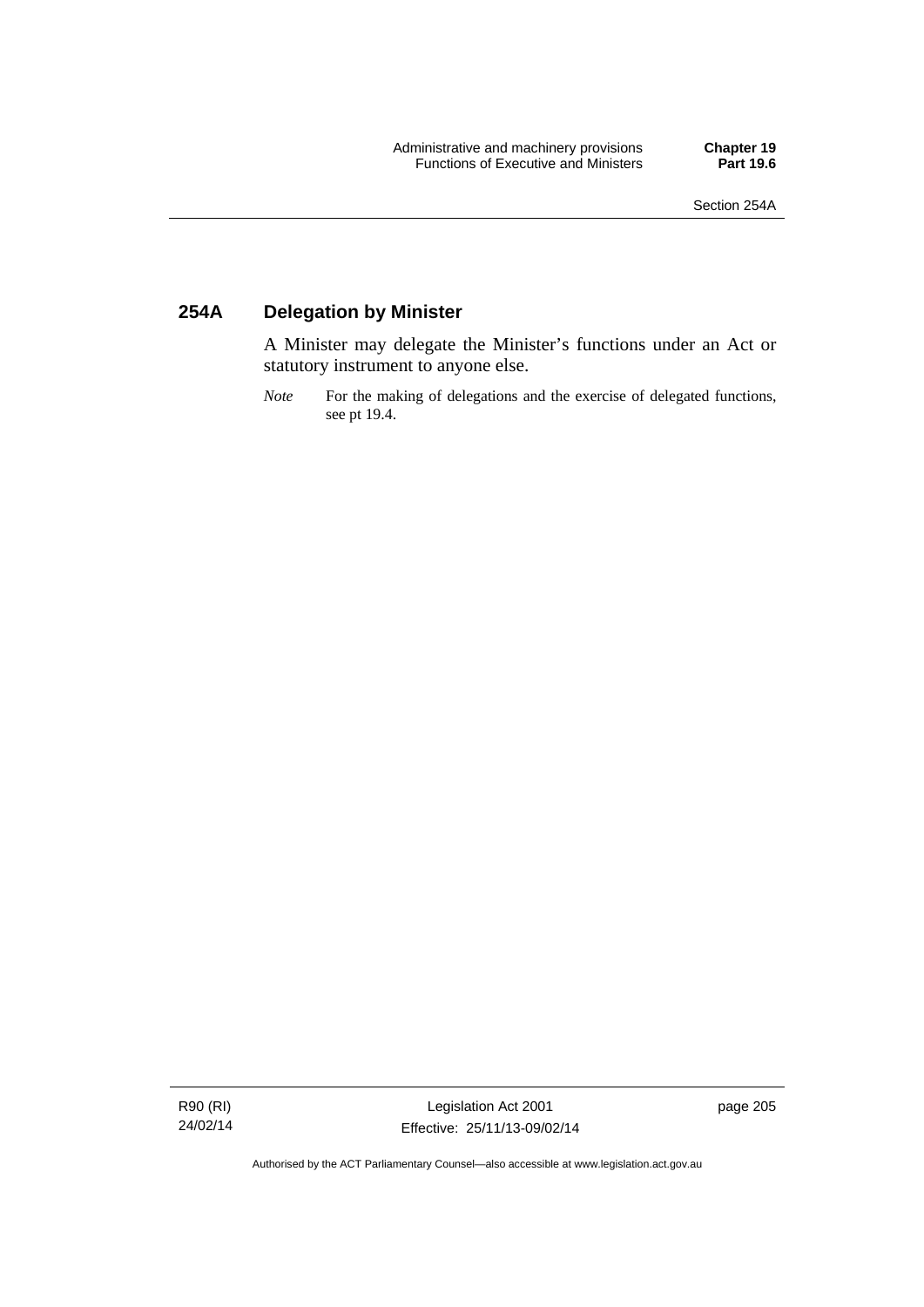Section 255

### **Part 19.7 Other matters**

### **255 Forms**

- (1) This section applies if an Act, subordinate law or disallowable instrument (the *authorising law*) authorises or requires a form to be approved or prescribed under an Act or statutory instrument (the *relevant law*).
	- *Note* See also s 46 (3), which deals with the repeal and replacement of forms that are legislative instruments and prevents their amendment.
- (2) The authorising law authorises a form to be approved or prescribed in relation to any matter under or in relation to the relevant law.
- (3) To remove any doubt, a form may be approved or prescribed for a provision of the relevant law even though the provision does not mention a form.

#### **Example**

The X Act, s 23 provides for a person to apply for registration but makes no mention of a form for the application. However, the Act, s 80 (1) provides:

(1) The Minister may approve forms for this Act.

Section 80 (3) provides that the approval of a form is a notifiable instrument.

Because s 80 (1) permits a form to be approved 'for this Act', this Act, s 255 applies in relation to s 23 and the Minister may, in writing, approve a form for the application.

- *Note 1* Because the approval is a notifiable instrument, it must be in writing (see s 42 (2)).
- *Note 2* An example is part of the Act, is not exhaustive and may extend, but does not limit, the meaning of the provision in which it appears (see s 126 and s 132).
- (4) Substantial compliance with a form is sufficient.
- (5) However, if a form requires—
	- (a) the form to be signed; or

R90 (RI) 24/02/14

Authorised by the ACT Parliamentary Counsel—also accessible at www.legislation.act.gov.au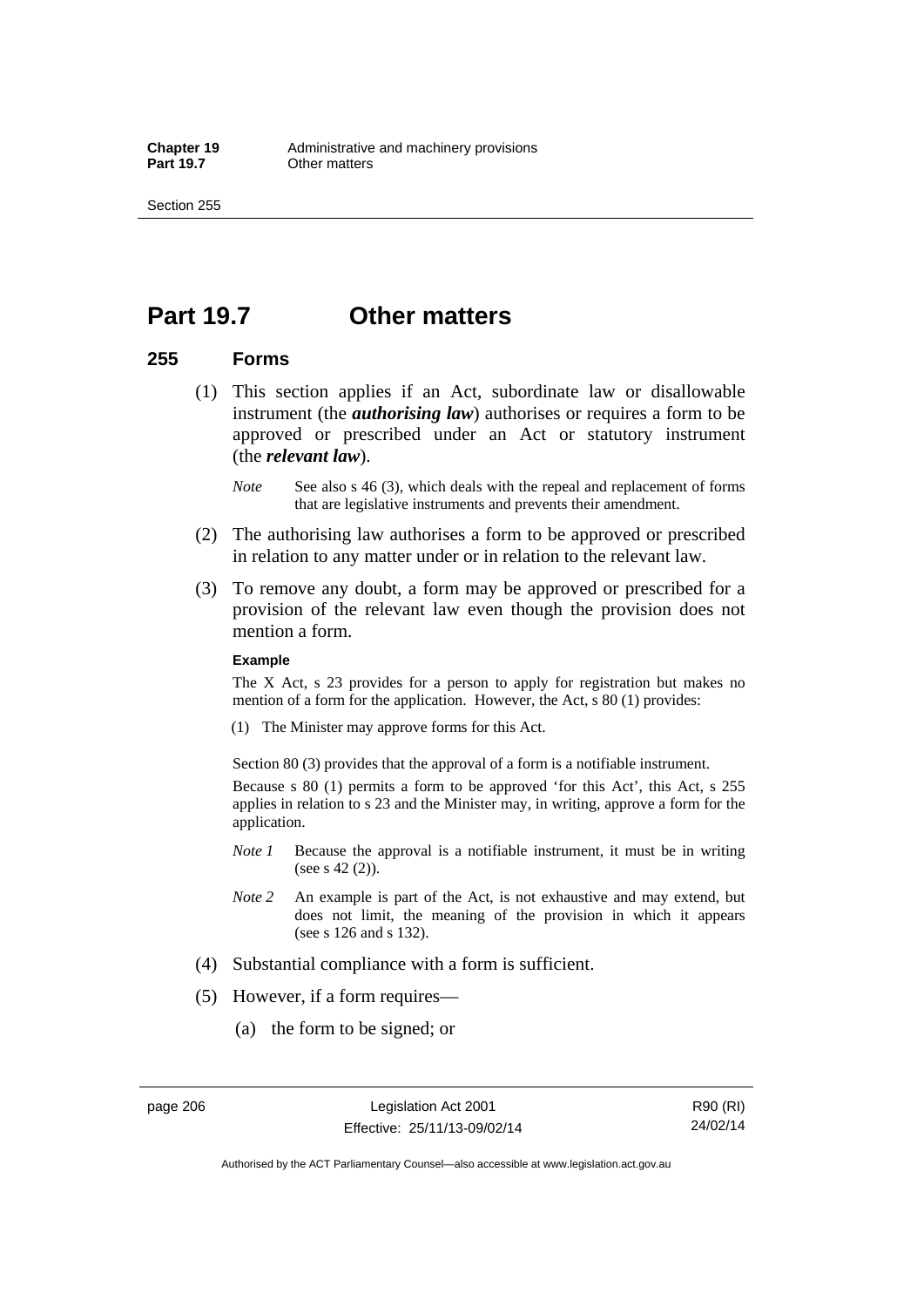- (b) the form to be prepared in a particular way (for example, on paper of a particular size or quality or in a particular electronic form); or
- (c) the form to be completed in a particular way; or
- (d) particular information to be included in the form, or a particular document to be attached to or given with the form; or
- (e) the form, information in the form, or a document attached to or given with the form, to be verified in a particular way (for example, by statutory declaration);

the form is properly completed only if the requirement is complied with.

- (6) Despite subsection (5), the person need not comply with the requirement mentioned in subsection (5) (d) (and the form is taken to be properly completed despite the noncompliance) if—
	- (a) the form is approved or prescribed for a purpose; and
	- (b) the information or document is not reasonably necessary for the purpose.

### **Examples**

- 1 A person need not comply with a requirement of an approved form to include personal information (eg marital status) irrelevant to a purpose for which the form is required.
- 2 A person need not comply with a requirement of an approved form that has some relevance to a purpose for which the form is required, but intrudes to an unreasonable extent on personal privacy.
- $(7)$  If—
	- (a) a form (*form 1*) may be approved or prescribed for a purpose; and
	- (b) another form (*form 2*) may be approved or prescribed for the same or another purpose; and

page 207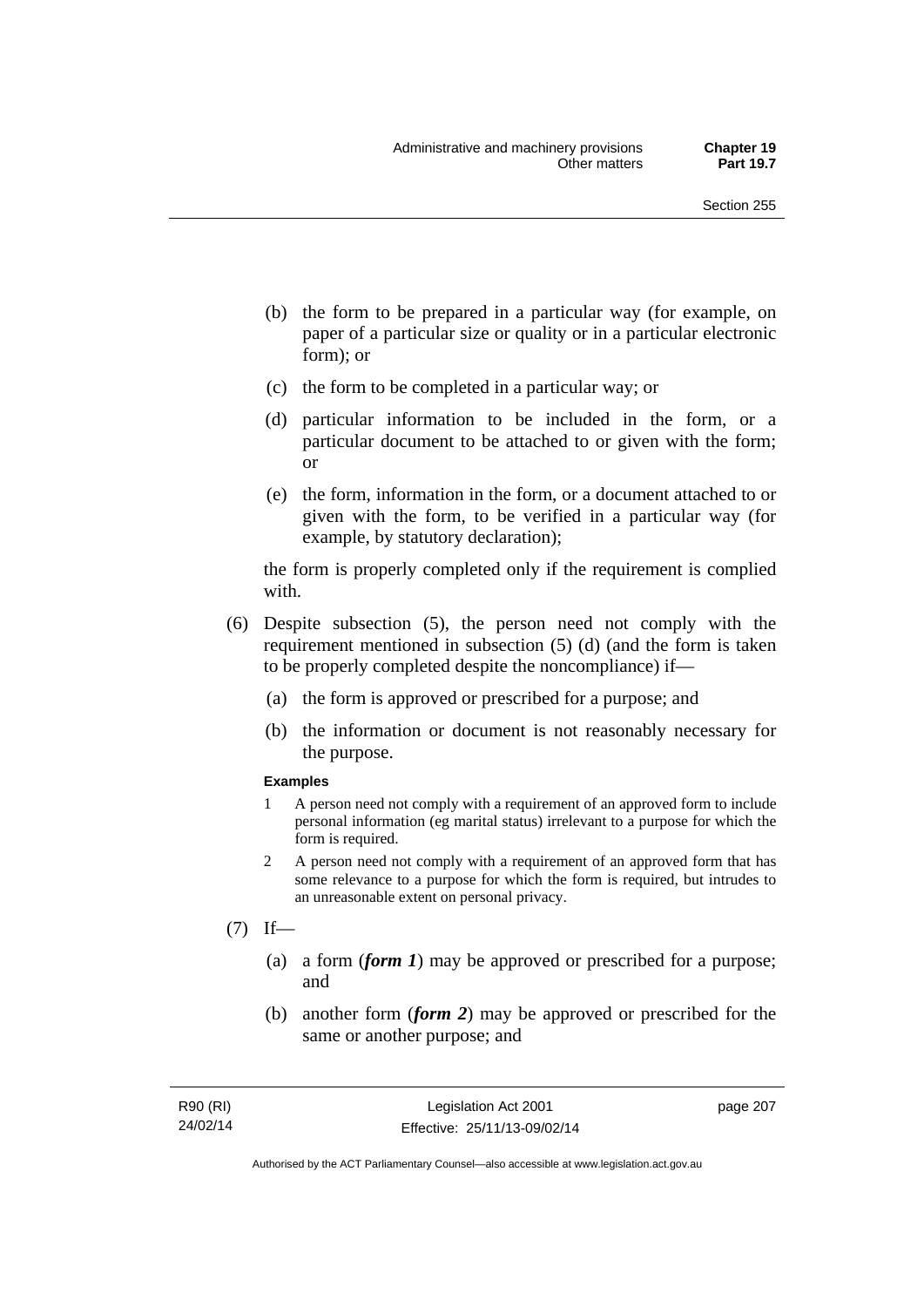(c) separate forms 1 and 2 are approved or prescribed;

a combination form, consisting of forms 1 and 2, may be approved or prescribed and used for the purpose or purposes.

- (8) If, under a law, a form is authorised or required to be filed with (however described), or served on (however described), a person, the form may be filed with, or served on, someone else under arrangements made between them.
- (9) This section is a determinative provision.
	- *Note* See s 5 for the meaning of determinative provisions, and s 6 for their displacement.

### **256 Production of records kept in computers etc**

- (1) This section applies if—
	- (a) a person uses an electronic or other device to keep a record of information; and
	- (b) the person is required under a law (however the law is expressed) to give the information, or a document containing the information, to an authority.
- (2) The requirement obliges the person to give to the authority a document that accurately reproduces or contains the information in a form that can be understood by the authority.
- (3) In this section:

*authority* means a court, tribunal or other entity.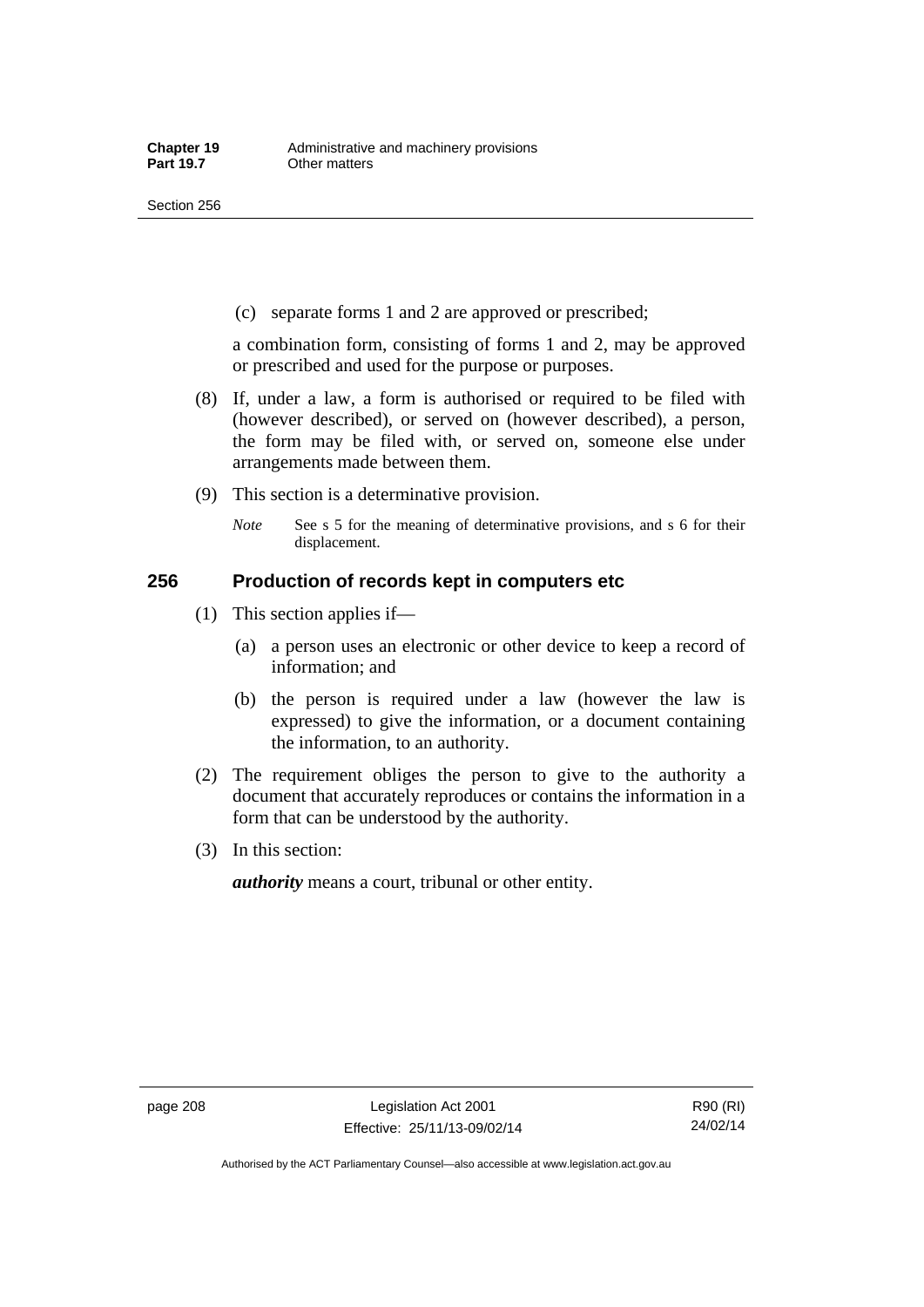# **Chapter 20 Miscellaneous**

### **300 Delegation by parliamentary counsel**

 (1) The parliamentary counsel may delegate the parliamentary counsel's functions under this Act or another territory law to a public servant.

- (2) However, the parliamentary counsel may only delegate a function under part 11.3 (Editorial changes) to—
	- (a) a person performing the duties of deputy parliamentary counsel in the public service; or
	- (b) a public servant prescribed by regulation.

### **301 References to Administration Act 1989 etc**

- (1) In any Act, statutory instrument or document, a reference to the *[Administration Act 1989](http://www.legislation.act.gov.au/a/alt_a1989-41co)*, the *[Interpretation Act 1967](http://www.legislation.act.gov.au/a/1967-48)*, the *[Legislation \(Republication\) Act 1996](http://www.legislation.act.gov.au/a/1996-51)* or the *[Subordinate Laws](http://www.legislation.act.gov.au/a/alt_a1989-24co)  [Act 1989](http://www.legislation.act.gov.au/a/alt_a1989-24co)* is, in relation to anything dealt with in this Act, a reference to this Act.
- (2) In any Act, statutory instrument or document, a reference to a particular provision of the *[Administration Act 1989](http://www.legislation.act.gov.au/a/alt_a1989-41co)*, the *[Interpretation Act 1967](http://www.legislation.act.gov.au/a/1967-48)*, the *[Legislation \(Republication\) Act 1996](http://www.legislation.act.gov.au/a/1996-51)* or the *[Subordinate Laws Act 1989](http://www.legislation.act.gov.au/a/alt_a1989-24co)* is, in relation to anything dealt with in this Act, a reference to the corresponding provision of this Act.

### **302 Regulation-making power**

The Executive may make regulations for this Act.

*Note* A regulation must be notified, and presented to the Legislative Assembly, under this Act.

page 209

*Note* For the making of delegations and the exercise of delegated functions, see pt 19.4.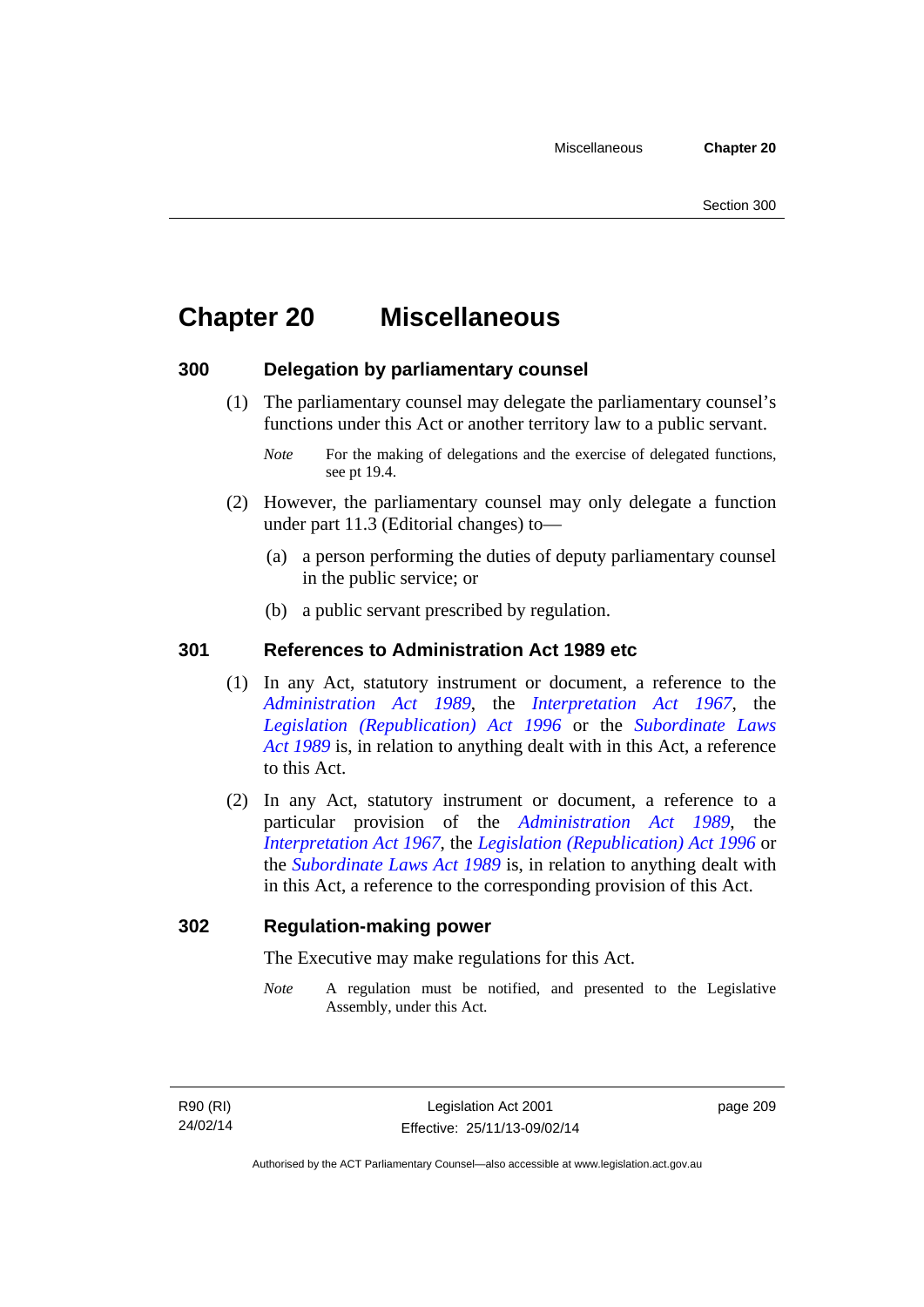### **Schedule 1 Acts included in sources of law in the ACT**

(see s 17)

# **Part 1.1 Former NSW and UK Acts in force before establishment of Territory**

| column 1 | column <sub>2</sub>                                           | column 3                                              |
|----------|---------------------------------------------------------------|-------------------------------------------------------|
| item     | name of Act                                                   | number or date of assent and<br>original jurisdiction |
| 1        | <b>Magna Carta</b>                                            | $(1297)$ 25 Edw 1 c 29 (UK)                           |
| 2        | <b>Criminal and Civil Justice Act 1351</b>                    | 25 Edw 3 St 5 c 4 (UK)                                |
| 3        | Due Process of Law Act 1354                                   | 28 Edw 3 c 3 (UK)                                     |
| 4        | Due Process of Law Act 1368                                   | 42 Edw 3 c 3 (UK)                                     |
| 5        | <b>Free Access to Courts Act 1400</b>                         | 2 Hen 4 c 1 (UK)                                      |
| 6        | <b>Petition of Right 1627</b>                                 | 3 Chas 1 c 1 (UK)                                     |
| 7        | <b>Bill of Rights 1688</b>                                    | 1 Will and Mary sess 2 c 2 (UK)                       |
| 8        | Act of Settlement 1700                                        | 12 and 13 Will 3 c 2 (UK)                             |
| 9        | <b>Royal Marriages Act 1772</b>                               | 12 Geo 3 c 11 (UK)                                    |
| 10       | Crimes Act 1900                                               | 1900 No 40 (NSW)                                      |
| 11       | Truck Act 1900                                                | 1900 No 55 (NSW)                                      |
| 12       | Pawnbrokers Act 1902                                          | 1902 No 66 (NSW)                                      |
| 13       | <b>Public Roads Act 1902</b>                                  | 1902 No 95 (NSW)                                      |
| 14       | <b>Anglican Church of Australia Constitutions</b><br>Act 1902 | 24 December 1902 (NSW)                                |
| 15       | <b>Fertilisers (Labelling and Sale) Act 1904</b>              | 1904 No 33 (NSW)                                      |
| 16       | <b>Second-hand Dealers Act 1906</b>                           | 1906 No 30 (NSW)                                      |

page 210 Legislation Act 2001 Effective: 25/11/13-09/02/14

R90 (RI) 24/02/14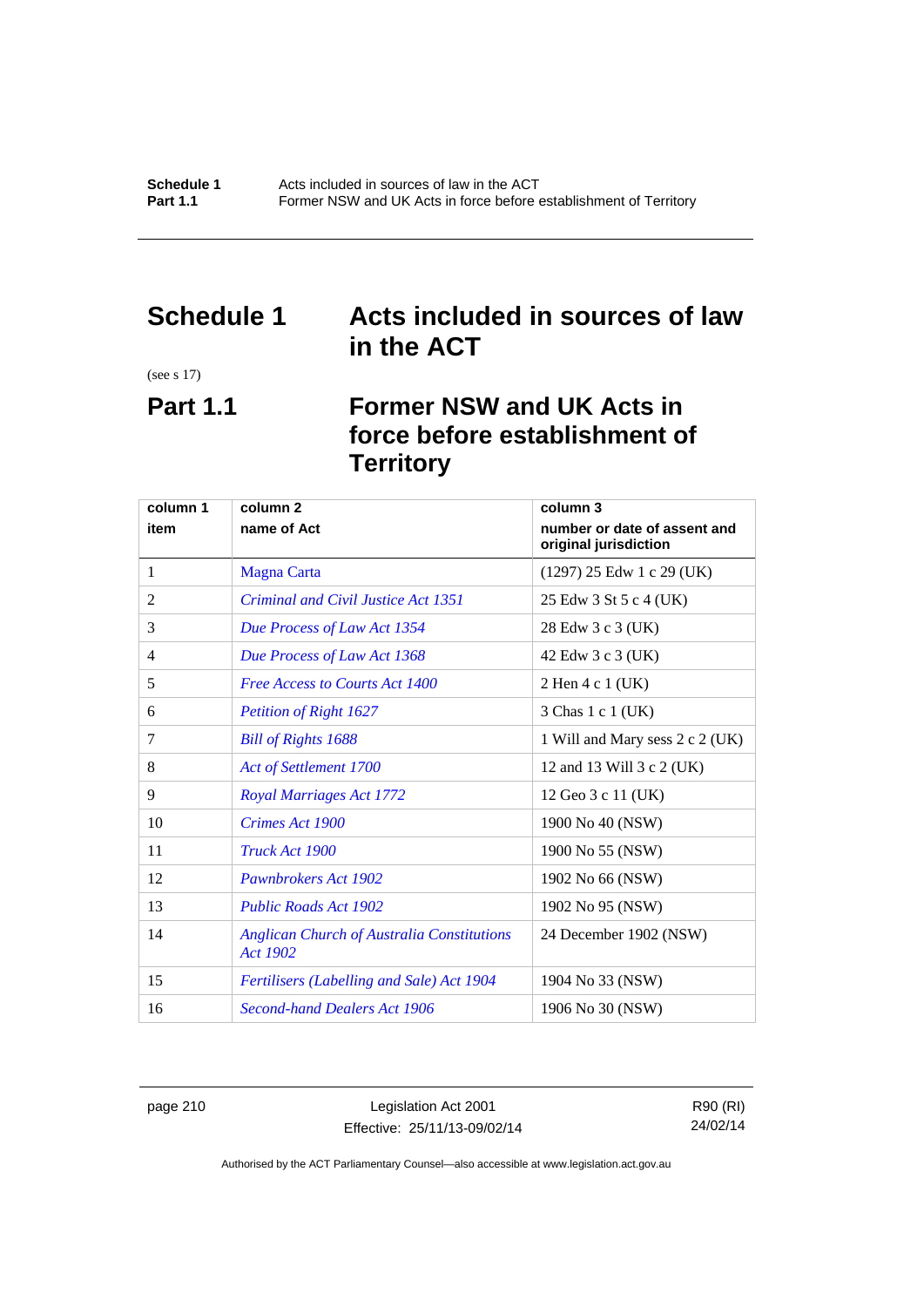# **Part 1.2 Former NSW Acts applied after establishment of Territory**

*Note* The former NSW Acts mentioned in this part are in force in the ACT as Acts of the Legislative Assembly

| column 1 | column <sub>2</sub>                                                   | column 3                                                       |
|----------|-----------------------------------------------------------------------|----------------------------------------------------------------|
| item     | name of NSW Act                                                       | applying Territory Act                                         |
|          | Scaffolding and Lifts Act 1912                                        | <i>Scaffolding and Lifts Act 1957</i> (repealed)               |
|          | <b>Anglican Church of Australia</b><br><b>Trust Property Act 1917</b> | <b>Anglican Church of Australia Trust Property</b><br>Act 1928 |
|          | <i>Trustee Act 1925</i>                                               | <i>Trustee Act 1957</i> (repealed)                             |
| 4        | <b>Anglican Church of Australia</b><br><b>Constitution Act 1961</b>   | <b>Anglican Church of Australia Trust Property</b><br>Act 1928 |

*Note* The written law of the ACT also includes the following Acts that may not be amended or repealed by the Assembly (see [Self-Government Act,](http://www.comlaw.gov.au/Series/C2004A03699) s 34):

- *[Life, Fire and Marine Insurance Act 1902](http://www.legislation.nsw.gov.au/maintop/scanact/sessional/NONE/0)* (NSW)
- *Demise of the Crown Act 1760* (UK)
- *[Naval Prize Act 1864](http://www.legislation.gov.uk/ukpga/Vict/27-28/25/contents)* (UK)
- *[Naval Prize \(Procedure\) Act 1916](http://www.legislation.gov.uk/ukpga/Geo5/6-7/2/contents)* (UK)
- *[Prize Act \(1939\)](http://www.legislation.gov.uk/ukpga/Geo6/2-3/65/contents)* (UK)
- *[Prize Courts Act 1894](http://www.legislation.gov.uk/ukpga/Vict/57-58/39/contents)* (UK)
- *[Prize Courts Act 1915](http://www.legislation.gov.uk/ukpga/Geo5/5-6/57/contents)* (UK)
- *[Prize Courts \(Procedure\) Act 1914](http://www.legislation.gov.uk/ukpga/Geo5/4-5/13/contents)* (UK)
- *[Territorial Waters Jurisdiction Act 1878](http://www.legislation.gov.uk/ukpga/Vict/41-42/73/contents)* (UK).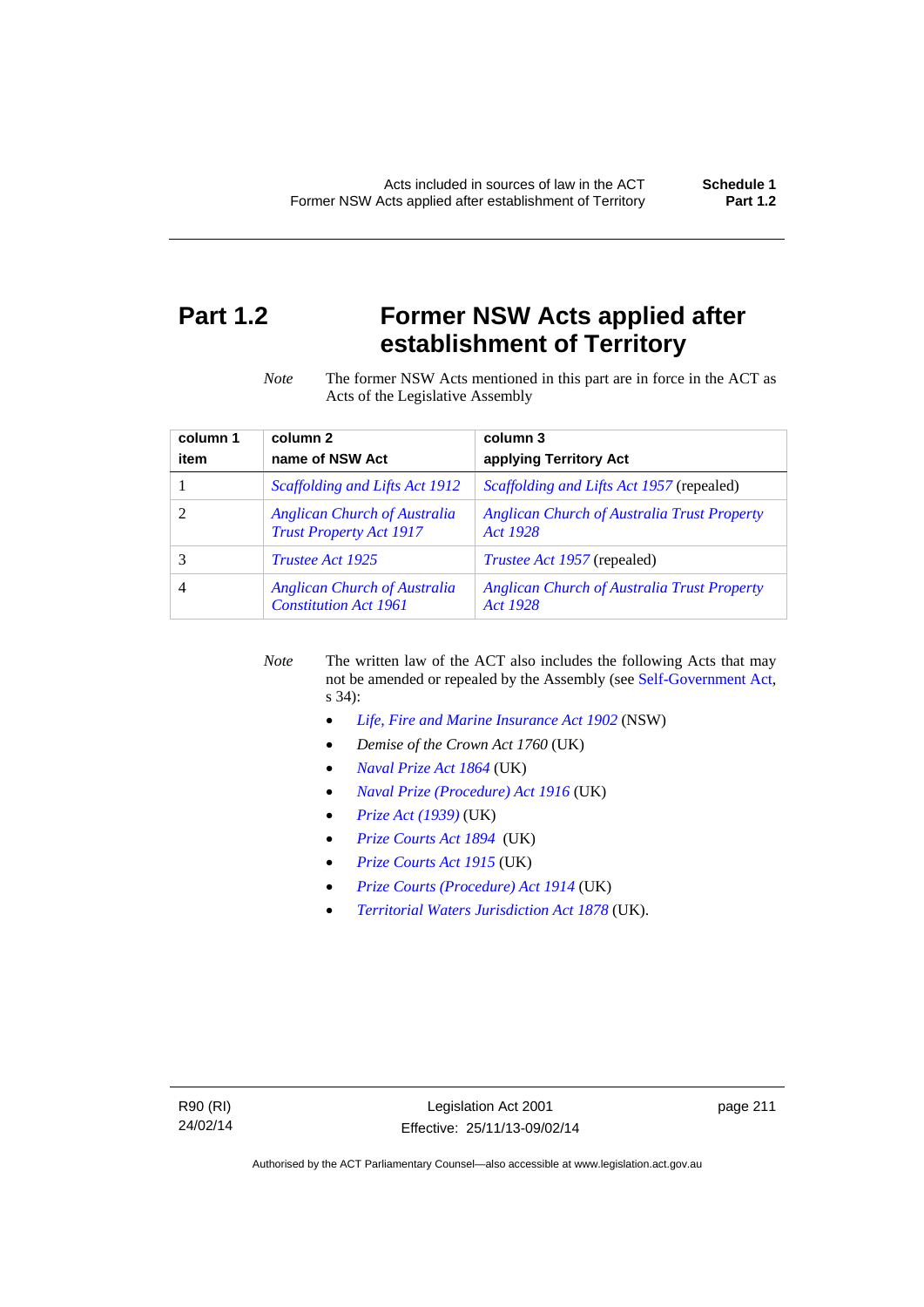**Dictionary** 

# **Dictionary**

(see s 2)

### **Part 1 Meaning of commonly-used terms**

(see s 144)

*Note* Terms that are defined only for this Act are set out in pt 2.

*ACAT* means the ACT Civil and Administrative Tribunal established under the *[ACT Civil and Administrative Tribunal](http://www.legislation.act.gov.au/a/2008-35)  [Act 2008](http://www.legislation.act.gov.au/a/2008-35)*.

*Act*—see the following sections:

- (a) section 7 (Meaning of *Act* generally);
- (b) section 17 (References to Acts include references to former Cwlth enactments etc).
- *Note* See also s 102 (References to laws include references to laws as in force from time to time) and s 104 (References to laws include references to instruments under laws).

*ACT* means the Australian Capital Territory.

*ADI*—see *authorised deposit-taking institution*.

*administrative unit* means an administrative unit for the time being established under the *[Public Sector Management Act 1994](http://www.legislation.act.gov.au/a/1994-37)*, section 13 (1).

*adult* means an individual who is at least 18 years old.

*ambulance service* means the ACT Ambulance Service established under the *[Emergencies Act 2004](http://www.legislation.act.gov.au/a/2004-28)*.

*amend* includes—

(a) for an Act or statutory instrument—omit, insert, substitute, renumber or relocate a provision of the Act or instrument; and

page 212 Legislation Act 2001 Effective: 25/11/13-09/02/14

R90 (RI) 24/02/14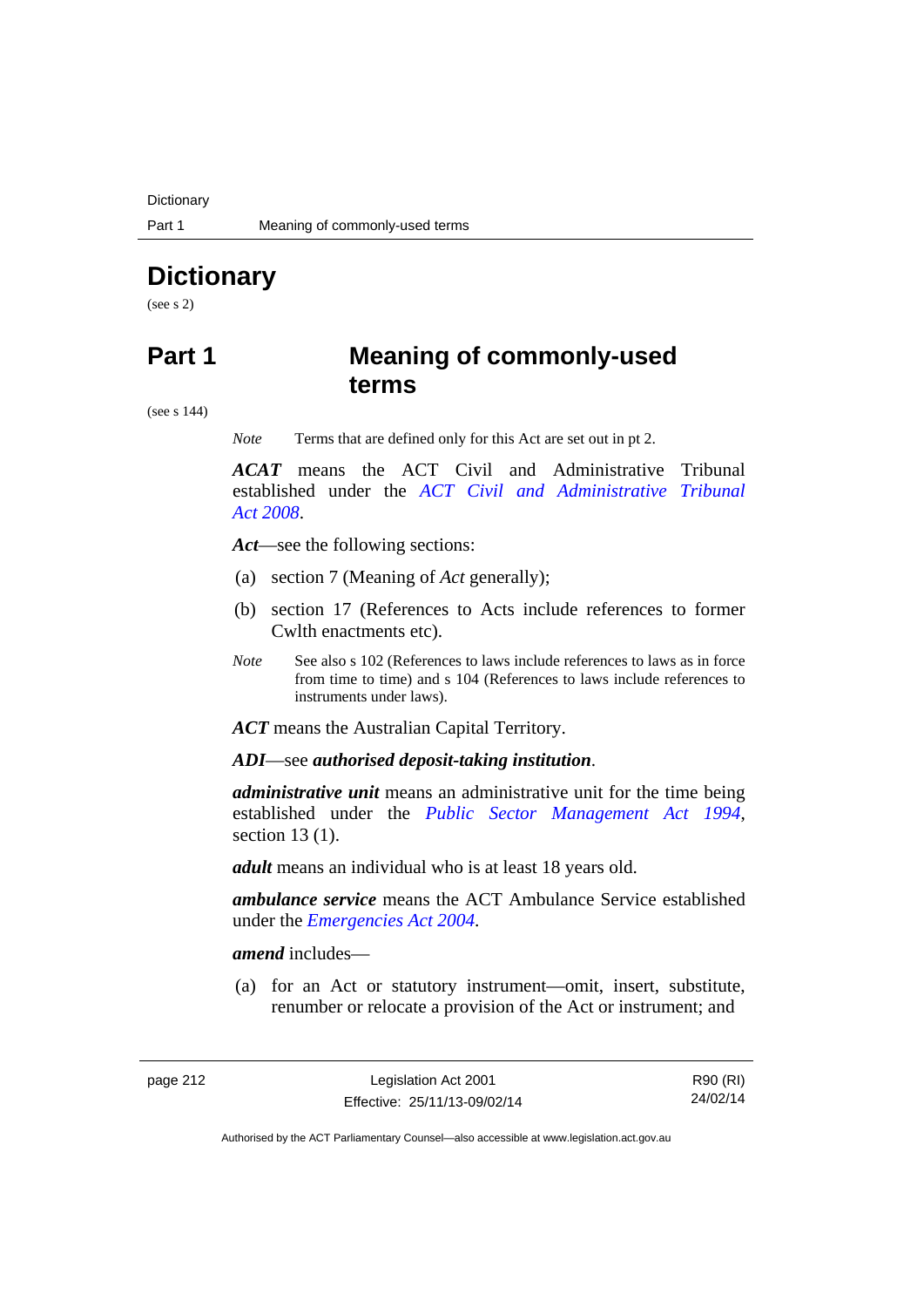- (b) for an Act or statutory instrument (or a provision of it)—amend by implication; and
- (c) for a provision of an Act or statutory instrument—omit the provision (or a part of it), substitute another provision for the provision (or a part of it), renumber the provision (or a part of it) or relocate the provision (or a part of it); and
- (d) for any other instrument, a provision of an instrument or a decision—change or alter.

*appoint* includes reappoint.

*AS*—see section 164 (1) (References to Australian Standards etc).

*AS/NZS*—see section 164 (2) (References to Australian Standards etc).

*asset* includes property of any kind.

*Attorney-General* means the Minister designated Attorney-General by the Chief Minister, and includes a Minister authorised by the Chief Minister to act on behalf of the Attorney-General.

*auditor-general* means the Auditor-General for the Territory under the *[Auditor-General Act 1996](http://www.legislation.act.gov.au/a/1996-23)*.

*Australia* means the Commonwealth of Australia and, when used in a geographical sense, does not include an external territory.

*Australian citizen* means a person who is an Australian citizen under the *[Australian Citizenship Act 2007](http://www.comlaw.gov.au/Series/C2007A00020)* (Cwlth).

*Australian Consumer Law (ACT)* means the provisions applying because of the *[Fair Trading \(Australian Consumer Law\) Act 1992](http://www.legislation.act.gov.au/a/1992-72)*, section 7 (Application of Australian Consumer Law).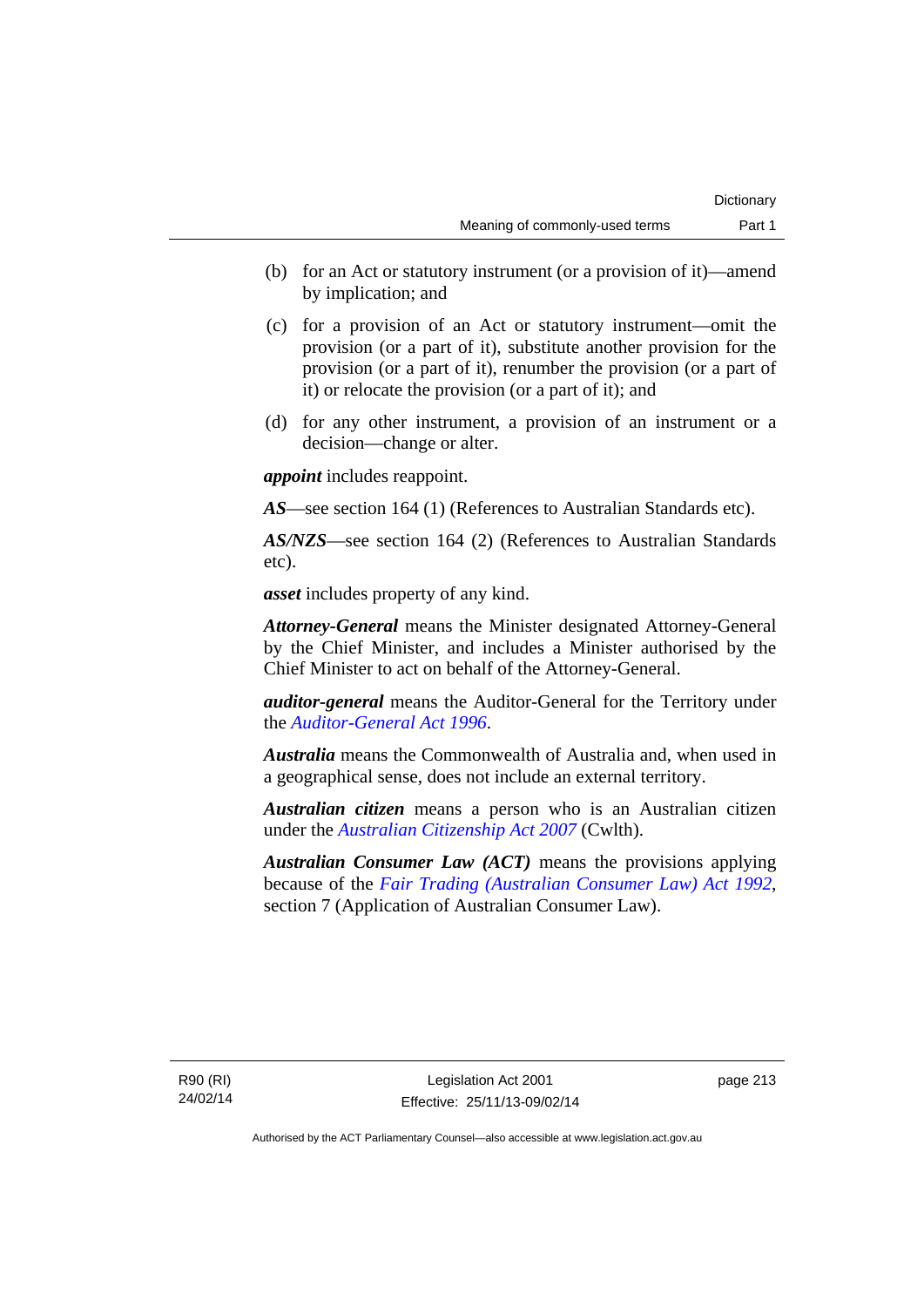*Australian driver licence* means an Australian driver licence under the *[Road Transport \(Driver Licensing\) Act 1999](http://www.legislation.act.gov.au/a/1999-78)*.

*Note Australian driver licence* is defined in that Act, dictionary to mean a driver licence of any kind issued under the law of the Commonwealth or a State or Territory. It includes a driver licence issued under ACT law (see also def *driver licence*).

*Australian/New Zealand Standard*—see section 164 (2) (References to Australian Standards etc).

*Australian Standard*—see section 164 (1) (References to Australian Standards etc).

*Australian statistician* means the Australian Statistician under the *[Australian Bureau of Statistics Act 1975](http://www.comlaw.gov.au/Series/C2004A00282)* (Cwlth).

*authorised deposit-taking institution* (or *ADI*) means an authorised deposit-taking institution under the *[Banking Act 1959](http://www.comlaw.gov.au/Series/C2004A07357)* (Cwlth).

**bank** means an authorised deposit-taking institution that is permitted under the *[Banking Act 1959](http://www.comlaw.gov.au/Series/C2004A07357)* (Cwlth) to assume or use—

- (a) the word 'bank', 'banker' or 'banking'; or
- (b) any other word (whether or not in English) similar in meaning to a word mentioned in paragraph (a).

*bank holiday* means a day that is a bank holiday in the ACT under the *[Holidays Act 1958](http://www.legislation.act.gov.au/a/1958-19)*, section 4.

*bankrupt or personally insolvent*—an individual is *bankrupt or personally insolvent* if the individual—

- (a) under the *[Bankruptcy Act 1966](http://www.comlaw.gov.au/Series/C2004A07422)* (Cwlth)—
	- (i) is bankrupt; or
	- (ii) is a party to a debt agreement as a debtor; or
	- (iii) is a party to a personal insolvency agreement as a debtor and the obligations created by the agreement remain undischarged; or

page 214 Legislation Act 2001 Effective: 25/11/13-09/02/14

R90 (RI) 24/02/14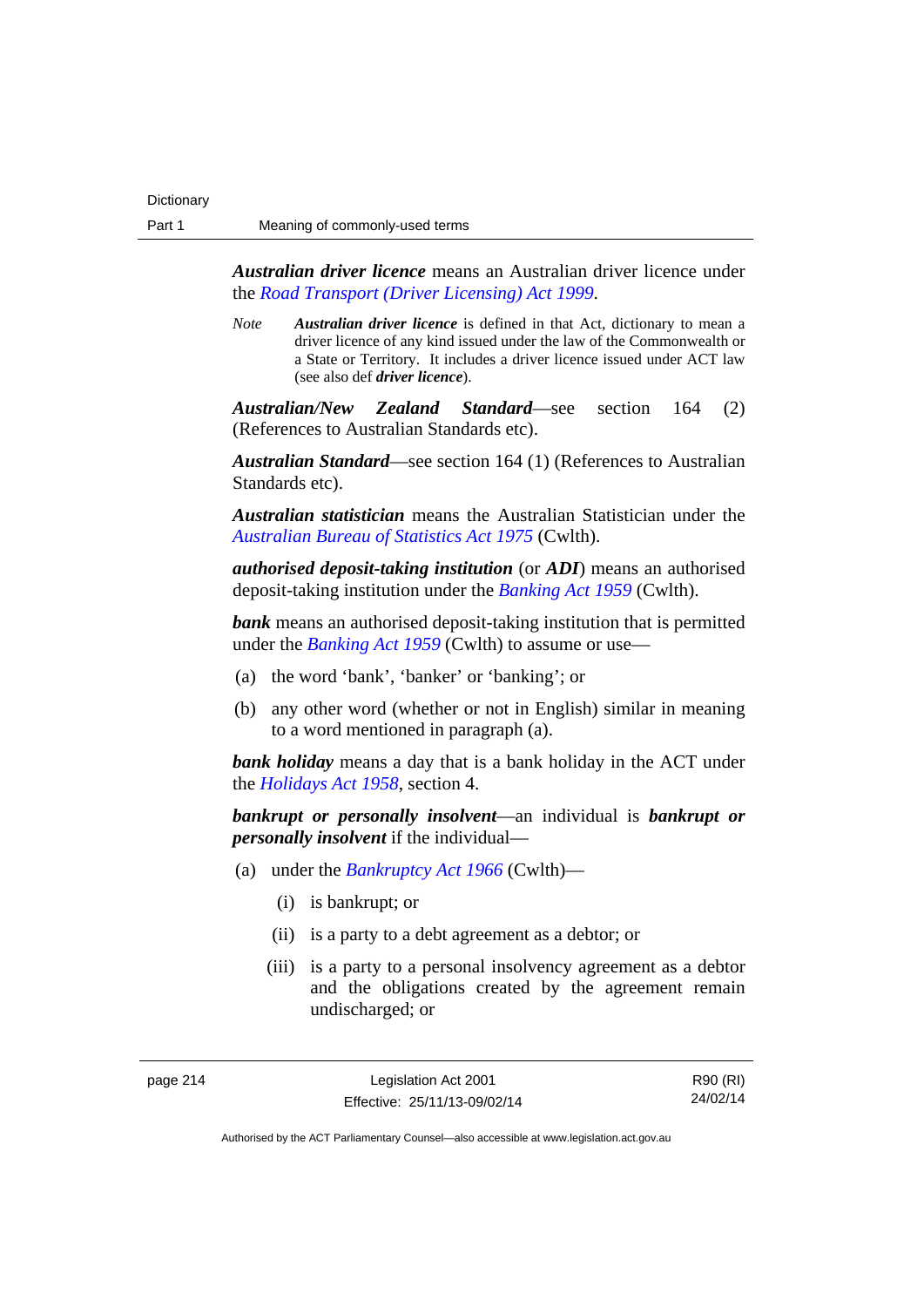- (iv) authorises a controlling trustee to control the individual's property, whether or not the individual has entered into a personal insolvency agreement as a debtor; or
- (b) has a status under a law of a foreign country substantially similar to an individual mentioned in paragraph (a); or
- (c) otherwise applies to take the benefit of any law for the relief of bankrupt or insolvent debtors.

*barrister* means a lawyer who practises as a barrister.

*body* includes any group of people joined together for a common purpose, whether or not incorporated.

### **Examples**

- 1 a company
- 2 a statutory corporation, whether or not it has members
- 3 an association, club or society
- 4 a partnership
- 5 a joint venture
- 6 a corporation sole
- *Note* An example is part of the Act, is not exhaustive and may extend, but does not limit, the meaning of the provision in which it appears (see s 126 and s 132).

*breach* includes contravene.

*building code* means the building code under the *[Building Act 2004](http://www.legislation.act.gov.au/a/2004-11)*, section 136.

*Note* The building code is the Building Code of Australia, as amended from time to time by the Australian Building Codes Board and the Australian Capital Territory Appendix to the Building Code of Australia.

*building society* means an authorised deposit-taking institution that is permitted under the *[Banking Act 1959](http://www.comlaw.gov.au/Series/C2004A07357)* (Cwlth) to assume or use—

- (a) the term 'building society'; or
- (b) any other term (whether or not in English) similar in meaning.

page 215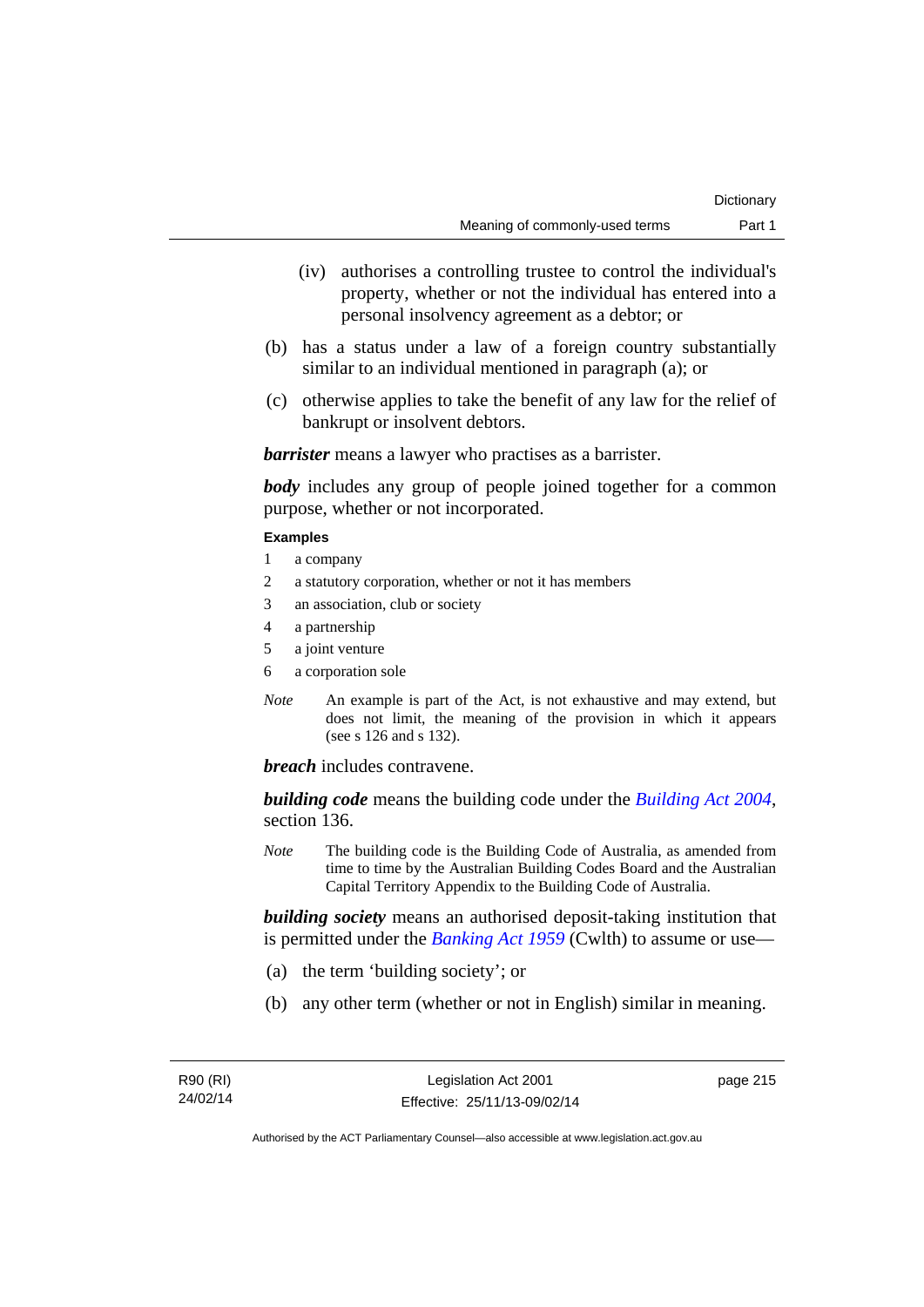*business day* means a day that is not—

- (a) a Saturday or Sunday; or
- (b) a public holiday or bank holiday in the ACT.

*by* regulation includes under a regulation.

*Note* See also def *under*, in relation to an Act or statutory instrument.

*by-law*, in relation to an Act, means a by-law made or in force under the Act.

*calendar month* means a period beginning at the start of any day of a named month and ending—

- (a) at the end of the day before the corresponding day of the next named month; or
- (b) if there is no such corresponding day—at the end of the last day of the next named month.

### **Examples**

- 1 The period beginning at the start of 5 July 2000 and ending at midnight on 4 August 2000 is a calendar month.
- 2 The period beginning at the start of 30 January 2001 and ending at midnight on 28 February 2001 is a calendar month. The calendar month ends on the last day of February because in that year February does not have a day corresponding to 29 January (because 2001 is not a leap year). If the period began at the start of 30 January 2004 (ie a leap year), the calendar month would end at midnight on 29 February 2004.
- *Note* An example is part of the Act, is not exhaustive and may extend, but does not limit, the meaning of the provision in which it appears (see s 126 and s 132).

*calendar year* means a period of 12 months beginning on 1 January.

*change* includes change by alteration, omission, substitution or addition.

*chief health officer* means the Chief Health Officer under the *[Public Health Act 1997](http://www.legislation.act.gov.au/a/1997-69)*.

*Chief Justice* means the Chief Justice of the Supreme Court.

| page 216 |  |
|----------|--|
|----------|--|

R90 (RI) 24/02/14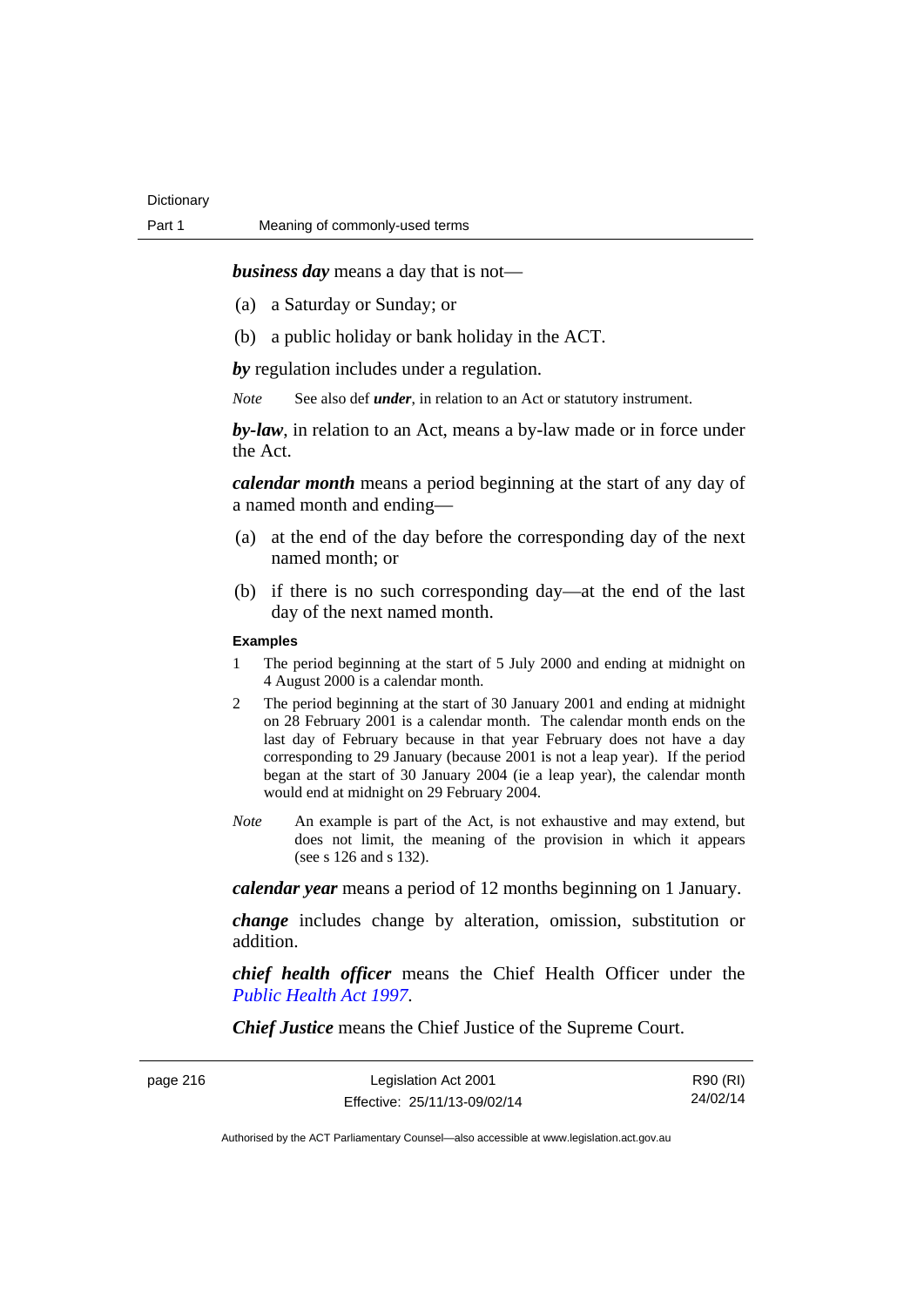*Chief Magistrate* means the Chief Magistrate of the Magistrates Court.

*Chief Minister* means the Chief Minister for the Territory.

*Note* The Chief Minister is elected under the [Self-Government Act](http://www.comlaw.gov.au/Series/C2004A03699), s 40.

*chief officer (ambulance service)* means the chief officer (ambulance service) under the *[Emergencies Act 2004](http://www.legislation.act.gov.au/a/2004-28)*.

*chief officer (fire and rescue)* means the chief officer (fire and rescue) under the *[Emergencies Act 2004](http://www.legislation.act.gov.au/a/2004-28)*.

*chief officer (rural fire service)* means the chief officer (rural fire service) under the *[Emergencies Act 2004](http://www.legislation.act.gov.au/a/2004-28)*.

*chief officer (SES)* means the chief officer (SES) under the *[Emergencies Act 2004](http://www.legislation.act.gov.au/a/2004-28)*.

*chief planning executive* means the Chief Planning Executive under the *[Planning and Development Act 2007](http://www.legislation.act.gov.au/a/2007-24)*.

*chief police officer* means the police officer responsible to the commissioner of police for the day-to-day administration and control of police services in the ACT.

*chief solicitor* means the chief solicitor under the *[Law Officers](http://www.legislation.act.gov.au/a/2011-30)  [Act 2011](http://www.legislation.act.gov.au/a/2011-30)*.

*child*, if age rather than descendancy is relevant, means an individual who is under 18 years old.

*children and young people commissioner* means the Children and Young People Commissioner under the *[Human Rights Commission](http://www.legislation.act.gov.au/a/2005-40)  [Act 2005](http://www.legislation.act.gov.au/a/2005-40)*.

*Childrens Court* means the Childrens Court under the *[Magistrates](http://www.legislation.act.gov.au/a/1930-21)  [Court Act 1930](http://www.legislation.act.gov.au/a/1930-21)*, section 287.

*city area* means the area that was *the City Area* under the *[City Area](http://www.legislation.act.gov.au/a/1936-31)  [Leases Act 1936](http://www.legislation.act.gov.au/a/1936-31)* (repealed).

*Note* See s 103 for the meaning of references to repealed laws.

page 217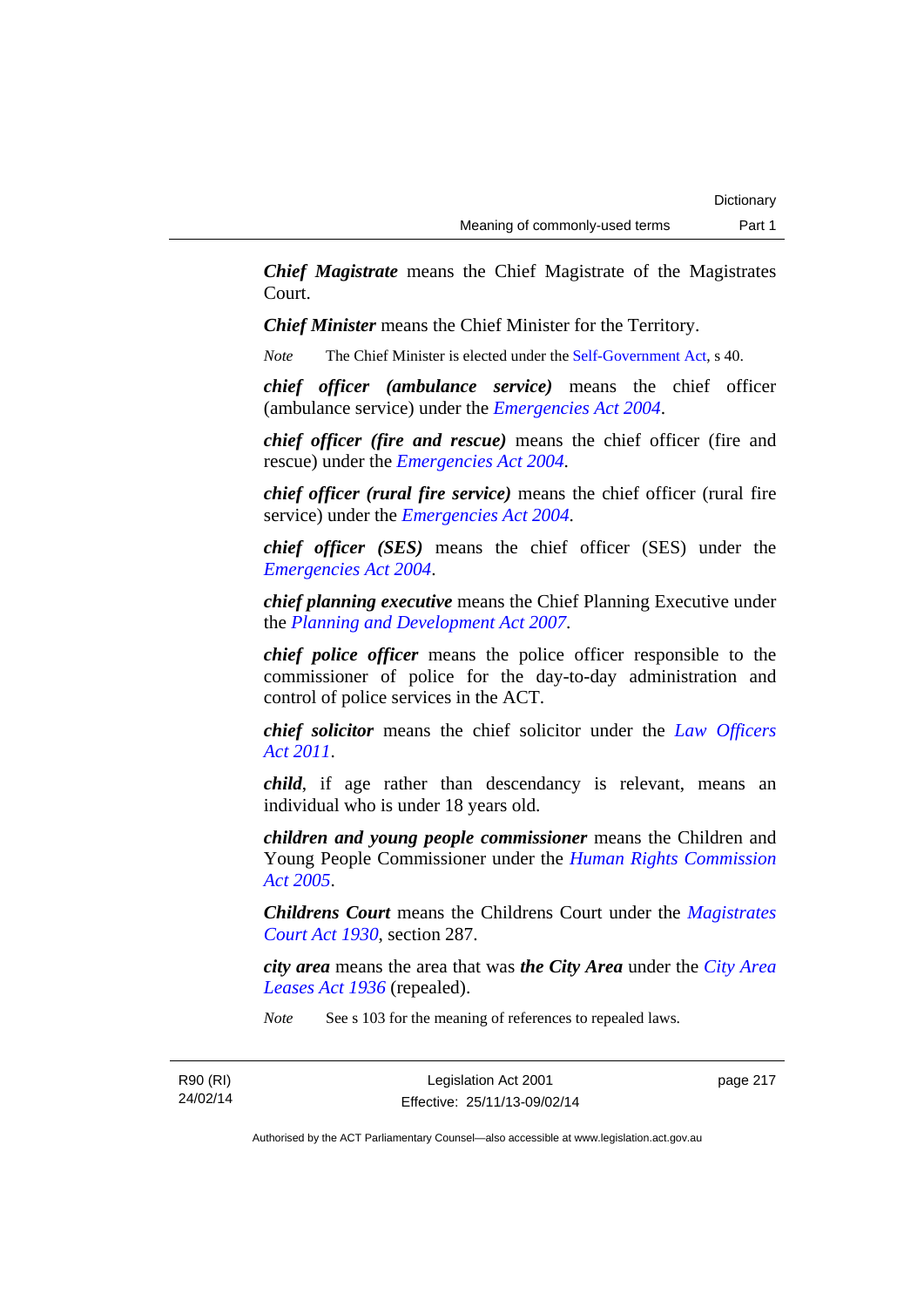*civil partner*—a person who is in a civil partnership with someone else is the *civil partner* of the other person.

*civil partnership* means a civil partnership under the *[Domestic](http://www.legislation.act.gov.au/a/1994-28)  [Relationships Act 1994](http://www.legislation.act.gov.au/a/1994-28)*.

*civil union* means a civil union under the *[Civil Unions Act 2012](http://www.legislation.act.gov.au/a/2012-40)*.

*civil union partner*—a person who is in a civil union with someone else is the *civil union partner* of the other person.

*clerk*, in relation to the Legislative Assembly, means the Clerk of the Legislative Assembly.

*Note* The clerk is appointed under the *[Legislative Assembly \(Office of the](http://www.legislation.act.gov.au/a/2012-26)  [Legislative Assembly\) Act 2012](http://www.legislation.act.gov.au/a/2012-26)*.

*commencement*, of an Act or statutory instrument—see section 80.

*commencement notice*—see section 11.

*commissioner for fair trading* means the Commissioner for Fair Trading of the Australian Capital Territory under the *[Fair Trading](http://www.legislation.act.gov.au/a/1992-72)  [\(Australian Consumer Law\) Act 1992](http://www.legislation.act.gov.au/a/1992-72)*.

*commissioner for public administration* means the Commissioner for Public Administration under the *[Public Sector Management](http://www.legislation.act.gov.au/a/1994-37)  [Act 1994](http://www.legislation.act.gov.au/a/1994-37)*.

*commissioner for revenue* means the Commissioner for Australian Capital Territory Revenue under the *[Taxation Administration](http://www.legislation.act.gov.au/a/1999-4)  [Act 1999](http://www.legislation.act.gov.au/a/1999-4)*.

*commissioner for sustainability and the environment* means the Commissioner for Sustainability and the Environment under the *[Commissioner for Sustainability and the Environment Act 1993](http://www.legislation.act.gov.au/a/1993-37)*.

*commissioner of police* means the Commissioner of Police of the Australian Federal Police.

page 218 Legislation Act 2001 Effective: 25/11/13-09/02/14

R90 (RI) 24/02/14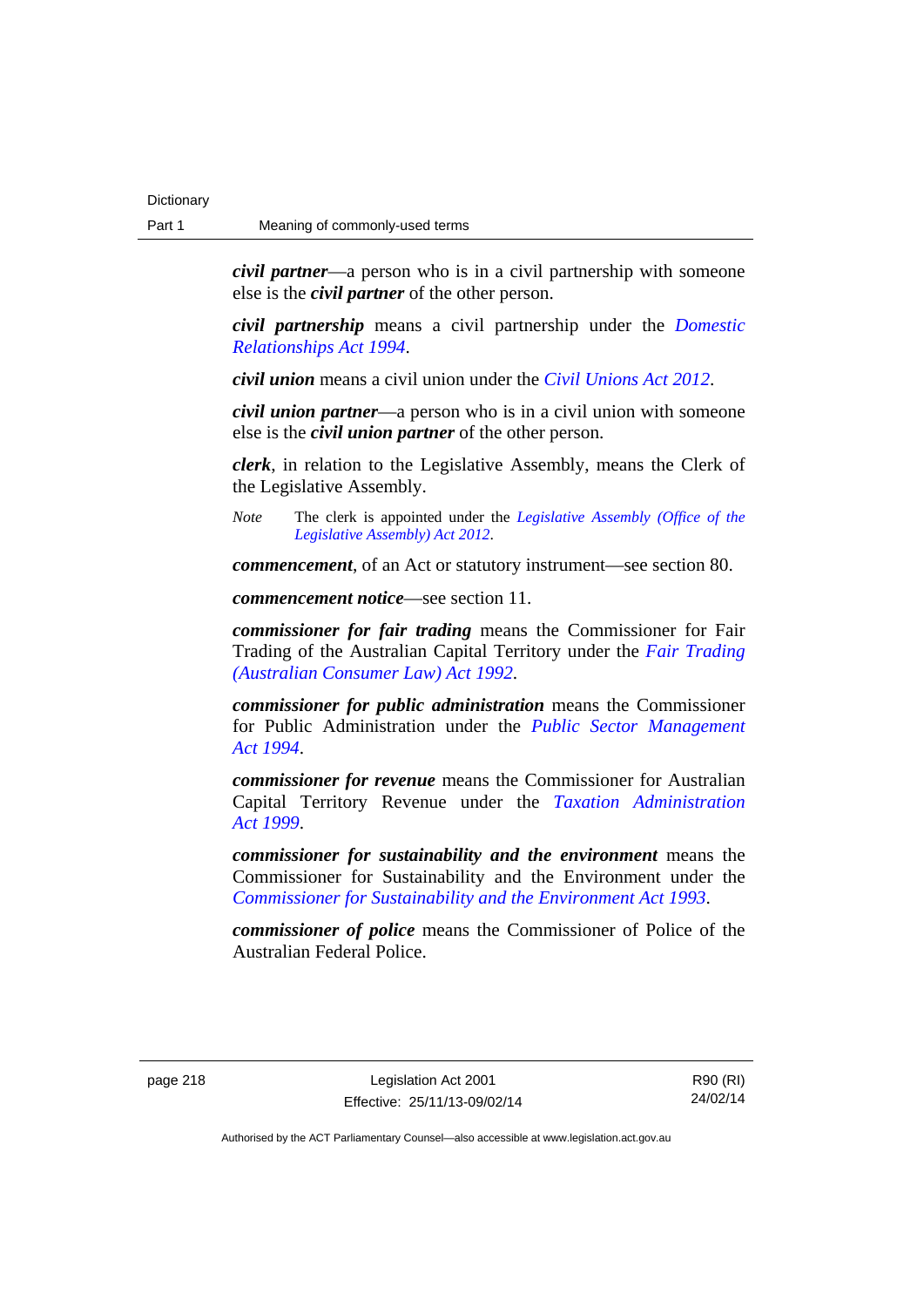*commit*, a person for trial, means—

- (a) to order that the person be remanded in custody until tried by the Supreme Court; or
- (b) to grant bail to the person to appear and be tried by the Supreme Court.

*Commonwealth* means the Commonwealth of Australia and, when used in a geographical sense, does not include an external territory.

*Commonwealth country* means a country that forms part of the Commonwealth of Nations, and includes a territory for the international relations of which a Commonwealth country is responsible.

*Commonwealth DPP* means the Director of Public Prosecutions under the *[Director of Public Prosecutions Act 1983](http://www.comlaw.gov.au/Series/C2004A02830)* (Cwlth).

*Commonwealth gazette* means the Commonwealth of Australia Gazette or the Australian Government Gazette.

*Note* The *Australian Government Gazette* was published from 1 July 1973 to 30 June 1976.

*confer*, in relation to a function, includes impose.

*conservator of flora and fauna* means the Conservator of Flora and Fauna under the *[Nature Conservation Act 1980](http://www.legislation.act.gov.au/a/1980-20)*.

*construction occupations registrar* means the Australian Capital Territory Construction Occupations Registrar under the *[Construction Occupations \(Licensing\) Act 2004](http://www.legislation.act.gov.au/a/2004-12)*.

*contravene* includes fail to comply with.

*converted ordinance* means an enactment that was an ordinance immediately before self-government day.

*Coroner's Court* means the Coroner's Court under the *[Coroners](http://www.legislation.act.gov.au/a/1997-57)  [Act 1997](http://www.legislation.act.gov.au/a/1997-57)*.

*corporation* includes a body politic or corporate.

R90 (RI) 24/02/14 page 219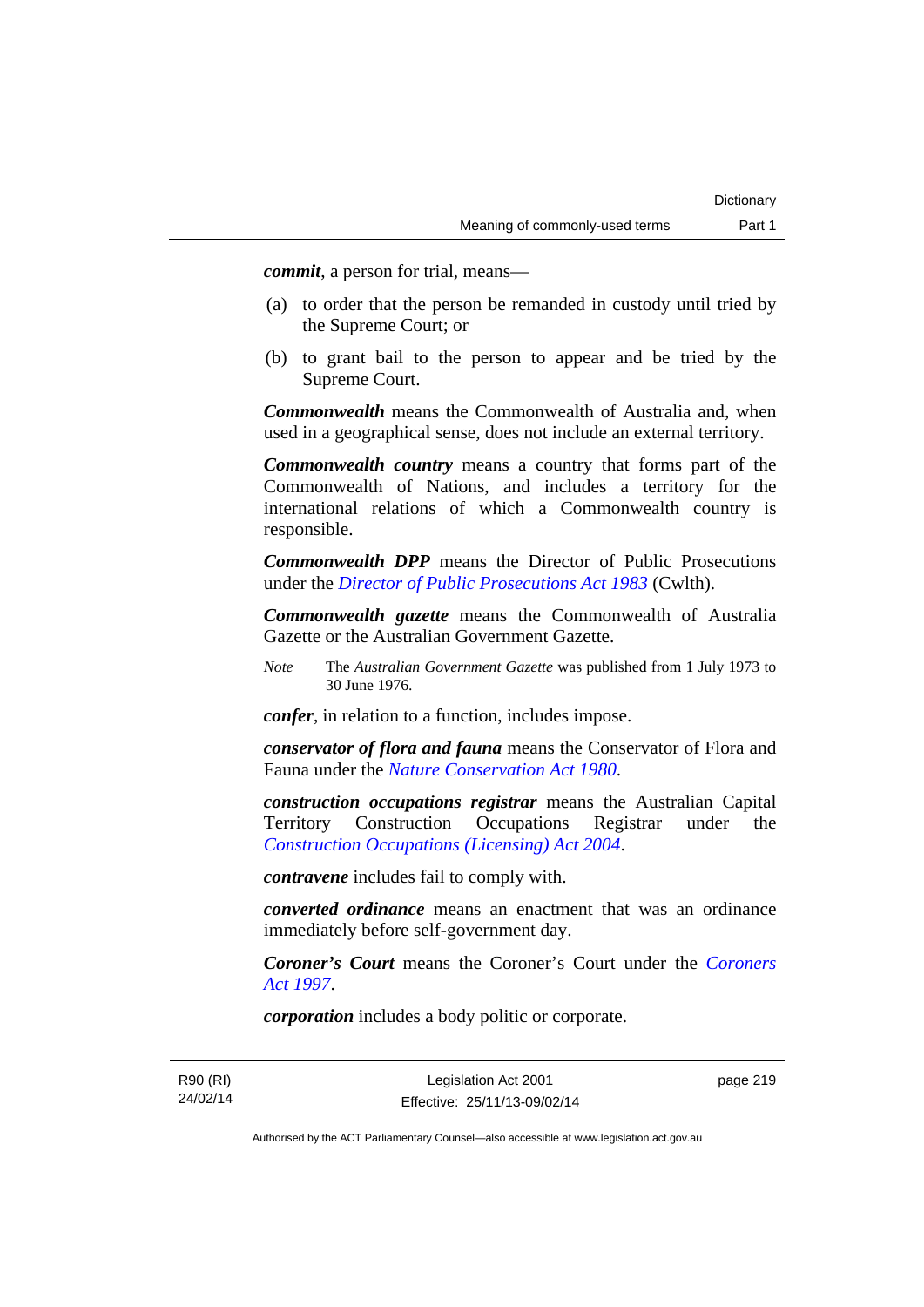*Corporations Act* means the *[Corporations Act 2001](http://www.comlaw.gov.au/Series/C2004A00818)* (Cwlth).

*correctional centre* means a correctional centre under the *[Corrections Management Act 2007](http://www.legislation.act.gov.au/a/2007-15)*.

*corrections officer* means a corrections officer under the *[Corrections Management Act 2007](http://www.legislation.act.gov.au/a/2007-15)*.

*Court of Appeal* means the Court of Appeal constituted under the *[Supreme Court Act 1933](http://www.legislation.act.gov.au/a/1933-34)*.

*court of summary jurisdiction* means the Magistrates Court.

*credit union* means an authorised deposit-taking institution that is permitted under the *[Banking Act 1959](http://www.comlaw.gov.au/Series/C2004A07357)* (Cwlth) to assume or use—

- (a) the term 'credit union'; or
- (b) any other term (whether or not in English) similar in meaning.

*Criminal Code* means the *[Criminal Code 2002](http://www.legislation.act.gov.au/a/2002-51)*.

*CrimTrac* means the CrimTrac agency established under the *[Public](http://www.comlaw.gov.au/Series/C2004A00538)  [Service Act 1999](http://www.comlaw.gov.au/Series/C2004A00538)* (Cwlth), section 65 (Establishment etc. of Executive Agencies).

*daily newspaper* means a daily newspaper circulating generally in the ACT.

*daylight* means the period in a day from sunrise to sunset.

*definition*—see section 130.

*dental prosthetist*—

- (a) means a person registered under the *[Health Practitioner](http://www.legislation.act.gov.au/a/db_39269/default.asp)  [Regulation National Law \(ACT\)](http://www.legislation.act.gov.au/a/db_39269/default.asp)* to practise the health profession of dental prosthetist (other than as a student); and
- (b) for an activity, includes a person mentioned in paragraph (a) holding limited or provisional registration, to the extent that the person is allowed to do the activity under the person's registration.

page 220 Legislation Act 2001 Effective: 25/11/13-09/02/14

R90 (RI) 24/02/14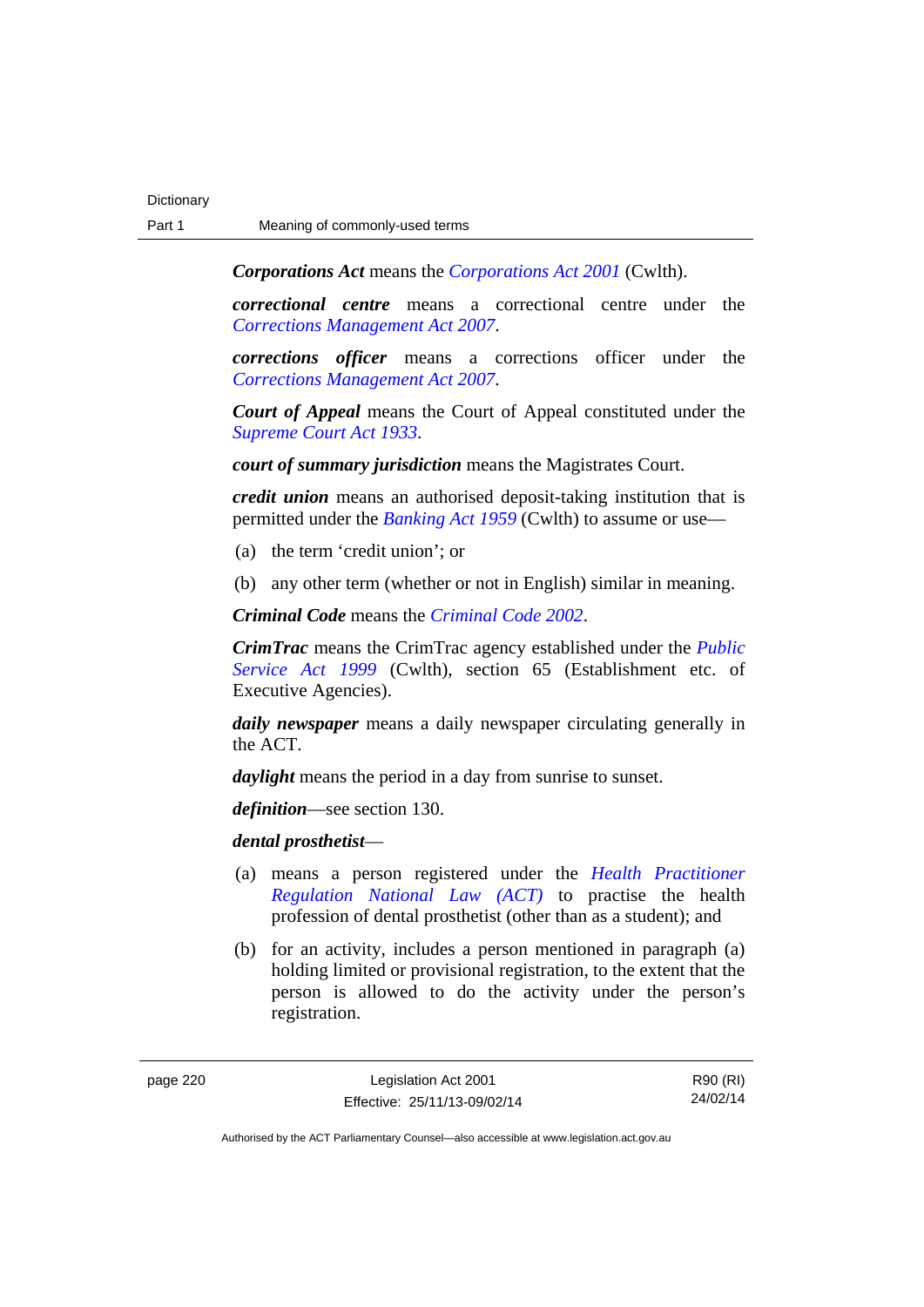### *dentist*—

- (a) means a person registered under the *[Health Practitioner](http://www.legislation.act.gov.au/a/db_39269/default.asp)  [Regulation National Law \(ACT\)](http://www.legislation.act.gov.au/a/db_39269/default.asp)* to practise the health profession of dentist (other than as a student); and
- (b) for an activity, includes a person mentioned in paragraph (a) holding limited or provisional registration, to the extent that the person is allowed to do the activity under the person's registration.

*Deputy Speaker* means the Deputy Presiding Officer of the Legislative Assembly.

*Note* The Deputy Presiding Officer is elected under the [Self-Government](http://www.comlaw.gov.au/Series/C2004A03699)  [Act](http://www.comlaw.gov.au/Series/C2004A03699), s 21 (2).

*designation*, of a position under the *[Public Sector Management](http://www.legislation.act.gov.au/a/1994-37)  [Act 1994](http://www.legislation.act.gov.au/a/1994-37)*, includes a designation given under that Act.

*detention place*—see the *[Children and Young People Act 2008](http://www.legislation.act.gov.au/a/2008-19)*, section 142.

*director-general*—see section 163.

*director of public prosecutions* (or *DPP*) means the Director of Public Prosecutions under the *[Director of Public Prosecutions](http://www.legislation.act.gov.au/a/1990-22)  [Act 1990](http://www.legislation.act.gov.au/a/1990-22)*.

*disability and community services commissioner* means the Disability and Community Services Commissioner under the *[Human Rights Commission Act 2005](http://www.legislation.act.gov.au/a/2005-40)*.

*disallowable instrument*—see section 9.

*discrimination commissioner* means the Discrimination Commissioner under the *[Human Rights Commission Act 2005](http://www.legislation.act.gov.au/a/2005-40)*.

### *doctor*—

(a) means a person registered under the *[Health Practitioner](http://www.legislation.act.gov.au/a/db_39269/default.asp)  [Regulation National Law \(ACT\)](http://www.legislation.act.gov.au/a/db_39269/default.asp)* to practise in the medical profession (other than as a student); and

page 221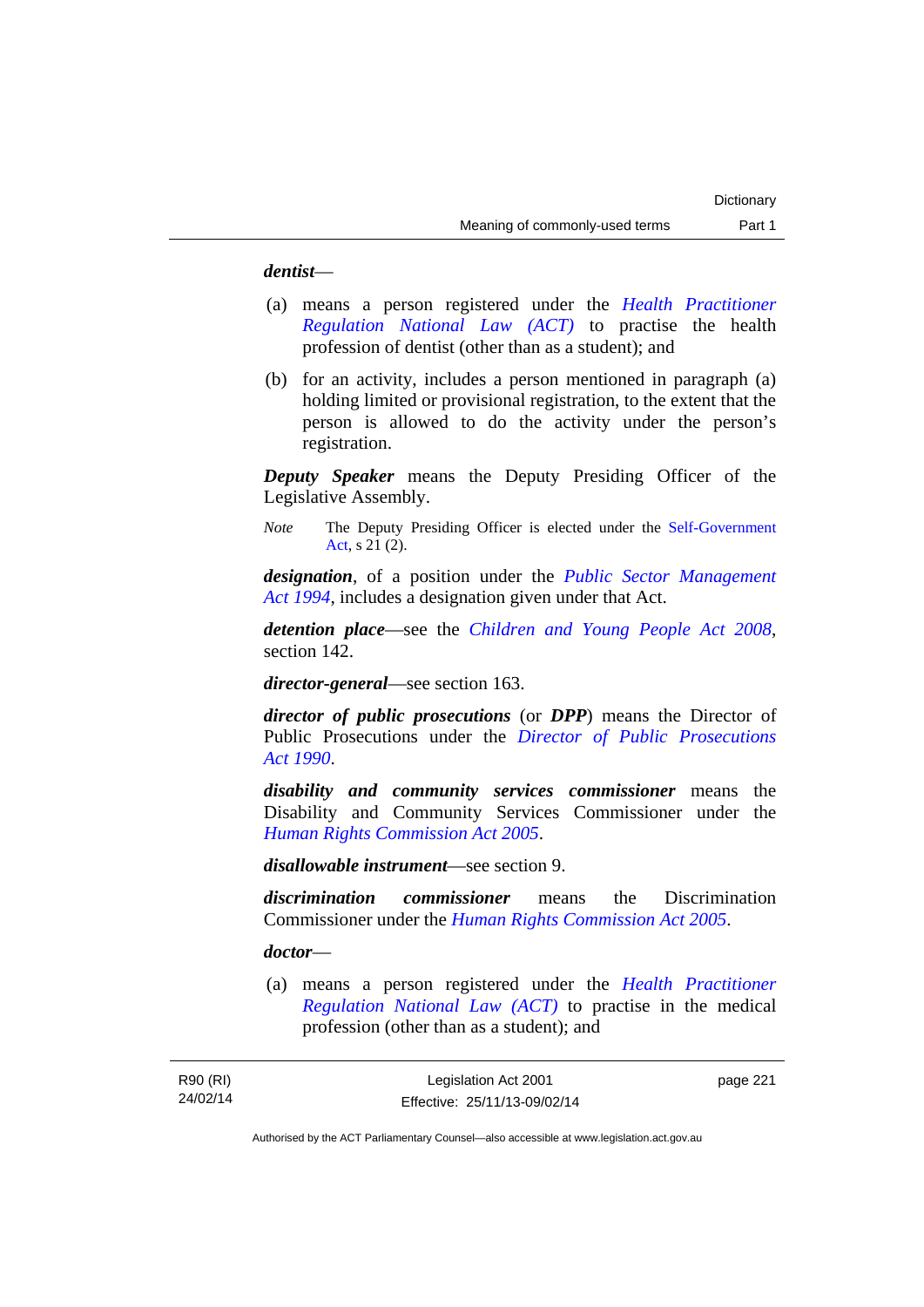| Dictionary |                                |
|------------|--------------------------------|
| Part 1     | Meaning of commonly-used terms |

 (b) for an activity, includes a person mentioned in paragraph (a) holding limited or provisional registration, to the extent that the person is allowed to do the activity under the person's registration.

*document* means any record of information, and includes—

- (a) anything on which there is writing; or
- (b) anything on which there are figures, marks, numbers, perforations, symbols or anything else having a meaning for people qualified to interpret them; or
- (c) anything from which images, sounds, messages or writings can be produced or reproduced, whether with or without the aid of anything else; or
- (d) a drawing, map, photograph or plan.

*domestic partner*—see section 169 (1).

*domestic partnership*—see section 169 (2).

*DPP*—see *director of public prosecutions*.

*driver licence* means a driver licence under the *[Road Transport](http://www.legislation.act.gov.au/a/1999-78)  [\(Driver Licensing\) Act 1999](http://www.legislation.act.gov.au/a/1999-78)*.

*Note Driver licence* is defined in that Act, dictionary to mean a driver licence of any kind issued under that Act (see also def *Australian driver licence*).

*electoral commission* means the Australian Capital Territory Electoral Commission established under the *[Electoral Act 1992](http://www.legislation.act.gov.au/a/1992-71)*.

*electoral commissioner* means the Electoral Commissioner under the *[Electoral Act 1992](http://www.legislation.act.gov.au/a/1992-71)*.

*emergency service* means the ambulance service, fire and rescue, the rural fire service or the SES.

*emergency services commissioner* means the ACT Emergency Services Commissioner under the *[Emergencies Act 2004](http://www.legislation.act.gov.au/a/2004-28)*.

page 222 Legislation Act 2001 Effective: 25/11/13-09/02/14

R90 (RI) 24/02/14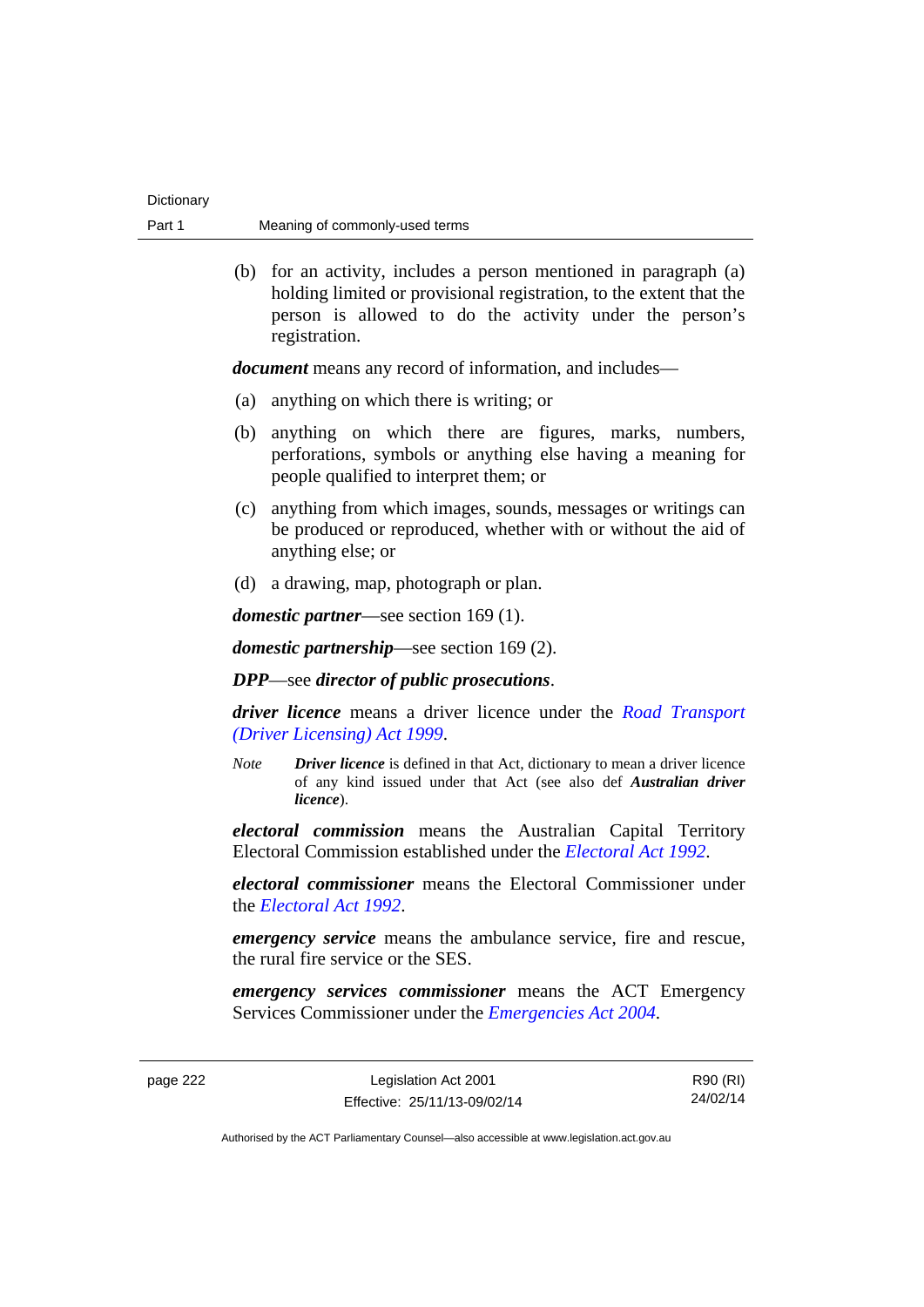*enactment*, of an Act—see section 29 (References to *enactment* or *passing* of Acts).

### *enrolled nurse*—

- (a) means a person registered under the *[Health Practitioner](http://www.legislation.act.gov.au/a/db_39269/default.asp)  [Regulation National Law \(ACT\)](http://www.legislation.act.gov.au/a/db_39269/default.asp)*—
	- (i) to practise in the nursing and midwifery profession (other than as a student); and
	- (ii) in the enrolled nurses (division 2) division; and
- (b) for an activity, includes a person mentioned in paragraph (a) holding limited or provisional registration, to the extent that the person is allowed to do the activity under the person's registration.

*entity* includes an unincorporated body and a person (including a person occupying a position).

*environment protection authority* means the Environment Protection Authority established under the *[Environment Protection](http://www.legislation.act.gov.au/a/1997-92)  [Act 1997](http://www.legislation.act.gov.au/a/1997-92)*.

*establish* includes constitute and continue in existence.

*estate* includes any charge, claim, demand, easement, encumbrance, lien, right and title, whether at law or in equity.

*Executive* means the Australian Capital Territory Executive.

*Note* The Executive is established by the [Self-Government Act](http://www.comlaw.gov.au/Series/C2004A03699), s 36.

*exercise* a function includes perform the function.

*expire* includes lapse or otherwise cease to have effect.

*external territory* means a Commonwealth territory, other than an internal territory.

*fail* includes refuse.

*Federal Court* means the Federal Court of Australia.

R90 (RI) 24/02/14

Legislation Act 2001 Effective: 25/11/13-09/02/14 page 223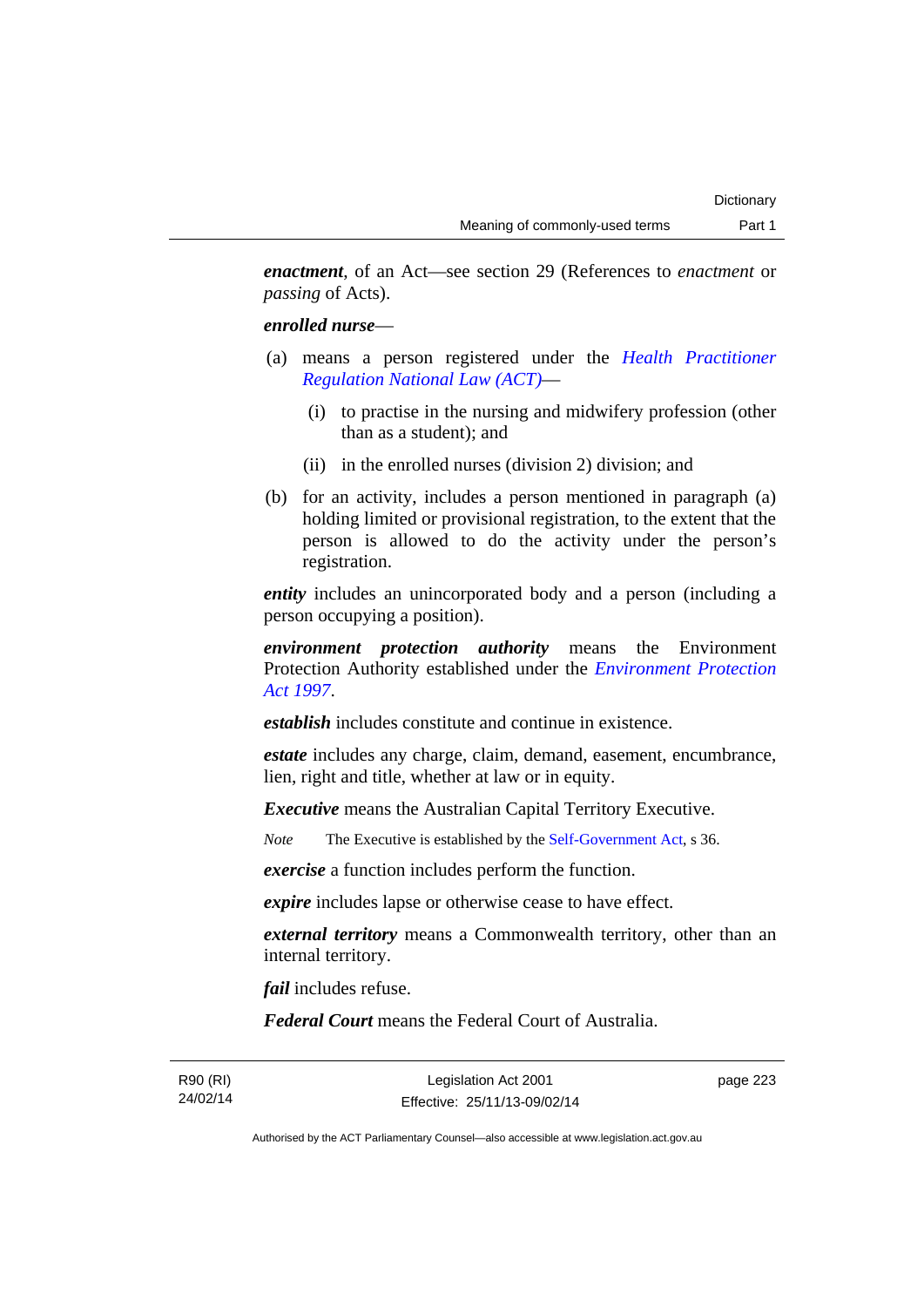*file* includes lodge.

*financial year* means a period of 12 months beginning on 1 July.

*fire and rescue* means ACT Fire and Rescue established under the *[Emergencies Act 2004](http://www.legislation.act.gov.au/a/2004-28)*.

*for*, in relation to an Act or statutory instrument, includes for the purposes of the Act or statutory instrument.

*Note* Under s 7 (3) and s 13 (3) a reference to an Act or statutory instrument includes a reference to a provision of an Act or statutory instrument.

*foreign country* means a country (whether or not an independent sovereign country) outside Australia and the external territories, and includes a state, province or other part of such a country.

*former NSW Act* means an Act corresponding to a NSW Act mentioned in schedule 1.

- *Note 1* The *[Crimes Act 1900](http://www.legislation.act.gov.au/a/1900-40)* is taken to have been enacted by the Legislative Assembly because of the *[Crimes Legislation \(Status and Citation\)](http://www.legislation.act.gov.au/a/1992-6)  [Act 1992](http://www.legislation.act.gov.au/a/1992-6)*. The 1992 Act was repealed by the *[Law Reform](http://www.legislation.act.gov.au/a/1999-66)  [\(Miscellaneous Provisions\) Act 1999](http://www.legislation.act.gov.au/a/1999-66)*, but its previous operation was saved (see s  $5(2)$ ).
- *Note 2* The other former NSW Acts are taken to have been enacted by the Legislative Assembly because of the *[Interpretation Act 1967](http://www.legislation.act.gov.au/a/1967-48)*, s 65. Section 65 has expired, but its previous operation was saved (see s 65 (3)).

*former UK Act* means an Act corresponding to a UK Act mentioned in schedule 1.

*Note* Former UK Acts are also taken to have been enacted by the Legislative Assembly because of the *[Interpretation Act 1967](http://www.legislation.act.gov.au/a/1967-48)*, s 65. Section 65 has expired, but its previous operation was saved (see s 65 (3)).

*found guilty*, of an offence, includes—

 (a) having an order made for the offence under the *[Crimes](http://www.legislation.act.gov.au/a/2005-58)  [\(Sentencing\) Act 2005](http://www.legislation.act.gov.au/a/2005-58)*, section 17 (Non-conviction orders general); and

page 224 Legislation Act 2001 Effective: 25/11/13-09/02/14

R90 (RI) 24/02/14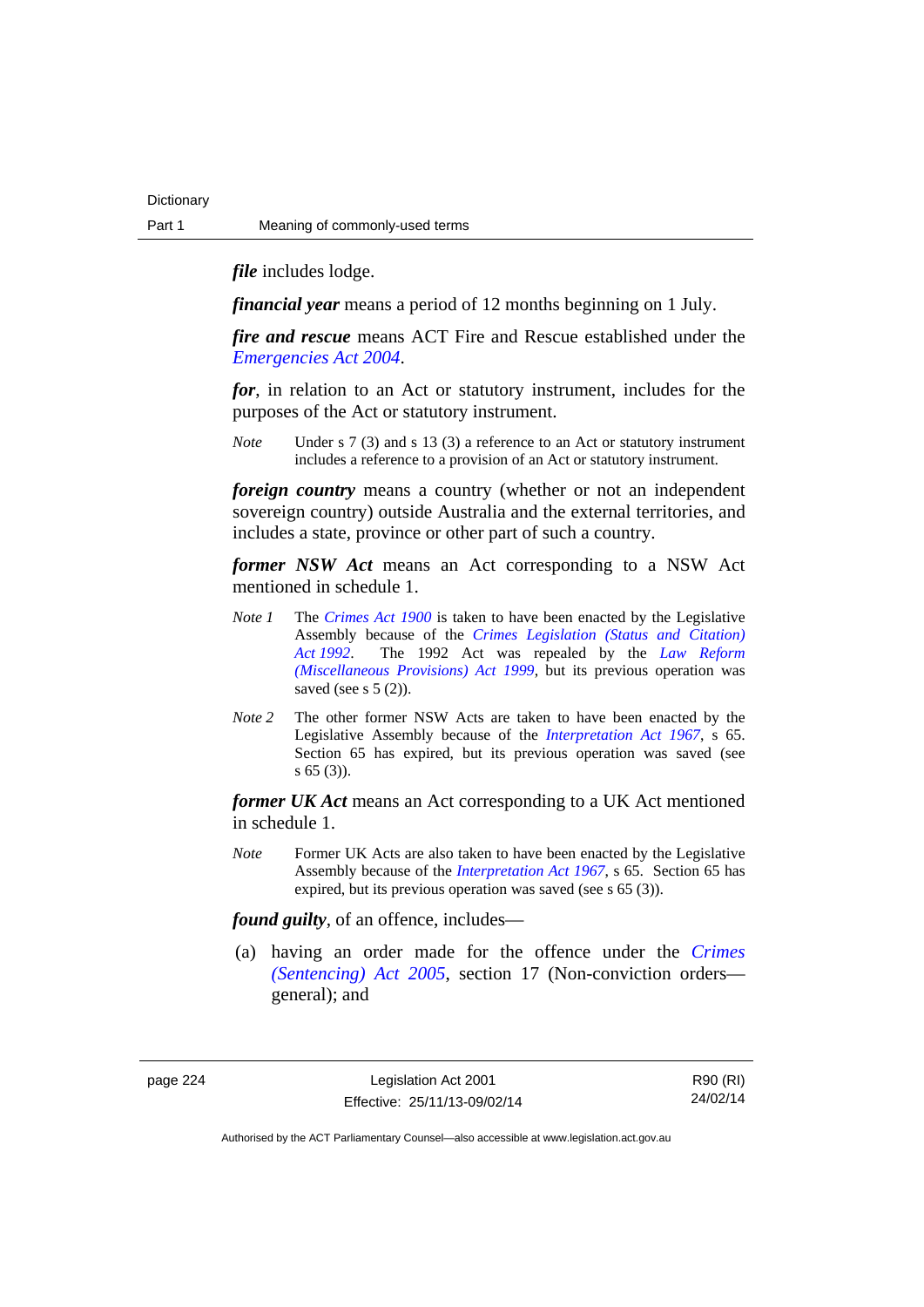(b) having the offence taken into account under the *[Crimes](http://www.legislation.act.gov.au/a/2005-58)  [\(Sentencing\) Act 2005](http://www.legislation.act.gov.au/a/2005-58)*, section 57 (Outstanding additional offences taken into account in sentencing).

*function* includes authority, duty and power.

*gambling and racing commission* means the Gambling and Racing Commission established under the *[Gambling and Racing Control](http://www.legislation.act.gov.au/a/1999-46)  [Act 1999](http://www.legislation.act.gov.au/a/1999-46)*.

### *gazette* means—

- (a) the Australian Capital Territory Gazette; or
- (b) for a notice or other information that must or may be notified or published in the gazette under the *[Public Sector](http://www.legislation.act.gov.au/a/1994-37)  [Management Act 1994](http://www.legislation.act.gov.au/a/1994-37)*—an internet site approved by the commissioner for public administration.

*give*, in relation to a function, includes impose.

*government printer* includes anyone printing for or by the authority of the Executive.

*government solicitor* means the Government Solicitor for the Territory under the *[Law Officers Act 2011](http://www.legislation.act.gov.au/a/2011-30)*.

*Governor* means—

- (a) for a State (other than the Northern Territory)—the Governor of the State, and includes a person administering the Government of the State; or
- (b) for the Northern Territory—the Administrator of the Northern Territory, and includes a person administering the Government of the Northern Territory.

*Governor-General* means the Governor-General of the Commonwealth, and includes a person administering the Government of the Commonwealth.

*GST*—see the *[A New Tax System \(Goods and Services Tax\)](http://www.comlaw.gov.au/Series/C2004A00446)  [Act 1999](http://www.comlaw.gov.au/Series/C2004A00446)* (Cwlth), dictionary.

| R90 (RI) | Legislation Act 2001         | page 225 |
|----------|------------------------------|----------|
| 24/02/14 | Effective: 25/11/13-09/02/14 |          |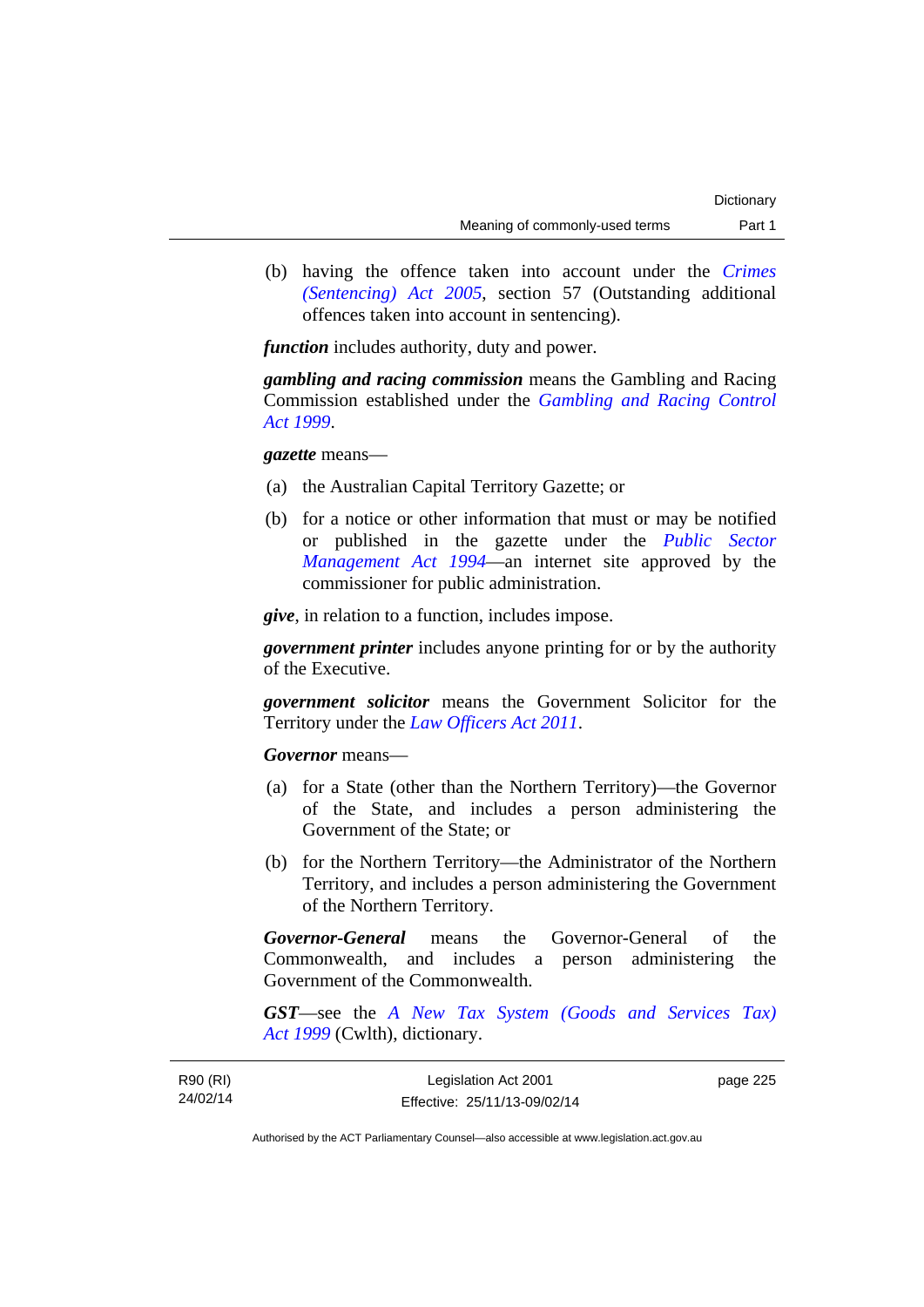*health practitioner* means a person registered under the *Health Practitioner Regulation National Law (ACT)* to practise a health profession (other than as a student).

*Health Practitioner Regulation National Law (ACT)* means the provisions applying because of the *[Health Practitioner Regulation](http://www.legislation.act.gov.au/a/2010-10)  [National Law \(ACT\) Act 2010](http://www.legislation.act.gov.au/a/2010-10)*, section 6 (Application of Health Practitioner Regulation National Law).

*health services commissioner* means the Health Services Commissioner under the *[Human Rights Commission Act 2005](http://www.legislation.act.gov.au/a/2005-40)*.

*heritage council* means the Australian Capital Territory Heritage Council under the *[Heritage Act 2004](http://www.legislation.act.gov.au/a/2004-57)*.

*heritage register* means the heritage register under the *[Heritage](http://www.legislation.act.gov.au/a/2004-57)  [Act 2004](http://www.legislation.act.gov.au/a/2004-57)*.

*High Court* means the High Court of Australia.

*Note* The High Court is established by the Commonwealth Constitution, s 71 and provided for under the *[High Court of Australia Act 1979](http://www.comlaw.gov.au/Series/C2004A02147)* (Cwlth).

*home address*, for an individual, means the address of the place where the individual usually lives.

*housing commissioner* means the Commissioner for Social Housing under the *[Housing Assistance Act 2007](http://www.legislation.act.gov.au/a/2007-8)*.

*human rights commission* means the Human Rights Commission established under the *[Human Rights Commission Act 2005](http://www.legislation.act.gov.au/a/2005-40)*.

*human rights commissioner* means the Human Rights Commissioner under the *[Human Rights Commission Act 2005](http://www.legislation.act.gov.au/a/2005-40)*.

*Imperial Act* means an Act of the United Kingdom Parliament.

*independent competition and regulatory commission* means the Independent Competition and Regulatory Commission for the Australian Capital Territory established under the *[Independent](http://www.legislation.act.gov.au/a/1997-77)  [Competition and Regulatory Commission Act 1997](http://www.legislation.act.gov.au/a/1997-77)*.

*indictable offence*—see section 190.

page 226 Legislation Act 2001 Effective: 25/11/13-09/02/14

R90 (RI) 24/02/14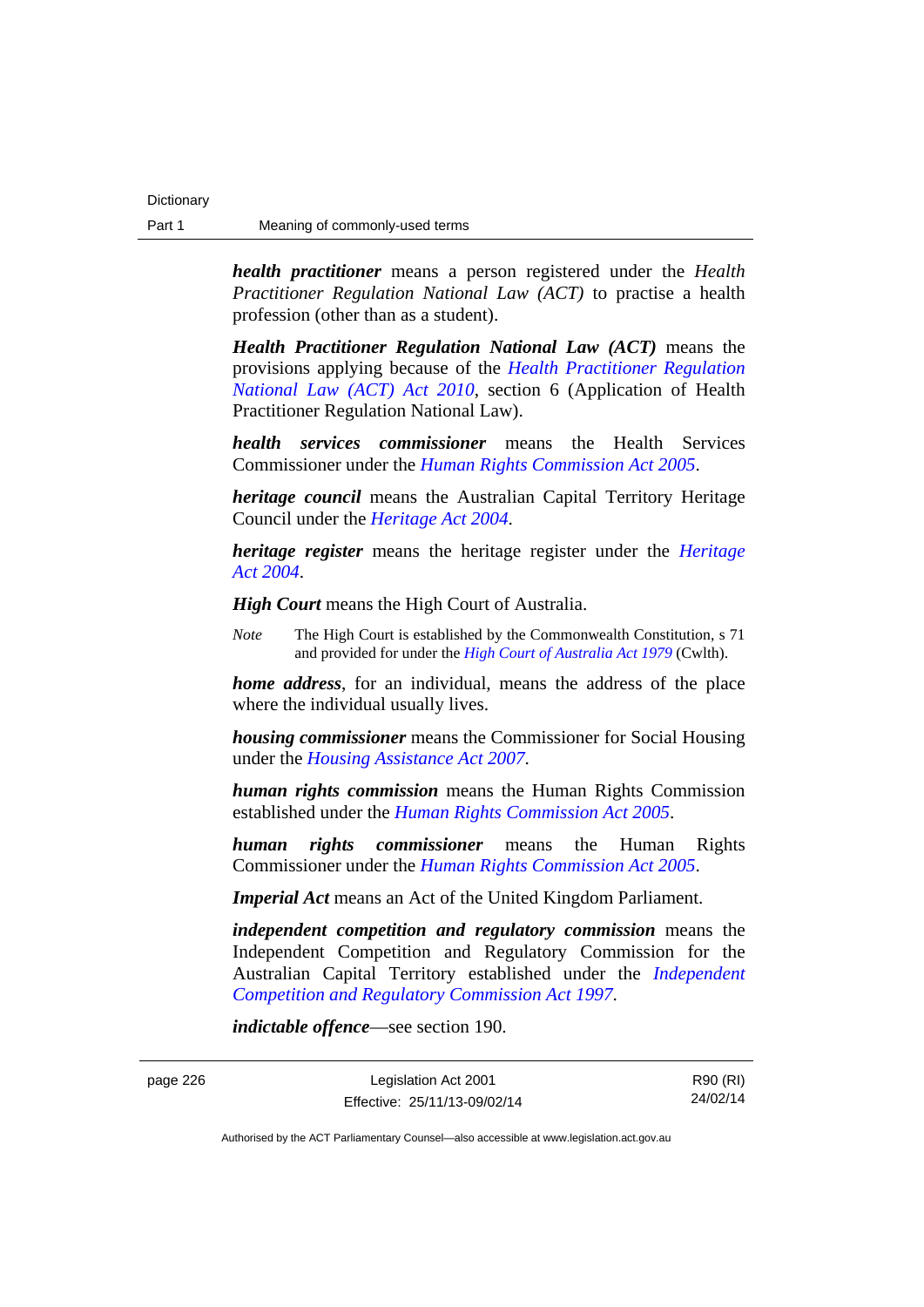*indictment* includes information.

*individual* means a natural person.

*Industrial Court* means the Industrial Court under the *[Magistrates](http://www.legislation.act.gov.au/a/1930-21)  [Court Act 1930](http://www.legislation.act.gov.au/a/1930-21)*, section 291P.

*infringement notice* includes an infringement notice under the *[Magistrates Court Act 1930](http://www.legislation.act.gov.au/a/1930-21)* or the *[Road Transport \(General\)](http://www.legislation.act.gov.au/a/1999-77)  [Act 1999](http://www.legislation.act.gov.au/a/1999-77)*.

*in relation to* includes the following:

- (a) in respect of;
- (b) with respect to;
- (c) in connection with;
- (d) in regard to;
- (e) with reference to;
- (f) relating to;
- (g) for or with respect to.

*institute of technology* means the Canberra Institute of Technology under the *[Canberra Institute of Technology Act 1987](http://www.legislation.act.gov.au/a/1987-71)*.

*instrument*—see section 14.

*interest*, in relation to land or other property, means—

- (a) a legal or equitable estate in the land or other property; or
- (b) a right, power or privilege over, or in relation to, the land or other property.

*internal territory* means the Australian Capital Territory, the Jervis Bay Territory or the Northern Territory.

*intersex person*—see section 169B.

page 227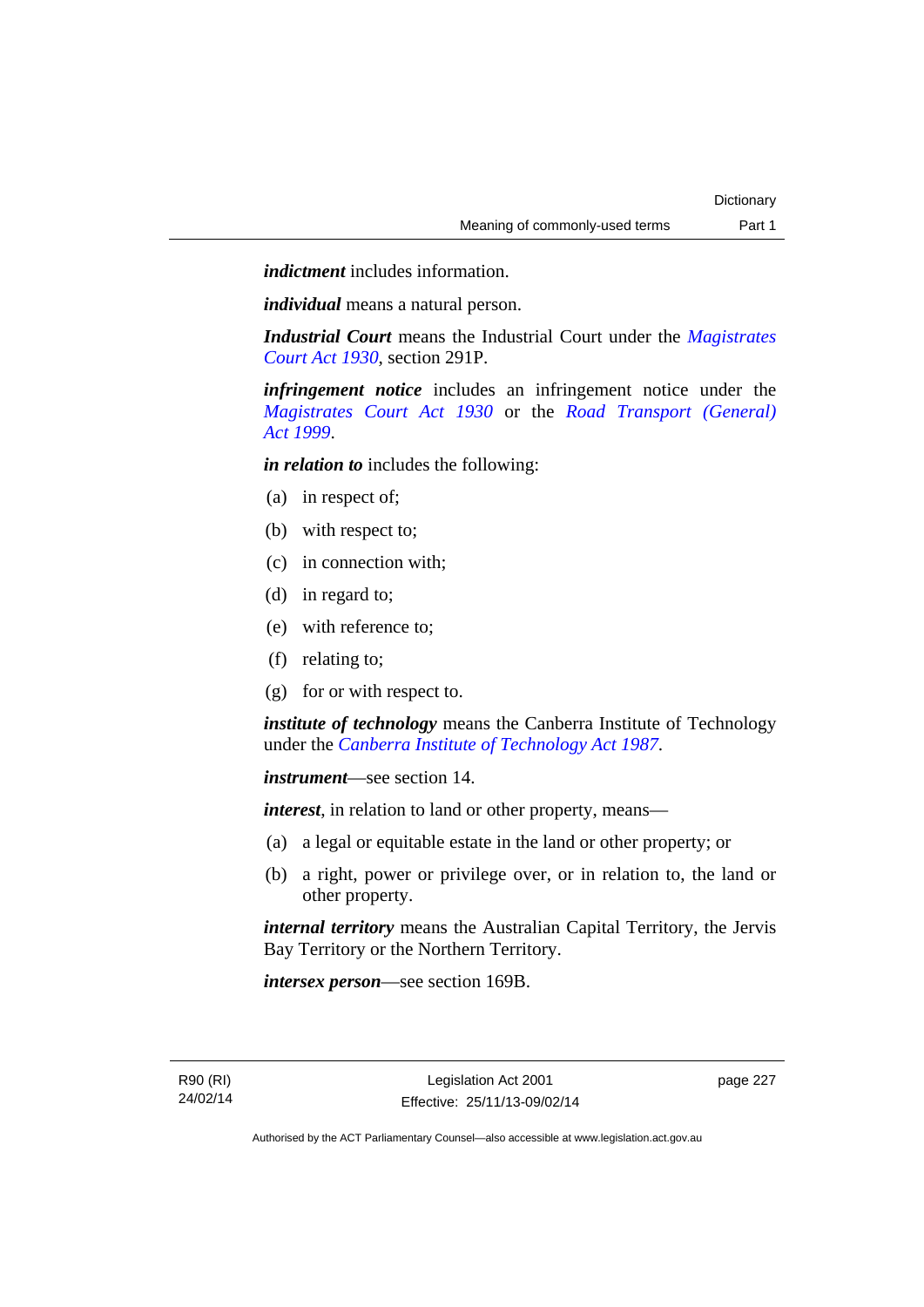*Jervis Bay Territory* means the Territory accepted by the Commonwealth under the *[Jervis Bay Territory Acceptance Act 1915](http://www.comlaw.gov.au/Series/C2004A07489)* (Cwlth).

*Note* The Jervis Bay Territory is described in the agreement set out in that Act, sch.

*judge* means a resident judge, additional judge or acting judge under the *[Supreme Court Act 1933](http://www.legislation.act.gov.au/a/1933-34)*.

*Lake Burley Griffin* means Lake Burley Griffin as defined in the *[Lakes Act 1976](http://www.legislation.act.gov.au/a/1976-65)*.

*Lake Ginninderra* means Lake Ginninderra as defined in the *[Lakes](http://www.legislation.act.gov.au/a/1976-65)  [Act 1976](http://www.legislation.act.gov.au/a/1976-65)*.

*land* includes messuages, tenements and hereditaments, corporeal or incorporeal, of any tenure or description, whatever the interest in the land.

*Note* A number of the terms mentioned in the definition of *land* have a technical meaning at law. A *messuage* is a house together with its gardens, orchards and outbuildings. The term *tenement* signifies land capable of being held in freehold. *Hereditament* refers to real property that can be inherited. Hereditaments may be *corporeal*, that is, tangible things such as lands and buildings, or *incorporeal*, that is, intangible rights attaching to land such as rents, easements, tithes and profits a prendre. (Profits a prendre are the right to take some product of, or part of the soil from, the land of someone else.)

*land development agency* means the Land Development Agency established under the *[Planning and Development Act 2007](http://www.legislation.act.gov.au/a/2007-24)*.

*law*, of the Territory, means—

- (a) an Act; or
- (b) a subordinate law; or
- (c) any other statutory instrument of a legislative nature; or
- (d) the common law.

*lawyer* means a legal practitioner.

page 228 Legislation Act 2001 Effective: 25/11/13-09/02/14

R90 (RI) 24/02/14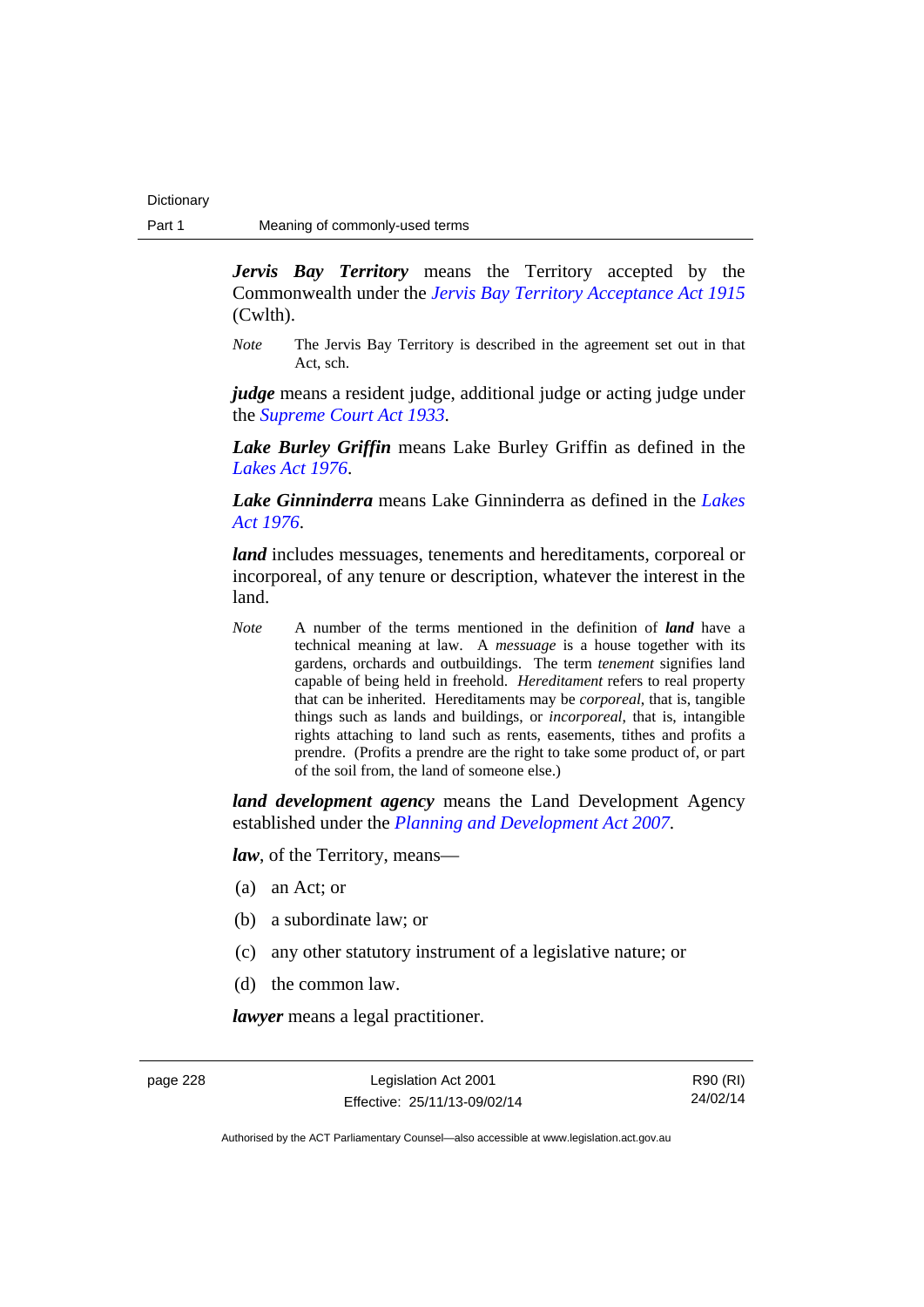*legal aid commission* means the Legal Aid Commission (A.C.T.) established under the *[Legal Aid Act 1977](http://www.legislation.act.gov.au/a/1977-31)*.

*legal practitioner* means a person who is admitted to the legal profession under the *[Legal Profession Act 2006](http://www.legislation.act.gov.au/a/2006-25)* or a law that is a corresponding law for that Act.

*Legislation Act* means the *[Legislation Act 2001](http://www.legislation.act.gov.au/a/2001-14)*.

*Legislative Assembly* means the Legislative Assembly for the Australian Capital Territory.

*Note* The Assembly is established by the [Self-Government Act](http://www.comlaw.gov.au/Series/C2004A03699), s 8 (1).

*legislative instrument*—see section 12.

*liability* means any liability or obligation (whether liquidated or unliquidated, certain or contingent, or accrued or accruing).

*magistrate* means a Magistrate under the *[Magistrates Court](http://www.legislation.act.gov.au/a/1930-21)  [Act 1930](http://www.legislation.act.gov.au/a/1930-21)*.

*Magistrates Court* means the Magistrates Court established under the *[Magistrates Court Act 1930](http://www.legislation.act.gov.au/a/1930-21)*.

*make* an instrument includes issue and grant the instrument.

*making*, of a statutory instrument, means the signing, sealing, approval or other endorsement of the instrument by the entity authorised or required to make it.

*master*, in relation to the Supreme Court, means the Master of the Supreme Court.

*Note* The office of master is established under the *[Supreme Court Act 1933](http://www.legislation.act.gov.au/a/1933-34)*.

*may*—see section 146.

*medical practitioner* means a doctor.

*midnight*, in relation to a particular day, means the time when the day ends.

*midwife*—

R90 (RI) 24/02/14

Legislation Act 2001 Effective: 25/11/13-09/02/14 page 229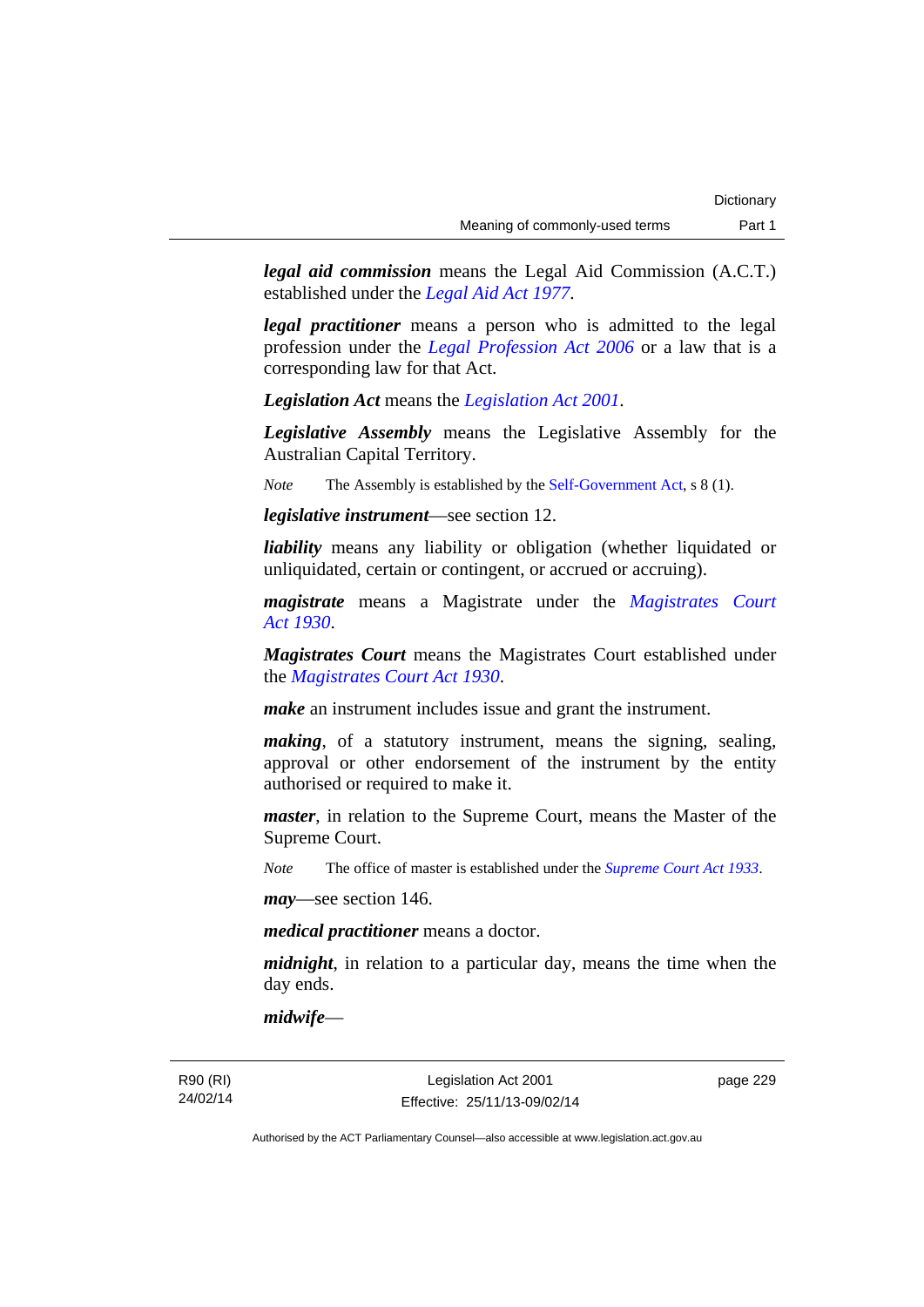- (a) means a person registered under the *[Health Practitioner](http://www.legislation.act.gov.au/a/db_39269/default.asp)  [Regulation National Law \(ACT\)](http://www.legislation.act.gov.au/a/db_39269/default.asp)* to practise in the nursing and midwifery profession as a midwife (other than as a student); and
- (b) for an activity, includes a person mentioned in paragraph (a) holding limited or provisional registration, to the extent that the person is allowed to do the activity under the person's registration.

*Minister*—see section 162.

*modification* includes modification by alteration, omission, substitution and addition.

*month* means calendar month.

*must*—see section 146.

*name* includes—

- (a) for an Act—the Act's short title; and
- (b) for an instrument—the instrument's citation; and
- (c) for a position—the position's title or designation.

*named month* means one of the 12 months of the year.

*national capital authority* means the National Capital Authority established under the *[Australian Capital Territory \(Planning and](http://www.comlaw.gov.au/Series/C2004A03701)  [Land Management\) Act 1988](http://www.comlaw.gov.au/Series/C2004A03701)* (Cwlth).

*national capital plan* means the National Capital Plan under the *[Australian Capital Territory \(Planning and Land Management\) Act](http://www.comlaw.gov.au/Series/C2004A03701)  [1988](http://www.comlaw.gov.au/Series/C2004A03701)* (Cwlth).

*National Credit Code*—see the *[National Consumer Credit](http://www.comlaw.gov.au/Series/C2009A00134)  [Protection Act 2009](http://www.comlaw.gov.au/Series/C2009A00134)* (Cwlth), section 5.

*National Electricity (ACT) Law* means the provisions applying in the ACT because of the *[Electricity \(National Scheme\) Act 1997](http://www.legislation.act.gov.au/a/1997-79)*, section 5 (Application in ACT of National Electricity Law).

R90 (RI) 24/02/14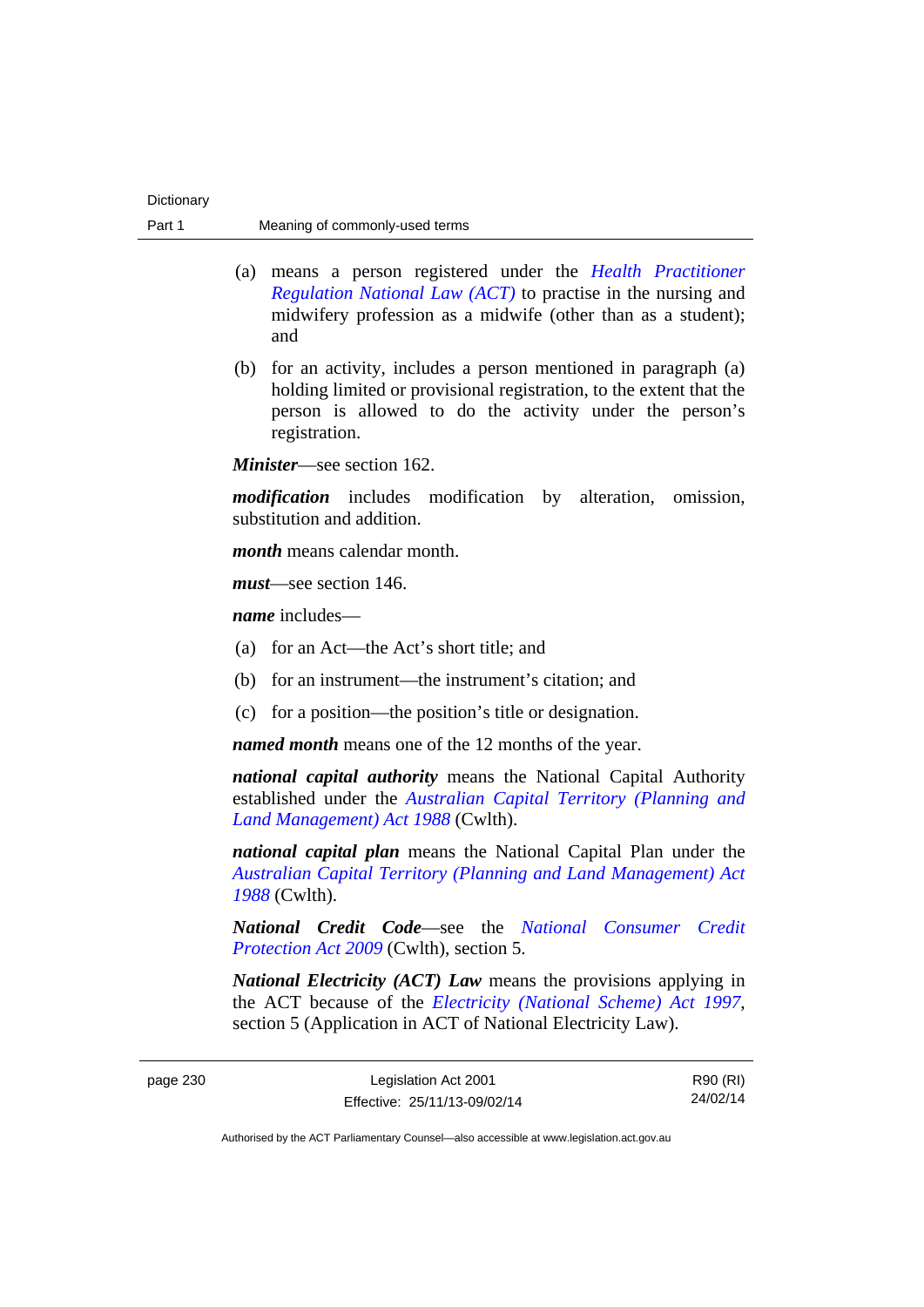*National Electricity (ACT) Regulation* means the provisions applying because of the *[Electricity \(National Scheme\) Act 1997](http://www.legislation.act.gov.au/a/1997-79)*, section 6 (Application of regulations under National Electricity Law).

*National Energy Retail Law (ACT)* means the provisions applying because of the *[National Energy Retail Law \(ACT\) Act 2012](http://www.legislation.act.gov.au/a/2012-31)*, section 6 (Application of National Energy Retail Law).

*National Energy Retail Regulation (ACT)* means the provisions applying because of the *[National Energy Retail Law \(ACT\)](http://www.legislation.act.gov.au/a/2012-31)  [Act 2012](http://www.legislation.act.gov.au/a/2012-31)*, section 7 (Application of regulations under National Energy Retail Law).

*National Gas (ACT) Law* means the provisions applying because of the *[National Gas \(ACT\) Act 2008](http://www.legislation.act.gov.au/a/2008-15)*, section 8 (Application in the ACT of National Gas Law).

*National Gas (ACT) Regulation* means the provisions applying because of the *[National Gas \(ACT\) Act 2008](http://www.legislation.act.gov.au/a/2008-15)*, section 9 (Application in the ACT of regulations under National Gas Law).

*national land* means National Land under the *[Australian Capital](http://www.comlaw.gov.au/Series/C2004A03701)  [Territory \(Planning and Land Management\) Act 1988](http://www.comlaw.gov.au/Series/C2004A03701)* (Cwlth).

*Note* If an area of land in the ACT is, or is intended to be, used by or on behalf of the Commonwealth, it may be declared National Land under the *[Australian Capital Territory \(Planning and Land Management\) Act](http://www.comlaw.gov.au/Series/C2004A03701)  [1988](http://www.comlaw.gov.au/Series/C2004A03701)* (Cwlth), s 27.

*night* means the period between sunset on one day and sunrise on the next day.

*Northern Territory* means the Northern Territory of Australia.

*notifiable instrument*—see section 10.

### *notification*—

- (a) of an Act—see section 30; and
- (b) of a legislative instrument—see section 63.

page 231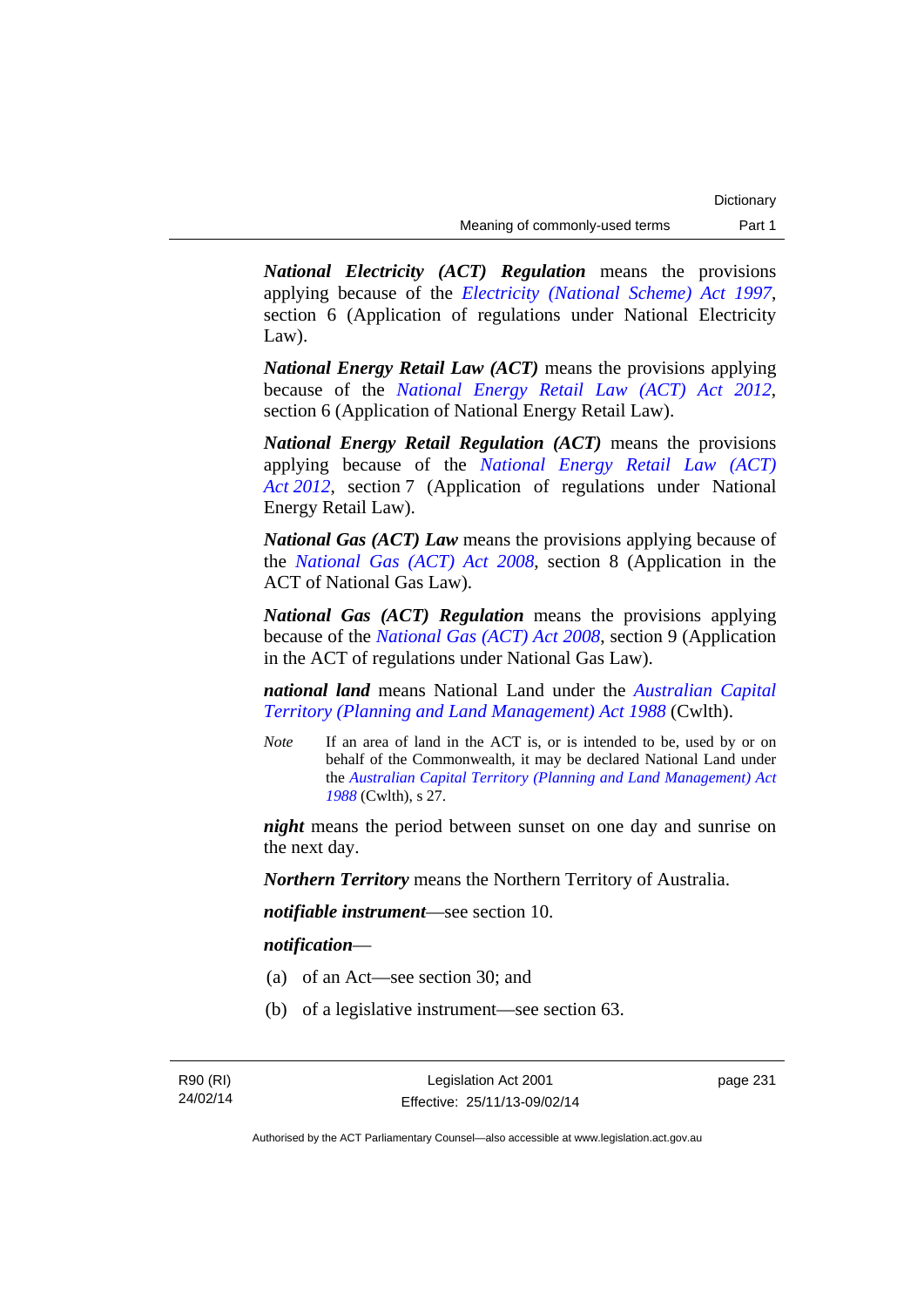*notification day*, for an Act or statutory instrument, means the day the Act or instrument is notified.

*NSW Act* means an Act of the New South Wales Parliament.

*NSW correctional centre* means a correctional centre (however described) under the *[Crimes \(Administration of Sentences\) Act 1999](http://www.legislation.nsw.gov.au/maintop/view/inforce/act+93+1999+cd+0+N)* (NSW).

### *number* means—

- (a) a number expressed in figures or words; or
- (b) a combination of a number expressed in figures or words and of a letter of the alphabet.

#### *nurse*—

- (a) means a person registered under the *[Health Practitioner](http://www.legislation.act.gov.au/a/db_39269/default.asp)  [Regulation National Law \(ACT\)](http://www.legislation.act.gov.au/a/db_39269/default.asp)* to practise in the nursing and midwifery profession as a nurse (other than as a student); and
- (b) for an activity, includes a person mentioned in paragraph (a) holding limited or provisional registration, to the extent that the person is allowed to do the activity under the person's registration; and
- (c) does not include an enrolled nurse.

#### *nurse practitioner*—

- (a) means a person whose registration as a registered health practitioner under the *[Health Practitioner Regulation National](http://www.legislation.act.gov.au/a/db_39269/default.asp)  [Law \(ACT\)](http://www.legislation.act.gov.au/a/db_39269/default.asp)* is endorsed as being qualified to practise as a nurse practitioner; and
- (b) for an activity, includes a person mentioned in paragraph (a) holding limited or provisional registration, to the extent that the person is allowed to do the activity under the person's registration.

page 232 Legislation Act 2001 Effective: 25/11/13-09/02/14

R90 (RI) 24/02/14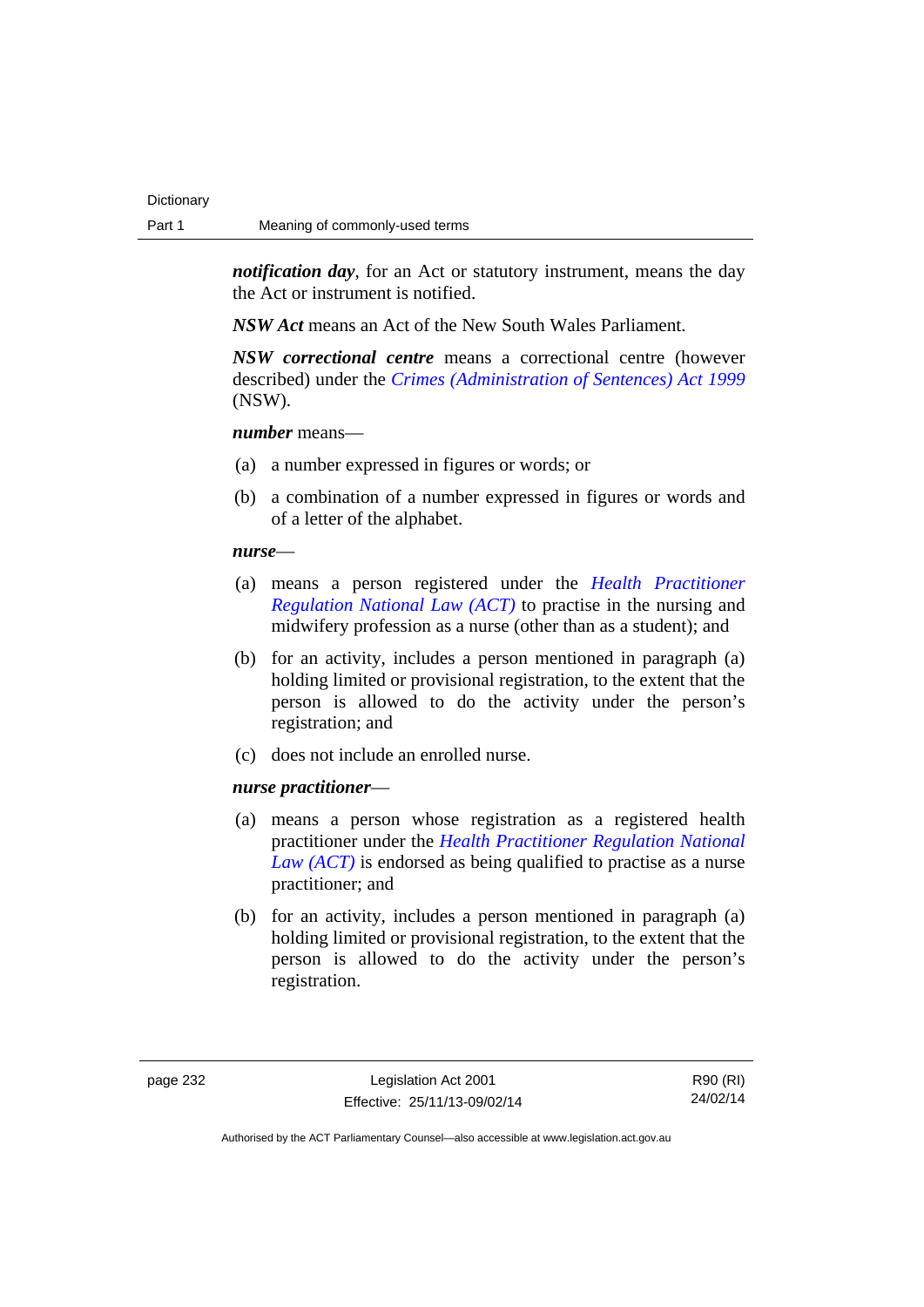### *oath* includes affirmation.

*Note* The *[Evidence Act 2011](http://www.legislation.act.gov.au/a/2011-12)*, div 2.1.2 and the *[Oaths and Affirmations](http://www.legislation.act.gov.au/a/1984-79)  [Act 1984](http://www.legislation.act.gov.au/a/1984-79)* deal with oaths and affirmations.

*occupational discipline order* means an order for occupational discipline made by the ACAT.

*Note* Occupational discipline orders are made under the *[ACT Civil and](http://www.legislation.act.gov.au/a/2008-35)  [Administrative Tribunal Act 2008](http://www.legislation.act.gov.au/a/2008-35)*, s 66 and under authorising laws (*authorising law*—see *[ACT Civil and Administrative Tribunal](http://www.legislation.act.gov.au/a/2008-35)  [Act 2008](http://www.legislation.act.gov.au/a/2008-35)*, dict).

*occupy* a position includes hold the position, act in the position or exercise functions of the position (including under a delegation or subdelegation).

*office* includes position.

*Office of the Legislative Assembly* means the Office of the Legislative Assembly established under the *[Legislative Assembly](http://www.legislation.act.gov.au/a/2012-26)  [\(Office of the Legislative Assembly\) Act 2012](http://www.legislation.act.gov.au/a/2012-26)*.

*official visitor* means an official visitor appointed under the *[Official](http://www.legislation.act.gov.au/a/2012-33)  [Visitor Act 2012](http://www.legislation.act.gov.au/a/2012-33)*, section 10.

*ombudsman* means the Ombudsman under the *[Ombudsman](http://www.legislation.act.gov.au/a/alt_a1989-45co)  [Act 1989](http://www.legislation.act.gov.au/a/alt_a1989-45co)*.

*omit*, in relation to a provision of an Act or statutory instrument, includes repeal.

### *optometrist*—

- (a) means a person registered under the *[Health Practitioner](http://www.legislation.act.gov.au/a/db_39269/default.asp)  [Regulation National Law \(ACT\)](http://www.legislation.act.gov.au/a/db_39269/default.asp)* to practise in the optometry profession (other than as a student); and
- (b) for an activity, includes a person mentioned in paragraph (a) holding limited or provisional registration, to the extent that the person is allowed to do the activity under the person's registration.

page 233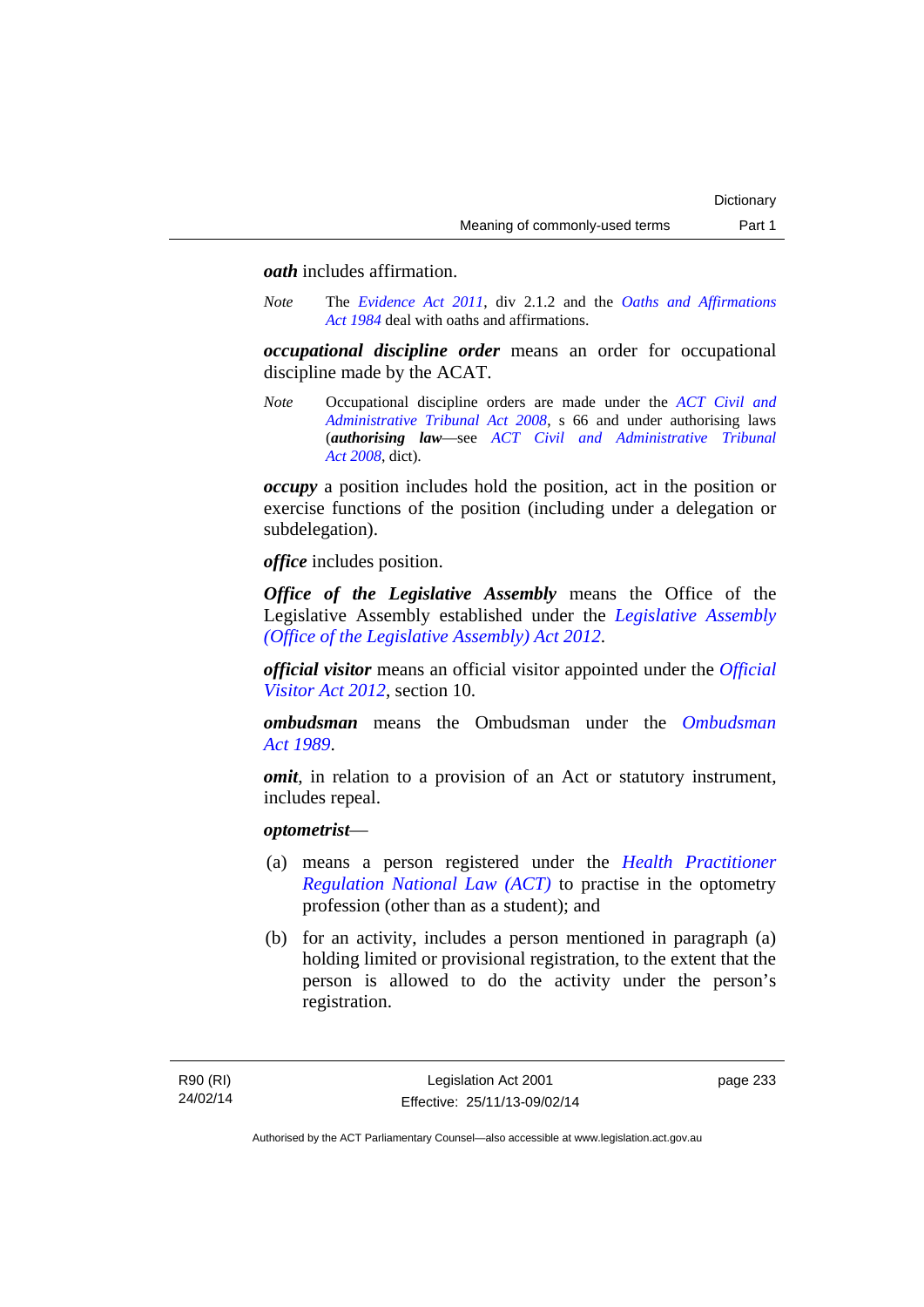*ordinance* means an ordinance made under the *[Seat of Government](http://www.comlaw.gov.au/Series/C2004A07446)  [\(Administration\) Act 1910](http://www.comlaw.gov.au/Series/C2004A07446)* (Cwlth), section 12.

*parent*, of a child, means—

- (a) the child's mother; or
- (b) the child's father; or
- (c) someone else who is presumed under the *[Parentage Act 2004](http://www.legislation.act.gov.au/a/2004-1)*, part 2 to be a parent of the child.
- *Note* A child cannot have more than 2 parents at any one time (see *[Parentage](http://www.legislation.act.gov.au/a/2004-1)  [Act 2004](http://www.legislation.act.gov.au/a/2004-1)*, s 14).

*parliamentary counsel* means the person performing the duties of Parliamentary Counsel in the public service.

*passing*, of an Act—see section 29.

*penalty unit*—see section 133.

*person—*see section 160 (References to people generally).

### *pharmacist***—**

- (a) means a person registered under the *[Health Practitioner](http://www.legislation.act.gov.au/a/db_39269/default.asp)  [Regulation National Law \(ACT\)](http://www.legislation.act.gov.au/a/db_39269/default.asp)* to practise in the pharmacy profession (other than as a student); and
- (b) for an activity, includes a person mentioned in paragraph (a) holding limited or provisional registration, to the extent that the person is allowed to do the activity under the person's registration.

*planning and land authority* means the Planning and Land Authority established under the *[Planning and Development](http://www.legislation.act.gov.au/a/2007-24)  [Act 2007](http://www.legislation.act.gov.au/a/2007-24)*.

*police officer* means a member or special member of the Australian Federal Police.

*position* includes office.

page 234 Legislation Act 2001 Effective: 25/11/13-09/02/14

R90 (RI) 24/02/14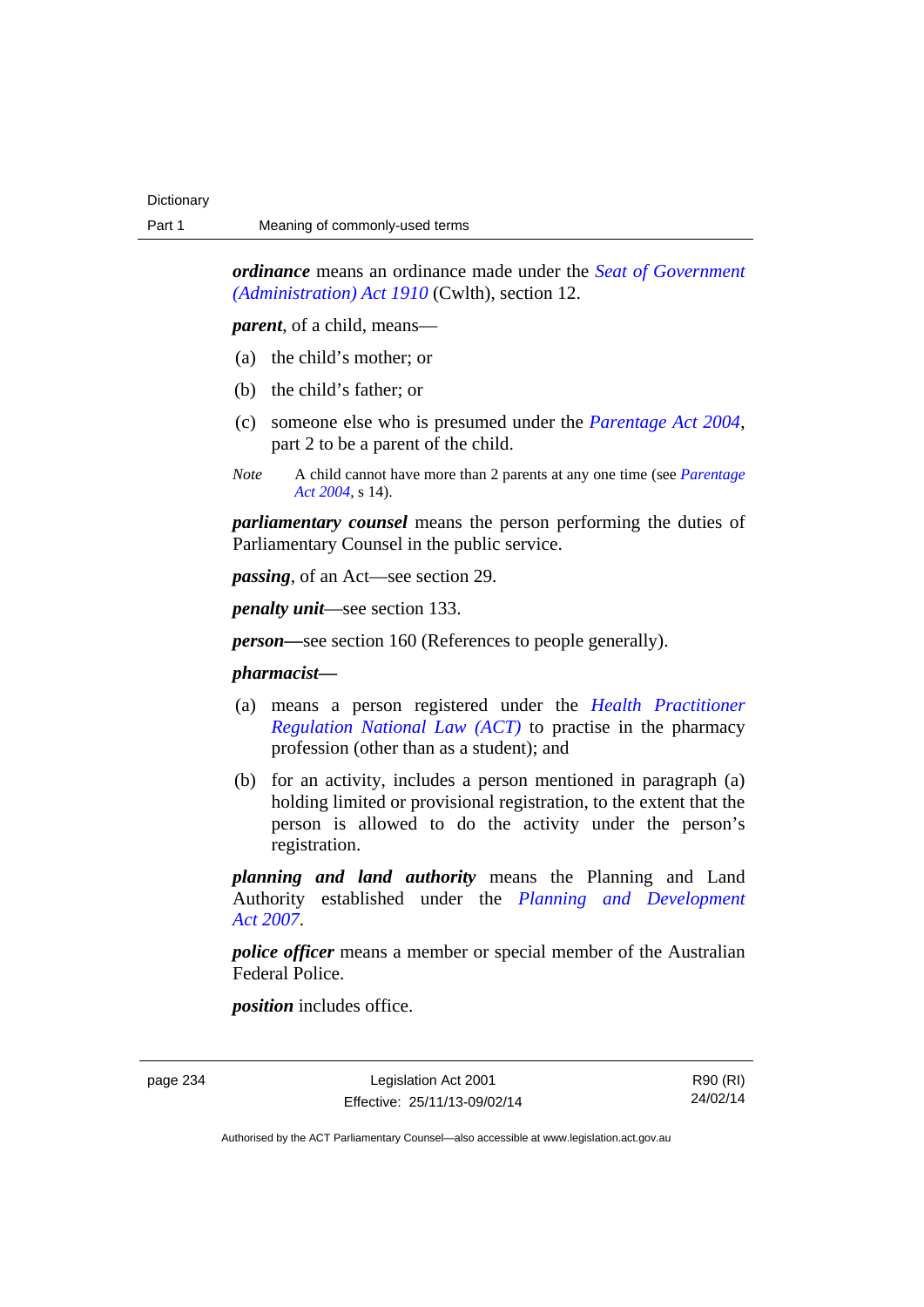*power* includes authority.

*prescribed*, in an Act, means prescribed by the Act or by regulation under the Act.

*present* an indictment includes lay an information.

*privacy commissioner* means the Privacy Commissioner under the *[Privacy Act 1998](http://www.comlaw.gov.au/Series/C2004A03712)* (Cwlth).

*proceeding* means a legal or other action or proceeding.

*property* means any legal or equitable estate or interest (whether present or future, vested or contingent, or tangible or intangible) in real or personal property of any description (including money), and includes a thing in action.

*Note* A *thing in action* is an intangible personal property right recognised and protected by the law. Examples include debts, money held in a bank, shares, rights under a trust, copyright and right to sue for breach of contract.

*provision*, of an Act or instrument—see section 16.

*public advocate* means the Public Advocate under the *[Public](http://www.legislation.act.gov.au/a/2005-47)  [Advocate Act 2005](http://www.legislation.act.gov.au/a/2005-47)*.

*public employee* means—

- (a) a public servant; or
- (b) a person employed by a territory instrumentality; or
- (c) a statutory office-holder or a person employed by a statutory office-holder.

*public health officer* means a public health officer under the *[Public](http://www.legislation.act.gov.au/a/1997-69)  [Health Act 1997.](http://www.legislation.act.gov.au/a/1997-69)*

*public holiday* means a day that is a public holiday in the ACT under the *[Holidays Act 1958](http://www.legislation.act.gov.au/a/1958-19)*, section 3.

*public money*, of the Territory, means revenues, loans and other money received by the Territory.

R90 (RI) 24/02/14 page 235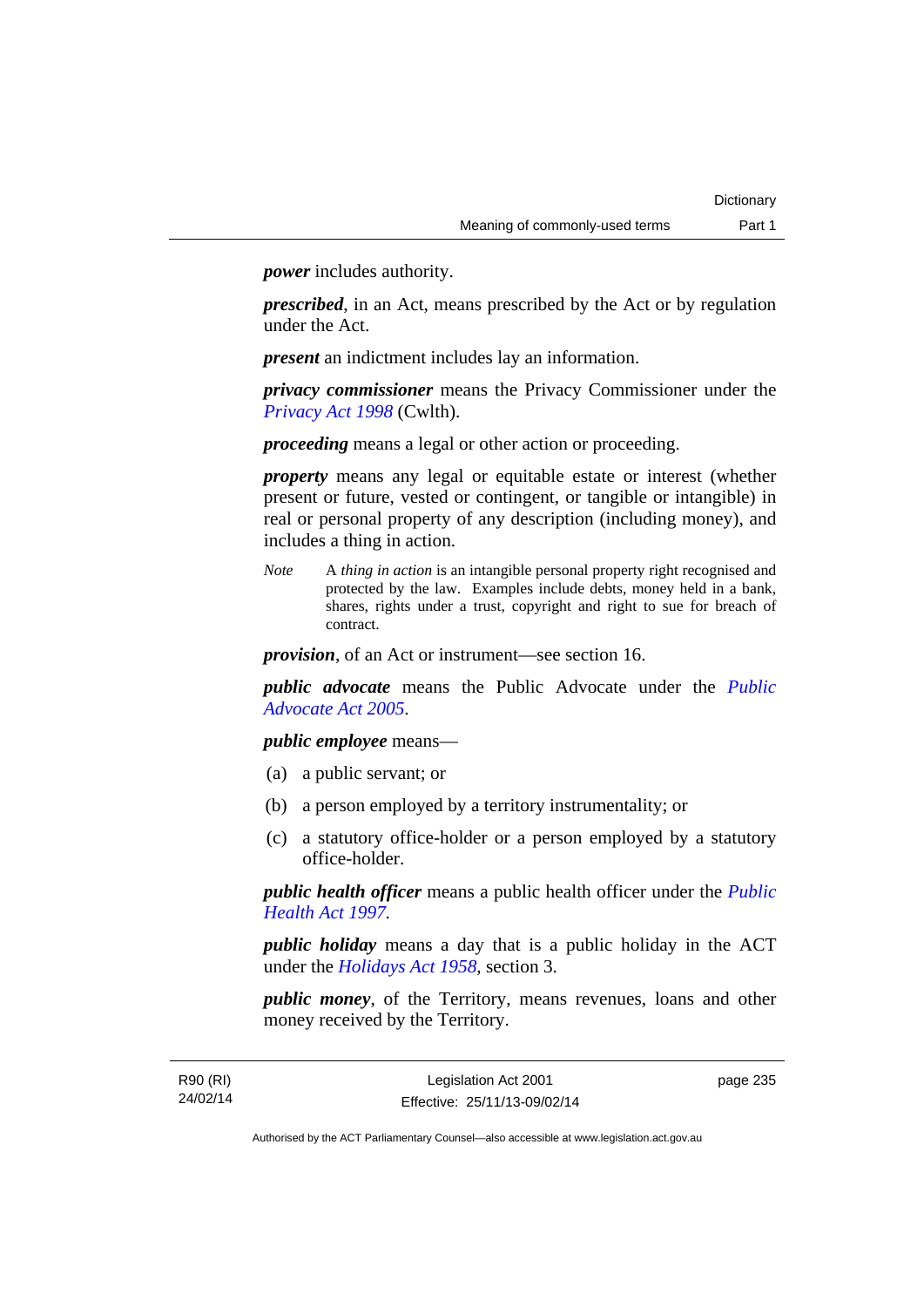*public servant* means a person employed in the public service.

*public service* means the Australian Capital Territory Public Service.

*Note* The *[Public Sector Management Act 1994](http://www.legislation.act.gov.au/a/1994-37)*, s 12 deals with the constitution of the public service.

*public trustee* means the Public Trustee for the Australian Capital Territory under the *[Public Trustee Act 1985](http://www.legislation.act.gov.au/a/1985-8)*.

*quarter* means a period of 3 months beginning on 1 January, 1 April, 1 July or 1 October in any year.

*recognised transgender person*—see section 169A (3).

*registered surveyor* means a surveyor under the *[Surveyors Act 2007](http://www.legislation.act.gov.au/a/2007-33)*.

*registrar* means—

- (a) in relation to the Supreme Court—the Registrar of the Supreme Court; or
- (b) in relation to the Magistrates Court—the Registrar of the Magistrates Court; or
- (c) in relation to a tribunal—the registrar of the tribunal.

*registrar-general* means the Registrar-General under the *[Registrar-](http://www.legislation.act.gov.au/a/1993-63)[General Act 1993](http://www.legislation.act.gov.au/a/1993-63)*.

*registrar of firearms* means the Registrar of Firearms under the *[Firearms Act 1996](http://www.legislation.act.gov.au/a/1996-74)*.

*regulation*, in relation to an Act, means a regulation made or in force under the Act.

*remuneration tribunal* means the Remuneration Tribunal established under the *[Remuneration Tribunal Act 1995](http://www.legislation.act.gov.au/a/1995-55)*.

*repeal* includes—

 (a) for an Act or statutory instrument—omit a provision of the Act or instrument; and

page 236 Legislation Act 2001 Effective: 25/11/13-09/02/14

R90 (RI) 24/02/14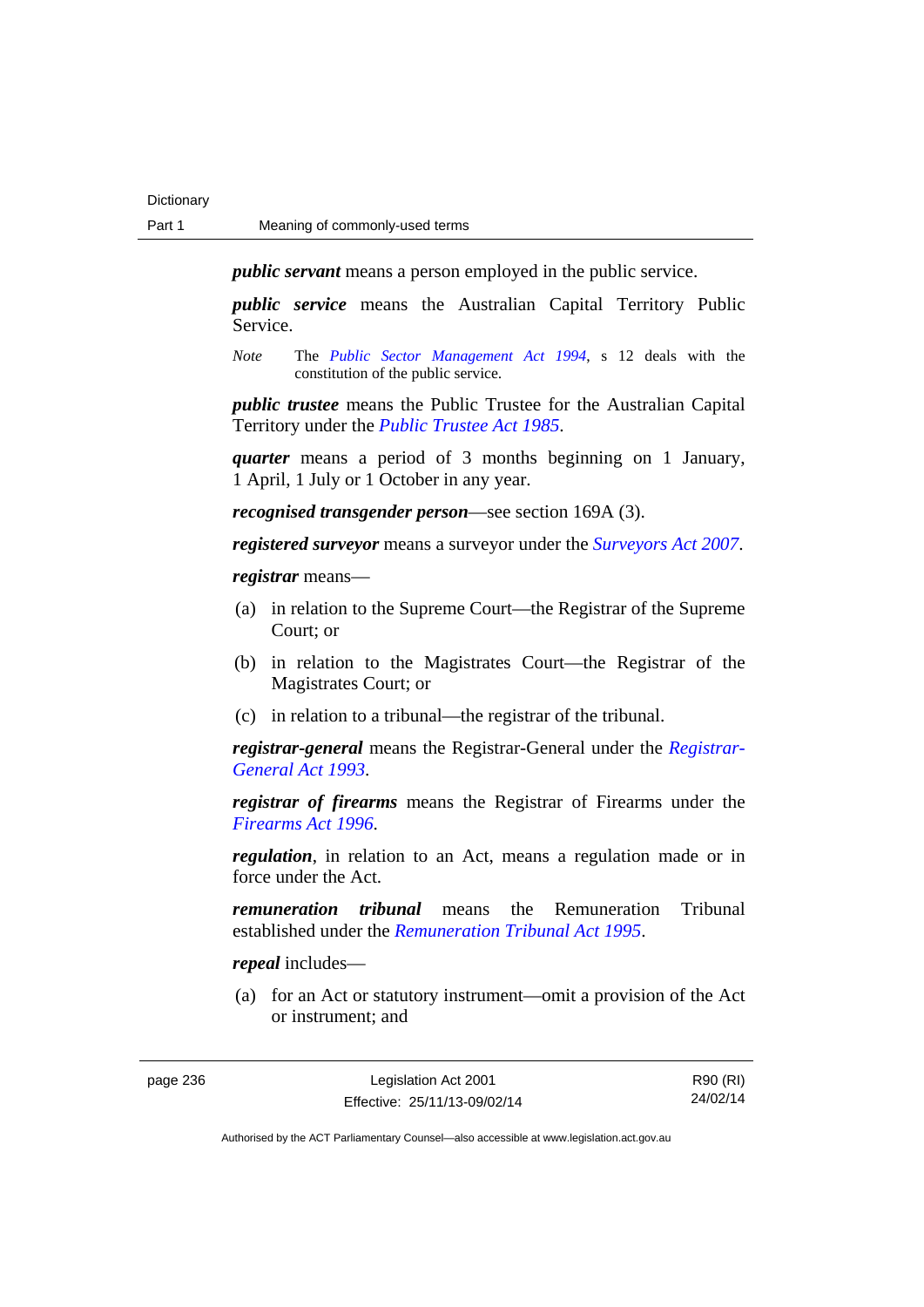- (b) for a provision of an Act or statutory instrument—omit the provision (or a part of it); and
- (c) for an Act or statutory instrument (or a provision of it) abrogate or limit its effect, or exclude from its application any circumstance, matter, person, place or purpose; and
- (d) for an Act or statutory instrument (or a provision of it)—any other implied repeal; and
- (e) for a statutory instrument—revoke the instrument (or part of it); and
- (f) for a decision—revoke it or cancel it.

*resident judge* means a resident judge under the *[Supreme Court](http://www.legislation.act.gov.au/a/1933-34)  [Act 1933](http://www.legislation.act.gov.au/a/1933-34)*.

*retrospectively*, for the commencement of legislation—see section 75A.

*reviewable decision notice*—see the *[ACT Civil and Administrative](http://www.legislation.act.gov.au/a/2008-35)  [Tribunal Act 2008](http://www.legislation.act.gov.au/a/2008-35)*, section 67A.

*road transport authority* means the Australian Capital Territory Road Transport Authority.

- *Note 1* In relation to the exercise of a function by the road transport authority under a provision of the road transport legislation, the director-general of the administrative unit responsible for the provision is the road transport authority.
- *Note 2 Road transport legislation––*see the *[Road Transport \(General\)](http://www.legislation.act.gov.au/a/1999-77)  [Act 1999](http://www.legislation.act.gov.au/a/1999-77)*, s 6.

*rules* means—

- (a) of a court or tribunal—rules made by the entity having power to make rules (however described) regulating the practice and procedure of the court or tribunal; and
- (b) in relation to an Act—rules made or in force under the Act.

page 237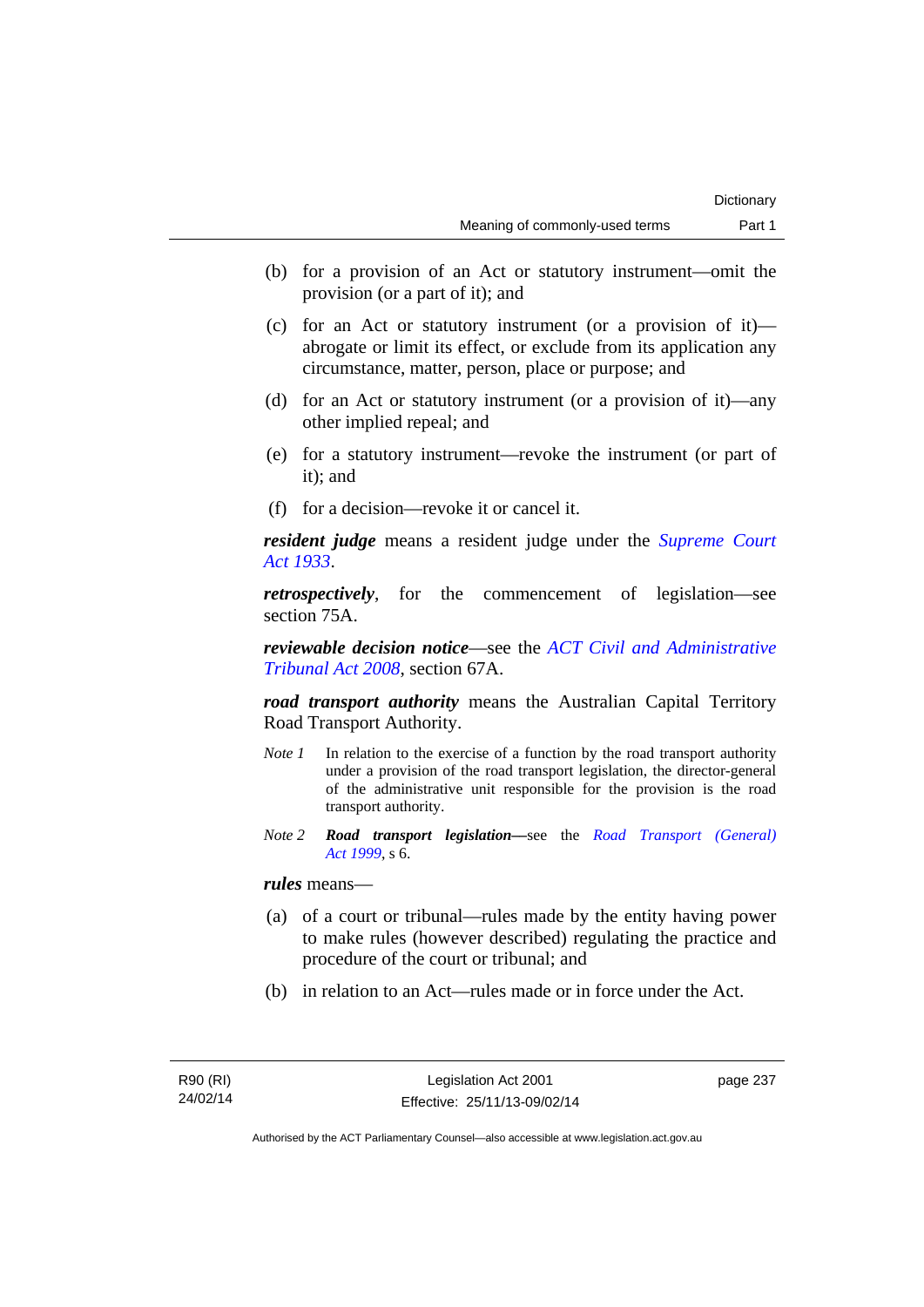*rural fire service* means the ACT Rural Fire Service under the *[Emergencies Act 2004](http://www.legislation.act.gov.au/a/2004-28)*.

*Self-Government Act* means the *[Australian Capital Territory](http://www.comlaw.gov.au/Series/C2004A03699)  [\(Self-Government\) Act 1988](http://www.comlaw.gov.au/Series/C2004A03699)* (Cwlth).

*self-government day* means 11 May 1989.

*Note* This is the day when the remaining provisions of the Self-Government [Act](http://www.comlaw.gov.au/Series/C2004A03699) commenced and, in particular, the Australian Capital Territory was established as a body politic, the Legislative Assembly was empowered to make laws for the ACT and the Executive was established.

*sentence administration board* means the Sentence Administration Board under the *[Crimes \(Sentence Administration\) Act 2005](http://www.legislation.act.gov.au/a/2005-59)*.

*SES* means the ACT State Emergency Service established under the *[Emergencies Act 2004](http://www.legislation.act.gov.au/a/2004-28)*.

*sign* includes attach a seal and make a mark.

*signpost definition*—see section 131 (Signpost definition).

*sitting day*, of the Legislative Assembly, means a period that commences on a day the Assembly meets and continues until the Assembly next adjourns.

*Note* A sitting day may continue for 1 or more days.

*solicitor* means a lawyer who practises as a solicitor.

*solicitor-general* means the Solicitor-General for the Territory under the *[Law Officers Act 2011](http://www.legislation.act.gov.au/a/2011-30)*.

*Speaker* means the Presiding Officer of the Legislative Assembly.

*Note* The Presiding Officer is elected under the [Self-Government Act,](http://www.comlaw.gov.au/Series/C2004A03699) s 11.

*Standards Australia* means the company named Standards Australia Limited (ACN 087 326 690).

*State* means a State of the Commonwealth, and includes the Northern Territory.

page 238 Legislation Act 2001 Effective: 25/11/13-09/02/14

R90 (RI) 24/02/14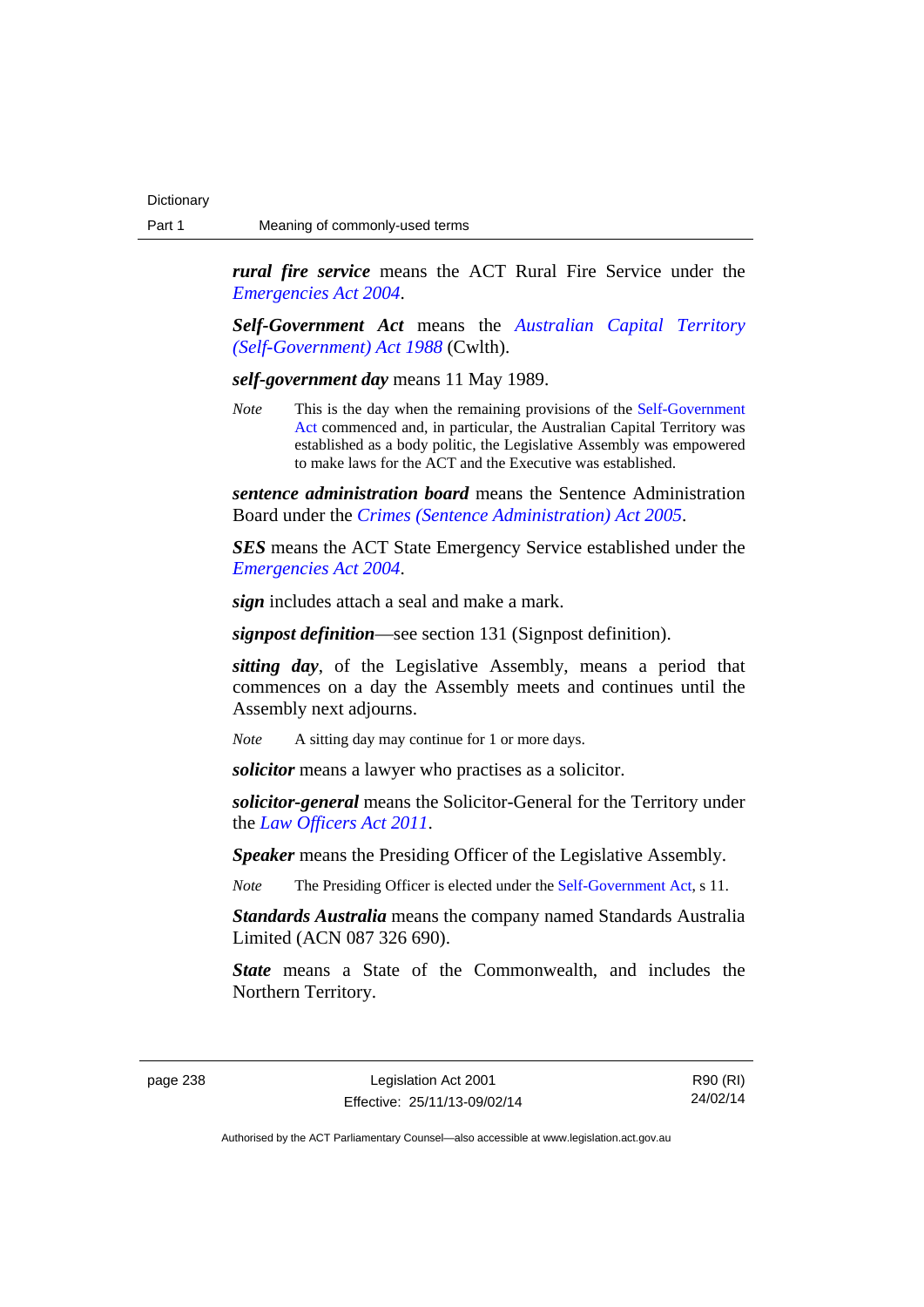*statutory declaration* means a statutory declaration made under the *[Statutory Declarations Act 1959](http://www.comlaw.gov.au/Series/C2004A07365)* (Cwlth).

*statutory instrument*—see section 13.

*statutory office-holder* means a person occupying a position under an Act or statutory instrument (other than a position in the public service).

*subordinate law*—see section 8.

*summary offence*—see section 190.

*Supreme Court* means the Supreme Court of the Australian Capital Territory.

*Note* The Supreme Court is established by the *[Supreme Court Act 1933](http://www.legislation.act.gov.au/a/1933-34)*, s 3. The [Self-Government Act](http://www.comlaw.gov.au/Series/C2004A03699), s 48A deals with the jurisdiction and powers of the court.

*surveyor-general* means the surveyor-general under the *[Surveyors](http://www.legislation.act.gov.au/a/2007-33)  [Act 2007](http://www.legislation.act.gov.au/a/2007-33)*.

*swear* an oath includes make an affirmation.

*take* an oath includes make an affirmation.

*territory authority* means a body established for a public purpose under an Act, but does not include a body declared by regulation not to be a territory authority.

*territory instrumentality* means a corporation that—

- (a) is established under an Act or statutory instrument, or under the Corporations Act; and
- (b) is a territory instrumentality under the *[Public Sector](http://www.legislation.act.gov.au/a/1994-37)  [Management Act 1994](http://www.legislation.act.gov.au/a/1994-37)*.
- *Note Territory instrumentality* is defined in the *[Public Sector Management](http://www.legislation.act.gov.au/a/1994-37)  [Act 1994](http://www.legislation.act.gov.au/a/1994-37)*, dict.

page 239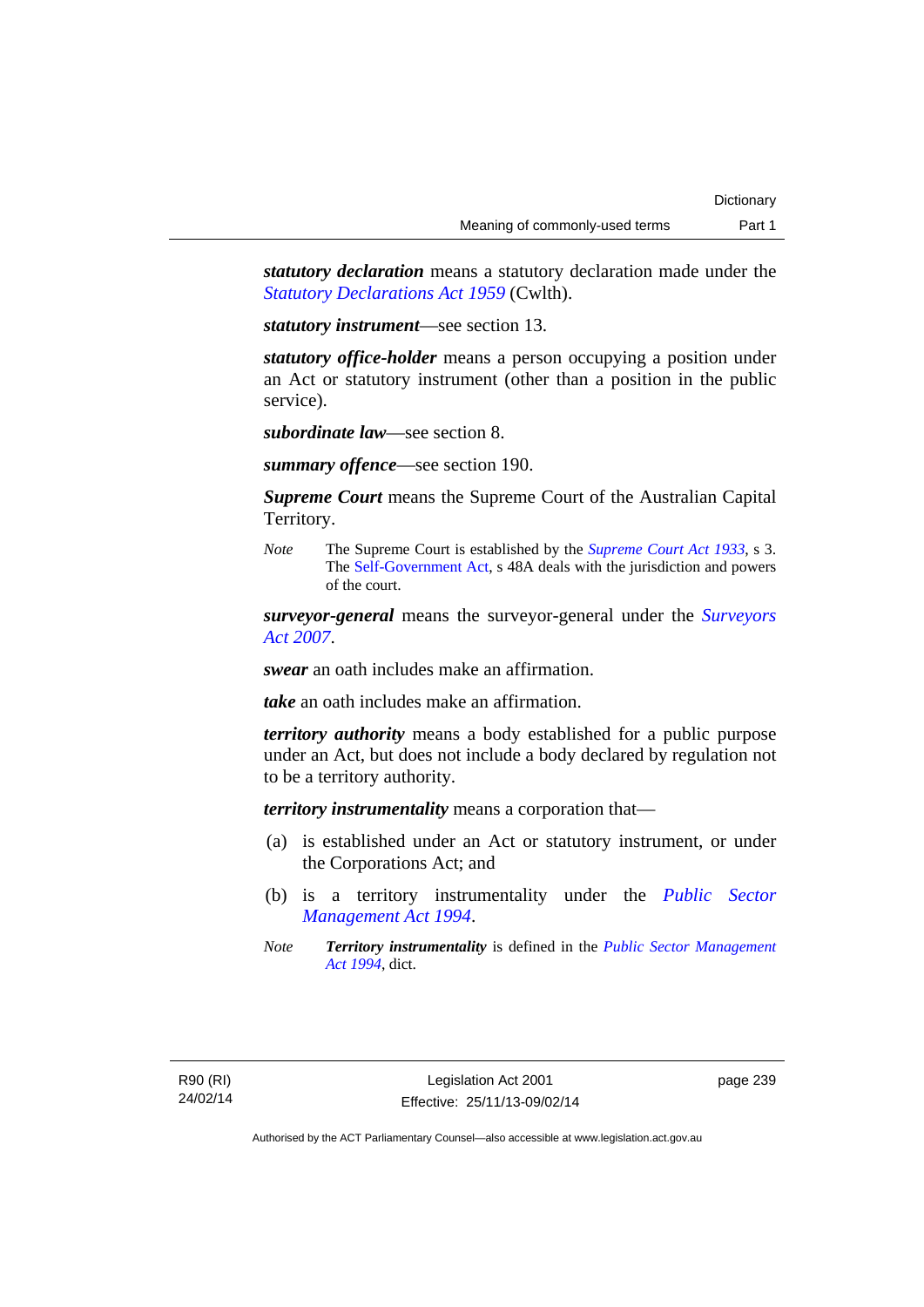*territory land* means Territory Land under the *[Australian Capital](http://www.comlaw.gov.au/Series/C2004A03701)  [Territory \(Planning and Land Management\) Act 1988](http://www.comlaw.gov.au/Series/C2004A03701)* (Cwlth).

*Note* The *[Australian Capital Territory \(Planning and Land Management\) Act](http://www.comlaw.gov.au/Series/C2004A03701)  [1988](http://www.comlaw.gov.au/Series/C2004A03701)* (Cwlth), s 28 provides that if land in the ACT is not national land it is territory land.

*territory law*—see *law*, of the Territory.

### *territory lease*—

- (a) means—
	- (i) a lease granted under the *[Planning and Development](http://www.legislation.act.gov.au/a/2007-24)  [Act 2007](http://www.legislation.act.gov.au/a/2007-24)*; or
	- (ii) a lease under the *[Unit Titles Act 2001](http://www.legislation.act.gov.au/a/2001-16)*; but
- (b) does not include a sublease.

*territory-owned corporation* means a Territory owned corporation under the *[Territory-owned Corporations Act 1990](http://www.legislation.act.gov.au/a/1990-53)*.

*territory plan* means the territory plan under the *[Planning and](http://www.legislation.act.gov.au/a/2007-24)  [Development Act 2007](http://www.legislation.act.gov.au/a/2007-24)*.

*the Territory* means—

- (a) when used in a geographical sense—the Australian Capital Territory; or
- (b) in any other case—the body politic established by the [Self-Government Act,](http://www.comlaw.gov.au/Series/C2004A03699) section 7.

*transgender person*—see section 169A (1) and (2).

*transitional* includes application and saving.

*Treasurer* means the Minister designated Treasurer by the Chief Minister, and includes a Minister authorised by the Chief Minister to act on behalf of the Treasurer.

*tribunal* includes any entity that is authorised to hear, receive and examine evidence.

page 240 Legislation Act 2001 Effective: 25/11/13-09/02/14

R90 (RI) 24/02/14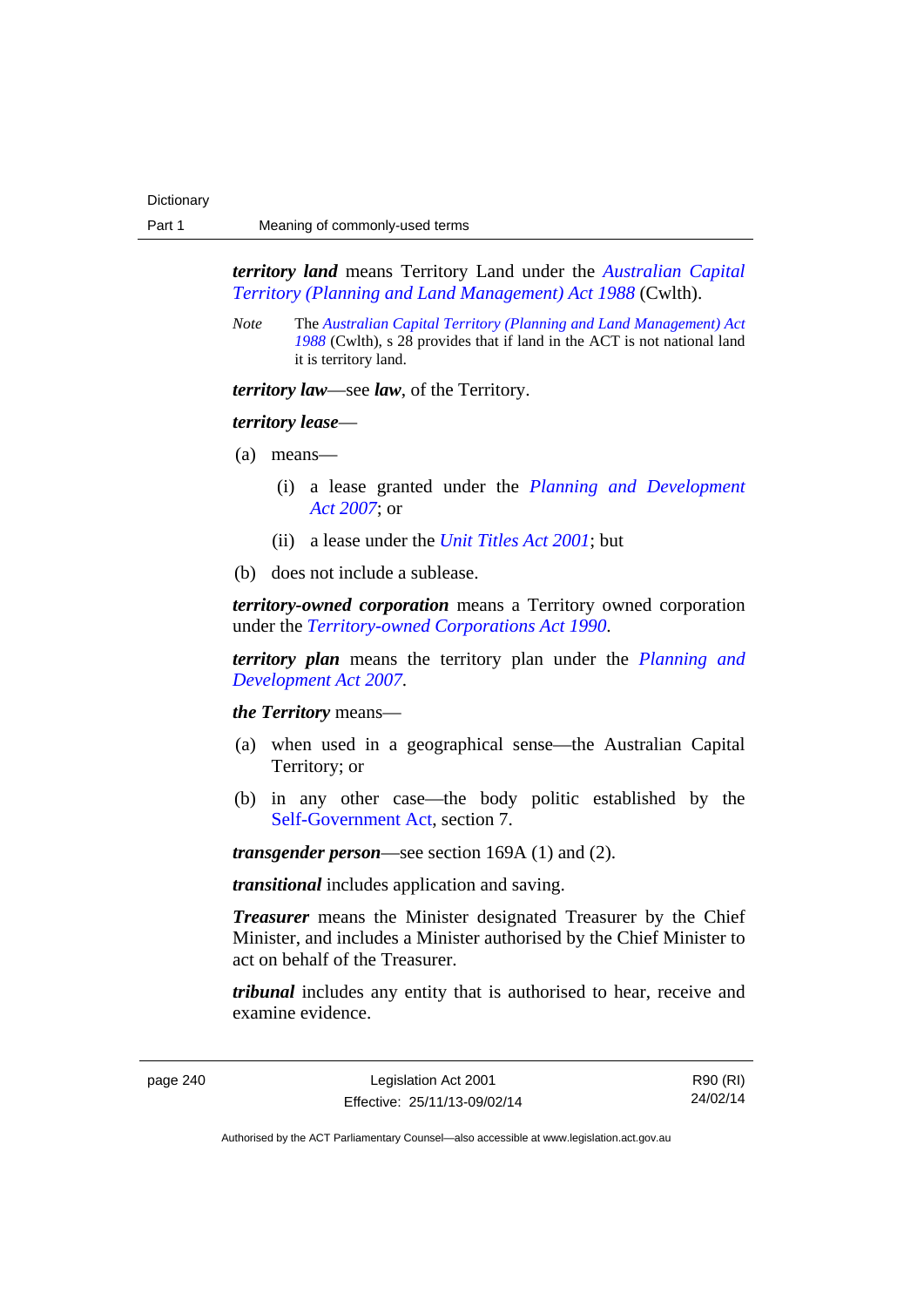*UK Act* means an Act of the United Kingdom Parliament.

*under*, in relation to an Act or statutory instrument, includes the following:

- (a) by;
- (b) by virtue of;
- (c) for or for the purposes of;
- (d) in accordance with;
- (e) in pursuance of;
- (f) pursuant to;
- (g) within the meaning of.
- *Note* A reference to an Act or statutory instrument includes a reference to a provision of the Act or instrument (see s 7 and s 13).

*United Kingdom* means the United Kingdom of Great Britain and Northern Ireland.

*United Kingdom Parliament* means—

- (a) the Parliament of England; or
- (b) the Parliament of Great Britain; or
- (c) the Parliament of the United Kingdom of Great Britain and Ireland; or
- (d) the Parliament of the United Kingdom of Great Britain and Northern Ireland.

### *veterinary surgeon*—

- (a) means a person unconditionally registered as a veterinary surgeon under the *[Health Professionals Act 2004](http://www.legislation.act.gov.au/a/2004-38)*; and
- (b) for an activity, includes a person conditionally registered as a veterinary surgeon under the *[Health Professionals Act 2004](http://www.legislation.act.gov.au/a/2004-38)* to

page 241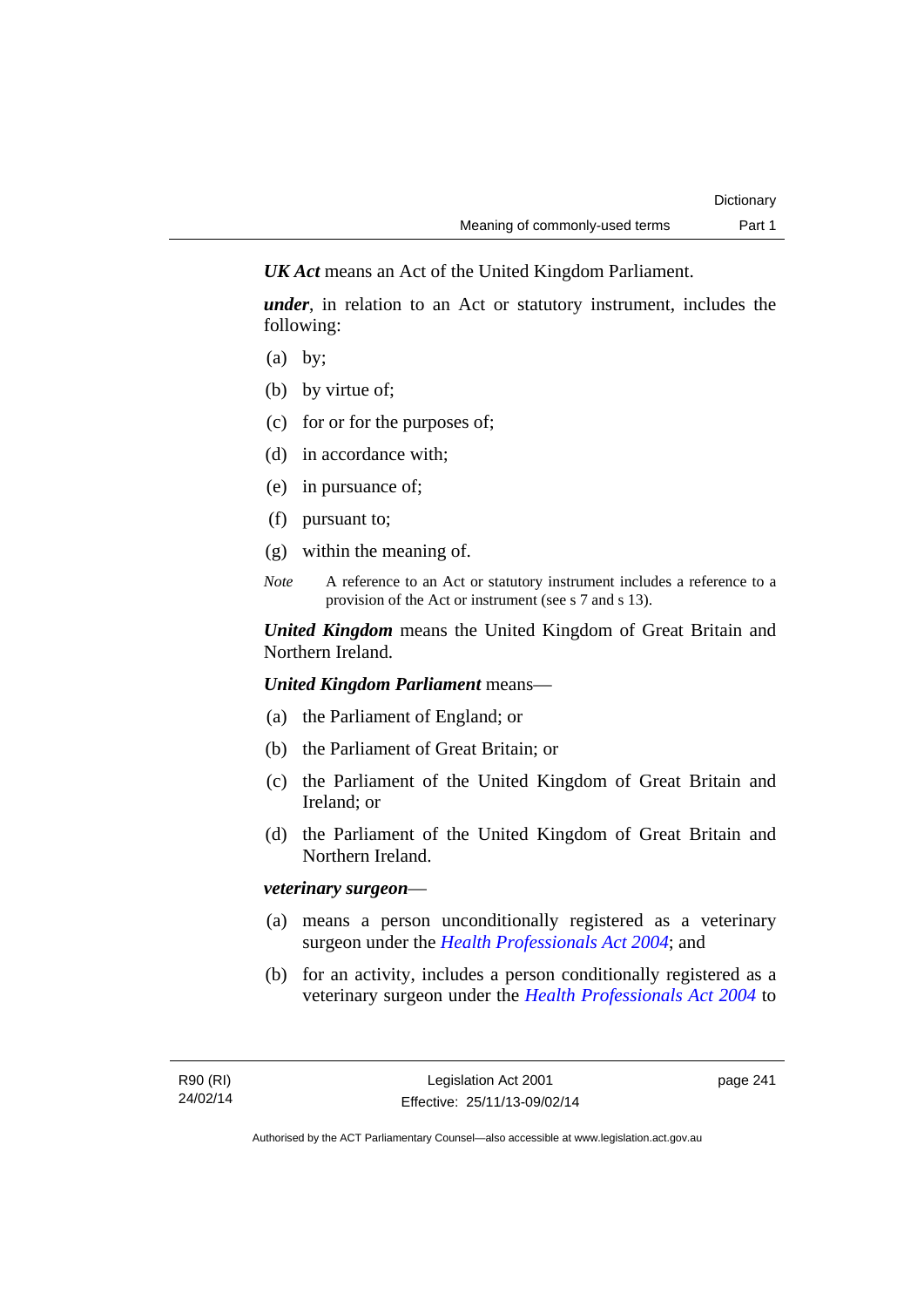| Dictionary |                                |
|------------|--------------------------------|
| Part 1     | Meaning of commonly-used terms |

the extent that the person is allowed to do the activity under the person's conditional registration.

*will* includes a codicil.

*word* includes any drawing, figure, number and symbol.

*working day* means a day that is not—

- (a) a Saturday or Sunday; or
- (b) a public holiday in the ACT.

*work safety commissioner* means the work safety commissioner under the *[Work Health and Safety Act 2011](http://www.legislation.act.gov.au/a/2011-35)*.

*writing* includes any way of representing or reproducing words in visible form.

### **Examples**

printing, photocopying, photography, typewriting

*Note* An example is part of the Act, is not exhaustive and may extend, but does not limit, the meaning of the provision in which it appears (see s 126 and s 132).

*year*, without specifying the kind of year, means calendar year.

page 242 Legislation Act 2001 Effective: 25/11/13-09/02/14

R90 (RI) 24/02/14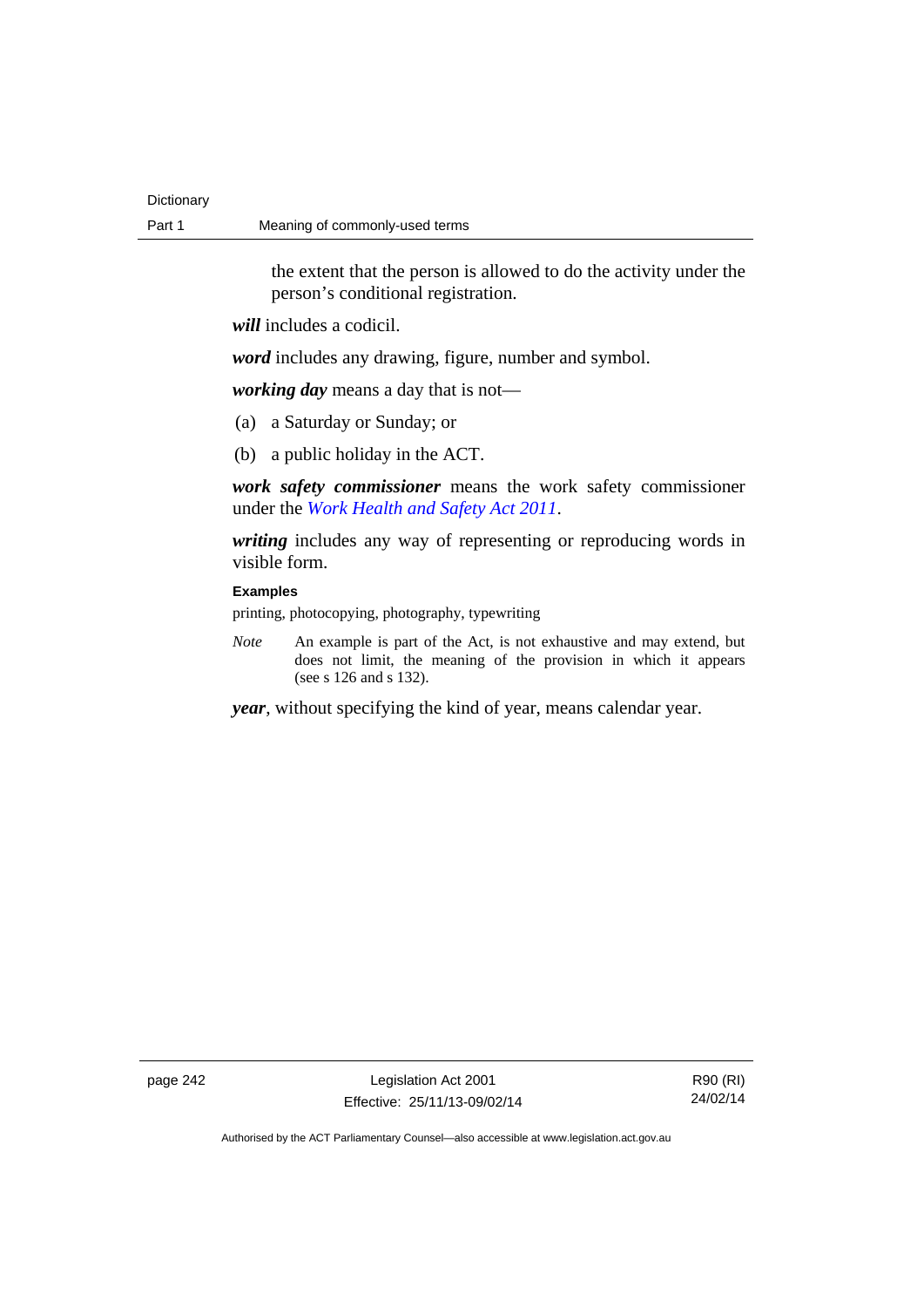# **Part 2 Terms for Legislation Act 2001 only**

*Note* Terms that apply to all Acts and statutory instruments are set out in pt 1.

*Act*, for chapter 14 (Interpretation of Acts and statutory instruments)—see section 136.

*Note* See also def *Act* in the dictionary, pt 1.

### *ACT law*—

- (a) for chapter 10 (Referring to laws)—see section 97 (1); and
- (b) for chapter 18 (Offences)—see section 188.

*administrator*, for part 19.5 (Service of documents)—see section 246.

*agency*, for part 19.5 (Service of documents)—see section 246.

*amend*, for chapter 9 (Repeal and amendment of laws)—see section 82.

*another jurisdiction* means the Commonwealth, a State, another Territory, the United Kingdom or New Zealand.

### *appointee*—

- (a) for division 19.3.1 (Appointments—general)—see section 207 (2); and
- (b) for division 19.3.2 (Acting appointments)—see section 217 (2).

# *appointer*—

- (a) for division 19.3.1 (Appointments—general)—see section 205; and
- (b) for division 19.3.2 (Acting appointments)—see section 215; and
- (c) for part 19.4 (Delegations)—see section 230 (1).

| R90 (RI) | Legislation Act 2001         | page 243 |
|----------|------------------------------|----------|
| 24/02/14 | Effective: 25/11/13-09/02/14 |          |

Authorised by the ACT Parliamentary Counsel—also accessible at www.legislation.act.gov.au

**Dictionary**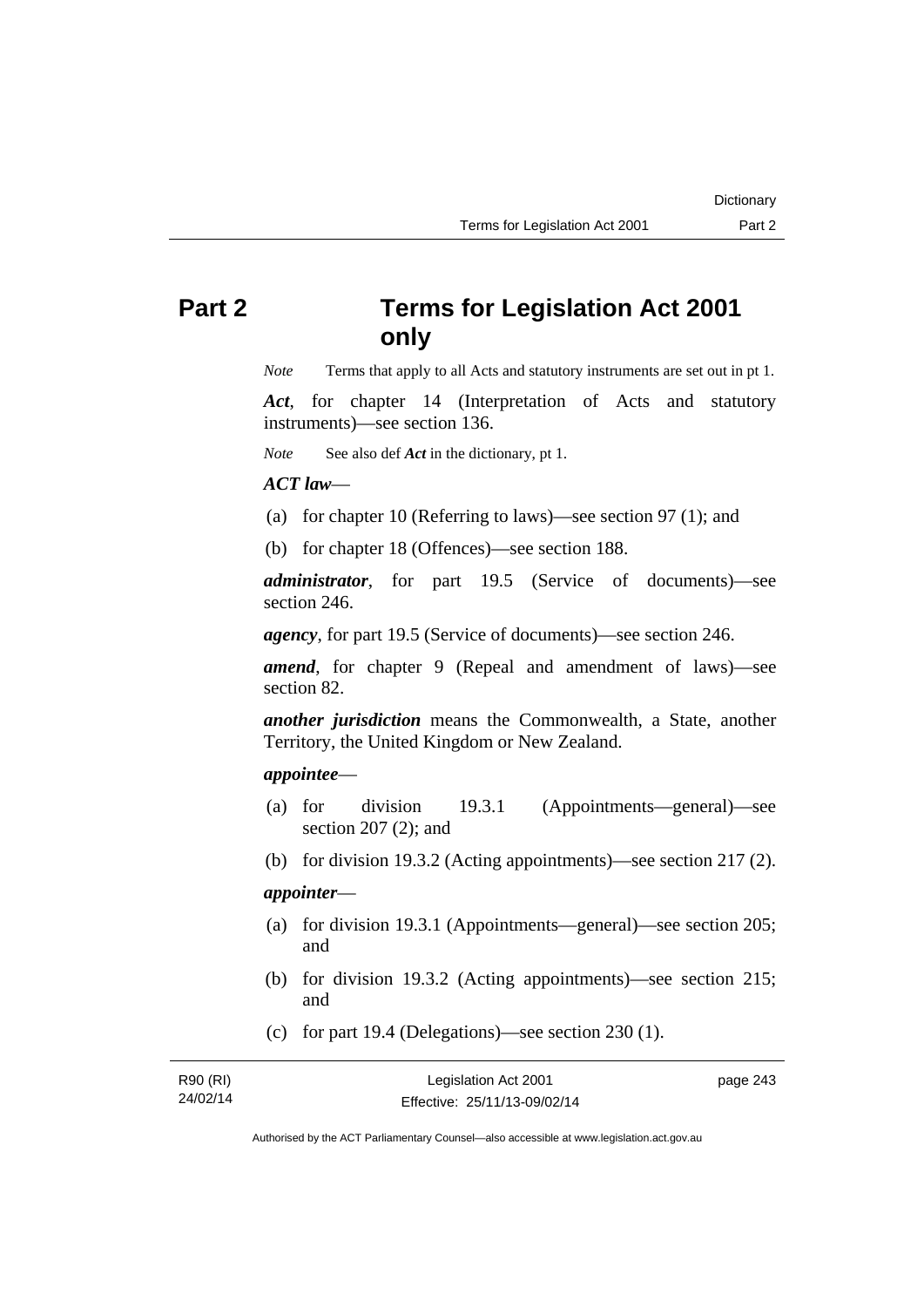*approved website* means an internet site approved under section 21.

*authorised republication*—see section 15.

*authorising law*, for chapter 5 (Regulatory impact statements for subordinate laws and disallowable instruments)—see section 31.

*benefits*, for chapter 5 (Regulatory impact statements for subordinate laws and disallowable instruments)—see section 31.

*business address*, for part 19.5 (Service of documents)—see section 246.

*corporation*, for part 19.5 (Service of documents)—see section 246.

*costs*, for chapter 5 (Regulatory impact statements for subordinate laws and disallowable instruments)—see section 31.

*current legislative drafting practice* means the legislative drafting practices from time to time used in the Parliamentary Counsel's Office.

*delegate*, for part 19.4 (Delegations)—see section 233 (2).

*determinative provision*—see section 5 (2).

*document*, for part 19.5 (Service of documents)—see section 246.

*Note* See also def *document* in the dictionary, pt 1

*editorial amendment*, of a law—see section 116.

*email address*, for part 19.5 (Service of documents)—see section 246.

*executive officer*, for part 19.5 (Service of documents)—see section 246.

*fax number*, for part 19.5 (Service of documents)—see section 246.

*fee*, for part 6.3 (Making of certain statutory instruments about fees)—see section 55.

*home address*, for part 19.5 (Service of documents)—see section 246.

| page 244 | Legislation Act 2001         | R90 (RI) |
|----------|------------------------------|----------|
|          | Effective: 25/11/13-09/02/14 | 24/02/14 |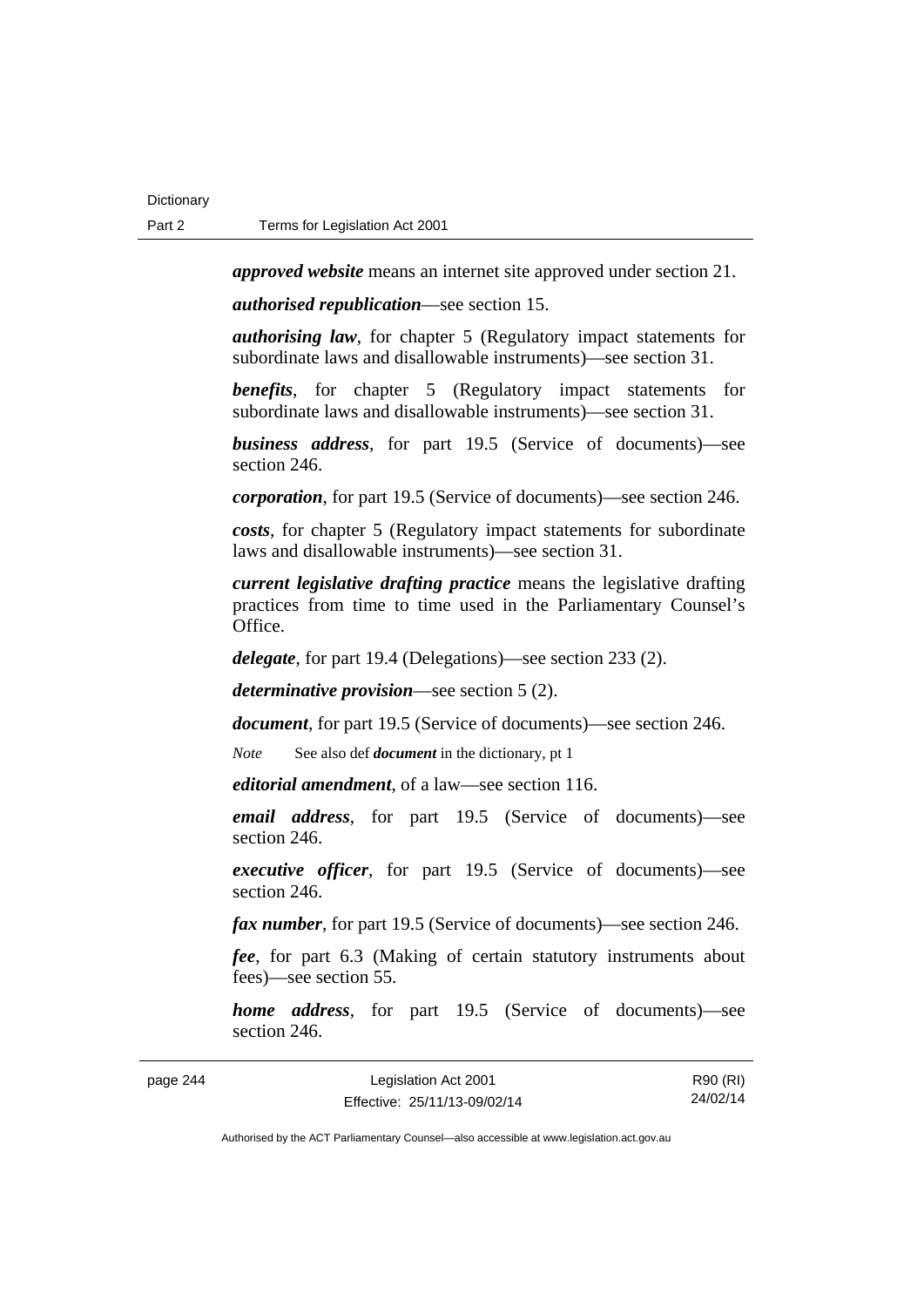### *law*—

- (a) for chapter 3 (Authorised versions and evidence of laws and legislative material)—see section 22A; and
- (b) for chapter 8 (Commencement and exercise of powers before commencement)—see section 72; and
- (c) for chapter 9 (Repeal and amendment of laws)—see section 82; and
- (d) for chapter 10 (Referring to laws)—see section 97 (1); and
- (e) for chapter 11 (Republication of Acts and statutory instruments)—see section 107; and
- (f) for chapter 13 (Structure of Acts and statutory instruments) see section 125; and
- (g) for chapter 16 (Courts, tribunals and other decision-makers) see section 175; and
- (h) for chapter 17 (Entities and positions)—see section 182; and
- (i) for chapter 19 (Administrative and machinery provisions)—see section 195.

*law of another jurisdiction*, for chapter 10 (Referring to laws)—see section 97 (1).

*legislative material*, for chapter 3 (Authorised versions and evidence of laws and legislative material)—see section 22A.

*non-determinative provision*—see section 5 (3).

*provide* a service, for part 6.3 (Making of certain statutory instruments about fees)—see section 55.

*register* means the ACT legislation register.

*repeal*, for chapter 9 (Repeal and amendment of laws)—see section 82.

page 245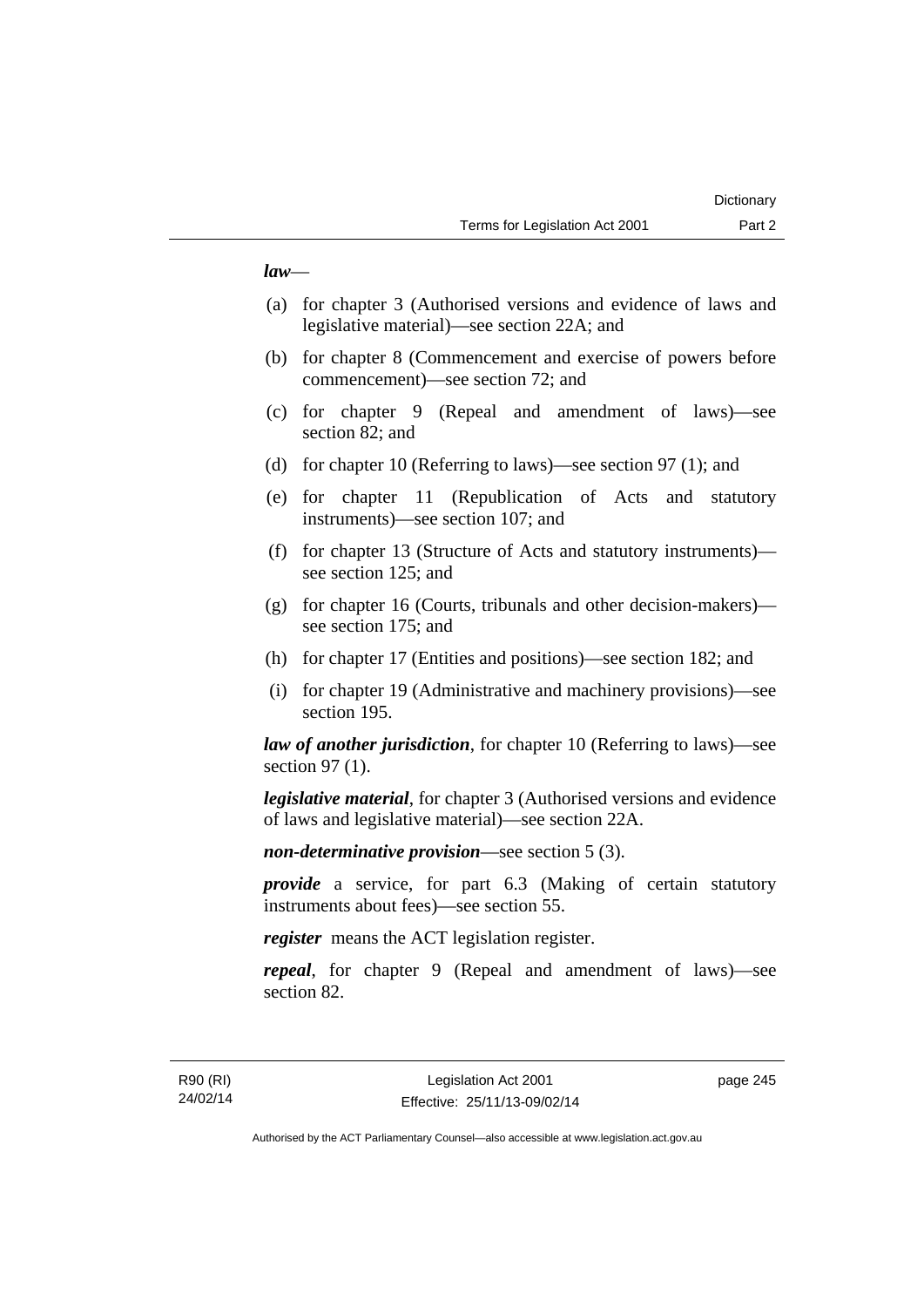### *republication—*

- (a) for chapter 3 (Authorised versions and evidence of laws and legislative material)—see section 22A; and
- (b) for chapter 11 (Republication of Acts and statutory instruments)—see section 107.

*republication date*, for an authorised republication, means the date stated in the republication as the republication date.

*responsible*, for part 19.5 (Service of documents)—see section 246.

*scrutiny committee principles*, for chapter 5 (Regulatory impact statements for subordinate laws and disallowable instruments)—see section 31.

*service*, for part 6.3 (Making of certain statutory instruments about fees)—see section 55.

*working out the meaning of an Act*, for part 14.2 (Key principles of interpretation)—see section 138.

page 246 Legislation Act 2001 Effective: 25/11/13-09/02/14

R90 (RI) 24/02/14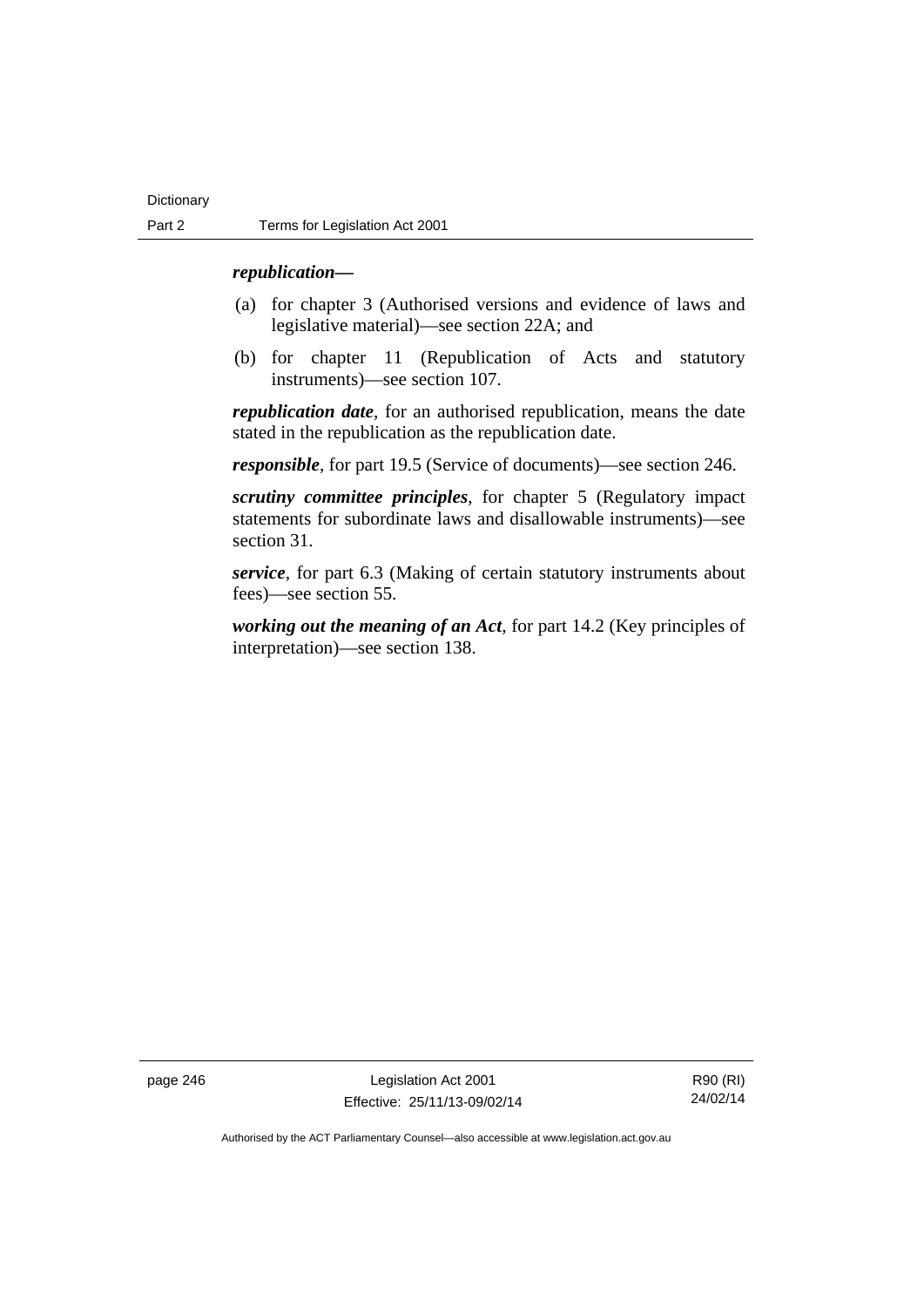# **Endnotes**

# **1 About the endnotes**

Amending and modifying laws are annotated in the legislation history and the amendment history. Current modifications are not included in the republished law but are set out in the endnotes.

Not all editorial amendments made under the *Legislation Act 2001*, part 11.3 are annotated in the amendment history. Full details of any amendments can be obtained from the Parliamentary Counsel's Office.

Uncommenced amending laws are not included in the republished law. The details of these laws are underlined in the legislation history. Uncommenced expiries are underlined in the legislation history and amendment history.

If all the provisions of the law have been renumbered, a table of renumbered provisions gives details of previous and current numbering.

The endnotes also include a table of earlier republications.

| $A = Act$                                    | NI = Notifiable instrument                  |
|----------------------------------------------|---------------------------------------------|
| $AF =$ Approved form                         | $o = order$                                 |
| $am = amended$                               | $om = omitted/repealed$                     |
| $amdt = amendment$                           | $ord = ordinance$                           |
| $AR = Assembly resolution$                   | $orig = original$                           |
| $ch = chapter$                               | par = paragraph/subparagraph                |
| $CN =$ Commencement notice                   | $pres = present$                            |
| $def = definition$                           | $prev = previous$                           |
| $DI = Disallowable instrument$               | $(\text{prev}) = \text{previously}$         |
| $dict = dictionary$                          | $pt = part$                                 |
| $disallowed = disallowed by the Legislative$ | $r = rule/subrule$                          |
| Assembly                                     | $reloc = relocated$                         |
| $div = division$                             | $renum = renumbered$                        |
| $exp = expires/expired$                      | $R[X]$ = Republication No                   |
| $Gaz = gazette$                              | $RI = reissue$                              |
| $hdg = heading$                              | $s = section/subsection$                    |
| $IA = Interpretation Act 1967$               | $sch = schedule$                            |
| $ins = inserted/added$                       | $sdiv = subdivision$                        |
| $LA =$ Legislation Act 2001                  | $SL = Subordinate$ law                      |
| $LR =$ legislation register                  | $sub =$ substituted                         |
| LRA = Legislation (Republication) Act 1996   | $underlining = whole or part not commenced$ |
| $mod = modified/modification$                | or to be expired                            |
|                                              |                                             |

# **2 Abbreviation key**

R90 (RI) 24/02/14

Legislation Act 2001 Effective: 25/11/13-09/02/14 page 247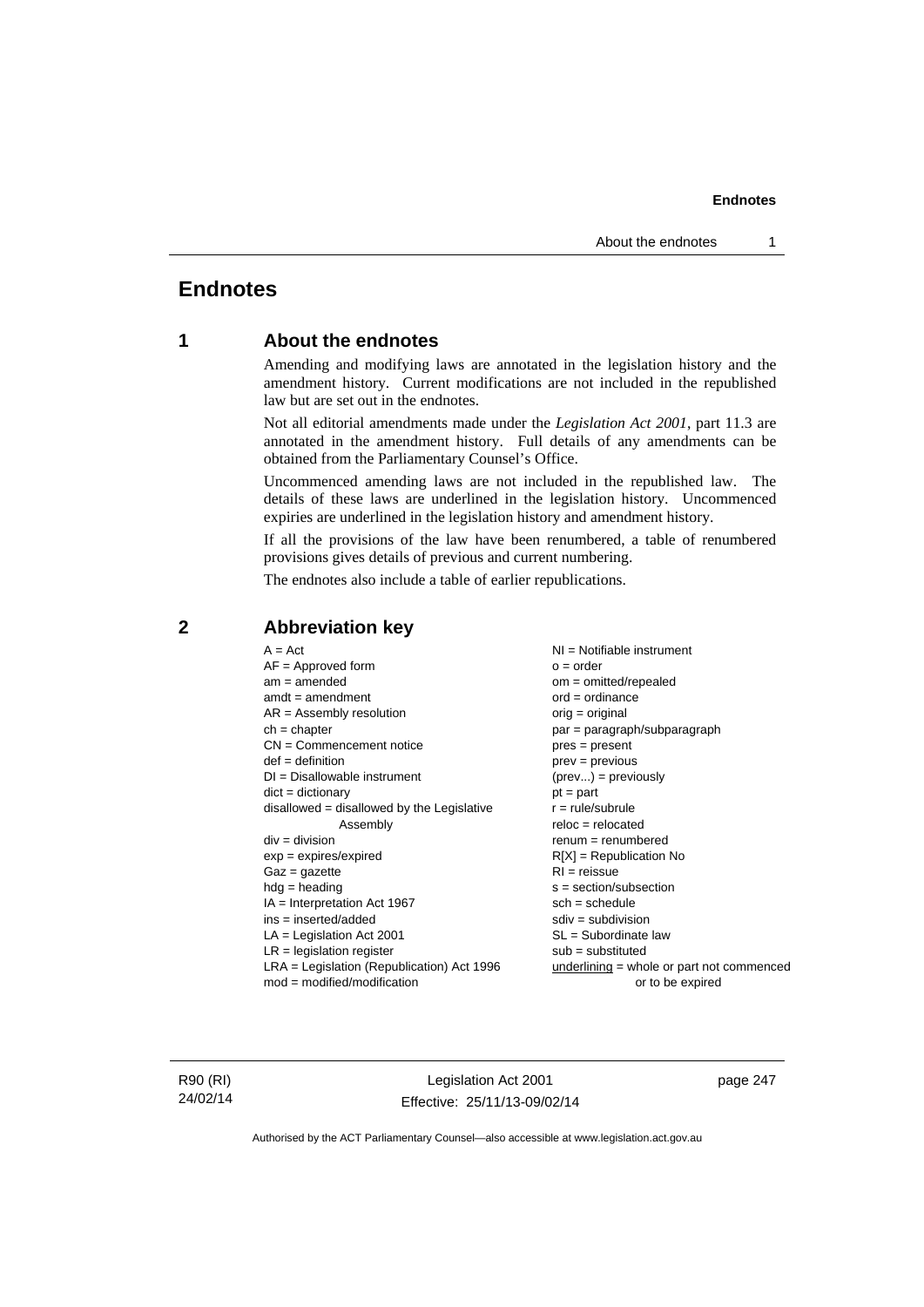3 Legislation history

# **3 Legislation history**

### **Legislation Act 2001 A2001-14**

notified 5 April 2001 ([Gaz 2001 No 14](http://www.legislation.act.gov.au/gaz/2001-14/default.asp)) s 1, s 2 commenced 5 April 2001 (IA s 10B) remainder commenced 12 September 2001 (s 2 and [Gaz 2001](http://www.legislation.act.gov.au/gaz/2001-S65/default.asp)  [No S65](http://www.legislation.act.gov.au/gaz/2001-S65/default.asp))

as amended by

### **[Legislation \(Consequential Amendments\) Act 2001](http://www.legislation.act.gov.au/a/2001-44) A2001-44 pt 220**

notified 26 July 2001 ([Gaz 2001 No 30\)](http://www.legislation.act.gov.au/gaz/2001-30/default.asp) s 1, s 2 commenced 26 July 2001 (IA s 10B) pt 220 commenced 12 September 2001 (s 2 and see [Gaz 2001](http://www.legislation.act.gov.au/gaz/2001-S65/default.asp)  [No S65](http://www.legislation.act.gov.au/gaz/2001-S65/default.asp))

### **[Statute Law Amendment Act 2001 \(No 2\)](http://www.legislation.act.gov.au/a/2001-56) A2001-56 pt 2.2**

notified 5 September 2001 [\(Gaz 2001 No S65\)](http://www.legislation.act.gov.au/gaz/2001-S65/default.asp) s 1, s 2 commenced 5 September 2001 (IA s 10B) amdts 2.67, 2.69, 2.78, 2.81 commenced 12 September 2001 (s 2 (2)) pt 2.2 remainder commenced 5 September 2001 (s 2 (1))

as modified by

#### **[Legislation Regulations 2001](http://www.legislation.act.gov.au/sl/2001-34) SL2001-34 reg 6**

notified LR 13 September 2001 commenced 13 September 2001 (reg 2)

as amended by

### **[Justice and Community Safety Legislation Amendment Act 2001](http://www.legislation.act.gov.au/a/2001-70) A2001-70 sch 1**  notified LR 14 September 2001

amdt commenced 14 September 2001 (s 2 (5))

### **[Defamation Act 2001](http://www.legislation.act.gov.au/a/2001-88) A2001-88 s 43 (2)**

notified LR 24 September 2001

s 1, s 2 commenced 24 September 2001 (LA s 75)

s 43 (2) commenced 1 July 2002 (s 2)

page 248 Legislation Act 2001 Effective: 25/11/13-09/02/14

R90 (RI) 24/02/14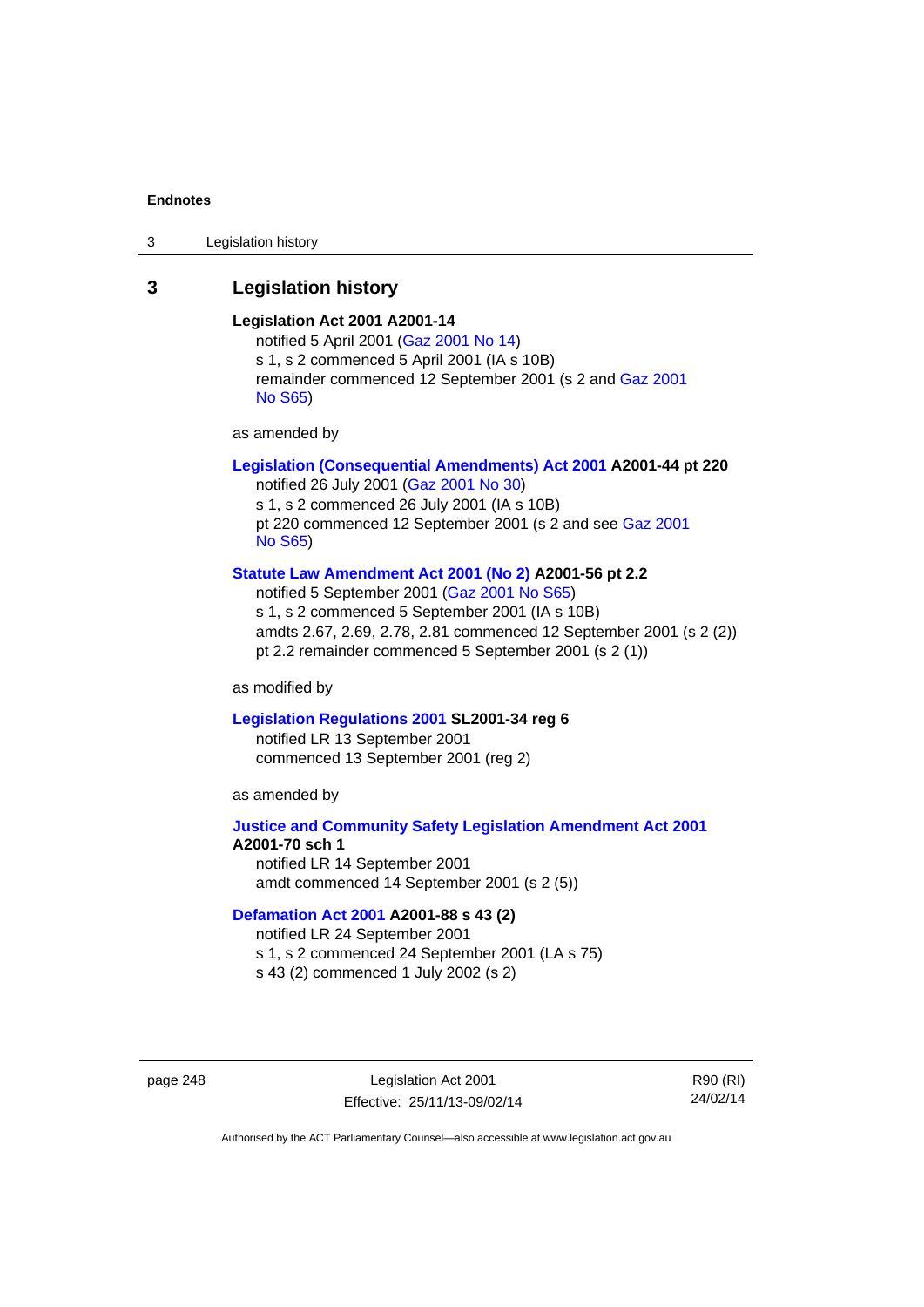### **[Legislation Amendment Act 2002](http://www.legislation.act.gov.au/a/2002-11) A2002-11 ss 3-29, sch 1, pt 2.29**

notified LR 27 May 2002 s 1, s 2 commenced 27 May 2002 (LA s 75) ss 3-29, sch 1, pt 2.29 commenced 28 May 2002 (s 2 (1))

### **[Justice and Community Safety Legislation Amendment Act 2002](http://www.legislation.act.gov.au/a/2002-27) A2002-27 pt 8**

notified LR 9 September 2002 s 1, s 2 commenced 9 September 2002 (LA s 75) pt 8 commenced 7 October 2002 (s 2 (2))

#### **[Statute Law Amendment Act 2002](http://www.legislation.act.gov.au/a/2002-30) A2002-30 pt 2.1**

notified LR 16 September 2002 s 1, s 2 taken to have commenced 19 May 1997 (LA s 75 (2)) amdt 2.3 taken to have commenced 12 September 2001 (s 2 (2)) pt 2.1 remainder commenced 17 September 2002 (s 2 (1))

### **[Civil Law \(Wrongs\) Act 2002](http://www.legislation.act.gov.au/a/2002-40) A2002-40 div 3.2.8**

notified LR 10 October 2002 s 1, s 2 commenced 10 October 2002 (LA s 75 (1)) div 3.2.8 commenced 1 November 2002 (s 2 (2) and [CN2002-13](http://www.legislation.act.gov.au/cn/2002-13/default.asp))

### **[Statute Law Amendment Act 2002 \(No 2\)](http://www.legislation.act.gov.au/a/2002-49) A2002-49 pt 2.1**

notified LR 20 December 2002

s 1, s 2 taken to have commenced 7 October 1994 (LA s 75 (2)) pt 2.1 commenced 17 January 2003 (s 2 (1))

### **[Criminal Code 2002](http://www.legislation.act.gov.au/a/2002-51) No 51 pt 1.12**

notified LR 20 December 2002

s 1, s 2 commenced 20 December 2002 (LA 75 (1))

pt 1.12 commenced 1 January 2003 (s 2 (1))

### **[Planning and Land \(Consequential Amendments\) Act 2002](http://www.legislation.act.gov.au/a/2002-56) A2002-56 pt 3.13**

#### notified LR 20 December 2002

s 1, s 2 commenced 20 December 2002 (LA s 75 (1)) sch 3 pt 3.13 commenced 1 July 2003 (s 2 and see [Planning and Land](http://www.legislation.act.gov.au/a/2002-55)  [Act 2002](http://www.legislation.act.gov.au/a/2002-55) A2002-55, s 2)

R90 (RI) 24/02/14

Legislation Act 2001 Effective: 25/11/13-09/02/14 page 249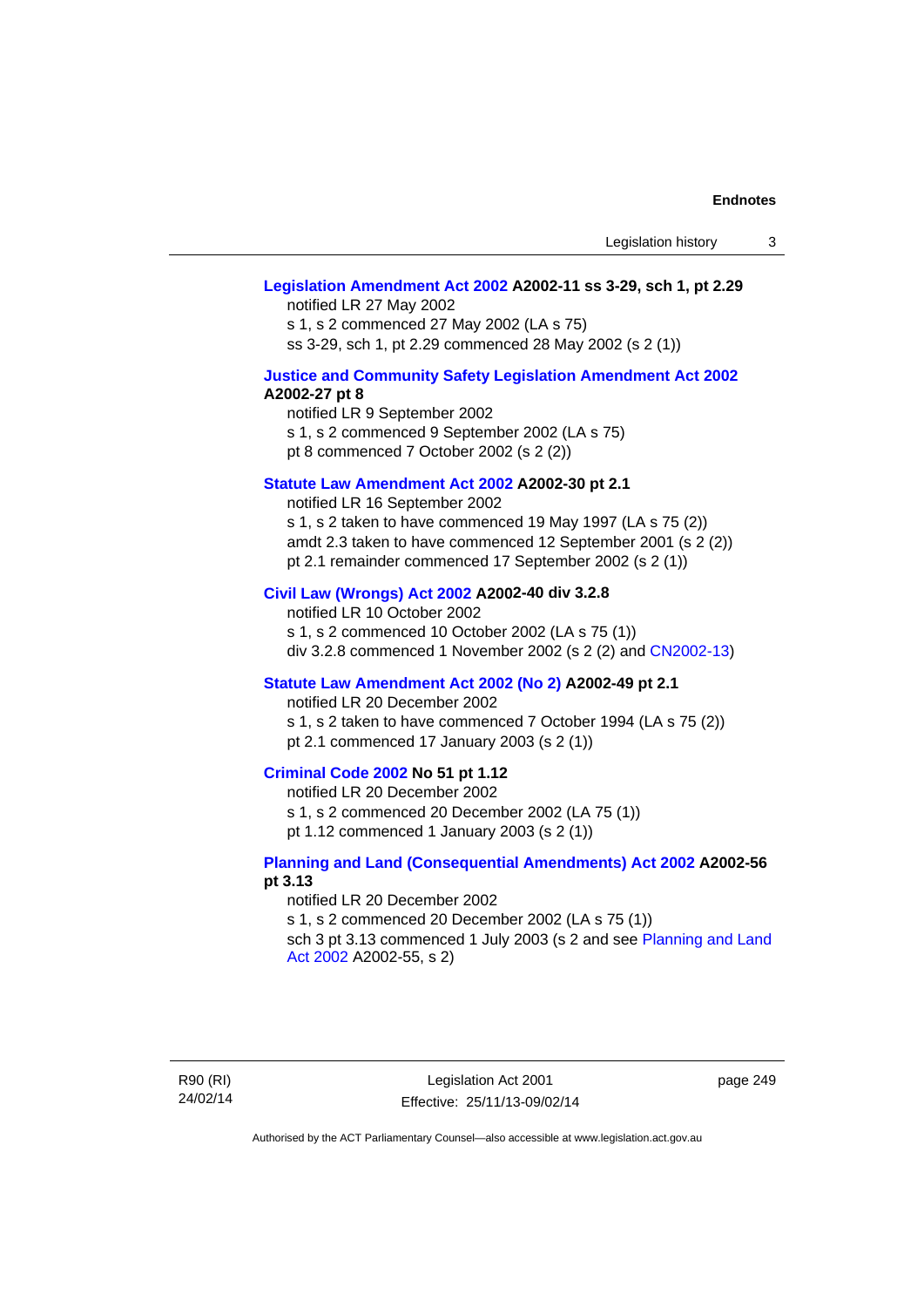| Legislation history<br>-3 |
|---------------------------|
|---------------------------|

| <b>Legislation (Gay, Lesbian and Transgender) Amendment Act 2003</b><br>A2003-14 pt 2<br>notified LR 27 March 2003<br>s 1, s 2 commenced 27 March 2003 (LA s 75 (1))<br>pt 2 commenced 28 March 2003 (s 2) |  |
|------------------------------------------------------------------------------------------------------------------------------------------------------------------------------------------------------------|--|
| <b>Consumer and Trader Tribunal Act 2003 A2003-16 s 70</b><br>notified LR 9 April 2003<br>s 1, s 2 commenced 9 April 2003 (LA s 75 (1))<br>s 70 commenced 9 October 2003 (s 2 and LA s 79)                 |  |
| <b>Legislation (Statutory Interpretation) Amendment Act 2003 A2003-18</b><br>notified LR 9 April 2003<br>s 1, s 2 commenced 9 April 2003 (LA s 75 (1))<br>remainder commenced 10 April 2003 (s 2)          |  |
| Statute Law Amendment Act 2003 A2003-41 sch 2 pt 2.1<br>notified LR 11 September 2003<br>s 1, s 2 commenced 11 September 2003 (LA s 75 (1))<br>sch 2 pt 2.1 commenced 9 October 2003 (s 2 (1))             |  |
| Statute Law Amendment Act 2003 (No 2) A2003-56 sch 2 pt 2.1<br>notified LR 5 December 2003<br>s 1, s 2 commenced 5 December 2003 (LA s 75 (1))<br>sch 2 pt 2.1 commenced 19 December 2003 (s 2)            |  |
| Parentage Act 2004 A2004-1 sch 1 pt 1.7<br>notified LR 18 February 2004<br>s 1, s 2 commenced 18 February 2004 (LA s 75 (1))<br>sch 1 pt 1.7 commenced 22 March 2004 (s 2 and CN2004-3)                    |  |
| Human Rights Act 2004 A2004-5 sch 2 pt 2.3<br>notified LR 10 March 2004<br>s 1, s 2 commenced 10 March 2004 (LA s 75 (1))<br>sch 2 pt 2.3 commenced 1 July 2004 (s 2)                                      |  |
| Dangerous Substances Act 2004 A2004-7 sch 1 pt 1.4<br>notified LR 19 March 2004                                                                                                                            |  |

s 1, s 2 commenced 19 March 2004 (LA s 75 (1)) sch 1 pt 1.4 commenced 5 April 2004 (s 2 and [CN2004-6](http://www.legislation.act.gov.au/cn/2004-6/default.asp))

page 250 Legislation Act 2001 Effective: 25/11/13-09/02/14

R90 (RI) 24/02/14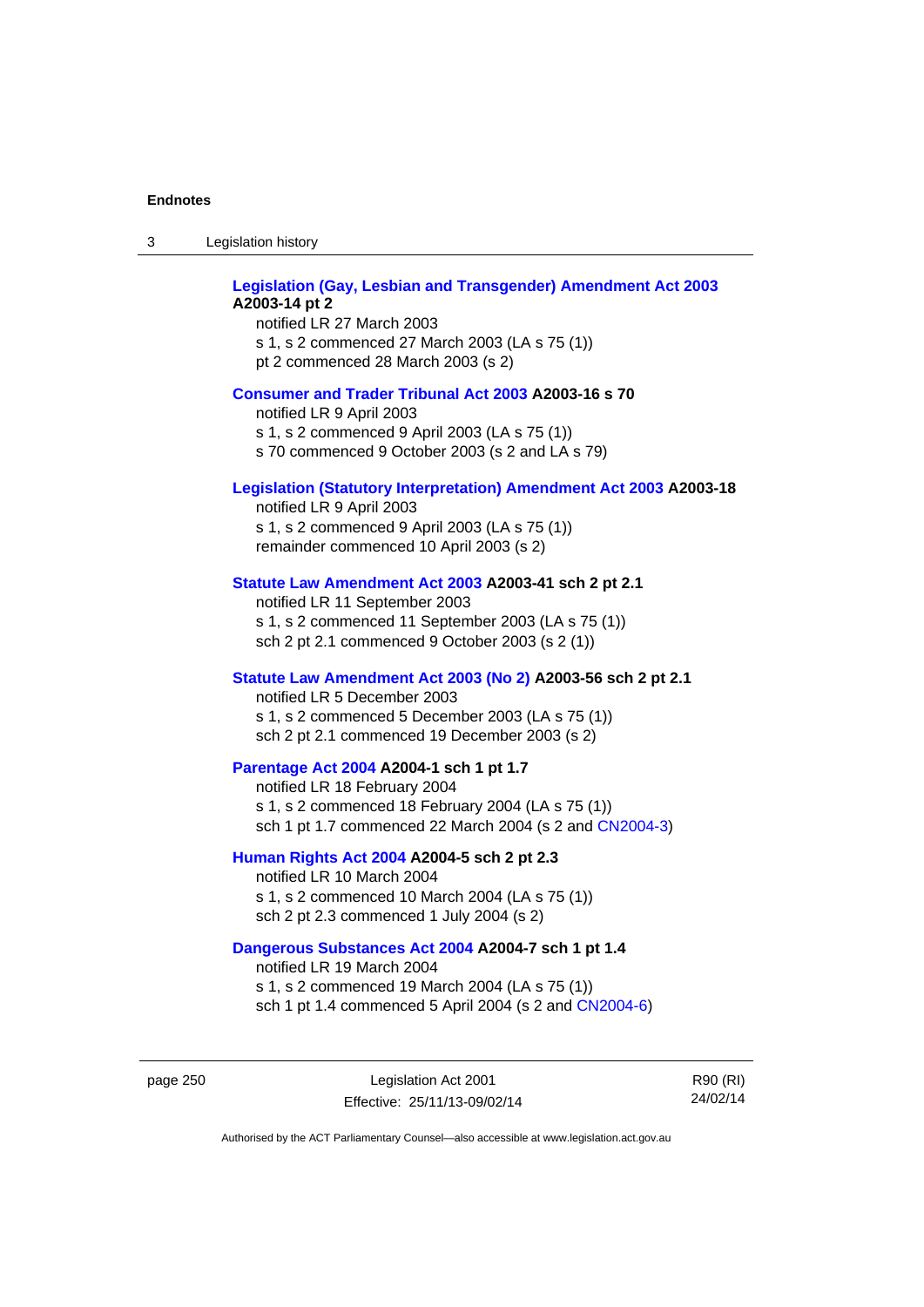### **[Nurse Practitioners Legislation Amendment Act 2004](http://www.legislation.act.gov.au/a/2004-10) A2004-10 pt 3**

notified LR 19 March 2004

s 1, s 2 commenced 19 March 2004 (LA s 75 (1))

pt 3 commenced 27 May 2004 (s 2 and [CN2004-9\)](http://www.legislation.act.gov.au/cn/2004-9/default.asp)

# **[Construction Occupations Legislation Amendment Act 2004](http://www.legislation.act.gov.au/a/2004-13)**

# **A2004-13 sch 2 pt 2.20**

notified LR 26 March 2004 s 1, s 2 commenced 26 March 2004 (LA s 75 (1)) sch 2 pt 2.20 commenced 1 September 2004 (s 2 and see [Construction Occupations \(Licensing\) Act 2004](http://www.legislation.act.gov.au/a/2004-12) A2004-12, s 2 and [CN2004-8\)](http://www.legislation.act.gov.au/cn/2004-8/default.asp)

### **[Education Act 2004](http://www.legislation.act.gov.au/a/2004-17) A2004-17 sch 2 pt 2.5**

notified LR 8 April 2004 s 1, s 2 commenced 8 April 2004 (LA s 75 (1)) sch 2 pt 2.5 commenced 1 January 2005 (s 2)

### **[Emergencies Act 2004](http://www.legislation.act.gov.au/a/2004-28) A2004-28 sch 3 pt 3.12**

notified LR 29 June 2004 s 1, s 2 commenced 29 June 2004 (LA s 75 (1)) sch 3 pt 3.12 commenced 1 July 2004 (s 2 (1) and [CN2004-11](http://www.legislation.act.gov.au/cn/2004-11/default.asp))

#### **[Justice and Community Safety Legislation Amendment Act 2004](http://www.legislation.act.gov.au/a/2004-32)  [\(No 2\)](http://www.legislation.act.gov.au/a/2004-32) A2004-32 pt 13**

notified LR 29 June 2004 s 1, s 2 commenced 29 June 2004 (LA s 75 (1)) pt 13 commenced 13 July 2004 (s 2 (3))

**[Health Professionals Legislation Amendment Act 2004](http://www.legislation.act.gov.au/a/2004-39) A2004-39 sch 3 pt 3.1, sch 4 pt 4.3, sch 5 pt 5.9, sch 6 pt 6.6, sch 8 pt 8.2, sch 11A pt 11A.1 (as am by [A2005-28](http://www.legislation.act.gov.au/a/2005-28) amdt 1.61)**  notified LR 8 July 2004 s 1, s 2 commenced 8 July 2004 (LA s 75 (1)) sch 5 pt 5.9 commenced 7 July 2005 (s 2 and see [Health Professionals](http://www.legislation.act.gov.au/a/2004-38)  [Act 2004](http://www.legislation.act.gov.au/a/2004-38) A2004-38, s 2 and [CN2005-11\)](http://www.legislation.act.gov.au/cn/2005-11/default.asp) sch 6 pt 6.6 commenced 17 January 2006 (s 2 and see [Health](http://www.legislation.act.gov.au/a/2004-38)  [Professionals Act 2004](http://www.legislation.act.gov.au/a/2004-38) A2004-38, s 2 (as am by [A2005-28](http://www.legislation.act.gov.au/a/2005-28) amdt 1.1) and [CN2006-2](http://www.legislation.act.gov.au/cn/2006-2/default.asp)) sch 3 pt 3.1, sch 4 pt 4.3, sch 8 pt 8.2, sch 11A pt 11A.1 commenced 9 January 2007 (s 2 and see [Health Professionals Act 2004](http://www.legislation.act.gov.au/a/2004-38) A2004-38, s 2 (as am by [A2005-28](http://www.legislation.act.gov.au/a/2005-28) amdt 1.1; [A2006-27](http://www.legislation.act.gov.au/a/2006-27) s 12))

R90 (RI) 24/02/14

Legislation Act 2001 Effective: 25/11/13-09/02/14

page 251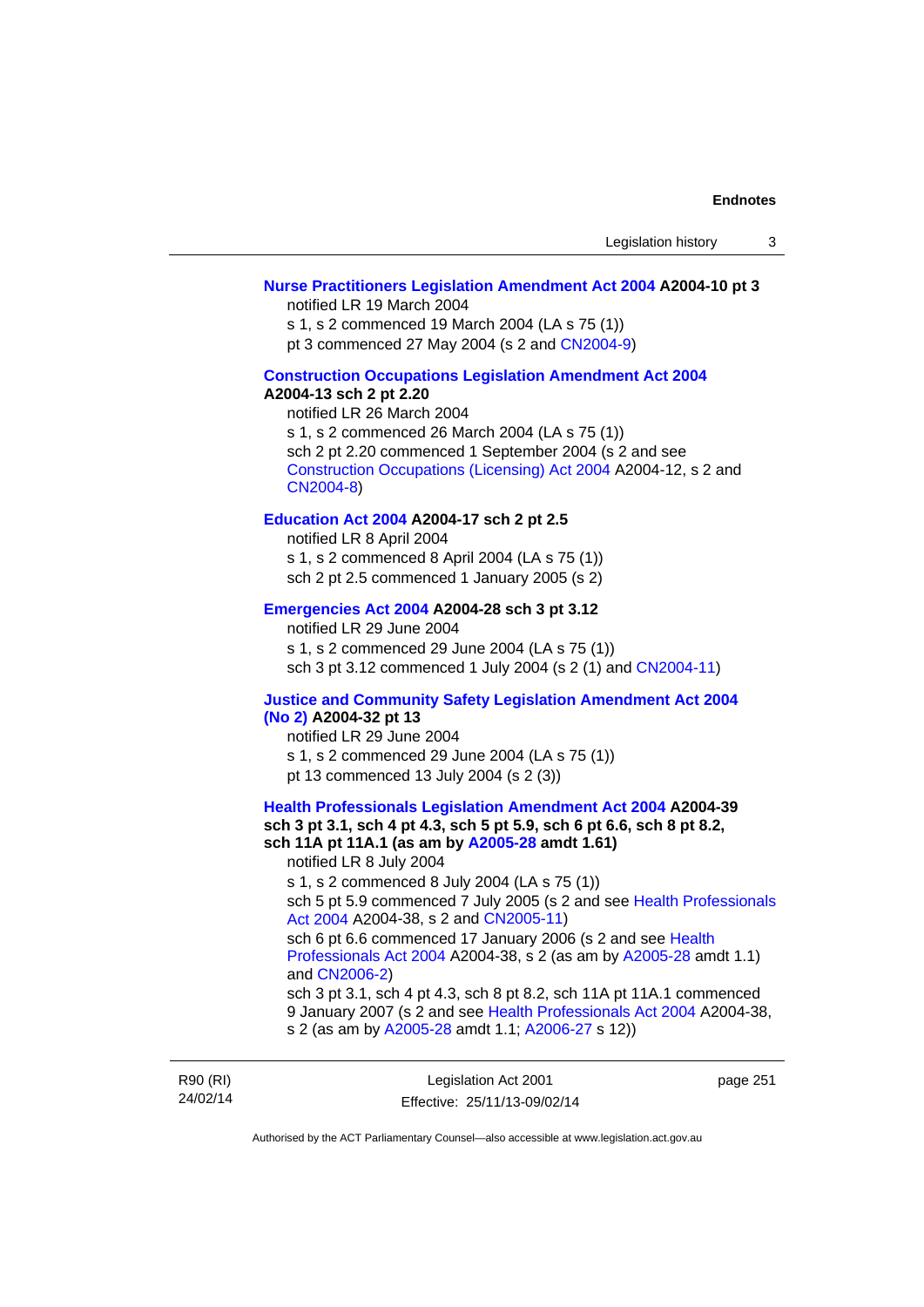3 Legislation history

#### **[Statute Law Amendment Act 2004](http://www.legislation.act.gov.au/a/2004-42) A2004-42 sch 2 pt 2.1**

notified LR 11 August 2004 s 1, s 2 commenced 11 August 2004 (LA s 75 (1)) sch 2 pt 2.1 commenced 25 August 2004 (s 2 (1))

# **[Heritage Act 2004](http://www.legislation.act.gov.au/a/2004-57) A2004-57 sch 1 pt 1.8**

notified LR 9 September 2004

s 1, s 2 commenced 9 September 2004 (LA s 75 (1))

sch 1 pt 1.8 commenced 9 March 2005 (s 2 and LA s 79)

### **[Court Procedures \(Consequential Amendments\) Act 2004](http://www.legislation.act.gov.au/a/2004-60) A2004-60 sch 1 pt 1.37**

notified LR 2 September 2004 s 1, s 2 commenced 2 September 2004 (LA s 75 (1)) sch 1 pt 1.37 commenced 10 January 2005 (s 2 and see Court [Procedures Act 2004](http://www.legislation.act.gov.au/a/2004-59) A2004-59, s 2 and [CN2004-29\)](http://www.legislation.act.gov.au/cn/2004-29/default.asp)

### **[Justice and Community Safety Legislation Amendment Act 2005](http://www.legislation.act.gov.au/a/2005-5) A2005-5 pt 7**

notified LR 23 February 2005 s 1, s 2 commenced 23 February 2005 (LA s 75 (1)) pt 7 commenced 24 February 2005 (s 2 (2))

### **[Optometrists Legislation Amendment Act 2005](http://www.legislation.act.gov.au/a/2005-9) A2005-9 sch 1 pt 1.1**

notified LR 14 March 2005 s 1, s 2 commenced 14 March 2005 (LA s 75 (1)) sch 1 pt 1.1 commenced 14 September 2005 (s 2 and LA s 79)

### **[Statute Law Amendment Act 2005](http://www.legislation.act.gov.au/a/2005-20) A2005-20 sch 2 pt 2.1**

notified LR 12 May 2005 s 1, s 2 taken to have commenced 8 March 2005 (LA s 75 (2)) sch 2 pt 2.1 commenced 2 June 2005 (s 2 (1))

### **[Health Legislation Amendment Act 2005](http://www.legislation.act.gov.au/a/2005-28) A2005-28 amdt 1.61**

notified LR 6 July 2005 s 1, s 2 commenced 6 July 2005 (LA s 75 (1)) amdt 1.61 commenced 9 January 2007 (LA s 79A) *Note* This Act only amends the [Health Professionals Legislation](http://www.legislation.act.gov.au/a/2004-39) 

[Amendment Act 2004](http://www.legislation.act.gov.au/a/2004-39) A2004-39.

page 252 Legislation Act 2001 Effective: 25/11/13-09/02/14

R90 (RI) 24/02/14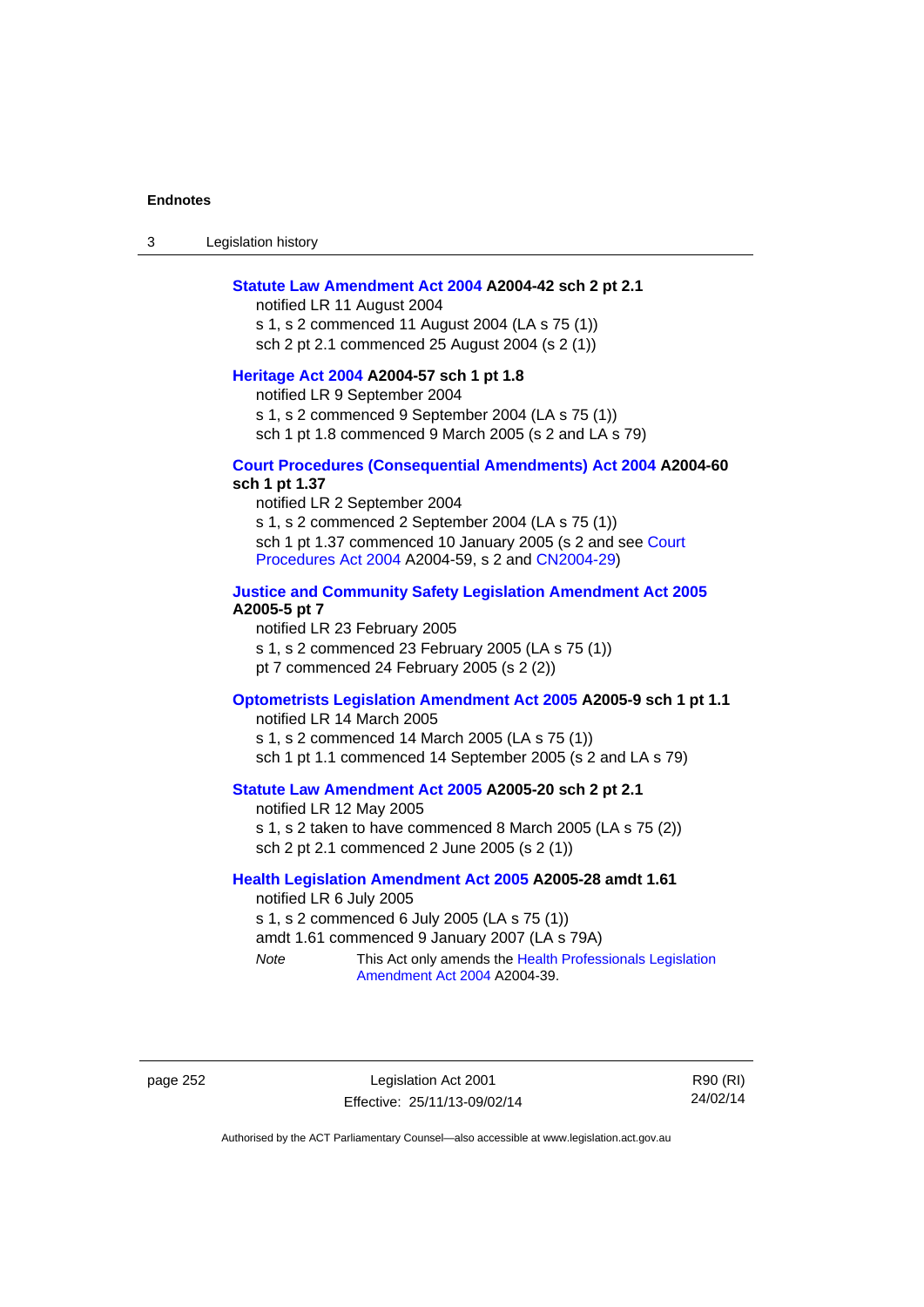| Legislation history |  |
|---------------------|--|
|---------------------|--|

# **[Human Rights Commission Legislation Amendment Act 2005](http://www.legislation.act.gov.au/a/2005-41) A2005-41 sch 1 pt 1.8 (as am by [A2006-3](http://www.legislation.act.gov.au/a/2006-3) amdt 1.3)**

notified LR 1 September 2005

s 1, s 2 commenced 1 September 2005 (LA s 75 (1)) sch 1 pt 1.8 commenced 1 November 2006 (s 2 (3) (as am by [A2006-3](http://www.legislation.act.gov.au/a/2006-3) amdt 1.3) and see [Human Rights Commission Act 2005](http://www.legislation.act.gov.au/a/2005-40) A2005-40, s 2 (as am by [A2006-3](http://www.legislation.act.gov.au/a/2006-3) s 4) and [CN2006-21](http://www.legislation.act.gov.au/cn/2006-21/default.asp))

### **[Public Sector Management Amendment Act 2005 \(No 2\)](http://www.legislation.act.gov.au/a/2005-44) A2005-44 sch 1 pt 1.4**

notified LR 30 August 2005

s 1, s 2 commenced 30 August 2005 (LA s 75 (1))

sch 1 pt 1.4 commenced 8 September 2005 (s 2 and [CN2005-19\)](http://www.legislation.act.gov.au/cn/2005-19/default.asp)

#### **[Human Rights Commission \(Children and Young People](http://www.legislation.act.gov.au/a/2005-46)  [Commissioner\) Amendment Act 2005](http://www.legislation.act.gov.au/a/2005-46) A2005-46 sch 1 pt 1.1 (as am by [A2006-3](http://www.legislation.act.gov.au/a/2006-3) amdt 1.2)**

notified LR 2 September 2005

s 1, s 2 commenced 2 September 2005 (LA s 75 (1)) sch 1 pt 1.1 commenced 1 November 2006 (s 2 (as am by [A2006-3](http://www.legislation.act.gov.au/a/2006-3) amdt 1.2) and see [Human Rights Commission Act 2005](http://www.legislation.act.gov.au/a/2005-40) A2005-40, s 2 (as am by [A2006-3](http://www.legislation.act.gov.au/a/2006-3) s 4) and [CN2006-21](http://www.legislation.act.gov.au/cn/2006-21/default.asp))

### **[Public Advocate Act 2005](http://www.legislation.act.gov.au/a/2005-47) A2005-47 sch 1 pt 1.6 (as am by [A2006-3](http://www.legislation.act.gov.au/a/2006-3) amdt 1.8)**

notified LR 2 September 2005

s 1, s 2 commenced 2 September 2005 (LA s 75 (1)) sch 1 pt 1.6 commenced 1 March 2006 (s 2 (1) as am by [A2006-3](http://www.legislation.act.gov.au/a/2006-3) amdt 1.8)

# **[Criminal Code \(Administration of Justice Offences\) Amendment](http://www.legislation.act.gov.au/a/2005-53)**

**[Act 2005](http://www.legislation.act.gov.au/a/2005-53) A2005-53 sch 1 pt 1.18** 

notified LR 26 October 2005

s 1, s 2 commenced 26 October 2005 (LA s 75 (1)) sch 1 pt 1.18 commenced 23 November 2005 (s 2)

### **[Statute Law Amendment Act 2005 \(No 2\)](http://www.legislation.act.gov.au/a/2005-62) A2005-62 sch 2 pt 2.1**

notified LR 21 December 2005

s 1, s 2 commenced 21 December 2005 (LA s 75 (1)) sch 2 pt 2.1 commenced 11 January 2006 (s 2 (1))

R90 (RI) 24/02/14 page 253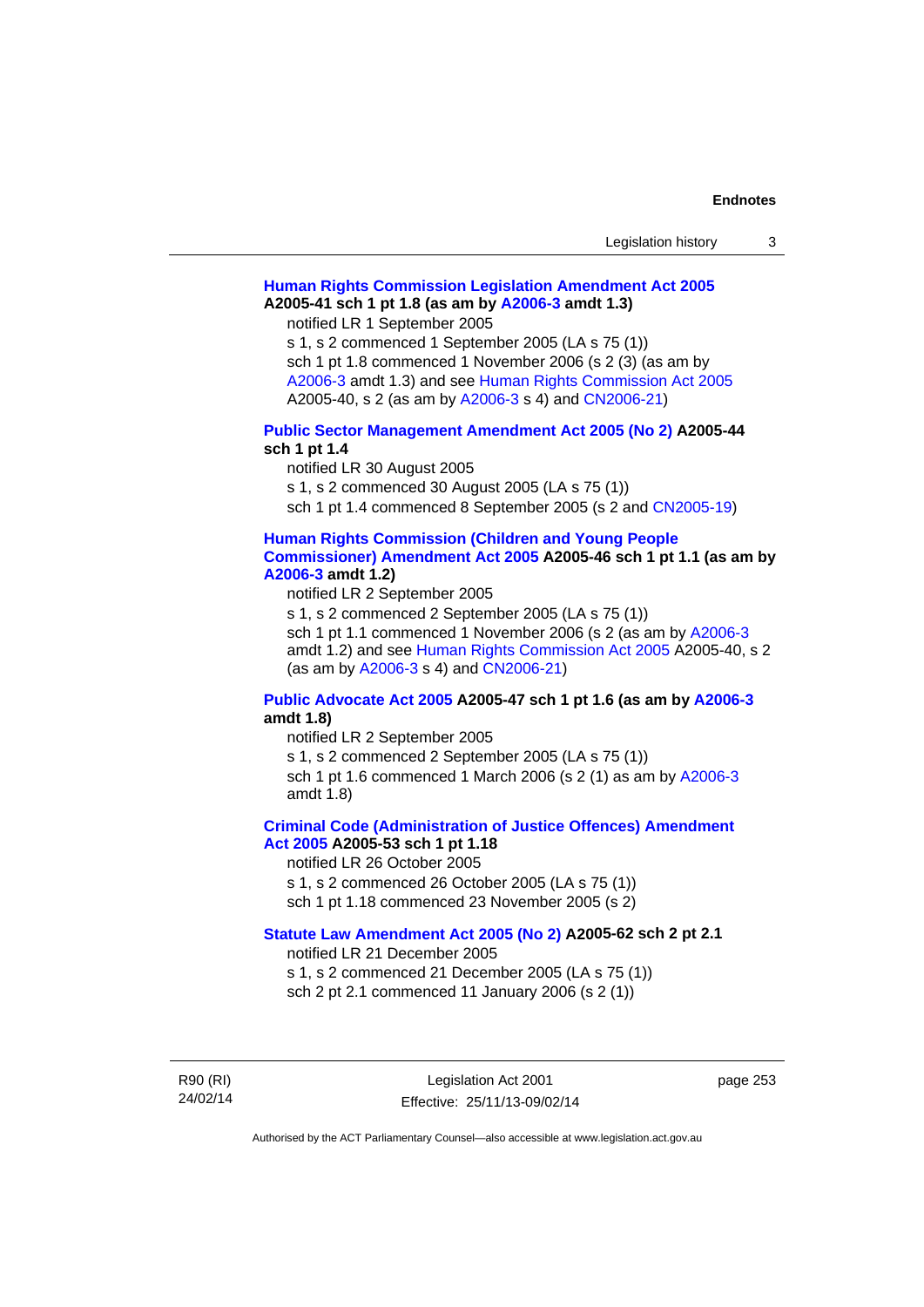| 3 | Legislation history |  |
|---|---------------------|--|
|   |                     |  |

### **[Human Rights Commission Legislation Amendment Act 2006](http://www.legislation.act.gov.au/a/2006-3) A2006-3 amdts 1.2, 1.3, 1.8**

notified LR 22 February 2006

s 1, s 2 commenced 22 February 2006 (LA s 75 (1))

amdts 1.2, 1.3, 1.8 commenced 23 February 2006 (s 2)

*Note* This Act only amends the [Human Rights Commission](http://www.legislation.act.gov.au/a/2005-41)  [Legislation Amendment Act 2005](http://www.legislation.act.gov.au/a/2005-41) A2005-41, [Human Rights](http://www.legislation.act.gov.au/a/2005-46)  [Commission \(Children and Young People Commissioner\)](http://www.legislation.act.gov.au/a/2005-46)  [Amendment Act 2005](http://www.legislation.act.gov.au/a/2005-46) A2005-46 and the [Public Advocate Act](http://www.legislation.act.gov.au/a/2005-47)  [2005](http://www.legislation.act.gov.au/a/2005-47) A2005-47

### **[Civil Unions Act 2006](http://www.legislation.act.gov.au/a/2006-22) A2006-22 sch 1 pt 1.21**

notified LR 19 May 2006

s 1, s 2 commenced 19 May 2006 (LA s 75 (1))

sch 1 pt 1.21 never commenced

*Note* **Act repealed by disallowance 14 June 2006 (see Cwlth Gaz** 2006 No S93)

### **[Sentencing Legislation Amendment Act 2006](http://www.legislation.act.gov.au/a/2006-23) A2006-23 sch 1 pt 1.26**

notified LR 18 May 2006

s 1, s 2 commenced 18 May 2006 (LA s 75 (1)) sch 1 pt 1.26 commenced 2 June 2006 (s 2 (1) and see [Crimes](http://www.legislation.act.gov.au/a/2005-59)  [\(Sentence Administration\) Act 2005](http://www.legislation.act.gov.au/a/2005-59) A2005-59 s 2, [Crimes](http://www.legislation.act.gov.au/a/2005-58)  [\(Sentencing\) Act 2005](http://www.legislation.act.gov.au/a/2005-58) A2005-58, s 2 and LA s 79)

#### **[Legal Profession Act 2006](http://www.legislation.act.gov.au/a/2006-25) A2006-25 sch 2 pt 2.8**

notified LR 21 June 2006 s 1, s 2 commenced 21 June 2006 (LA s 75 (1)) sch 2 pt 2.8 commenced 1 July 2006 (s 2)

#### **[Administrative \(Miscellaneous Amendments\) Act 2006](http://www.legislation.act.gov.au/a/2006-30) A2006-30 sch 1 pt 1.7**

notified LR 16 June 2006 s 1, s 2 commenced 16 June 2006 (LA s 75 (1)) sch 1 pt 1.7 commenced 1 July 2006 (s 2 (1))

### **[Civil Law \(Property\) Act 2006](http://www.legislation.act.gov.au/a/2006-38) A2006-38 sch 1 pt 1.6**

notified LR 28 September 2006

s 1, s 2 commenced 28 September 2006 (LA s 75 (1))

sch 1 pt 1.6 commenced 28 March 2007 (s 2 and LA s 79)

page 254 Legislation Act 2001 Effective: 25/11/13-09/02/14

R90 (RI) 24/02/14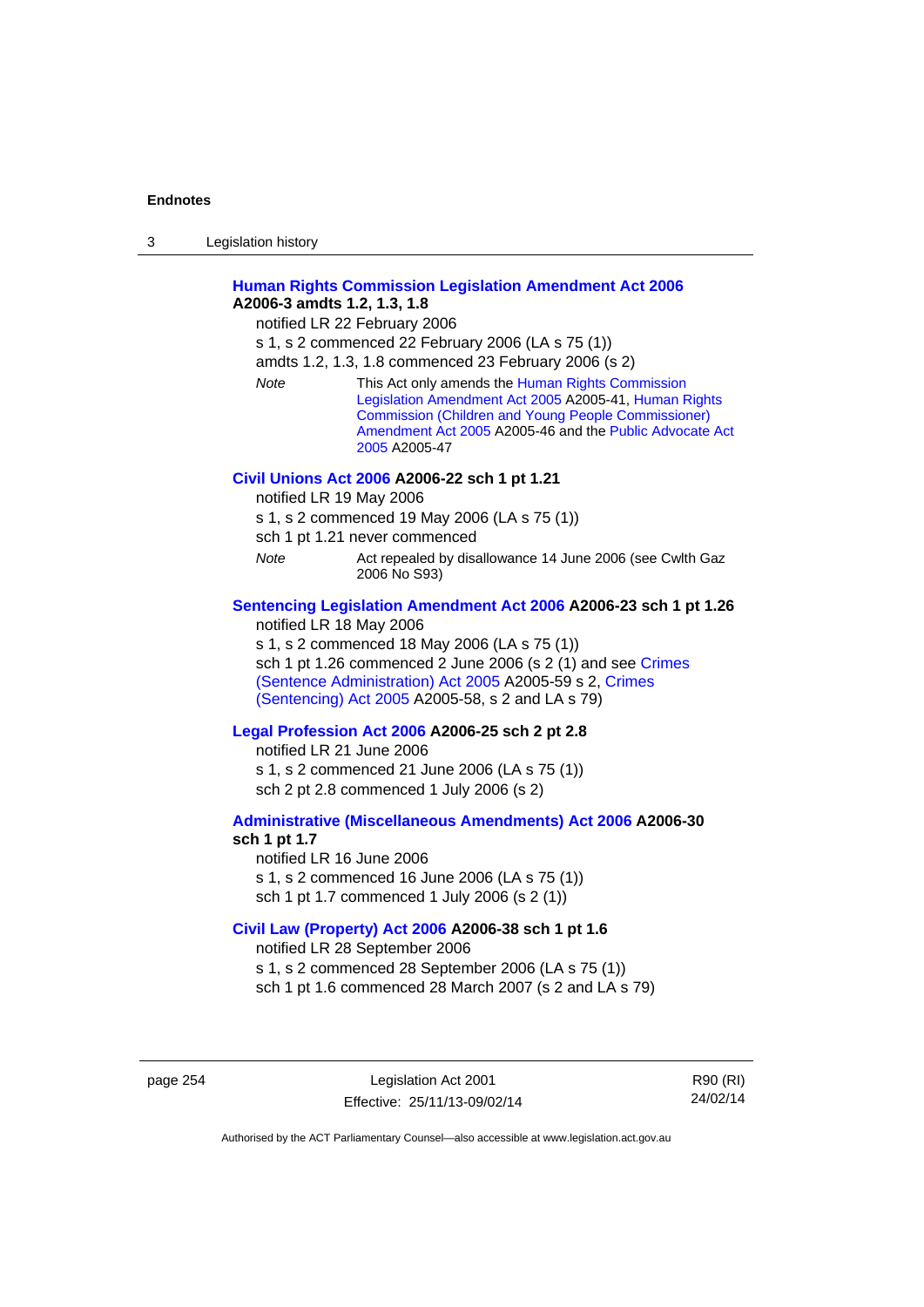#### **[Statute Law Amendment Act 2006](http://www.legislation.act.gov.au/a/2006-42) A2006-42 sch 2 pt 2.1**

notified LR 26 October 2006

s 1, s 2 taken to have commenced 12 November 2005 (LA s 75 (2)) sch 2 pt 2.1 commenced 16 November 2006 (s 2 (1))

### **[Health Legislation Amendment Act 2006 \(No 2\)](http://www.legislation.act.gov.au/a/2006-46) A2006-46 sch 2 pt 2.11**

notified LR 17 November 2006 s 1, s 2 commenced 17 November 2006 (LA s 75 (1)) sch 2 pt 2.11 commenced 18 November 2006 (s 2 (1))

### **[Statute Law Amendment Act 2007](http://www.legislation.act.gov.au/a/2007-3) A2007-3 sch 2 pt 2.1**

notified LR 22 March 2007 s 1, s 2 taken to have commenced 1 July 2006 (LA s 75 (2)) sch 2 pt 2.1 commenced 12 April 2007 (s 2 (1))

### **[Housing Assistance Act 2007](http://www.legislation.act.gov.au/a/2007-8) A2007-8 sch 1 pt 1.6**

notified LR 10 May 2007 s 1, s 2 commenced 10 May 2007 (LA s 75 (1)) sch 1 pt 1.6 commenced 10 November 2007 (s 2 and LA s 79)

### **[Statute Law Amendment Act 2007 \(No 2\)](http://www.legislation.act.gov.au/a/2007-16) A2007-16 sch 2**

notified LR 20 June 2007 s 1, s 2 taken to have commenced 12 April 2007 (LA s 75 (2)) sch 2 commenced 11 July 2007 (s 2 (1))

### **[Planning and Development \(Consequential Amendments\) Act 2007](http://www.legislation.act.gov.au/a/2007-25)**

**A2007-25 sch 1 pt 1.22** 

notified LR 13 September 2007 s 1, s 2 commenced 13 September 2007 (LA s 75 (1)) sch 1 pt 1.22 commenced 31 March 2008 (s 2 and see [Planning and](http://www.legislation.act.gov.au/a/2007-24)  [Development Act 2007](http://www.legislation.act.gov.au/a/2007-24) A2007-24, s 2 and [CN2008-1](http://www.legislation.act.gov.au/cn/2008-1/default.asp))

### **[Surveyors Act 2007](http://www.legislation.act.gov.au/a/2007-33) A2007-33 sch 1 pt 1.4**

notified LR 25 October 2007 s 1, s 2 commenced 25 October 2007 (LA s 75 (1)) sch 1 pt 1.4 commenced 14 November 2007 (s 2 and [CN2007-15\)](http://www.legislation.act.gov.au/cn/2007-15/default.asp)

#### **[Civil Partnerships Act 2008](http://www.legislation.act.gov.au/a/2008-14) A2008-14 sch 1 pt 1.17**

notified LR 15 May 2008

s 1, s 2 commenced 15 May 2008 (LA s 75 (1)) sch 1 pt 1.17 commenced 19 May 2008 (s 2 and [CN2008-8](http://www.legislation.act.gov.au/cn/2008-8/default.asp))

R90 (RI) 24/02/14

Legislation Act 2001 Effective: 25/11/13-09/02/14

page 255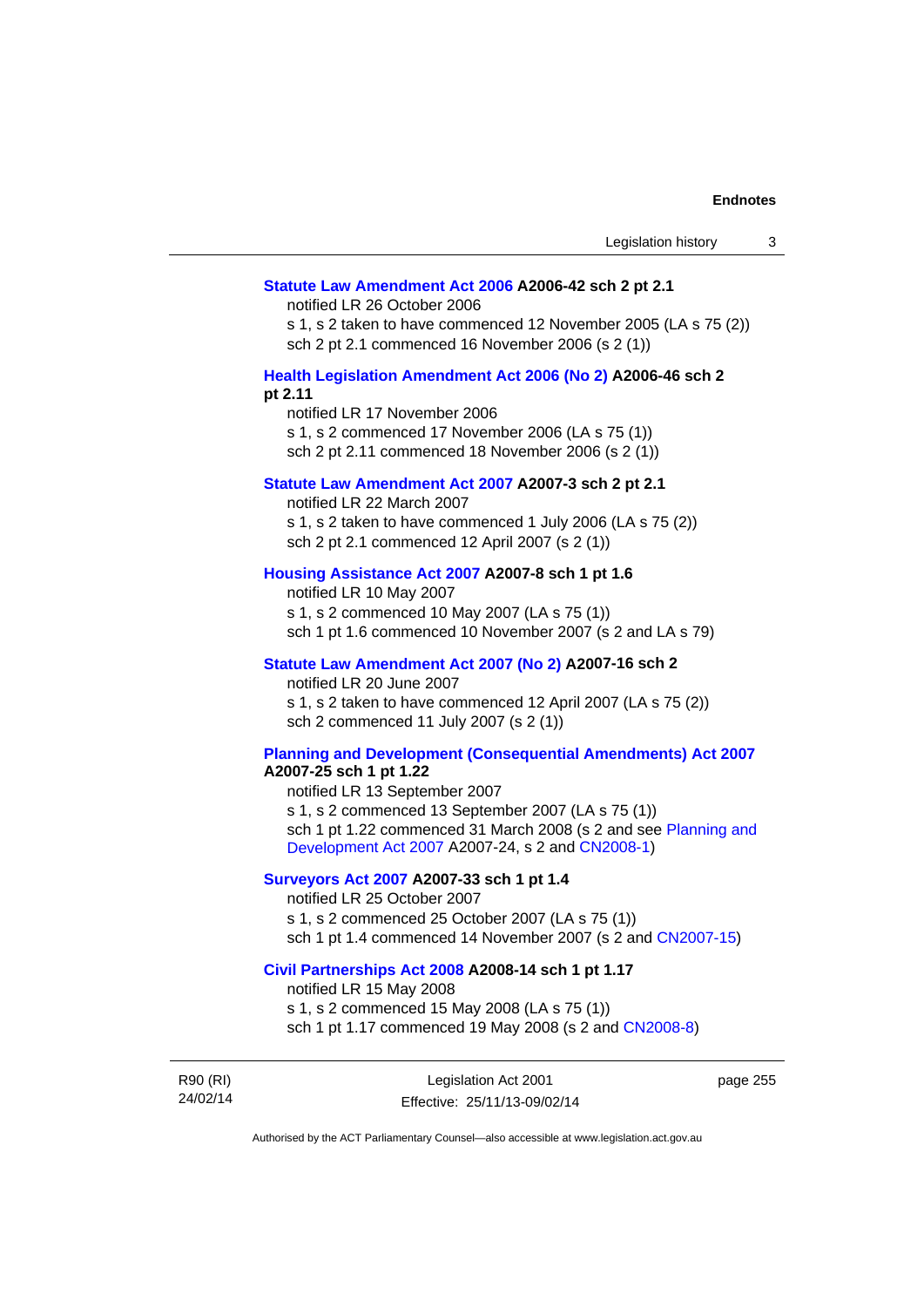3 Legislation history

### **[National Gas \(ACT\) Act 2008](http://www.legislation.act.gov.au/a/2008-15) A2008-15 sch 2 pt 2.3**

notified LR 30 June 2008

s 1, s 2 commenced 30 June 2008 (LA s 75 (1)) sch 2 pt 2.3 commenced 1 July 2008 (s 2 (1) and see National Gas [\(South Australia\) Act 2008](http://www.legislation.sa.gov.au/LZ/C/A/NATIONAL GAS (SOUTH AUSTRALIA) ACT 2008.aspx) (SA), s 7)

### **[Children and Young People \(Consequential Amendments\) Act 2008](http://www.legislation.act.gov.au/a/2008-20) A2008-20 sch 2 pt 2.11, sch 4 pt 4.18**

notified LR 17 July 2008 s 1, s 2 commenced 17 July 2008 (LA s 75 (1)) s 3 commenced 18 July 2008 (s 2 (1)) sch 2 pt 2.11 commenced 9 September 2008 (s 2 (3) and see Children [and Young People Act 2008](http://www.legislation.act.gov.au/a/2008-19) A2008-19, s 2 and [CN2008-13\)](http://www.legislation.act.gov.au/cn/2008-13/default.asp) sch 4 pt 4.18 commenced 27 February 2009 (s 2 (5) and see [Children](http://www.legislation.act.gov.au/a/2008-19)  [and Young People Act 2008](http://www.legislation.act.gov.au/a/2008-19) A2008-19, s 2 and [CN2008-17 \(](http://www.legislation.act.gov.au/cn/2008-17/default.asp)and see [CN2008-13](http://www.legislation.act.gov.au/cn/2008-13/default.asp)))

#### **[Statute Law Amendment Act 2008](http://www.legislation.act.gov.au/a/2008-28) A2008-28 sch 2**

notified LR 12 August 2008 s 1, s 2 commenced 12 August 2008 (LA s 75 (1)) sch 2 commenced 26 August 2008 (s 2)

### **[ACT Civil and Administrative Tribunal Legislation Amendment](http://www.legislation.act.gov.au/a/2008-36)**

# **[Act 2008](http://www.legislation.act.gov.au/a/2008-36) A2008-36 sch 1 pt 1.34**

notified LR 4 September 2008 s 1, s 2 commenced 4 September 2008 (LA s 75 (1)) sch 1 pt 1.34 commenced 2 February 2009 (s 2 (1) and see [ACT Civil](http://www.legislation.act.gov.au/a/2008-35)  [and Administrative Tribunal Act 2008](http://www.legislation.act.gov.au/a/2008-35) A2008-35, s 2 (1) and [CN2009-2](http://www.legislation.act.gov.au/cn/2009-2/default.asp))

**[ACT Civil and Administrative Tribunal Legislation Amendment](http://www.legislation.act.gov.au/a/2008-37)** 

# **[Act 2008 \(No 2\)](http://www.legislation.act.gov.au/a/2008-37) A2008-37 sch 1 pt 1.66**

notified LR 4 September 2008

s 1, s 2 commenced 4 September 2008 (LA s 75 (1))

sch 1 pt 1.66 commenced 2 February 2009 (s 2 (1) and see [ACT Civil](http://www.legislation.act.gov.au/a/2008-35)  [and Administrative Tribunal Act 2008](http://www.legislation.act.gov.au/a/2008-35) A2008-35, s 2 (1) and [CN2009-2](http://www.legislation.act.gov.au/cn/2009-2/default.asp))

#### **[Crimes Legislation Amendment Act 2008](http://www.legislation.act.gov.au/a/2008-44) A2008-44 sch 1 pt 1.10**

notified LR 9 September 2008

s 1, s 2 commenced 9 September 2008 (LA s 75 (1))

sch 1 pt 1.10 commenced 30 May 2009 (s 2 and [CN2009-4](http://www.legislation.act.gov.au/cn/2009-4/default.asp))

page 256 Legislation Act 2001 Effective: 25/11/13-09/02/14

R90 (RI) 24/02/14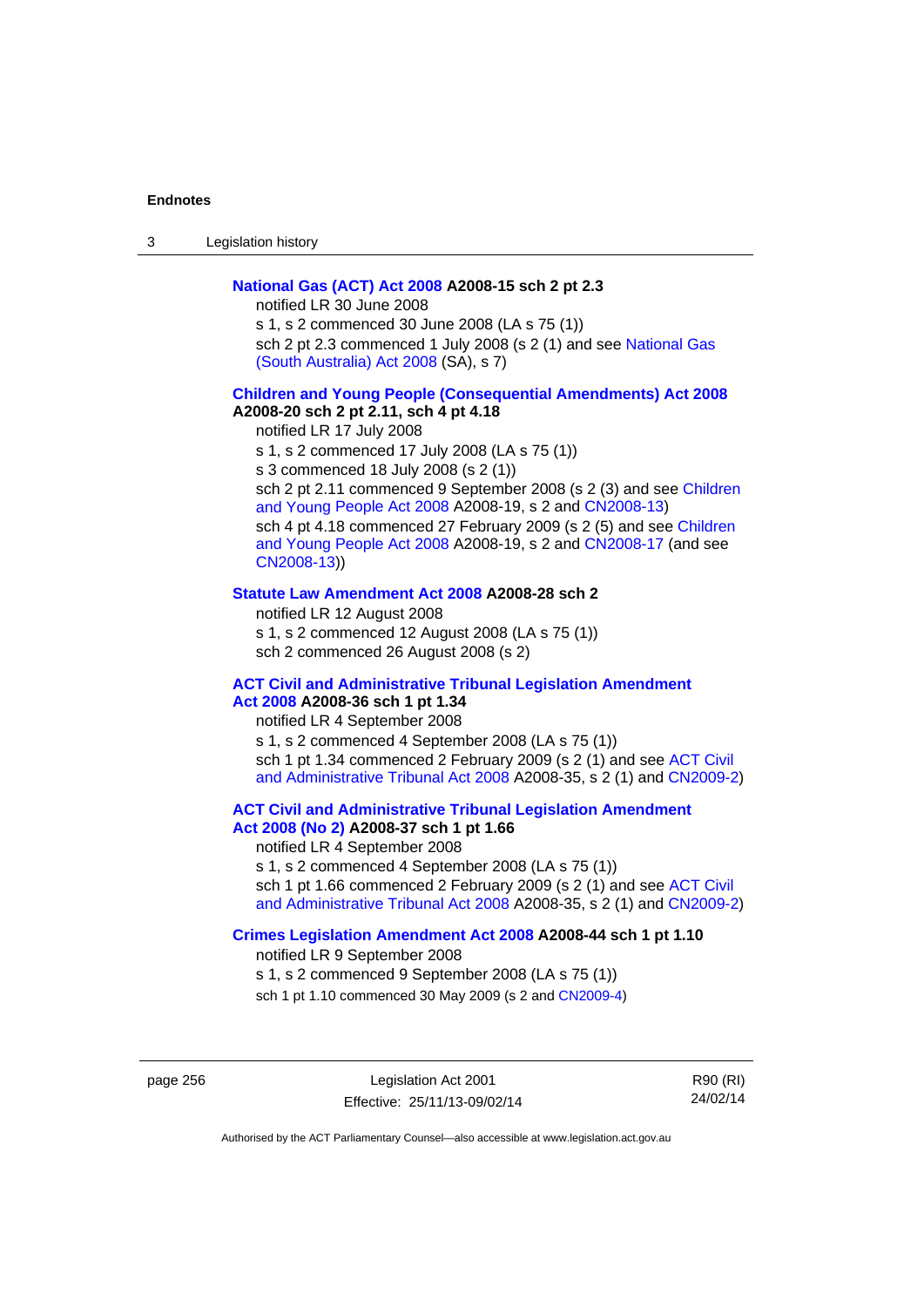### **[Statute Law Amendment Act 2009](http://www.legislation.act.gov.au/a/2009-20) A2009-20 sch 2**

notified LR 1 September 2009 s 1, s 2 commenced 1 September 2009 (LA s 75 (1)) sch 2 commenced 22 September 2009 (s 2)

#### **[Work Safety Legislation Amendment Act 2009](http://www.legislation.act.gov.au/a/2009-28) A2009-28 sch 2 pt 2.8**

notified LR 9 September 2009 s 1, s 2 commenced 9 September 2009 (LA s 75 (1)) sch 2 pt 2.8 commenced 1 October 2009 (s 2 and see [Work Safety](http://www.legislation.act.gov.au/a/2008-51)  [Act 2008](http://www.legislation.act.gov.au/a/2008-51) A2008-51 s 2 (1) (b) and [CN2009-11](http://www.legislation.act.gov.au/cn/2009-11/default.asp))

### **[Legislation \(Penalty Units\) Amendment Act 2009](http://www.legislation.act.gov.au/a/2009-35) A2009-35**

notified LR 20 October 2009 s 1, s 2 commenced 20 October 2009 (LA s 75 (1)) remainder commenced 21 October 2009 (s 2)

### **[Unlawful Gambling Act 2009](http://www.legislation.act.gov.au/a/2009-39) A2009-39 sch 2 pt 2.2**

notified LR 17 November 2009 s 1, s 2 commenced 17 November 2009 (LA s 75 (1)) sch 2 pt 2.2 commenced 22 March 2010 (s 2 and [CN2010-2\)](http://www.legislation.act.gov.au/cn/2010-2/default.asp)

#### **[Statute Law Amendment Act 2009 \(No 2\)](http://www.legislation.act.gov.au/a/2009-49) A2009-49 sch 2**

notified LR 26 November 2009 s 1, s 2 commenced 26 November 2009 (LA s 75 (1)) sch 2 commenced 17 December 2009 (s 2)

#### **[Building and Construction Industry \(Security of Payment\) Act 2009](http://www.legislation.act.gov.au/a/2009-50) A2009-50 s 50**

notified LR 15 October 2009

- s 1, s 2 commenced 15 October 2009 (LA s 75 (1))
- s 50 commenced 1 July 2010 (s 2)

#### **[Surveyors Amendment Act 2010](http://www.legislation.act.gov.au/a/2010-6) A2010-6 sch 1 pt 1.4**

notified LR 2 March 2010 s 1, s 2 commenced 2 March 2010 (LA s 75 (1)) sch 1 pt 1.4 commenced 3 March 2010 (s 2)

#### **[Health Practitioner Regulation National Law \(ACT\) Act 2010](http://www.legislation.act.gov.au/a/2010-10) A2010-10 sch 2 pt 2.13**

notified LR 31 March 2010

s 1, s 2 commenced 31 March 2010 (LA s 75 (1)) sch 2 pt 2.13 commenced 1 July 2010 (s 2 (1) (a))

R90 (RI) 24/02/14 Legislation Act 2001 Effective: 25/11/13-09/02/14 page 257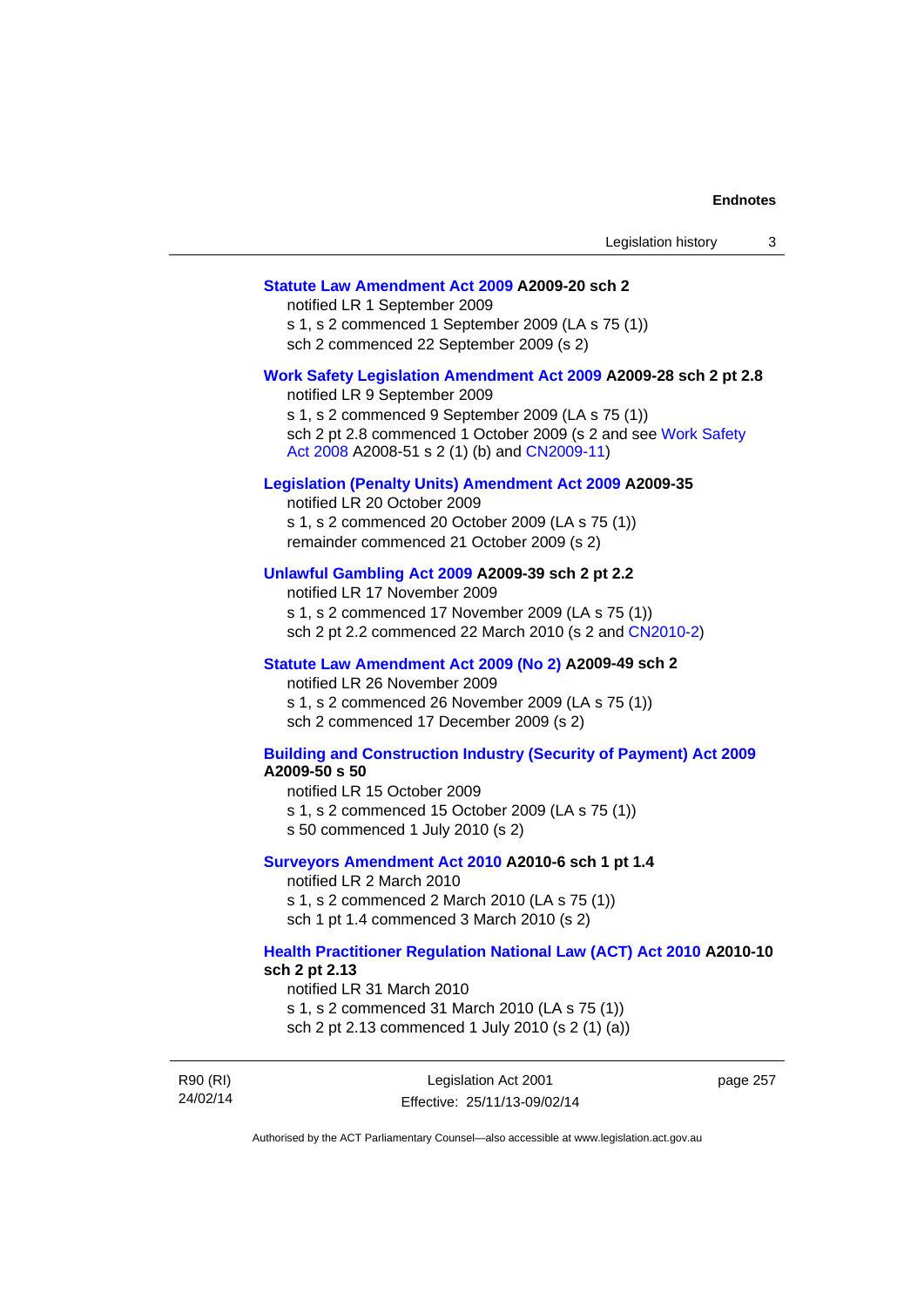### **[Justice and Community Safety Legislation Amendment Act 2010](http://www.legislation.act.gov.au/a/2010-40)  [\(No 3\)](http://www.legislation.act.gov.au/a/2010-40) A2010-40 sch 1 pt 1.8**

notified LR 5 October 2010 s 1, s 2 commenced 5 October 2010 (LA s 75 (1)) s 3, sch 1 pt 1.8 commenced 6 October 2010 (s 2 (1))

### **[Fair Trading \(Australian Consumer Law\) Amendment Act 2010](http://www.legislation.act.gov.au/a/2010-54) A2010-54 sch 3 pt 3.15**

notified LR 16 December 2010 s 1, s 2 commenced 16 December 2010 (LA s 75 (1)) sch 3 pt 3.15 commenced 1 January 2011 (s 2 (1))

# **[Administrative \(One ACT Public Service Miscellaneous Amendments\)](http://www.legislation.act.gov.au/a/2011-22)**

# **[Act 2011](http://www.legislation.act.gov.au/a/2011-22) A2011-22 sch 1 pt 1.91**

notified LR 30 June 2011 s 1, s 2 commenced 30 June 2011 (LA s 75 (1)) sch 1 pt 1.91 commenced 1 July 2011 (s 2 (1))

#### **[Statute Law Amendment Act 2011 \(No 2\)](http://www.legislation.act.gov.au/a/2011-28) A2011-28 sch 2**

notified LR 31 August 2011 s 1, s 2 commenced 31 August 2011 (LA s 75 (1)) sch 2 commenced 21 September 2011 (s 2 (1))

### **[Law Officers Act 2011](http://www.legislation.act.gov.au/a/2011-30) A2011-30 sch 1 pt 1.4**

notified LR 29 August 2011 s 1, s 2 commenced 29 August 2011 (LA s 75 (1)) sch 1 pt 1.4 commenced 31 August 2011 (s 2 and [CN2011-9](http://www.legislation.act.gov.au/cn/2011-9/default.asp))

**[Evidence \(Consequential Amendments\) Act 2011](http://www.legislation.act.gov.au/a/2011-48) A2011-48 sch 1 pt 1.22** 

notified LR 22 November 2011 s 1, s 2 commenced 22 November 2011 (LA s 75 (1)) sch 1 pt 1.22 commenced 1 March 2012 (s 2 (1) and see [Evidence Act](http://www.legislation.act.gov.au/a/2011-12)  [2011](http://www.legislation.act.gov.au/a/2011-12) A2011-12, s 2 and [CN2012-4](http://www.legislation.act.gov.au/cn/2012-4/default.asp))

### **[Justice and Community Safety Legislation Amendment Act 2011](http://www.legislation.act.gov.au/a/2011-49)  [\(No 3\)](http://www.legislation.act.gov.au/a/2011-49) A2011-49 sch 1 pt 1.5**

notified LR 22 November 2011 s 1, s 2 commenced 22 November 2011 (LA s 75 (1)) sch 1 pt 1.5 commenced 23 November 2011 (s 2 (1))

page 258 Legislation Act 2001 Effective: 25/11/13-09/02/14

R90 (RI) 24/02/14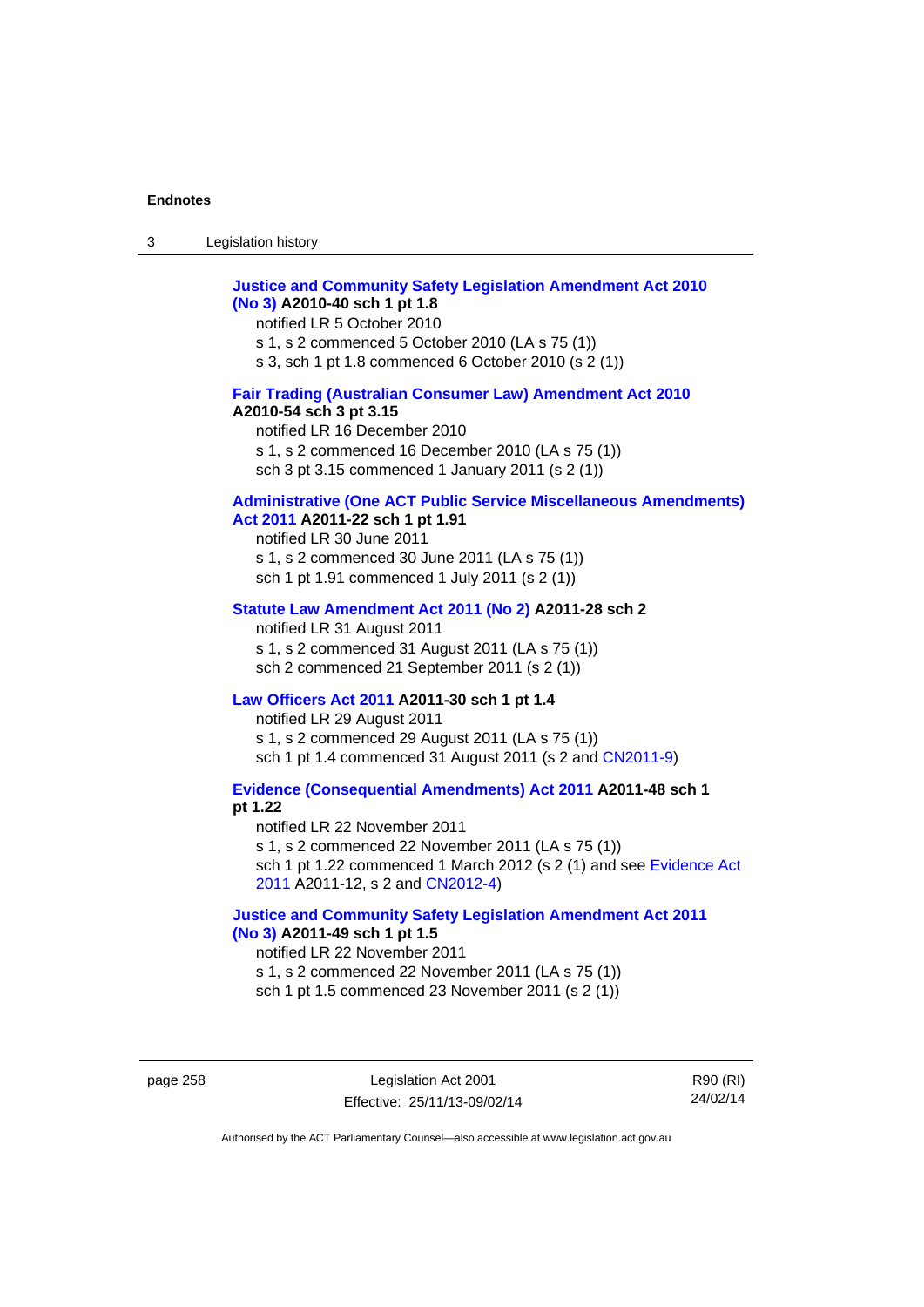### **[Statute Law Amendment Act 2011 \(No 3\)](http://www.legislation.act.gov.au/a/2011-52) A2011-52 sch 2**

notified LR 28 November 2011

s 1, s 2 commenced 28 November 2011 (LA s 75 (1)) sch 2 commenced 12 December 2011 (s 2)

### **[Work Health and Safety \(Consequential Amendments\) Act 2011](http://www.legislation.act.gov.au/a/2011-55)**

#### **A2011-55 sch 1 pt 1.9**

notified LR 14 December 2011 s 1, s 2 commenced 14 December 2011 (LA s 75 (1)) sch 1 pt 1.9 commenced 1 January 2012 (s 2 and see Work Health [and Safety Act 2011](http://www.legislation.act.gov.au/a/2011-35) A2011-35, s 2 and [CN2011-12\)](http://www.legislation.act.gov.au/cn/2011-12/default.asp)

### **[Statute Law Amendment Act 2012](http://www.legislation.act.gov.au/a/2012-21) A2012-21 sch 2**

notified LR 22 May 2012 s 1, s 2 commenced 22 May 2012 (LA s 75 (1)) amdt 2.1 commenced 5 June 2012 (s 2 (1)) sch 2 remainder commenced 5 June 2012 (s 2 (2))

#### **[Commissioner for the Environment Amendment Act 2012](http://www.legislation.act.gov.au/a/2012-25) A2012-25 sch 1 pt 1.2**

notified LR 28 May 2012 s 1, s 2 commenced 28 May 2012 (LA s 75 (1)) sch 1 pt 1.2 commenced 29 May 2012 (s 2)

# **[Legislative Assembly \(Office of the Legislative Assembly\) Act 2012](http://www.legislation.act.gov.au/a/2012-26)**

# **A2012-26 sch 1 pt 1.6**

notified LR 24 May 2012 s 1, s 2 commenced 24 May 2012 (LA s 75 (1)) sch 1 pt 1.6 commenced 1 July 2012 (s 2)

### **[National Energy Retail Law \(Consequential Amendments\) Act 2012](http://www.legislation.act.gov.au/a/2012-32) A2012-32 pt 11**

notified LR 14 June 2012 s 1, s 2 commenced 14 June 2012 (LA s 75 (1)) pt 11 commenced 1 July 2012 (s 2 (1) and see [National Energy Retail](http://www.legislation.act.gov.au/a/2012-31)  [Law \(ACT\) Act 2012](http://www.legislation.act.gov.au/a/2012-31) A2012-31, s 2 (1) and [CN2012-12\)](http://www.legislation.act.gov.au/cn/2012-12/default.asp)

# **[Official Visitor Act 2012](http://www.legislation.act.gov.au/a/2012-33) A2012-33 sch 1 pt 1.5**

notified LR 15 June 2012

s 1, s 2 commenced 15 June 2012 (LA s 75 (1)) sch 1 pt 1.5 commenced 1 September 2013 (s 2 (as am by [A2013-22](http://www.legislation.act.gov.au/a/2013-22) s 4))

R90 (RI) 24/02/14 page 259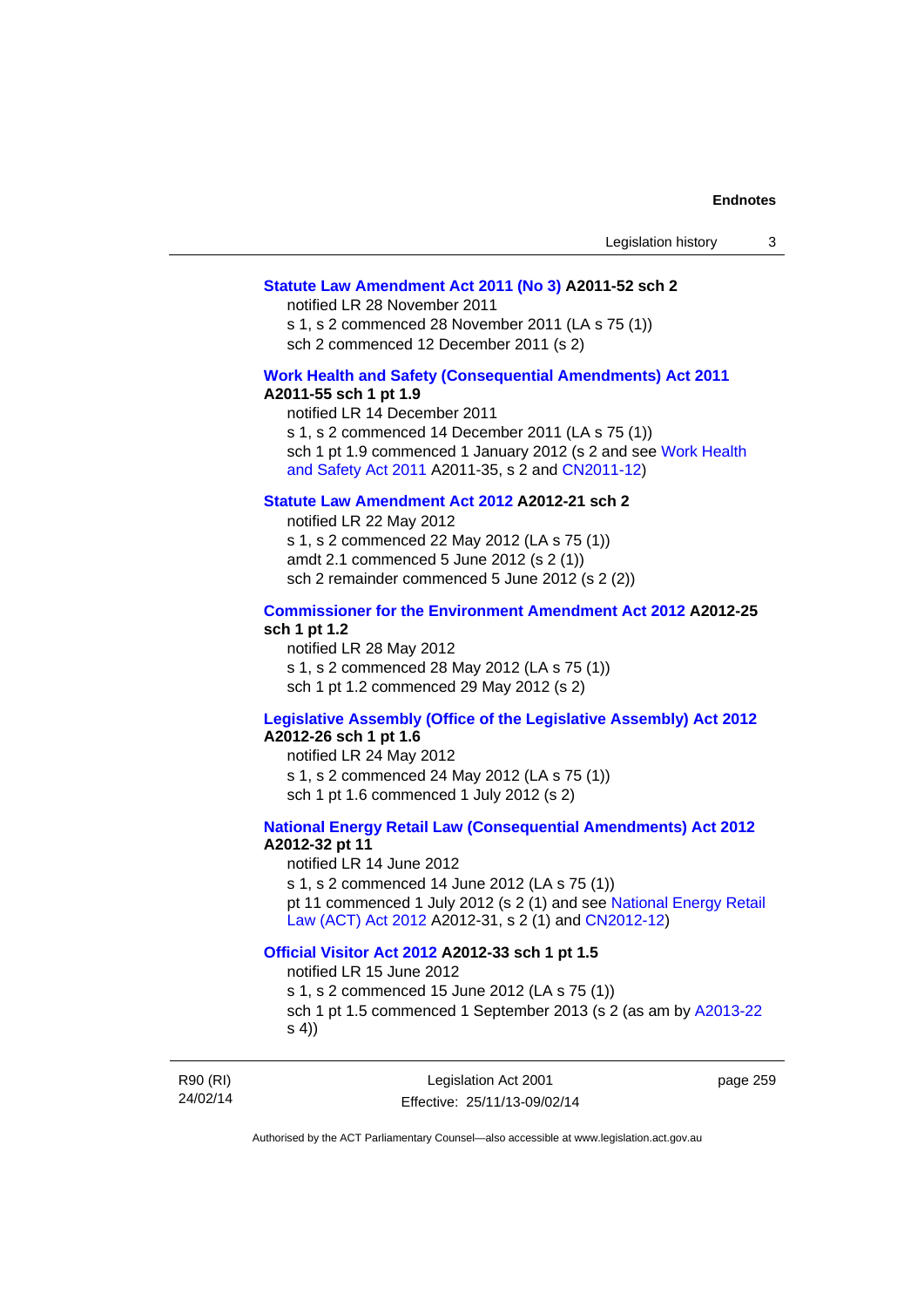3 Legislation history

### **[Civil Unions Act 2012](http://www.legislation.act.gov.au/a/2012-40) A2012-40 sch 3 pt 3.19**

notified LR 4 September 2012 s 1, s 2 commenced 4 September 2012 (LA s 75 (1)) sch 3 pt 3.19 commenced 11 September 2012 (s 2)

### **[Statute Law Amendment Act 2013](http://www.legislation.act.gov.au/a/2013-19) A2013-19 sch 2**

notified LR 24 May 2013 s 1, s 2 commenced 24 May 2013 (LA s 75 (1)) sch 2 commenced 14 June 2013 (s 2)

#### **[Legislation \(Penalty Units\) Amendment Act 2013](http://www.legislation.act.gov.au/a/2013-30) A2013-30**

notified LR 22 August 2013 s 1, s 2 commenced 22 August 2013 (LA s 75 (1)) remainder commenced 23 August 2013 (s 2)

### **[Marriage Equality \(Same Sex\) Act 2013](http://www.legislation.act.gov.au/a/2013-39) A2013-39 sch 2 pt 2.17**

notified LR 4 November 2013 s 1, s 2 commenced 4 November 2013 (LA s 75 (1)) sch 2 pt 2.17 commenced 7 November 2013 (s 2 and [CN2013-11\)](http://www.legislation.act.gov.au/cn/2013-11) *Note* The High Court held this Act to be of no effect (see *Commonwealth v Australian Capital Territory* [2013] HCA 55)

#### **[Officers of the Assembly Legislation Amendment Act 2013](http://www.legislation.act.gov.au/a/2013-41) A2013-41 sch 1 pt 1.5**

notified LR 7 November 2013 s 1, s 2 commenced 7 November 2013 (LA s 75 (1)) sch 1 pt 1.5 commences 1 July 2014 (s 2)

**[Magistrates Court \(Industrial Proceedings\) Amendment Act 2013](http://www.legislation.act.gov.au/a/2013-43) A2013-43 sch 1 pt 1.3**  notified LR 7 November 2013

s 1, s 2 commenced 7 November 2013 (LA s 75 (1))

sch 1 pt 1.3 commenced 8 November 2013 (s 2)

#### **[Statute Law Amendment Act 2013 \(No 2\)](http://www.legislation.act.gov.au/a/2013-44) A2013-44 sch 2**  notified LR 11 November 2013

s 1, s 2 commenced 11 November 2013 (LA s 75 (1)) sch 2 commenced 25 November 2013 (s 2)

page 260 Legislation Act 2001 Effective: 25/11/13-09/02/14

R90 (RI) 24/02/14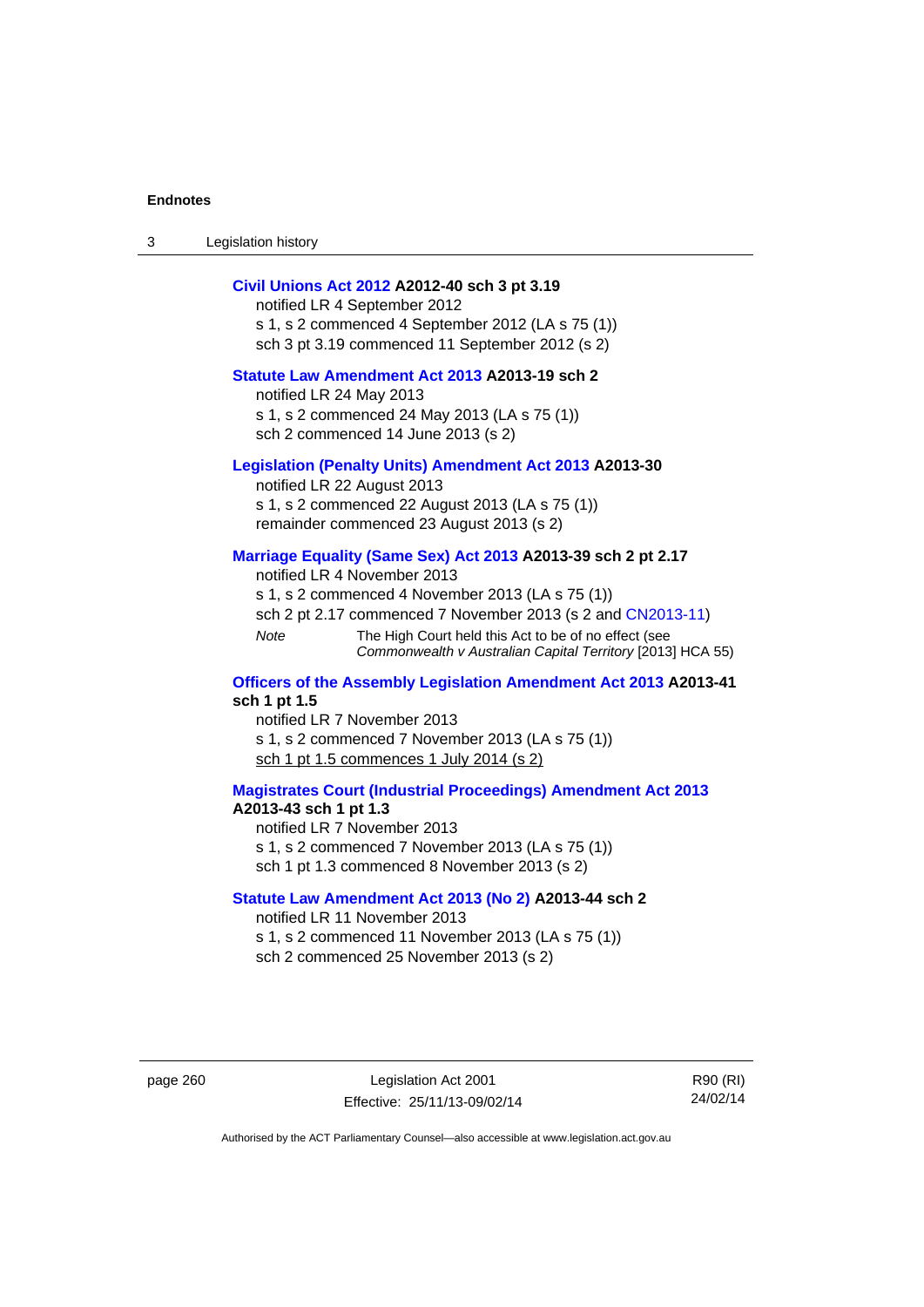# **4 Amendment history**

| <b>Dictionary</b><br>s <sub>2</sub>              | orig s $2$ om LA s $89(4)$                                                                                                                                                                                                                                                                                   |          |
|--------------------------------------------------|--------------------------------------------------------------------------------------------------------------------------------------------------------------------------------------------------------------------------------------------------------------------------------------------------------------|----------|
|                                                  | (prev s 3) am A2001-56 amdt 2.18<br>renum A2002-11 s 5<br>am A2003-56 amdt 2.1                                                                                                                                                                                                                               |          |
| <b>Notes</b>                                     |                                                                                                                                                                                                                                                                                                              |          |
| s2A                                              | (prev s 4) am A2001-56 amdt 2.19; A2002-11 amdt 1.1<br>renum A2002-11 s 5<br>(2), (3) exp 2 September 2003 (s 2A (3))                                                                                                                                                                                        |          |
| <b>Objects</b>                                   |                                                                                                                                                                                                                                                                                                              |          |
| s 3                                              | orig s 3 renum as s 2<br>(prev s 5) am A2002-11 s 4<br>renum A2002-11 s 5                                                                                                                                                                                                                                    |          |
| <b>Application of Act</b>                        |                                                                                                                                                                                                                                                                                                              |          |
| s 4                                              | orig s 4 renum as s 2A<br>ins A2002-11 s 6<br>am A2006-42 amdt 2.1, amdt 2.2                                                                                                                                                                                                                                 |          |
|                                                  | Determinative and non-determinative provisions                                                                                                                                                                                                                                                               |          |
| s <sub>5</sub>                                   | orig s 5 renum as s 3<br>ins A2002-11 s 6                                                                                                                                                                                                                                                                    |          |
| s 6                                              | Legislation Act provisions must be applied<br>sub A2002-11 s 6                                                                                                                                                                                                                                               |          |
| <b>Meaning of Act generally</b><br>s 7           | am A2005-20 amdt 2.1                                                                                                                                                                                                                                                                                         |          |
| <b>Meaning of legislative instrument</b><br>s 12 | sub A2006-42 amdt 2.3                                                                                                                                                                                                                                                                                        |          |
| <b>Meaning of instrument</b><br>s 14             | am A2001-56 amdt 2.20                                                                                                                                                                                                                                                                                        |          |
| <b>Meaning of provision</b><br>s 16              | am A2001-56 amdt 2.21                                                                                                                                                                                                                                                                                        |          |
| <b>ACT legislation register</b>                  |                                                                                                                                                                                                                                                                                                              |          |
| s 18                                             | am A2001-56 amdt 2.22                                                                                                                                                                                                                                                                                        |          |
| <b>Contents of register</b>                      |                                                                                                                                                                                                                                                                                                              |          |
| s 19                                             | sub A2001-56 amdt 2.23<br>am A2002-11 s 7; A2002-11 amdt 1.2; ss renum R5 LA (see<br>A2002-11 amdt 1.3); A2002-49 amdt 2.1, amdt 2.1; pars<br>renum R13 LA (see A2002-49 amdt 2.3); A2003-41 amdt 2.1,<br>amdt 2.2; A2004-5 amdt 2.6; A2004-42 amdt 2.1; A2005-20<br>amdt 2.2; A2006-42 amdt 2.18, amdt 2.19 |          |
|                                                  | Lagislation Act 2001                                                                                                                                                                                                                                                                                         | nage 261 |

R90 (RI) 24/02/14

Legislation Act 2001 Effective: 25/11/13-09/02/14

page 261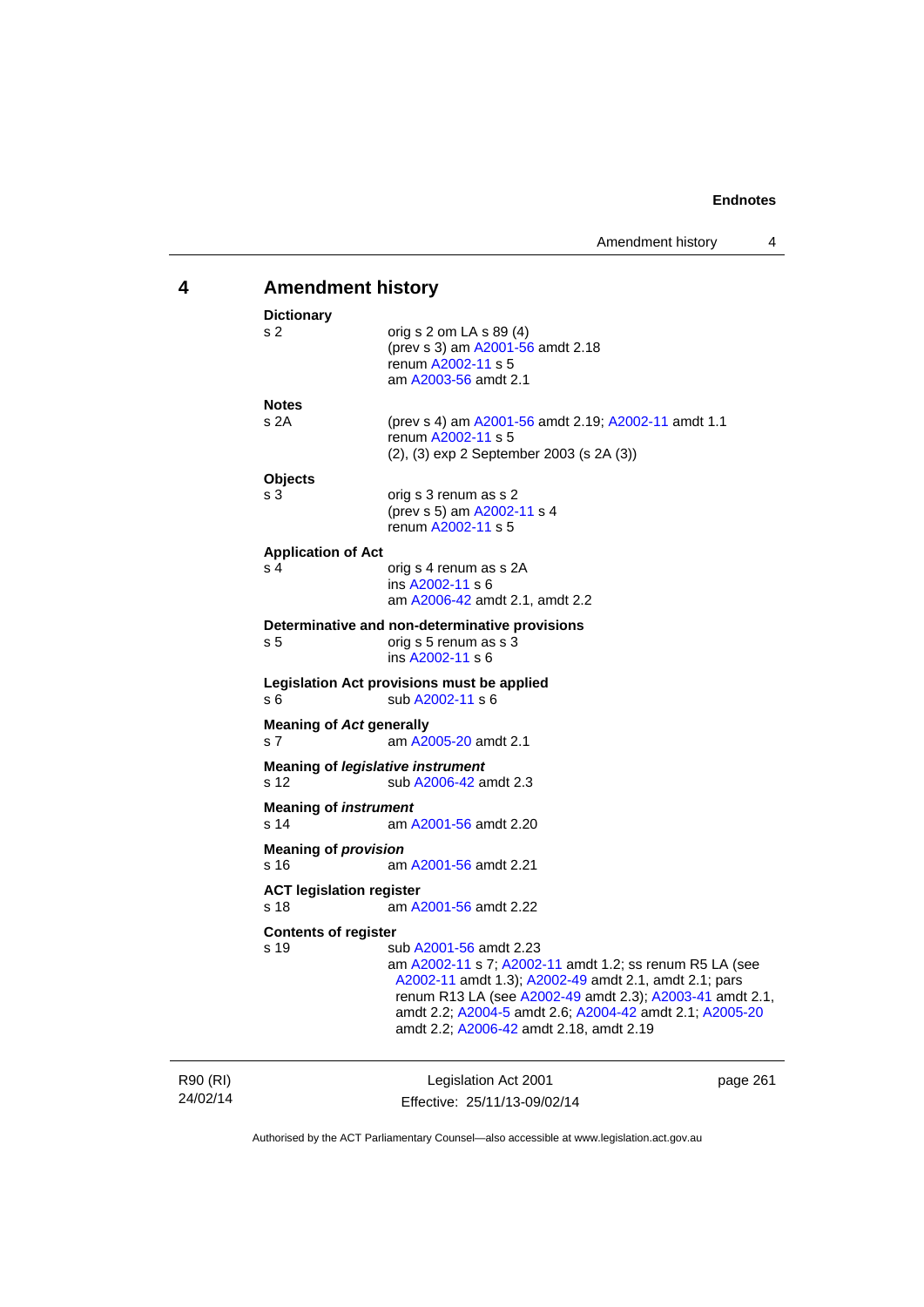4 Amendment history

| s 22                                          | Access to registered material at approved website<br>am A2001-56 amdt 2.24                                                                                                                 |
|-----------------------------------------------|--------------------------------------------------------------------------------------------------------------------------------------------------------------------------------------------|
| ch 3 hdg                                      | Authorised versions and evidence of laws and legislative material<br>sub A2003-41 amdt 2.3                                                                                                 |
| Definitions-ch 3<br>s 22A                     | ins A2003-41 amdt 2.4<br>def <i>law</i> ins A2003-41 amdt 2.4<br>def <i>legislative material</i> ins A2003-41 amdt 2.4<br>am A2005-20 amdt 2.3<br>def republication ins A2003-41 amdt 2.4  |
| s 23                                          | Authorisation of versions by parliamentary counsel<br>sub A2003-41 amdt 2.5                                                                                                                |
| <b>Authorised electronic versions</b><br>s 24 | am A2001-56 amdt 2.25, amdt 2.26; A2002-11 amdt 1.4<br>sub A2003-41 amdt 2.6                                                                                                               |
| <b>Authorised written versions</b><br>s 25    | sub A2003-41 amdt 2.7                                                                                                                                                                      |
| Judicial notice of certain matters<br>s 26    | am A2003-41 amdt 2.8, amdt 2.9; A2005-20 amdt 2.4;<br>A2011-28 amdt 2.1, amdt 2.2                                                                                                          |
| <b>Notification of Acts</b><br>s 28           | am A2001-56 amdts 2.27-2.29; A2002-11 amdt 1.5; A2003-41<br>amdt 2.10, amdt 2.11; ss renum R20 LA (see A2003-41 amdt<br>2.12); A2005-62 amdt 2.1, amdt 2.2; A2011-28 amdt 2.3,<br>amdt 2.4 |
| s 29                                          | References to enactment or passing of Acts<br>am A2011-28 amdt 2.5                                                                                                                         |
| References to notification of Acts<br>s 30    | am A2001-56 amdt 2.30, amdt 2.31; A2011-28 amdt 2.5                                                                                                                                        |
| Definitions-ch 5<br>s 31                      | def scrutiny committee principles sub A2013-19 amdt 2.1                                                                                                                                    |
| instruments                                   | Guidelines about costs of proposed subordinate laws and disallowable                                                                                                                       |
| s 33                                          | (3), (4) exp 12 March 2002 (s 33 (4))<br>am A2005-20 amdt 2.5, amdt 2.6                                                                                                                    |
| s 34                                          | Preparation of regulatory impact statements<br>am A2005-20 amdts 2.7-2.9; A2005-62 amdt 2.3                                                                                                |
| s 36                                          | When is preparation of regulatory impact statement unnecessary?<br>am A2002-30 amdt 2.1; A2005-20 amdt 2.10                                                                                |

page 262 Legislation Act 2001 Effective: 25/11/13-09/02/14

R90 (RI) 24/02/14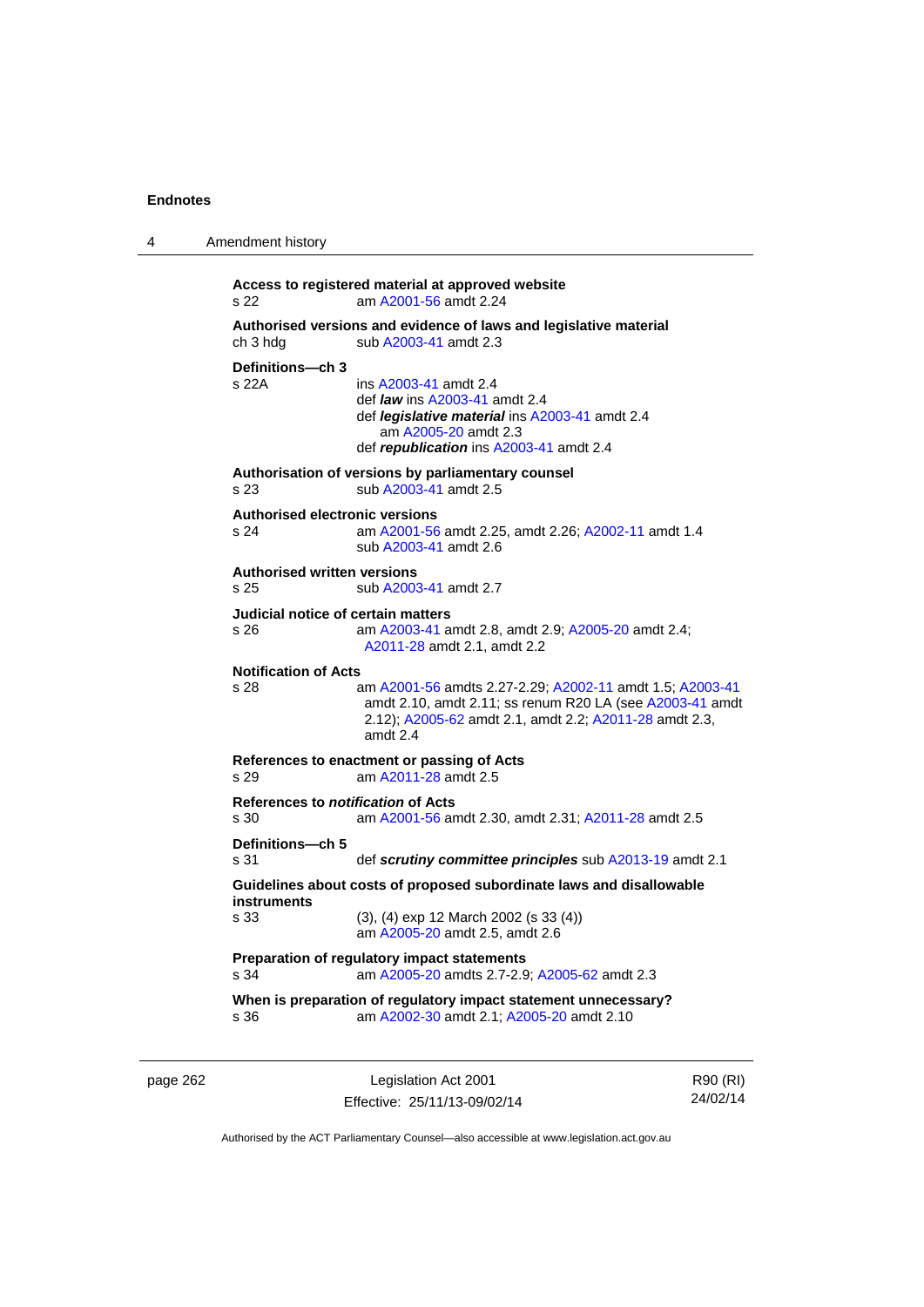| s 37                                        | When must regulatory impact statement be presented?<br>am A2005-20 amdt 2.11                                                                                       |
|---------------------------------------------|--------------------------------------------------------------------------------------------------------------------------------------------------------------------|
| s 41 hdg<br>s 41                            | Making of certain statutory instruments by Executive<br>sub A2001-56 amdt 2.32<br>sub A2002-11 s 8<br>am A2001-56 amdts 2.33-2.36<br>sub A2002-11 s 8              |
| s <sub>42</sub>                             | Power to make statutory instruments<br>am A2002-11 amdt 1.6; A2005-20 amdt 2.12, amdt 2.13;<br>A2006-42 amdt 2.18                                                  |
| authorising law<br>s 43                     | Statutory instruments to be interpreted not to exceed powers under<br>am A2002-11 amdt 1.7; A2003-56 amdt 2.2, amdt 2.3                                            |
| $s$ 44                                      | Power to make statutory instruments for Act etc<br>am A2002-11 amdt 1.8, amdt 1.9; A2002-49 amdt 2.54;<br>A2005-20 amdt 2.14                                       |
| Power to make court rules<br>s 45           | sub A2002-11 s 9<br>am A2002-49 amdt 2.4, amdt 2.54; A2005-20 amdt 2.15, amdt<br>2.16                                                                              |
| s 46                                        | Power to make instrument includes power to amend or repeal<br>am A2002-11 s 10; A2006-42 amdt 2.18                                                                 |
| s 47                                        | Statutory instrument may make provision by applying law or instrument<br>sub A2002-11 s 11<br>am A2002-49 amdt 2.5; A2003-56 amdt 2.4; A2005-20 amdts<br>2.17-2.19 |
| different categories etc<br>s <sub>48</sub> | Power to make instrument includes power to make different provision for<br>am A2002-11 amdt 1.10; A2002-49 amdt 2.54                                               |
| requirements                                | Single instrument may exercise several powers or satisfy several                                                                                                   |
| s <sub>49</sub>                             | am A2002-11 amdt 1.11                                                                                                                                              |
| matter                                      | Relationship between authorising law and instrument dealing with same                                                                                              |
| s <sub>50</sub>                             | am A2002-11 amdt 1.12, amdt 1.13; A2002-49 amdt 2.54                                                                                                               |
| s 51                                        | Instrument may make provision in relation to land by reference to map etc<br>am A2005-20 amdt 2.20                                                                 |
| s 52                                        | Instrument may authorise determination of matter etc<br>am A2002-11 amdt 1.14; ss renum R5 LA (see A2002-11<br>amdt 1.15)                                          |

R90 (RI) 24/02/14

Legislation Act 2001 Effective: 25/11/13-09/02/14 page 263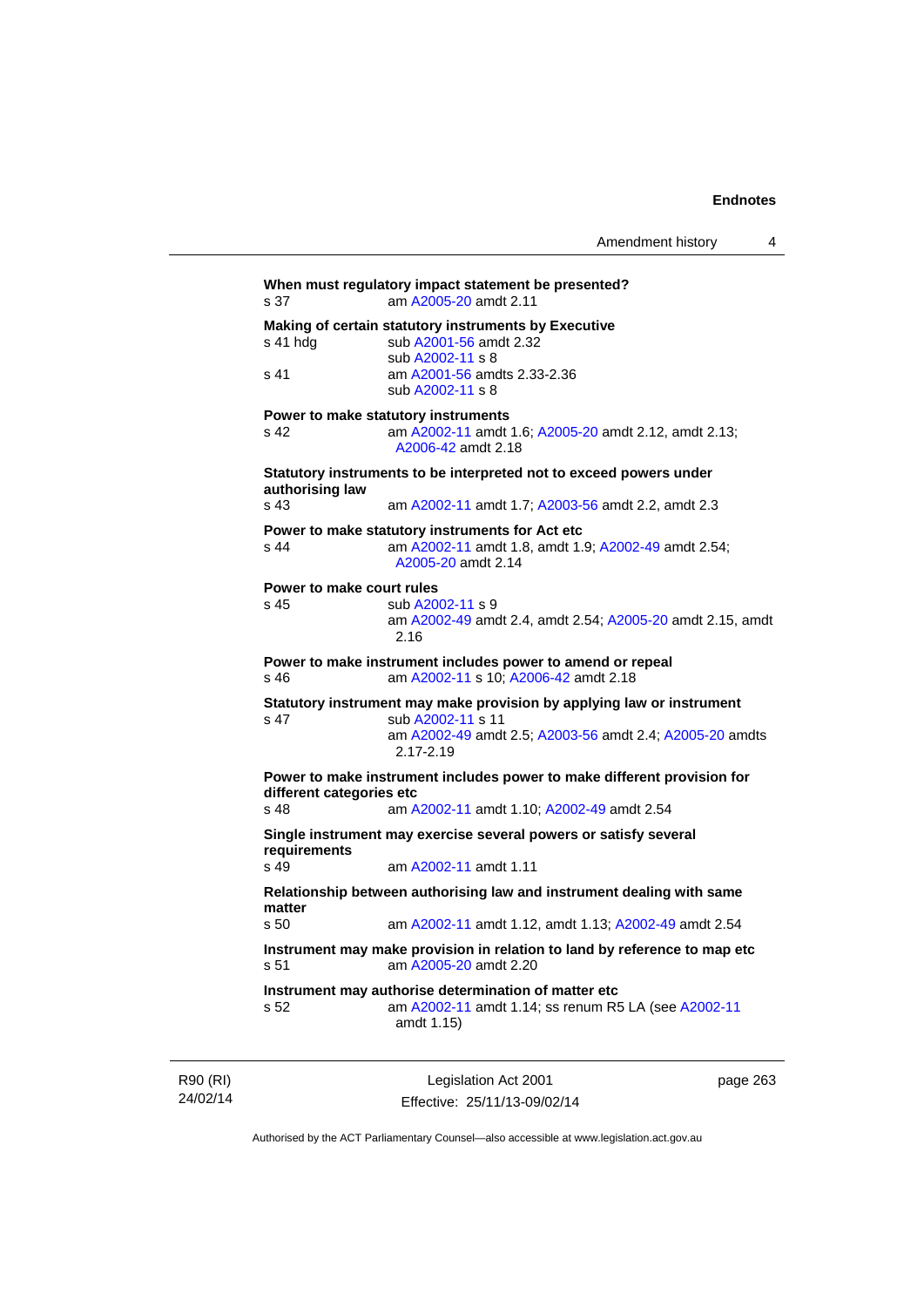| 4        | Amendment history               |                                                                                                                                                                                                                                                                                                                                                                                                            |                      |
|----------|---------------------------------|------------------------------------------------------------------------------------------------------------------------------------------------------------------------------------------------------------------------------------------------------------------------------------------------------------------------------------------------------------------------------------------------------------|----------------------|
|          | Instrument may prohibit<br>s 53 | am A2002-11 amdt 1.16, amdt 1.17                                                                                                                                                                                                                                                                                                                                                                           |                      |
|          | s 54                            | Instrument may require making of statutory declaration<br>am A2002-11 amdt 1.18; A2002-30 amdt 2.2                                                                                                                                                                                                                                                                                                         |                      |
|          | s 56                            | Determination of fees by disallowable instrument<br>am A2001-56 amdt 2.37, amdt 2.38; ss renum R1 LA (see<br>A2001-56 amdt 2.39); A2002-11 amdt 1.19, amdt 1.20;<br>A2002-49 amdt 2.54; A2005-20 amdts 2.21-2.27; A2006-42<br>amdt 2.4                                                                                                                                                                     |                      |
|          | s 57                            | Fees payable in accordance with determination etc<br>am A2002-11 amdt 1.21                                                                                                                                                                                                                                                                                                                                 |                      |
|          | s 58                            | Regulations may make provision about fees<br>am A2001-56 amdt 2.40; A2002-11 amdt 1.22; ss renum R5<br>LA (see A2002-11 amdt 1.23); A2005-20 amdt 2.28                                                                                                                                                                                                                                                     |                      |
|          | pt 6.4 hdg                      | Numbering and notification of legislative instruments<br>am A2006-42 amdt 2.19                                                                                                                                                                                                                                                                                                                             |                      |
|          | <b>Numbering</b><br>s 59        | am A2001-56 amdt 2.41; A2003-41 amdt 2.13; A2005-20 amdt<br>2.29; A2006-42 amdt 2.18, amdt 2.19                                                                                                                                                                                                                                                                                                            |                      |
|          | $s60h$ dg<br>s 60               | Correction etc of name of instrument<br>sub A2003-41 amdt 2.14<br>am A2006-42 amdt 2.18<br>sub A2009-20 amdt 2.1<br>am A2001-56 amdt 2.42, amdt 2.43; A2001-70 amdt 1.8;<br>A2002-49 amdt 2.6, amdt 2.7; A2003-41 amdt 2.15;<br>A2004-42 amdt 2.2, amdt 2.3; A2006-42 amdt 2.18,                                                                                                                           |                      |
|          | s 60A                           | amdt 2.19; A2009-20 amdts 2.1-2.5<br>Correction of name of explanatory statement etc<br>ins A2004-42 amdt 2.4<br>am A2006-42 amdt 2.18                                                                                                                                                                                                                                                                     |                      |
|          | s 61 hdg<br>s 61                | Notification of legislative instruments<br>am A2006-42 amdt 2.19<br>sub A2001-56 amdt 2.44<br>am A2002-11 s 12, amdt 1.24; ss renum R5 LA (see A2002-11<br>amdt 1.25); A2003-41 amdts 2.16-2.19; A2004-60 amdt<br>1.173; pars renum R31 LA (see A2004-60 amdt 1.174);<br>A2005-20 amdts 2.30-2.33; A2005-62 amdt 2.4, amdt 2.5;<br>A2006-42 amdt 2.18; A2011-22 amdt 1.275; A2011-28 amdt<br>2.6, amdt 2.7 |                      |
|          | s 62 hdg<br>s 62                | Effect of failure to notify legislative instrument<br>am A2006-42 amdt 2.18<br>am A2002-11 amdt 1.26, amdt 1.27; A2006-42 amdt 2.18                                                                                                                                                                                                                                                                        |                      |
| page 264 |                                 | Legislation Act 2001<br>Effective: 25/11/13-09/02/14                                                                                                                                                                                                                                                                                                                                                       | R90 (RI)<br>24/02/14 |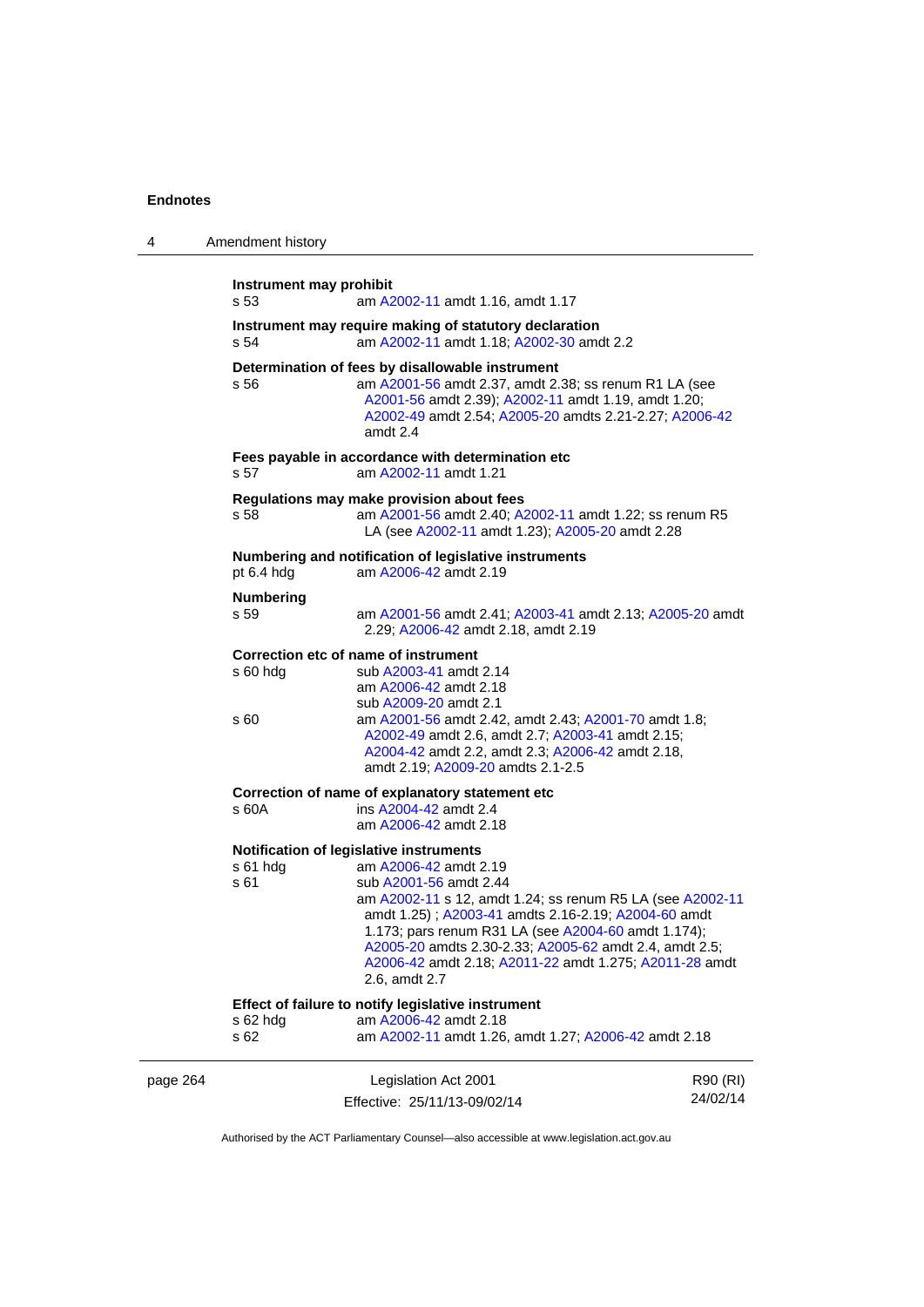### **References to** *notification* **of legislative instruments**

| s 63 hdg<br>s 63                                                | am A2006-42 amdt 2.19<br>am A2001-56 amdt 2.45, amdt 2.46; A2006-42 amdt 2.18;<br>A2011-28 amdt 2.8       |  |  |
|-----------------------------------------------------------------|-----------------------------------------------------------------------------------------------------------|--|--|
|                                                                 | Presentation of subordinate laws and disallowable instruments                                             |  |  |
| s 64 hdg                                                        | sub A2002-11 amdt 1.28                                                                                    |  |  |
| s 64                                                            | am A2002-11 amdt 1.29; A2005-20 amdt 2.34; A2005-62 amdt<br>2.6                                           |  |  |
|                                                                 | <b>Disallowance by resolution of Assembly</b>                                                             |  |  |
| s 65 hdg                                                        | sub A2001-56 amdt 2.47                                                                                    |  |  |
| s 65                                                            | am A2001-56 amdt 2.48, amdt 2.49; A2002-11 amdt 1.30;<br>A2003-56 amdt 2.5; ss renum R21 LA (see A2003-56 |  |  |
|                                                                 | amdt 2.6); A2004-42 amdt 2.5, amdt 2.6; A2005-20<br>amdt 2.35; A2005-62 amdt 2.7                          |  |  |
|                                                                 | Notification of disallowance by resolution of Assembly                                                    |  |  |
| s 65A                                                           | ins A2001-56 amdt 2.50                                                                                    |  |  |
|                                                                 | am A2002-11 amdt 1.31; A2003-41 amdt 2.20; A2005-62 amdt<br>2.8; A2011-28 amdts 2.9-2.12                  |  |  |
| <b>Revival of affected laws</b>                                 |                                                                                                           |  |  |
| s 66                                                            | am A2002-11 amdt 1.32                                                                                     |  |  |
|                                                                 | Making of instrument same in substance within 6 months after disallowance                                 |  |  |
| s 67                                                            | am A2002-11 amdt 1.33; A2005-20 amdt 2.36; A2005-62 amdt<br>2.9                                           |  |  |
|                                                                 | Amendment by resolution of Assembly                                                                       |  |  |
| s 68                                                            | am A2001-56 amdts 2.51-2.53; ss renum R1 LA (see                                                          |  |  |
|                                                                 | A2001-56 amdt 2.54); A2002-11 amdt 1.34; A2004-42                                                         |  |  |
|                                                                 | amdt 2.7, amdt 2.8; A2005-20 amdt 2.37; A2005-62<br>amdt 2.10                                             |  |  |
|                                                                 |                                                                                                           |  |  |
|                                                                 | Notification of amendments made by resolution of Assembly                                                 |  |  |
| s 69                                                            | am A2001-56 amdt 2.55, amdt 2.56; A2002-11 amdt 1.35;                                                     |  |  |
|                                                                 | A2002-49 amdt 2.8; A2005-62 amdt 2.11; A2011-28<br>amdts 2.13-2.16                                        |  |  |
|                                                                 |                                                                                                           |  |  |
| amendment                                                       | Making of amendment restoring effect of law within 6 months after                                         |  |  |
| s 70                                                            | am A2002-11 amdt 1.36; A2005-20 amdt 2.38; A2005-62 amdt<br>2.12                                          |  |  |
| Effect of dissolution or expiry of Assembly on notice of motion |                                                                                                           |  |  |
| s 71                                                            | am A2002-11 amdt 1.37; A2005-20 amdt 2.39, amdt 2.40;<br>A2005-62 amdt 2.13                               |  |  |
| Meaning of law-ch 8                                             |                                                                                                           |  |  |
| s 72                                                            | am A2004-42 amdt 2.9; A2005-20 amdt 2.41                                                                  |  |  |
|                                                                 |                                                                                                           |  |  |
|                                                                 |                                                                                                           |  |  |

R90 (RI) 24/02/14

Legislation Act 2001 Effective: 25/11/13-09/02/14 page 265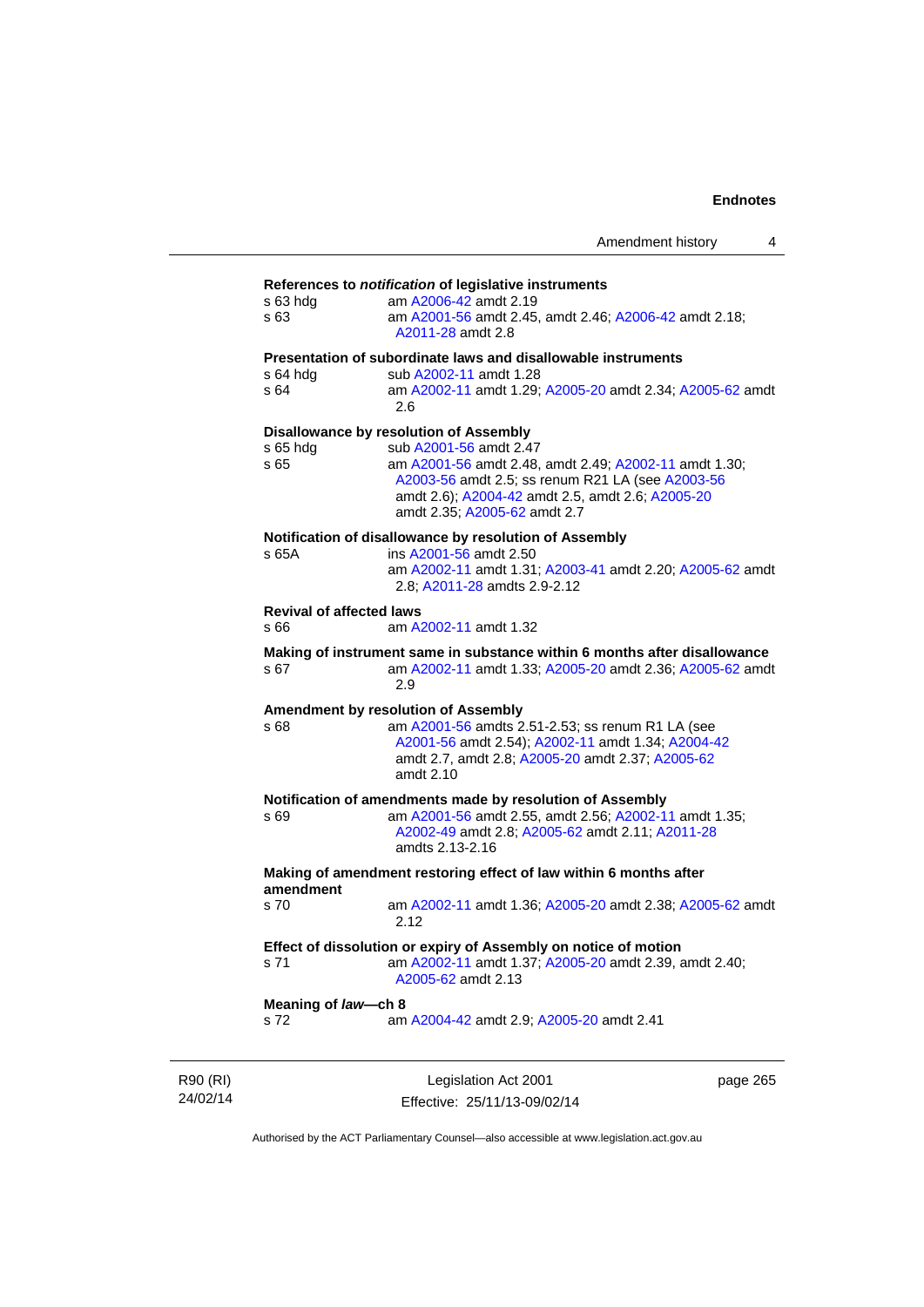| 4 | Amendment history                                                                                                                                                                                                                                                         |  |
|---|---------------------------------------------------------------------------------------------------------------------------------------------------------------------------------------------------------------------------------------------------------------------------|--|
|   | General rules about commencement<br>s 73<br>am A2002-11 s 13, s 14, amdt 1.38, amdt 1.39; A2003-41<br>amdt 2.21; A2003-56 amdts 2.7-2.9; A2004-42 amdt 2.10;<br>A2005-20 amdt 2.42; A2006-42 amdt 2.18                                                                    |  |
|   | <b>Time of commencement</b><br>s <sub>74</sub><br>sub A2002-11 s 15                                                                                                                                                                                                       |  |
|   | Commencement of naming and commencement provisions<br>sub A2004-42 amdt 2.11<br>s 75 hda<br>s 75<br>am A2002-11 s 16; A2002-49 amdt 2.9, amdt 2.10; A2003-56<br>amdt 2.10, amdt 2.11; A2004-42 amdt 2.12; ss renum R27<br>LA (see A2004-42 amdt 2.13); A2006-42 amdt 2.18 |  |
|   | Commencement of provisions identifying amended laws<br>ins A2006-42 amdt 2.5<br>s 75AA                                                                                                                                                                                    |  |
|   | Meaning of commences retrospectively<br>ins A2003-56 amdt 2.12<br>s 75A<br>am A2006-42 amdt 2.18                                                                                                                                                                          |  |
|   | Retrospective commencement requires clear indication<br>s 75B<br>ins A2003-56 amdt 2.12<br>am A2004-42 amdt 2.14; ss renum R27 LA (see A2004-42<br>amdt 2.15)                                                                                                             |  |
|   | Non-prejudicial provision may commence retrospectively<br>am A2002-11 amdt 1.40; ss renum R5 LA (see A2002-11 amdt<br>s 76<br>1.41); A2003-56 amdt 2.13, amdt 2.14; A2005-20 amdt 2.46                                                                                    |  |
|   | <b>Commencement by commencement notice</b><br>am A2002-11 s 17, amdt 1.42; A2002-49 amdt 2.11; A2004-42<br>s 77<br>amdts 2.16-2.18                                                                                                                                        |  |
|   | Separate commencement of amendments<br>sub A2002-11 amdt 1.43<br>s 78                                                                                                                                                                                                     |  |
|   | Automatic commencement of postponed law<br>s 79<br>am A2002-11 amdt 1.44; A2002-49 amdt 2.12; A2003-41 amdt<br>2.22; A2003-56 amdt 2.15, amdt 2.16; ss renum R21 LA (see<br>A2003-56 amdt 2.17); A2004-42 amdt 2.19;<br>A2005-20 amdt 2.44, amdt 2.45                     |  |
|   | Commencement of amendment of uncommenced law<br>s 79A<br>ins A2003-41 amdt 2.23                                                                                                                                                                                           |  |
|   | References to commencement of law<br>am A2002-49 amdt 2.13<br>s 80                                                                                                                                                                                                        |  |

page 266 Legislation Act 2001 Effective: 25/11/13-09/02/14

R90 (RI) 24/02/14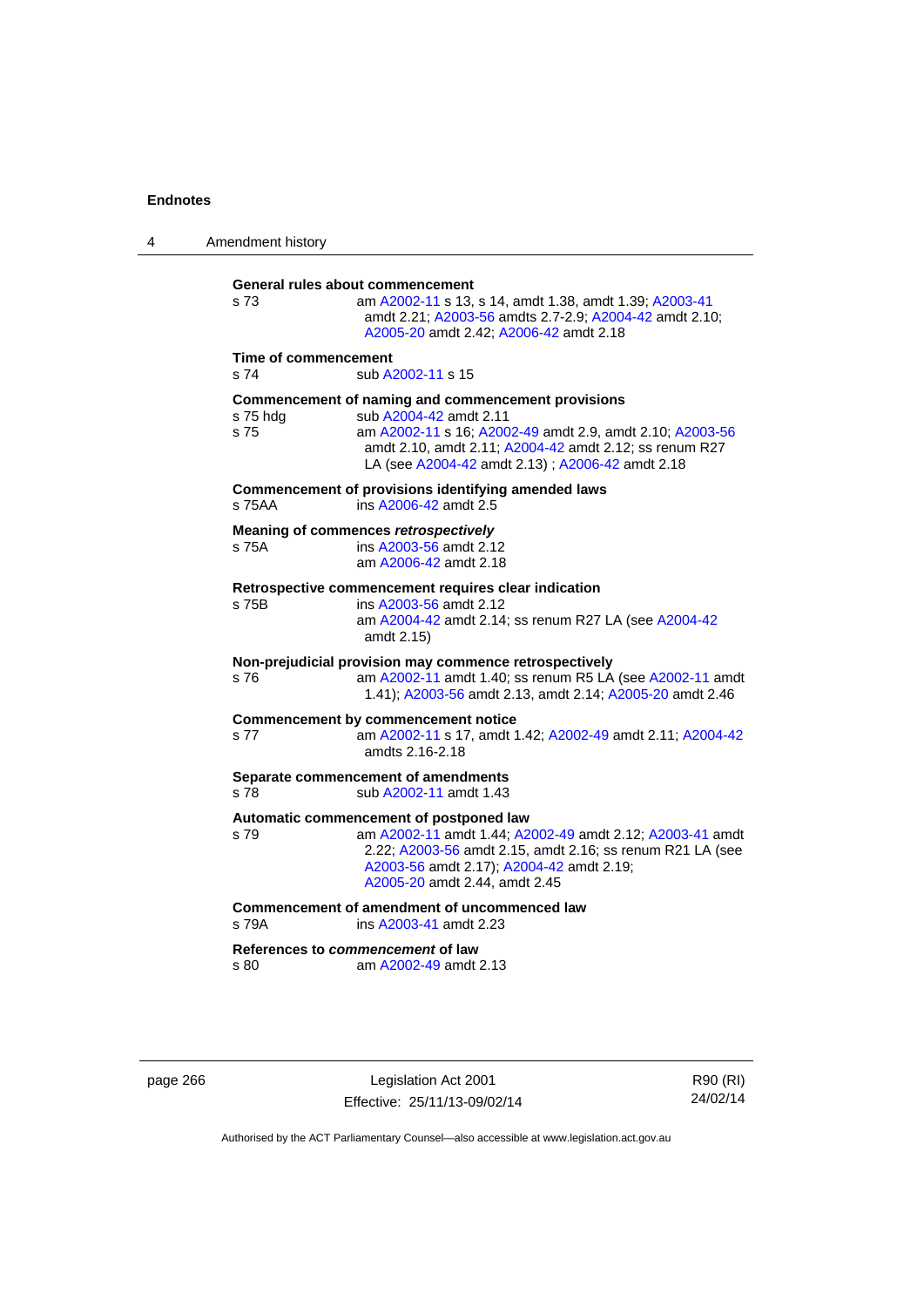Amendment history 4

| s 81                             | Exercise of powers between notification and commencement<br>am A2002-11 amdts 1.45-1.47; A2004-42 amdt 2.20,<br>amdt 2.21; ss renum R27 LA (see A2004-42 amdt 2.22);<br>A2005-5 s 25; ss renum R32 LA (see A2005-5 s 26);<br>A2005-20 amdt 2.46; A2006-42 amdt 2.18                                                                                                                                                                                                  |
|----------------------------------|----------------------------------------------------------------------------------------------------------------------------------------------------------------------------------------------------------------------------------------------------------------------------------------------------------------------------------------------------------------------------------------------------------------------------------------------------------------------|
| Definitions-ch 9<br>s 82         | def law sub A2004-42 amdt 2.23; A2005-20 amdt 2.47<br>def repeal sub A2002-49 amdt 2.14<br>am A2004-42 amdt 2.24                                                                                                                                                                                                                                                                                                                                                     |
| s 83                             | Consequences of amendment of statutory instrument by Act<br>am A2002-11 amdt 1.48, amdt 1.49                                                                                                                                                                                                                                                                                                                                                                         |
| s 84                             | Saving of operation of repealed and amended laws<br>am A2002-11 amdt 1.50; ss renum R5 LA (see A2002-11 amdt<br>1.51); A2005-20 amdt 2.48                                                                                                                                                                                                                                                                                                                            |
| s 84A                            | Creation of offences and changes in penalties<br>ins A2001-56 amdt 2.57<br>am A2002-11 amdt 1.52; A2004-42 amdt 2.25; ss renum R27<br>LA (see A2004-42 amdt 2.26); A2005-20 amdt 2.49                                                                                                                                                                                                                                                                                |
| When repeal takes effect<br>s 85 | sub A2002-11 s 18                                                                                                                                                                                                                                                                                                                                                                                                                                                    |
|                                  | Repealed and amended laws not revived on repeal of repealing and                                                                                                                                                                                                                                                                                                                                                                                                     |
| amending laws<br>s 86            | am A2002-11 amdt 1.53; ss renum R5 LA (see A2002-11 amdt<br>1.54)                                                                                                                                                                                                                                                                                                                                                                                                    |
| s 87                             | Commencement not undone if repealed<br>am A2002-11 amdt 1.55                                                                                                                                                                                                                                                                                                                                                                                                         |
| s 88 hdg<br>s 88                 | Repeal does not end effect of transitional laws etc<br>sub A2002-49 amdt 2.15<br>am A2002-11 amdt 1.56; A2003-56 amdt 2.18; A2005-20 amdt<br>2.50, amdt 2.51; ss renum R34 LA (see A2005-20<br>amdt 2.52); A2006-42 amdt 2.6, amdt 2.7                                                                                                                                                                                                                               |
| s 89                             | Automatic repeal of certain laws and provisions<br>am A2002-11 amdts 1.57-1.59; ss renum R5 LA (see<br>A2002-11 amdt 1.60); A2002-30 amdt 2.3; A2002-49<br>amdts 2.16-2.18, 2.20-2.23; ss renum R13 LA (see A2002-49<br>amdt 2.19); A2003-56 amdts 2.19-2.23; ss renum R21 LA<br>(see A2003-56 amdt 2.24); A2004-42 amdt 2.27, amdt 2.28,<br>amdts 2.30-2.32; ss renum R27 LA (see A2004-42<br>amdt 2.29); A2005-20 amdts 2.53-2.56; A2006-42 amdt 2.8,<br>amdt 2.18 |

R90 (RI) 24/02/14

Legislation Act 2001 Effective: 25/11/13-09/02/14 page 267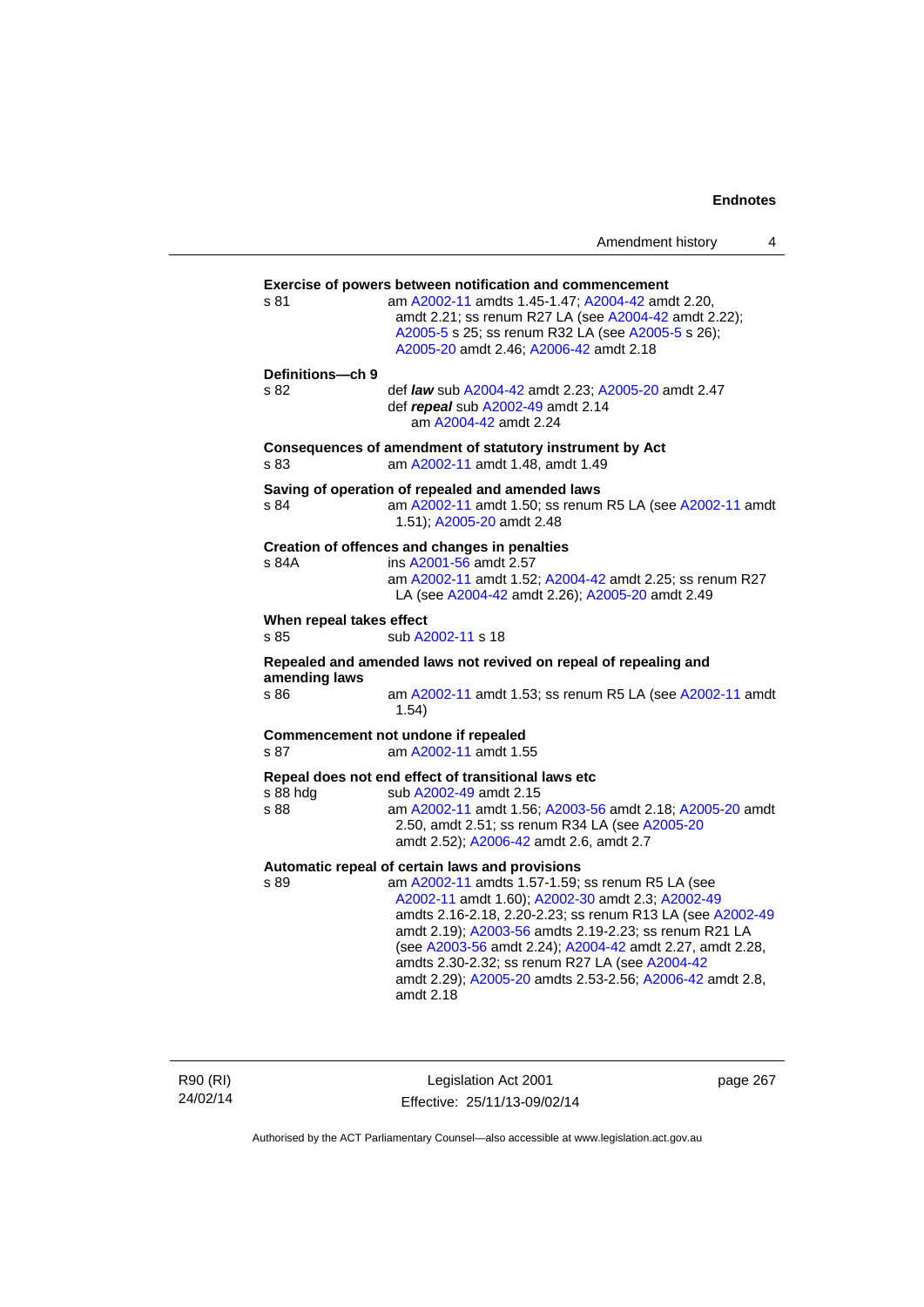| 4 | Amendment history                                |                                                                                                                                                                                                                                        |
|---|--------------------------------------------------|----------------------------------------------------------------------------------------------------------------------------------------------------------------------------------------------------------------------------------------|
|   | s 91                                             | Insertion of provisions by amending law<br>am A2001-56 amdt 2.58; A2002-11 amdts 1.61-1.63; ss renum<br>R5 LA (see A2002-11 amdt 1.64); A2003-41 amdt 2.24;<br>A2004-42 amdt 2.33, amdt 2.34; A2005-20 amdt 2.57;<br>A2009-20 amdt 2.6 |
|   | s 92                                             | Amendment to be made whenever possible<br>am A2002-11 amdts 1.65-1.68; A2005-20 amdt 2.58                                                                                                                                              |
|   | s 93                                             | Provisions included in another provision for amendment purposes<br>am A2001-56 amdt 2.59, amdt 2.60; A2002-11 amdt 1.69;<br>A2004-42 amdt 2.35, amdt 2.36; A2005-20 amdt 2.59                                                          |
|   | s 94                                             | Continuance of appointments etc made under amended provisions<br>am A2002-11 amdt 1.70; ss renum R5 LA (see A2002-11 amdt<br>1.71); A2002-49 amdt 2.24; A2003-41 amdt 2.25                                                             |
|   | <b>Status of modifications</b><br>s 95           | am A2002-11 amdt 1.72, amdt 1.73                                                                                                                                                                                                       |
|   | <b>Relocated provisions</b><br>s 96              | am A2002-11 amdt 1.74; A2005-20 amdt 2.60                                                                                                                                                                                              |
|   | <b>Referring to laws</b><br>ch 10 hdg            | sub A2005-20 amdt 2.61                                                                                                                                                                                                                 |
|   | Definitions-ch 10<br>s 97 hdg<br>s 97            | sub A2001-56 amdt 2.61<br>am A2001-56 amdt 2.62<br>sub A2005-20 amdt 2.61<br>def <b>ACT law</b> ins A2005-20 amdt 2.61<br>def law ins A2005-20 amdt 2.61<br>def <b>law of another jurisdiction</b> ins A2005-20 amdt 2.61              |
|   | s 98                                             | References to ACT law include law containing reference<br>am A2002-11 amdt 1.75<br>sub A2005-20 amdt 2.61                                                                                                                              |
|   | s 99                                             | References in ACT statutory instruments to the Act<br>am A2003-56 amdt 2.25<br>sub A2005-20 amdt 2.61                                                                                                                                  |
|   | <b>Referring to particular ACT laws</b><br>s 100 | am A2003-56 amdt 2.26<br>sub A2005-20 amdt 2.61<br>am A2011-28 amdt 2.17                                                                                                                                                               |
|   | s 101                                            | Referring to particular laws of other jurisdictions etc.<br>am A2002-49 amdt 2.25<br>sub A2005-20 amdt 2.61                                                                                                                            |

page 268 Legislation Act 2001 Effective: 25/11/13-09/02/14

R90 (RI) 24/02/14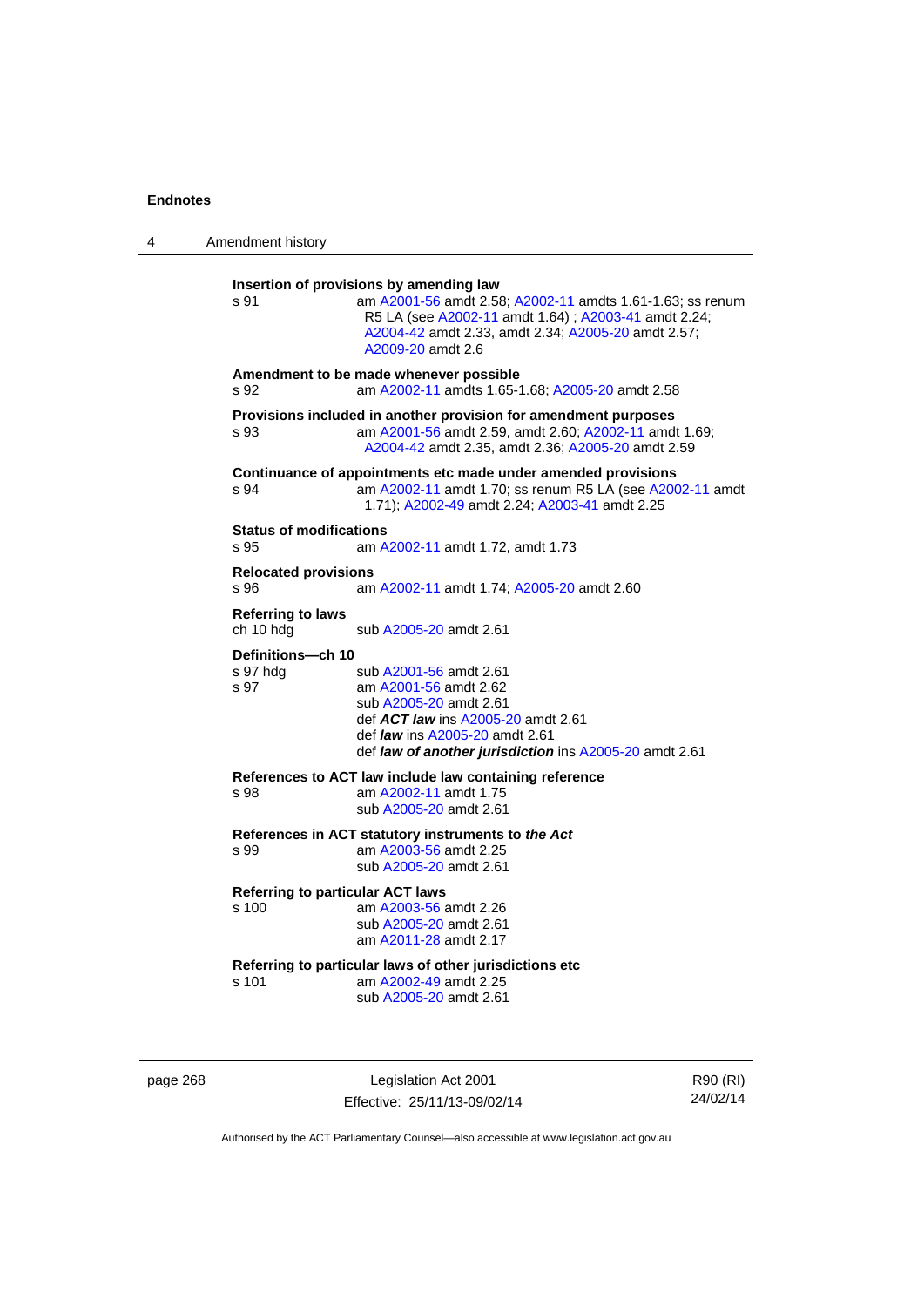| $s$ 101 $A$                                 | ins A2001-56 amdt 2.63<br>om A2005-20 amdt 2.61                                                                                                                                                            |
|---------------------------------------------|------------------------------------------------------------------------------------------------------------------------------------------------------------------------------------------------------------|
| s 101B                                      | References to paragraphs etc<br>ins A2001-56 amdt 2.63<br>om A2005-20 amdt 2.61                                                                                                                            |
| s 102                                       | References to laws include references to laws as in force from time to time<br>am A2002-11 amdt 1.76, amdt 1.77; A2003-56 amdt 2.27;<br>ss renum R21 LA (see A2003-56 amdt 2.28)<br>sub A2005-20 amdt 2.61 |
| <b>References to repealed laws</b><br>s 103 | sub A2005-20 amdt 2.61                                                                                                                                                                                     |
| s 104                                       | References to laws include references to instruments under laws<br>am A2001-56 amdt 2.64<br>sub A2005-20 amdt 2.61                                                                                         |
| s 105                                       | Referring to provisions of laws<br>am A2002-11 amdt 1.78, amdt 1.79<br>sub A2005-20 amdt 2.61                                                                                                              |
| s 106                                       | References to provisions of laws are inclusive<br>am A2002-30 amdt 2.4<br>sub A2005-20 amdt 2.61                                                                                                           |
| $s$ 106A                                    | References to paragraphs etc of laws<br>ins A2005-20 amdt 2.61                                                                                                                                             |
| Meaning of law-ch 11<br>s 107 hdg<br>s 107  | sub A2004-42 amdt 2.37<br>def law am A2003-41 amdt 2.26; A2005-20 amdt 2.62<br>def republication ins A2004-42 amdt 2.38                                                                                    |
| <b>Republication in register</b><br>s 108   | am A2001-56 amdt 2.65                                                                                                                                                                                      |
| s.109                                       | Republications may be published with other information<br>am A2003-41 amdt 2.27                                                                                                                            |
| s 111                                       | <b>Incorporation of amendments</b><br>am A2005-20 amdt 2.63, amdt 2.64                                                                                                                                     |
| s 114                                       | Authorisation for parliamentary counsel<br>am A2001-70 amdt 1.8                                                                                                                                            |
| s 116                                       | Ambit of editorial amendments<br>am A2003-56 amdt 2.29; A2005-20 amdts 2.65-2.68,<br>amdt 2.146                                                                                                            |

R90 (RI) 24/02/14

Legislation Act 2001 Effective: 25/11/13-09/02/14 page 269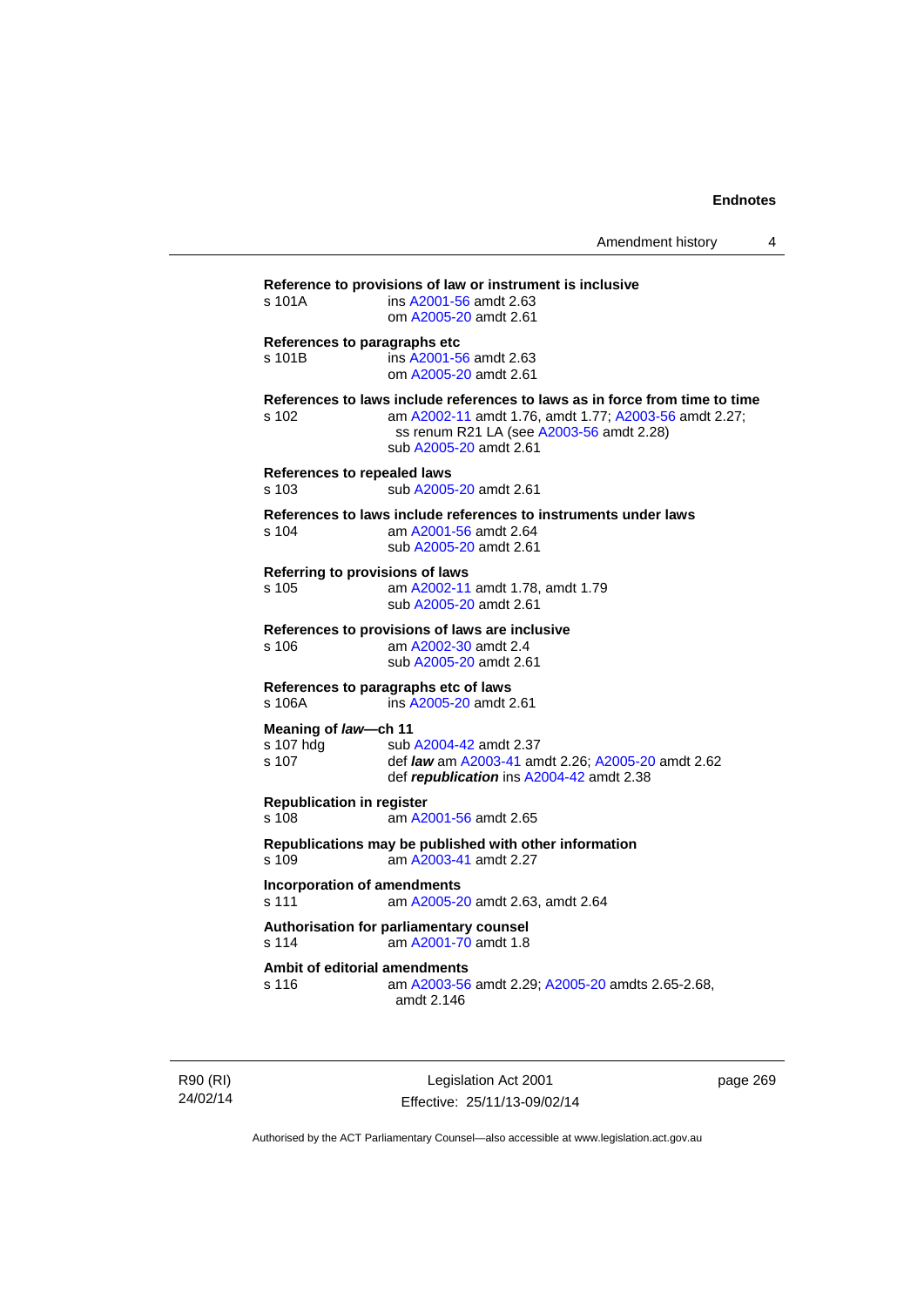| 4 | Amendment history                         |                                                                                                                                                                                                                                                                |
|---|-------------------------------------------|----------------------------------------------------------------------------------------------------------------------------------------------------------------------------------------------------------------------------------------------------------------|
|   | s 119                                     | Delegation by parliamentary counsel<br>renum as s 260                                                                                                                                                                                                          |
|   | ch 12 hdg                                 | Scope of Acts and statutory instruments<br>orig ch 12 hdg renum as ch 19 hdg and then ch 20 hdg<br>ins A2001-56 amdt 2.68                                                                                                                                      |
|   | s 120                                     | Act to be interpreted not to exceed legislative powers of Assembly<br>orig s 120 renum as s 261<br>ins A2001-56 amdt 2.68<br>am A2002-11 amdt 1.80                                                                                                             |
|   | <b>Binding effect of Acts</b><br>s 121    | orig s 121 renum as s 262 and then s 302<br>ins A2002-11 s 19<br>am A2006-38 amdt 1.8                                                                                                                                                                          |
|   | <b>Application to Territory</b><br>s 122  | orig s 122 renum as s 263<br>ins A2001-56 amdt 2.68<br>am A2002-11 amdt 1.81                                                                                                                                                                                   |
|   | Application of s 47 (2) and (3)<br>s 122A | renum as s 264 and then s 304                                                                                                                                                                                                                                  |
|   | Application of s 61 and s 62<br>s 123     | renum as s 265 and then s 305                                                                                                                                                                                                                                  |
|   | <b>Application of s 69</b><br>s 124       | renum as s 266                                                                                                                                                                                                                                                 |
|   | ch 13 hdg                                 | <b>Structure of Acts and statutory instruments</b><br>orig ch 13 hdg renum as ch 20 hdg and then ch 21 hdg<br>ins A2001-56 amdt 2.68                                                                                                                           |
|   | General<br>pt 13.1 hdg                    | ins A2001-56 amdt 2.68                                                                                                                                                                                                                                         |
|   | Meaning of law—ch 13<br>s 125             | orig s 125 renum as s 267 and then s 306<br>ins A2001-56 amdt 2.68<br>am A2005-20 amdt 2.69                                                                                                                                                                    |
|   | s 126                                     | Material that is part of Act or statutory instrument<br>orig s 126 renum as s 268 and then s 307<br>ins A2001-56 amdt 2.68<br>am A2002-11 amdt 1.82; A2002-30 amdt 2.5; A2003-56 amdt<br>2.30; ss renum R21 LA (see A2003-56 amdt 2.31); A2005-20<br>amdt 2.70 |

page 270 Legislation Act 2001 Effective: 25/11/13-09/02/14

R90 (RI) 24/02/14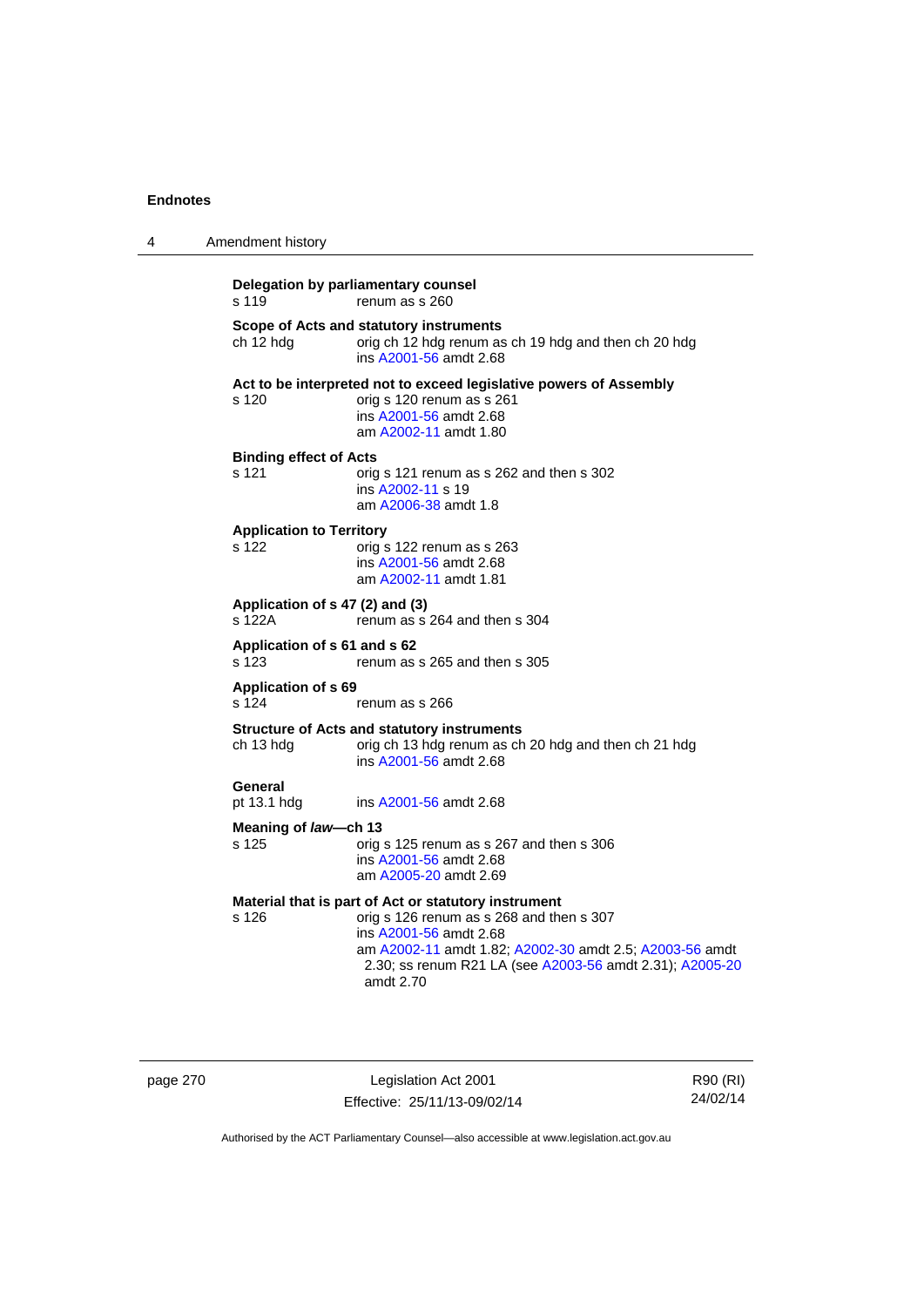|          |                                         |                                                                                                                                                                                  | Amendment history | 4        |
|----------|-----------------------------------------|----------------------------------------------------------------------------------------------------------------------------------------------------------------------------------|-------------------|----------|
|          | s 127                                   | Material that is not part of Act or statutory instrument<br>orig s 127 renum as s 269 and then s 308<br>ins A2001-56 amdt 2.68<br>am A2002-11 amdt 1.83; A2005-20 amdt 2.71      |                   |          |
|          | s 128                                   | Status of certain instruments as notifiable instruments<br>renum as s 270 and then s 309                                                                                         |                   |          |
|          | gazette<br>s 129                        | Compliance with authorisation or requirement to do something by notice in<br>renum as s 271 and then s 310                                                                       |                   |          |
|          | pt 13.2 hdg                             | <b>Particular kinds of provisions</b><br>ins A2001-56 amdt 2.68                                                                                                                  |                   |          |
|          | What is a definition?<br>s 130          | orig s 130 renum as s 272 and then s 313<br>ins A2001-56 amdt 2.68<br>am A2003-56 amdts 2.32-2.34                                                                                |                   |          |
|          | <b>Signpost definitions</b><br>s 131    | ins A2001-56 amdt 2.68<br>am A2002-49 amdt 2.26, amdt 2.27; A2003-56 amdt 2.35,<br>amdt 2.36; ss renum R21 LA (see A2003-56 amdt 2.37);<br>A2009-20 amdt 2.7; A2009-28 amdt 2.20 |                   |          |
|          | <b>Examples</b><br>s 132                | ins A2001-56 amdt 2.68<br>am A2002-11 amdt 1.84                                                                                                                                  |                   |          |
|          | <b>Penalty units</b><br>s 133           | ins A2001-56 amdt 2.68<br>am A2002-11 amdt 1.85; A2009-35 s 4; ss renum R67 LA;<br>A2013-30 s 4; ss renum R86 LA                                                                 |                   |          |
|          | s 134                                   | Penalties at end of sections and subsections<br>ins A2001-56 amdt 2.68<br>am A2002-11 amdt 1.86; A2002-49 amdt 2.28; A2005-20 amdt<br>2.72; amdt 2.73                            |                   |          |
|          | s 135                                   | Penalties not at end of sections and subsections<br>ins A2001-56 amdt 2.68<br>am A2002-11 amdt 1.87; A2002-49 amdt 2.29; A2005-20 amdt<br>2.74, amdt 2.75                        |                   |          |
|          | ch 14 hdg                               | Interpretation of Acts and statutory instruments<br>ins A2002-11 s 20<br>sub A2003-18 s 4                                                                                        |                   |          |
|          | <b>Purpose and scope</b><br>pt 14.1 hdg | ins A2003-18 s 4                                                                                                                                                                 |                   |          |
| R90 (RI) |                                         | Legislation Act 2001                                                                                                                                                             |                   | page 271 |

Authorised by the ACT Parliamentary Counsel—also accessible at www.legislation.act.gov.au

Effective: 25/11/13-09/02/14

24/02/14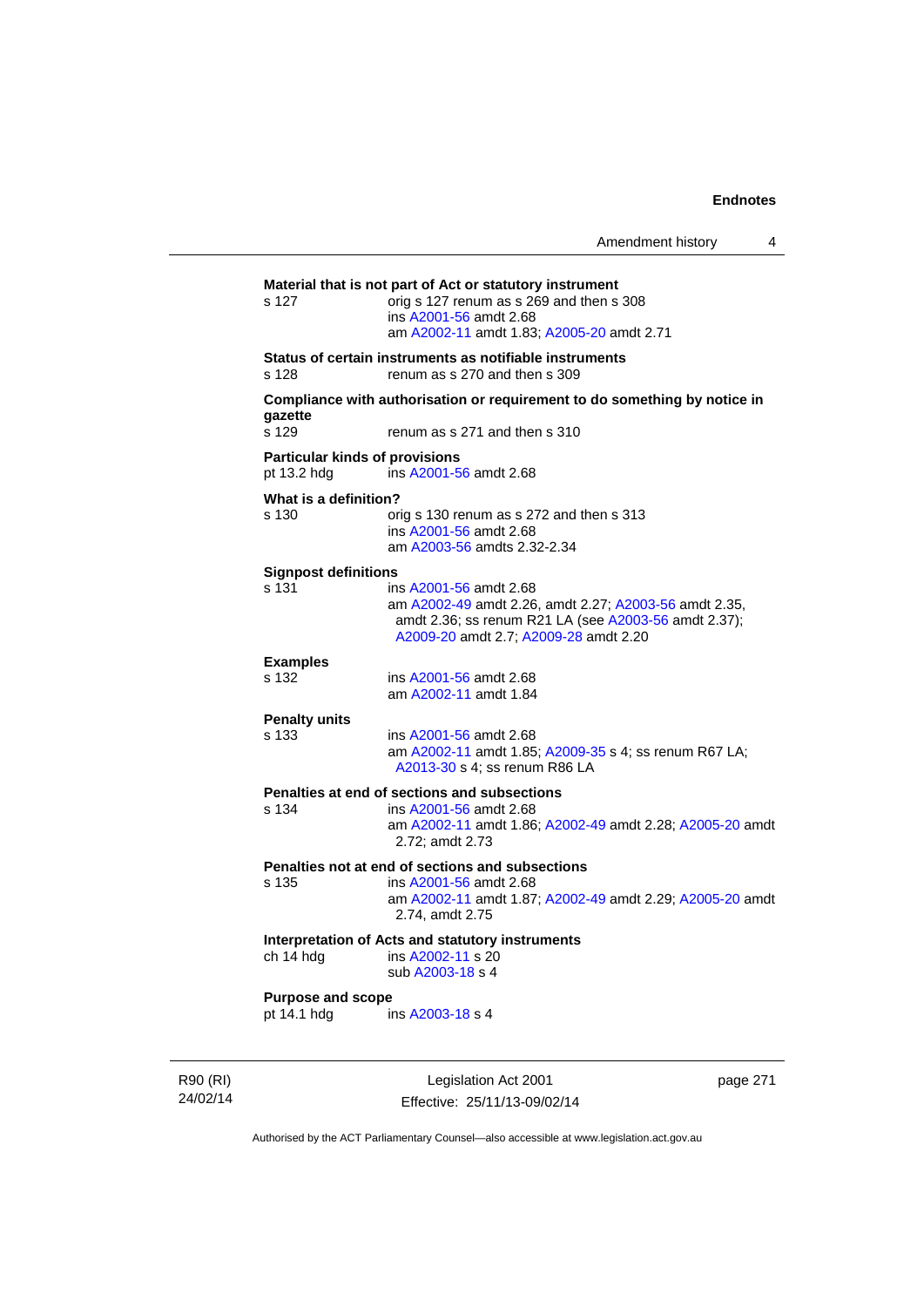4 Amendment history **Meaning of Act—ch 14**<br>s 136 **ins A** s 136 ins [A2001-56](http://www.legislation.act.gov.au/a/2001-56) amdt 2.68 om [A2002-11](http://www.legislation.act.gov.au/a/2002-11) amdt 1.88 ins [A2003-18](http://www.legislation.act.gov.au/a/2003-18) s 4 **Purpose and scope—ch 14**  s 137 ins [A2002-11](http://www.legislation.act.gov.au/a/2002-11) s 20 sub [A2003-18](http://www.legislation.act.gov.au/a/2003-18) s 4 **Key principles of interpretation**<br>pt 14.2 hdg ins A2003-18 ins [A2003-18](http://www.legislation.act.gov.au/a/2003-18) s 4 **Meaning of** *working out the meaning of an Act***—pt 14.2**  s 138 reloc from IA [A2002-11](http://www.legislation.act.gov.au/a/2002-11) amdt 2.63 sub [A2003-18](http://www.legislation.act.gov.au/a/2003-18) s 4 **Interpretation best achieving Act's purpose**  s 139 reloc from IA [A2002-11](http://www.legislation.act.gov.au/a/2002-11) amdt 2.63 pars renum R5 LA am [A2002-49](http://www.legislation.act.gov.au/a/2002-49) amdt 2.30 sub [A2003-18](http://www.legislation.act.gov.au/a/2003-18) s 4 am [A2004-5](http://www.legislation.act.gov.au/a/2004-5) amdt 2.7 **Legislative context**  ins [A2003-18](http://www.legislation.act.gov.au/a/2003-18) s 4 am [A2006-23](http://www.legislation.act.gov.au/a/2006-23) amdt 1.211 **Non-legislative context generally**  s 141 **ins [A2003-18](http://www.legislation.act.gov.au/a/2003-18) s** 4 am [A2003-41](http://www.legislation.act.gov.au/a/2003-41) amdt 2.28 **Non-legislative context—material that may be considered**  s 142 ins [A2003-18](http://www.legislation.act.gov.au/a/2003-18) s 4 am [A2003-41](http://www.legislation.act.gov.au/a/2003-41) amdt 2.29; table renum R22 LA; [A2005-20](http://www.legislation.act.gov.au/a/2005-20) amdt 2.76 **Law stating material for consideration in working out meaning**  ins [A2003-18](http://www.legislation.act.gov.au/a/2003-18) s 4 **Aids to interpretation**  ch 15 hdg ins [A2001-56](http://www.legislation.act.gov.au/a/2001-56) amdt 2.68 ch 15 hdg note om [A2002-11](http://www.legislation.act.gov.au/a/2002-11) amdt 1.89 General<br>pt 15.1 hdg ins [A2001-56](http://www.legislation.act.gov.au/a/2001-56) amdt 2.68 **Meaning of commonly-used terms**  s 144 hdg sub [A2003-56](http://www.legislation.act.gov.au/a/2003-56) amdt 2.38<br>s 144 ins A2001-56 amdt 2.68 ins [A2001-56](http://www.legislation.act.gov.au/a/2001-56) amdt 2.68

page 272 Legislation Act 2001 Effective: 25/11/13-09/02/14

R90 (RI) 24/02/14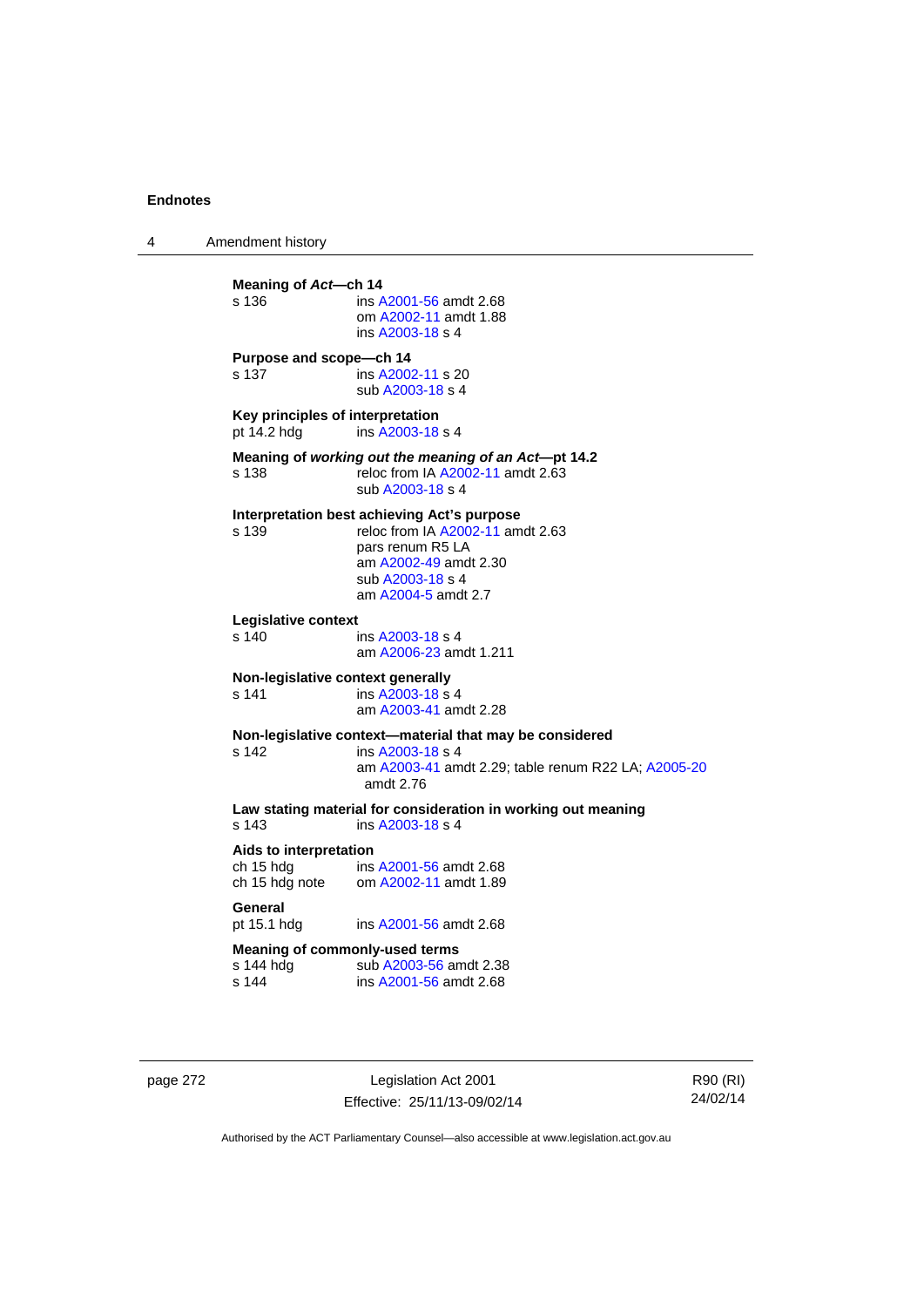| $s$ 145<br>Meaning of may and must      | ins A2001-56 amdt 2.68<br>am A2002-11 amdt 1.90                                                                          |
|-----------------------------------------|--------------------------------------------------------------------------------------------------------------------------|
|                                         |                                                                                                                          |
|                                         |                                                                                                                          |
| $s$ 146                                 | ins A2001-56 amdt 2.68<br>am A2002-11 amdt 1.91, amdt 1.92; A2002-30 amdt 2.6;<br>A2003-56 amdt 2.39; A2005-20 amdt 2.77 |
|                                         | Changes of drafting practice not to affect meaning                                                                       |
| s 147                                   | ins A2001-56 amdt 2.68<br>am A2002-11 amdt 1.93                                                                          |
|                                         | Terms used in instruments have same meanings as in authorising laws                                                      |
| s 148                                   | ins A2001-56 amdt 2.68<br>am A2002-11 amdt 1.94; A2003-56 amdt 2.40                                                      |
| Age in years                            |                                                                                                                          |
| s 149                                   | ins A2001-56 amdt 2.68<br>am A2002-11 amdt 1.95                                                                          |
| <b>Measurement of distance</b>          |                                                                                                                          |
| s 150                                   | ins A2001-56 amdt 2.68<br>am A2002-11 amdt 1.96                                                                          |
|                                         | Working out periods of time generally                                                                                    |
| s 151                                   | ins A2002-11 s 21                                                                                                        |
|                                         | am A2002-49 amdt 2.31; A2003-56 amdt 2.41<br>sub A2005-62 amdt 2.14                                                      |
|                                         | am A2006-42 amdt 2.9, amdt 2.10; ss renum R47 LA<br>(10)-(12) exp 11 January 2007 (s 151 (12))                           |
|                                         | Periods of time ending on non-working days                                                                               |
| s 151A                                  | ins A2005-62 amdt 2.14<br>am A2006-42 amdt 2.11                                                                          |
|                                         | (5)-(7) exp 11 January 2007 (s 151A (7))                                                                                 |
| s 151B                                  | Doing things for which no time is fixed<br>ins A2005-62 amdt 2.14                                                        |
| Power to extend time                    |                                                                                                                          |
| s 151C                                  | ins A2005-62 amdt 2.14                                                                                                   |
| <b>Continuing effect of obligations</b> |                                                                                                                          |
| s 152                                   | ins A2002-11 s 21<br>sub A2002-49 amdt 2.32                                                                              |
|                                         |                                                                                                                          |

R90 (RI) 24/02/14

Legislation Act 2001 Effective: 25/11/13-09/02/14 page 273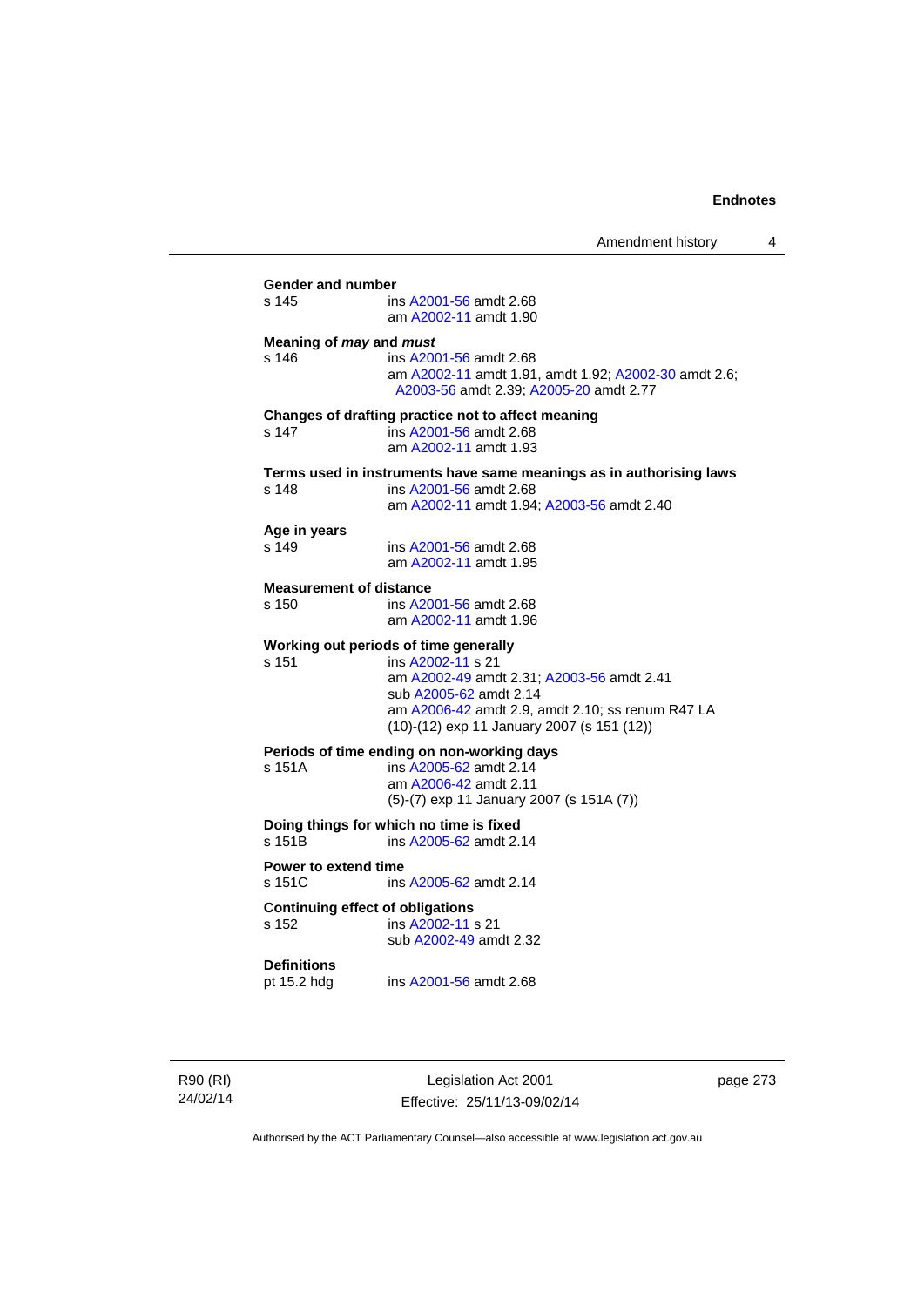| 4 | Amendment history                                      |                                                                                                                                                                                                                                                                                                                  |
|---|--------------------------------------------------------|------------------------------------------------------------------------------------------------------------------------------------------------------------------------------------------------------------------------------------------------------------------------------------------------------------------|
|   | s 155                                                  | Definitions apply subject to contrary intention<br>ins A2001-56 amdt 2.68<br>am A2002-11 amdt 1.97, amdt 1.98                                                                                                                                                                                                    |
|   | s 156                                                  | Application of definitions in dictionaries and sections<br>ins A2001-56 amdt 2.68<br>am A2003-56 amdt 2.42; A2005-20 amdts 2.78-2.80                                                                                                                                                                             |
|   | s 157                                                  | Defined terms—other parts of speech and grammatical forms<br>ins A2001-56 amdt 2.68<br>sub A2002-11 amdt 1.99<br>am A2003-56 amdt 2.43                                                                                                                                                                           |
|   | pt 15.3 hdg                                            | References to various entities and things<br>ins A2001-56 amdt 2.68                                                                                                                                                                                                                                              |
|   | References to people generally<br>s 160                | ins A2001-56 amdt 2.68<br>am A2002-11 amdt 1.100, amdt 1.101; A2009-20 amdt 2.8                                                                                                                                                                                                                                  |
|   | <b>Corporations liable to offences</b><br>s 161        | ins A2001-56 amdt 2.68<br>am A2002-11 amdt 1.102; A2002-51 amdt 1.23; A2002-49<br>amdt $2.33$                                                                                                                                                                                                                    |
|   | s 162                                                  | References to a Minister or the Minister<br>ins A2001-56 amdt 2.68                                                                                                                                                                                                                                               |
|   | s 163                                                  | References to a director-general or the director-general<br>ins A2001-56 amdt 2.68<br>am A2005-44 amdt 1.5<br>sub A2011-22 amdt 1.276                                                                                                                                                                            |
|   | <b>References to Australian Standards etc</b><br>s 164 | ins A2001-56 amdt 2.68<br>sub A2003-56 amdt 2.44                                                                                                                                                                                                                                                                 |
|   | s 165                                                  | References to Assembly committees that no longer exist<br>ins A2001-56 amdt 2.68                                                                                                                                                                                                                                 |
|   | representative etc<br>s 168                            | References to person with interest in land include personal<br>ins A2001-56 amdt 2.68<br>am A2002-11 amdt 1.103                                                                                                                                                                                                  |
|   | s 169                                                  | References to domestic partner and domestic partnership<br>ins A2003-14 s 4<br>am A2006-22 amdt 1.72, amdt 1.73 (A2006-22 rep before<br>commenced by disallowance (see Cwlth Gaz 2006 No S93));<br>A2008-14 amdt 1.42, amdt 1.43; A2012-40 amdt 3.63,<br>amdt 3.64; A2013-39 amdt 2.36 (A2013-39 never effective |

page 274 **Legislation Act 2001** Effective: 25/11/13-09/02/14

R90 (RI) 24/02/14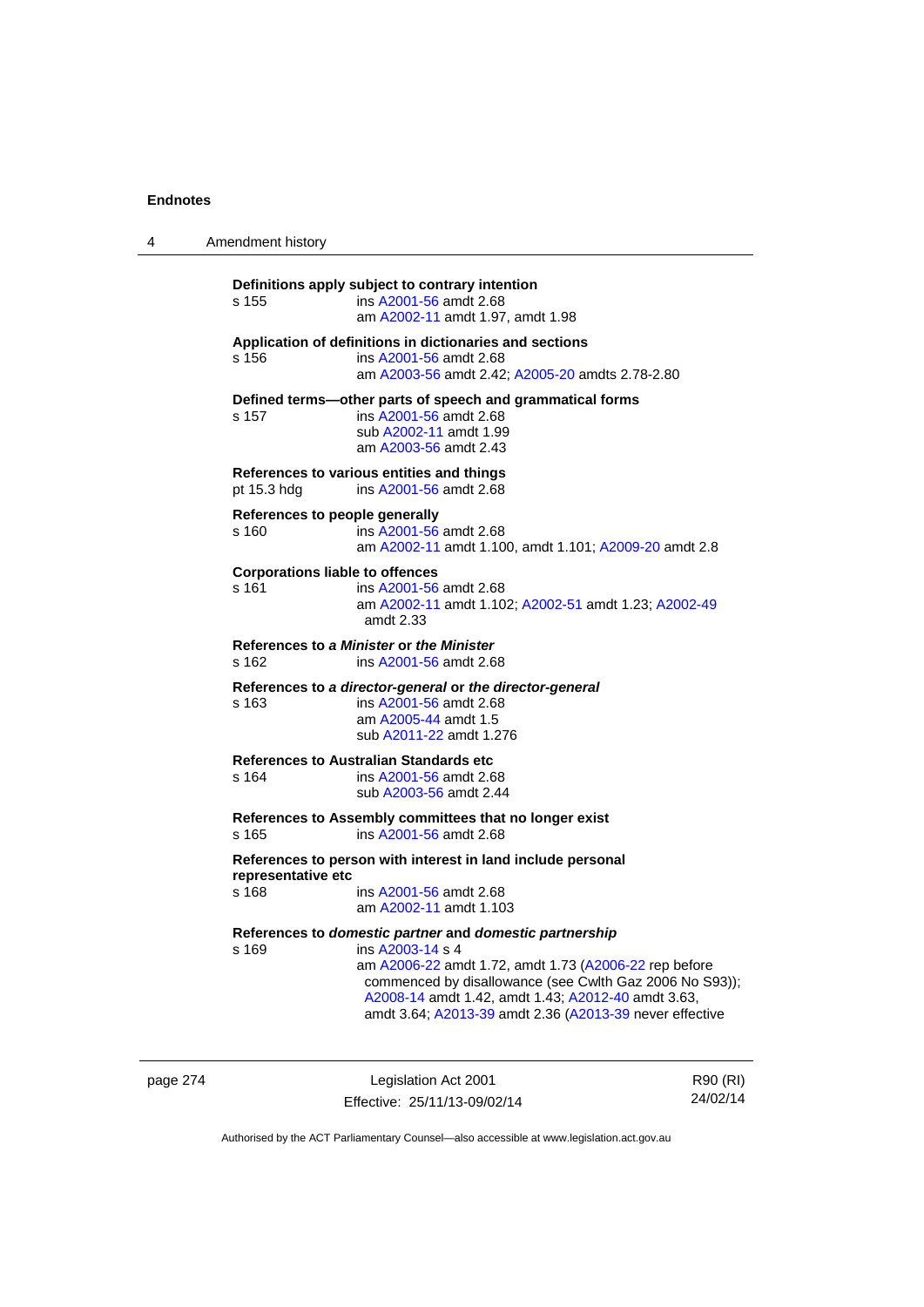Amendment history 4

Legislation Act 2001 Effective: 25/11/13-09/02/14 page 275 (see *Commonwealth v Australian Capital Territory* [2013]  $HCA$  55) **References to** *transgender people*  s 169A ins [A2003-14](http://www.legislation.act.gov.au/a/2003-14) s 4 **References to** *intersex people*  s 169B ins [A2003-14](http://www.legislation.act.gov.au/a/2003-14) s 4 **Preservation of certain common law privileges**  pt 15.4 hdg ins [A2002-11](http://www.legislation.act.gov.au/a/2002-11) s 22 **Privileges against self-incrimination and exposure to civil penalty**  s 170 **ins [A2002-11](http://www.legislation.act.gov.au/a/2002-11) s 22**  am [A2011-48](http://www.legislation.act.gov.au/a/2011-48) amdt 1.34 **Client legal privilege**  s 171 ins [A2002-11](http://www.legislation.act.gov.au/a/2002-11) s 22 am [A2011-48](http://www.legislation.act.gov.au/a/2011-48) amdt 1.35 **Courts, tribunals and other decision-makers**  ch 16 hdg ins [A2001-56](http://www.legislation.act.gov.au/a/2001-56) amdt 2.68 **Meaning of** *law***—ch 16**  s 175 ins [A2001-56](http://www.legislation.act.gov.au/a/2001-56) amdt 2.68 am [A2005-20](http://www.legislation.act.gov.au/a/2005-20) amdt 2.81 **Jurisdiction of courts and tribunals**  s 176 ins [A2001-56](http://www.legislation.act.gov.au/a/2001-56) amdt 2.68 am [A2002-11](http://www.legislation.act.gov.au/a/2002-11) amdt 1.104 **Recovery of amounts owing under laws**  s 177 ins [A2001-56](http://www.legislation.act.gov.au/a/2001-56) amdt 2.68 am [A2002-11](http://www.legislation.act.gov.au/a/2002-11) amdt 1.105 sub [A2008-37](http://www.legislation.act.gov.au/a/2008-37) amdt 1.296 **Power to decide includes power to take evidence etc** s 178 hdg am A2003-41 amdt 2.30 s 178 hdg am [A2003-41](http://www.legislation.act.gov.au/a/2003-41) amdt 2.30<br>s 178 ins A2001-56 amdt 2.68 ins [A2001-56](http://www.legislation.act.gov.au/a/2001-56) amdt 2.68 am [A2002-11](http://www.legislation.act.gov.au/a/2002-11) amdt 1.106, amdt 1.107; [A2003-41](http://www.legislation.act.gov.au/a/2003-41) amdt 2.31 sub [A2005-53](http://www.legislation.act.gov.au/a/2005-53) amdt 1.92 **Content of statements of reasons for decisions**  s 179 ins [A2001-56](http://www.legislation.act.gov.au/a/2001-56) amdt 2.68 am [A2002-11](http://www.legislation.act.gov.au/a/2002-11) amdt 1.108; [A2003-56](http://www.legislation.act.gov.au/a/2003-56) amdt 2.45 **Power to make decision includes power to reverse or change**  s 180 ins [A2001-56](http://www.legislation.act.gov.au/a/2001-56) amdt 2.68 am [A2002-11](http://www.legislation.act.gov.au/a/2002-11) amdt 1.109 **Entities and positions**  ch 17 hdg ins [A2001-56](http://www.legislation.act.gov.au/a/2001-56) amdt 2.68

Authorised by the ACT Parliamentary Counsel—also accessible at www.legislation.act.gov.au

R90 (RI) 24/02/14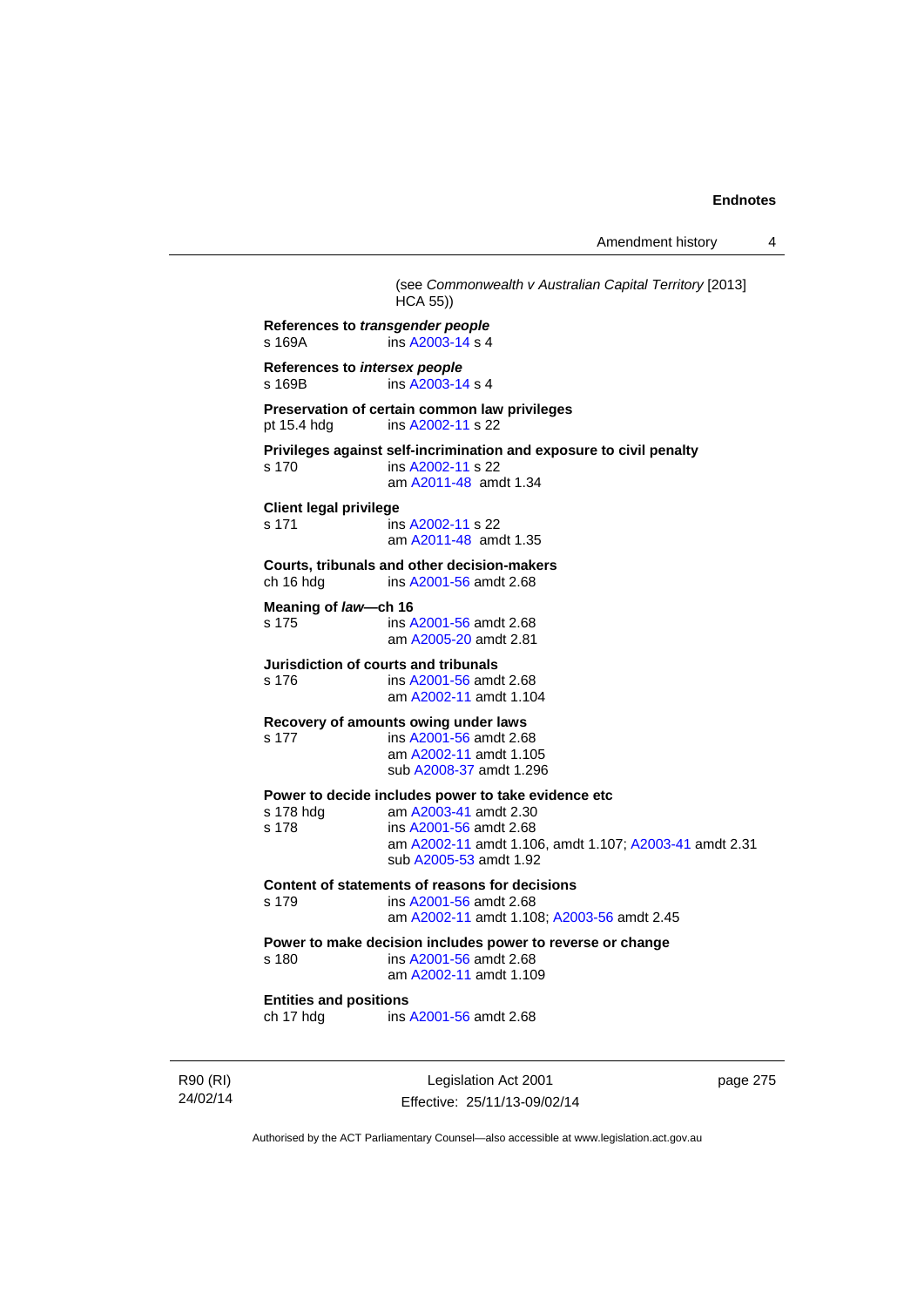| 4 | Amendment history                         |                                                                                                                                                                                             |
|---|-------------------------------------------|---------------------------------------------------------------------------------------------------------------------------------------------------------------------------------------------|
|   | Meaning of law-ch 17<br>s 182             | (prev s 185) ins A2001-56 amdt 2.68<br>renum A2002-11 amdt 1.110<br>sub A2003-56 amdt 2.46<br>am A2005-20 amdt 2.81                                                                         |
|   | Change of name of entity<br>s 183         | (prev s 187) ins A2001-56 amdt 2.68<br>renum A2002-11 amdt 1.112<br>am A2003-56 amdt 2.47<br>sub A2005-20 amdt 2.83                                                                         |
|   | Change in constitution of entity<br>s 184 | (prev s 188) ins A2001-56 amdt 2.68<br>renum A2002-11 amdt 1.112                                                                                                                            |
|   | <b>References to entity</b><br>s 184A     | ins A2005-20 amdt 2.84                                                                                                                                                                      |
|   | s 185                                     | References to occupant of position<br>orig s 185 renum as s 182<br>(prev s 189) ins A2001-56 amdt 2.68<br>renum A2002-11 amdt 1.112<br>am A2003-56 amdt 2.48; A2005-20 amdt 2.85, amdt 2.86 |
|   | Change of name of position<br>s 186       | (orig s 186) ins A2001-56 amdt 2.68<br>om A2002-11 amdt 1.111<br>(prev s 190) ins A2001-56 amdt 2.68<br>renum A2002-11 amdt 1.112<br>am A2003-56 amdt 2.49<br>sub A2005-20 amdt 2.87        |
|   | Chair and deputy chair etc<br>s 187       | orig s 187 renum as s 183<br>(prev s 191) ins A2001-56 amdt 2.68<br>renum A2002-11 amdt 1.112<br>sub A2005-20 amdt 2.88                                                                     |
|   | <b>Offences</b><br>ch 18 hdg              | orig ch 18 hdg renum as ch 19 hdg<br>ins A2002-11 s 23                                                                                                                                      |
|   | <b>Introductory</b><br>pt 18.1 hdg        | renum as pt 19.1 hdg                                                                                                                                                                        |
|   | <b>Functions</b><br>pt 18.2 hdg           | renum as pt 19.2 hdg                                                                                                                                                                        |
|   | <b>Appointments</b><br>pt 18.3 hdg        | renum as pt 19.3 hdg                                                                                                                                                                        |

page 276 Legislation Act 2001 Effective: 25/11/13-09/02/14

R90 (RI) 24/02/14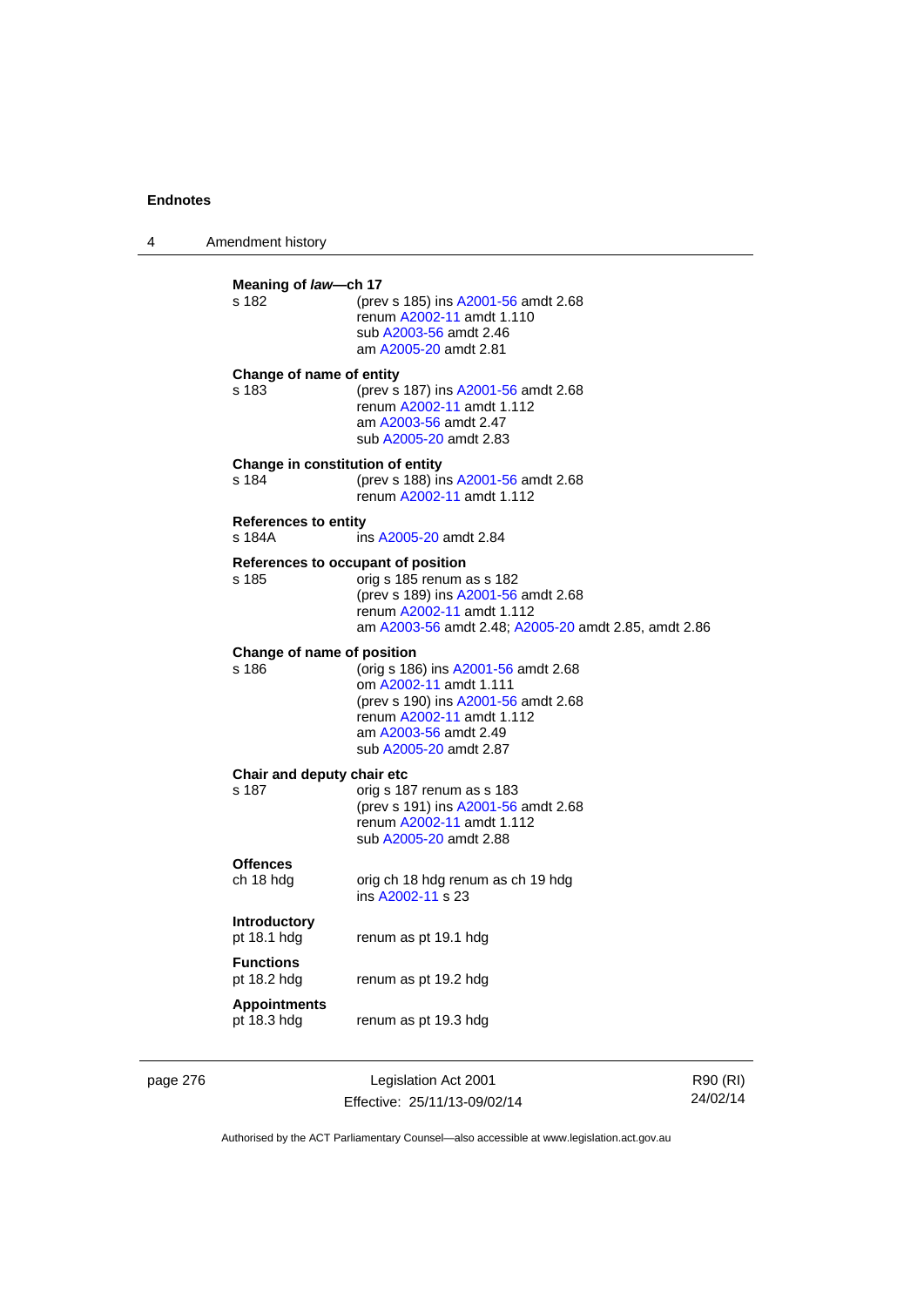Amendment history 4

## **Appointments—other than acting appointments**  renum as div 19.3.1 hdg **Acting appointments**  div 18.3.2 hdg renum as div 19.3.2 hdg **Delegations**  renum as pt 19.4 hdg **Service of documents**  pt 18.5 hdg renum as pt 19.5 hdg **Other matters**<br>pt 18.6 hdg renum as pt 19.7 hdg **Meaning of** *ACT law***—ch 18**  s 188 orig s 188 renum as s 184 ins [A2002-11](http://www.legislation.act.gov.au/a/2002-11) s 23 sub [A2005-20](http://www.legislation.act.gov.au/a/2005-20) amdt 2.89 **Reference to offence includes reference to related ancillary offences**  s 189 orig s 189 renum as s 185 ins [A2002-11](http://www.legislation.act.gov.au/a/2002-11) s 23 am [A2002-51](http://www.legislation.act.gov.au/a/2002-51) amdt 1.24, amdt 1.25; [A2005-20](http://www.legislation.act.gov.au/a/2005-20) amdt 2.90, amdt 2.91; [A2005-53](http://www.legislation.act.gov.au/a/2005-53) amdt 1.93 **Indictable and summary offences**  orig s 190 renum as s 186 ins [A2002-11](http://www.legislation.act.gov.au/a/2002-11) s 23 am [A2003-56](http://www.legislation.act.gov.au/a/2003-56) amdt 2.50; ss renum R21 LA (see [A2003-56](http://www.legislation.act.gov.au/a/2003-56) amdt 2.51); [A2005-20](http://www.legislation.act.gov.au/a/2005-20) amdt 2.92; [A2008-44](http://www.legislation.act.gov.au/a/2008-44) amdt 1.62 **Offences against 2 or more laws**  s 191 orig s 191 renum as s 187 ins [A2002-11](http://www.legislation.act.gov.au/a/2002-11) s 23 am [A2005-20](http://www.legislation.act.gov.au/a/2005-20) amdts 2.93-2.96 **When must prosecutions begin?**  s 192 ins [A2002-11](http://www.legislation.act.gov.au/a/2002-11) s 23 am [A2002-51](http://www.legislation.act.gov.au/a/2002-51) amdt 1.26; [A2004-32](http://www.legislation.act.gov.au/a/2004-32) s 90; [A2005-5](http://www.legislation.act.gov.au/a/2005-5) s 27; [A2005-20](http://www.legislation.act.gov.au/a/2005-20) amdt 2.97; [A2005-53](http://www.legislation.act.gov.au/a/2005-53) amdt 1.94; [A2005-62](http://www.legislation.act.gov.au/a/2005-62) amdt 2.15, amdt 2.16; [A2007-16](http://www.legislation.act.gov.au/a/2007-16) amdt 2.1, amdt 2.2 **Continuing offences**  ins [A2002-11](http://www.legislation.act.gov.au/a/2002-11) s 23 am [A2005-20](http://www.legislation.act.gov.au/a/2005-20) amdt 2.98 **Administrative and machinery provisions**  ch 19 hdg (prev ch 12 hdg) renum as ch 19 hdg and then ch 20 hdg (prev ch 18 hdg) ins [A2001-56](http://www.legislation.act.gov.au/a/2001-56) amdt 2.68 renum as ch 19 hdg [A2002-11](http://www.legislation.act.gov.au/a/2002-11) s 24

R90 (RI) 24/02/14

Legislation Act 2001 Effective: 25/11/13-09/02/14 page 277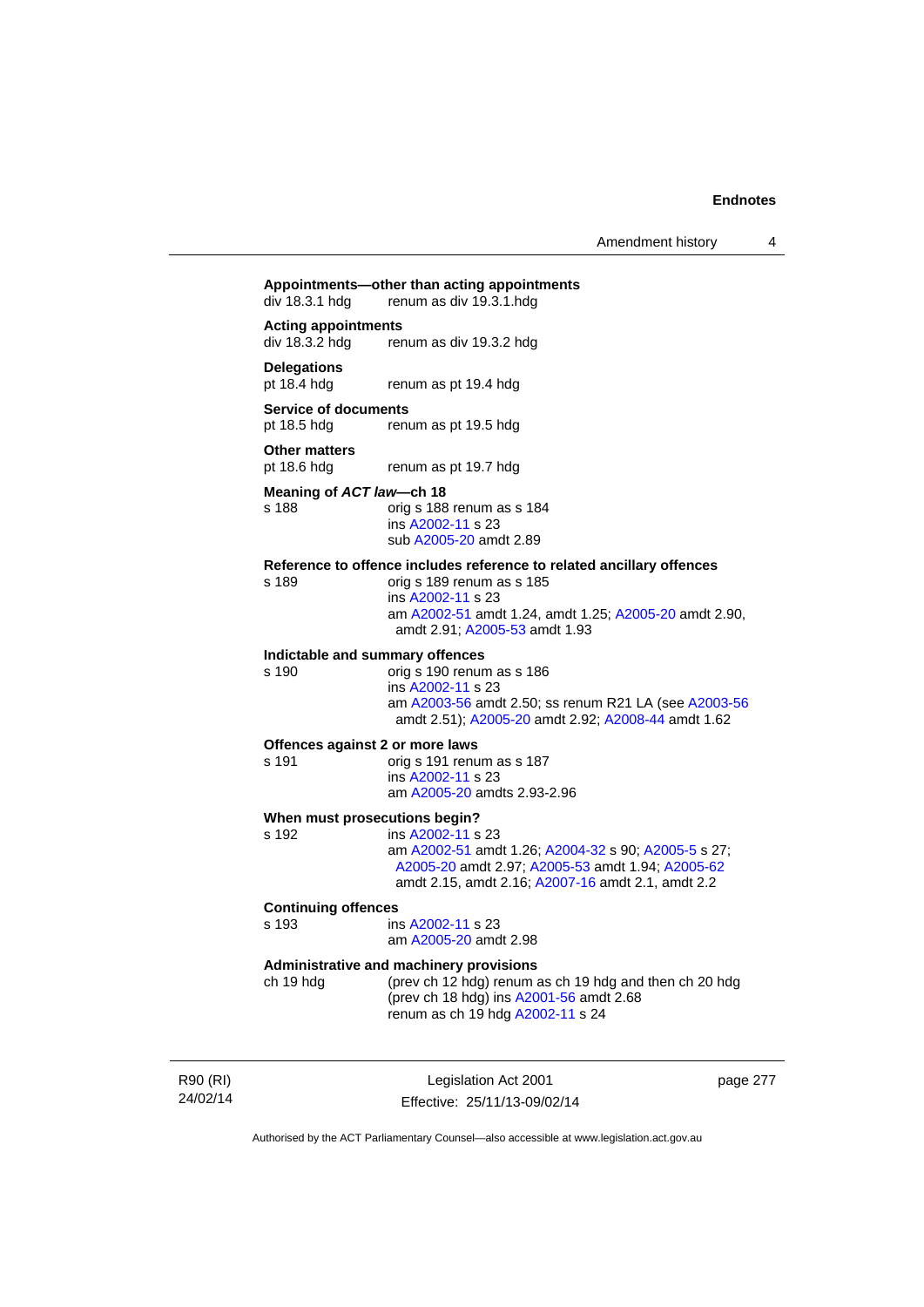| 4                                                                             | Amendment history                      |                                                                                                                                                                                       |                      |
|-------------------------------------------------------------------------------|----------------------------------------|---------------------------------------------------------------------------------------------------------------------------------------------------------------------------------------|----------------------|
|                                                                               | Introductory<br>pt 19.1 hdg            | (prev pt 18.1 hdg) ins A2001-56 amdt 2.68<br>renum A2002-11 s 24                                                                                                                      |                      |
|                                                                               | Meaning of law-ch 19<br>s 195          | ins A2001-56 amdt 2.68<br>am A2005-20 amdt 2.99                                                                                                                                       |                      |
|                                                                               | <b>Functions</b><br>pt 19.2 hdg        | (prev pt 18.2 hdg) ins A2001-56 amdt 2.68<br>renum A2002-11 s 24                                                                                                                      |                      |
|                                                                               | s 196                                  | Provision giving function gives power to exercise function<br>ins A2001-56 amdt 2.68                                                                                                  |                      |
|                                                                               | s 197                                  | Statutory functions may be exercised from time to time<br>ins A2001-56 amdt 2.68<br>am A2002-11 amdt 1.113, amdt 1.114; A2005-20 amdt 2.100                                           |                      |
|                                                                               | <b>Functions of bodies</b><br>s 199    | ins A2001-56 amdt 2.68<br>am A2002-11 amdt 1.115, amdt 1.116; ss renum R5 LA<br>(see A2002-11 amdt 1.117); A2003-41 amdt 2.32, amdt 2.33;<br>ss renum R20 LA (see A2003-41 amdt 2.34) |                      |
| <b>Functions of occupants of positions</b><br>s 200<br>ins A2001-56 amdt 2.68 |                                        |                                                                                                                                                                                       |                      |
|                                                                               | <b>Appointments</b><br>pt 19.3 hdg     | (prev pt 18.3 hdg) ins A2001-56 amdt 2.68<br>renum A2002-11 s 24                                                                                                                      |                      |
|                                                                               | Appointments-general<br>div 19.3.1 hdg | (prev div 18.3.1 hdg) ins A2001-56 amdt 2.68<br>renum A2002-11 s 24<br>sub A2003-56 amdt 2.52                                                                                         |                      |
|                                                                               | div 19.3.1 note                        | ins A2002-11 amdt 1.118                                                                                                                                                               |                      |
|                                                                               | Application-div 19.3.1<br>s 205        | ins A2001-56 amdt 2.68<br>am A2002-11 amdt 1.119, amdt 1.120                                                                                                                          |                      |
|                                                                               | s 206                                  | Appointments must be in writing etc<br>ins A2001-56 amdt 2.68<br>sub A2002-11 s 25                                                                                                    |                      |
|                                                                               | s 207                                  | Appointment may be by name or position<br>ins A2001-56 amdt 2.68                                                                                                                      |                      |
|                                                                               | s 208                                  | Power of appointment includes power to suspend etc<br>ins A2001-56 amdt 2.68<br>am A2005-20 amdt 2.101                                                                                |                      |
| page 278                                                                      |                                        | Legislation Act 2001<br>Effective: 25/11/13-09/02/14                                                                                                                                  | R90 (RI)<br>24/02/14 |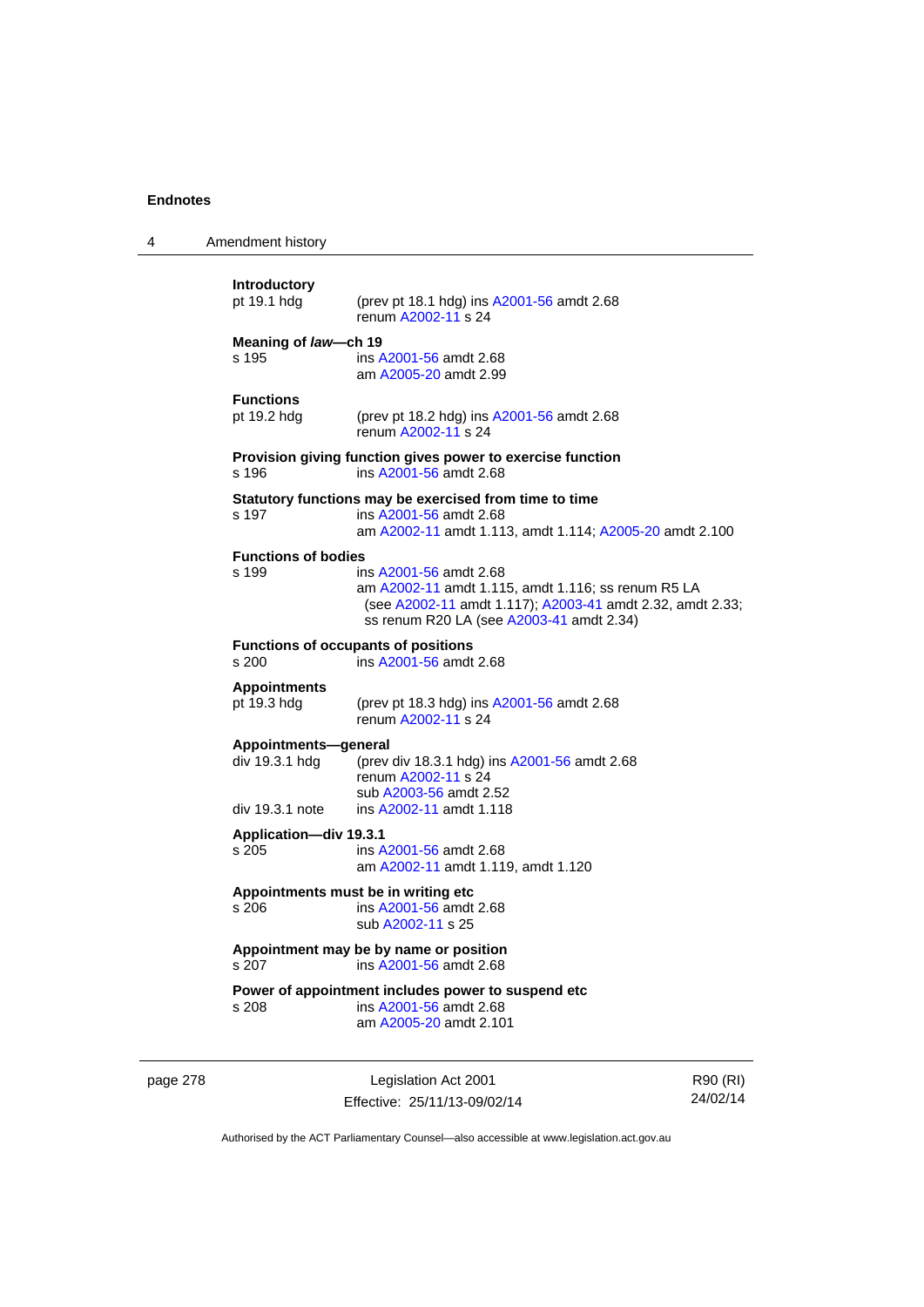**Power of appointment includes power to make acting appointment**  s 209 ins [A2001-56](http://www.legislation.act.gov.au/a/2001-56) amdt 2.68 **Resignation of appointment**  s 210 ins [A2001-56](http://www.legislation.act.gov.au/a/2001-56) amdt 2.68 **Appointment not affected by appointer changes**  s 211 ins [A2001-56](http://www.legislation.act.gov.au/a/2001-56) amdt 2.68 **Appointment not affected by defect etc**  s 212 ins [A2001-56](http://www.legislation.act.gov.au/a/2001-56) amdt 2.68 **Acting appointments**  (prev div 18.3.2 hdg) ins [A2001-56](http://www.legislation.act.gov.au/a/2001-56) amdt 2.68 renum [A2002-11](http://www.legislation.act.gov.au/a/2002-11) s 24 **Application—div 19.3.2**  ins [A2001-56](http://www.legislation.act.gov.au/a/2001-56) amdt 2.68 am [A2002-11](http://www.legislation.act.gov.au/a/2002-11) amdt 1.121, amdt 1.122 **Acting appointments must be in writing etc**  s 216 ins [A2001-56](http://www.legislation.act.gov.au/a/2001-56) amdt 2.68 sub [A2002-11](http://www.legislation.act.gov.au/a/2002-11) s 26 **Acting appointment may be made by name or position**  s 217 ins [A2001-56](http://www.legislation.act.gov.au/a/2001-56) amdt 2.68 **Instrument may provide when acting appointment has effect etc**  s 218 ins [A2001-56](http://www.legislation.act.gov.au/a/2001-56) amdt 2.68 **Appointer may decide terms of acting appointment etc**  s 219 ins [A2001-56](http://www.legislation.act.gov.au/a/2001-56) amdt 2.68 am [A2002-11](http://www.legislation.act.gov.au/a/2002-11) amdt 1.123 **Appointee may exercise functions under acting appointment etc**  s 220 ins [A2001-56](http://www.legislation.act.gov.au/a/2001-56) amdt 2.68 **How long does an acting appointment operate?**  s 221 ins [A2001-56](http://www.legislation.act.gov.au/a/2001-56) amdt 2.68 am [A2002-11](http://www.legislation.act.gov.au/a/2002-11) amdt 1.124 **Resignation of acting appointment**  s 222 ins [A2001-56](http://www.legislation.act.gov.au/a/2001-56) amdt 2.68 **Effect of acting appointment on substantive appointment etc**  s 223 ins [A2001-56](http://www.legislation.act.gov.au/a/2001-56) amdt 2.68 **Acting appointment not affected by appointer changes**  s 224 ins [A2001-56](http://www.legislation.act.gov.au/a/2001-56) amdt 2.68 **Acting appointment not affected by defect etc**  s 225 ins [A2001-56](http://www.legislation.act.gov.au/a/2001-56) amdt 2.68

R90 (RI) 24/02/14

Legislation Act 2001 Effective: 25/11/13-09/02/14 page 279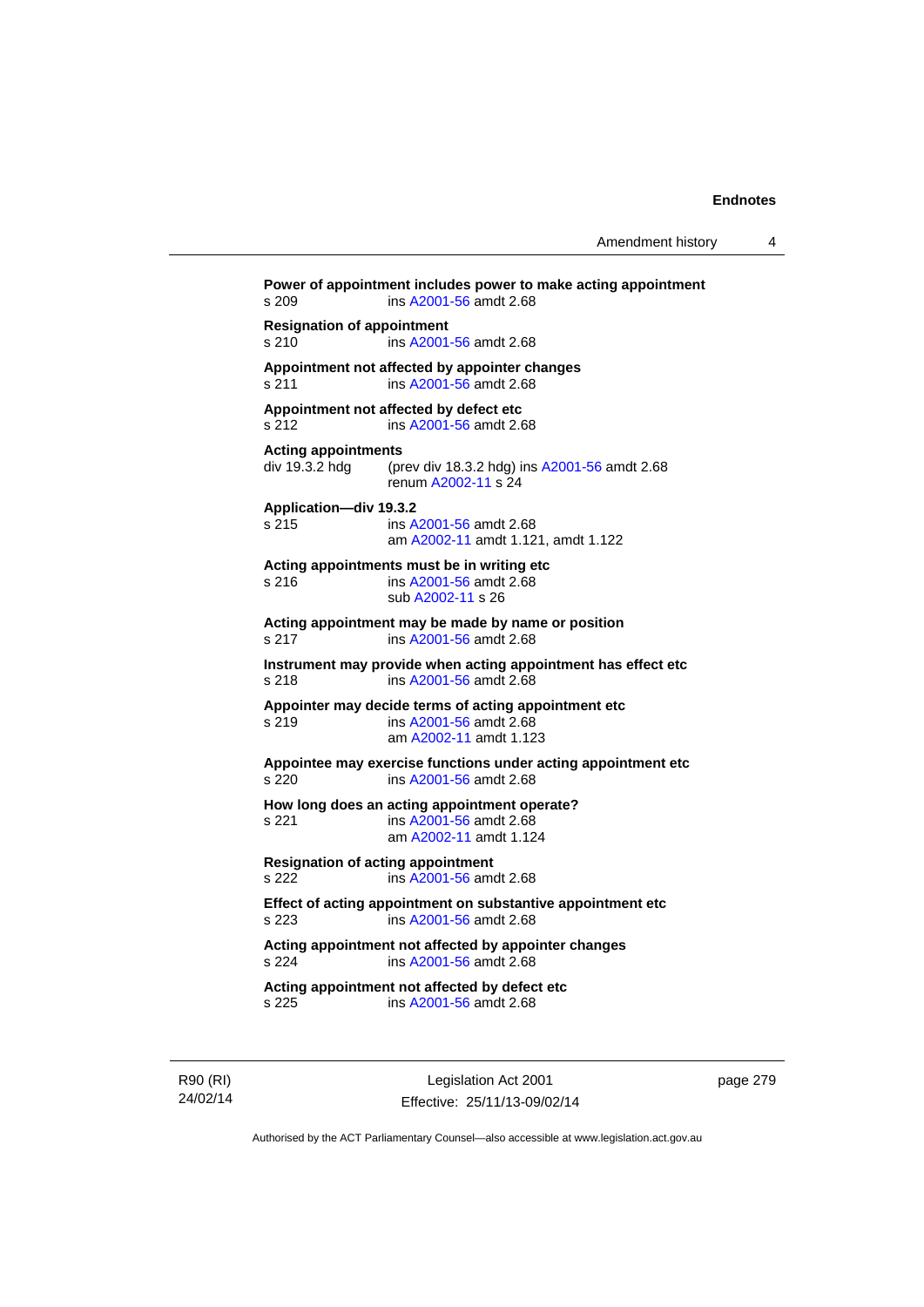4 Amendment history

```
Standing acting arrangements<br>div 19.3.2A hdg ins A2003-41
                 A2003-41 amdt 2.35
Application—div 19.3.2A 
s 225A ins A2003-41 amdt 2.35 
Person acting under standing acting arrangement may exercise 
functions etc 
A2005-20 amdt 2.102<br>s 225B ins A2003-41 amdt 2.35
                 A2003-41 amdt 2.35
Appointments—Assembly consultation 
A2002-11 s 27
Meaning of statutory position—div 19.3.3 
                 A2002-11 s 27
Application—div 19.3.3 
s 227 ins A2002-11 s 27 
                  am A2002-49 amdt 2.34; A2004-28 amdt 3.32 
                 (3), (4) exp 22 December 2004 (s 227 (4) and see A2004-28, 
                  NI2004-486)
                  am A2007-3 amdt 2.1 
Consultation with appropriate Assembly committee 
s 228 ins A2002-11 s 27 
Appointment is disallowable instrument 
A2002-49 amdt 2.35<br>s 229 sub A2002-11 s 27
                 A2002-11 s 27
Delegations 
pt 19.4 hdg (prev pt 18.4 hdg) ins A2001-56 amdt 2.68 
                  renum A2002-11 s 24 
Application—pt 19.4 generally 
s 230 ins A2001-56 amdt 2.68 
                  am A2002-11 amdt 1.125; A2005-20 amdt 2.103, amdt 2.104 
Application—pt 19.4 to subdelegations 
s 231 ins A2001-56 amdt 2.68 
                  am A2002-11 amdt 1.126; A2003-56 amdt 2.53, amdt 2.54 
Delegation must be in writing etc 
s 232 ins A2001-56 amdt 2.68 
Delegation may be made by name or position 
s 233 ins A2001-56 amdt 2.68 
Instrument may provide when delegation has effect etc 
s 234 ins A2001-56 amdt 2.68 
                  am A2003-41 amdt 2.36
```
page 280 Legislation Act 2001 Effective: 25/11/13-09/02/14

R90 (RI) 24/02/14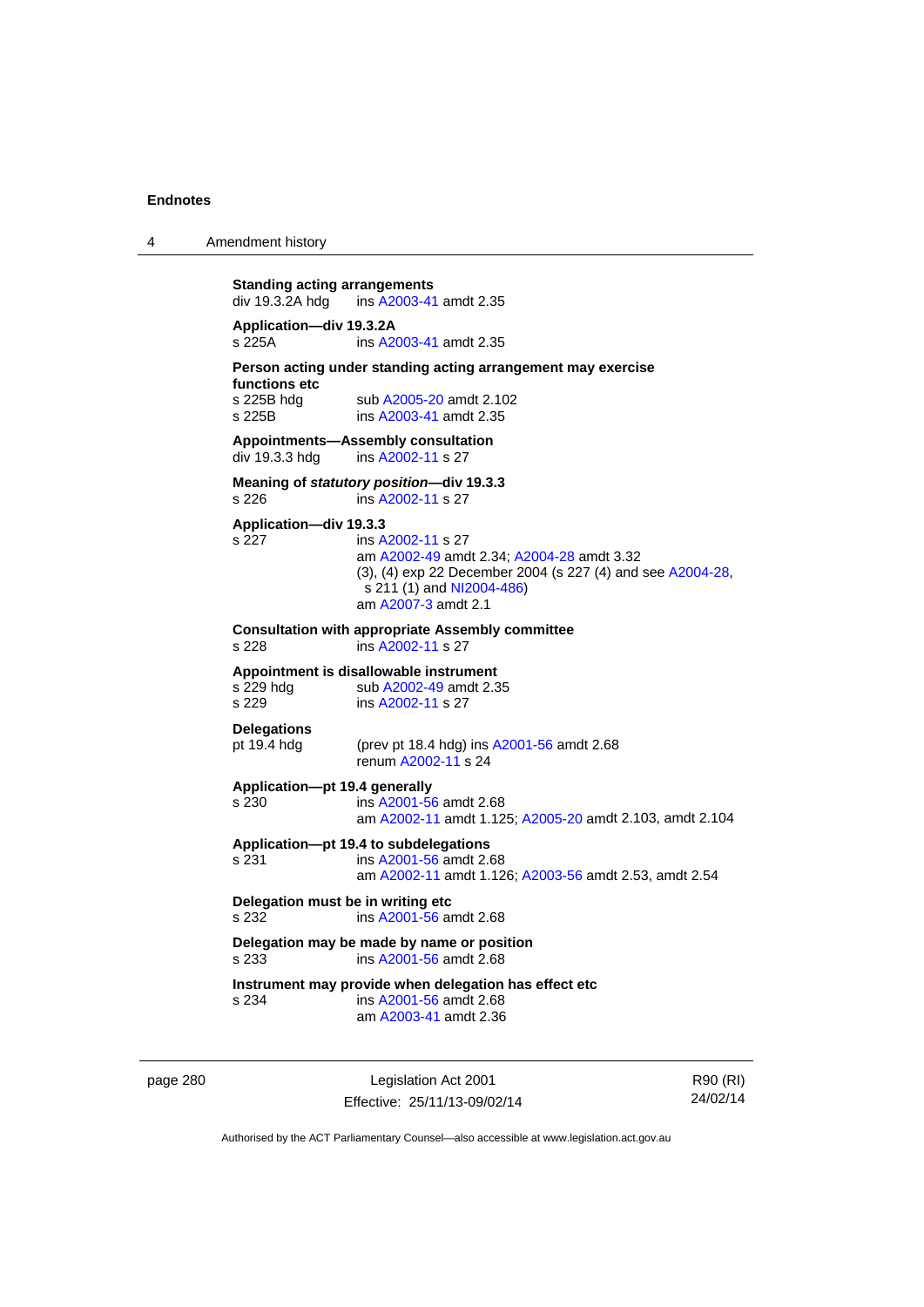| Amendment history |  |
|-------------------|--|
|-------------------|--|

**Delegation may be made to 2 or more delegates**  s 235 ins [A2001-56](http://www.legislation.act.gov.au/a/2001-56) amdt 2.68 **Power to delegate may not be delegated**<br>s 236 **ins A2001-56** amdt 2.68 s 236 ins [A2001-56](http://www.legislation.act.gov.au/a/2001-56) amdt 2.68 am [A2002-11](http://www.legislation.act.gov.au/a/2002-11) amdt 1.127 sub [A2003-56](http://www.legislation.act.gov.au/a/2003-56) amdt 2.55 **Delegation may be amended or revoked**  s 237 ins [A2001-56](http://www.legislation.act.gov.au/a/2001-56) amdt 2.68 am [A2005-20](http://www.legislation.act.gov.au/a/2005-20) amdt 2.105 **Appointer responsible for delegated function**  s 238 ins [A2001-56](http://www.legislation.act.gov.au/a/2001-56) amdt 2.68 **Exercise of delegation by delegate**  s 239 ins [A2001-56](http://www.legislation.act.gov.au/a/2001-56) amdt 2.68 am [A2002-49](http://www.legislation.act.gov.au/a/2002-49) amdt 2.36, amdt 2.37; [A2003-56](http://www.legislation.act.gov.au/a/2003-56) amdt 2.56 **Appointer may exercise delegated function**  s 240 ins [A2001-56](http://www.legislation.act.gov.au/a/2001-56) amdt 2.68 **Delegation not affected by appointer changes**  s 241 ins [A2001-56](http://www.legislation.act.gov.au/a/2001-56) amdt 2.68 **Delegation not affected by defect etc**<br>s 242 **ins A2001-56 amdt** s 242 ins [A2001-56](http://www.legislation.act.gov.au/a/2001-56) amdt 2.68 **Service of documents**  pt 19.5 hdg (prev pt 18.5 hdg) ins [A2001-56](http://www.legislation.act.gov.au/a/2001-56) amdt 2.68 renum [A2002-11](http://www.legislation.act.gov.au/a/2002-11) s 24 **Application—pt 19.5**  ins [A2001-56](http://www.legislation.act.gov.au/a/2001-56) amdt 2.68 **Definitions—pt 19.5**  s 246 ins [A2001-56](http://www.legislation.act.gov.au/a/2001-56) amdt 2.68 def *executive officer* am [A2011-22](http://www.legislation.act.gov.au/a/2011-22) amdt 1.277 def *home address* am [A2002-30](http://www.legislation.act.gov.au/a/2002-30) amdt 2.7 **Service of documents on individuals**  s 247 ins [A2001-56](http://www.legislation.act.gov.au/a/2001-56) amdt 2.68 am [A2002-49](http://www.legislation.act.gov.au/a/2002-49) amdt 2.38, amdt 2.39 **Service of documents on corporations**  s 248 ins [A2001-56](http://www.legislation.act.gov.au/a/2001-56) amdt 2.68 am [A2002-49](http://www.legislation.act.gov.au/a/2002-49) amdt 2.40, amdt 2.41 **Service of documents on agencies**  s 249 ins [A2001-56](http://www.legislation.act.gov.au/a/2001-56) amdt 2.68

R90 (RI) 24/02/14

Legislation Act 2001 Effective: 25/11/13-09/02/14 page 281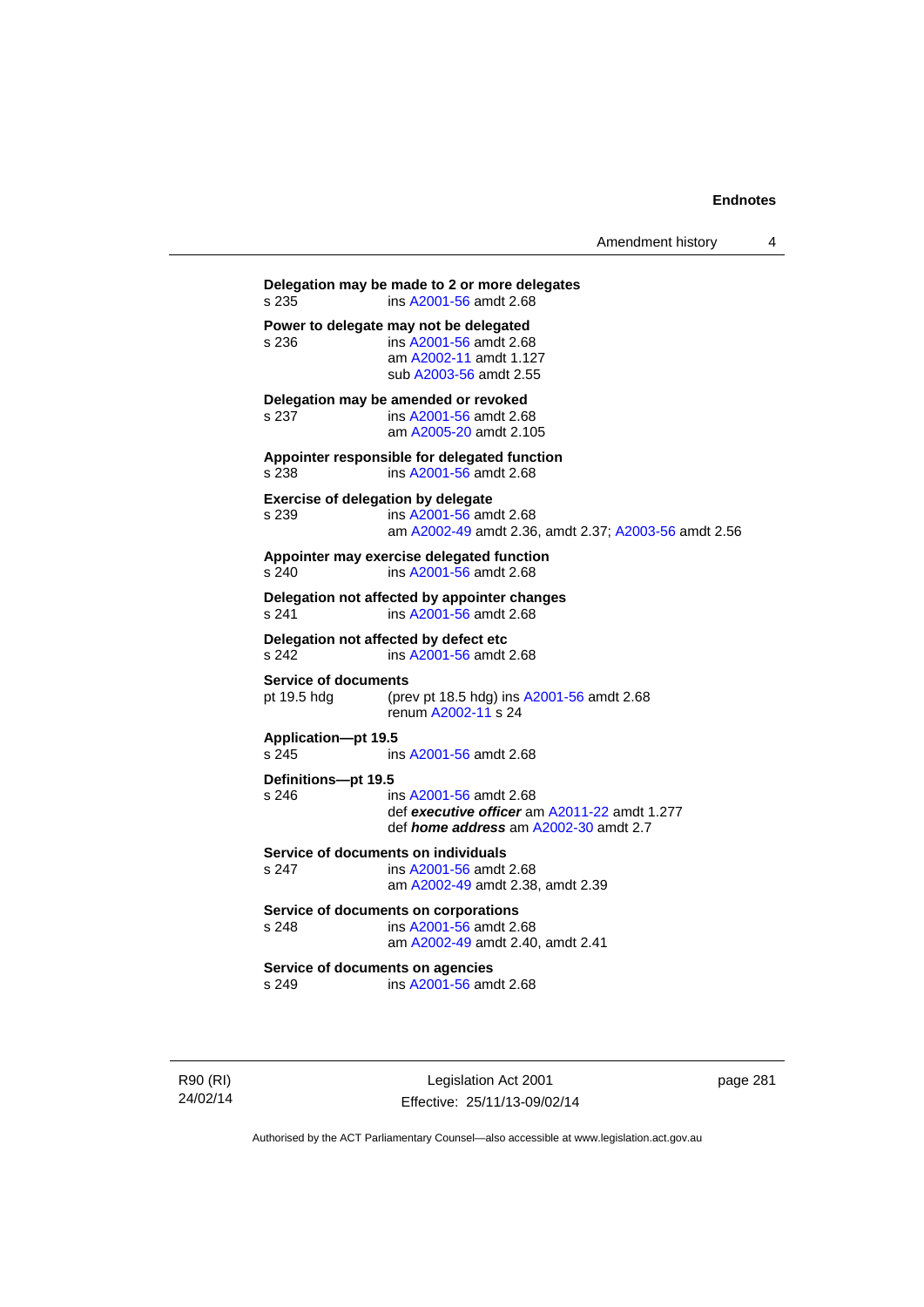| 4        | Amendment history                                  |                                                                                                                                                                            |                      |
|----------|----------------------------------------------------|----------------------------------------------------------------------------------------------------------------------------------------------------------------------------|----------------------|
|          | s 250 hdg<br>s 250                                 | When document taken to be served<br>sub A2005-20 amdt 2.106<br>ins A2001-56 amdt 2.68<br>am A2002-11 amdt 1.128; A2011-48 amdt 1.36                                        |                      |
|          | Other laws not affected etc<br>s 251               | ins A2001-56 amdt 2.68<br>am A2002-11 amdt 1.129                                                                                                                           |                      |
|          | s 252                                              | Powers of courts and tribunals not affected<br>ins A2001-56 amdt 2.68                                                                                                      |                      |
|          | pt 19.6 hdg                                        | <b>Functions of Executive and Ministers</b><br>ins A2002-11 s 29                                                                                                           |                      |
|          | <b>Exercise of functions of Executive</b><br>s 253 | ins A2002-11 s 29<br>am A2003-41 amdt 2.37; A2005-62 amdt 2.17                                                                                                             |                      |
|          | s.254                                              | Administration of matters not allocated<br>ins A2002-11 s 29                                                                                                               |                      |
|          | <b>Delegation by Minister</b><br>s 254A            | ins A2002-11 s 29                                                                                                                                                          |                      |
|          | <b>Other matters</b><br>pt 19.7 hdg                | (prev pt 18.6 hdg) ins A2001-56 amdt 2.68<br>sub A2002-11 s 28                                                                                                             |                      |
|          | <b>Forms</b><br>s 255                              | ins A2001-56 amdt 2.68<br>am A2002-11 amdt 1.130, amdt 1.131; A2002-49 amdt 2.42;<br>A2003-41 amdt 2.38; A2005-20 amdt 2.107, amdt 2.108;<br>A2006-42 amdt 2.12, amdt 2.19 |                      |
|          | s 256                                              | Production of records kept in computers etc<br>ins A2001-56 amdt 2.68<br>am A2005-20 amdt 2.109                                                                            |                      |
|          | s 260                                              | Delegation by parliamentary counsel<br>(prev s 119) renum A2001-56 amdt 2.67<br>om A2002-11 amdt 1.132                                                                     |                      |
|          | s 261                                              | <b>References to Administration Act 1989 etc</b><br>(prev s 120) renum A2001-56 amdt 2.67<br>om A2002-11 amdt 1.132                                                        |                      |
|          | <b>Regulation-making power</b><br>s 262            | (prev s 121) renum as s 262 and then s 302                                                                                                                                 |                      |
|          | <b>Application of s 28</b><br>s 263                | (prev s 122) renum A2001-56 amdt 2.67<br>exp 12 March 2002 (s 263 (2))                                                                                                     |                      |
| page 282 |                                                    | Legislation Act 2001<br>Effective: 25/11/13-09/02/14                                                                                                                       | R90 (RI)<br>24/02/14 |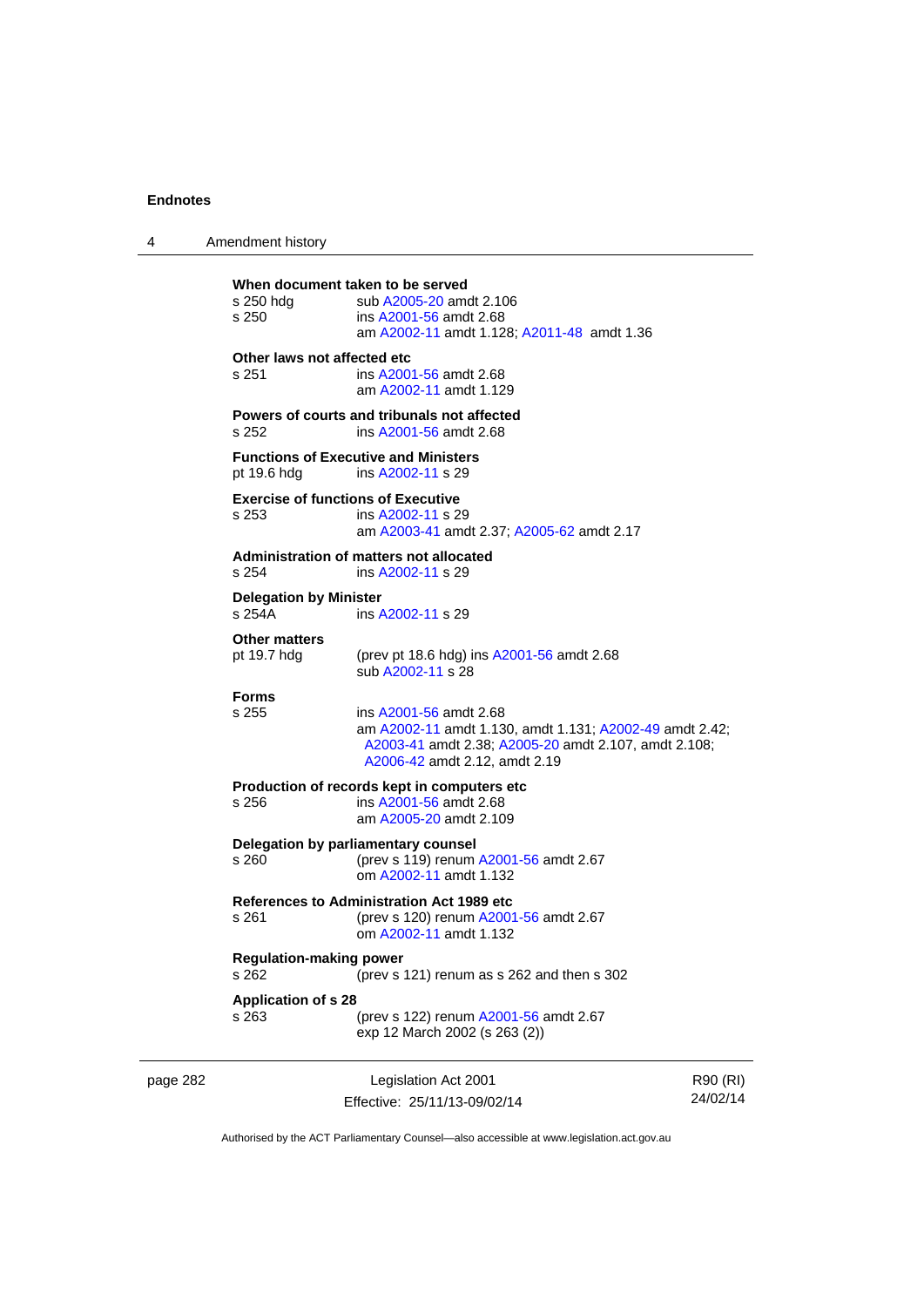| Application of s 47 (2) to (6)<br>s 264                                      | (prev s 122A) renum as s 264 and then s 304                                                                                                          |
|------------------------------------------------------------------------------|------------------------------------------------------------------------------------------------------------------------------------------------------|
| Application of s 61 and s 62<br>s 265                                        | (prev s 123) renum as s 265 and then s 305                                                                                                           |
| <b>Application of s 69</b><br>s 266                                          | (prev s 124) renum A2001-56 amdt 2.67<br>exp 12 March 2002 (s 266 (2))                                                                               |
| <b>Transitional regulations</b><br>s 267                                     | (prev s 125) renum as s 267 and then s 306                                                                                                           |
| Modification of ch 20's operation<br>s 268                                   | (prev s 126) renum as s 268 and then s 307                                                                                                           |
| s 269                                                                        | Status of certain instruments as disallowable instruments<br>(prev s 127) renum as s 269 and then s 308                                              |
| s 270                                                                        | Status of certain instruments as notifiable instruments<br>(prev s 128) renum as s 270 and then s 309                                                |
|                                                                              | Compliance with authorisation or requirement to do something by notice in                                                                            |
| gazette<br>s 271                                                             | (prev s 129) renum as s 271 and then s 310                                                                                                           |
| s 271B                                                                       | Commencement of Acts that refer to notification or notice in the gazette<br>renum as s 311                                                           |
| Commencement of registrable instruments that refer to notification or notice |                                                                                                                                                      |
| in the gazette<br>s 271C                                                     | renum as s 312                                                                                                                                       |
| s 272                                                                        | Status of republications under Legislation (Republication) Act 1996<br>(prev s 130) renum as s 272 and then s 313                                    |
| s 273                                                                        | <b>Transitional provisions about penalties</b><br>renum as s 314                                                                                     |
| <b>Status of certain determinations</b><br>s 274                             | renum as s 315                                                                                                                                       |
| <b>Miscellaneous</b>                                                         |                                                                                                                                                      |
| ch 20 hdg                                                                    | (prev ch 13 hdg) renum as ch 20 hdg and then ch 21 hdg<br>(prev ch 12 hdg) renum as ch 19 hdg A2001-56 amdt 2.66<br>renum as ch 20 hdg A2002-11 s 24 |
| s 300                                                                        | Delegation by parliamentary counsel<br>ins A2002-11 amdt 1.132<br>am A2004-60 amdt 1.175                                                             |
| s 301                                                                        | <b>References to Administration Act 1989 etc</b><br>ins A2002-11 amdt 1.132                                                                          |
|                                                                              |                                                                                                                                                      |

R90 (RI) 24/02/14

Legislation Act 2001 Effective: 25/11/13-09/02/14 page 283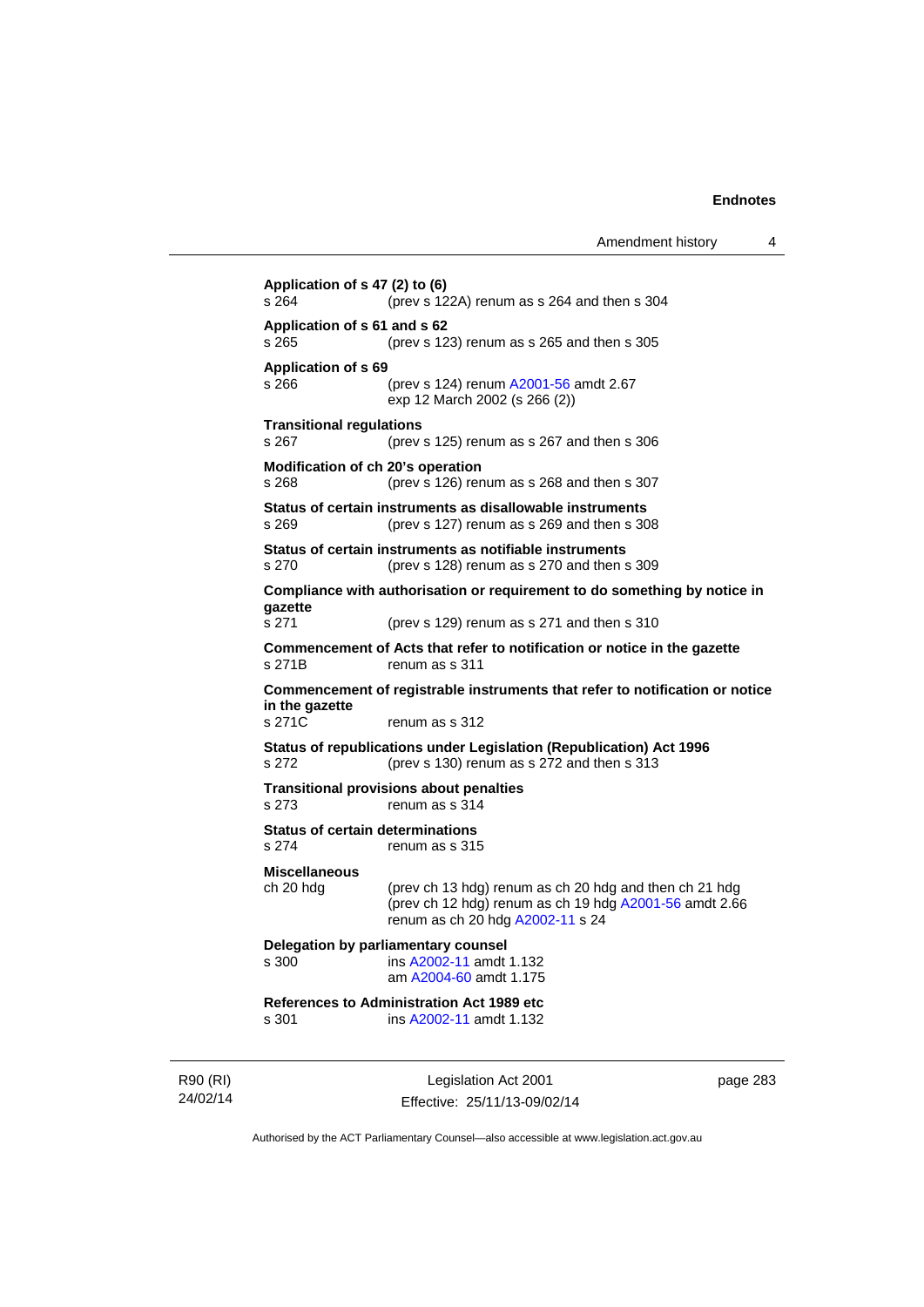| 4        | Amendment history                                    |                                                                                                                                                                                                                                                                                    |                      |
|----------|------------------------------------------------------|------------------------------------------------------------------------------------------------------------------------------------------------------------------------------------------------------------------------------------------------------------------------------------|----------------------|
|          | <b>Regulation-making power</b><br>s 302              | (prev s 121) renum as s 262 A2001-56 amdt 2.67<br>renum as s 302 R5 LA (see A2002-11 amdt 1.133)<br>sub A2003-41 amdt 2.39<br>am A2006-42 amdt 2.19; A2011-28 amdt 2.18                                                                                                            |                      |
|          | <b>Transitional</b><br>ch 21 hdg                     | (prev ch 13 hdg) renum as ch 20 hdg A2001-56 amdt 2.66<br>renum as ch 21 hdg A2002-11 s 24<br>om R29 LA                                                                                                                                                                            |                      |
|          | s 303                                                | Transitional-meaning of optometrist<br>ins A2005-9 amdt 1.1<br>exp 9 January 2007 (see the Health Professionals Act 2004<br>s 136 (1) (h)) (s 303 (2))                                                                                                                             |                      |
|          | Application of s 47 (2) to (6)<br>s 304 hdg<br>s 304 | (prev s 122A hdg) renum as s 264 hdg and then s 304 hdg<br>sub A2002-11 amdt 1.134<br>(prev s 122A) ins A2001-44 amdt 1.2623<br>renum as s 264 A2001-56 amdt 2.67<br>am A2002-11 amdt 1.135<br>renum as s 304 R5 LA (see A2002-11 amdt 1.136)<br>exp 12 September 2004 (s 304 (4)) |                      |
|          | Application of s 61 and s 62<br>s 305                | (prev s 123) renum as s 265 A2001-56 amdt 2.67<br>renum as s 305 R5 LA (see A2002-11 amdt 1.136)<br>exp 12 September 2002 (s 305 (3))                                                                                                                                              |                      |
|          | <b>Transitional regulations</b><br>s 306             | (prev s 125) am A2001-44 amdt 1.2624<br>renum as s 267 A2001-56 amdt 2.67<br>am A2001-56 amdts 2.69-2.71; A2002-11<br>amdts 1.137-1.140<br>renum as s 306 R5 LA (see A2002-11 amdt 1.136)<br>exp 28 May 2003 (s 306 (5))                                                           |                      |
|          | s 307 hdg<br>s 307                                   | Modification of ch 20's operation<br>(prev s 268 hdg) sub A2001-56 amdt 2.72<br>(prev s 126) renum as s 268 A2001-56 amdt 2.67<br>am A2002-11 amdt 1.141<br>renum as s 307 R5 LA (see A2002-11 amdt 1.13)<br>am A2002-49 amdt 2.54<br>exp 28 May 2003 (s 307 (2))                  |                      |
|          | s 308                                                | Status of certain instruments as disallowable instruments<br>(prev s 127) renum as s 269 A2001-56 amdt 2.67<br>renum as s 308 R5 LA (see A2002-11 amdt 1.136)<br>exp 12 September 2004 (s 308 (4))                                                                                 |                      |
| page 284 |                                                      | Legislation Act 2001<br>Effective: 25/11/13-09/02/14                                                                                                                                                                                                                               | R90 (RI)<br>24/02/14 |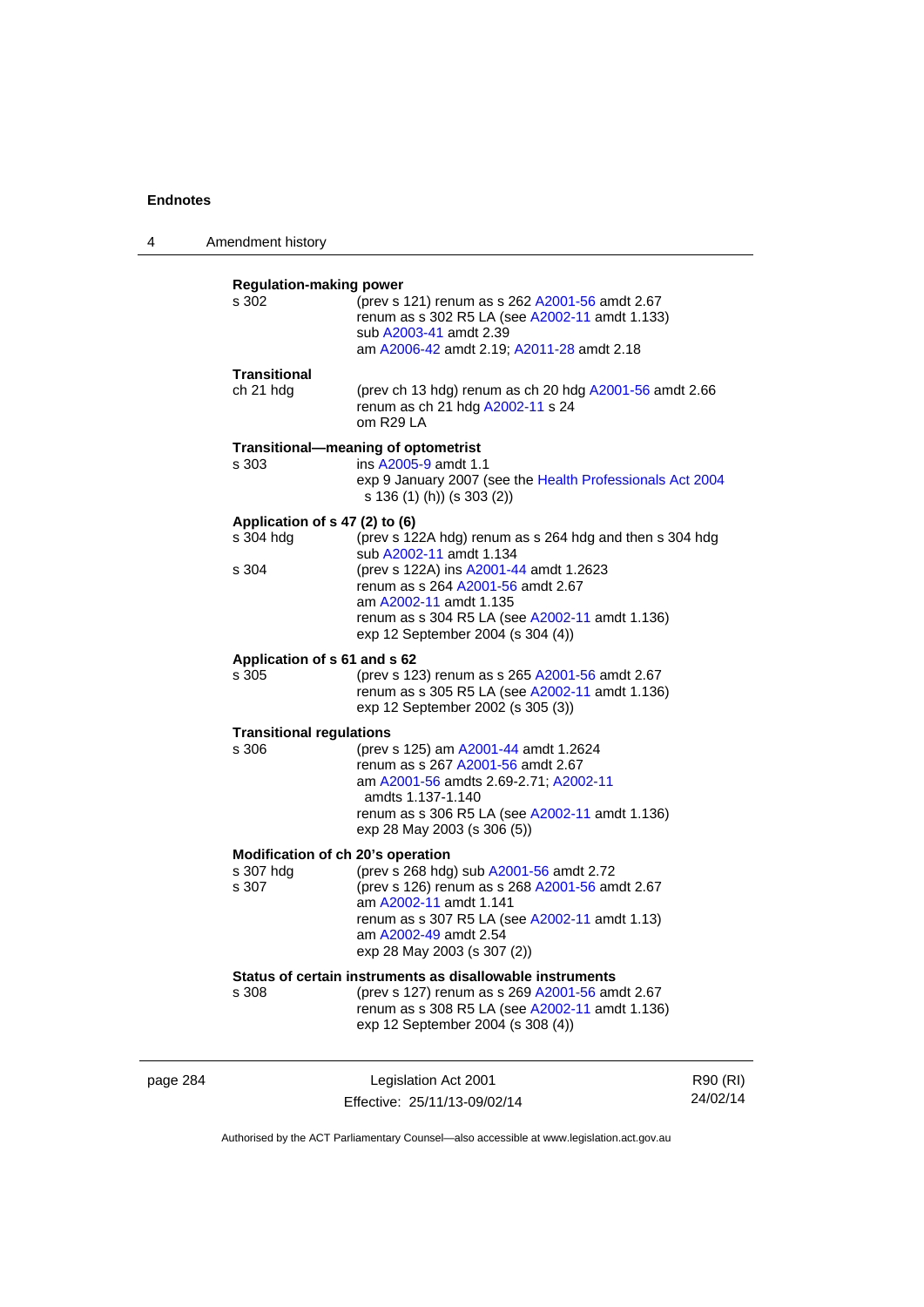|                                                         |                                                                                                                                                                                                              | Amendment history | 4 |  |
|---------------------------------------------------------|--------------------------------------------------------------------------------------------------------------------------------------------------------------------------------------------------------------|-------------------|---|--|
| Status of certain instruments as notifiable instruments |                                                                                                                                                                                                              |                   |   |  |
| s 309                                                   | (prev s 128) renum as s 270 A2001-56 amdt 2.67<br>renum as s 309 R5 LA (see A2002-11 amdt 1.136)<br>exp 12 September 2004 (s 309 (7))                                                                        |                   |   |  |
| gazette                                                 | Compliance with authorisation or requirement to do something by notice in                                                                                                                                    |                   |   |  |
| s 310                                                   | (prev s 129) renum as s 271 A2001-56 amdt 2.67<br>am A2001-56 amdt 2.73<br>renum as s 310 R5 LA (see A2002-11 amdt 1.136)<br>exp 12 September 2004 (s 310 (5))                                               |                   |   |  |
| s 310A                                                  | Application of s 89 to registrable instrument<br>ins A2003-56 amdt 2.57<br>exp 12 September 2004 (s 310A (2))                                                                                                |                   |   |  |
| s 311                                                   | Commencement of Acts that refer to notification or notice in the gazette<br>(prev s 271B) ins as mod SL2001-34 reg 6<br>renum R5 LA (see A2002-11 amdt 1.136)<br>exp 13 September 2002 (s 311 (5))           |                   |   |  |
| in the gazette                                          | Commencement of registrable instruments that refer to notification or notice                                                                                                                                 |                   |   |  |
| s 312                                                   | (prev s 271C) ins as mod SL2001-34 reg 6<br>renum R5 LA (see A2002-11 amdt 1.136)<br>exp 13 September 2002 (s 312 (5))                                                                                       |                   |   |  |
| s 313                                                   | Status of republications under Legislation (Republication) Act 1996<br>(prev s 130) renum as s 272 A2001-56 amdt 2.67<br>renum as s 313 R5 LA (see A2002-11 amdt 1.136)<br>exp 12 September 2004 (s 313 (3)) |                   |   |  |
| s 314                                                   | <b>Transitional provisions about penalties</b><br>(prev s 273) ins A2001-56 amdt 2.74<br>renum R5 LA (see A2002-11 amdt 1.136)<br>exp 12 September 2003 (s 314 (5))                                          |                   |   |  |
| <b>Status of certain determinations</b><br>s 315        | (prev s 274) ins A2001-56 amdt 2.74<br>renum R5 LA (see A2002-11 amdt 1.136)<br>exp 12 September 2003 (s 315 (6))                                                                                            |                   |   |  |
| s 316                                                   | <b>Delegations under Administration Act 1989</b><br>ins A2003-56 amdt 2.58<br>exp 12 September 2004 (s 316 (3))                                                                                              |                   |   |  |

R90 (RI) 24/02/14

Legislation Act 2001 Effective: 25/11/13-09/02/14 page 285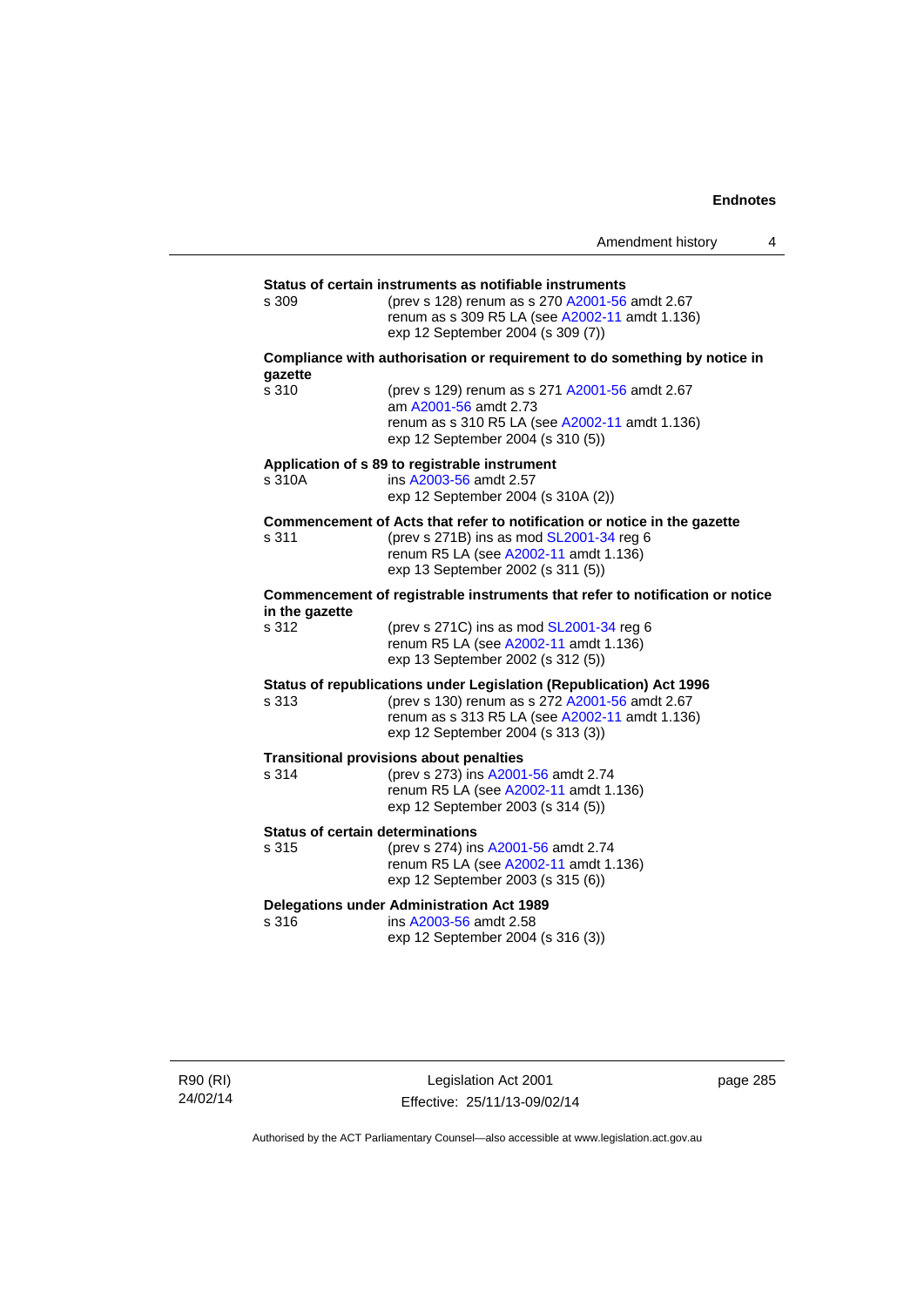| 4 | Amendment history |
|---|-------------------|
|---|-------------------|

| sch 1 pt 1.1 hdg<br>sch 1 pt 1.1                       | Former NSW and UK Acts in force before establishment of Territory<br>(prev sch 1 pt 1 hdg) sub and renum A2001-56 amdt 2.75<br>am A2001-44 amdt 1.2625; A2001-56 amdts 2.76-2.79;<br>A2001-88 s 43 (2); A2002-40 amdt 3.28; items renum R11<br>LA (see A2002-40 amdt 3.29)<br>sub A2002-49 amdt 2.43<br>am A2003-56 amdt 2.59; items renum R21 LA (see A2003-56<br>amdt 2.60); A2004-17 amdt 2.10; items renum R30 LA (see<br>A2004-17 amdt 2.11); A2004-60 amdt 1.176; items renum<br>R31 LA (see A2004-60 amdt 1.177); A2006-38 amdt 1.9;<br>items renum R52 LA (see A2006-38 amdt 1.10); A2009-39<br>amdt 2.5; items renum R70 LA; A2009-50 s 50; items renum<br><b>R71 LA</b> |
|--------------------------------------------------------|-----------------------------------------------------------------------------------------------------------------------------------------------------------------------------------------------------------------------------------------------------------------------------------------------------------------------------------------------------------------------------------------------------------------------------------------------------------------------------------------------------------------------------------------------------------------------------------------------------------------------------------------------------------------------------------|
|                                                        |                                                                                                                                                                                                                                                                                                                                                                                                                                                                                                                                                                                                                                                                                   |
| sch 1 pt 1.2 hdg<br>sch 1 pt 1.2                       | Former NSW Acts applied after establishment of Territory<br>(prev sch 1 pt 2 hdg) sub and renum A2001-56 amdt 2.80<br>am A2001-44 amdt 1.2626, amdt 1.2627; A2001-56<br>amdt 2.81; A2004-7 amdt 1.5; A2006-38 amdt 1.11; items<br>renum R52 LA (see A2006-38 amdt 1.12)                                                                                                                                                                                                                                                                                                                                                                                                           |
|                                                        |                                                                                                                                                                                                                                                                                                                                                                                                                                                                                                                                                                                                                                                                                   |
| <b>Meaning of commonly-used terms</b><br>dict pt 1 hdg | sub A2003-56 amdt 2.61                                                                                                                                                                                                                                                                                                                                                                                                                                                                                                                                                                                                                                                            |
| dict pt 1 note                                         | sub A2003-56 amdt 2.61                                                                                                                                                                                                                                                                                                                                                                                                                                                                                                                                                                                                                                                            |
| dict pt 1                                              | def $AAT$ ins $A2002-49$ amdt 2.44                                                                                                                                                                                                                                                                                                                                                                                                                                                                                                                                                                                                                                                |
|                                                        | om A2008-37 amdt 1.297                                                                                                                                                                                                                                                                                                                                                                                                                                                                                                                                                                                                                                                            |
|                                                        | def <b>ACAT</b> ins A2008-36 amdt 1.409                                                                                                                                                                                                                                                                                                                                                                                                                                                                                                                                                                                                                                           |
|                                                        |                                                                                                                                                                                                                                                                                                                                                                                                                                                                                                                                                                                                                                                                                   |
|                                                        | def Act sub A2001-56 amdt 2.82                                                                                                                                                                                                                                                                                                                                                                                                                                                                                                                                                                                                                                                    |
|                                                        | am A2005-20 amdt 2.110                                                                                                                                                                                                                                                                                                                                                                                                                                                                                                                                                                                                                                                            |
|                                                        | def $ACT$ reloc from IA $A2001-56$ amdt 2.16                                                                                                                                                                                                                                                                                                                                                                                                                                                                                                                                                                                                                                      |
|                                                        | def $ADI$ reloc from IA $A2001-56$ amdt 2.16                                                                                                                                                                                                                                                                                                                                                                                                                                                                                                                                                                                                                                      |
|                                                        | sub A2002-49 amdt 2.45                                                                                                                                                                                                                                                                                                                                                                                                                                                                                                                                                                                                                                                            |
|                                                        | def administrative appeals tribunal reloc from IA A2001-56                                                                                                                                                                                                                                                                                                                                                                                                                                                                                                                                                                                                                        |
|                                                        | amdt 2.16                                                                                                                                                                                                                                                                                                                                                                                                                                                                                                                                                                                                                                                                         |
|                                                        | om A2008-37 amdt 1.297                                                                                                                                                                                                                                                                                                                                                                                                                                                                                                                                                                                                                                                            |
|                                                        | def <b>administrative unit</b> reloc from IA A2001-56 amdt 2.16<br>def <b>adult</b> reloc from IA A2001-56 amdt 2.16                                                                                                                                                                                                                                                                                                                                                                                                                                                                                                                                                              |
|                                                        |                                                                                                                                                                                                                                                                                                                                                                                                                                                                                                                                                                                                                                                                                   |
|                                                        | def <b>affidavit</b> reloc from IA A2001-56 amdt 2.16<br>om A2005-53 amdt 1.95                                                                                                                                                                                                                                                                                                                                                                                                                                                                                                                                                                                                    |
|                                                        |                                                                                                                                                                                                                                                                                                                                                                                                                                                                                                                                                                                                                                                                                   |
|                                                        | def <b>ambulance service</b> reloc from IA A2001-56 amdt 2.16                                                                                                                                                                                                                                                                                                                                                                                                                                                                                                                                                                                                                     |
|                                                        | sub A2004-28 amdt 3.33                                                                                                                                                                                                                                                                                                                                                                                                                                                                                                                                                                                                                                                            |
|                                                        | def <b>amend</b> sub A2001-56 amdt 2.82                                                                                                                                                                                                                                                                                                                                                                                                                                                                                                                                                                                                                                           |
|                                                        | am A2005-20 amdt 2.111, amdt 2.112<br>def appoint reloc from IA A2001-56 amdt 2.16                                                                                                                                                                                                                                                                                                                                                                                                                                                                                                                                                                                                |
|                                                        | def AS ins A2009-20 amdt 2.9                                                                                                                                                                                                                                                                                                                                                                                                                                                                                                                                                                                                                                                      |
|                                                        | def AS/NZS ins A2009-20 amdt 2.9                                                                                                                                                                                                                                                                                                                                                                                                                                                                                                                                                                                                                                                  |
|                                                        | def asset reloc from IA A2001-56 amdt 2.16                                                                                                                                                                                                                                                                                                                                                                                                                                                                                                                                                                                                                                        |
|                                                        |                                                                                                                                                                                                                                                                                                                                                                                                                                                                                                                                                                                                                                                                                   |
|                                                        | def Attorney-General ins A2001-56 amdt 2.82                                                                                                                                                                                                                                                                                                                                                                                                                                                                                                                                                                                                                                       |

page 286 **Legislation Act 2001** Effective: 25/11/13-09/02/14

R90 (RI) 24/02/14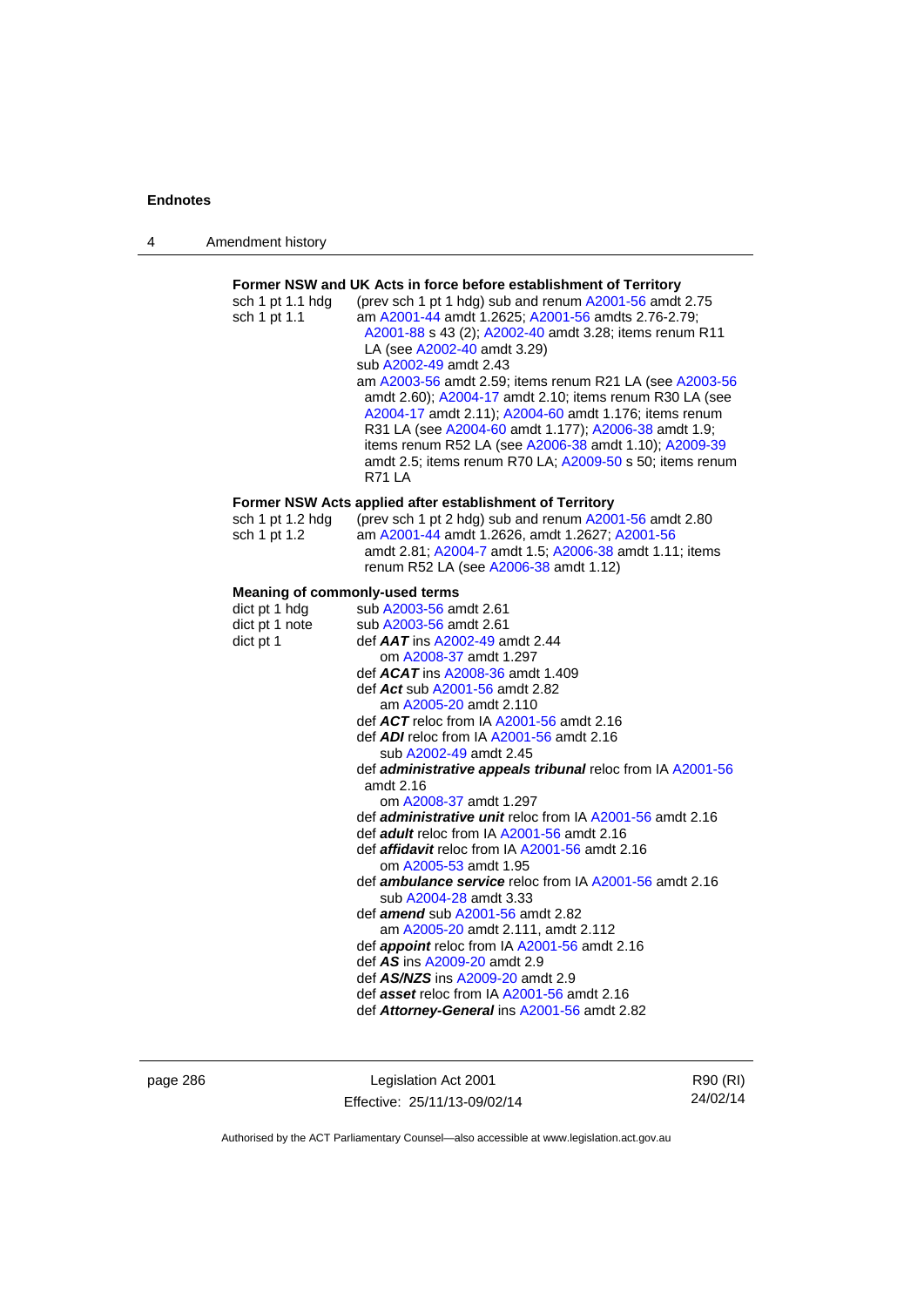def *auditor-general* reloc from IA [A2001-56](http://www.legislation.act.gov.au/a/2001-56) amdt 2.16 sub [A2005-20](http://www.legislation.act.gov.au/a/2005-20) amdt 2.113 def *Australia* reloc from IA [A2001-56](http://www.legislation.act.gov.au/a/2001-56) amdt 2.16 def *Australian citizen* ins [A2012-21](http://www.legislation.act.gov.au/a/2012-21) amdt 2.1 def *Australian Consumer Law (ACT)* ins [A2010-54](http://www.legislation.act.gov.au/a/2010-54) amdt 3.38 def *Australian driver licence* reloc from IA [A2001-56](http://www.legislation.act.gov.au/a/2001-56) amdt 2.16 def *Australian/New Zealand Standard* ins [A2009-20](http://www.legislation.act.gov.au/a/2009-20) amdt 2.9 def *Australian Standard* ins [A2009-20](http://www.legislation.act.gov.au/a/2009-20) amdt 2.9 def *Australian Statistician* ins [A2005-20](http://www.legislation.act.gov.au/a/2005-20) amdt 2.114 def *authorised deposit-taking institution* reloc from IA [A2001-56](http://www.legislation.act.gov.au/a/2001-56) amdt 2.16 sub [A2002-49](http://www.legislation.act.gov.au/a/2002-49) amdt 2.46 def *bank* reloc from IA [A2001-56](http://www.legislation.act.gov.au/a/2001-56) amdt 2.16 def *bank holiday* ins [A2011-28](http://www.legislation.act.gov.au/a/2011-28) amdt 2.19 def *bankrupt or personally insolvent* ins [A2009-49](http://www.legislation.act.gov.au/a/2009-49) amdt 2.1 def *barrister* reloc from IA [A2001-56](http://www.legislation.act.gov.au/a/2001-56) amdt 2.16 def *body* reloc from IA [A2001-56](http://www.legislation.act.gov.au/a/2001-56) amdt 2.16 def *breach* reloc from IA [A2001-56](http://www.legislation.act.gov.au/a/2001-56) amdt 2.16 def *building code* ins [A2004-13](http://www.legislation.act.gov.au/a/2004-13) amdt 2.79 def *building society* reloc from IA [A2001-56](http://www.legislation.act.gov.au/a/2001-56) amdt 2.16 sub [A2003-56](http://www.legislation.act.gov.au/a/2003-56) amdt 2.62 def *business day* reloc from IA [A2001-56](http://www.legislation.act.gov.au/a/2001-56) amdt 2.16 am [A2011-28](http://www.legislation.act.gov.au/a/2011-28) amdt 2.20 def *by* ins [A2005-20](http://www.legislation.act.gov.au/a/2005-20) amdt 2.115 def *by-law* ins [A2005-20](http://www.legislation.act.gov.au/a/2005-20) amdt 2.116 def *by-laws* ins [A2002-11](http://www.legislation.act.gov.au/a/2002-11) amdt 1.142 om [A2005-20](http://www.legislation.act.gov.au/a/2005-20) amdt 2.116 def *calendar month* reloc from IA [A2001-56](http://www.legislation.act.gov.au/a/2001-56) amdt 2.16 def *calendar year* reloc from IA [A2001-56](http://www.legislation.act.gov.au/a/2001-56) amdt 2.16 def *change* reloc from IA [A2001-56](http://www.legislation.act.gov.au/a/2001-56) amdt 2.16 sub [A2006-42](http://www.legislation.act.gov.au/a/2006-42) amdt 2.13 def *chief executive* ins [A2001-56](http://www.legislation.act.gov.au/a/2001-56) amdt 2.82 om [A2011-22](http://www.legislation.act.gov.au/a/2011-22) amdt 1.278 def *chief fire control officer* ins [A2001-56](http://www.legislation.act.gov.au/a/2001-56) amdt 2.82 om [A2004-28](http://www.legislation.act.gov.au/a/2004-28) amdt 3.34 def *chief health officer* reloc from IA [A2001-56](http://www.legislation.act.gov.au/a/2001-56) amdt 2.16 def *Chief Justice* reloc from IA [A2001-56](http://www.legislation.act.gov.au/a/2001-56) amdt 2.16 def *Chief Magistrate* reloc from IA [A2001-56](http://www.legislation.act.gov.au/a/2001-56) amdt 2.16 def *Chief Minister* reloc from IA [A2001-56](http://www.legislation.act.gov.au/a/2001-56) amdt 2.16 def *chief officer (ambulance service)* ins [A2004-28](http://www.legislation.act.gov.au/a/2004-28) amdt 3.35 def *chief officer (fire and rescue)* ins [A2012-21](http://www.legislation.act.gov.au/a/2012-21) amdt 2.2 def *chief officer (fire brigade)* ins [A2004-28](http://www.legislation.act.gov.au/a/2004-28) amdt 3.35 om [A2012-21](http://www.legislation.act.gov.au/a/2012-21) amdt 2.2

R90 (RI) 24/02/14

Legislation Act 2001 Effective: 25/11/13-09/02/14 page 287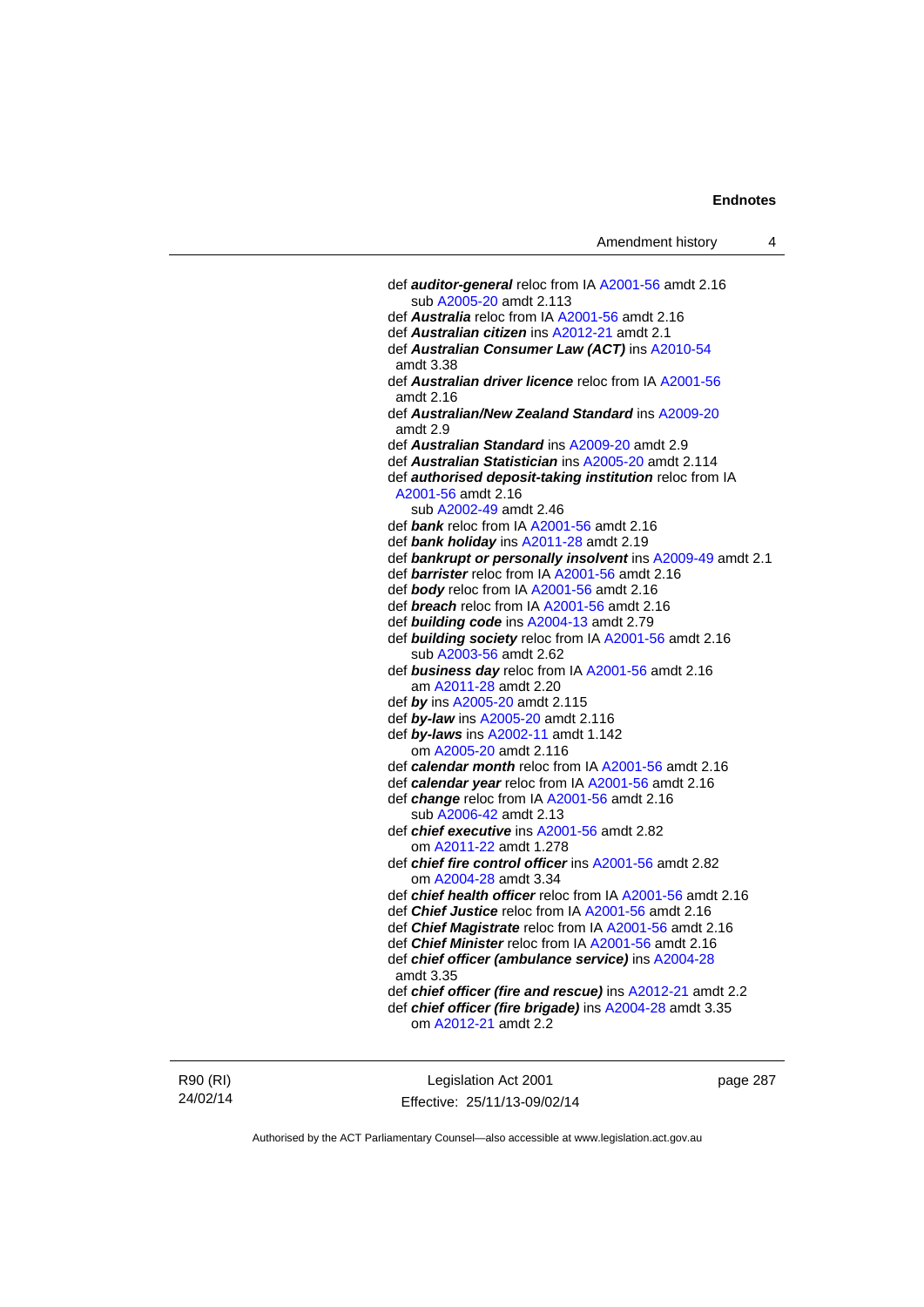| 4 | Amendment history |                                                                     |
|---|-------------------|---------------------------------------------------------------------|
|   |                   |                                                                     |
|   |                   | def chief officer (rural fire service) ins A2004-28 amdt 3.35       |
|   |                   | def chief officer (SES) ins A2004-28 amdt 3.35                      |
|   |                   | def chief planning executive ins A2002-56 amdt 3.43                 |
|   |                   | sub A2005-20 amdt 2.117; A2007-25 amdt 1.96                         |
|   |                   | def <i>chief police officer</i> reloc from IA A2001-56 amdt 2.16    |
|   |                   | def <i>chief solicitor</i> ins A2004-42 amdt 2.39                   |
|   |                   | am A2011-30 amdt 1.8                                                |
|   |                   | def <i>chief surveyor</i> ins A2007-33 amdt 1.9                     |
|   |                   | om A2010-6 amdt 1.10                                                |
|   |                   | def child reloc from IA A2001-56 amdt 2.16                          |
|   |                   | def children and young people commissioner ins A2005-46<br>amdt 1.1 |
|   |                   | def Childrens Court reloc from IA A2001-56 amdt 2.16                |
|   |                   | sub A2008-20 amdt 4.42                                              |
|   |                   | def city area reloc from IA A2001-56 amdt 2.16                      |
|   |                   | am A2005-20 amdt 2.118                                              |
|   |                   | def civil partner ins A2008-14 amdt 1.44                            |
|   |                   | def civil partnership ins A2008-14 amdt 1.44                        |
|   |                   | sub A2012-40 amdt 3.65                                              |
|   |                   | def civil union ins A2006-22 amdt 1.74 (A2006-22 rep before         |
|   |                   | commenced by disallowance (see Cwlth Gaz 2006 No S93))              |
|   |                   | ins A2012-40 amdt 3.66                                              |
|   |                   | sub A2013-39 amdt 2.37 (A2013-39 never effective (see               |
|   |                   | Commonwealth v Australian Capital Territory [2013] HCA<br>(55)      |
|   |                   | def civil union partner ins A2012-40 amdt 3.66                      |
|   |                   | def <i>clerk</i> reloc from IA A2001-56 amdt 2.16                   |
|   |                   | am A2012-26 amdt 1.31                                               |
|   |                   | def commencement sub A2001-56 amdt 2.82                             |
|   |                   | def commencement notice sub A2001-56 amdt 2.82                      |
|   |                   | def commissioner for fair trading reloc from IA A2001-56            |
|   |                   | amdt 2.16                                                           |
|   |                   | sub A2005-20 amdt 2.119                                             |
|   |                   | am A2010-54 amdt 3.39                                               |
|   |                   | def commissioner for health complaints ins A2001-56                 |
|   |                   | amdt 2.82                                                           |
|   |                   | om A2005-41 amdt 1.110                                              |
|   |                   | def commissioner for housing reloc from IA A2001-56                 |
|   |                   | amdt 2.16                                                           |
|   |                   | om A2007-8 amdt 1.12                                                |
|   |                   | def commissioner for land and planning reloc from IA                |
|   |                   | A2001-56 amdt 2.16                                                  |
|   |                   | om A2002-56 amdt 3.44                                               |
|   |                   | def commissioner for public administration reloc from IA            |
|   |                   | A2001-56 amdt 2.16                                                  |
|   |                   | def commissioner for revenue reloc from IA A2001-56                 |
|   |                   | amdt 2.16                                                           |
|   |                   |                                                                     |

page 288 Legislation Act 2001 Effective: 25/11/13-09/02/14

R90 (RI) 24/02/14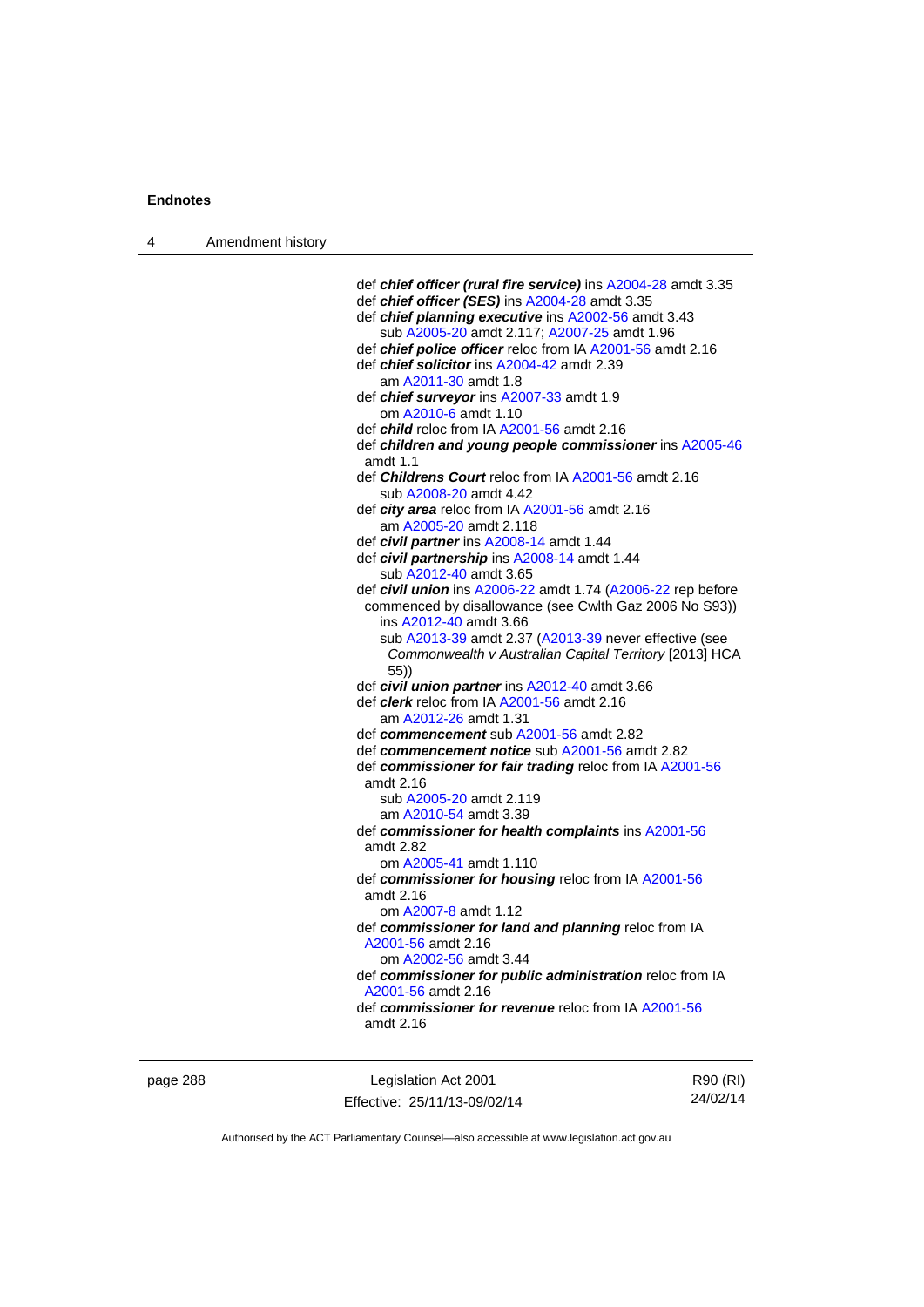def *commissioner for surveys* reloc from IA [A2001-56](http://www.legislation.act.gov.au/a/2001-56) amdt 2.16 om [A2007-33](http://www.legislation.act.gov.au/a/2007-33) amdt 1.10 def *commissioner for sustainability and the environment* ins [A2012-25](http://www.legislation.act.gov.au/a/2012-25) amdt 1.2 def *commissioner for the environment* ins [A2001-56](http://www.legislation.act.gov.au/a/2001-56) amdt 2.82 om [A2012-25](http://www.legislation.act.gov.au/a/2012-25) amdt 1.2 def *commissioner of police* reloc from IA [A2001-56](http://www.legislation.act.gov.au/a/2001-56) amdt 2.16 def *commit* ins [A2006-23](http://www.legislation.act.gov.au/a/2006-23) amdt 1.212 def *committed for trial* reloc from IA [A2001-56](http://www.legislation.act.gov.au/a/2001-56) amdt 2.16 om [A2006-23](http://www.legislation.act.gov.au/a/2006-23) amdt 1.212 def *Commonwealth* reloc from IA [A2001-56](http://www.legislation.act.gov.au/a/2001-56) amdt 2.16 def *Commonwealth country* reloc from IA [A2001-56](http://www.legislation.act.gov.au/a/2001-56) amdt 2.16 def *Commonwealth DPP* ins [A2005-20](http://www.legislation.act.gov.au/a/2005-20) amdt 2.120 def *Commonwealth gazette* reloc from IA [A2001-56](http://www.legislation.act.gov.au/a/2001-56) amdt 2.16 def *community advocate* reloc from IA [A2001-56](http://www.legislation.act.gov.au/a/2001-56) amdt 2.16 om [A2005-47](http://www.legislation.act.gov.au/a/2005-47) amdt 1.12 def *confer* reloc from IA [A2001-56](http://www.legislation.act.gov.au/a/2001-56) amdt 2.16 def *conservator of flora and fauna* reloc from IA [A2001-56](http://www.legislation.act.gov.au/a/2001-56) amdt 2.16 def *construction occupations registrar* ins [A2004-13](http://www.legislation.act.gov.au/a/2004-13) amdt 2.80 sub [A2005-20](http://www.legislation.act.gov.au/a/2005-20) amdt 2.121 def *consumer and trader tribunal* ins [A2003-16](http://www.legislation.act.gov.au/a/2003-16) s 70 om [A2008-36](http://www.legislation.act.gov.au/a/2008-36) amdt 1.410 def *Consumer Credit (Australian Capital Territory) Code* reloc from IA [A2001-56](http://www.legislation.act.gov.au/a/2001-56) amdt 2.16 om [A2010-40](http://www.legislation.act.gov.au/a/2010-40) amdt 1.25 def *Consumer Credit (Australian Capital Territory) Regulations* reloc from IA [A2001-56](http://www.legislation.act.gov.au/a/2001-56) amdt 2.16 om [A2010-40](http://www.legislation.act.gov.au/a/2010-40) amdt 1.25 def *contravene* reloc from IA [A2001-56](http://www.legislation.act.gov.au/a/2001-56) amdt 2.16 def *converted ordinance* reloc from IA [A2001-56](http://www.legislation.act.gov.au/a/2001-56) amdt 2.16 def *Coroner's Court* reloc from IA [A2001-56](http://www.legislation.act.gov.au/a/2001-56) amdt 2.16 def *corporation* reloc from IA [A2001-56](http://www.legislation.act.gov.au/a/2001-56) amdt 2.16 def *Corporations Act* ins in IA 2001No 56 amdt 2.14 reloc from IA [A2001-56](http://www.legislation.act.gov.au/a/2001-56) amdt 2.16 def *correctional centre* ins [A2006-23](http://www.legislation.act.gov.au/a/2006-23) amdt 1.213 def *corrections officer* ins [A2006-23](http://www.legislation.act.gov.au/a/2006-23) amdt 1.213 def *Court of Appeal* ins [A2004-42](http://www.legislation.act.gov.au/a/2004-42) amdt 2.39 def *court of summary jurisdiction* reloc from IA [A2001-56](http://www.legislation.act.gov.au/a/2001-56) amdt 2.16

R90 (RI) 24/02/14

Legislation Act 2001 Effective: 25/11/13-09/02/14 page 289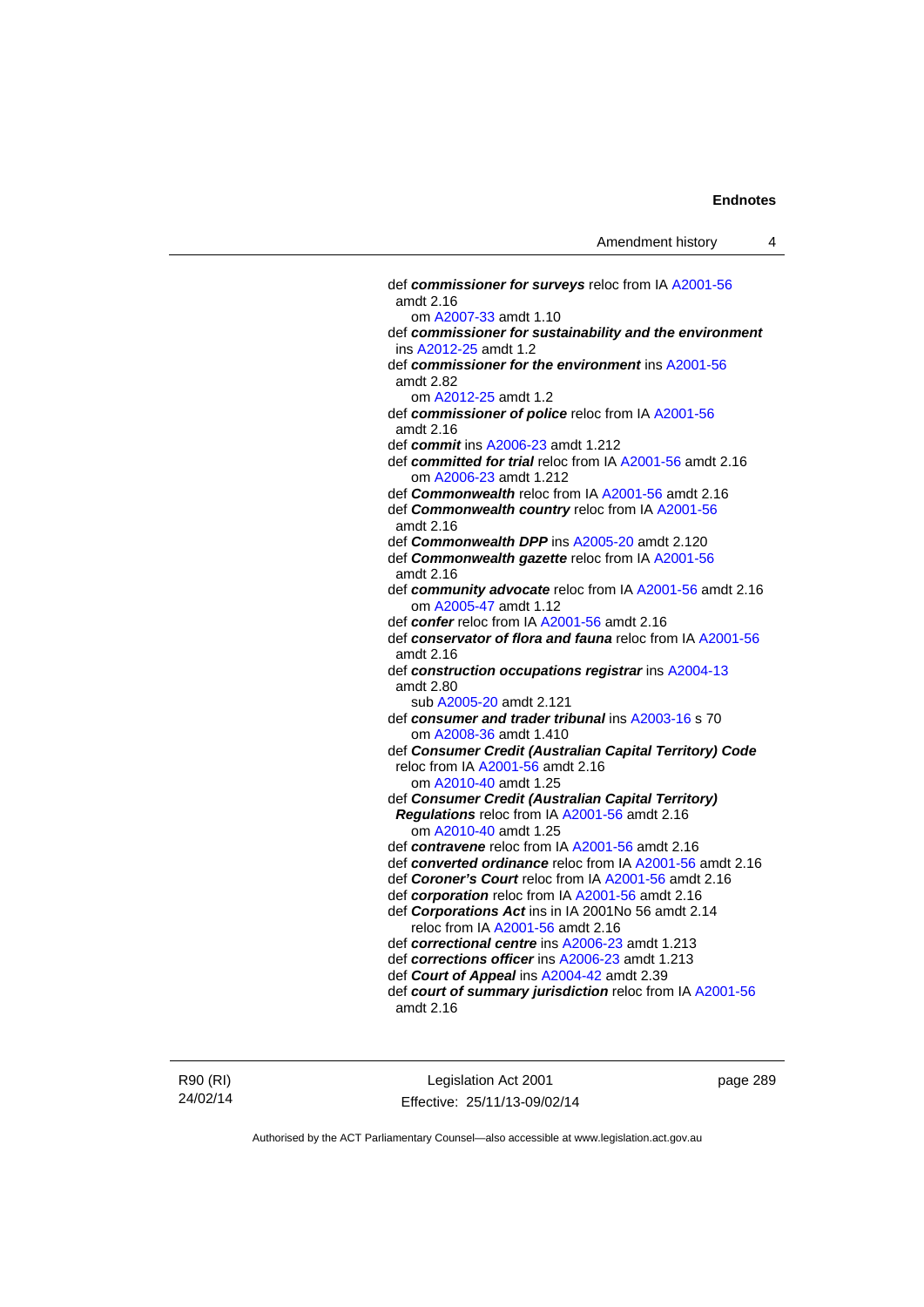| 4 | Amendment history |                                                                     |
|---|-------------------|---------------------------------------------------------------------|
|   |                   |                                                                     |
|   |                   | def credit tribunal reloc from IA A2001-56 amdt 2.16                |
|   |                   | sub A2005-20 amdt 2.122                                             |
|   |                   | om A2008-36 amdt 1.410                                              |
|   |                   | def credit union reloc from IA A2001-56 amdt 2.16                   |
|   |                   | sub A2003-56 amdt 2.63                                              |
|   |                   | def <i>Criminal Code</i> ins A2002-51 amdt 1.27                     |
|   |                   | def <i>CrimTrac</i> ins A2011-52 amdt 2.1                           |
|   |                   | def custodial escort ins A2002-30 amdt 2.8                          |
|   |                   | om A2006-23 amdt 1.214                                              |
|   |                   | def daily newspaper ins A2009-20 amdt 2.10                          |
|   |                   | def <i>daylight</i> reloc from IA A2001-56 amdt 2.16                |
|   |                   | def <i>definition</i> ins A2001-56 amdt 2.82                        |
|   |                   | def dental prosthetist reloc from IA A2001-56 amdt 2.16             |
|   |                   | sub A2004-39 amdt 3.1; A2010-10 amdt 2.69                           |
|   |                   | def dental technician reloc from IA A2001-56 amdt 2.16              |
|   |                   | sub A2004-39 amdt 3.2                                               |
|   |                   | om A2011-28 amdt 2.21                                               |
|   |                   | def <i>dentist</i> reloc from IA A2001-56 amdt 2.16                 |
|   |                   | sub A2004-39 amdt 4.3; A2010-10 amdt 2.70                           |
|   |                   | def Deputy Speaker ins A2005-20 amdt 2.123                          |
|   |                   | def designation reloc from IA A2001-56 amdt 2.16                    |
|   |                   | def detention place ins A2008-20 amdt 2.22                          |
|   |                   | def director-general ins A2011-22 amdt 1.279                        |
|   |                   | def director of corrective services ins A2002-30 amdt 2.8           |
|   |                   | om A2006-23 amdt 1.215                                              |
|   |                   | def director of public prosecutions (or DPP) reloc from IA          |
|   |                   | A2001-56 amdt 2.16                                                  |
|   |                   | def disability and community services commissioner ins              |
|   |                   | A2005-41 amdt 1.111                                                 |
|   |                   | def <i>disallowable instrument</i> sub A2001-56 amdt 2.82           |
|   |                   | def discrimination commissioner reloc from IA A2001-56              |
|   |                   | amdt 2.16                                                           |
|   |                   | sub A2005-41 amdt 1.112                                             |
|   |                   | def <i>discrimination tribunal</i> reloc from IA A2001-56 amdt 2.16 |
|   |                   | om A2008-36 amdt 1.410                                              |
|   |                   | def <b>doctor</b> reloc from IA A2001-56 amdt 2.16                  |
|   |                   | sub A2004-39 amdt 5.13; A2010-10 amdt 2.71                          |
|   |                   | def <b>document</b> reloc from IA A2001-56 amdt 2.16                |
|   |                   | am A2003-56 amdt 2.64                                               |
|   |                   | def domestic partner ins A2003-14 s 5                               |
|   |                   | def domestic partnership ins A2003-14 s 5                           |
|   |                   | def DPP ins A2002-49 amdt 2.47                                      |
|   |                   | def <i>driver licence</i> reloc from IA A2001-56 amdt 2.16          |
|   |                   | def electoral commission reloc from IA A2001-56 amdt 2.16           |
|   |                   | def electoral commissioner reloc from IA A2001-56                   |
|   |                   | amdt 2.16                                                           |
|   |                   |                                                                     |

page 290 **Legislation Act 2001** Effective: 25/11/13-09/02/14

R90 (RI) 24/02/14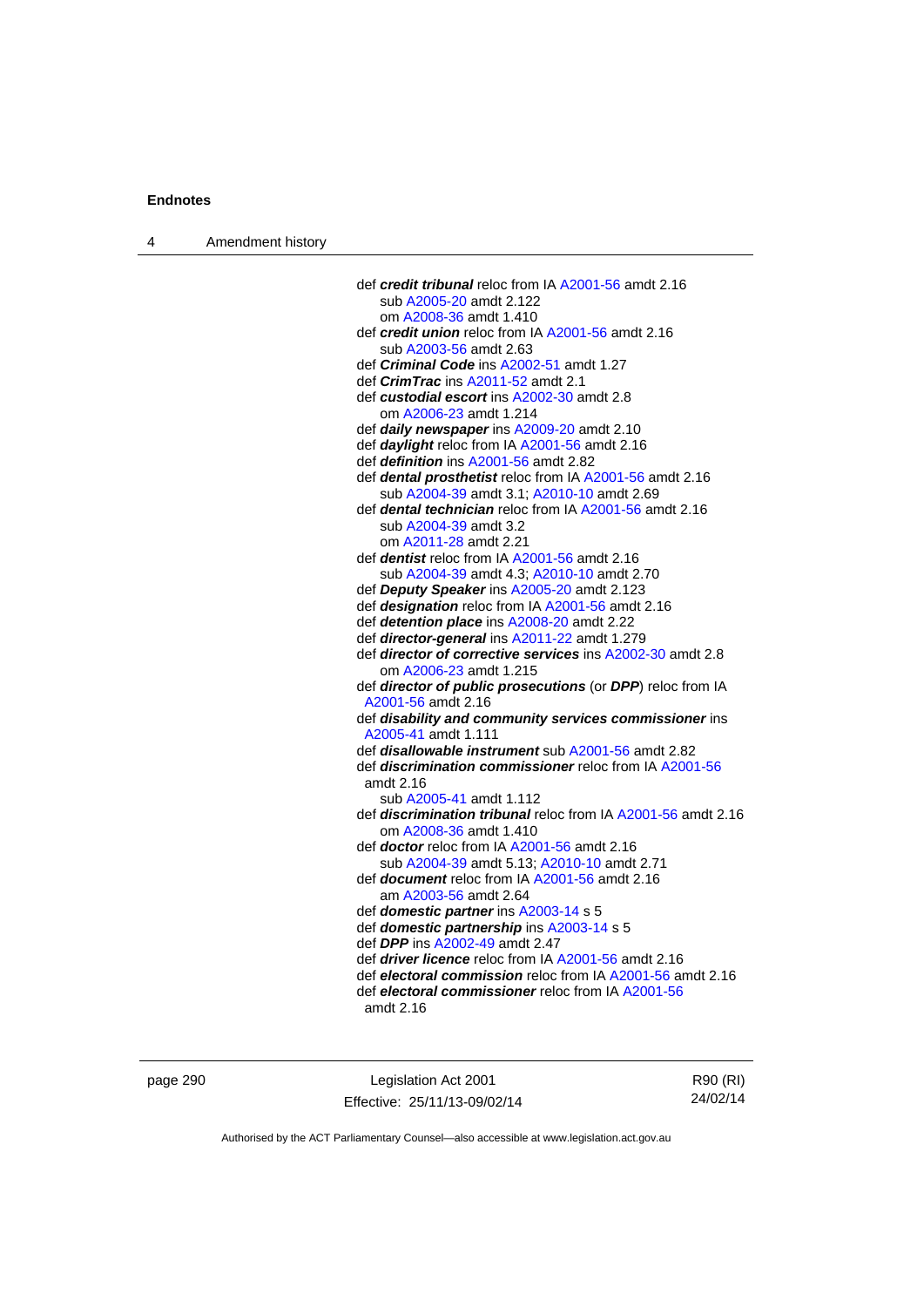def *emergency service* ins [A2004-28](http://www.legislation.act.gov.au/a/2004-28) amdt 3.35 sub [A2012-21](http://www.legislation.act.gov.au/a/2012-21) amdt 2.3 def *emergency services authority* ins [A2004-28](http://www.legislation.act.gov.au/a/2004-28) amdt 3.35 om [A2007-3](http://www.legislation.act.gov.au/a/2007-3) amdt 2.2 def *emergency services commissioner* ins [A2004-28](http://www.legislation.act.gov.au/a/2004-28) amdt 3.35 def *enactment* sub [A2001-56](http://www.legislation.act.gov.au/a/2001-56) amdt 2.82 def *enrolled nurse* ins [A2006-46](http://www.legislation.act.gov.au/a/2006-46) amdt 2.28 sub [A2010-10](http://www.legislation.act.gov.au/a/2010-10) amdt 2.72 def *entity* ins [A2001-56](http://www.legislation.act.gov.au/a/2001-56) amdt 2.82 def *environment protection authority* ins [A2002-11](http://www.legislation.act.gov.au/a/2002-11) amdt 1.142 def *establish* reloc from IA [A2001-56](http://www.legislation.act.gov.au/a/2001-56) amdt 2.16 def *estate* reloc from IA [A2001-56](http://www.legislation.act.gov.au/a/2001-56) amdt 2.16 def *Executive* reloc from IA [A2001-56](http://www.legislation.act.gov.au/a/2001-56) amdt 2.16 def *exercise* reloc from IA [A2001-56](http://www.legislation.act.gov.au/a/2001-56) amdt 2.16 def *expire* reloc from IA [A2001-56](http://www.legislation.act.gov.au/a/2001-56) amdt 2.16 def *external territory* reloc from IA [A2001-56](http://www.legislation.act.gov.au/a/2001-56) amdt 2.16 def *fail* reloc from IA [A2001-56](http://www.legislation.act.gov.au/a/2001-56) amdt 2.16 def *Federal Court* reloc from IA [A2001-56](http://www.legislation.act.gov.au/a/2001-56) amdt 2.16 def *file* reloc from IA [A2001-56](http://www.legislation.act.gov.au/a/2001-56) amdt 2.16 def *financial year* reloc from IA [A2001-56](http://www.legislation.act.gov.au/a/2001-56) amdt 2.16 def *fire and rescue* ins [A2012-21](http://www.legislation.act.gov.au/a/2012-21) amdt 2.4 def *fire brigade* reloc from IA [A2001-56](http://www.legislation.act.gov.au/a/2001-56) amdt 2.16 sub [A2004-28](http://www.legislation.act.gov.au/a/2004-28) amdt 3.36 om [A2012-21](http://www.legislation.act.gov.au/a/2012-21) amdt 2.5 def *fire commissioner* reloc from IA [A2001-56](http://www.legislation.act.gov.au/a/2001-56) amdt 2.16 om [A2004-28](http://www.legislation.act.gov.au/a/2004-28) amdt 3.37 def *for* ins [A2002-11](http://www.legislation.act.gov.au/a/2002-11) amdt 1.142 def *foreign country* reloc from IA [A2001-56](http://www.legislation.act.gov.au/a/2001-56) amdt 2.16 sub [A2006-42](http://www.legislation.act.gov.au/a/2006-42) amdt 2.14 def *former NSW Act* sub [A2001-56](http://www.legislation.act.gov.au/a/2001-56) amdt 2.82; [A2002-11](http://www.legislation.act.gov.au/a/2002-11) amdt 1.143 def *former UK Act* sub [A2001-56](http://www.legislation.act.gov.au/a/2001-56) amdt 2.82; [A2002-11](http://www.legislation.act.gov.au/a/2002-11) amdt 1.143 def *found guilty* reloc from IA [A2001-56](http://www.legislation.act.gov.au/a/2001-56) amdt 2.16 sub [A2002-49](http://www.legislation.act.gov.au/a/2002-49) amdt 2.48; [A2006-23](http://www.legislation.act.gov.au/a/2006-23) amdt 1.216 am [A2008-20](http://www.legislation.act.gov.au/a/2008-20) amdt 4.43 def *function* reloc from IA [A2001-56](http://www.legislation.act.gov.au/a/2001-56) amdt 2.16 def *gambling and racing commission* reloc from IA [A2001-56](http://www.legislation.act.gov.au/a/2001-56) amdt 2.16 def *gazette* reloc from IA [A2001-56](http://www.legislation.act.gov.au/a/2001-56) amdt 2.16 sub [A2009-49](http://www.legislation.act.gov.au/a/2009-49) amdt 2.2 def *give* reloc from IA [A2001-56](http://www.legislation.act.gov.au/a/2001-56) amdt 2.16 def *government printer* reloc from IA [A2001-56](http://www.legislation.act.gov.au/a/2001-56) amdt 2.16 def *government solicitor* reloc from IA [A2001-56](http://www.legislation.act.gov.au/a/2001-56) amdt 2.16 sub [A2011-30](http://www.legislation.act.gov.au/a/2011-30) amdt 1.9

R90 (RI) 24/02/14

Legislation Act 2001 Effective: 25/11/13-09/02/14 page 291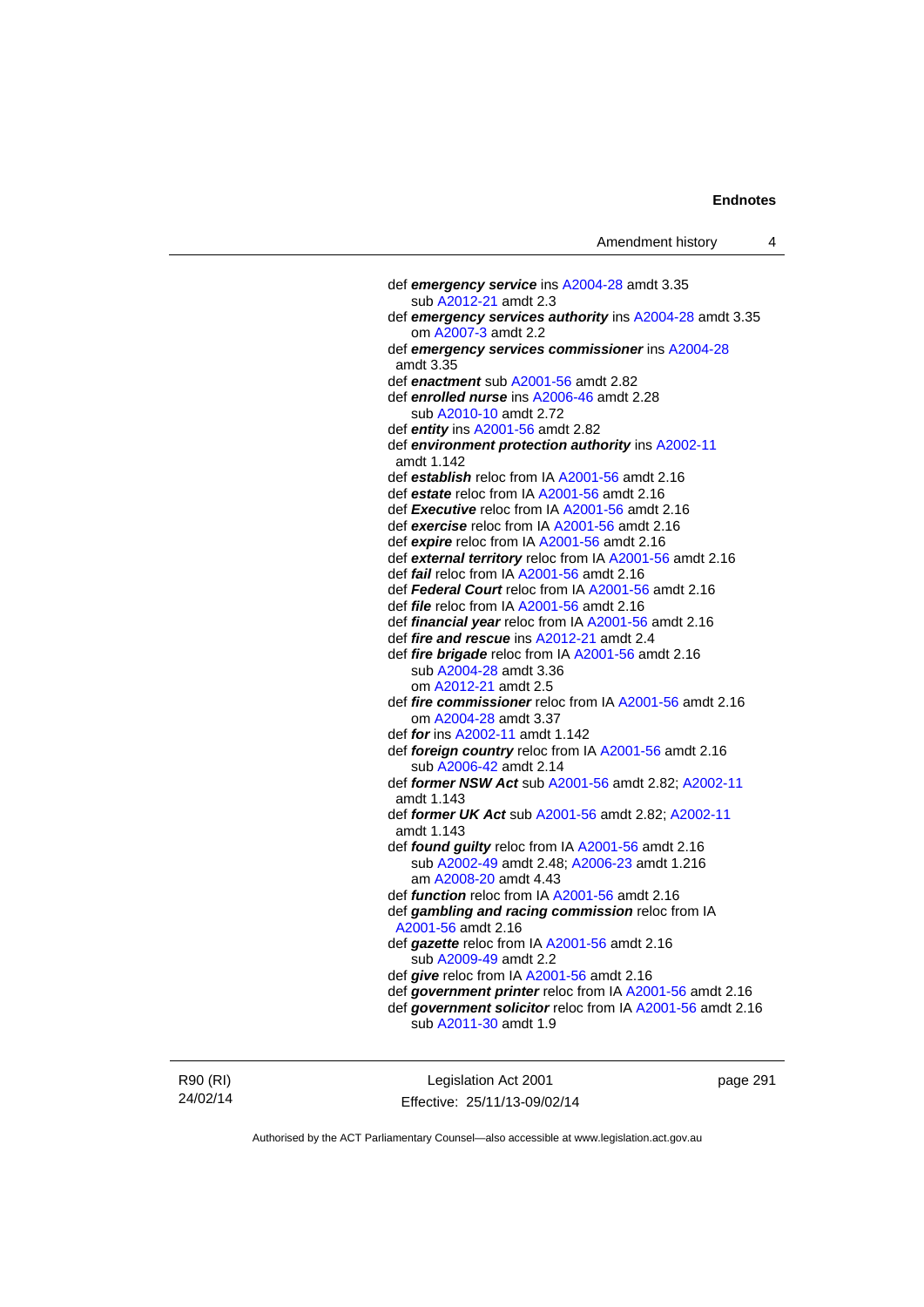| Amendment history<br>$\overline{4}$ |  |
|-------------------------------------|--|
|-------------------------------------|--|

 def *Governor* ins [A2001-56](http://www.legislation.act.gov.au/a/2001-56) amdt 2.82 def *Governor-General* ins [A2001-56](http://www.legislation.act.gov.au/a/2001-56) amdt 2.82 def *GST* ins [A2002-27](http://www.legislation.act.gov.au/a/2002-27) s 27 def *guardianship tribunal* reloc from IA [A2001-56](http://www.legislation.act.gov.au/a/2001-56) amdt 2.16 om [A2008-36](http://www.legislation.act.gov.au/a/2008-36) amdt 1.410 def *health practitioner* ins [A2010-10](http://www.legislation.act.gov.au/a/2010-10) amdt 2.73 def *Health Practitioner Regulation National Law (ACT)* ins [A2010-10](http://www.legislation.act.gov.au/a/2010-10) amdt 2.73 def *health services commissioner* ins [A2005-41](http://www.legislation.act.gov.au/a/2005-41) amdt 1.113 def *heritage council* ins [A2004-57](http://www.legislation.act.gov.au/a/2004-57) amdt 1.53 def *heritage register* ins [A2004-57](http://www.legislation.act.gov.au/a/2004-57) amdt 1.53 def *High Court* reloc from IA [A2001-56](http://www.legislation.act.gov.au/a/2001-56) amdt 2.16 def *home address* ins [A2009-49](http://www.legislation.act.gov.au/a/2009-49) amdt 2.3 def *housing commissioner* ins [A2007-8](http://www.legislation.act.gov.au/a/2007-8) amdt 1.13 def *human rights commission* ins [A2005-41](http://www.legislation.act.gov.au/a/2005-41) amdt 1.113 def *human rights commissioner* ins [A2005-41](http://www.legislation.act.gov.au/a/2005-41) amdt 1.113 def *Imperial Act* reloc from IA [A2001-56](http://www.legislation.act.gov.au/a/2001-56) amdt 2.16 def *independent competition and regulatory commission* ins [A2004-42](http://www.legislation.act.gov.au/a/2004-42) amdt 2.39 def *indictable offence* ins [A2001-56](http://www.legislation.act.gov.au/a/2001-56) amdt 2.82 sub [A2002-11](http://www.legislation.act.gov.au/a/2002-11) amdt 1.144; [A2003-56](http://www.legislation.act.gov.au/a/2003-56) amdt 2.65 def *indictment* reloc from IA [A2001-56](http://www.legislation.act.gov.au/a/2001-56) amdt 2.16 def *individual* reloc from IA [A2001-56](http://www.legislation.act.gov.au/a/2001-56) amdt 2.16 def *Industrial Court* ins [A2013-43](http://www.legislation.act.gov.au/a/2013-43) amdt 1.3 def *infringement notice* ins [A2004-42](http://www.legislation.act.gov.au/a/2004-42) amdt 2.39 def *in relation to* ins [A2002-49](http://www.legislation.act.gov.au/a/2002-49) amdt 2.49 def *insolvent under administration* ins [A2003-56](http://www.legislation.act.gov.au/a/2003-56) amdt 2.66 om [A2005-20](http://www.legislation.act.gov.au/a/2005-20) amdt 2.124 def *institute of technology* ins [A2007-3](http://www.legislation.act.gov.au/a/2007-3) amdt 2.3 def *instrument* sub [A2001-56](http://www.legislation.act.gov.au/a/2001-56) amdt 2.82 def *interest* reloc from IA [A2001-56](http://www.legislation.act.gov.au/a/2001-56) amdt 2.16 def *internal territory* reloc from IA [A2001-56](http://www.legislation.act.gov.au/a/2001-56) amdt 2.16 def *intersex person* ins [A2003-14](http://www.legislation.act.gov.au/a/2003-14) s 5 def *Jervis Bay Territory* reloc from IA [A2001-56](http://www.legislation.act.gov.au/a/2001-56) amdt 2.16 def *judge* reloc from IA [A2001-56](http://www.legislation.act.gov.au/a/2001-56) amdt 2.16 am [A2002-11](http://www.legislation.act.gov.au/a/2002-11) amdt 1.145 def *Lake Burley Griffin* reloc from IA [A2001-56](http://www.legislation.act.gov.au/a/2001-56) amdt 2.16 def *Lake Ginninderra* reloc from IA [A2001-56](http://www.legislation.act.gov.au/a/2001-56) amdt 2.16 def *land* reloc from IA [A2001-56](http://www.legislation.act.gov.au/a/2001-56) amdt 2.16 def *land development agency* ins [A2002-56](http://www.legislation.act.gov.au/a/2002-56) amdt 3.45 sub [A2005-20](http://www.legislation.act.gov.au/a/2005-20) amdt 2.125; [A2007-25](http://www.legislation.act.gov.au/a/2007-25) amdt 1.97 def *law* reloc from IA [A2001-56](http://www.legislation.act.gov.au/a/2001-56) amdt 2.16 def *lawyer* reloc from IA [A2001-56](http://www.legislation.act.gov.au/a/2001-56) amdt 2.16 def *legal aid commission* ins [A2001-56](http://www.legislation.act.gov.au/a/2001-56) amdt 2.82 def *legal practitioner* reloc from IA [A2001-56](http://www.legislation.act.gov.au/a/2001-56) amdt 2.16 sub [A2006-25](http://www.legislation.act.gov.au/a/2006-25) amdt 2.16 def *Legislation Act* ins [A2002-49](http://www.legislation.act.gov.au/a/2002-49) amdt 2.50

page 292 Legislation Act 2001 Effective: 25/11/13-09/02/14

R90 (RI) 24/02/14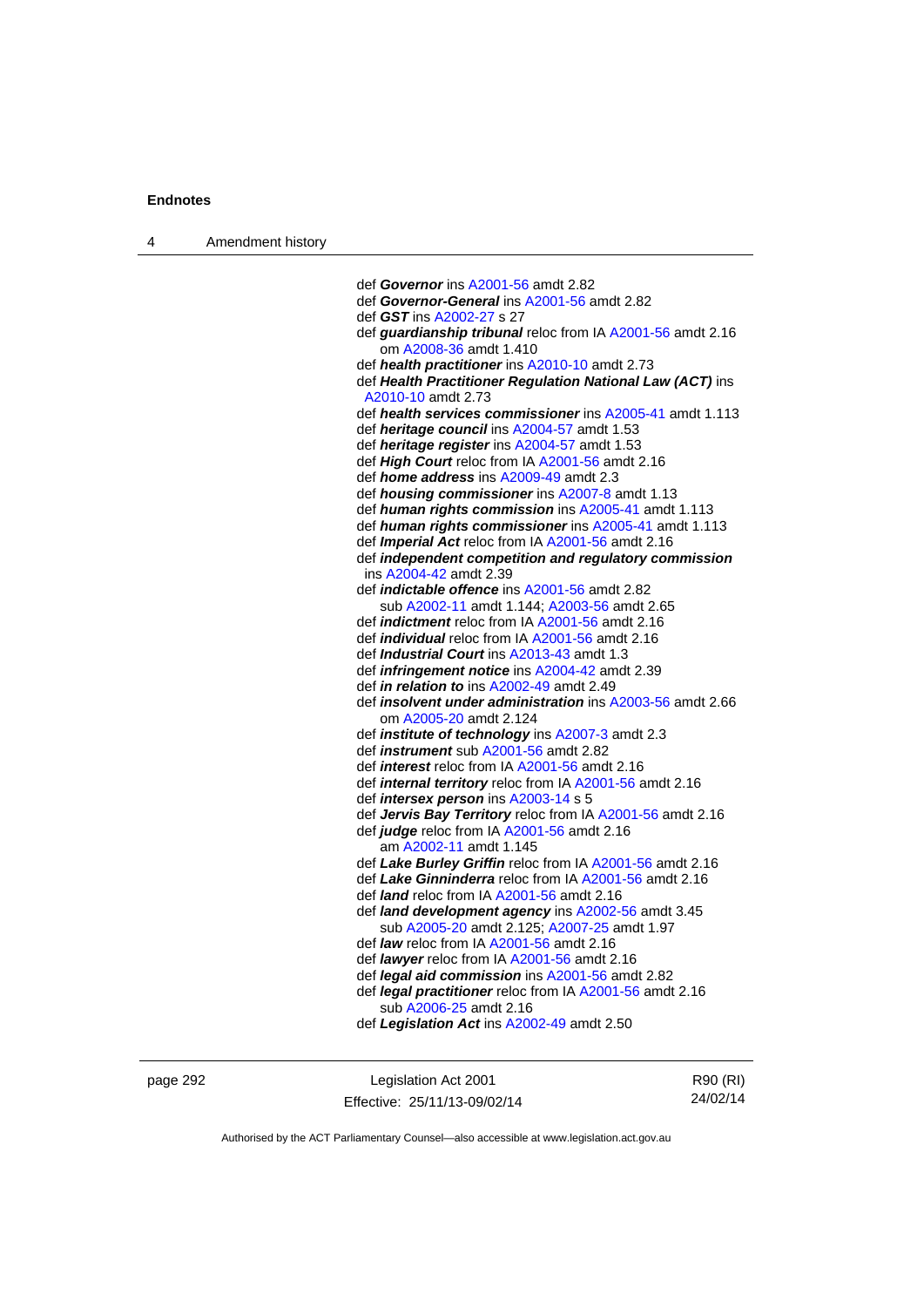def *Legislative Assembly* reloc from IA [A2001-56](http://www.legislation.act.gov.au/a/2001-56) amdt 2.16 def *legislative instrument* ins [A2006-42](http://www.legislation.act.gov.au/a/2006-42) amdt 2.15 def *liability* reloc from IA [A2001-56](http://www.legislation.act.gov.au/a/2001-56) amdt 2.16 def *magistrate* reloc from IA [A2001-56](http://www.legislation.act.gov.au/a/2001-56) amdt 2.16 def *Magistrates Court* reloc from IA [A2001-56](http://www.legislation.act.gov.au/a/2001-56) amdt 2.16 def *make* reloc from IA [A2001-56](http://www.legislation.act.gov.au/a/2001-56) amdt 2.16 def *making* sub [A2001-56](http://www.legislation.act.gov.au/a/2001-56) amdt 2.82 def *marriage* ins [A2013-39](http://www.legislation.act.gov.au/a/2013-39) amdt 2.38 ([A2013-39](http://www.legislation.act.gov.au/a/2013-39) never effective (see *Commonwealth v Australian Capital Territory* [2013] HCA 55)) def *master* reloc from IA [A2001-56](http://www.legislation.act.gov.au/a/2001-56) amdt 2.16 def may ins [A2001-56](http://www.legislation.act.gov.au/a/2001-56) amdt 2.82 def *medical practitioner* ins [A2001-56](http://www.legislation.act.gov.au/a/2001-56) amdt 2.82 def *mental health tribunal* reloc from IA [A2001-56](http://www.legislation.act.gov.au/a/2001-56) amdt 2.16 om [A2008-36](http://www.legislation.act.gov.au/a/2008-36) amdt 1.410 def *midnight* reloc from IA [A2001-56](http://www.legislation.act.gov.au/a/2001-56) amdt 2.16 def *midwife* ins [A2006-46](http://www.legislation.act.gov.au/a/2006-46) amdt 2.28 sub [A2010-10](http://www.legislation.act.gov.au/a/2010-10) amdt 2.74 def *Minister* ins [A2001-56](http://www.legislation.act.gov.au/a/2001-56) amdt 2.82 def *modification* reloc from IA [A2001-56](http://www.legislation.act.gov.au/a/2001-56) amdt 2.16 sub [A2006-42](http://www.legislation.act.gov.au/a/2006-42) amdt 2.16 def *month* reloc from IA [A2001-56](http://www.legislation.act.gov.au/a/2001-56) amdt 2.16 def *must* ins [A2001-56](http://www.legislation.act.gov.au/a/2001-56) amdt 2.82 def *name* reloc from IA [A2001-56](http://www.legislation.act.gov.au/a/2001-56) amdt 2.16 def *named month* reloc from IA [A2001-56](http://www.legislation.act.gov.au/a/2001-56) amdt 2.16 def *national capital authority* ins [A2002-11](http://www.legislation.act.gov.au/a/2002-11) amdt 1.146 def *national capital plan* ins [A2004-42](http://www.legislation.act.gov.au/a/2004-42) amdt 2.39 def *National Credit Code* ins [A2010-40](http://www.legislation.act.gov.au/a/2010-40) amdt 1.26 def *National Electricity (ACT) Law* ins [A2011-52](http://www.legislation.act.gov.au/a/2011-52) amdt 2.1 def *National Electricity (ACT) Regulation* ins [A2011-52](http://www.legislation.act.gov.au/a/2011-52) amdt 2.1 def *National Energy Retail Law (ACT)* ins [A2012-32](http://www.legislation.act.gov.au/a/2012-32) s 64 def *National Energy Retail Regulation (ACT)* ins [A2012-32](http://www.legislation.act.gov.au/a/2012-32)  $s$  64 def *National Gas (ACT) Law* ins [A2008-15](http://www.legislation.act.gov.au/a/2008-15) amdt 2.11 def *National Gas (ACT) Regulation* ins [A2008-15](http://www.legislation.act.gov.au/a/2008-15) amdt 2.11 def *national land* reloc from IA [A2001-56](http://www.legislation.act.gov.au/a/2001-56) amdt 2.16 def *night* reloc from IA [A2001-56](http://www.legislation.act.gov.au/a/2001-56) amdt 2.16 def *Northern Territory* reloc from IA [A2001-56](http://www.legislation.act.gov.au/a/2001-56) amdt 2.16 def *notifiable instrument* sub [A2001-56](http://www.legislation.act.gov.au/a/2001-56) amdt 2.82 def *notification* sub [A2001-56](http://www.legislation.act.gov.au/a/2001-56) amdt 2.82 am [A2004-42](http://www.legislation.act.gov.au/a/2004-42) amdt 2.40; [A2006-42](http://www.legislation.act.gov.au/a/2006-42) amdt 2.18 def *notification day* sub [A2001-56](http://www.legislation.act.gov.au/a/2001-56) amdt 2.82 def *NSW Act* reloc from IA [A2001-56](http://www.legislation.act.gov.au/a/2001-56) amdt 2.16 def *NSW correctional centre* ins [A2006-23](http://www.legislation.act.gov.au/a/2006-23) amdt 1.217 def *number* reloc from IA [A2001-56](http://www.legislation.act.gov.au/a/2001-56) amdt 2.16

R90 (RI) 24/02/14

Legislation Act 2001 Effective: 25/11/13-09/02/14 page 293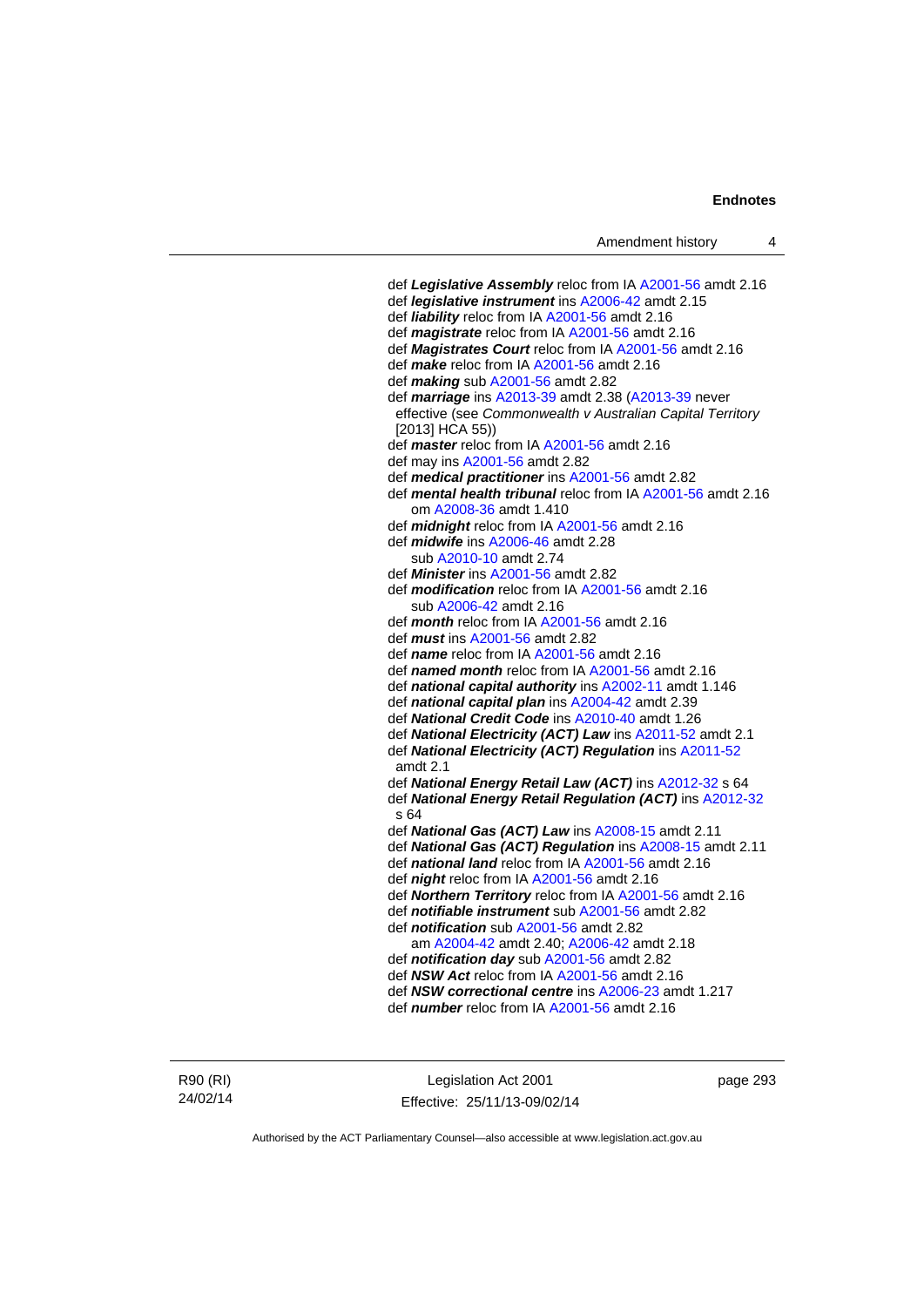| $\boldsymbol{\Lambda}$ | Amendment history |
|------------------------|-------------------|
|------------------------|-------------------|

| def <i>nurse</i> reloc from IA A2001-56 amdt 2.16                                       |
|-----------------------------------------------------------------------------------------|
| sub A2004-39 amdt 6.7; A2010-10 amdt 2.75                                               |
| def nurse practitioner ins A2004-10 s 6                                                 |
| sub A2004-39 amdt 6.8; A2010-10 amdt 2.76                                               |
| def oath reloc from IA A2001-56 amdt 2.16                                               |
| sub A2005-53 amdt 1.96                                                                  |
| am A2011-48 amdt 1.37                                                                   |
| def occupational discipline order ins A2008-36 amdt 1.411                               |
| def occupy ins A2001-56 amdt 2.82                                                       |
| sub A2005-20 amdt 2.126                                                                 |
| def <b>office</b> reloc from IA A2001-56 amdt 2.16                                      |
| def office of fair trading reloc from IA A2001-56 amdt 2.16                             |
| sub A2005-20 amdt 2.127                                                                 |
| om A2010-54 amdt 3.40                                                                   |
| def Office of the Legislative Assembly ins A2012-26                                     |
| amdt 1.32                                                                               |
| def <b>official visitor</b> ins A2012-33 amdt 1.37                                      |
| def OH&S commissioner ins A2003-41 amdt 2.40                                            |
| om A2009-28 amdt 2.21                                                                   |
| def <b>ombudsman</b> reloc from IA A2001-56 amdt 2.16                                   |
| def <i>omit</i> ins A2001-56 amdt 2.82                                                  |
| def optometrist ins A2005-9 amdt 1.2                                                    |
| note exp 9 January 2007 (see the Health Professionals                                   |
| Act 2004 s 136 (1) (h)) (s 303 (2))                                                     |
| sub A2010-10 amdt 2.77                                                                  |
| def <i>ordinance</i> reloc from IA A2001-56 amdt 2.16                                   |
| def parent ins A2004-1 amdt 1.22                                                        |
| def parliamentary counsel sub A2001-56 amdt 2.82                                        |
| def passing sub A2001-56 amdt 2.82                                                      |
| def penalty unit ins A2001-56 amdt 2.82                                                 |
| def person ins A2001-56 amdt 2.82                                                       |
| sub A2009-20 amdt 2.11                                                                  |
| def <i>pharmacist</i> reloc from IA A2001-56 amdt 2.16                                  |
| sub A2004-39 amdt 8.2; A2010-10 amdt 2.78                                               |
| def planning and land authority ins A2002-56 amdt 3.47                                  |
| sub A2005-20 amdt 2.128; A2007-25 amdt 1.98                                             |
| def planning and land council ins A2002-56 amdt 3.46<br>sub A2005-20 amdt 2.129         |
|                                                                                         |
| om A2006-30 amdt 1.70                                                                   |
| def <i>planning authority</i> reloc from IA A2001-56 amdt 2.16<br>om A2002-56 amdt 3.47 |
| def police officer reloc from IA A2001-56 amdt 2.16                                     |
| def <i>position</i> reloc from IA A2001-56 amdt 2.16                                    |
| def power reloc from IA A2001-56 amdt 2.16                                              |
| def prescribed reloc from IA A2001-56 amdt 2.16                                         |
| am A2002-49 amdt 2.51; A2005-20 amdt 2.130                                              |
| def <i>present</i> ins A2005-5 s 28                                                     |
|                                                                                         |
|                                                                                         |

page 294 **Legislation Act 2001** Effective: 25/11/13-09/02/14

R90 (RI) 24/02/14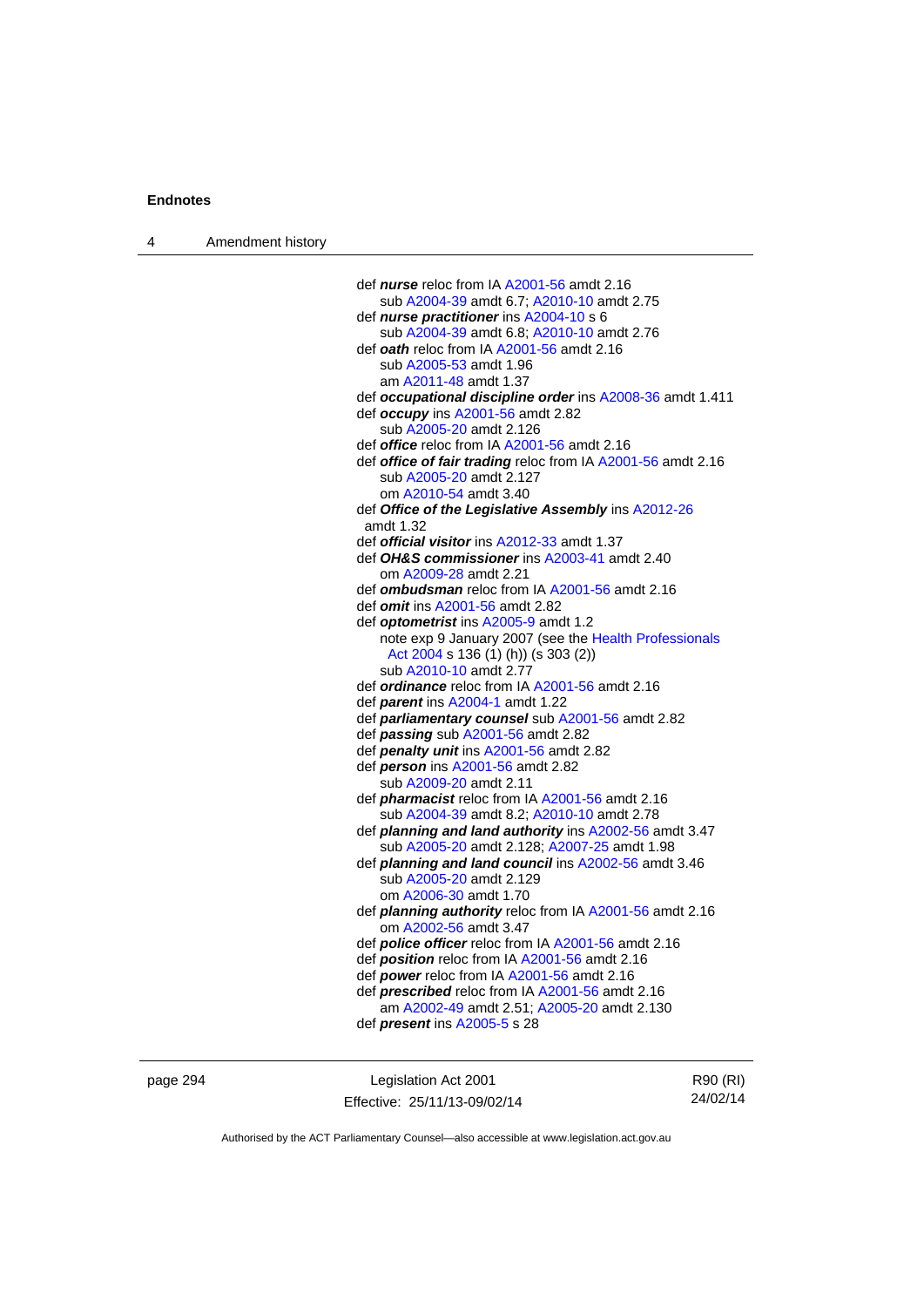```
 def privacy commissioner reloc from IA A2001-56 amdt 2.16 
 def proceeding reloc from IA A2001-56 amdt 2.16
 def property reloc from IA A2001-56 amdt 2.16 
 def provision sub A2001-56 amdt 2.82 
 def public advocate ins A2005-47 amdt 1.13 
 def public employee reloc from IA A2001-56 amdt 2.16
 def public health officer reloc from IA A2001-56 amdt 2.16 
    sub A2005-20 amdt 2.131 
 def public holiday ins A2011-28 amdt 2.22 
 def public money reloc from IA A2001-56 amdt 2.16 
 def public servant reloc from IA A2001-56 amdt 2.16 
 def public service reloc from IA A2001-56 amdt 2.16 
 def public trustee reloc from IA A2001-56 amdt 2.16 
 def quarter ins A2002-30 amdt 2.8 
 def recognised transgender person ins A2003-14 s 5 
 def registered surveyor reloc from IA A2001-56 amdt 2.16 
    am A2007-33 amdt 1.11
 def registrable instrument sub A2001-56 amdt 2.82 
    om A2006-42 amdt 2.17
 def registrar reloc from IA A2001-56 amdt 2.16 
 def registrar-general reloc from IA A2001-56 amdt 2.16
 def registrar of firearms reloc from IA A2001-56 amdt 2.16 
 def registrar of liquor licences reloc from IA A2001-56
 amdt 2.16
    om A2009-20 amdt 2.12
 def regulations reloc from IA A2001-56 amdt 2.16 
    om A2005-20 amdt 2.132
 def regulation ins A2005-20 amdt 2.132 
 def remand centre ins A2002-30 amdt 2.8
    om A2006-23 amdt 1.218
 def remand centre administrator ins A2002-30 amdt 2.8
    om A2006-23 amdt 1.218
 def remuneration tribunal reloc from IA A2001-56 amdt 2.16 
 def repeal sub A2001-56 amdt 2.82 
    pars renum A2002-11 amdt 1.147 
    am A2002-11 amdt 1.148; A2004-42 amdts 2.41-2.43; 
    pars renum R27 LA (see A2004-42 amdt 2.44); A2005-20
    amdt 2.133, amdt 2.134 
 def residential tenancies tribunal reloc from IA A2001-56
 amdt 2.16
    om A2008-36 amdt 1.412
 def resident judge ins A2004-42 amdt 2.45 
 def retrospectively reloc from dict, pt 2 A2005-20 amdt 2.148 
 def reviewable decision notice ins A2008-36 amdt 1.413 
 def road transport authority reloc from IA A2001-56
 amdt 2.16
    am A2011-22 amdt 1.280; A2011-49 amdt 1.10
```
R90 (RI) 24/02/14

Legislation Act 2001 Effective: 25/11/13-09/02/14 page 295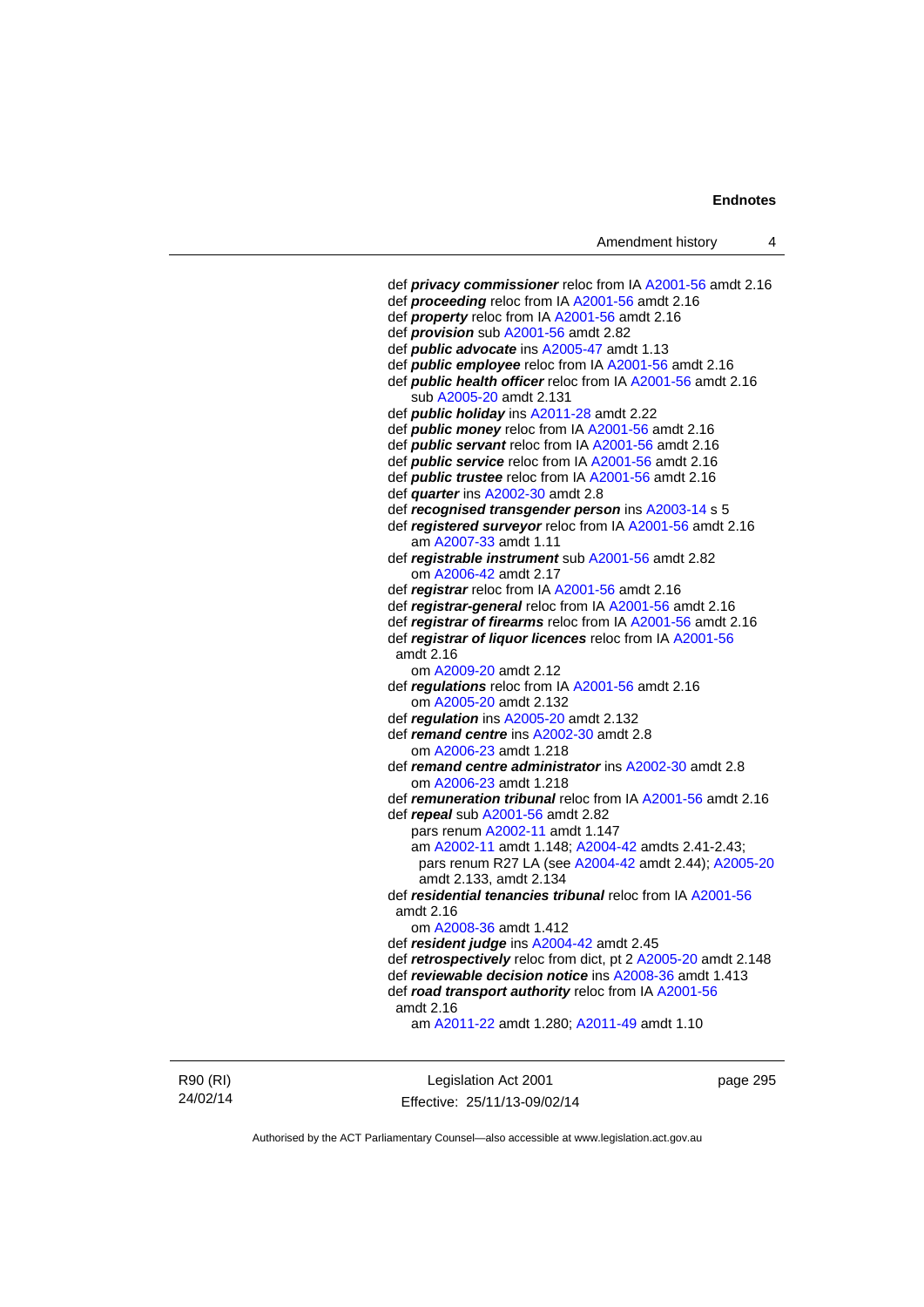| Amendment history |
|-------------------|
|                   |

| def <i>rules</i> reloc from IA A2001-56 amdt 2.16                                                                      |
|------------------------------------------------------------------------------------------------------------------------|
| sub A2002-11 amdt 1.149                                                                                                |
| am A2005-20 amdt 2.135                                                                                                 |
| def rural firefighting service reloc from IA A2001-56                                                                  |
| amdt 2.16                                                                                                              |
| om A2004-28 amdt 3.38                                                                                                  |
| def rural fire service ins A2004-28 amdt 3.38                                                                          |
| def see ins A2001-56 amdt 2.82                                                                                         |
| om A2009-20 amdt 2.13                                                                                                  |
| def Self-Government Act reloc from IA A2001-56 amdt 2.16                                                               |
| def self-government day reloc from IA A2001-56 amdt 2.16                                                               |
| def sentence administration board ins A2002-30 amdt 2.8                                                                |
| sub A2006-23 amdt 1.219                                                                                                |
| def <b>SES</b> ins A2004-28 amdt 3.39                                                                                  |
| def sign reloc from IA A2001-56 amdt 2.16                                                                              |
| def signpost definition ins A2009-20 amdt 2.14                                                                         |
| def sitting day reloc from IA A2001-56 amdt 2.16                                                                       |
| sub A2009-20 amdt 2.15                                                                                                 |
| def Small Claims Court reloc from IA A2001-56 amdt 2.16                                                                |
| sub A2004-60 amdt 1.178                                                                                                |
| om A2008-36 amdt 1.414                                                                                                 |
| def solicitor reloc from IA A2001-56 amdt 2.16                                                                         |
| def solicitor-general ins A2011-30 amdt 1.10                                                                           |
| def Speaker reloc from IA A2001-56 amdt 2.16                                                                           |
| def spouse ins A2013-39 amdt 2.38 (A2013-39 never effective<br>(see Commonwealth v Australian Capital Territory [2013] |
| <b>HCA 55))</b>                                                                                                        |
| def Standards Australia reloc from IA A2001-56 amdt 2.16                                                               |
| am A2013-44 amdt 2.1                                                                                                   |
| def State reloc from IA A2001-56 amdt 2.16                                                                             |
| def statutory declaration reloc from IA A2001-56 amdt 2.16                                                             |
| def statutory instrument sub A2001-56 amdt 2.82                                                                        |
| def statutory office-holder ins A2001-56 amdt 2.82                                                                     |
| sub A2002-11 amdt 1.150                                                                                                |
| def subordinate law sub A2001-56 amdt 2.82                                                                             |
| def summary offence ins A2001-56 amdt 2.82                                                                             |
| sub A2002-11 amdt 1.151; A2003-56 amdt 2.67                                                                            |
| def Supreme Court reloc from IA A2001-56 amdt 2.16                                                                     |
| def surveyor-general ins A2010-6 amdt 1.11                                                                             |
| def swear reloc from IA A2001-56 amdt 2.16                                                                             |
| sub A2005-53 amdt 1.97                                                                                                 |
| def take ins A2005-53 amdt 1.98                                                                                        |
| def tenancy tribunal reloc from IA A2001-56 amdt 2.16                                                                  |
| om A2002-49 amdt 2.52                                                                                                  |
| def territory authority reloc from IA A2001-56 amdt 2.16                                                               |
| sub A2003-41 amdt 2.41; A2008-28 amdt 2.1                                                                              |
|                                                                                                                        |
|                                                                                                                        |

page 296 **Legislation Act 2001** Effective: 25/11/13-09/02/14

R90 (RI) 24/02/14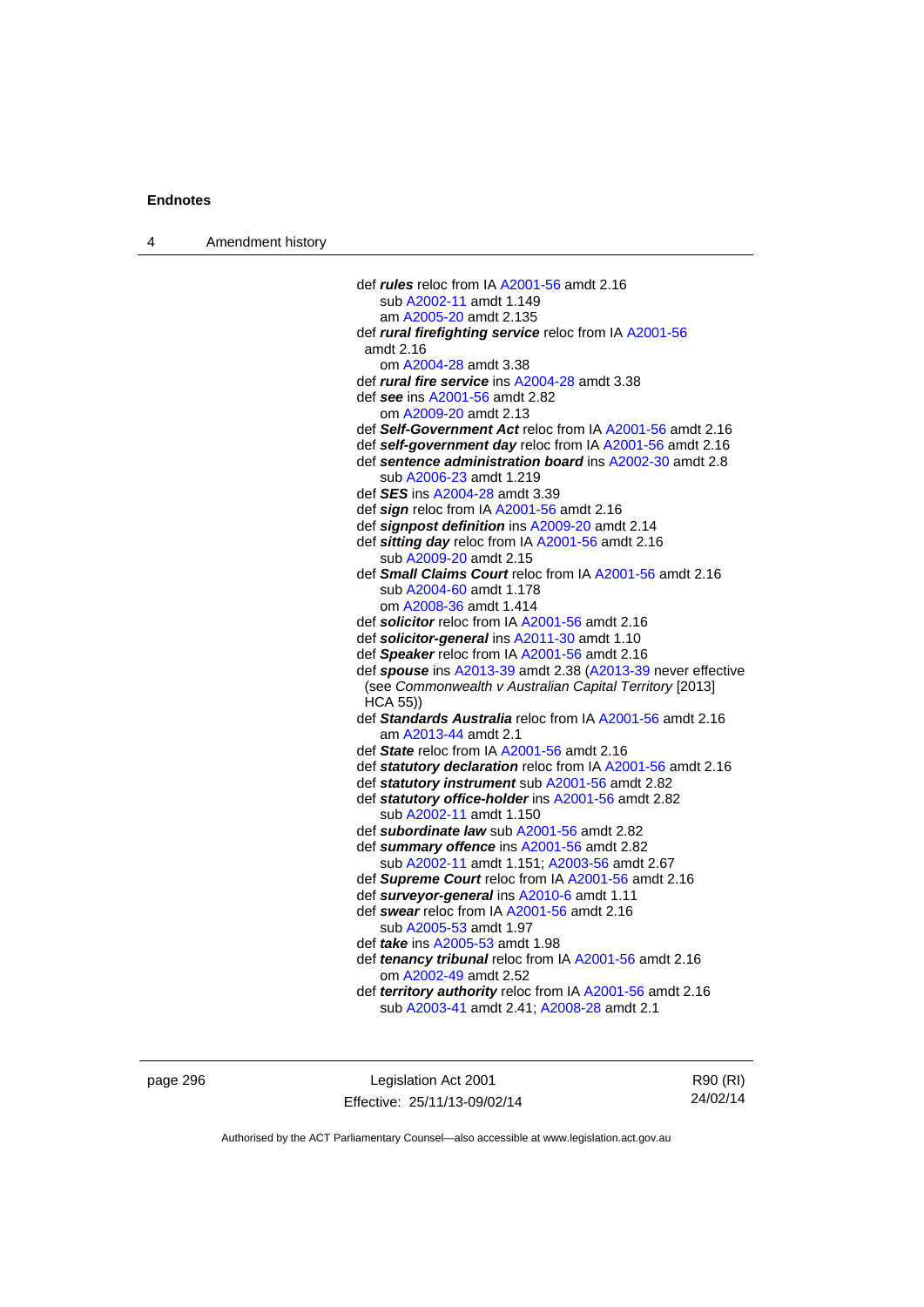def *territory instrumentality* ins [A2001-56](http://www.legislation.act.gov.au/a/2001-56) amdt 2.82 am [A2007-3](http://www.legislation.act.gov.au/a/2007-3) amdt 2.4 def *territory land* reloc from IA [A2001-56](http://www.legislation.act.gov.au/a/2001-56) amdt 2.16 def *territory law* ins [A2005-62](http://www.legislation.act.gov.au/a/2005-62) amdt 2.18 def *territory lease* ins [A2007-25](http://www.legislation.act.gov.au/a/2007-25) amdt 1.99 def *territory-owned corporation* reloc from IA [A2001-56](http://www.legislation.act.gov.au/a/2001-56) amdt 2.16 def *territory plan* reloc from IA [A2001-56](http://www.legislation.act.gov.au/a/2001-56) amdt 2.16 am [A2002-49](http://www.legislation.act.gov.au/a/2002-49) amdt 2.53 sub [A2007-25](http://www.legislation.act.gov.au/a/2007-25) amdt 1.100 def *the Territory* ins [A2001-56](http://www.legislation.act.gov.au/a/2001-56) amdt 2.82 def *transgender person* ins [A2003-14](http://www.legislation.act.gov.au/a/2003-14) s 5 def *transitional* reloc from IA [A2001-56](http://www.legislation.act.gov.au/a/2001-56) amdt 2.16 sub [A2005-20](http://www.legislation.act.gov.au/a/2005-20) amdt 2.136 def *Treasurer* ins [A2001-56](http://www.legislation.act.gov.au/a/2001-56) amdt 2.82 def *tribunal* sub [A2001-56](http://www.legislation.act.gov.au/a/2001-56) amdt 2.82 def *UK Act* reloc from IA [A2001-56](http://www.legislation.act.gov.au/a/2001-56) amdt 2.16 def *under* ins [A2001-52](http://www.legislation.act.gov.au/a/2001-52) amdt 2.82 sub [A2002-30](http://www.legislation.act.gov.au/a/2002-30) amdt 2.9 am [A2005-20](http://www.legislation.act.gov.au/a/2005-20) amdt 2.137, amdt 2.138 def *United Kingdom* reloc from IA [A2001-56](http://www.legislation.act.gov.au/a/2001-56) amdt 2.16 def *United Kingdom Parliament* reloc from IA [A2001-56](http://www.legislation.act.gov.au/a/2001-56) amdt 2.16 def *veterinary surgeon* reloc from IA [A2001-56](http://www.legislation.act.gov.au/a/2001-56) amdt 2.16 sub [A2004-39](http://www.legislation.act.gov.au/a/2004-39) amdt 11A.1 (as am by [A2005-28](http://www.legislation.act.gov.au/a/2005-28) amdt 1.61) def *will* ins [A2001-56](http://www.legislation.act.gov.au/a/2001-56) amdt 2.82 def *word* reloc from IA [A2001-56](http://www.legislation.act.gov.au/a/2001-56) amdt 2.16 def *working day* ins [A2002-11](http://www.legislation.act.gov.au/a/2002-11) amdt 1.152 sub [A2003-56](http://www.legislation.act.gov.au/a/2003-56) amdt 2.68 am [A2011-28](http://www.legislation.act.gov.au/a/2011-28) amdt 2.23 def *work safety commissioner* ins [A2009-28](http://www.legislation.act.gov.au/a/2009-28) amdt 2.22 sub [A2011-55](http://www.legislation.act.gov.au/a/2011-55) amdt 1.23 def *writing* reloc from IA [A2001-56](http://www.legislation.act.gov.au/a/2001-56) amdt 2.16 def *year* reloc from IA [A2001-56](http://www.legislation.act.gov.au/a/2001-56) amdt 2.16 **Terms for Legislation Act 2001 only**  dict pt 2 hdg sub [A2003-56](http://www.legislation.act.gov.au/a/2003-56) amdt 2.69<br>dict pt 2 note sub A2003-56 amdt 2.69 sub [A2003-56](http://www.legislation.act.gov.au/a/2003-56) amdt 2.69 dict pt 2 def *Act* ins [A2003-41](http://www.legislation.act.gov.au/a/2003-41) amdt 2.42 def *ACT law* ins [A2005-20](http://www.legislation.act.gov.au/a/2005-20) amdt 2.139 def *administrator* ins [A2001-56](http://www.legislation.act.gov.au/a/2001-56) amdt 2.82 def *agency* ins [A2001-56](http://www.legislation.act.gov.au/a/2001-56) amdt 2.82 def *amend* ins [A2005-20](http://www.legislation.act.gov.au/a/2005-20) amdt 2.140 def *another jurisdiction* ins [A2005-20](http://www.legislation.act.gov.au/a/2005-20) amdt 2.141 def *appointee* ins [A2001-56](http://www.legislation.act.gov.au/a/2001-56) amdt 2.82 am [A2003-56](http://www.legislation.act.gov.au/a/2003-56) amdt 2.70 def *appointer* ins [A2001-56](http://www.legislation.act.gov.au/a/2001-56) amdt 2.82 am [A2003-56](http://www.legislation.act.gov.au/a/2003-56) amdt 2.71

R90 (RI) 24/02/14

Legislation Act 2001 Effective: 25/11/13-09/02/14 page 297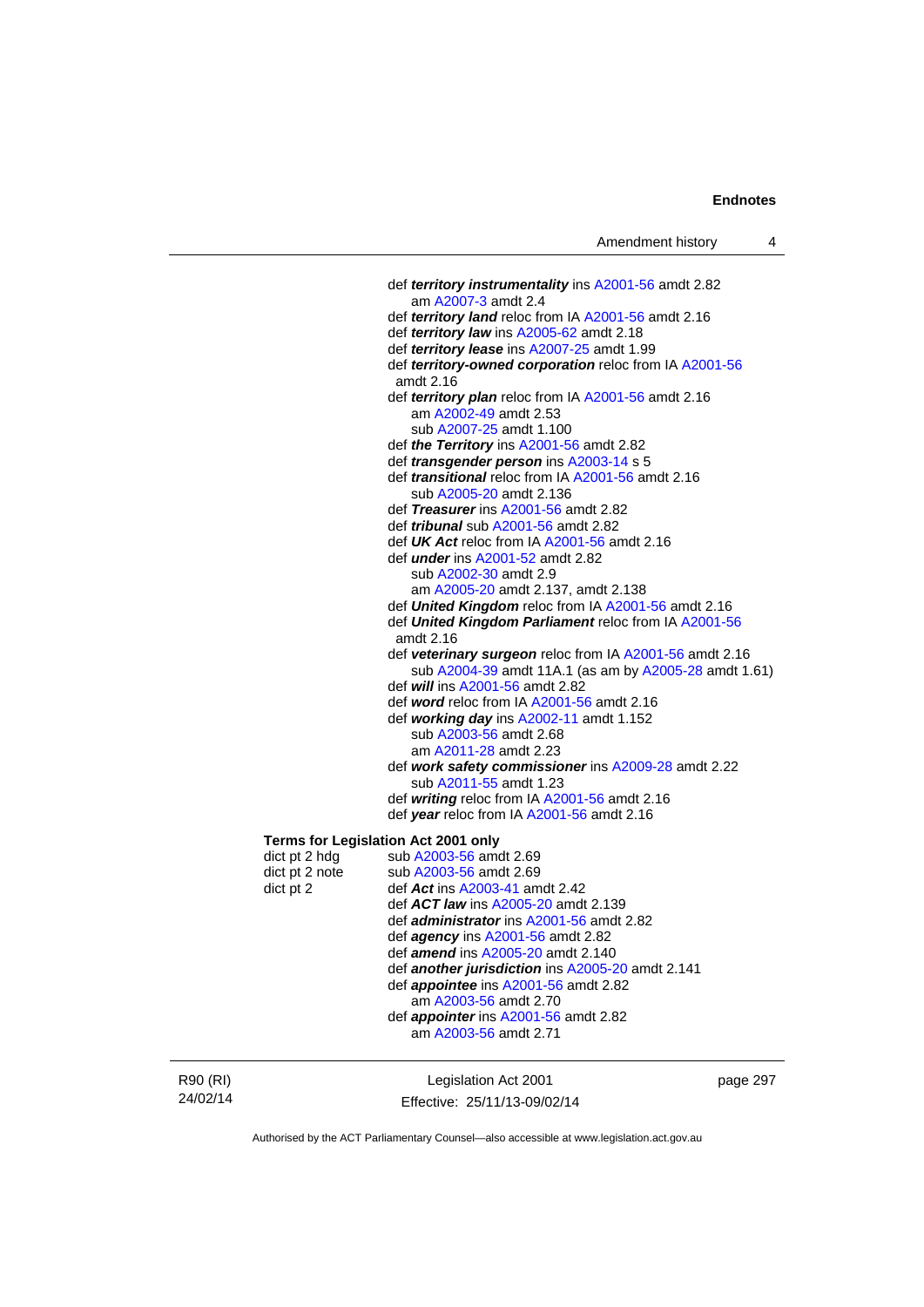4 Amendment history

 def *approved website* sub [A2001-56](http://www.legislation.act.gov.au/a/2001-56) amdt 2.82 def *authorised republication* sub [A2001-56](http://www.legislation.act.gov.au/a/2001-56) amdt 2.82 def *authorising law* sub [A2001-56](http://www.legislation.act.gov.au/a/2001-56) amdt 2.82 def *benefits* sub [A2001-56](http://www.legislation.act.gov.au/a/2001-56) amdt 2.82 def *business address* ins [A2001-56](http://www.legislation.act.gov.au/a/2001-56) amdt 2.82 def *corporation* ins [A2001-56](http://www.legislation.act.gov.au/a/2001-56) amdt 2.82 def *costs* sub [A2001-56](http://www.legislation.act.gov.au/a/2001-56) amdt 2.82 def *current legislative drafting practice* sub [A2001-56](http://www.legislation.act.gov.au/a/2001-56) amdt 2.82 def *delegate* ins [A2001-56](http://www.legislation.act.gov.au/a/2001-56) amdt 2.82 def *determinative provision* ins [A2002-11](http://www.legislation.act.gov.au/a/2002-11) amdt 1.153 def *document* ins [A2001-56](http://www.legislation.act.gov.au/a/2001-56) amdt 2.82 def *editorial amendment* sub [A2001-56](http://www.legislation.act.gov.au/a/2001-56) amdt 2.82 def *email address* ins [A2001-56](http://www.legislation.act.gov.au/a/2001-56) amdt 2.82 def *executive officer* ins [A2001-56](http://www.legislation.act.gov.au/a/2001-56) amdt 2.82 def *fax number* ins [A2001-56](http://www.legislation.act.gov.au/a/2001-56) amdt 2.82 def *fee* sub [A2001-56](http://www.legislation.act.gov.au/a/2001-56) amdt 2.82 def *home address* ins [A2001-56](http://www.legislation.act.gov.au/a/2001-56) amdt 2.82 def *law* sub [A2001-56](http://www.legislation.act.gov.au/a/2001-56) amdt 2.82 am [A2002-11](http://www.legislation.act.gov.au/a/2002-11) amdt 1.154; pars renum [A2002-11](http://www.legislation.act.gov.au/a/2002-11) amdt 1.155; [A2003-41](http://www.legislation.act.gov.au/a/2003-41) amdt 2.43; pars renum R20 LA (see [A2003-41](http://www.legislation.act.gov.au/a/2003-41) amdt 2.44); [A2005-20](http://www.legislation.act.gov.au/a/2005-20) amdt 2.142, amdt 2.143; pars renum R34 LA (see [A2005-20](http://www.legislation.act.gov.au/a/2005-20) amdt 2.144) def *law of another jurisdiction* ins [A2005-20](http://www.legislation.act.gov.au/a/2005-20) amdt 2.145 def *legislative material* ins [A2003-41](http://www.legislation.act.gov.au/a/2003-41) amdt 2.45 def *non-determinative provision* ins [A2002-11](http://www.legislation.act.gov.au/a/2002-11) amdt 1.156 def *provide* sub [A2001-56](http://www.legislation.act.gov.au/a/2001-56) amdt 2.82 def *referential term* ins [A2003-56](http://www.legislation.act.gov.au/a/2003-56) amdt 2.72 reloc to s 116 (2) [A2005-20](http://www.legislation.act.gov.au/a/2005-20) amdt 2.146 def *referential words* sub [A2001-56](http://www.legislation.act.gov.au/a/2001-56) amdt 2.82 om [A2003-56](http://www.legislation.act.gov.au/a/2003-56) amdt 2.72 def *register* sub [A2001-56](http://www.legislation.act.gov.au/a/2001-56) amdt 2.82 def *repeal* ins [A2005-20](http://www.legislation.act.gov.au/a/2005-20) amdt 2.147 def *republication* sub [A2001-56](http://www.legislation.act.gov.au/a/2001-56) amdt 2.82; [A2003-41](http://www.legislation.act.gov.au/a/2003-41) amdt 2.46 def *republication date* sub [A2001-56](http://www.legislation.act.gov.au/a/2001-56) amdt 2.82 def *responsible* ins [A2001-56](http://www.legislation.act.gov.au/a/2001-56) amdt 2.82 def *retrospectively* ins [A2003-56](http://www.legislation.act.gov.au/a/2003-56) amdt 2.73 reloc to dict, pt 1 [A2005-20](http://www.legislation.act.gov.au/a/2005-20) amdt 2.148 def *scrutiny committee principles* sub [A2001-56](http://www.legislation.act.gov.au/a/2001-56) amdt 2.82 def *service* sub [A2001-56](http://www.legislation.act.gov.au/a/2001-56) amdt 2.82 def *working out the meaning of an Act* ins [A2003-41](http://www.legislation.act.gov.au/a/2003-41) amdt 2.47

page 298 Legislation Act 2001 Effective: 25/11/13-09/02/14

R90 (RI) 24/02/14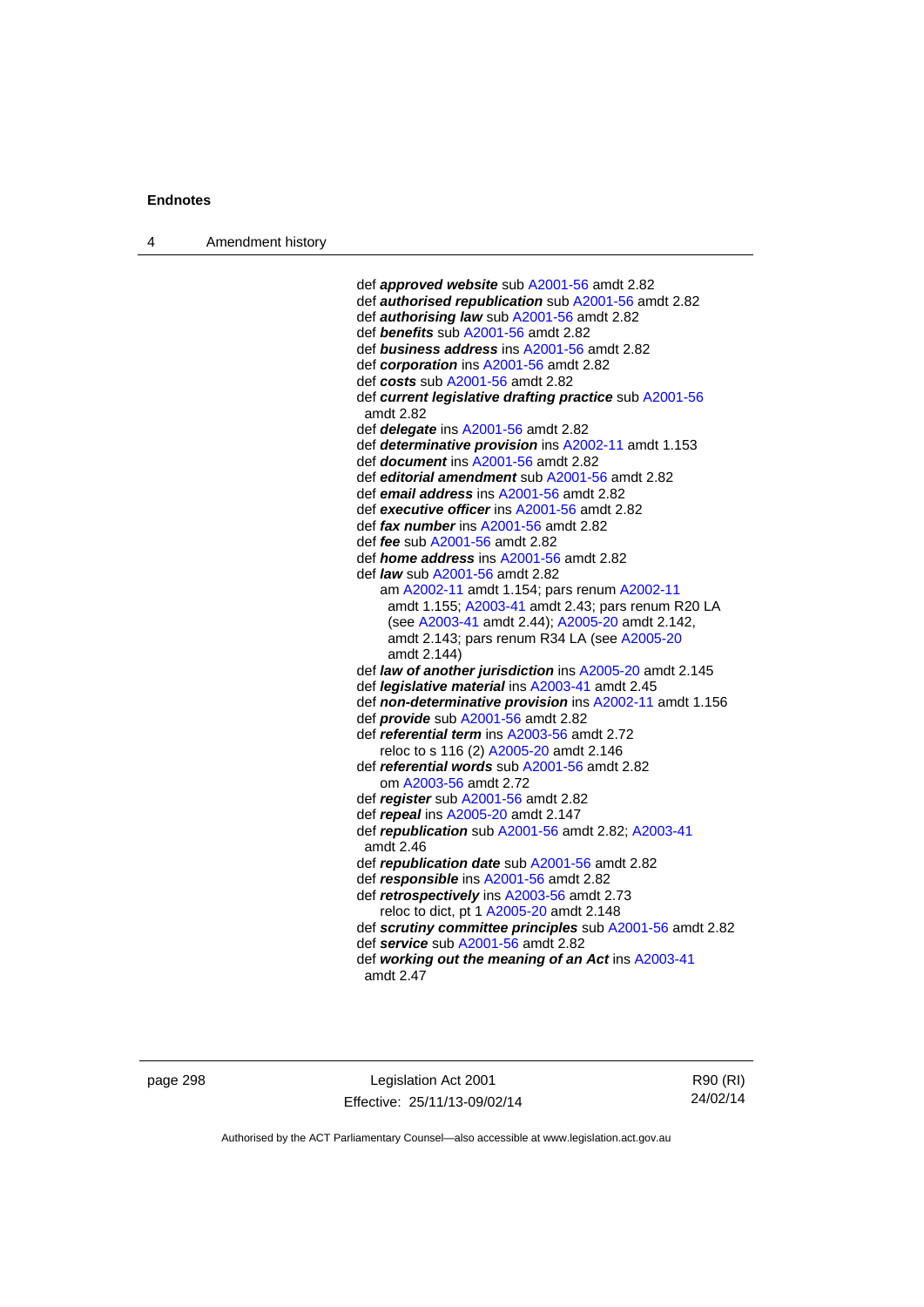# **5 Earlier republications**

Some earlier republications were not numbered. The number in column 1 refers to the publication order.

Since 12 September 2001 every authorised republication has been published in electronic pdf format on the ACT legislation register. A selection of authorised republications have also been published in printed format. These republications are marked with an asterisk (\*) in column 1. Electronic and printed versions of an authorised republication are identical.

| <b>Republication</b><br>No and date | <b>Effective</b>              | Last<br>amendment<br>made by | <b>Republication for</b>                                                              |
|-------------------------------------|-------------------------------|------------------------------|---------------------------------------------------------------------------------------|
| R <sub>0</sub> A<br>17 Sept 2002    | 12 Sept 2001-<br>12 Sept 2001 | A2001-56                     | amendments by<br>A2001-44, A2001-56<br>and retrospective<br>amendments by<br>A2002-30 |
| R <sub>1</sub><br>13 Sept 2001      | 13 Sept 2001-<br>13 Sept 2001 | SL2001-34                    | modification by<br>SL2001-34                                                          |
| R1 (RI)<br>17 Sept 2001             | 13 Sept 2001-<br>13 Sept 2001 | SL2001-34                    | reissue for<br>retrospective<br>amendments by<br>A2002-30                             |
| R <sub>2</sub><br>14 Sept 2001      | 14 Sept 2001-<br>20 Feb 2002  | A2001-70                     | amendments by<br>A2001-70                                                             |
| R <sub>2</sub> (RI)<br>17 Sept 2002 | 14 Sept 2001-<br>20 Feb 2002  | A2001-70                     | reissue for<br>retrospective<br>amendments by<br>A2002-30                             |
| R <sub>3</sub><br>21 Feb 2002       | 21 Feb 2002-<br>12 Mar 2002   | A2001-88                     | changed endnotes<br>and editorial<br>changes                                          |
| R3 (RI)<br>17 Sept 2002             | 21 Feb 2002-<br>12 Mar 2002   | A2001-88                     | reissue for<br>retrospective<br>amendments by<br>A2002-30                             |
| R <sub>4</sub><br>13 Mar 2002       | 13 Mar 2002-<br>27 May 2002   | A2001-88                     | commenced expiry                                                                      |

R90 (RI) 24/02/14

Legislation Act 2001 Effective: 25/11/13-09/02/14 page 299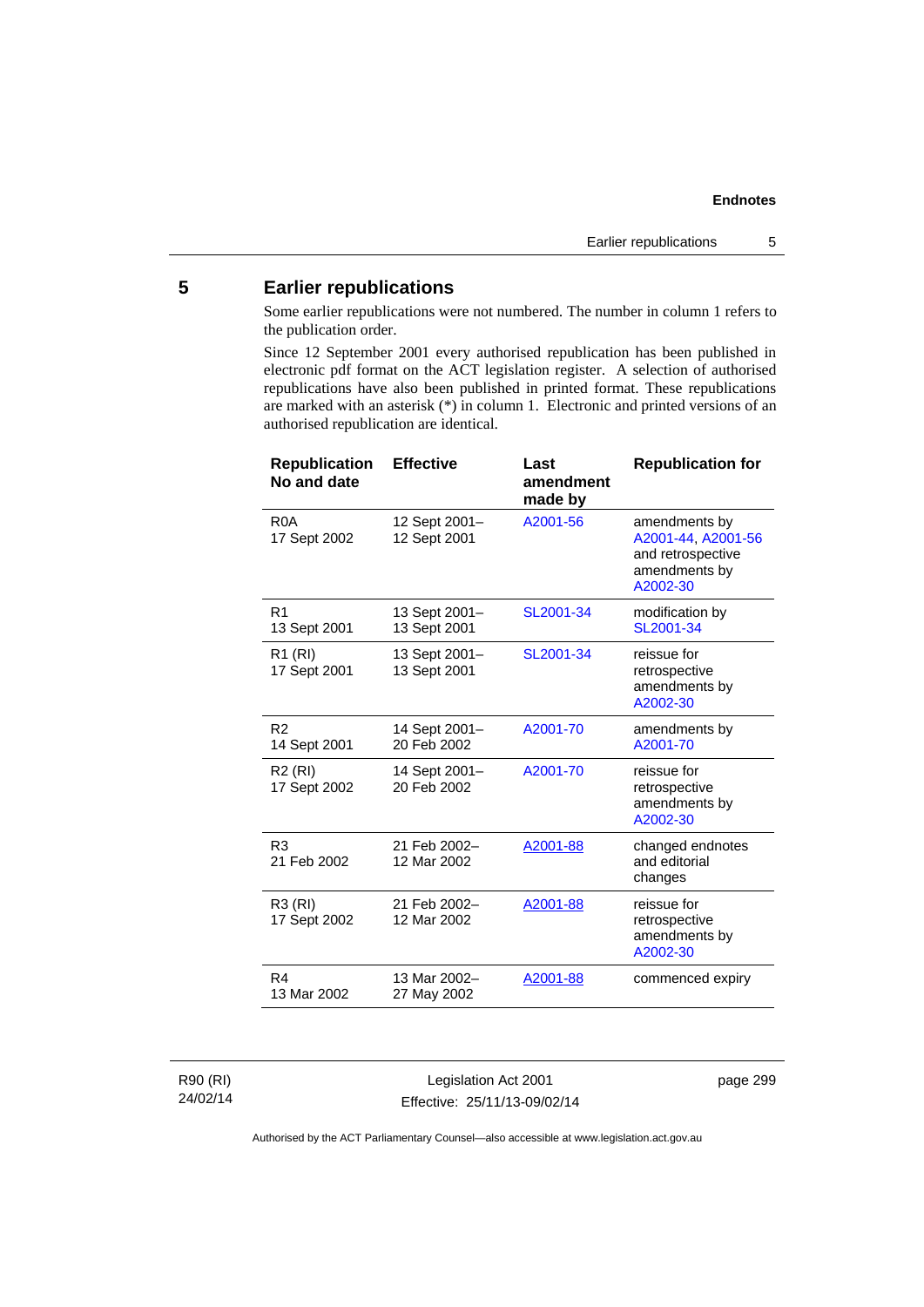5 Earlier republications

| <b>Republication</b><br>No and date | <b>Effective</b>              | Last<br>amendment<br>made by | <b>Republication for</b>                                  |
|-------------------------------------|-------------------------------|------------------------------|-----------------------------------------------------------|
| R4 (RI)<br>17 Sept 2002             | 13 Mar 2002-<br>27 May 2002   | A2001-88                     | reissue for<br>retrospective<br>amendments by<br>A2002-30 |
| $R5*$<br>28 May 2002                | 28 May 2002-<br>30 June 2002  | A2002-11                     | amendments by<br>A2002-11                                 |
| <b>R5 (RI)</b><br>17 Sept 2002      | 28 May 2002-<br>30 June 2002  | A2002-11                     | reissue for<br>retrospective<br>amendments by<br>A2002-30 |
| R <sub>6</sub><br>1 July 2002       | 1 July 2002-<br>12 Sept 2002  | A2002-11                     | amendments by<br>A2001-88                                 |
| R6 (RI)<br>17 Sept 2002             | 1 July 2002-<br>12 Sept 2002  | A2002-11                     | reissue for<br>retrospective<br>amendments by<br>A2002-30 |
| R7<br>13 Sept 2002                  | 13 Sept 2002-<br>13 Sept 2002 | A2002-27                     | commenced expiry                                          |
| R7 (RI)<br>17 Sept 2002             | 13 Sept 2002-<br>13 Sept 2002 | A2002-27                     | reissue for<br>retrospective<br>amendments by<br>A2002-30 |
| R8<br>14 Sept 2002                  | 14 Sept 2002-<br>16 Sept 2002 | A2002-27                     | commenced expiry                                          |
| R8 (RI)<br>17 Sept 2002             | 14 Sept 2002-<br>16 Sept 2002 | A2002-27                     | reissue for<br>retrospective<br>amendments by<br>A2002-30 |
| R9<br>17 Sept 2002                  | 17 Sept 2002-<br>6 Oct 2002   | A2002-30                     | amendments by<br>A2002-30                                 |
| R <sub>10</sub><br>7 Oct 2002       | 7 Oct 2002-<br>31 Oct 2002    | A2002-30                     | amendments by<br>A2002-27                                 |
| R <sub>11</sub><br>1 Nov 2002       | 1 Nov 2002-<br>31 Dec 2002    | A2002-40                     | amendments by<br>A2002-40                                 |
| R <sub>12</sub><br>1 Jan 2003       | 1 Jan 2003-<br>16 Jan 2003    | A2002-56                     | amendments by<br>A2002-51                                 |

Authorised by the ACT Parliamentary Counsel—also accessible at www.legislation.act.gov.au

Effective: 25/11/13-09/02/14

24/02/14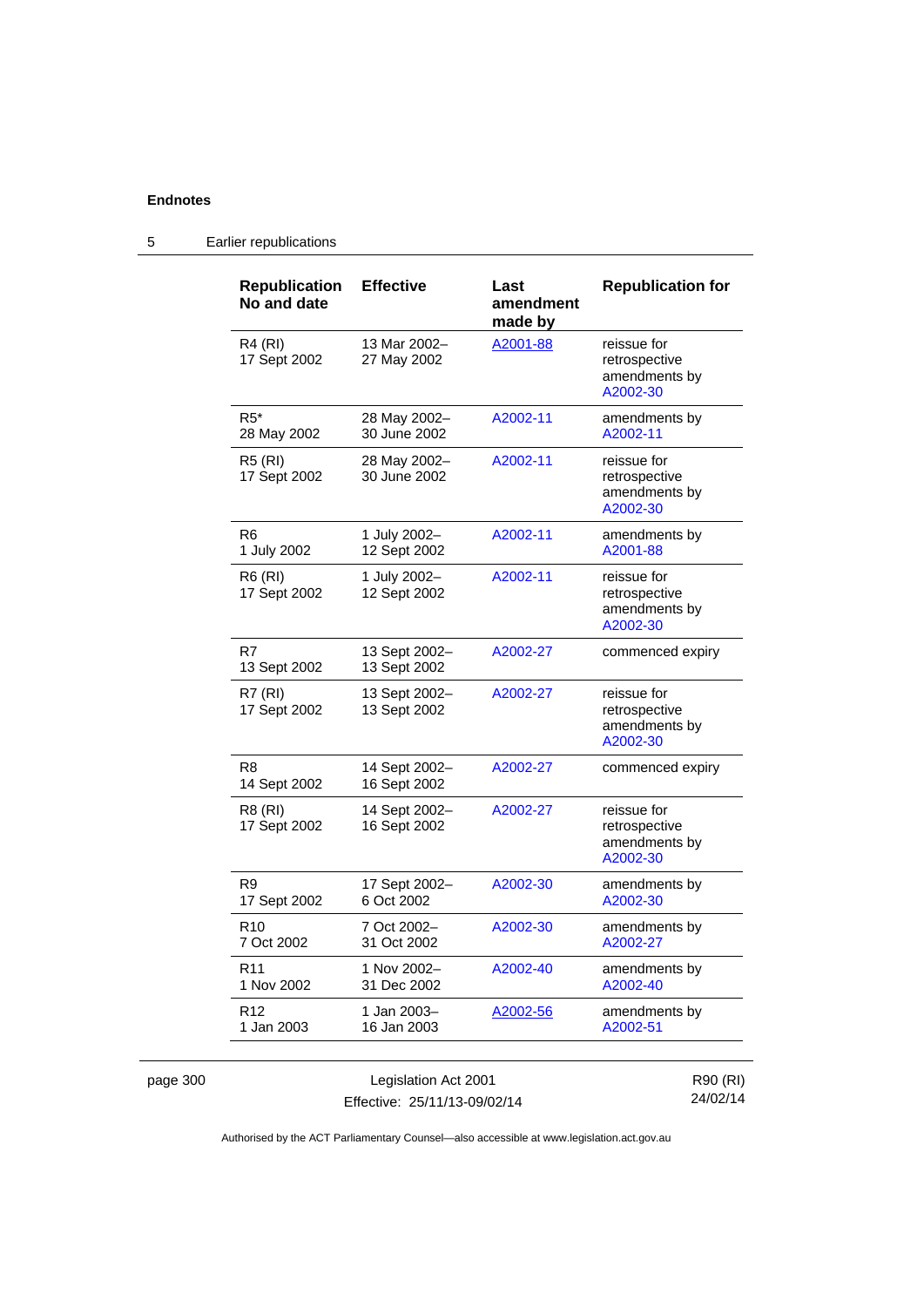Earlier republications 5

| <b>Republication</b><br>No and date | <b>Effective</b>             | Last<br>amendment<br>made by | <b>Republication for</b>                  |
|-------------------------------------|------------------------------|------------------------------|-------------------------------------------|
| R13                                 | 17 Jan 2003-                 | A2002-56                     | amendments by                             |
| 17 Jan 2003                         | 27 Mar 2003                  |                              | A2002-49                                  |
| R <sub>14</sub>                     | 28 Mar 2003-                 | A2003-14                     | amendments by                             |
| 28 Mar 2003                         | 9 Apr 2003                   |                              | A2003-14                                  |
| R15                                 | 10 Apr 2003-                 | A2003-18                     | amendments by                             |
| 10 Apr 2003                         | 28 May 2003                  |                              | A2003-18                                  |
| R16<br>29 May 2003                  | 29 May 2003-<br>30 June 2003 | A2003-18                     | commenced expiry                          |
| R17                                 | 1 July 2003-                 | A2003-18                     | amendments by                             |
| 1 July 2003                         | 2 Sept 2003                  |                              | A2002-56                                  |
| R18<br>3 Sept 2003                  | 3 Sept 2003-<br>12 Sept 2003 | A2003-18                     | commenced expiry                          |
| R19<br>13 Sept 2003                 | 13 Sept 2003-<br>8 Oct 2003  | A2003-41                     | commenced expiry                          |
| R20*<br>9 Oct 2003                  | 9 Oct 2003-<br>18 Dec 2003   | A2003-41                     | amendments by<br>A2003-16 and<br>A2003-41 |
| R21                                 | 19 Dec 2003-                 | A2003-56                     | amendments by                             |
| 19 Dec 2003                         | 21 Mar 2004                  |                              | A2003-56                                  |
| R22                                 | 22 Mar 2004-                 | A2004-10                     | amendments by                             |
| 22 Mar 2004                         | 4 Apr 2004                   |                              | A2004-1                                   |
| R23                                 | 5 Apr 2004-                  | A2004-10                     | amendments by                             |
| 5 Apr 2004                          | 26 May 2004                  |                              | A2004-7                                   |
| R <sub>24</sub>                     | 27 May 2004-                 | A2004-17                     | amendments by                             |
| 27 May 2004                         | 30 June 2004                 |                              | A2004-10                                  |
| R <sub>25</sub><br>1 July 2004      | 1 July 2004-<br>12 July 2004 | A2004-28                     | amendments by<br>A2004-5 and<br>A2004-28  |
| R26                                 | 13 July 2004-                | A2004-32                     | amendments by                             |
| 13 July 2004                        | 24 Aug 2004                  |                              | A2004-32                                  |
| R27                                 | 25 Aug 2004-                 | A2004-42                     | amendments by                             |
| 25 Aug 2004                         | 31 Aug 2004                  |                              | A2004-42                                  |
| R28                                 | 1 Sept 2004-                 | A2004-42                     | amendments by                             |
| 1 Sept 2004                         | 12 Sept 2004                 |                              | A2004-13                                  |

## R90 (RI) 24/02/14

Legislation Act 2001 Effective: 25/11/13-09/02/14 page 301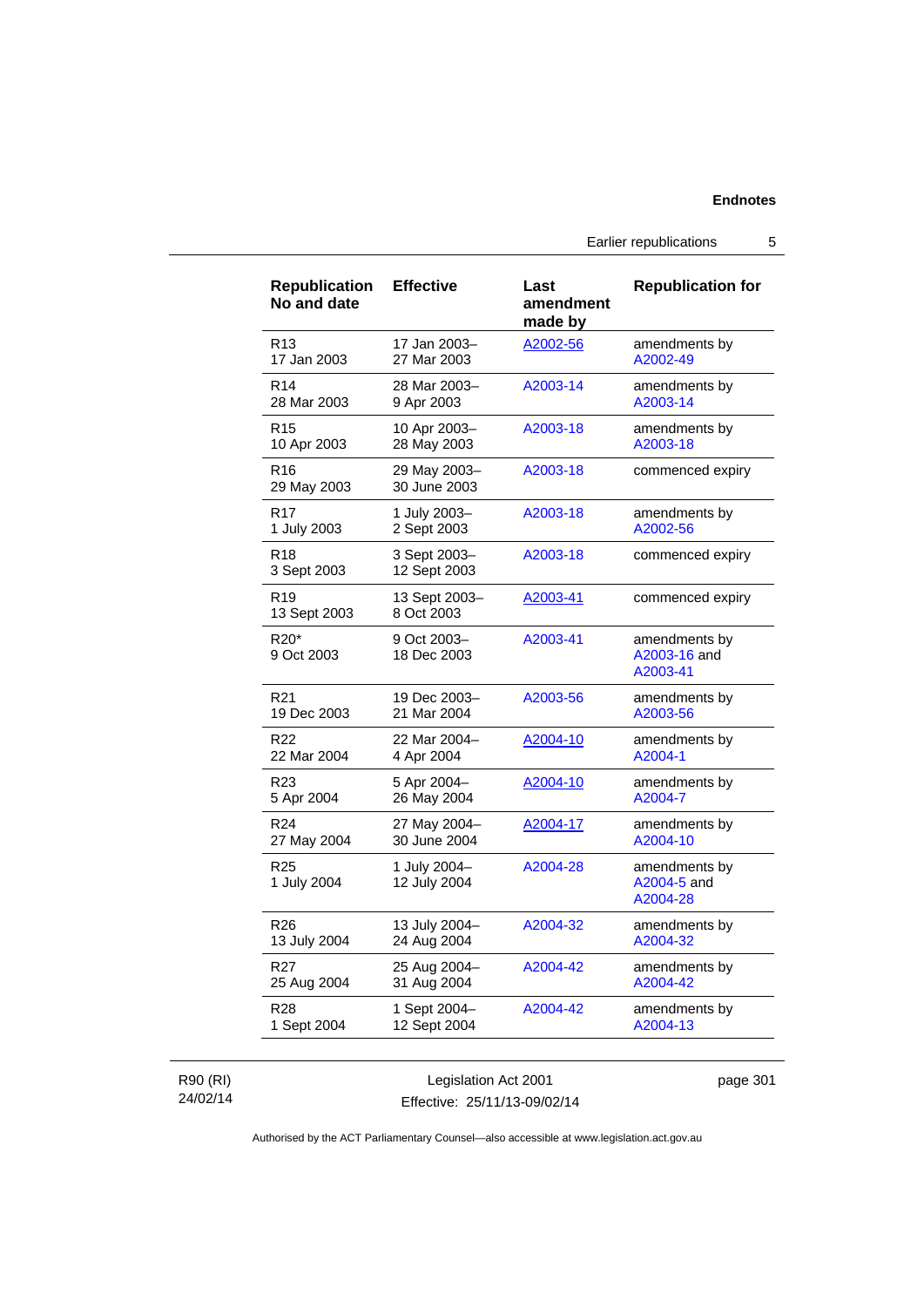5 Earlier republications

| <b>Republication</b><br>No and date | <b>Effective</b>             | Last<br>amendment<br>made by | <b>Republication for</b>                                     |
|-------------------------------------|------------------------------|------------------------------|--------------------------------------------------------------|
| R <sub>29</sub><br>13 Sept 2004     | 13 Sept 2004-<br>22 Dec 2004 | A2004-42                     | commenced expiry                                             |
| <b>R29A</b><br>23 Dec 2004          | 23 Dec 2004-<br>31 Dec 2004  | A2004-42                     | commenced expiry                                             |
| R30 (RI)<br>5 Jan 2005              | 1 Jan 2005-<br>9 Jan 2005    | A2004-60                     | amendments by<br>A2004-17<br>reissue for<br>commenced expiry |
| R31                                 | 10 Jan 2005–                 | A2004-60                     | amendments by                                                |
| 10 Jan 2005                         | 23 Feb 2005                  |                              | A2004-60                                                     |
| R32                                 | 24 Feb 2005-                 | A2005-5                      | amendments by                                                |
| 24 Feb 2005                         | 8 Mar 2005                   |                              | A2005-5                                                      |
| R33                                 | 9 Mar 2005-                  | A2005-5                      | amendments by                                                |
| 9 Mar 2005                          | 1 June 2005                  |                              | A2004-57                                                     |
| R34*                                | 2 June 2005-                 | A2005-20                     | amendments by                                                |
| 2 June 2005                         | 6 July 2005                  |                              | A2005-20                                                     |
| R35<br>7 July 2005                  | 7 July 2005-<br>7 Sept 2005  | A2005-20                     | amendments by<br>A2004-39 as am by<br>A2005-28               |
| R36                                 | 8 Sept 2005-                 | A2005-47                     | amendments by                                                |
| 8 Sept 2005                         | 13 Sept 2005                 |                              | A2005-44                                                     |
| R37                                 | 13 Sept 2005-                | <u>A2005-47</u>              | amendments by                                                |
| 14 Sept 2005                        | 22 Nov 2005                  |                              | A2005-9                                                      |
| R38                                 | 23 Nov 2005-                 | A2005-53                     | amendments by                                                |
| 23 Nov 2005                         | 10 Jan 2006                  |                              | A2005-53                                                     |
| R39                                 | 11 Jan 2006–                 | A2005-62                     | amendments by                                                |
| 11 Jan 2006                         | 16 Jan 2006                  |                              | A2005-62                                                     |
| R40                                 | 17 Jan 2006–                 | A2005-62                     | amendments by                                                |
| 17 Jan 2006                         | 22 Feb 2006                  |                              | A2004-39                                                     |
| R41<br>23 Feb 2006                  | 23 Feb 2006-<br>28 Feb 2006  | A2006-3                      | updated endnotes as<br>amended by<br>A2006-3                 |

page 302 Legislation Act 2001 Effective: 25/11/13-09/02/14

R90 (RI) 24/02/14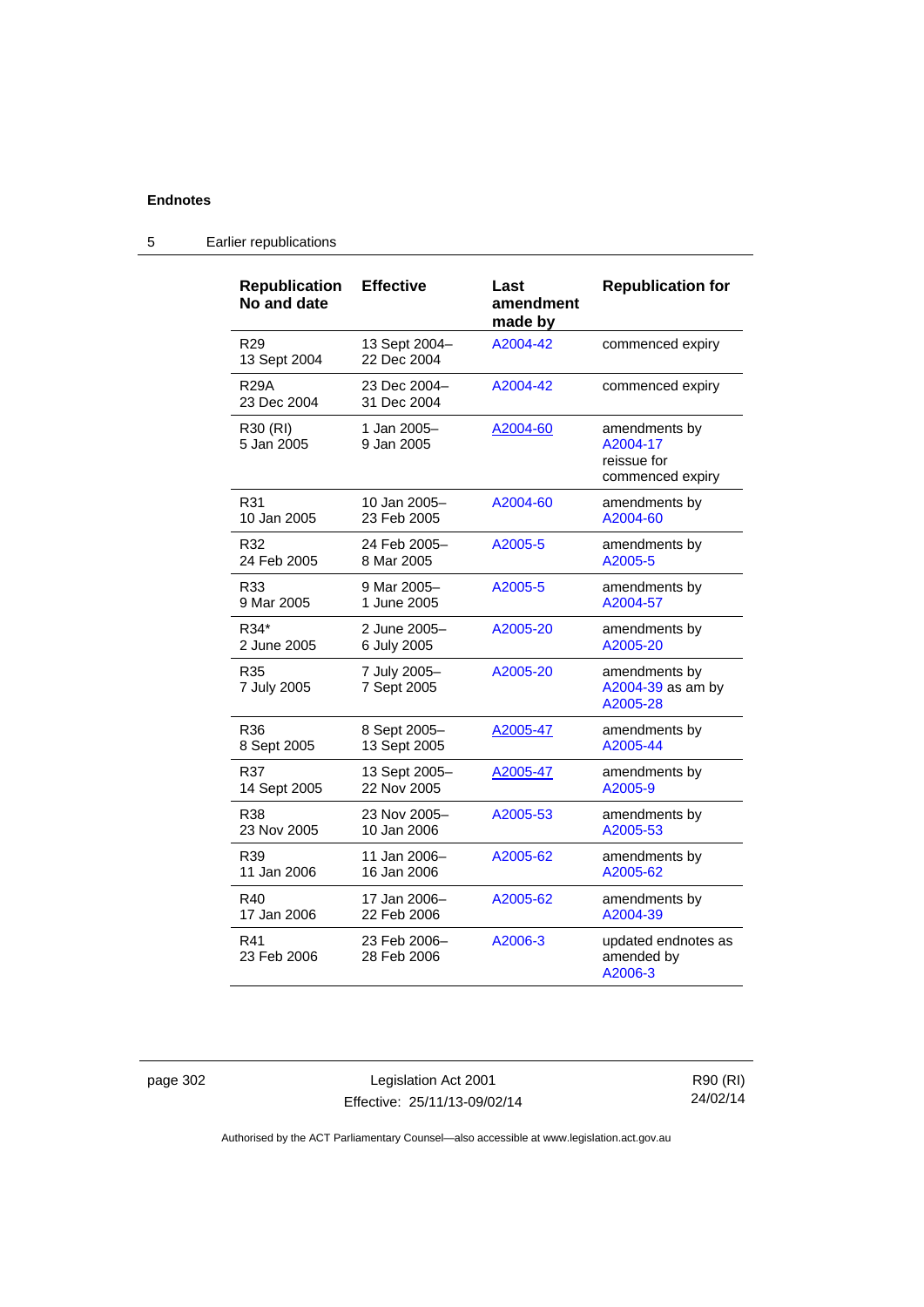Earlier republications 5

| <b>Republication</b><br>No and date | <b>Effective</b>              | Last<br>amendment<br>made by | <b>Republication for</b>                                              |
|-------------------------------------|-------------------------------|------------------------------|-----------------------------------------------------------------------|
| R42<br>1 Mar 2006                   | 1 Mar 2006-<br>1 June 2006    | A2006-3                      | amendments by<br>A2005-47 as<br>amended by<br>A2006-3                 |
| R43                                 | 2 June 2006-                  | A2006-23                     | amendments by                                                         |
| 2 June 2006                         | 15 June 2006                  |                              | A2006-23                                                              |
| R44<br>16 June 2006                 | 16 June 2006-<br>30 June 2006 | A2006-23                     | updated endnotes as<br>amended by<br>A2006-27                         |
| R45<br>1 July 2006                  | 1 July 2006-<br>31 Oct 2006   | A2006-30                     | amendments by<br>A2006-25 and<br>A2006-30                             |
| R46<br>1 Nov 2006                   | 1 Nov 2006-<br>15 Nov 2006    | A2006-42                     | amendments by<br>A2005-41 and<br>A2005-46 as<br>amended by<br>A2006-3 |
| <b>R47</b>                          | 16 Nov 2006-                  | A2006-42                     | amendments by                                                         |
| 16 Nov 2006                         | 17 Nov 2006                   |                              | A2006-42                                                              |
| R48                                 | 18 Nov 2006-                  | A2006-46                     | amendments by                                                         |
| 18 Nov 2006                         | 8 Jan 2007                    |                              | A2006-46                                                              |
| R49                                 | 9 Jan 2007-                   | A2006-46                     | amendments by                                                         |
| 9 Jan 2007                          | 9 Jan 2007                    |                              | A2004-39                                                              |
| <b>R50</b><br>10 Jan 2007           | 10 Jan 2007-<br>11 Jan 2007   | A2006-46                     | commenced expiry                                                      |
| R <sub>51</sub> *<br>12 Jan 2007    | 12 Jan 2007-<br>27 Mar 2007   | A2006-46                     | commenced expiry                                                      |
| R <sub>52</sub>                     | 28 Mar 2007-                  | A2007-3                      | amendments by                                                         |
| 28 Mar 2007                         | 11 Apr 2007                   |                              | A2006-38                                                              |
| R53                                 | 12 Apr 2007-                  | A2007-3                      | amendments by                                                         |
| 12 Apr 2007                         | 10 July 2007                  |                              | A2007-3                                                               |
| R54                                 | 11 July 2007-                 | A2007-16                     | amendments by                                                         |
| 11 July 2007                        | 9 Nov 2007                    |                              | A2007-16                                                              |
| <b>R55</b>                          | 10 Nov 2007-                  | A2007-33                     | amendments by                                                         |
| 10 Nov 2007                         | 13 Nov 2007                   |                              | A2007-8                                                               |

R90 (RI) 24/02/14

Legislation Act 2001 Effective: 25/11/13-09/02/14 page 303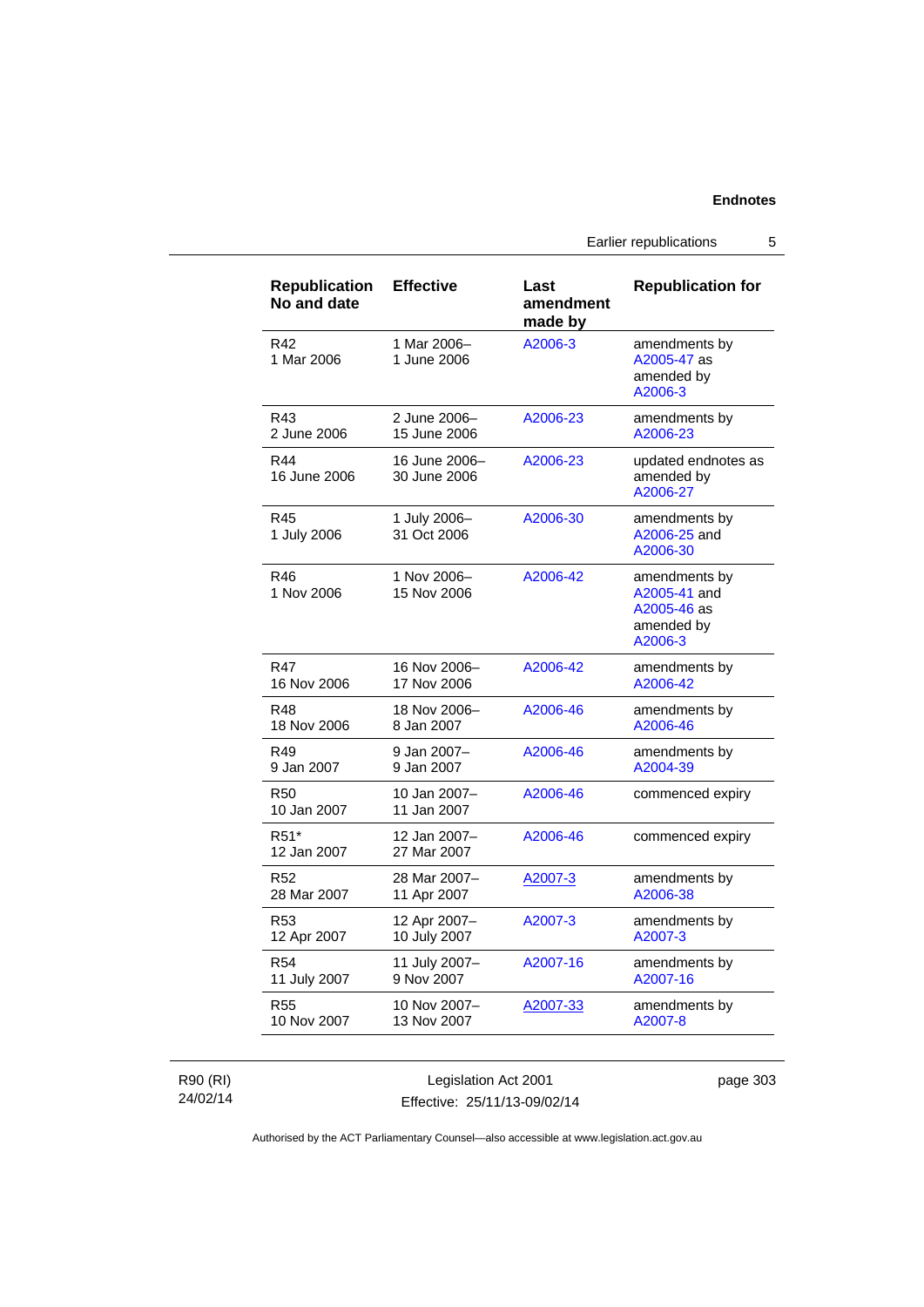| <b>Republication</b><br>No and date | <b>Effective</b>           | Last<br>amendment<br>made by | <b>Republication for</b>                  |
|-------------------------------------|----------------------------|------------------------------|-------------------------------------------|
| R <sub>56</sub>                     | 14 Nov 2007-               | A2007-33                     | amendments by                             |
| 14 Nov 2007                         | 30 Mar 2008                |                              | A2007-33                                  |
| <b>R57</b>                          | 31 Mar 2008-               | A2007-33                     | amendments by                             |
| 31 Mar 2008                         | 18 May 2008                |                              | A2007-25                                  |
| R58                                 | 19 May 2008-               | A2008-14                     | amendments by                             |
| 19 May 2008                         | 30 June 2008               |                              | A2008-14                                  |
| R59                                 | 1 July 2008-               | A2008-15                     | amendments by                             |
| 1 July 2008                         | 25 Aug 2008                |                              | A2008-15                                  |
| R60                                 | 26 Aug 2008-               | A2008-28                     | amendments by                             |
| 26 Aug 2008                         | 8 Sept 2008                |                              | A2008-28                                  |
| R61                                 | 9 Sept 2008-               | A2008-44                     | amendments by                             |
| 9 Sept 2008                         | 1 Feb 2009                 |                              | A2008-20                                  |
| R62<br>2 Feb 2009                   | 2 Feb 2009-<br>26 Feb 2009 | A2008-44                     | amendments by<br>A2008-36 and<br>A2008-37 |
| R63                                 | 27 Feb 2009-               | A2008-44                     | amendments by                             |
| 27 Feb 2009                         | 29 May 2009                |                              | A2008-20                                  |
| R64                                 | 30 May 2009-               | A2008-44                     | amendments by                             |
| 30 May 2009                         | 21 Sept 2009               |                              | A2008-44                                  |
| R65                                 | 22 Sept 2009-              | A2009-28                     | amendments by                             |
| 22 Sept 2009                        | 30 Sept 2009               |                              | A2009-20                                  |
| R66                                 | 1 Oct 2009-                | A2009-28                     | amendments by                             |
| 1 Oct 2009                          | 20 Oct 2009                |                              | A2009-28                                  |
| R67                                 | 21 Oct 2009-               | A2009-35                     | amendments by                             |
| 21 Oct 2009                         | 16 Dec 2009                |                              | A2009-35                                  |
| R68                                 | 17 Dec 2009-               | A2009-50                     | amendments by                             |
| 17 Dec 2009                         | 2 Mar 2010                 |                              | A2009-49                                  |
| R69                                 | 3 Mar 2010-                | A2010-6                      | amendments by                             |
| 3 Mar 2010                          | 21 Mar 2010                |                              | A2010-6                                   |
| <b>R70</b>                          | 22 Mar 2010-               | A2010-6                      | amendments by                             |
| 22 Mar 2010                         | 30 June 2010               |                              | A2009-39                                  |
| R71<br>1 July 2010                  | 1 July 2010-<br>5 Oct 2010 | A2010-10                     | amendments by<br>A2009-50 and<br>A2010-10 |

## 5 Earlier republications

page 304 Legislation Act 2001 Effective: 25/11/13-09/02/14

R90 (RI) 24/02/14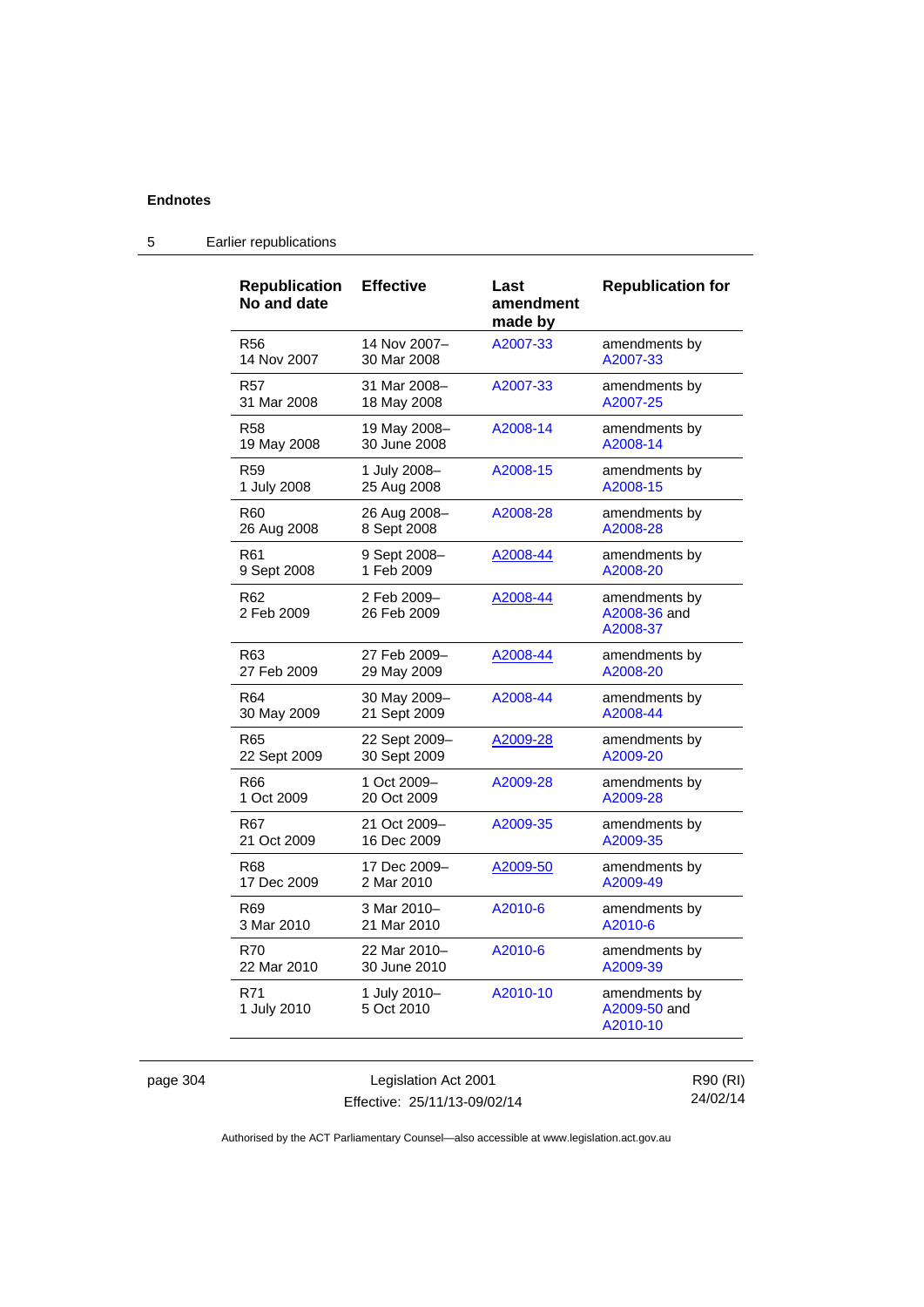Earlier republications 5

| <b>Republication</b><br>No and date | <b>Effective</b>             | Last<br>amendment<br>made by | <b>Republication for</b>                  |
|-------------------------------------|------------------------------|------------------------------|-------------------------------------------|
| R72                                 | 6 Oct 2010-                  | A2010-40                     | amendments by                             |
| 6 Oct 2010                          | 31 Dec 2010                  |                              | A2010-40                                  |
| R73                                 | 1 Jan 2011-                  | A2010-54                     | amendments by                             |
| 1 Jan 2011                          | 30 June 2011                 |                              | A2010-54                                  |
| R74                                 | 1 July 2011-                 | A2011-22                     | amendments by                             |
| 1 July 2011                         | 30 Aug 2011                  |                              | A2011-22                                  |
| <b>R75</b>                          | 31 Aug 2011-                 | A2011-30                     | amendments by                             |
| 31 Aug 2011                         | 20 Sept 2011                 |                              | A2011-30                                  |
| R76                                 | 21 Sept 2011-                | A2011-30                     | amendments by                             |
| 21 Sept 2011                        | 22 Nov 2011                  |                              | A2011-28                                  |
| <b>R77</b>                          | 23 Nov 2011-                 | A2011-49                     | amendments by                             |
| 23 Nov 2011                         | 11 Dec 2011                  |                              | A2011-49                                  |
| R78                                 | 12 Dec 2011-                 | A2011-52                     | amendments by                             |
| 12 Dec 2011                         | 31 Dec 2011                  |                              | A2011-52                                  |
| R79                                 | 1 Jan 2012–                  | A2011-55                     | amendments by                             |
| 1 Jan 2012                          | 29 Feb 2012                  |                              | A2011-55                                  |
| R80                                 | 1 Mar 2012-                  | A2011-55                     | amendments by                             |
| 1 Mar 2012                          | 28 May 2012                  |                              | A2011-48                                  |
| R81                                 | 29 May 2012-                 | A2012-25                     | amendments by                             |
| 29 May 2012                         | 4 June 2012                  |                              | A2012-25                                  |
| R82                                 | 5 June 2012-                 | A2012-25                     | amendments by                             |
| 5 June 2012                         | 30 June 2012                 |                              | A2012-21                                  |
| R83<br>1 July 2012                  | 1 July 2012-<br>10 Sept 2012 | A2012-32                     | amendments by<br>A2012-26 and<br>A2012-32 |
| R84                                 | 11 Sept 2012-                | A2012-40                     | amendments by                             |
| 11 Sept 2012                        | 13 June 2013                 |                              | A2012-40                                  |
| R85                                 | 14 June 2013-                | A2013-19                     | amendments by                             |
| 14 June 2013                        | 22 Aug 2013                  |                              | A2013-19                                  |
| R86                                 | 23 Aug 2013-                 | A2013-30                     | amendments by                             |
| 23 Aug 2013                         | 31 Aug 2013                  |                              | A2013-30                                  |
| <b>R87</b>                          | 1 Sept 2013-                 | A2013-30                     | amendments by                             |
| 1 Sept 2013                         | 6 Nov 2013                   |                              | A2012-33                                  |

R90 (RI) 24/02/14

Legislation Act 2001 Effective: 25/11/13-09/02/14 page 305